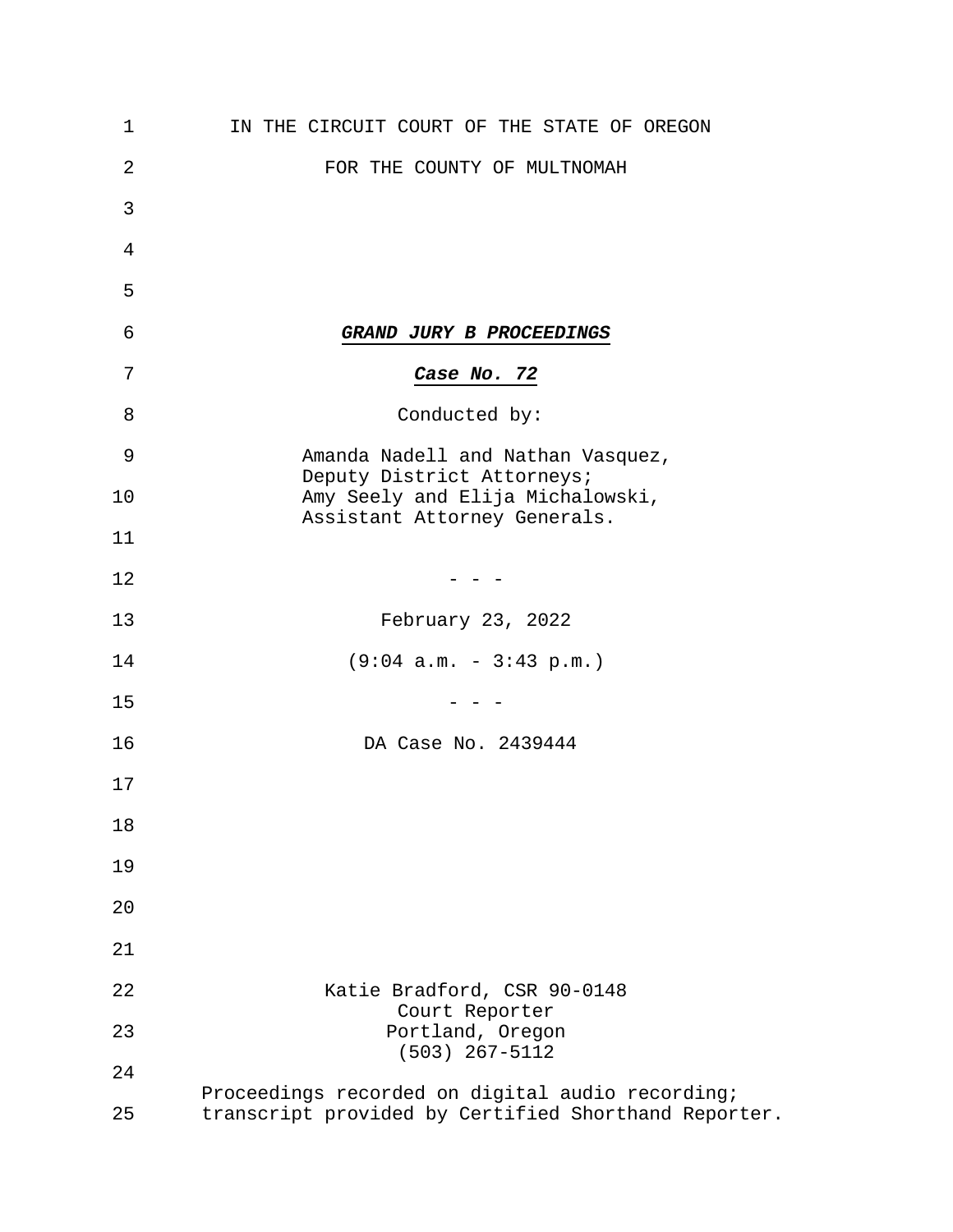Index

| $\mathbf 1$ | GENERAL INDEX                              |          |
|-------------|--------------------------------------------|----------|
| 2           | VOLUME 2                                   |          |
| 3           |                                            | Page No. |
| 4           | February 23, 2022 Proceedings              | 318      |
| 5           | Case Called                                | 318      |
| 6           | Examination of Jason Pearce                | 318      |
| 7           | Examination of Jesus Mendoza               | 367      |
| 8           | Examination of James Townley               | 379      |
| 9           | Examination of Josh Faris                  | 395      |
| 10          | Examination of Derrick Foxworth            | 413      |
| 11          | Examination of Leo Harris                  | 426      |
| 12          | Examinaton of Ben Davidson                 | 440      |
| 13          | Examination of Brian Sims                  | 446      |
| 14          | <b>AFTERNOON SESSION</b>                   | 449      |
| 15          | Examination of Michele Taylor Stauffenberg | 450      |
| 16          | Examination of Don Livingston              | 461      |
| 17          | Examination of Jake Ramsey                 | 499      |
| 18          | Examination of Joshua Howery               | 525      |
| 19          | Examination of Clint Snodgrass             | 562      |
| 20          | Reporter's Certificate                     | 572      |
| 21          | $\star$<br>$\star$ $\star$                 |          |
| 22          |                                            |          |
| 23          |                                            |          |
| 24          |                                            |          |
| 25          |                                            |          |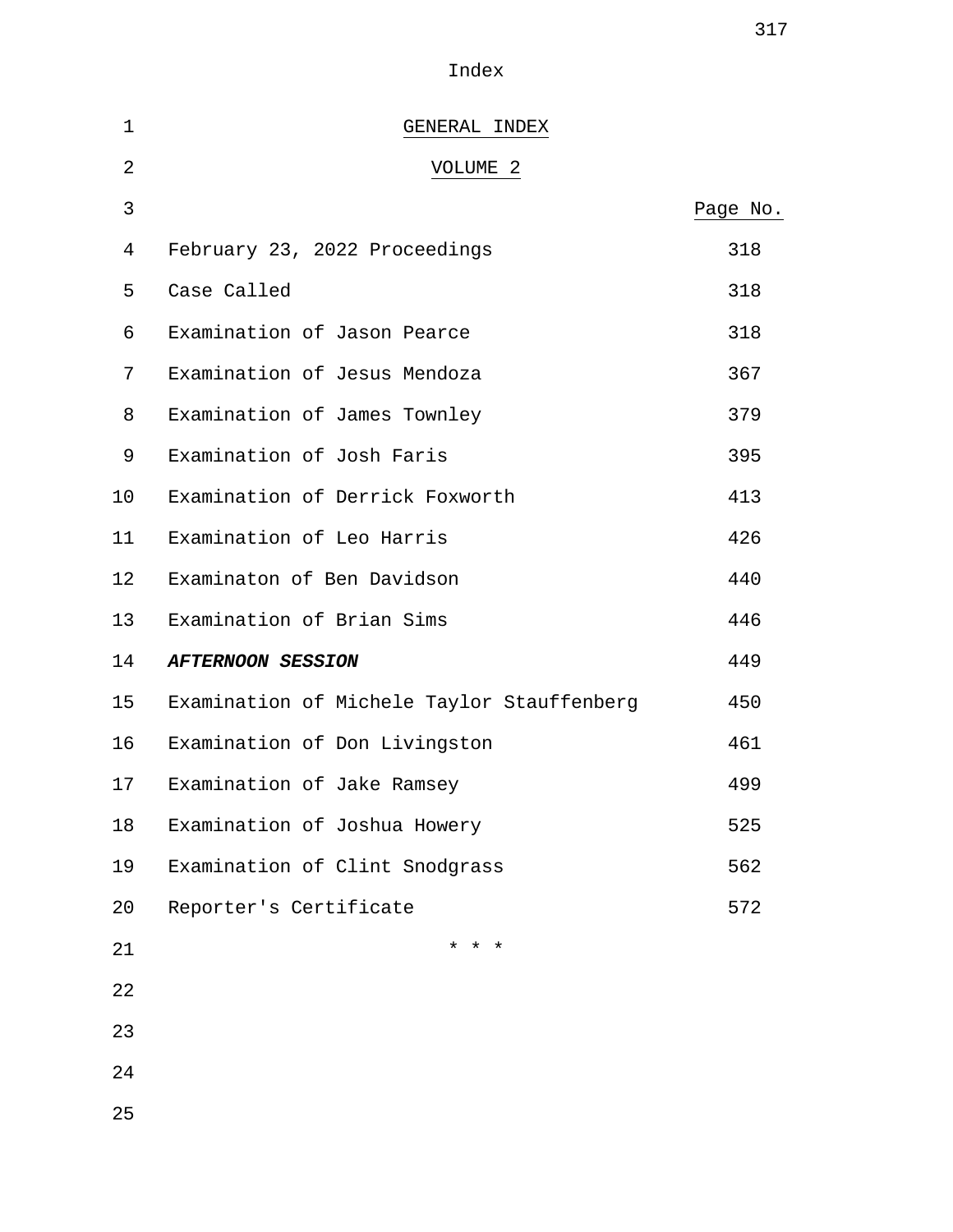1 OIS Death Investigation, re: Alexander Tadros 2 Multnomah DA Case No. 2439444 3 Grand Jury B Recordation, Case No. 72 4 \* \* \* 5 6 (Volume 2, Wednesday, February 23, 2022, 9:04 a.m.) 7 **P R O C E E D I N G S** 8 (Whereupon, the following proceedings were 9 held in Grand Jury B:) 10 MR. MICHALOWSKI: All right. We're back on 11 the record. This is a matter involving an 12 officer-involved shooting. It's Grand Jury No. 72. 13 A GRAND JUROR: Correct. 14 MR. MICHALOWSKI: It's Day 2. It's January 15 [sic] 23rd, 2002 [sic]. This is Elijah Michalowski 16 from Department of Justice. 17 And our first witness -- sir, can you 18 introduce yourself? 19 THE WITNESS: Jason Pearce, P-e-a-r-c-e. 20 MR. MICHALOWSKI: She's going to -- yep. 21 **JASON PEARCE** 22 Was thereupon called as a witness; and, having been 23 first duly sworn, was examined and testified as follows: 24 //// 25 ////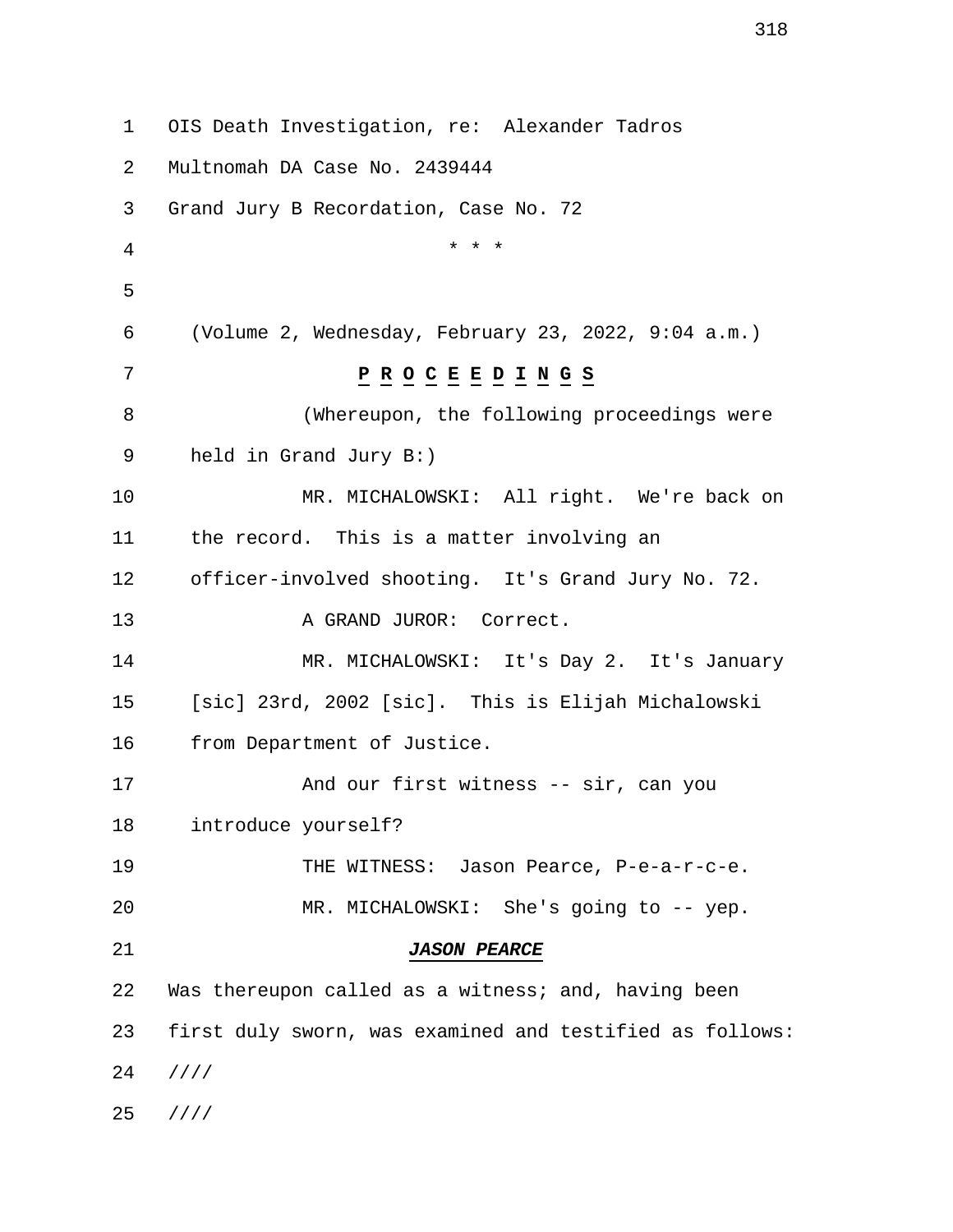| $\mathbf 1$ | EXAMINATION                                           |
|-------------|-------------------------------------------------------|
| 2           | BY MR. MICHALOWSKI:                                   |
| 3           | All right. And you anticipated my next<br>Q           |
| 4           | question, which was spell your name, so I think --    |
| 5           | think we got that. Can you tell the grand jurors      |
| 6           | what you do, what you assignment is and $-$ -         |
| 7           | I'm the lieutenant in the Special Resources<br>Α      |
| 8           | Division and I command the SERT Team, the Explosive   |
| 9           | Disposal Unit, the Air Support Unit and the K9 Unit.  |
| 10          | All right. And with regard to the SERT<br>Q           |
| 11          | Team, what are your responsibilities?                 |
| 12          | I'm the team commander. So beyond just the<br>Α       |
| 13          | day-to-day running of the team, I respond to          |
| 14          | emergency activations; planning for high-risk search  |
| 15          | warrant service and lower risk warrant services, too. |
| 16          | Everything the SERT Team does.                        |
| 17          | All right. And when you're on a -- on<br>Q            |
| 18          | scene at a call-out, what are -- what are your duties |
| 19          | there on scene? What's your role on scene?            |
| 20          | So my role is, like I said, I'm in charge<br>Α        |
| 21          | of the SERT Team and all the actions that the SERT    |
| 22          | Team takes. And on a call-out activation like that,   |
| 23          | there's a structured, tiered system. The critical     |
| 24          | incident commander is in charge of the overall event. |
| 25          | I'm in charge of the SERT Team.                       |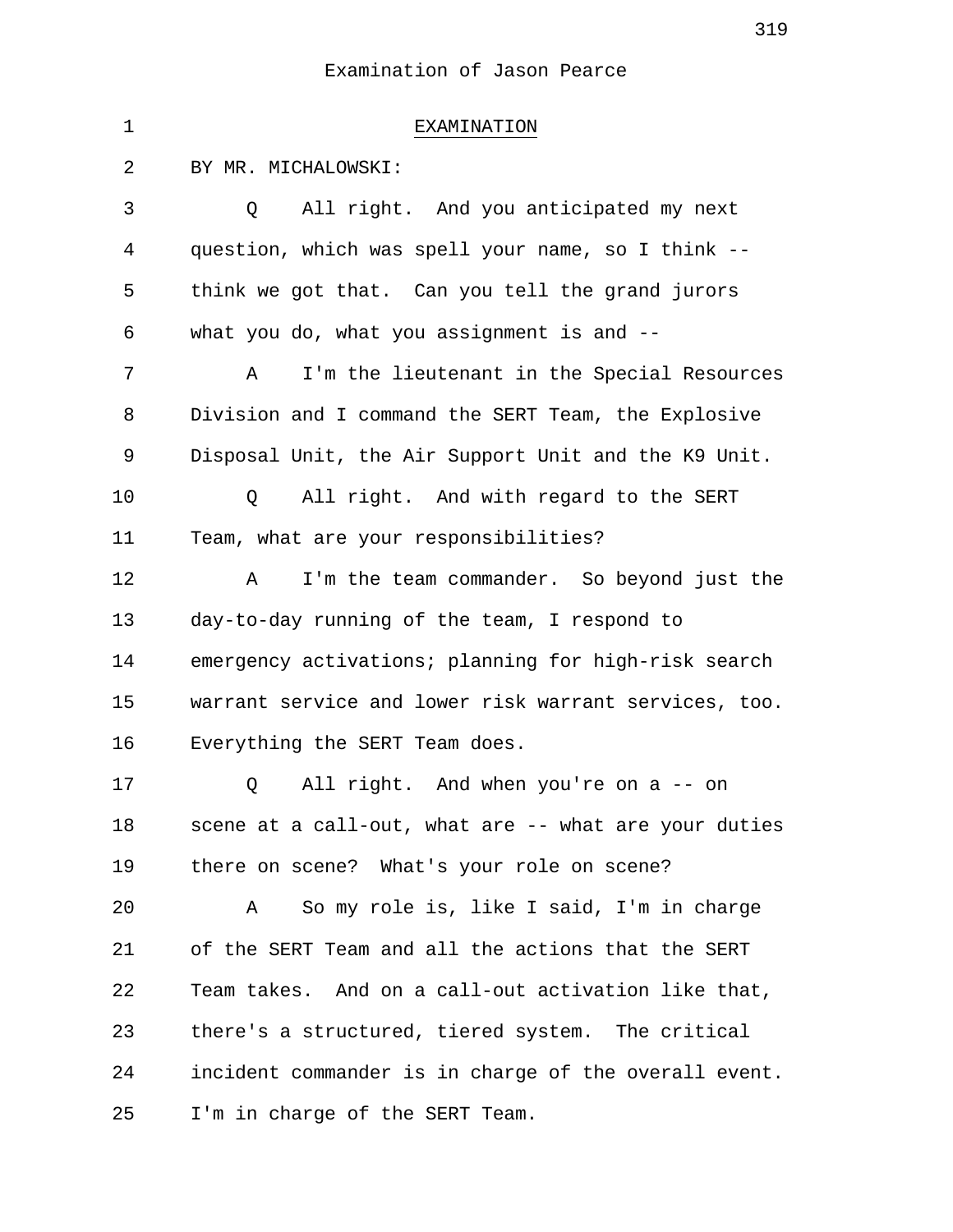| 1  | There's a CNT, which is a Crisis                      |
|----|-------------------------------------------------------|
| 2  | Negotiation Team, a lieutenant there as well.<br>And  |
| 3  | our job is to work with the CIC and our respective    |
| 4  | teams to help develop plans, develop tactics, think   |
| 5  | through the event, define the event and work a        |
| 6  | resolution.                                           |
| 7  | So you're not -- you're not what would be<br>Q        |
| 8  | known as an operator, right?                          |
| 9  | Α<br>No, no.                                          |
| 10 | And do you generally spend most of your<br>Q          |
| 11 | time in the command post --                           |
| 12 | Yes.<br>Α                                             |
| 13 | -- or are you closer to the action?<br>Q              |
| 14 | In the command post.<br>Α                             |
| 15 | Okay. And how did you get involved with<br>Q          |
| 16 | the incident on August 27th, 2021?                    |
| 17 | So I got paged. We got a consult -- we<br>Α           |
| 18 | call a consult page. And a consult page rather than   |
| 19 | just a immediate activation is typically a supervisor |
| 20 | or sergeant at one of the precincts will call for a   |
| 21 | consult.                                              |
| 22 | And what that entails is one of the SERT              |
| 23 | sergeants will call that patrol sergeant, go through  |
| 24 | the event, determine what's happened, what needs to   |
| 25 | happen and whether or not SERT would be involved in   |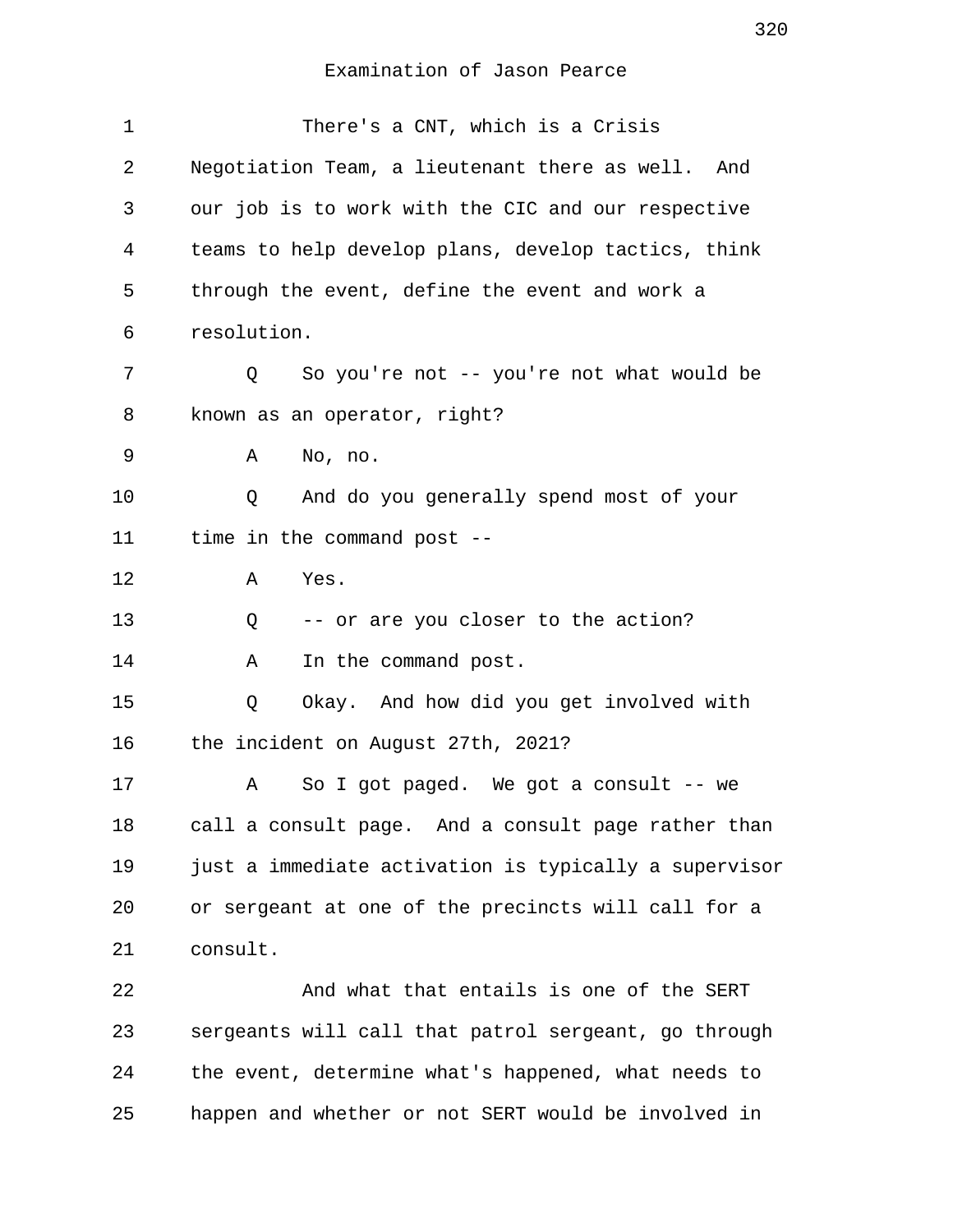| 1  | that event. I get those consult pages as well.           |
|----|----------------------------------------------------------|
| 2  | And as soon as I got the page that morning,              |
| 3  | I believe it was a day off. Excuse me. What I do is      |
| 4  | I go downstairs so I don't wake up everybody else,       |
| 5  | turn on the radio, begin listening to the call. And      |
| 6  | on my phone, I'll go through and read the call, the      |
| 7  | CAD call of the printout so far.                         |
| 8  | And on this, as soon as I turn on the radio              |
| 9  | and begin reading through the call, I heard that they    |
| 10 | were going to activate the team anyway, so I             |
| 11 | immediately got dressed, got all my gear, jumped in      |
| 12 | my car, came in.                                         |
| 13 | All right. And so at that point, you<br>Q                |
| 14 | respond to the scene?                                    |
| 15 | Yes.<br>Α                                                |
| 16 | And where did you arrive at the scene?<br>Q              |
| 17 | Believe it was Willis and Fenwick, which<br>Α            |
| 18 | was about one block to the $-$ - I guess it would be the |
| 19 | -- just to the north of the apartment building. I        |
| 20 | arrived at the same time as Sergeant Darby who is one    |
| 21 | of the SERT Team sergeants.                              |
| 22 | My job when I get there is to find out                   |
| 23 | what's going on. And that usually is I'll grab onto      |
| 24 | the first precinct sergeant or whoever has that most     |
| 25 | information from that event, to get that information     |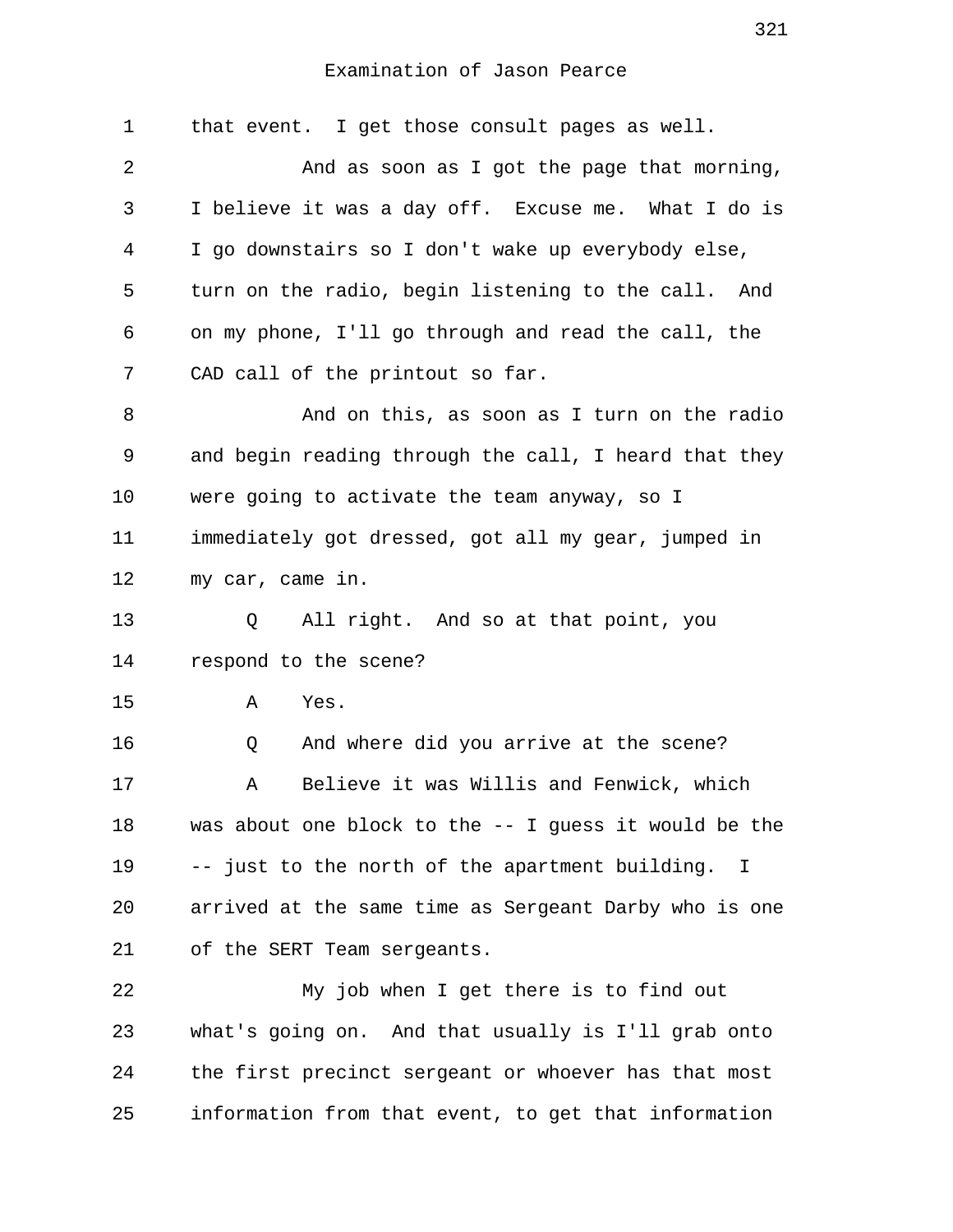1 from them, to find out what we're at, find out what 2 has happened and start to begin and chart the course 3 of how we're going to get through this.

 4 So on that, I walked up to where the 5 building was. I could hear some yelling going on 6 from the other side. I believe there were Sergeants 7 Wuthrich and McKinley from North Precinct that were 8 there.

 9 Had a brief conversation with Sergeant 10 Wuthrich, found out that Sergeant McKinley was going 11 to be what we call the incident commander at that 12 point for the event. And with that, I grabbed onto 13 him and told him, "You're going to be coming with me 14 to the command post." 'Cause he's going to be my 15 contact with the precinct.

16 He is who I'm going to be gathering a lot 17 of information from. And as the event goes on, 18 typically, if there's any need for us to have patrol 19 assist anyway -- could be blocking streets. It could 20 be doing any number of things -- that's who I'm going 21 to work with to get that done.

22 Q All right. So he's kind of, in the command 23 post, he's the one in charge of the patrol officers? 24 A Yes.

25 Q Okay. And then ultimately, though, was he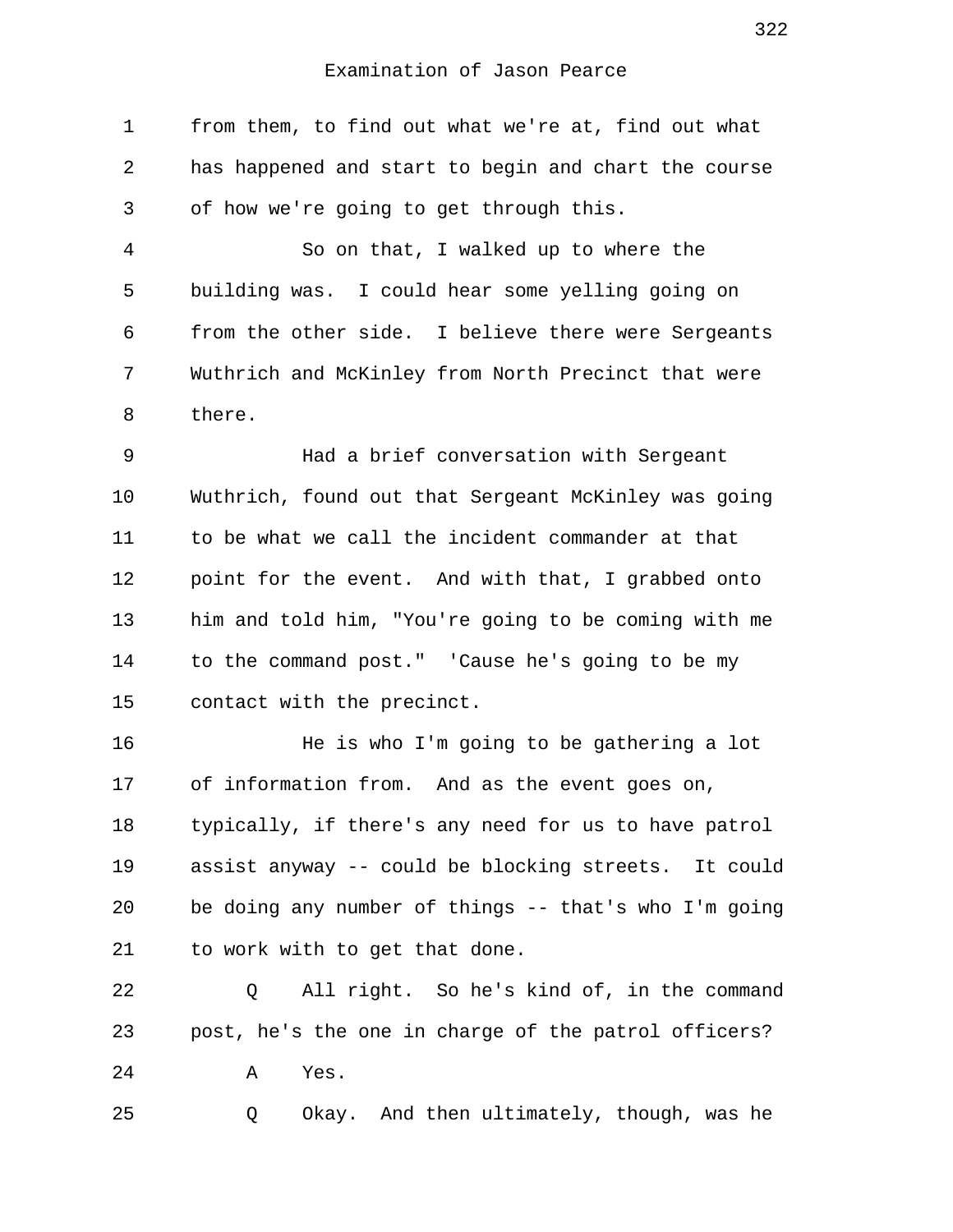1 in charge of the scene? 2 A At that point, yes. And so how the 3 activation process occurs, I'm not going to take 4 over. The CIC isn't going to take over until we've 5 been fully briefed on what has occurred. And that's 6 for a number of reasons. 7 At that point, we don't have all the 8 information that the patrol has to begin to make 9 decisions, especially important tactical decisions 10 that are going to influence the outcome of that 11 event. Before we -- we take over and take 12 responsibility for it, we need to be fully briefed. 13 And so that's the usual process that we 14 have. The CIC will get there. I'll -- before that, 15 I'll begin gathering information. When the CIC gets 16 there between the patrol supervisor, typically, and 17 myself, we will brief the incident commander, the 18 critical incident commander at that point. 19 Q All right. And the critical incident 20 commander ultimately for this incident was? 21 A Art Nakamura. He's the commander of the 22 Specialized Resources Division. 23 Q Did you get there before Commander 24 Nakamura? 25 A I did.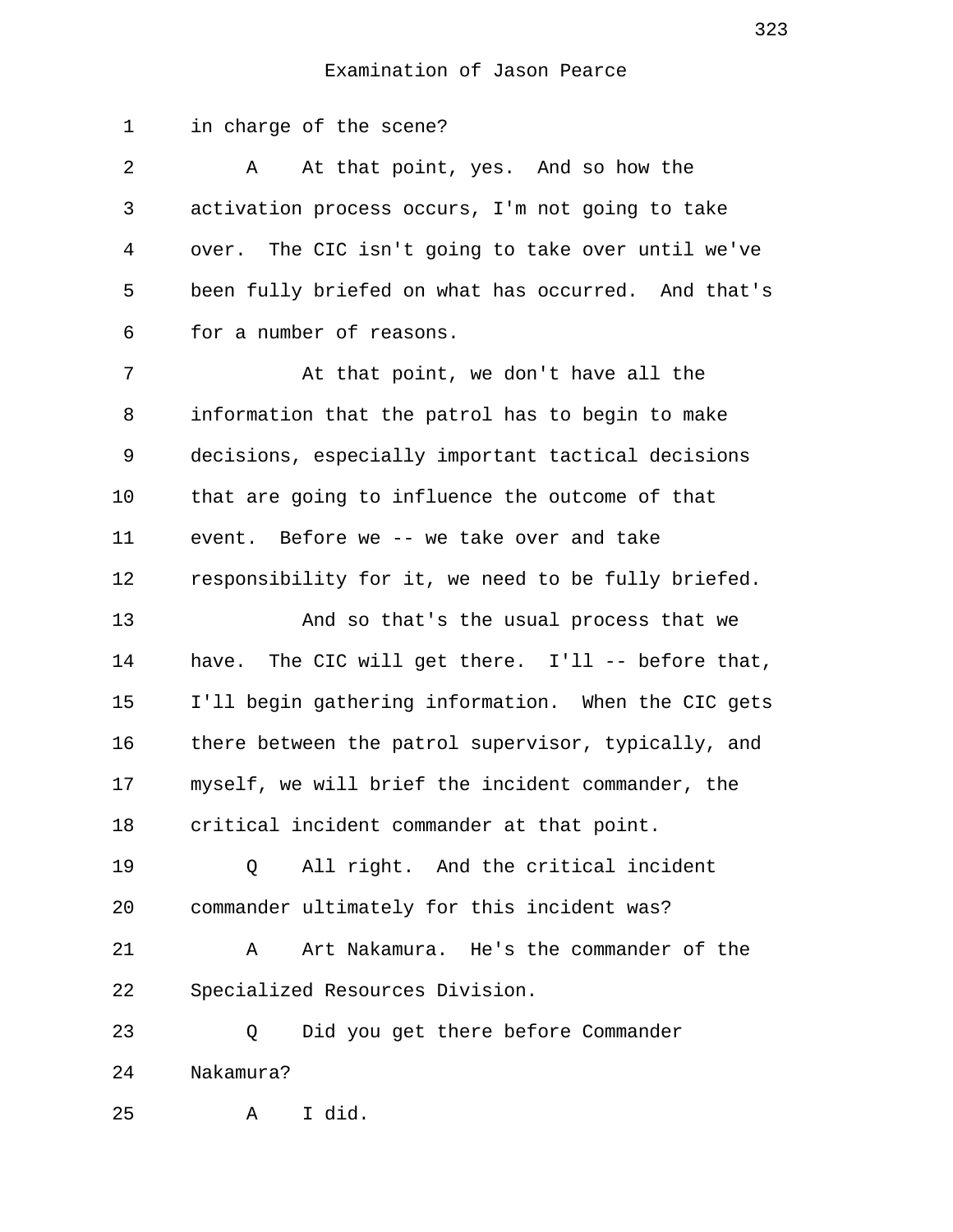1 a Can you kind of orient us in terms of a 2 timeline and when you arrived?

 3 A I don't have my notes in front of me for 4 the exact time that I arrived. As soon as I walked 5 into the building and learned that Sergeant McKinley 6 was going to be the incident commander. And I just 7 told him, "You're going to be coming with me to the 8 command post," that's when I heard a gunshot inside. 9 You could tell it was from the interior of 10 the building. And within a second or two,

11 Officer Snodgrass, North Precinct officer, came 12 limping out. I was right by the front door when it 13 happened.

14 He came limping out and immediately you 15 could see, I guess, kind of a spray of drywall dust, 16 probably is what it was, a big white covering on his 17 pants and he was limping pretty good.

18 And, at that point, realized, well, this 19 event has just changed from what we originally 20 thought it was to now we have an officer that's been 21 shot. So as he came limping out, I grabbed onto him 22 and a couple other of the uniform patrol people 23 grabbed onto him and we got him down the street to 24 pretty much where my car was parked at Willis and 25 Fenwick.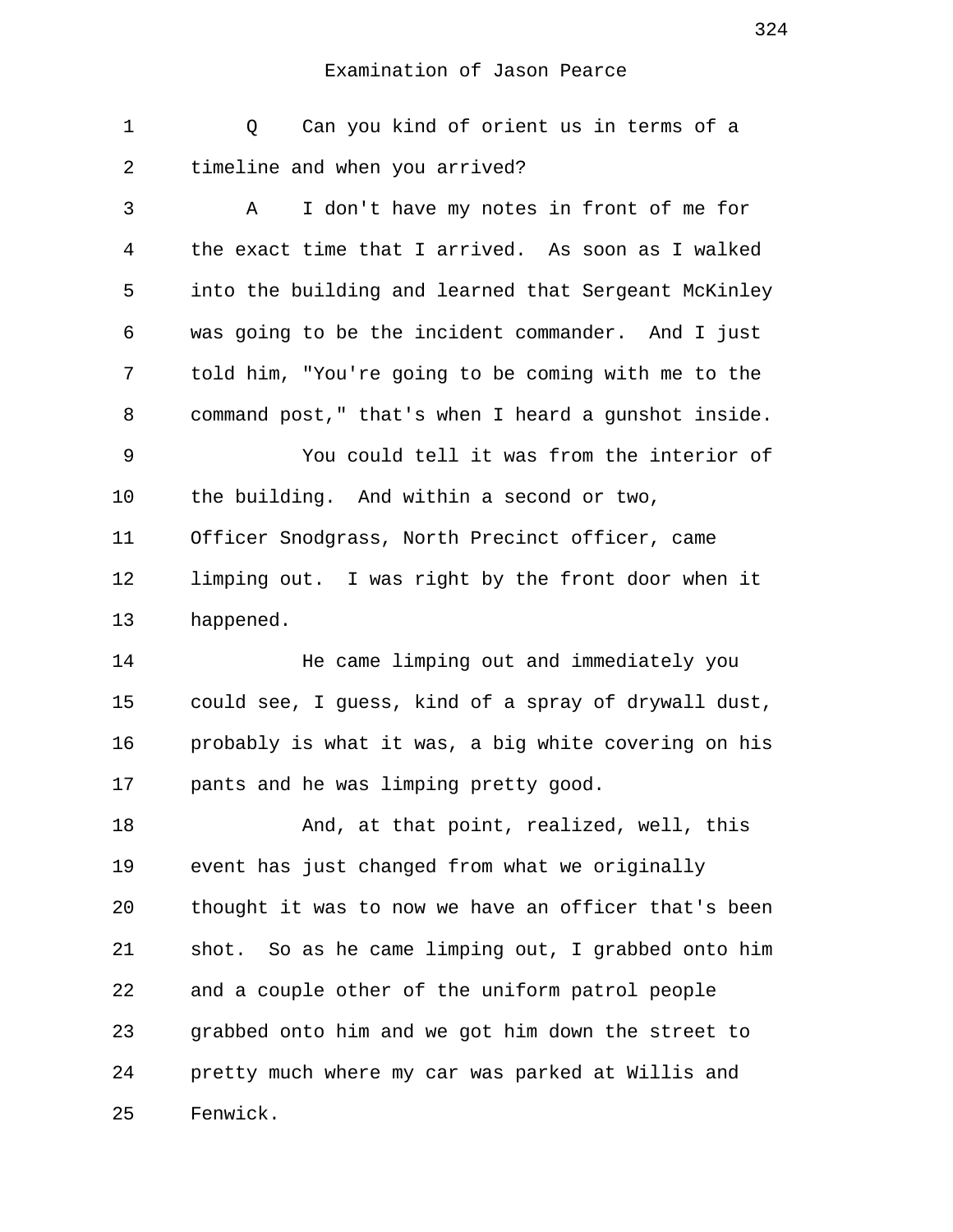| 1  | Started getting medical in. And I can't              |
|----|------------------------------------------------------|
| 2  | remember if it was a SERT medic or someone on scene, |
| 3  | began to cut his pants just to see -- to assess      |
| 4  | what -- what exactly we were dealing with.           |
| 5  | And I could see that there was a bullet              |
| 6  | hole entrance on the back of his thigh at the top of |
| 7  | the thigh. I could see a bullet path and the bullet  |
| 8  | actually underneath the skin on the front of his     |
| 9  | thigh on the inside.                                 |
| 10 | And then from that point, did you stay in<br>Q       |
| 11 | the command post the rest of the --                  |
| 12 | Yes.<br>Α                                            |
| 13 | And while you were at the scene at 1600,<br>Q        |
| 14 | did you -- did you observe anybody trying to make    |
| 15 | contact with the suspect?                            |
| 16 | When I first had walked up before that shot<br>Α     |
| 17 | was fired, I could hear yelling from the other side  |
| 18 | of the building. I couldn't see the balconies and    |
| 19 | the side of the building that this person was on and |
| 20 | that the other officers were on.                     |
| 21 | I could hear yelling back and forth, so I            |
| 22 | knew there was some form of communication. I don't   |
| 23 | know how much you'd consider that dialog, what was   |
| 24 | really being said at that point.                     |
| 25 | My job is specific that I need to gather             |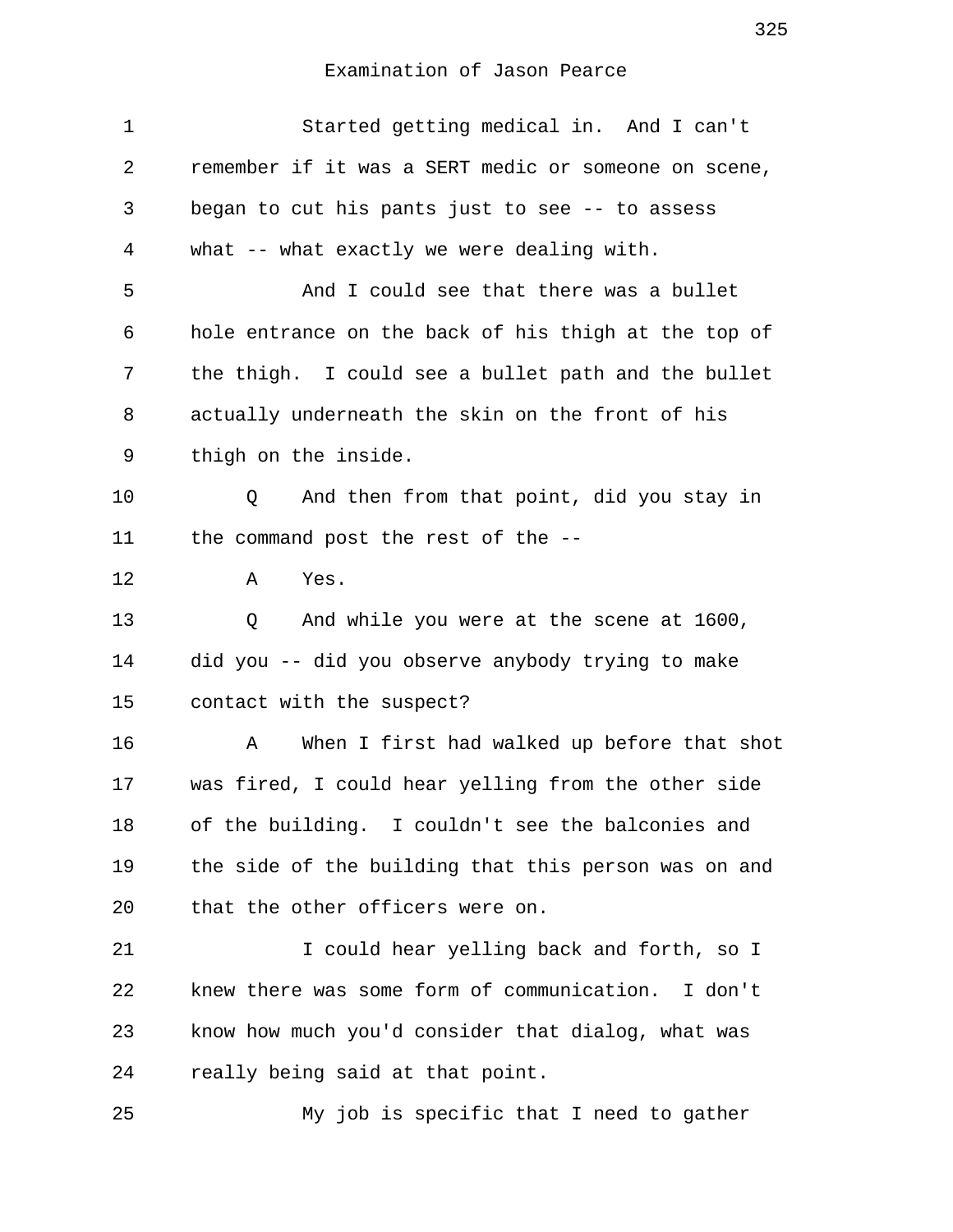1 info from the folks who'd been there, which, up to 2 and including the DEA folks, what exactly do we have. 3 Q Did you make out any of the statements that 4 the suspect was saying at that point? 5 A I couldn't, no. 6 Q Okay. So once you're back at the command 7 post, what happened? 8 A So, clearly, at that point, the event had 9 changed. The secondary page that had come out was 10 that the DEA had been serving a search warrant there, 11 that the suspect that bailed out of or fled from the 12 original location apartment from one balcony to 13 another and was now inside another apartment. 14 I didn't know anything about the nature of 15 the warrant, what was involved, but that all changed 16 when the shot was fired and Officer Snodgrass 17 was hit. 18 So, in my mind, it went from we just are 19 looking for a suspect in relation to a search warrant 20 to now we have an armed barricade. And we know he's 21 armed now. He's clearly fired rounds through the 22 walls. One of those has stuck an officer. And those 23 rounds were continuing. 24 So with that, now I've got to begin -- and

25 this is always in conjunction with the other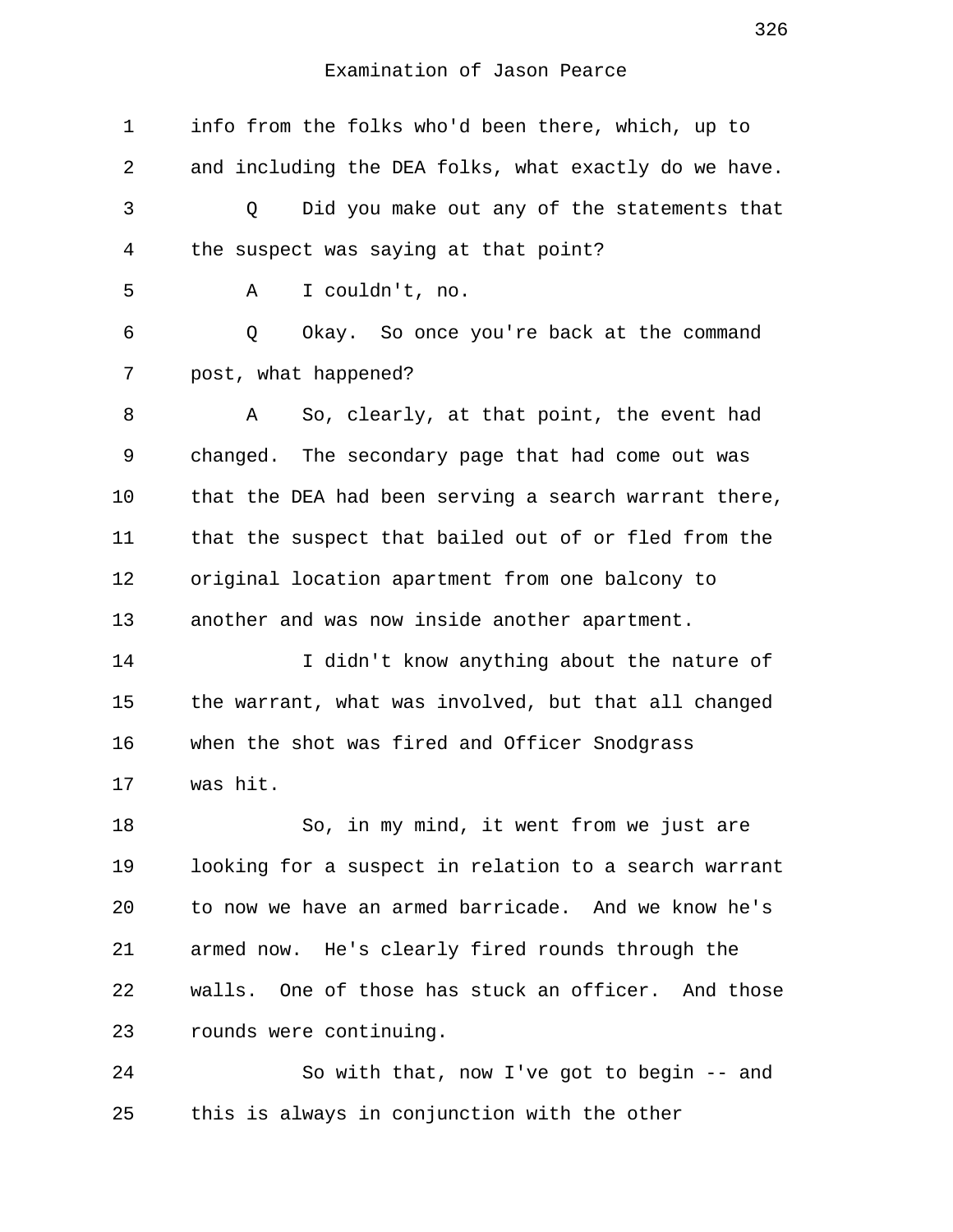1 sergeants and the other folks who are there, what is 2 the best course of action? How are we going to 3 resolve this incident? 4 And even though he fired shots, the goal is 5 still to resolve it at the lowest level that we can. 6 And I believe Commander Nakamura got there shortly 7 after that. Again, I don't have my notes and 8 couldn't remember the exact time that he arrived, but 9 it was shortly after that. 10 And we began having discussion of what this 11 event is. We call it defining the event. And so we 12 have an armed subject that was the subject of a 13 search warrant that the DEA had. He's fled into a 14 neighboring unit. 15 He is armed. He has been firing his 16 weapon. We have an officer that's been struck. So 17 at that point, we consider that, like I said, an 18 armed barricade. And how do we resolve that? Well, 19 ideally, we would want that person to peacefully 20 surrender and come to us. 21 But how do we do that and what is the 22 mechanism to do that? A gas plan is one of them, and 23 that is introducing gas into that apartment to, one, 24 limit visibility and two, to encourage him to come 25 out to us.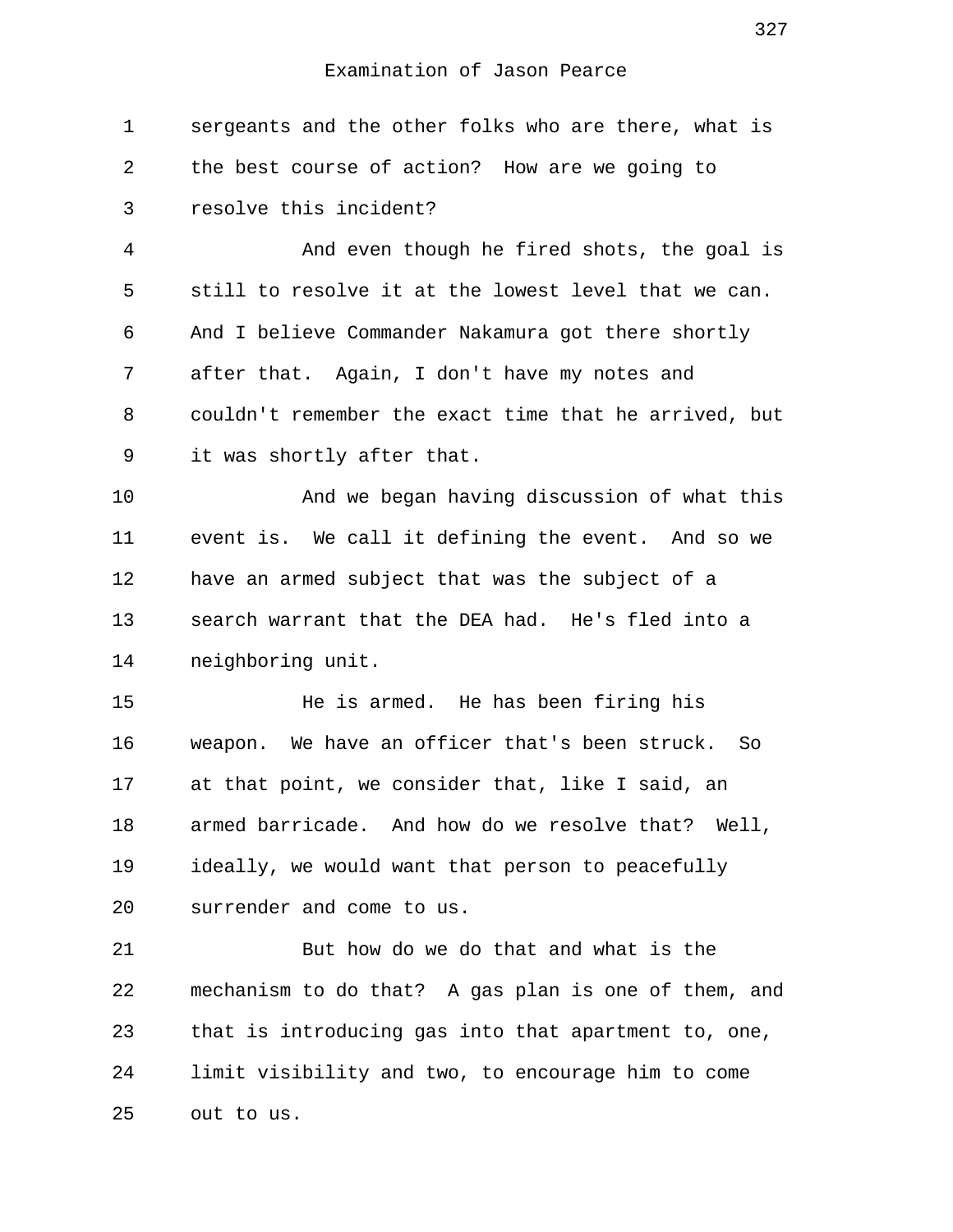| 1  | That's certainly something that, you know,            |
|----|-------------------------------------------------------|
| 2  | we'd be very reluctant to make entry on. The other    |
| 3  | critical component to that is finding out -- it's in  |
| 4  | an apartment complex -- what other units are          |
| 5  | occupied?                                             |
| 6  | Who is at risk for this person continuing             |
| 7  | to fire his weapon and we already know one round has  |
| 8  | come through a wall and hit an officer. It's of high  |
| 9  | concern what other people are at risk of that.        |
| 10 | So you said you heard the shot --<br>Q                |
| 11 | Mm-hmm.<br>Α                                          |
| 12 | -- that hit Snodgrass. Did you hear any<br>Q          |
| 13 | other shots?                                          |
| 14 | I did as the event continued, yes.<br>Α               |
| 15 | So -- and it became an armed barricade.<br>Q          |
| 16 | Can you talk about what the concerns are in that sort |
| 17 | of situation when somebody is -- is armed and they're |
| 18 | barricaded in?                                        |
| 19 | Yes. Is there anyone else in there with<br>A          |
| 20 | him? Does he have any hostages? Is this had been a    |
| 21 | planned event, there's a huge back story that goes    |
| 22 | into planning these events and things that we take    |
| 23 | into account.                                         |
|    |                                                       |

24 We just didn't have that, and this event 25 went so quickly, we were always trying to catch up to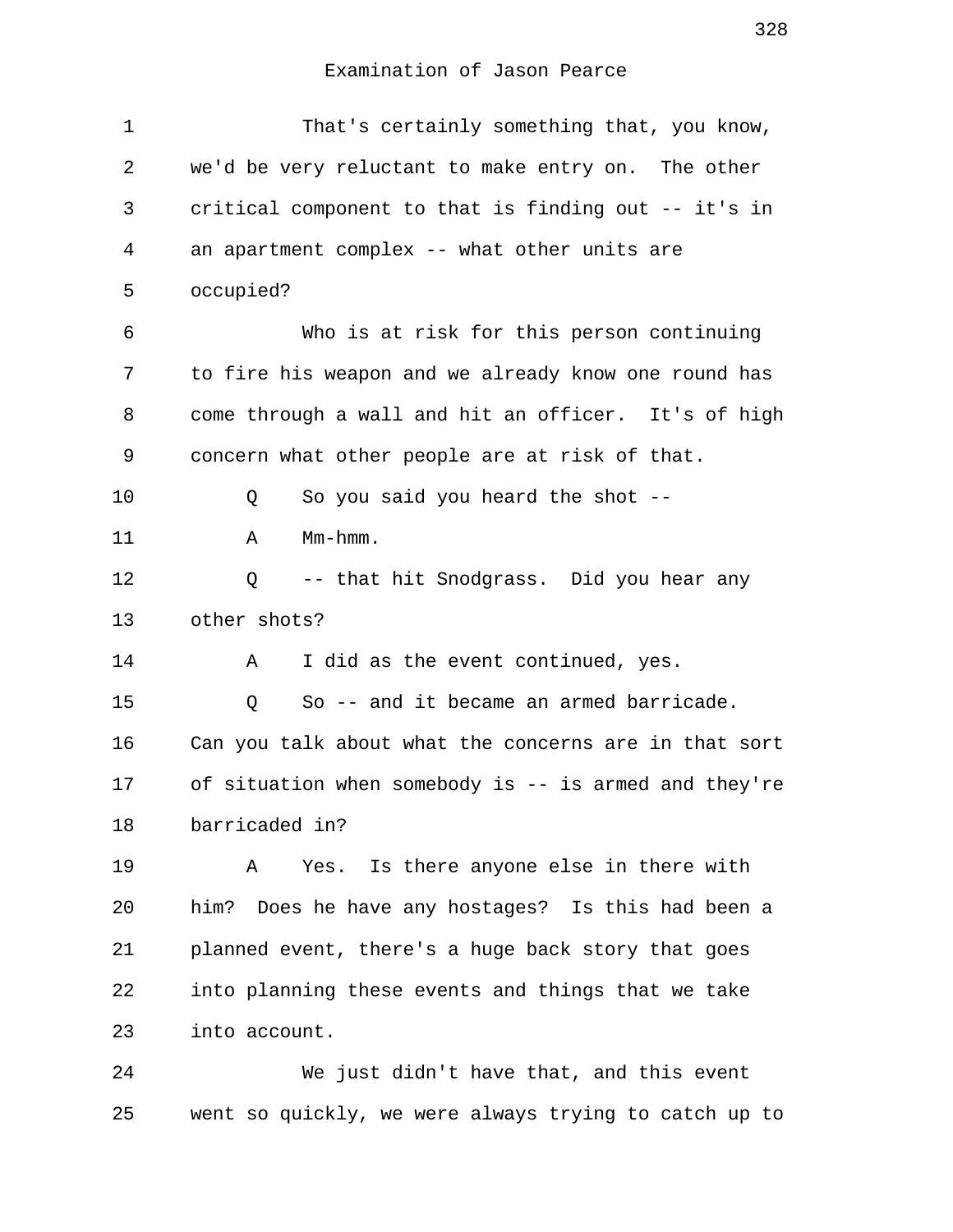1 that information flow. So for me, it's I need a 2 person from the DEA, I need north precinct and I need 3 to get a quick picture of what has happened. 4 What are the stuff that we don't know? And 5 so kind of the responsibilities break down, on the 6 SERT Team, we have the operators, me and the command 7 post. But we also have what's called the SERT intel 8 component, and those are officers whose job it is to 9 gather information and intelligence. 10 And that intel is going to be crucial to us 11 to chart how we're going to work through that call. 12 In conjunction with that, we have the Crisis 13 Negotiation Team. They have their own set of 14 investigators and intelligence folks that are 15 gathering information. 16 In our SERT intel, we always have one 17 person that is embedded with them and they work 18 together to begin gathering information and vet 19 through that information. We just didn't have time 20 on this, it just happened so quickly. 21 We wanted to introduce gas, but in order -- 22 knowing that he's already fired rounds that have 23 struck and officer and people, we wanted to have 24 armor up front. And so we have three armored 25 vehicles which are capable of withstanding up to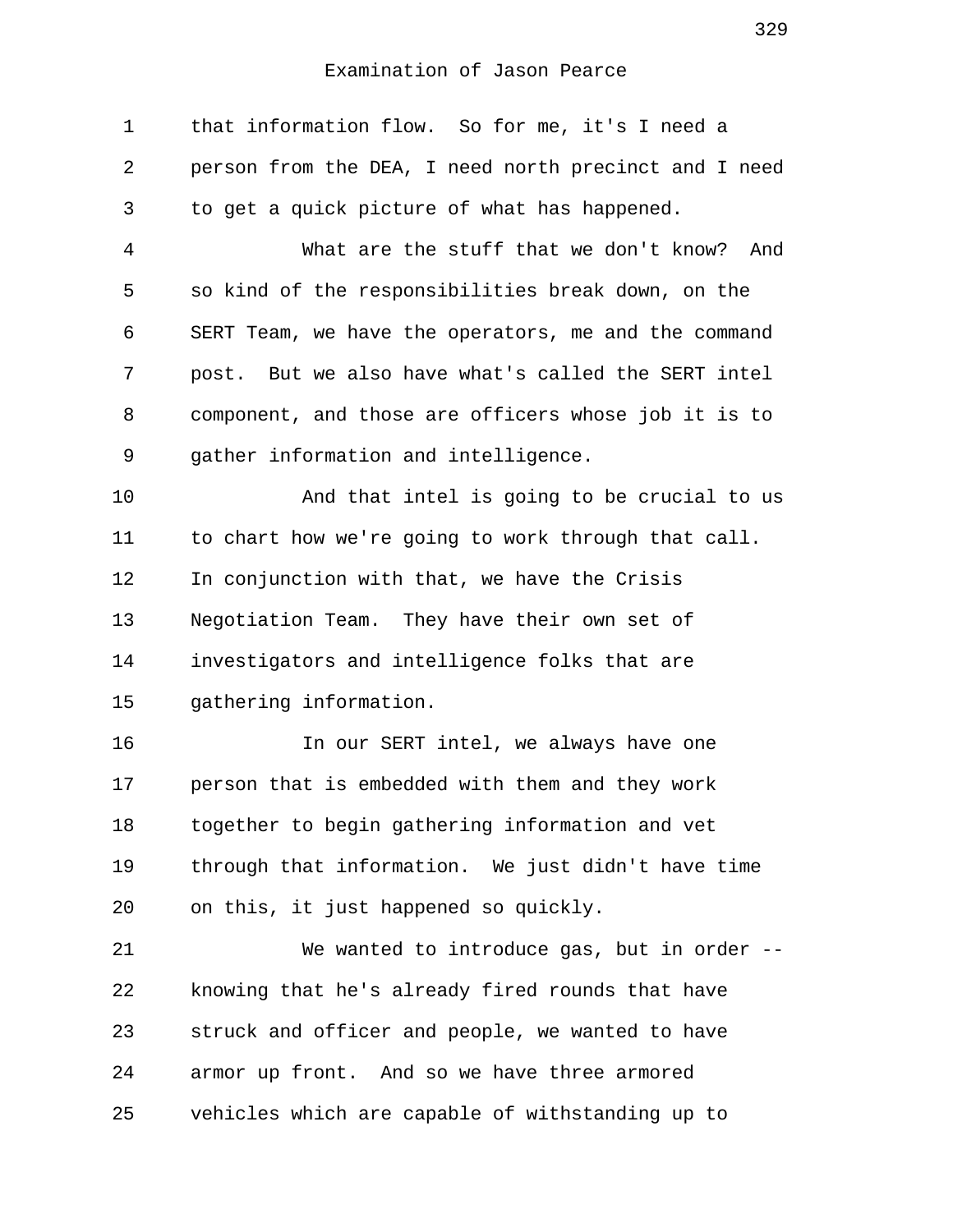1 including heavy rifle rounds.

 2 And in order to get the gas into -- into 3 that apartment, it's kind of that balance. In order 4 to do so, we're going to expose officers to what we 5 know is a deadly threat. So to minimize the risks to 6 them, we wanted to have armor positioned that they 7 could deploy gas from.

 8 So Sergeant Arb (phonetic) and I, we talk 9 on the phone, we talk on the radio. I wanted that 10 gas plan in place quickly, but we needed that piece 11 of armor to get there.

12 Q Okay. So -- so, at this point of the 13 incident, though, is it fair to say that the main 14 thing you're doing is just trying to learn what it is 15 that you're facing?

16 A Exactly.

17 Q And so can you talk about why -- why you 18 chose a gas plan rather than, say, just breaching the 19 door and going in and getting him right away?

20 A We know this person's armed. We know that 21 he is intentionally firing rounds at the police that 22 have struck the police. If we breach the door and 23 make an entry, in my mind, the -- that's almost a 24 guarantee that you're going to have some form of 25 conflict in there, a gun battle, whatever it is, and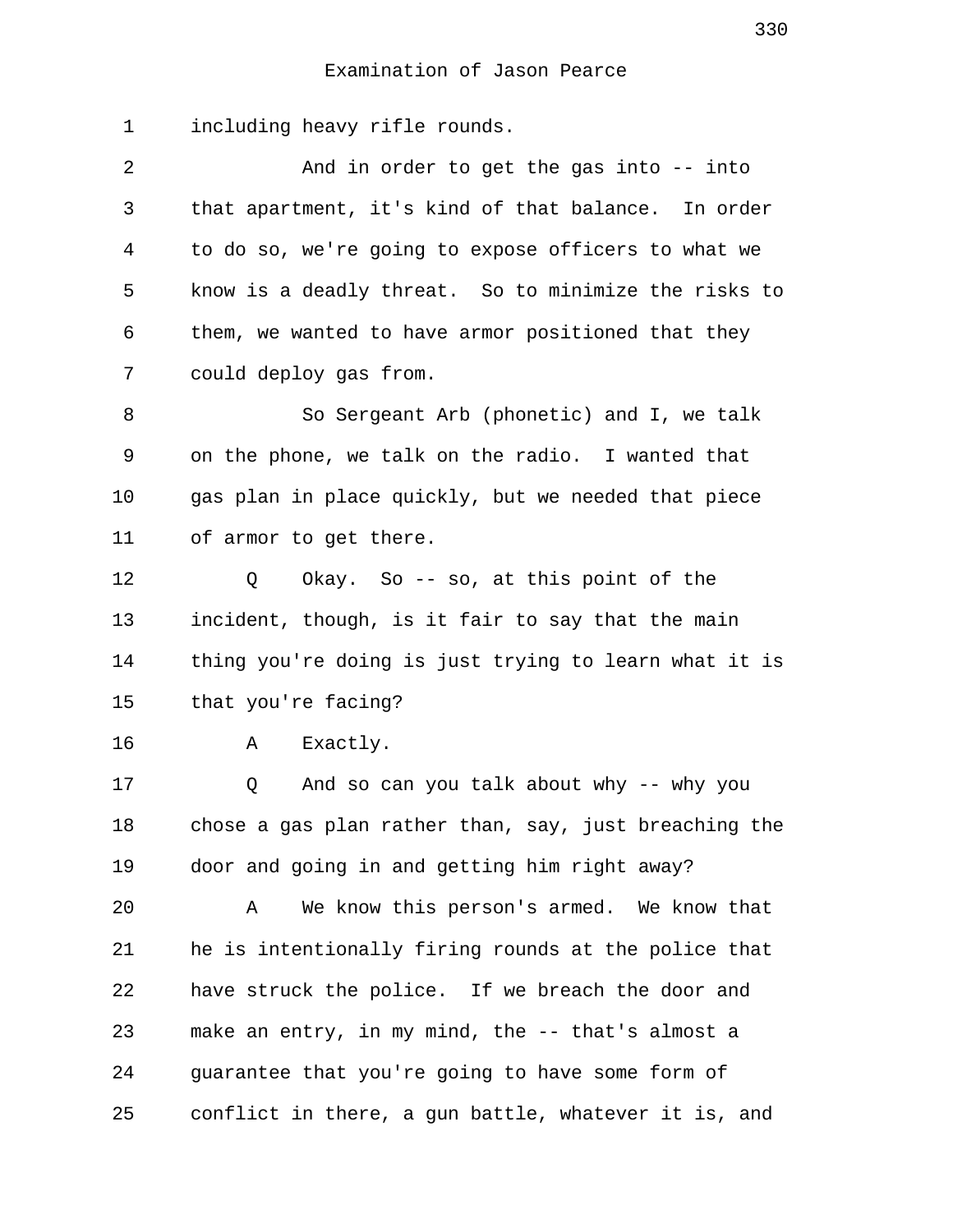1 you're going to expose not only the officers that are 2 tasked with going in at risk, but it also exposes 3 that suspect to risk.

 4 And if we can mitigate that by other means, 5 we will do so. And having that armor there and 6 having the, I guess you could call it a higher level 7 of training and tools and equipment that gives you a 8 higher tolerance for these kind of events.

 9 So even though he has fired a gun, shot an 10 officer, we were still wanting to come in at a lower 11 level and with that, put a gas plan in, which is, 12 again, hopefully going to mitigate his ability to 13 continue firing rounds and encourage him to come out.

14 Q So that led right into my next question, 15 which is you said you come in at a lower level. So 16 are you talking about levels of use of force?

17 A Yes.

18 Q And can you kind of just walk us through 19 what those are.

20 A On the SERT side?

21 Q Yeah.

22 A Well, we have a lot of tools that patrol 23 uses. We have 40-millimeter launchers, which 24 they'll -- those are on patrol as well. Ours are 25 slightly different form, but they're essentially the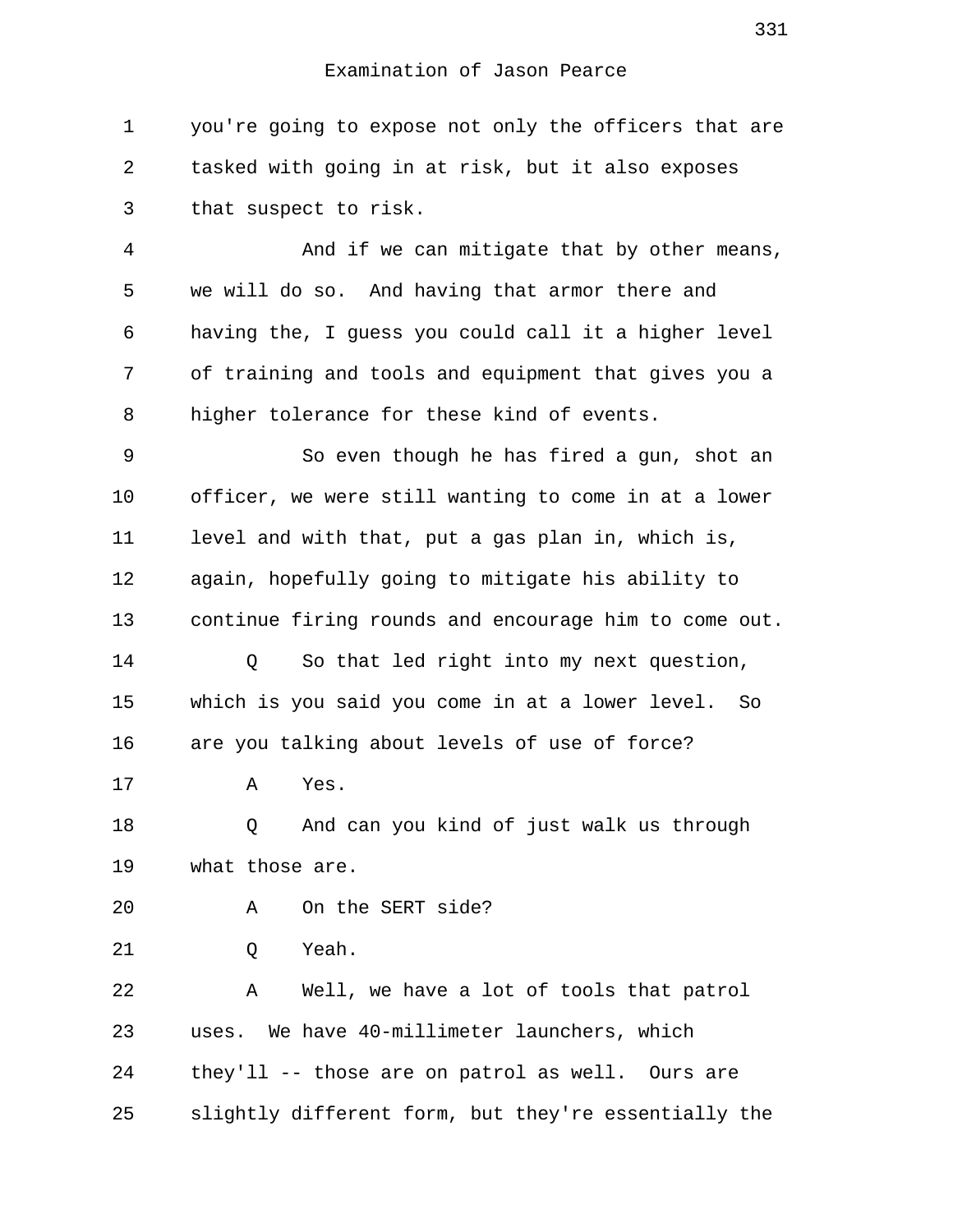| $\mathbf 1$ | same thing. They fire everything from a foam, kind   |
|-------------|------------------------------------------------------|
| 2           | of a harder foam-tipped round, which would be an     |
| 3           | impact round. We can also launch gas from it.        |
| 4           | And with that, there's varying levels of             |
| 5           | gas that we can use that will be able to penetrate   |
| 6           | through windows, penetrate through barriers,         |
| 7           | penetrate through siding. That's just any number.    |
| 8           | Do you want everything, like the --                  |
| 9           | Well, I don't need all the -- all the<br>Q           |
| 10          | particular tactics or all the particular weapons.    |
| 11          | Sure.<br>Α                                           |
| 12          | I guess what I'm talking about is those<br>Q         |
| 13          | things that you're describing, those would be        |
| 14          | considered less than lethal?                         |
| 15          | Yes, yes.<br>А                                       |
| 16          | Okay. And on the use-of-force continuum,<br>Q        |
| 17          | the force that the suspect was using at this time    |
| 18          | would be described as lethal?                        |
| 19          | Yes.<br>Α                                            |
| 20          | Or deadly?<br>Q                                      |
| 21          | Deadly force.<br>Α                                   |
| 22          | Okay. And so when you talk about using a<br>Q        |
| 23          | lesser force, you're talking about responding to his |
| 24          | use of deadly force with less than deadly force?     |
| 25          | Yes.<br>Α                                            |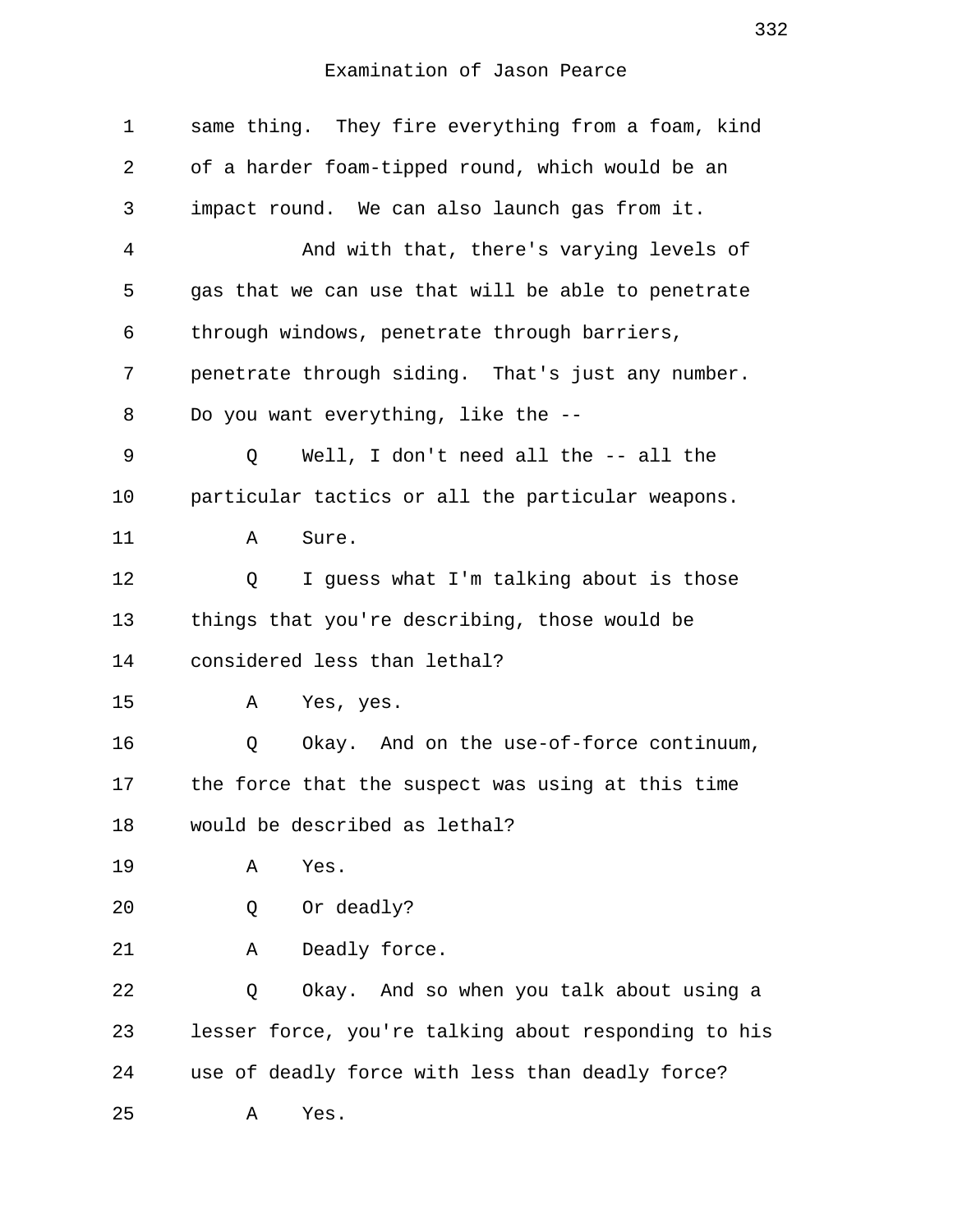| $\mathbf 1$ | Okay. And can you talk about why at this<br>Q         |
|-------------|-------------------------------------------------------|
| 2           | point that's the tactic, that's the strategy. I       |
| 3           | mean --                                               |
| 4           | The goal is always to resolve any kind of<br>Α        |
| 5           | conflict at the lowest level that we can peacefully   |
| 6           | with a suspect surrendering. That's always the goal.  |
| 7           | It's not always achievable, but that's                |
| 8           | always the goal. The -- the gas plan, like I said,    |
| 9           | is to mitigate his ability to be able to use deadly   |
| 10          | force against us, hopefully, and to encourage him to  |
| 11          | come out.                                             |
| 12          | We want to make that environment                      |
| 13          | uncomfortable enough where he's choosing to surrender |
| 14          | rather than stay in that environment and continue to  |
| 15          | use deadly force. The armor out front gives us the    |
| 16          | ability to do that.                                   |
| 17          | It allows us to come in at that lower level           |
| 18          | of force, still provide safety to the people that     |
| 19          | we're tasking to deal with him and, like I said,      |
| 20          | encourage him to come out.                            |
| 21          | Okay. And so the -- is it fair to say that<br>Q       |
| 22          | the goal of the gas plan is to get him to surrender   |
| 23          | peacefully?                                           |
| 24          | That's the goal. And it's kind of twofold.<br>Α       |
| 25          | It's to encourage him to surrender and come out, but  |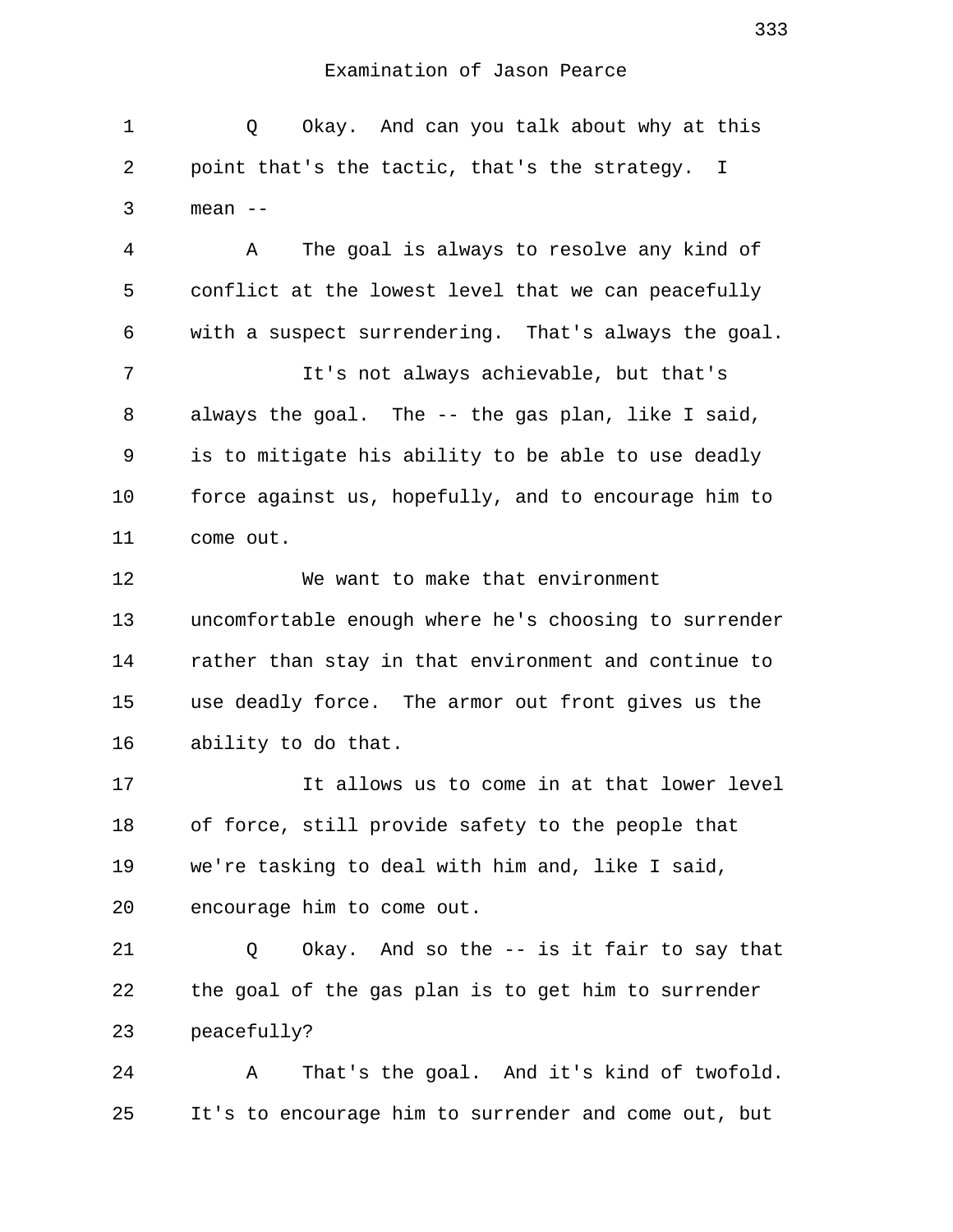1 also to mitigate his ability to continue firing, 2 hopefully. 3 There are -- there are times where part of 4 that lower level or deescalation plan could be our 5 CNT, our negotiators having contact with him. In 6 this case, we didn't have that. 7 Q And so -- so you ordered that a gas plan be 8 developed? 9 A Yes. 10 Q And at that point, how far out -- how long 11 did you have to wait for armor to arrive? 12 A I believe it was -- it was only a few 13 minutes. Couple minutes, few minutes. It was 14 already en route to the scene when this event 15 kicked off. 16 So any time there's an emergency 17 activation, we bring all pieces of armor to it. It's 18 just a question of having someone get to the precinct 19 where it's at. 20 Q Okay. Once the armor arrived, how quickly 21 was the gas plan implemented? 22 A Pretty quickly. Within a couple minutes. 23 So even though, you know, yes, I can say, yes, I want 24 a gas plan, we want to introduce gas, these are 25 things that the SERT operators are already going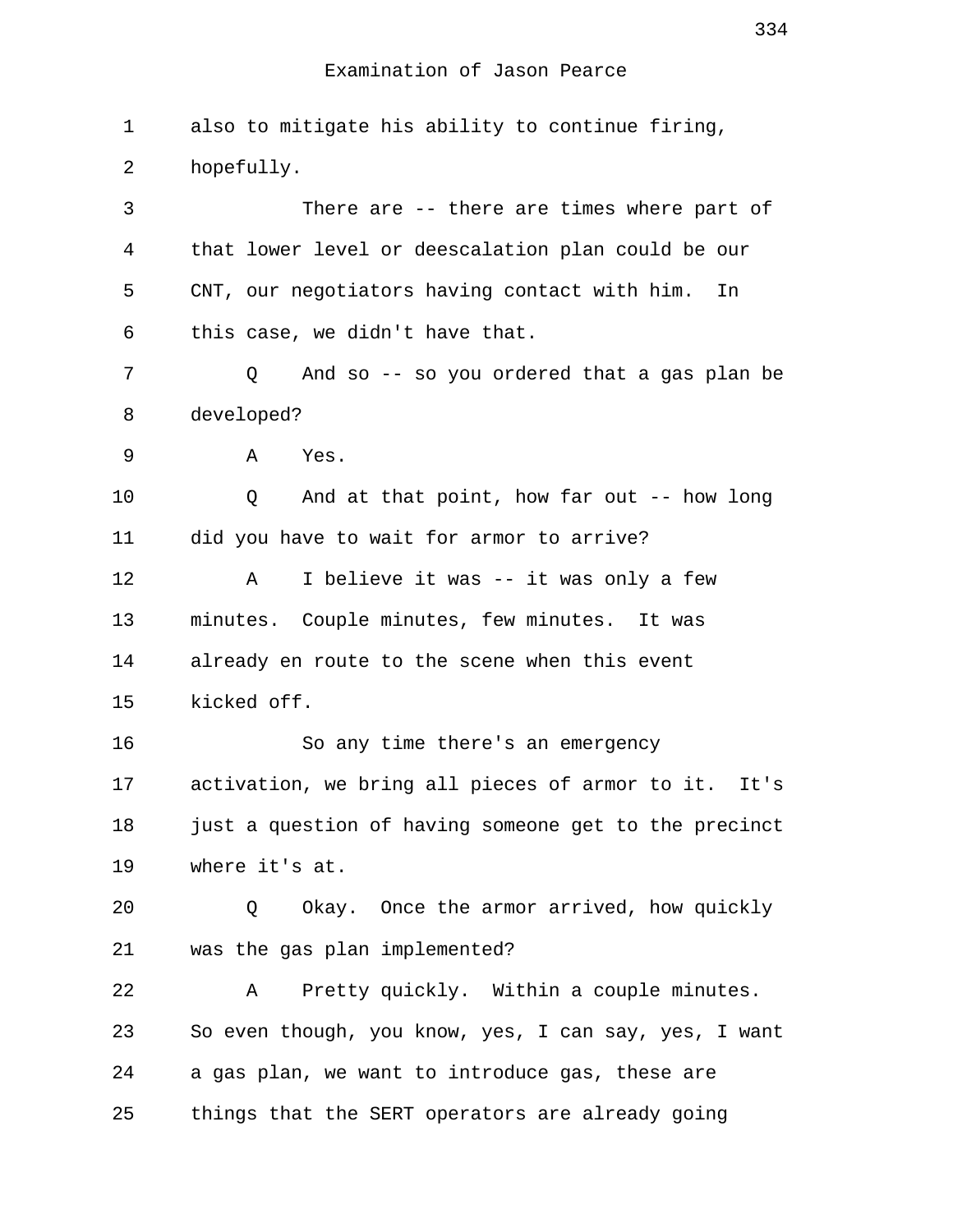1 through in their minds.

 2 They're already developing these plans 3 without me having to tell them to do so. They 4 recognize what the event is as well. And even though 5 this is a structured system, that's why they're in 6 those positions, because they are problem solvers. 7 They're great thinkers.

 8 And so this is already in their mind. So a 9 lot of the preparation in order to do that is already 10 taking place without me even having to say, develop a 11 gas plan. And once the armor gets there, that's just 12 the mechanism for them to be able to get in there and 13 do it safely.

14 Q And the actual logistics of implementing of 15 the gas plan, is that something that you direct or is 16 that left to them?

17 A No, that's left to them. I -- I'm not 18 going to ever tell them the tactic they need to use. 19 That's why they're subject matter experts in that 20 field. They are the ones that are up front and see 21 things much more direct than I am.

22 At that point, I'm removed in the command 23 post and they are the ones up front seeing things. 24 So I can't tell them or I would never tell them which 25 window or which door, because I can't see it like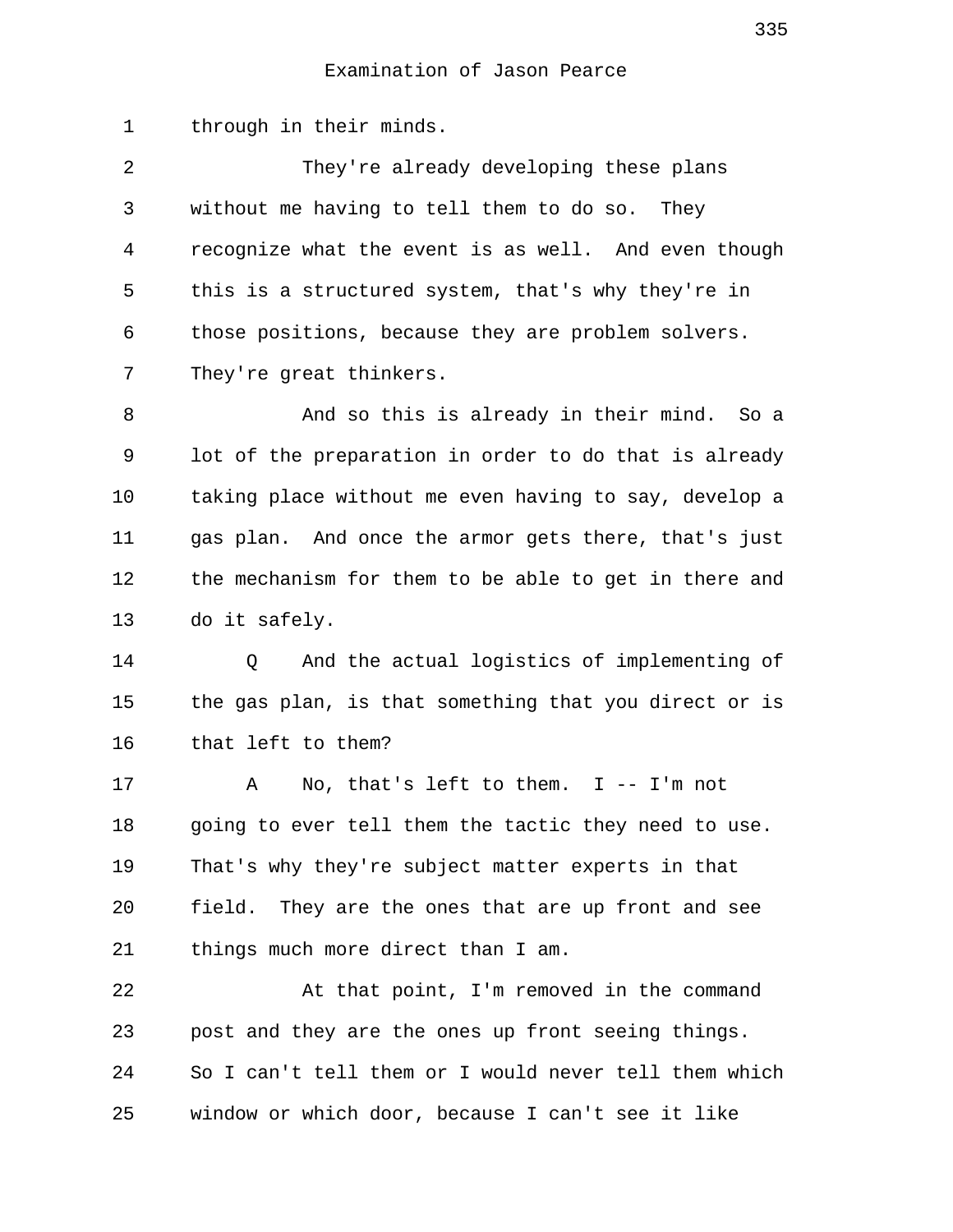1 they can.

| 2  | They have the most up-front feel to this              |
|----|-------------------------------------------------------|
| 3  | event, so it's their discretion where they believe    |
| 4  | they're going to be most successful in implementing   |
| 5  | that plan.                                            |
| 6  | All right. And that -- so I want to touch<br>Q        |
| 7  | on that a little bit and we'll come -- circle back to |
| 8  | that a little bit later also. But the idea that when  |
| 9  | you're there, you're in the command post.             |
| 10 | Mm-hmm.<br>Α                                          |
| 11 | And the forward operators are the ones<br>Q           |
| 12 | actually seeing the things that happen?               |
| 13 | Yes.<br>Α                                             |
| 14 | And so the information you have, is it<br>Q           |
| 15 | realtime or is there a lag to you getting that        |
| 16 | information?                                          |
| 17 | I'm hearing it directly on the radio.<br>A            |
| 18 | We're all on the same radio channel, so, you know, if |
| 19 | it's an observation one officer has, I'm hearing that |
| 20 | directly.                                             |
| 21 | Would you say that you have all the<br>Q              |
| 22 | information that the forward officers -- forward      |
| 23 | operators have or is there a deficit in the           |
| 24 | information that you have?                            |
| 25 | The information's broadcast, but again, I<br>Α        |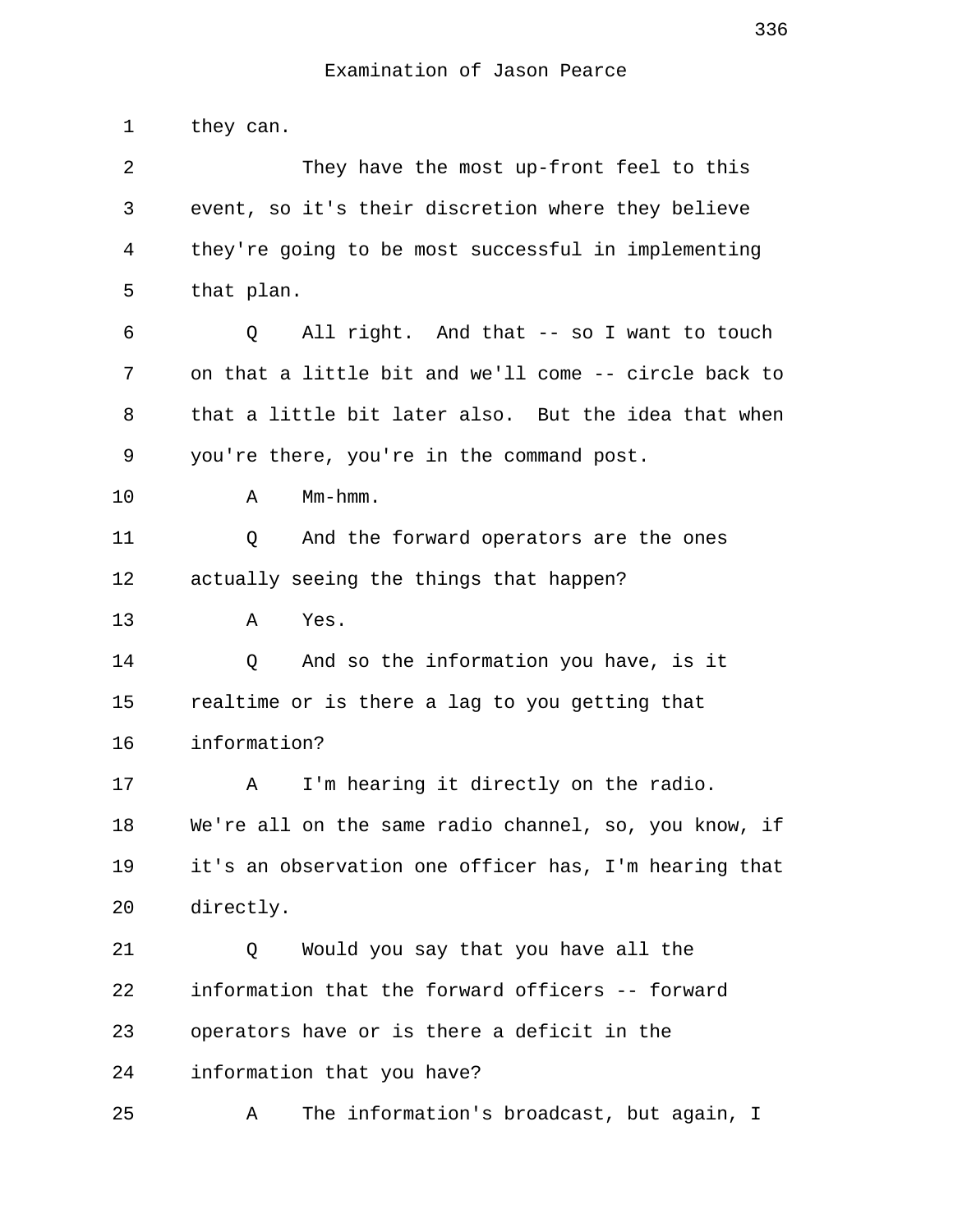| 1  | can't see what they're seeing, so I rely on what we     |
|----|---------------------------------------------------------|
| 2  | call a word picture to a large degree. And in this      |
| 3  | case, the command post was probably closer than         |
| 4  | usual. Most of the time, it's out of view, down the     |
| 5  | street, around the corner or however you phrase it,     |
| 6  | but you rely on a word picture that you hear over the   |
| 7  | radio to kind of think and see what they're doing.      |
| 8  | So you're taking what they see firsthand<br>Q           |
| 9  | and then the bit of that they broadcast over the        |
| 10 | radio and then you're reconstructing a picture of       |
| 11 | that in your mind?                                      |
| 12 | Yes.<br>Α                                               |
| 13 | Okay. Once the gas plan was implemented,<br>Q           |
| 14 | what happened?                                          |
| 15 | He continued to fire shots. It didn't have<br>Α         |
| 16 | the effect that we wanted in mitigating him to $-$ - or |
| 17 | his ability or his desire to continue firing shots at   |
| 18 | And it was almost immediate.<br>us.                     |
| 19 | As soon as the first gas rounds went in,                |
| 20 | the shots, again, continued. I couldn't tell you how    |
| 21 | many shots, but there were several that I could hear.   |
| 22 | But it didn't have the effect that we wanted.           |
| 23 | And did you get information about shots<br>Q            |
| 24 | going into other units in the --                        |
| 25 | Yes, yes.<br>Α                                          |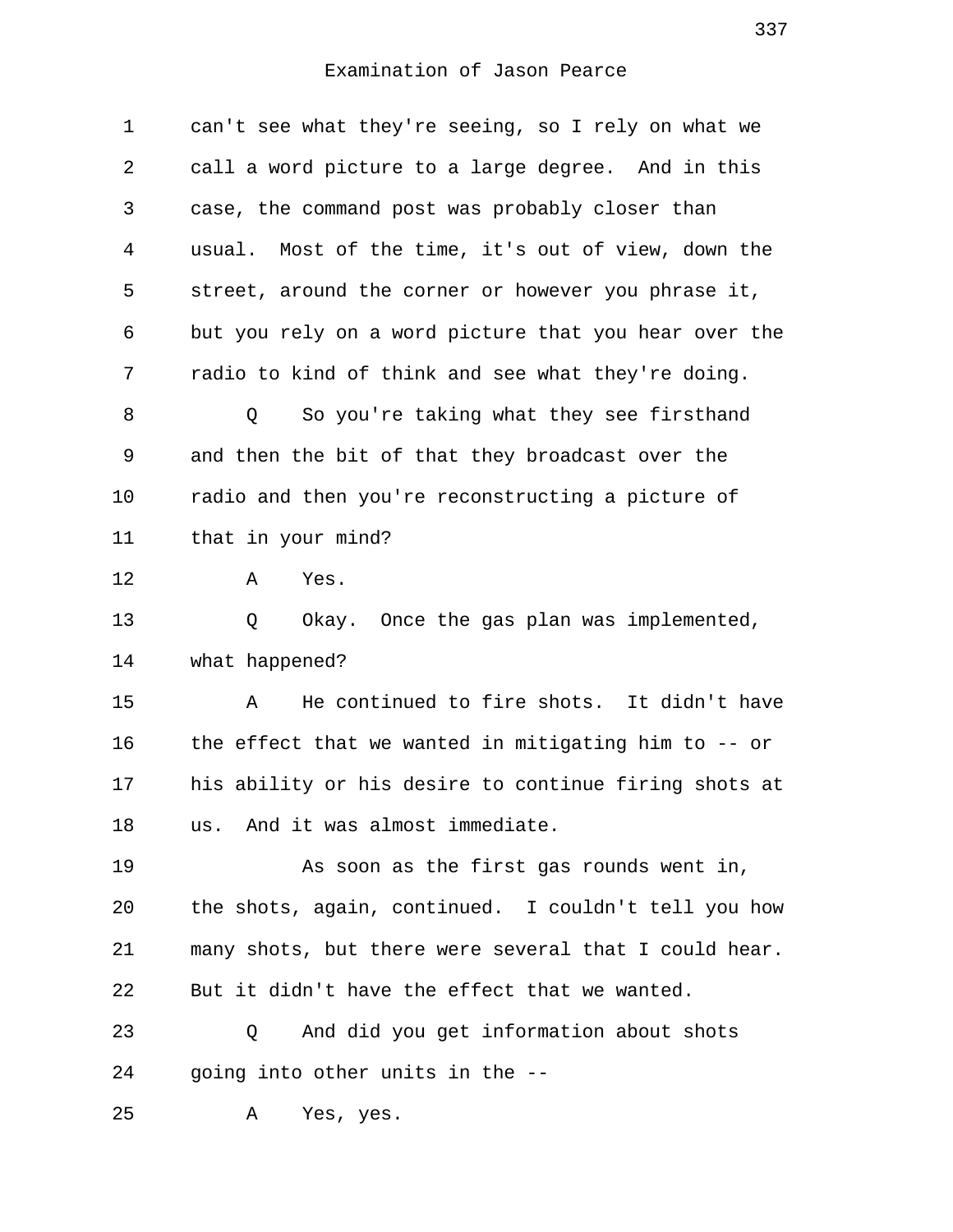| 1  | And -- and what information did you have<br>Q        |
|----|------------------------------------------------------|
| 2  | about whether the buildings had been evacuated?      |
| 3  | That's always the -- the battle that we're<br>Α      |
| 4  | facing is getting up-to-date information. And in     |
| 5  | this case, time was the one thing we did not have.   |
| 6  | His actions really pushed this event.                |
| 7  | So I'm relying on our CNT negotiators, our           |
| 8  | SERT intel, north patrol, what has been done. And    |
| 9  | keep in mind this is going on all the time while we  |
| 10 | have people in the lobby right next to this          |
| 11 | apartment. And we're taking, you know, gunfire.      |
| 12 | And we're trying to, you know, accurately            |
| 13 | map out which ones are known to -- that we made      |
| 14 | contact with that have been evacuated and we just    |
| 15 | didn't know exactly how many, if all, units had been |
| 16 | evacuated or if there were still people in place.    |
| 17 | So there's a lot of pieces of information<br>Q       |
| 18 | you would have liked to have known at the time --    |
| 19 | Yes.<br>Α                                            |
| 20 | -- that you just didn't have yet?<br>Q               |
| 21 | Yes.<br>Α                                            |
| 22 | Would you -- is it fair to say that the --<br>Q      |
| 23 | that the incident was chaotic?                       |
| 24 | That is $-$ yes.<br>Α                                |
| 25 | Is it fair to say that it was rapidly<br>Q           |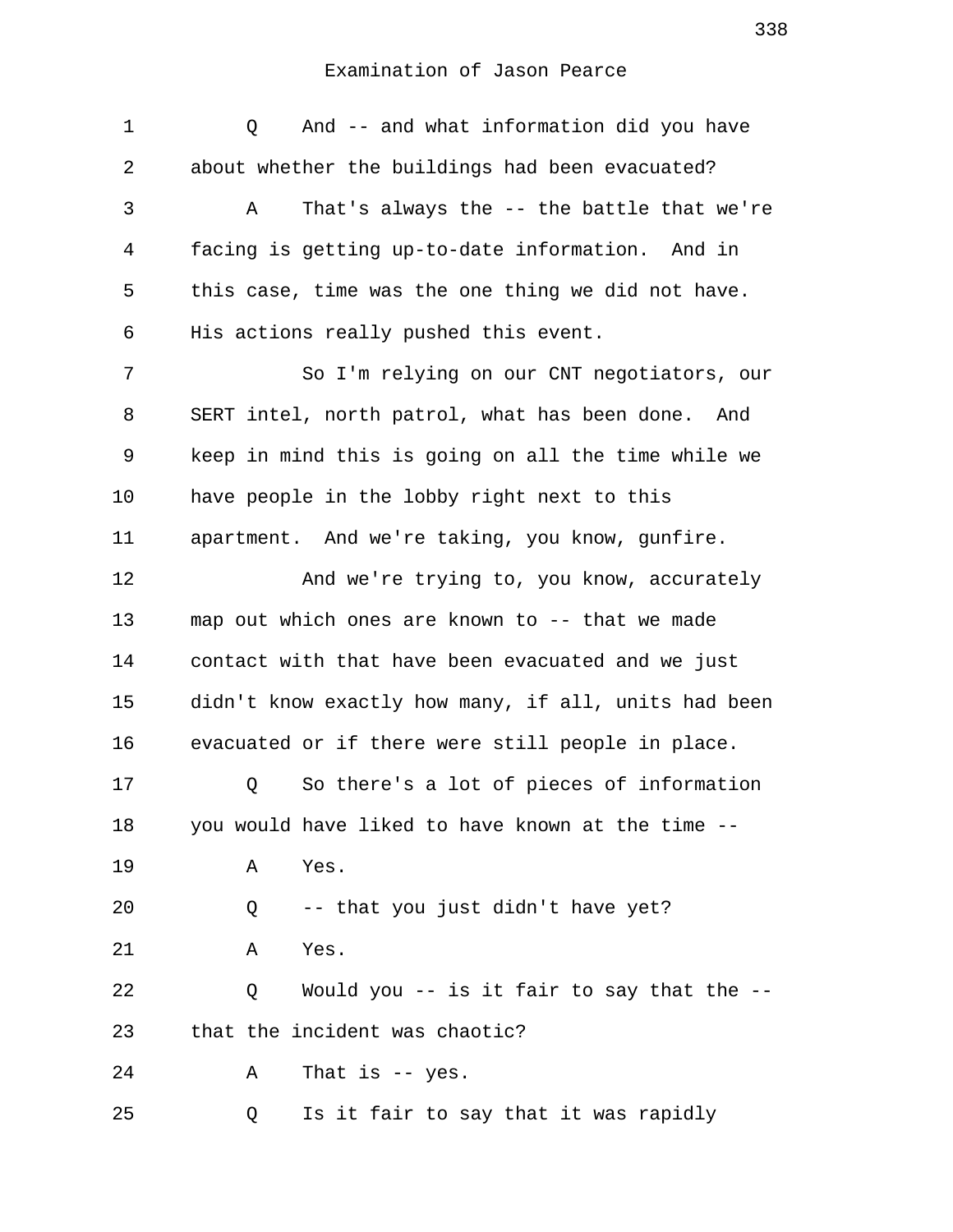1 evolving? 2 A Very rapid. 3 Q All right. At some point, was a shot 4 opportunity requested? 5 A Yes, it was. 6 Q Tell us about what a shot opportunity is. 7 A So a shot of opportunity, that is a 8 direction from the command post, either myself 9 through the critical incident commander that we are 10 directing an officer to use deadly force, whether 11 that is someone on the -- in the perimeter, which 12 typically we call, you know, sniper is the more 13 common vernacular term for that, or anyone on the 14 team. 15 With that, it's an exceptionally rare 16 circumstance. But in order for me or the critical 17 incident commander to give that direction, is we have 18 to have some piece of knowledge that they don't have. 19 And we don't have the time to go through it. I just 20 need them to take this direction. 21 With that, it could be any number of 22 things. In this case, it would be I know that there 23 are units that are still occupied that people are at 24 risk of being shot, injured, killed by this guy's 25 actions and the -- the -- the operators don't know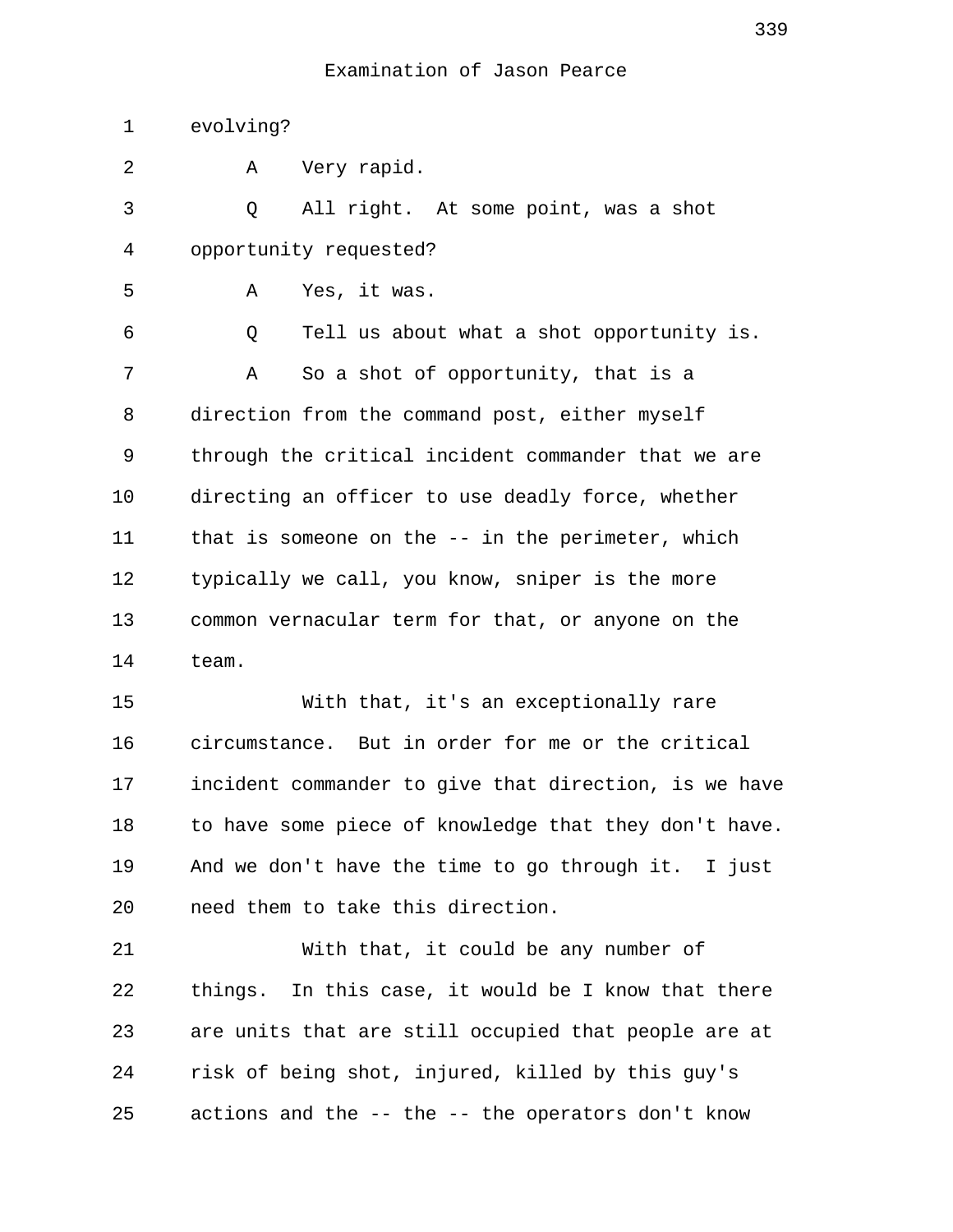| $\mathbf 1$ | this.                                                   |
|-------------|---------------------------------------------------------|
| 2           | So we have to have some piece of                        |
| 3           | information that they don't have. The standard or       |
| 4           | the standard -- standard rules portion?                 |
| 5           | Yeah, we'll get to that. Did you have any<br>Q          |
| 6           | piece of information --                                 |
| 7           | That was what we were --<br>Α                           |
| 8           | -- that they didn't have?<br>Q                          |
| 9           | -- working towards. What I wanted to know<br>A          |
| 10          | is one, are there still occupied units in there?<br>And |
| 11          | two, where are they and where are they in relation to   |
| 12          | where this person is? Have rounds gone through the      |
| 13          | walls and are these people at risk?                     |
| 14          | I just didn't have that. And again, CNT                 |
| 15          | and our intel folks and patrol, they were doing their   |
| 16          | best to try and get that information, but that takes    |
| 17          | It takes time to physically go from door to<br>time.    |
| 18          | door throughout this entire unit, knock on the door,    |
| 19          | wait for response, all the while this gun battle is     |
| 20          | going on.                                               |
| 21          | Would you say you were rapidly gaining that<br>Q        |
| 22          | information or would you say it was trickling in        |
| 23          | slowly?                                                 |
| 24          | They were trying to get it as rapid as they<br>Α        |
| 25          | And I supposed it's a subjective view of what<br>could. |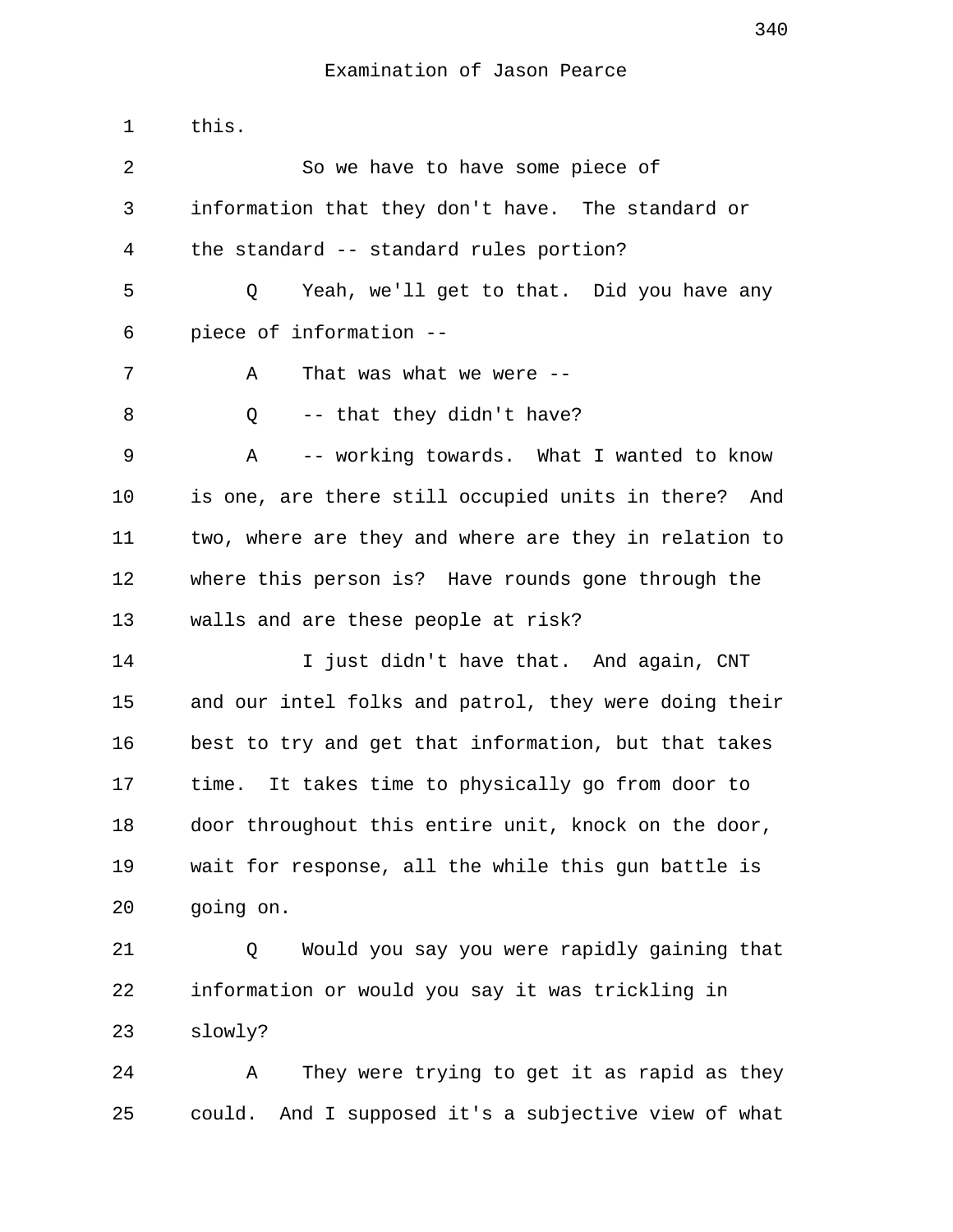| 1              | is a trickle and what is rapid, given the             |
|----------------|-------------------------------------------------------|
| 2              | circumstance. In this, because this event was moving  |
| 3              | so quickly and there was so much chaos, it seemed     |
| $\overline{4}$ | like it was taking forever, when the reality was they |
| 5              | were working through it as quick as they could.       |
| 6              | And so if $-$ so shot of opportunity,<br>Q            |
| 7              | that's -- that's sort of one level where you said, go |
| 8              | ahead and take the shot. If the shot opportunity is   |
| 9              | denied, then what are the rules in play?              |
| 10             | Called standard rules. And that is that<br>Α          |
| 11             | every officer, whether it's a patrol call or in this  |
| 12             | case, the very high-risk critical event, has to make  |
| 13             | their own determination of what level of force that   |
| 14             | they are going to use and be able to articulate the   |
| 15             | reasons why and the justification for it.             |
| 16             | And so it falls back to that individual               |
| 17             | officer to make that determination that I believe     |
| 18             | deadly force is the most reasonable force option and  |
| 19             | the only force option at that point.                  |
| 20             | And so a denial of shot opportunity, is<br>Q          |
| 21             | that a directive not to use deadly force?             |
| 22             | No, it's not at all.<br>Α                             |
| 23             | And there's another term that you used that<br>Q      |
| 24             | I was reading. I'm trying to -- was it inherent       |
| 25             | authority?                                            |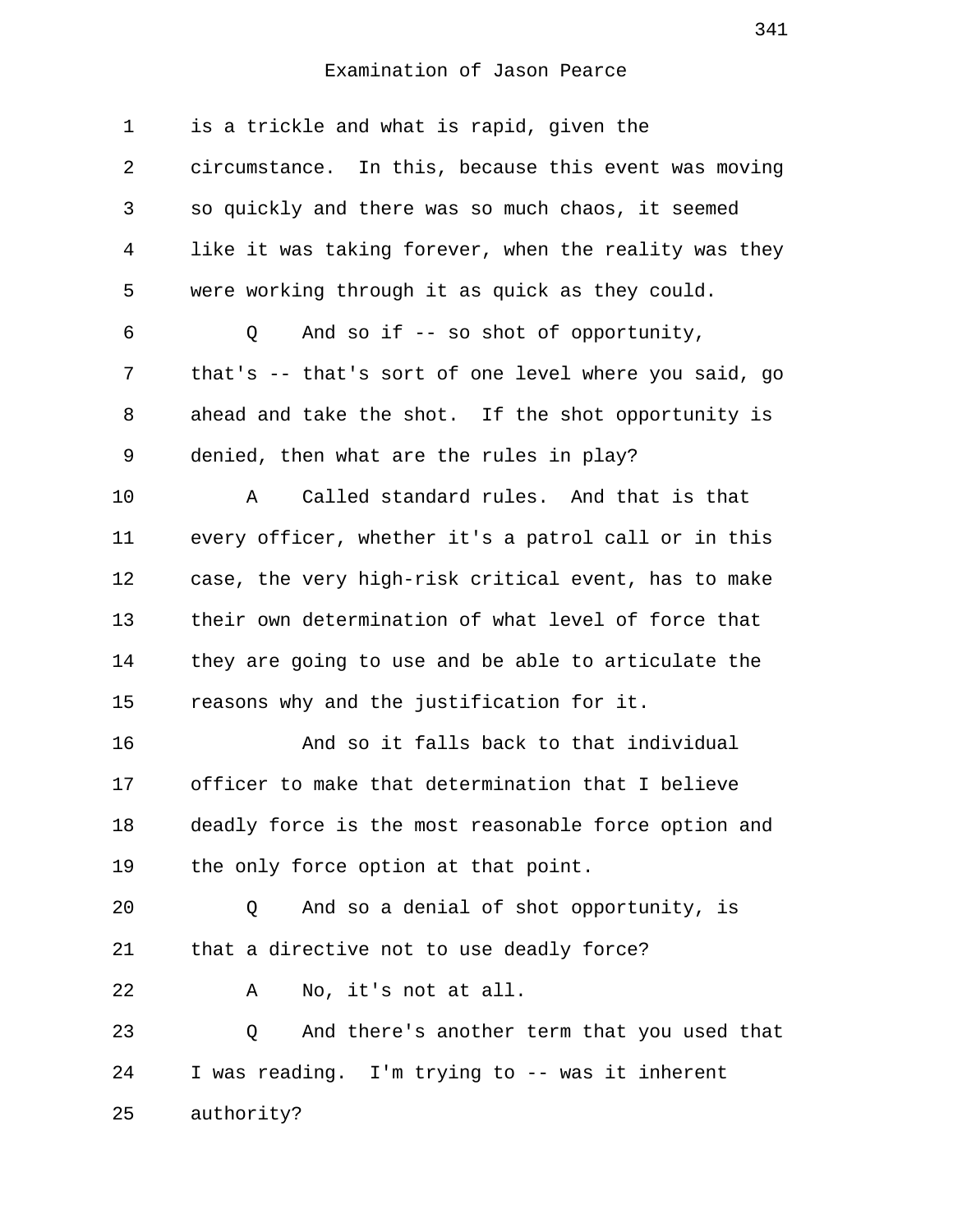1 A You mean appropriate initiative? 2 Q Appropriate authority. That's the term I'm 3 looking for. Yeah, can you describe what appropriate 4 authority is? 5 A Appropriate initiative. 6 Q Initiative. I was --- I was way off, but 7 you got there. 8 A We have lots of -- lots of terms. So 9 appropriate initiative is we -- we -- you know, as 10 I've explained, I'm in the command post and I'm not 11 seeing things as direct as the -- as the operators 12 are. 13 And so they are going to, at times, see an 14 opportunity to resolve an incident and there isn't 15 the time to work through that plan and gain that 16 command authority to do so. 17 With that, there has to be a high 18 likelihood of -- they believe that there has to be a 19 high likelihood of success involved in initiating 20 that. 21 And I suppose it's even more important on 22 critical incidents like this that you -- that you 23 maintain that initiative for those folks to be able 24 to take action. They are in the best place to see it 25 firsthand and determine that that is the best course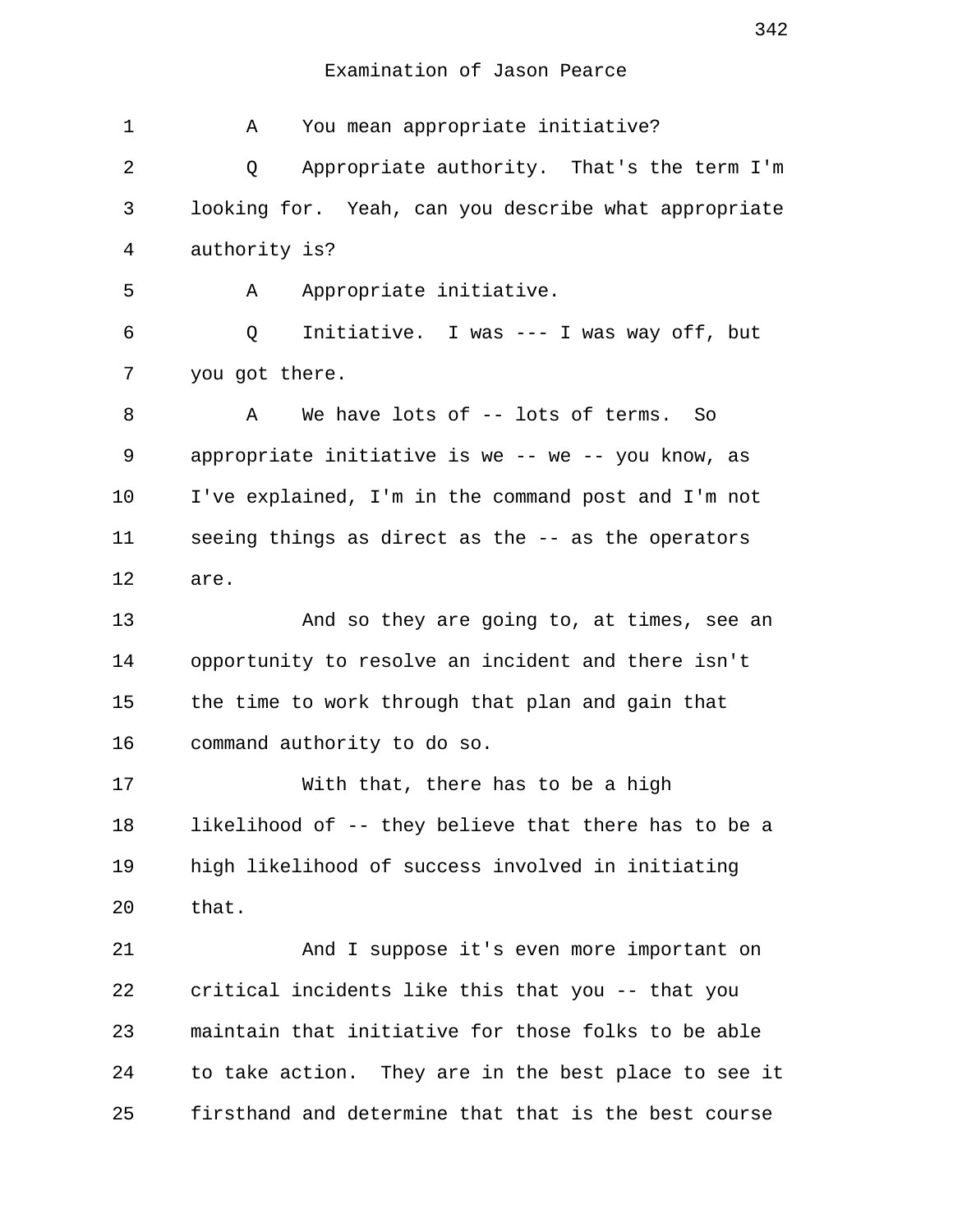1 of action. 2 Q And if -- if they do, in fact, choose to 3 use deadly force under standard rules, does that --

 5 their articulating why they used that force? 6 A Yes.

4 does that mean that they then are responsible for

 7 Q And who was it in this scene who -- whose 8 authority was to make the decision about a shot of 9 opportunity?

10 A So Commander Nakamura and I, when we're in 11 the command post, we're attached at the hip. And 12 when that question came out, you know, like I said, 13 in order to -- for us to give that direction, we have 14 to have information that the other operators do not 15 have. And we just didn't have it at that point.

16 16 I believe that we were working towards it. 17 And that would have been, yes, we believe there are 18 people in an adjacent apartment nearby who are 19 subject to injury or death because of this guy's 20 continued use of deadly force.

21 And we need -- we need that act to occur 22 now. And so I guess to answer that, so the shot of 23 opportunity, that would come through us.

24 0 Okay. Is it -- is it sort of officially 25 joint -- you know, it's both of your call or is it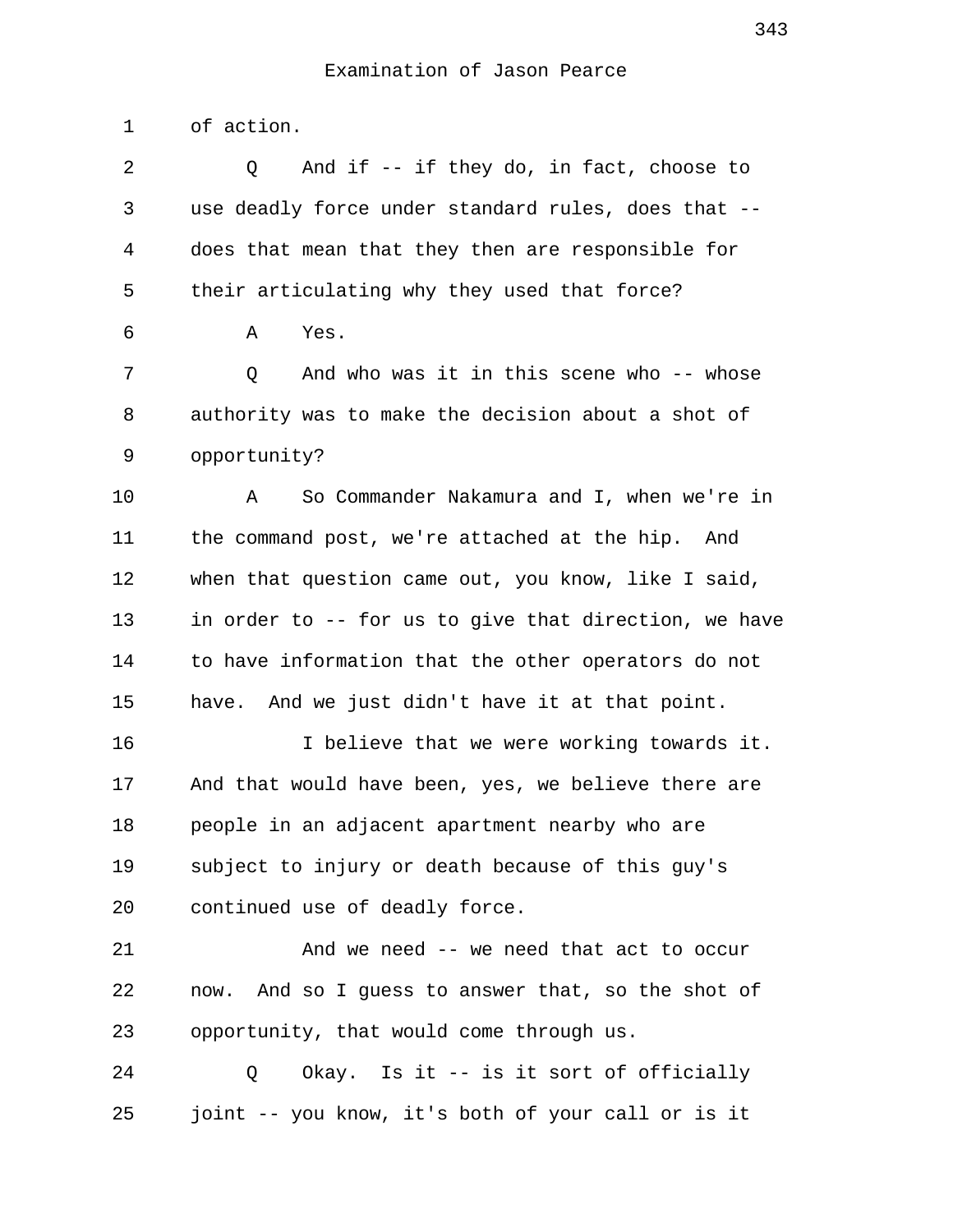| 1  | officially Commander Nakamura's call at that point?   |
|----|-------------------------------------------------------|
| 2  | He's the -- he's the incident commander in<br>Α       |
| 3  | charge. My job and the CNT lieutenant's is to come    |
| 4  | up with options, assess where we're at. We're each    |
| 5  | going to have our own plans that we would introduce   |
| 6  | and we're going to, you know, discuss the merits, the |
| 7  | pros and cons of both; but, ultimately, it's his      |
| 8  | decision. He is in charge of the event.               |
| 9  | So it's fair to say you're in full<br>Q               |
| 10 | consultation with him.                                |
| 11 | Constantly.<br>Α                                      |
| 12 | Q<br>And I think that's what you were kind of         |
| 13 | trying to say. It's more of a conversation rather     |
| 14 | than just him making a decision, correct?             |
| 15 | Α<br>Correct. You know, you never want the            |
| 16 | decision to be made in a vacuum without all the       |
| 17 | information.                                          |
| 18 | And that's my job is to provide him as much           |
| 19 | information on the SERT side, you know, what our      |
| 20 | capabilities are, where we're at, what the tactics    |
| 21 | are, what I think is appropriate given where we're    |
| 22 | The same with CNT.<br>at.                             |
| 23 | And so what was the decision about the shot<br>Q      |
| 24 | of opportunity?                                       |
| 25 | So at that point, we didn't have that.<br>And<br>Α    |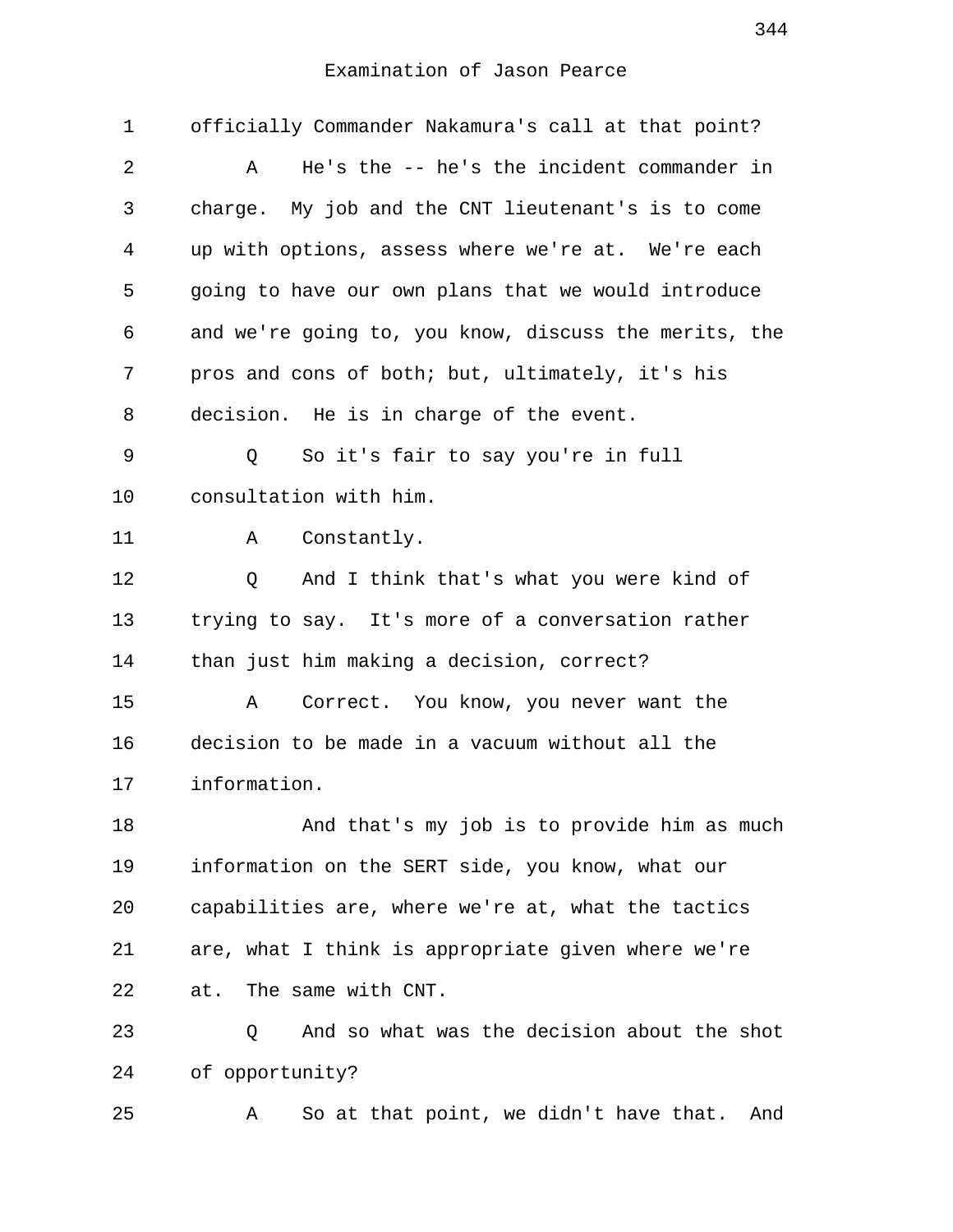| $\mathbf 1$ | it's -- it's that carve-out that says, we have to     |
|-------------|-------------------------------------------------------|
| 2           | have information that others don't. We just didn't    |
| 3           | have that yet. This event was going so quickly,       |
| 4           | despite the gas not working. He was still continuing  |
| 5           | to -- to fire rounds.                                 |
| 6           | This was the $-$ - the $-$ - I guess, the most        |
| 7           | rapidly evolving critical incident I've been on,      |
| 8           | especially in the role as the SERT commander.<br>It   |
| 9           | just went so quick.                                   |
| 10          | And as you were discussing it, did you feel<br>Q      |
| 11          | that you were close to getting there or did you feel  |
| 12          | that you were a long way from getting there?          |
| 13          | Α<br>I feel that we were close to getting there,      |
| 14          | probably closer than I've ever been on an incident    |
| 15          | like this. You know, it was just that one piece of    |
| 16          | information that we didn't have. And again, like for  |
| 17          | us in the command post, we're trying to get this word |
| 18          | picture of what everyone's seeing.                    |
| 19          | We're trying to get in all the information            |
| 20          | that intel and CNT and patrol is -- is giving us to   |
| 21          | formulate these decisions. So with that, it takes     |
| 22          | In this case, we just didn't have that time.<br>time. |
| 23          | I believe that, you know, as it turned out, there     |
| 24          | were still people in that apartment complex in some   |
| 25          | of those units.                                       |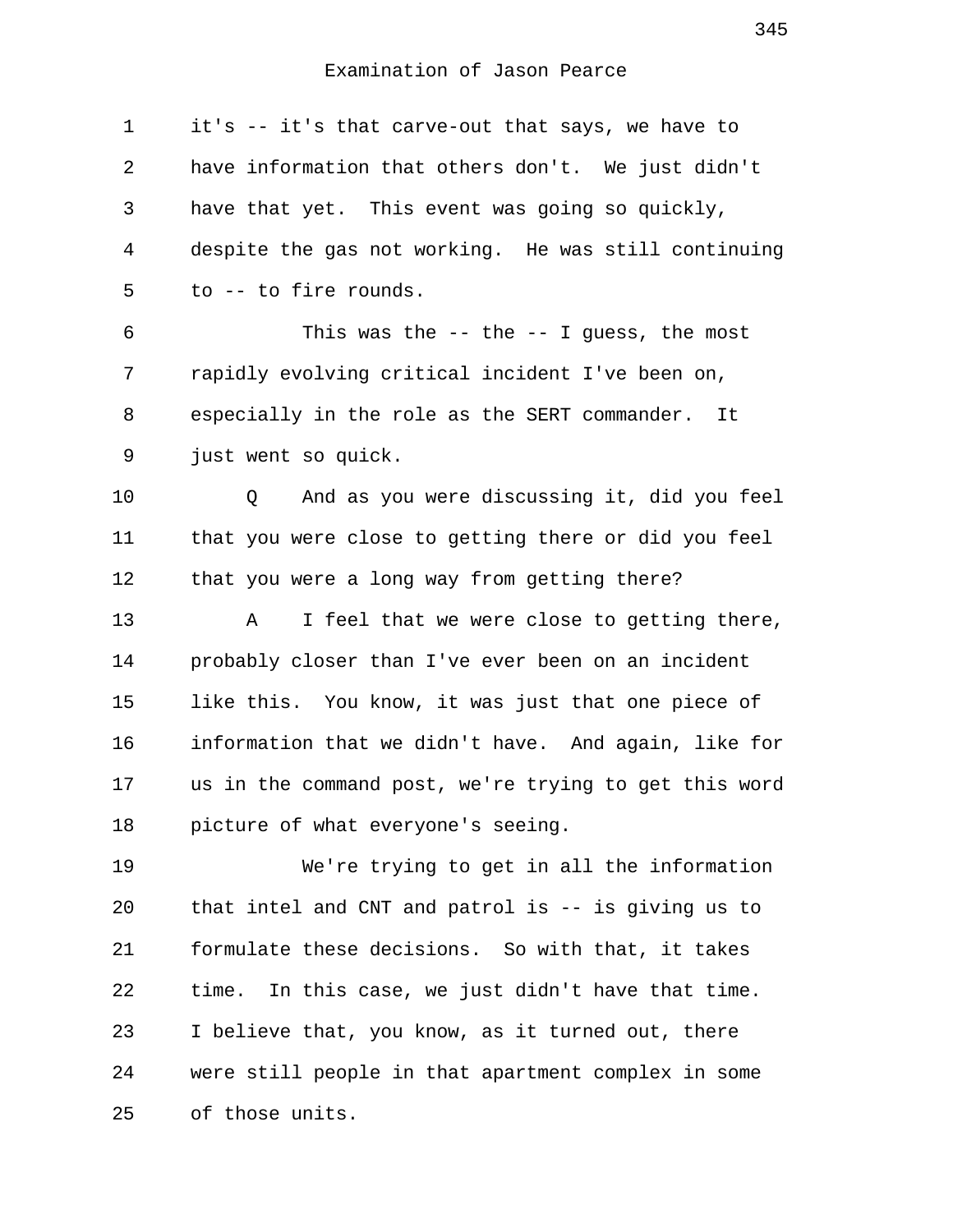| $\mathbf 1$ | And had we had that concrete information to           |
|-------------|-------------------------------------------------------|
| 2           | act on that yes, that this unit here, this unit       |
| 3           | there, whatever it was, that could have been the --   |
| 4           | that factor in making and giving that decision.<br>We |
| 5           | just didn't have it.                                  |
| 6           | And so it's a very important decision to              |
| 7           | tell someone, to tell another officer, to direct them |
| 8           | to use deadly force. And with that, we're not going   |
| 9           | to take it lightly.                                   |
| 10          | In order for us to justify doing that, we             |
| 11          | have to have all the information available. And we    |
| 12          | were working towards it. We just had not got there    |
| 13          | yet.                                                  |
| 14          | I think I set that up by asking who<br>Q              |
| 15          | requested it, but let's just make sure we cover that. |
| 16          | Who requested it?                                     |
| 17          | Α<br>Believe it was Sergeant Livingston.              |
| 18          | All right. And then so in terms of chain<br>Q         |
| 19          | of command, when you make a decision about that, you  |
| 20          | communicate that back to Sergeant Livingston or do    |
| 21          | you communicate it to the team as a whole?            |
| 22          | So $I$ -- I'll do it on the radio so that<br>Α        |
| 23          | everyone can hear it and everyone understands where   |
| 24          | we're at. And it's very important that the folks out  |
| 25          | in front know exactly where the command post is at.   |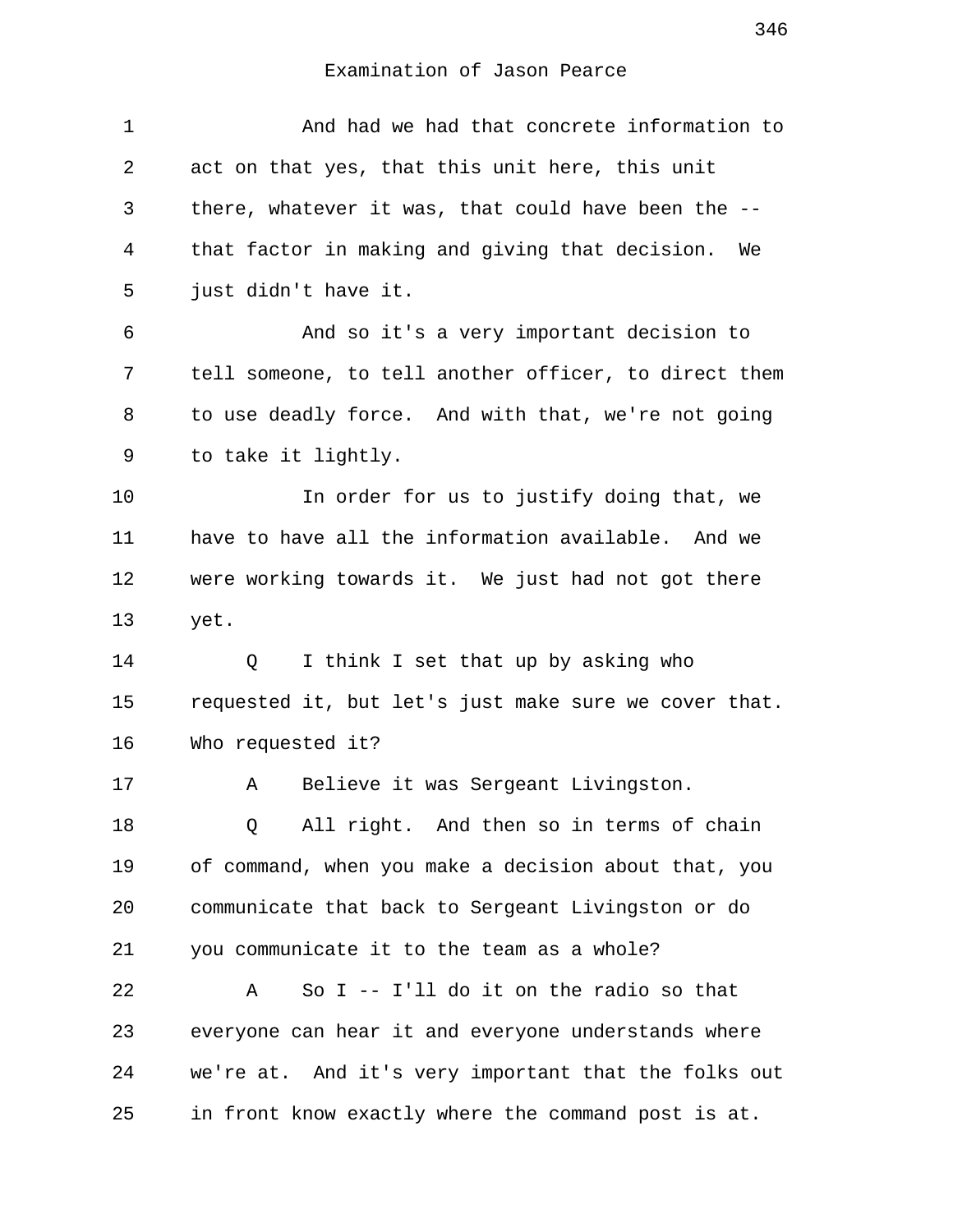1 And to say standard rules, it's not a -- it's not a 2 diminishment by any means.

 3 It's just I don't have the information to 4 give you that direction, so you being up front and 5 seeing this directly are going to have to make your 6 own decision to use deadly force or not.

 7 Q After you -- after you advise to there's 8 still standard rules, did Sergeant Livingston then 9 make any other statements about use of force?

10 A Yes. So he, essentially, summed up the 11 event by, you know, this person, you know, is 12 continuing to use deadly force. He's still shooting. 13 And his expectations were to use force up to and 14 including deadly force.

15 And with that, you know, when we heard that 16 on the radio, I -- I had that discussion with 17 Commander Nakamura and was like, I completely agree 18 with that assessment, because at that point, he is in 19 the best position to -- to make that assessment, more 20 than us at that point, because we're removed from it.

21 He is seeing it up front and I completely 22 concur with that direction that he put out. And -- 23 and I suppose you could -- you could say, you know, 24 is it a subtle difference? Well, it's not an 25 authorization.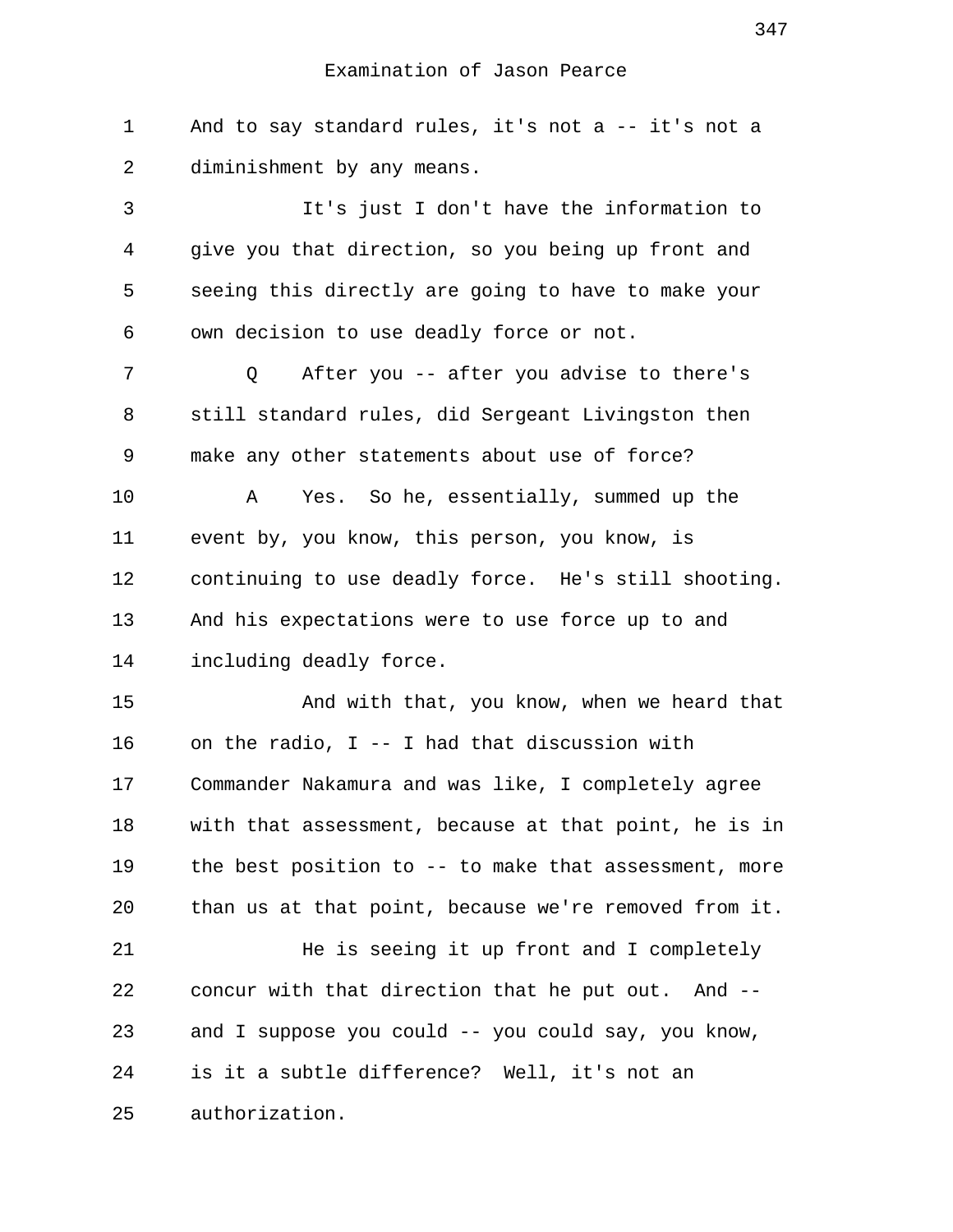| 1  | It's not a direction to use deadly force at           |
|----|-------------------------------------------------------|
| 2  | that time. It's up to and including, so that          |
| 3  | everyone in their own mind, it's like, this is an up  |
| 4  | to and including. So they're still going to have to   |
| 5  | make their own determination on whether or not to     |
| 6  | take that shot.                                       |
| 7  | As part of that, did he sort of recap or<br>Q         |
| 8  | summarize the information that he had regarding the   |
| 9  | ongoing situation?                                    |
| 10 | Α<br>Yes.                                             |
| 11 | And -- and that was, I think you said, the<br>Q       |
| 12 | subject was using deadly force and was there anything |
| 13 | else said going along with that?                      |
| 14 | I can't remember the exact words. This was<br>Α       |
| 15 | back in August and I don't have my -- my notes. But   |
| 16 | it was a summary of events, continuing to -- to fire  |
| 17 | rounds. Yeah.                                         |
| 18 | At some point, officers fired on the<br>Q             |
| 19 | subject. And we'll get to that in a minute, but I     |
| 20 | want to sort of set timeline and between the gas plan |
| 21 | and when the officers ultimately shot.                |
| 22 | Where in here was this conversation about             |
| 23 | shot of opportunity? Was it before the gas was        |
| 24 | implemented? Was it after the gas was implemented?    |
| 25 | I believe it was after the gas was<br>Α               |
|    |                                                       |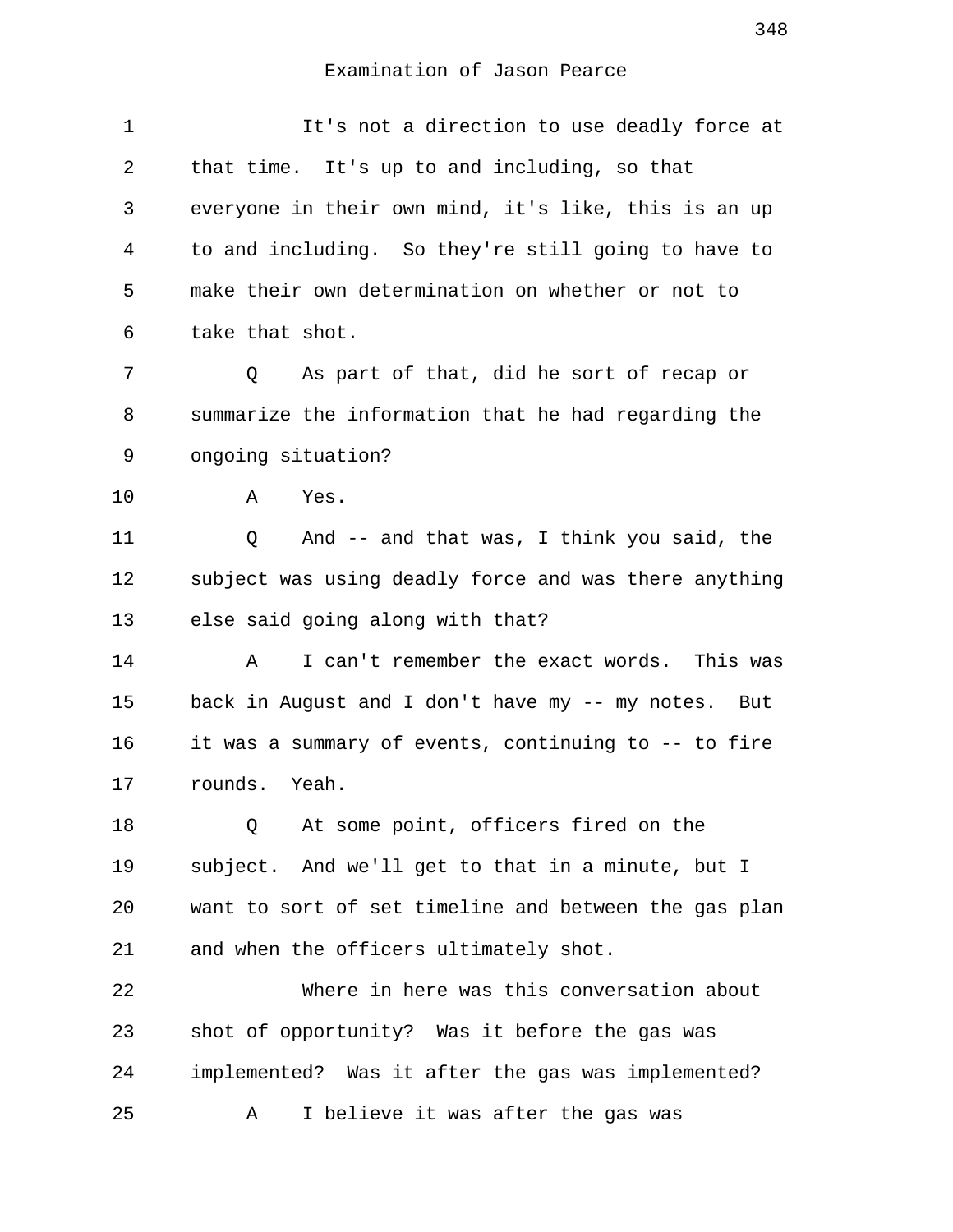1 implemented. 2 0 Okay. But before officers fired? 3 A Yes. 4 Q So we're talking within a couple minutes, 5 right? 6 A Yes. Very quickly. Very quickly, yes. 7 Q Okay. And then at some point, did you -- 8 did you hear that officers had fired? 9 A Yeah, I could hear it. 10 0 You could actually hear them fire? 11 A I could actually hear it. So we were about 12 a block north of the direct line of sight on the -- 13 where the armor was. I could see where they were at, 14 but from a distance. 15 Q And when you say you heard it, was the 16 sound from their firearms significantly different 17 than the sound you'd been hearing from his? 18 A Yes, yeah. So the sound's coming from 19 inside. I mean, when you fire a weapon inside and 20 you are removed from it or on the exterior of the 21 building, it -- it's a bit more muffled. You hear it 22 directly, yes, you can tell the difference. 23 Q And then also was there a Zulu call on the 24 radio? 25 A Yes.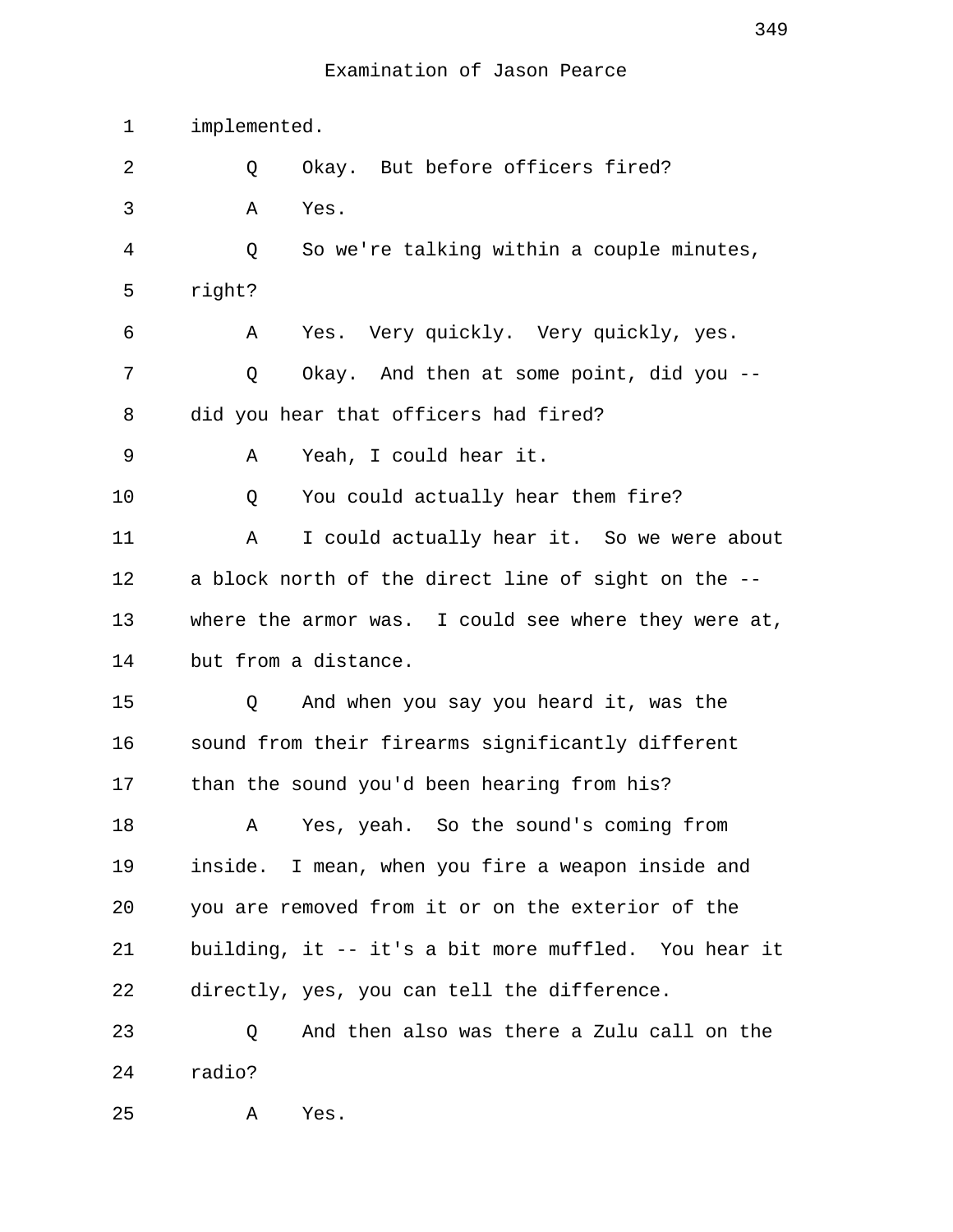| $\mathbf{1}$ | And what is that?<br>Q                                |
|--------------|-------------------------------------------------------|
| 2            | So that is a term we use and it's to let<br>Α         |
| 3            | everybody else know what has just occurred. And that  |
| 4            | is a term the IP uses for any number of reasons, but  |
| 5            | typically when they -- when they take a shot. And     |
| 6            | that could be to initiate the assault side, the entry |
| 7            | team to make entry or just to let them -- let         |
| 8            | everyone know, that was me, we just took a shot.      |
| 9            | Okay. And is that so that to avoid<br>Q               |
| $10 \,$      | confusion and officers thinking that maybe the shot   |
| 11           | they just heard came from the suspect $-$             |
| 12           | Correct.<br>Α                                         |
| 13           | -- instead of an officer?<br>Q                        |
| 14           | Α<br>Correct.                                         |
| 15           | Once -- did you hear Howery give the Zulu<br>Q        |
| 16           | call?                                                 |
| 17           | So there were -- there were three shots.<br>Α         |
| 18           | There were two that came first and then the last one  |
| 19           | that Office Howery got on the radio and broadcast     |
| 20           | Zulu. Yes, I did hear that.                           |
| 21           | And did you also hear him say that he<br>Q            |
| 22           | believed the subject was down?                        |
| 23           | Yes.<br>Α                                             |
| 24           | What happened at that point in the call?<br>Q         |
| 25           | So once that person's down, you know, any<br>Α        |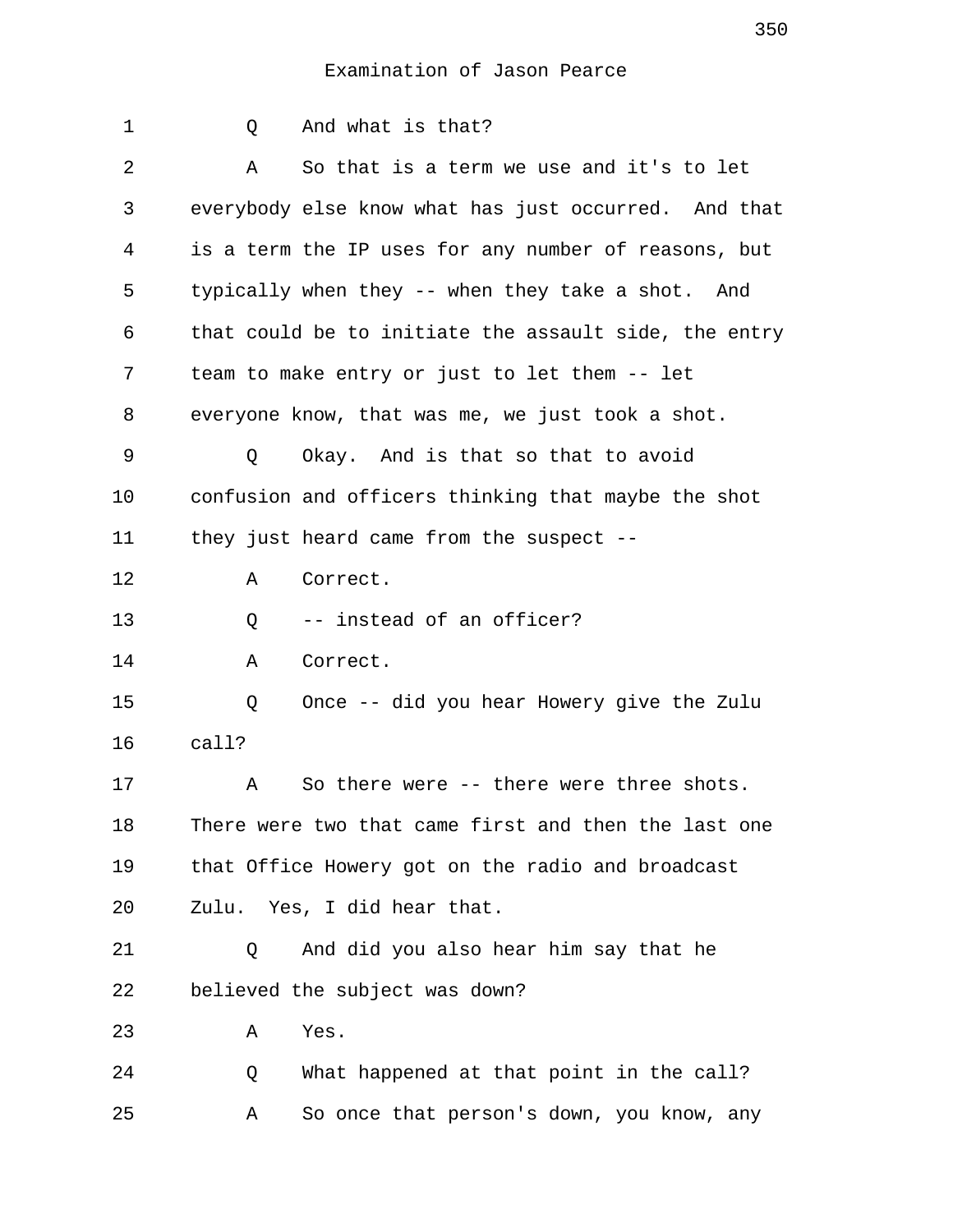1 time we use force on someone, especially deadly 2 force, we are now bound to get that person medical 3 treatment as quickly as we can. The bounds being we 4 need to do it safely. We know this person is armed, 5 clearly.

 6 We know this person has used deadly force 7 against us. We don't know, even though the ID 8 position in this case, Officer Howery, from a 9 distance looking through a window and you can see 10 that person down, we still don't know exactly what 11 their condition is.

12 Is that person still capable of moving 13 around? Is that person still capable of shooting at 14 us as we make entry? So we want to gather as much 15 information. We're going to rely on the other IP 16 units to try and get a look in.

17 If we need to remove barriers on the 18 window, such as blinds or glass that -- when you look 19 at a building from the outside, depending on, you 20 know, light or where you're at, it can obstruct your 21 view inside of that building.

22 So we want to get as clear a view prior to 23 making entry. But we -- we have SERT medics that are 24 embedded with our -- with our SERT Team. They're 25 Portland Fire Bureau members. They're all certified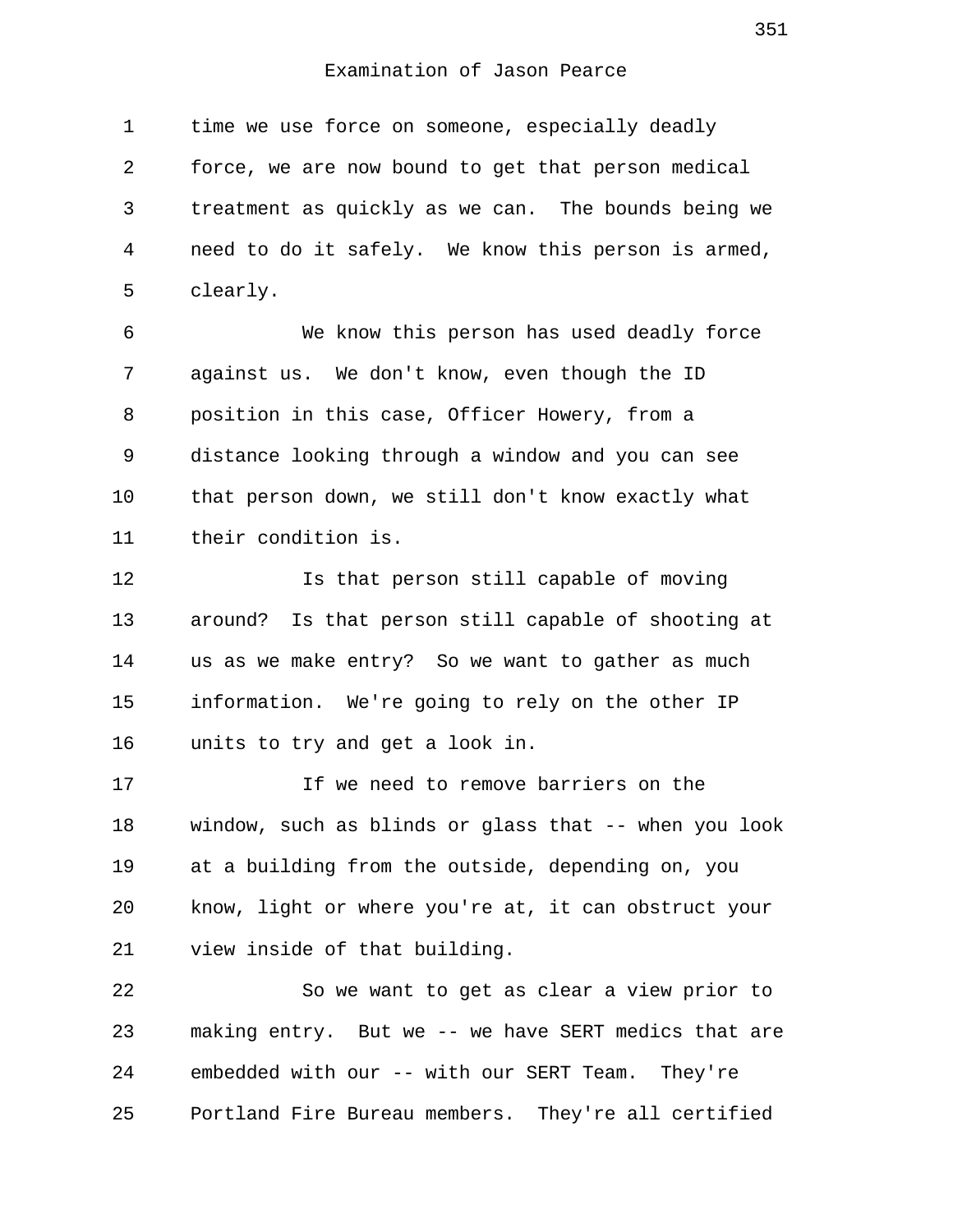1 medics. We do this for a reason. 2 Obviously, if we get hurt and need medical 3 treatment, they're right there, but it's a much 4 quicker ability to get medical treatment to a 5 suspect, especially in a tactical environment like 6 this. 7 It would not be appropriate to just bring 8 an ambulance up to the front of the building and have 9 medical crew go in. We have those SERT medics there 10 for a reason. 11 Q So at this point, did the -- did officers 12 stop firing gas in the building? 13 A Yes. With the person down, we knew at some 14 point we were going to have to make entry into that 15 building to get him medical aid. Even though we have 16 gas masks, we wanted the ability of the gas dissipate 17 a little bit so when we make entry. Yeah. 18 Q And at some point, was an officer able to 19 get a better view of the subject and determine 20 whether he was moving? 21 A A little bit, yes. 22 Q And that information came up to you at the 23 command post? 24 A On the radio, yes. 25 Q And at some point after that, was -- did a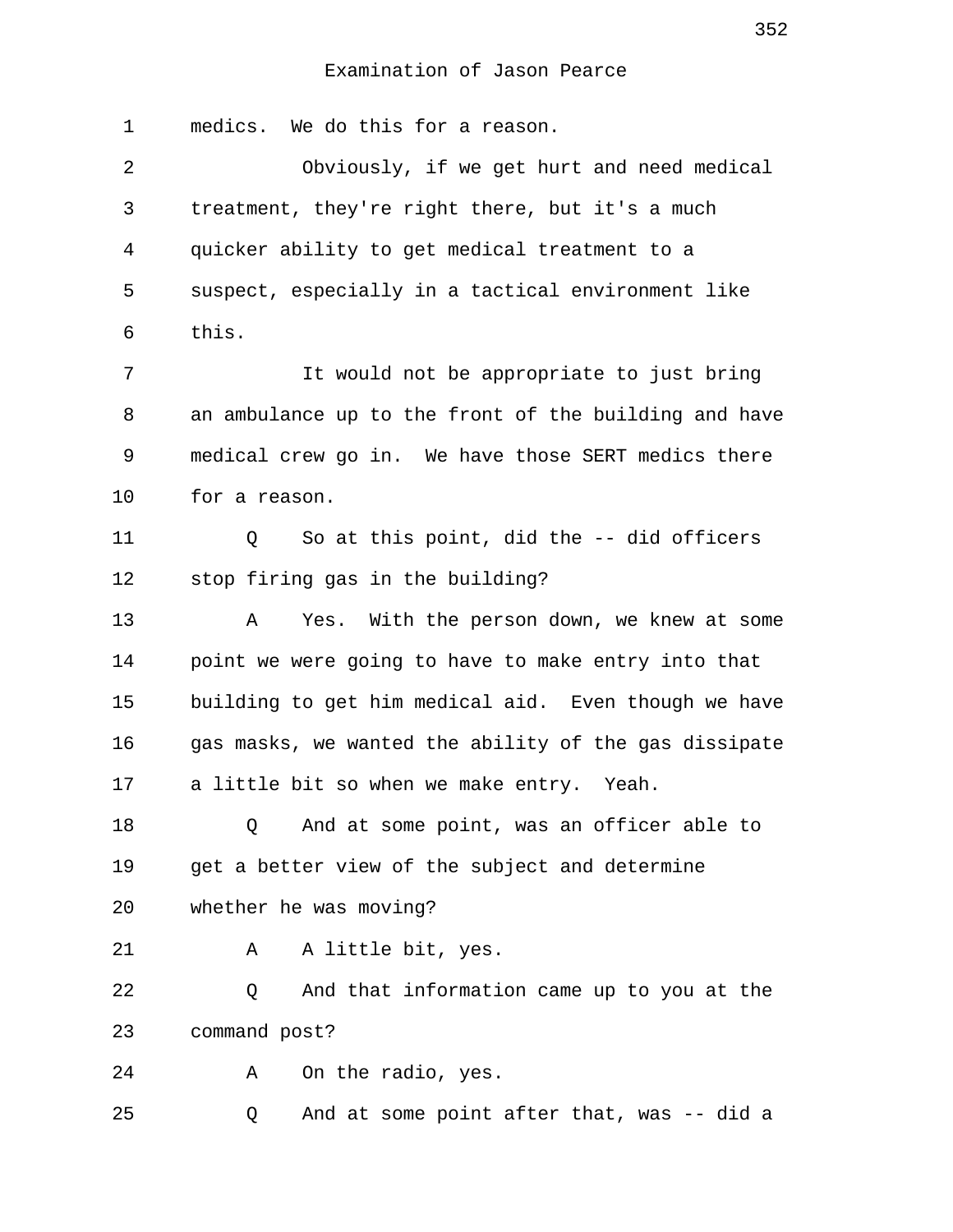| $\mathbf 1$ | team breach the door and go into --                     |
|-------------|---------------------------------------------------------|
| 2           | Α<br>Yes.                                               |
| 3           | $Q$ -- the apartment?                                   |
| 4           | A<br>Yes.                                               |
| 5           | And at some point, did you hear that the<br>Q           |
| 6           | suspect was pronounced dead?                            |
| 7           | Yes.<br>A                                               |
| 8           | So I'm out of questions for you, sir.<br>The<br>$\circ$ |
| 9           | grand jurors may have some, so --                       |
| 10          | Okay.<br>$\mathbf{A}$                                   |
| 11          | MR. MICHALOWSKI: Anybody have any                       |
| 12          | questions? I'm seeing noes.                             |
| 13          | A GRAND JUROR: Yeah, I have a question.                 |
| 14          | MR. MICHALOWSKI: Okay.                                  |
| 15          | A GRAND JUROR: So a request came from                   |
| 16          | Sergeant Livingston, but he's not the one who took      |
| 17          | the shot?                                               |
| 18          | THE WITNESS: Correct.                                   |
| 19          | A GRAND JUROR: And is that because it was               |
| 20          | relayed to him to make that request or how does --      |
| 21          | how is that determined?                                 |
| 22          | THE WITNESS: I can't quite hear through                 |
| 23          | the $-$                                                 |
| 24          | MR. MICHALOWSKI: She's asking was it                    |
| 25          | relayed to Sergeant Livingston to make the request,     |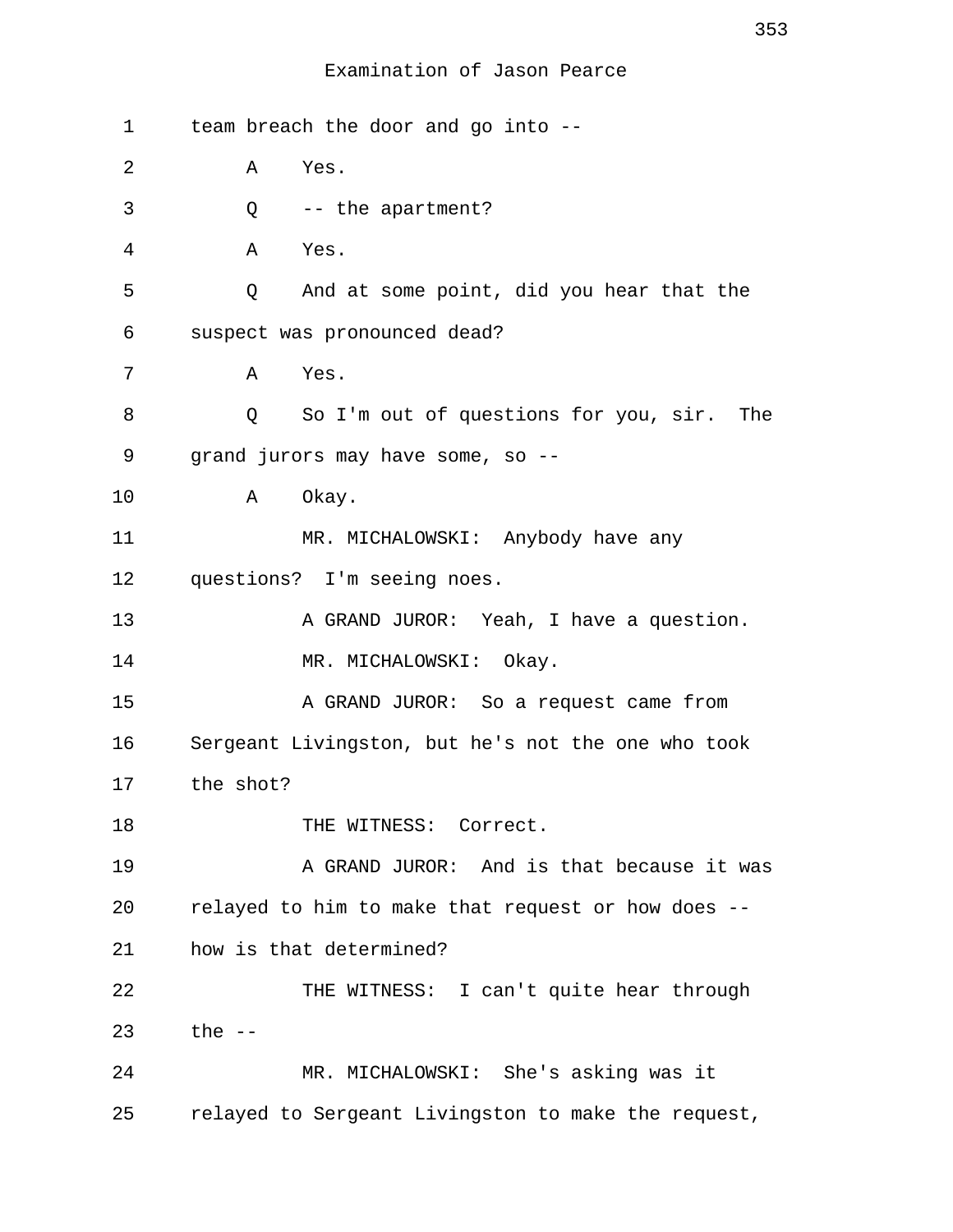1 like basically did somebody request him to ask you 2 that? 3 A GRAND JUROR: Or was he armed as well? 4 MR. MICHALOWSKI: Did I get that right? 5 A GRAND JUROR: Yeah. 6 A GRAND JUROR: And -- and trying to take a 7 shot? 8 A GRAND JUROR: So is the request made on 9 the radio and then as soon as somebody has the 10 opportunity to take the shot, you take the shot? 11 MR. MICHALOWSKI: I think it might help to 12 start -- or I'll ask a different question. 13 THE WITNESS: Okay. 14 BY MR. MICHALOWSKI: 15 Q And just kind of back you into their 16 questions, I think. Which is, what is Sergeant 17 Livingston's role on the scene? 18 A So we have two -- well, three SERT 19 sergeants that they're in charge of the front line 20 supervision of the SERT Team in these call-outs. And 21 Sergeant Livingston is one of them. 22 His job, yes, he's -- he's an operator. 23 Yes, he takes action just like anybody else, but in a 24 lot of the cases is they are that -- that -- another 25 layer of how to get through this event.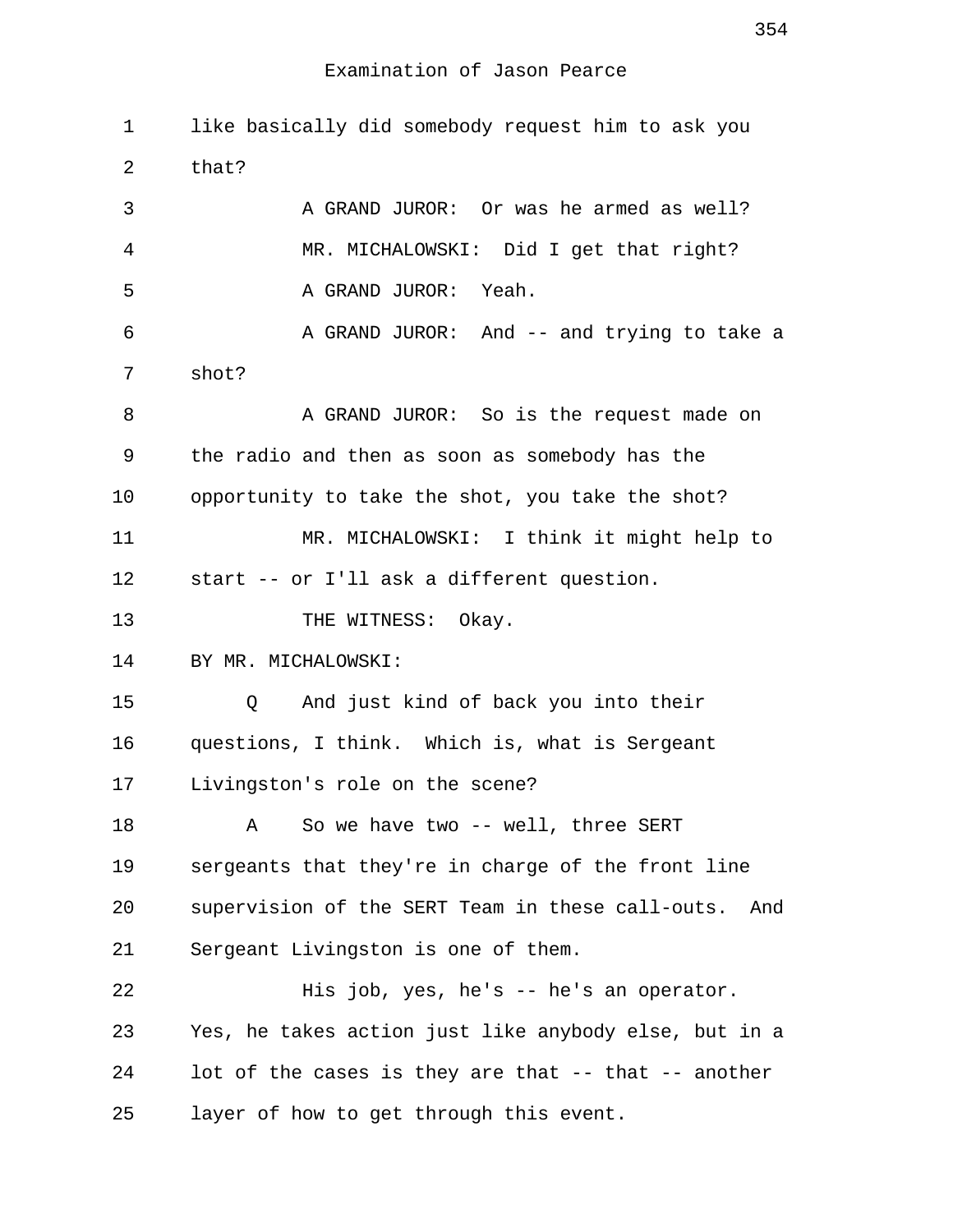| $\mathbf 1$ | Their job is to think ahead. It's less                 |
|-------------|--------------------------------------------------------|
| 2           | focused than you would say like what you would an IP   |
| 3           | person doing. They're a supervisor in charge of a      |
| 4           | critical incident.                                     |
| 5           | So I don't know that there was any $-$ I               |
| 6           | don't remember any talk on the radio from any of our   |
| 7           | IP folks asking for -- my recollection is it came      |
| 8           | right from Sergeant Livingston.                        |
| 9           | Because he's, like me, looking at the                  |
| 10          | context of this whole event and where we're at and     |
| 11          | summing it up, yet he's got that more direct view of   |
| 12          | it, being up front.                                    |
| 13          | And a request for a shot of opportunity, is<br>Q       |
| 14          | that for a specific officer or is that goes out to     |
| 15          | the entire team?                                       |
| 16          | No, that would go out to the entire team,<br>Α         |
| 17          | because -- the reason being is if you limit it to      |
| 18          | just one person, then that might not be the person     |
| 19          | that has the best view or the best ability to $-$ - to |
| 20          | carry that out.                                        |
| 21          | MR. MICHALOWSKI: Does that answer your                 |
| 22          | question?                                              |
| 23          | A GRAND JUROR: Right, yeah. So it's more               |
| 24          | of a statement rather than like a -- yeah. Yeah.       |
| 25          | MR. MICHALOWSKI: Did it answer your                    |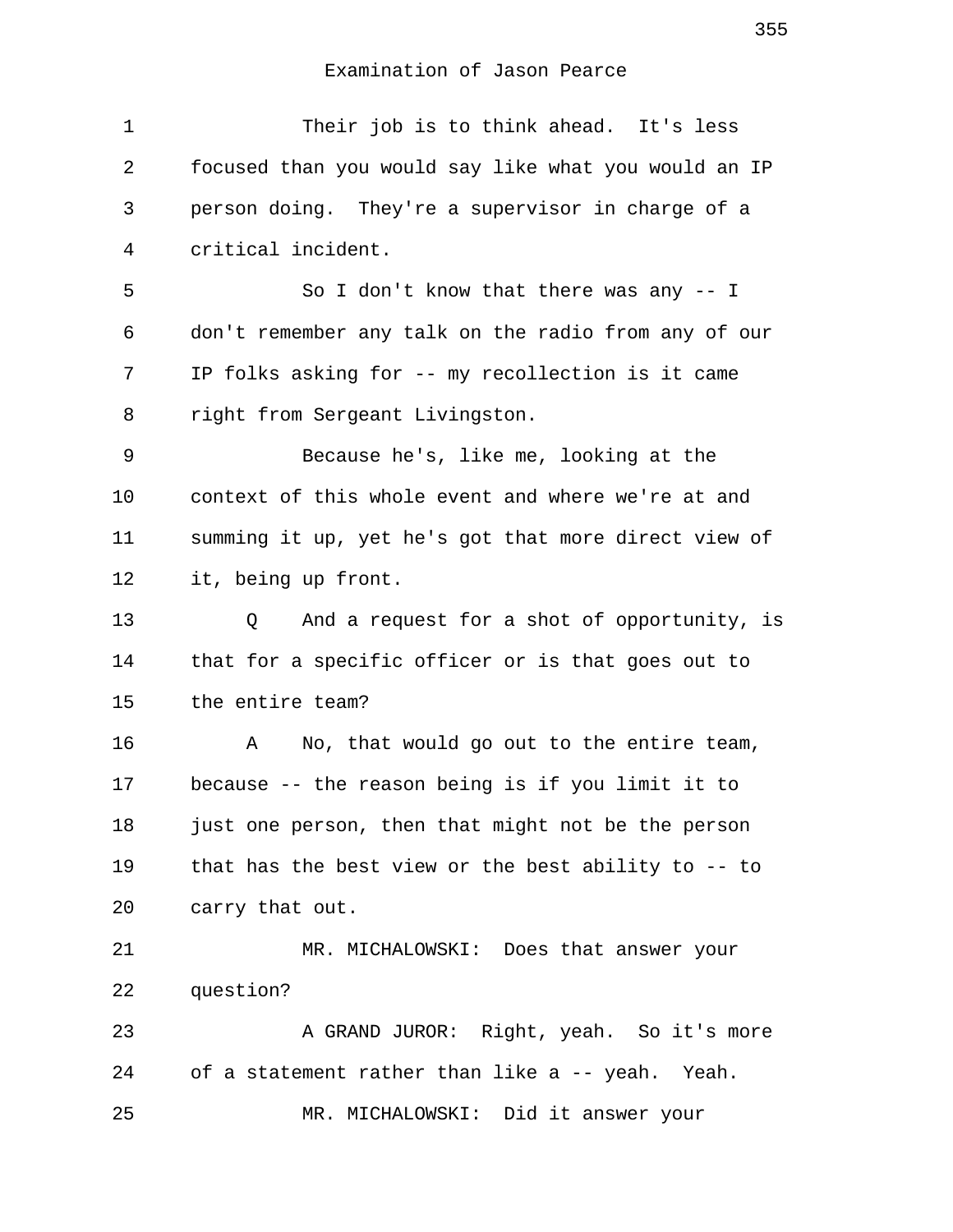1 question?

2 A GRAND JUROR: Yes. Thank you. 3 MR. MICHALOWSKI: Okay. Anybody else? 4 A GRAND JUROR: Does -- do any officers, 5 like, identify when they're going to take a shot of 6 opportunity? So, for example, like, you know, some 7 sort of verbal cue that says, okay, this is the 8 officer that's going to attempt? Or is it just so 9 fast that it doesn't happen like that? I just didn't 10 know. 11 THE WITNESS: So you mean if one is 12 granted? 13 A GRAND JUROR: So if -- yeah, so if 14 hypothetically it's granted, the operators are in the 15 field, they identify, okay, I've got a shot, do they 16 verbally cue that via the radio or any other way so 17 others know they're the one shooting? 18 THE WITNESS: No. If one was granted, it 19 would be any -- any officer that is in position to 20 carry that out -- 21 A GRAND JUROR: Okay. 22 THE WITNESS: -- and be most effective in 23 it. So on a structure like this, we want to contain 24 it. And that means we'll have officers in different 25 positions on different sides of the building.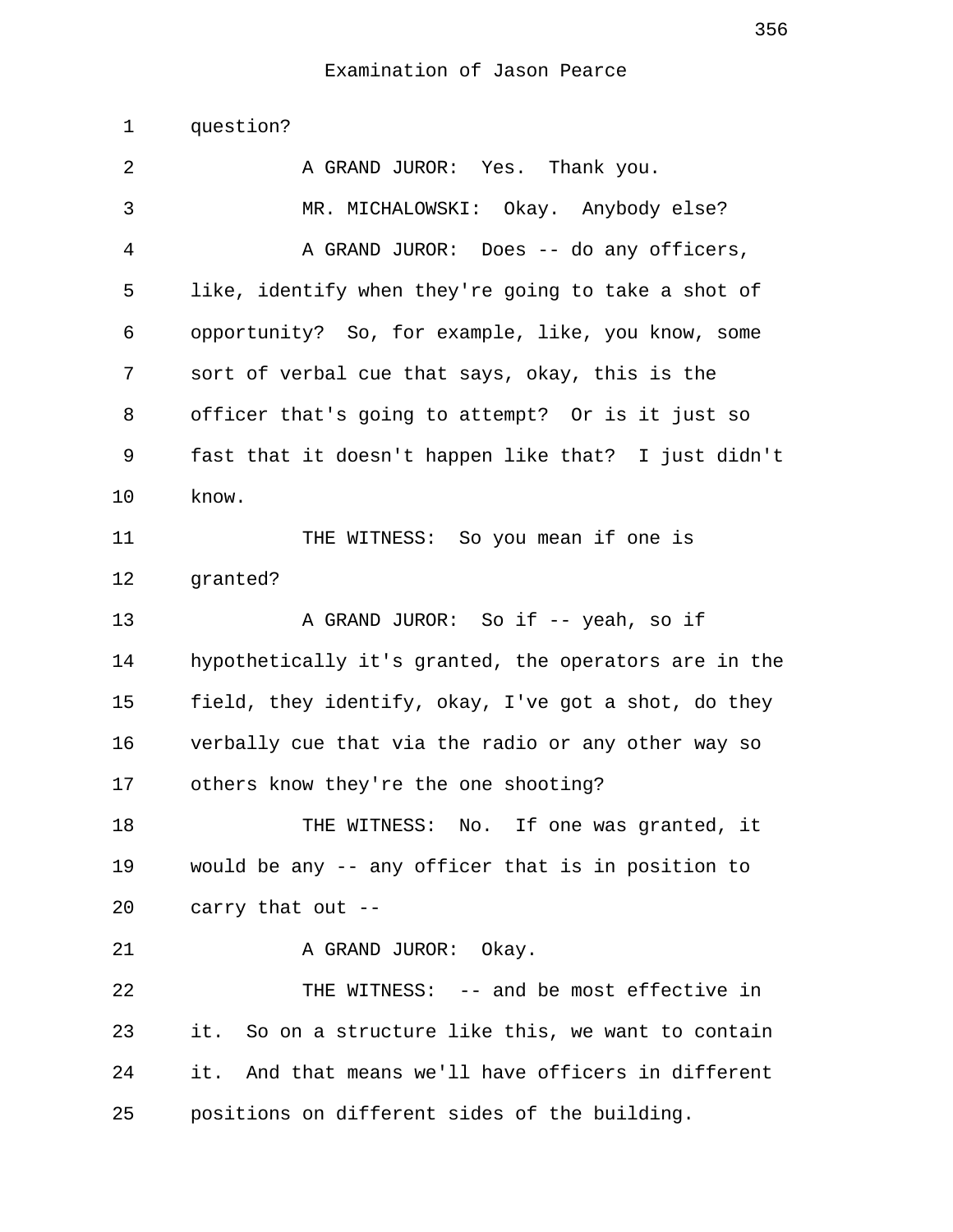| 1  | In this case with a person moving around              |
|----|-------------------------------------------------------|
| 2  | constantly in there, that person on one side might    |
| 3  | only have a split-second view, where someone on       |
| 4  | another side might have a longer view or a better     |
| 5  | ability to do it. So it's -- therefore, it could be   |
| 6  | someone in the armor. Yeah.                           |
| 7  | A GRAND JUROR: Okay. Thank you. Can I                 |
| 8  | just clarify an abbreviation? Oh, I'm sorry. Mark,    |
| 9  | go ahead.                                             |
| 10 | A GRAND JUROR: Go ahead. Finish your                  |
| 11 | thought.                                              |
| 12 | A GRAND JUROR: What does IP stand for?                |
| 13 | THE WITNESS: Inner perimeter.                         |
| 14 | A GRAND JUROR: Okay. Thank you.                       |
| 15 | THE WITNESS: So the way we -- we split the            |
| 16 | team in varying roles, the inner perimeter, like I    |
| 17 | said, that's kind of the -- sorry, most people think, |
| 18 | oh, that's a sniper position. We just call it the     |
| 19 | inner perimeter.                                      |
| 20 | On an event, SERT would have control of               |
| 21 | that inner perimeter portion. Patrol would have       |
| 22 | control of the outer potion of it. So it's just an    |
| 23 | easier way to designate it. And we have what's        |
| 24 | called the entry team. And those are the folks that   |
| 25 | are tasked with going inside the building.            |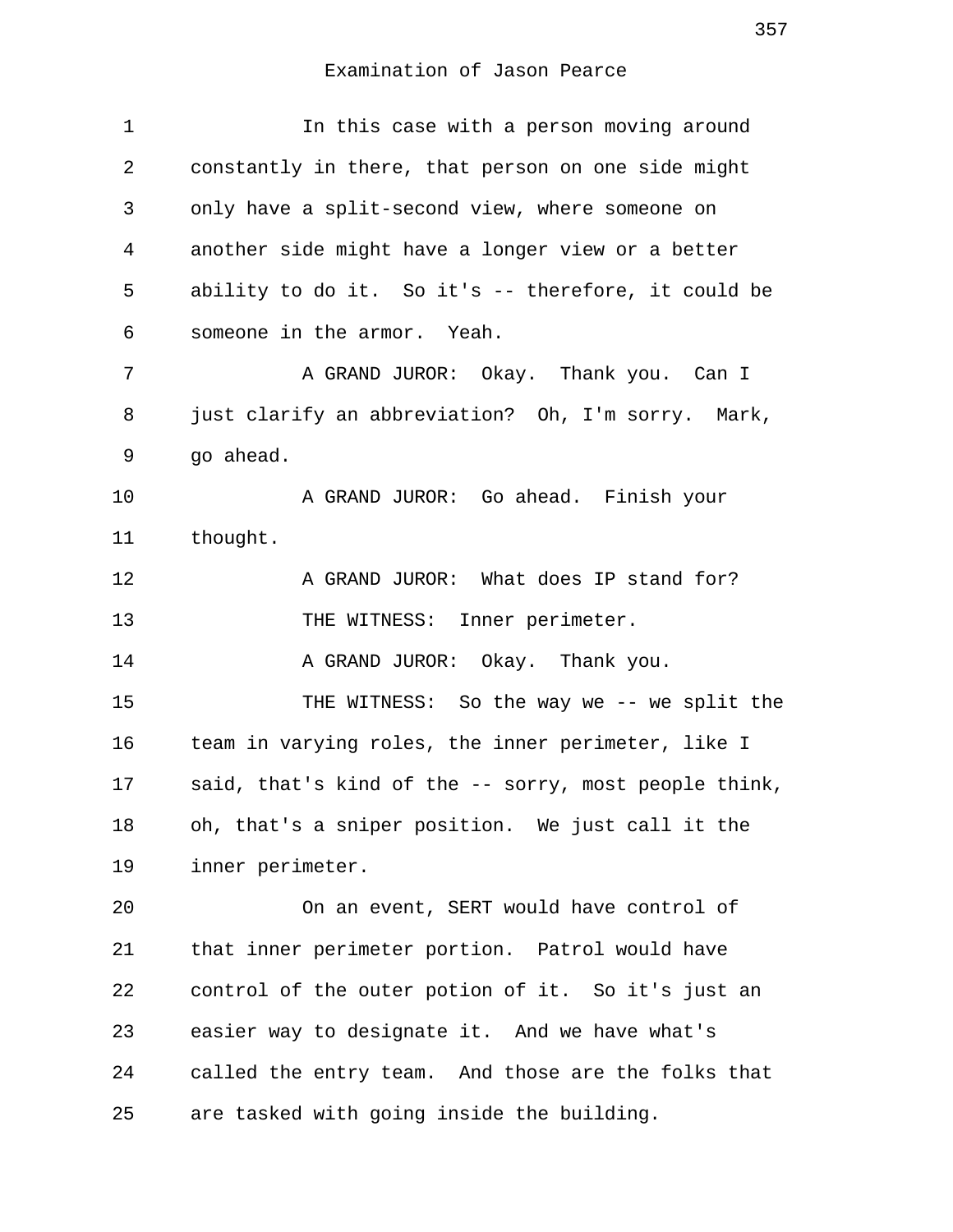1 A GRAND JUROR: Okay. 2 MR. MICHALOWSKI: All right. 3 A GRAND JUROR: Yes, sir. So the -- the 4 shot of opportunity wasn't granted and I'm 5 understanding that it's the people on the ground that 6 have to decide when that -- was there still somebody 7 in charge to decide that was there in that area or 8 that -- that -- I know there was two shots made, you 9 know. They weren't near each other. 10 It just seemed like there was something 11 that was organized, you know. One was -- they were 12 nowhere near each other, you know. So what I'm 13 saying was -- was still -- did a commander still make 14 a call or was it an operator that did it or -- 15 THE WITNESS: Did they --16 A GRAND JUROR: Or would they? I don't 17 understand. I'm still a little confused about how 18 you get from -- I understand what happens -- when you 19 say shot of opportunity, everybody is given a green 20 light that has a reasonable and a safe way to do it. 21 THE WITNESS: Mm-hmm. 22 A GRAND JUROR: But that's not what was 23 happening. So they have to make decisions on the 24 side. We had two police officers shooting that were 25 nowhere near each other. How was this organized?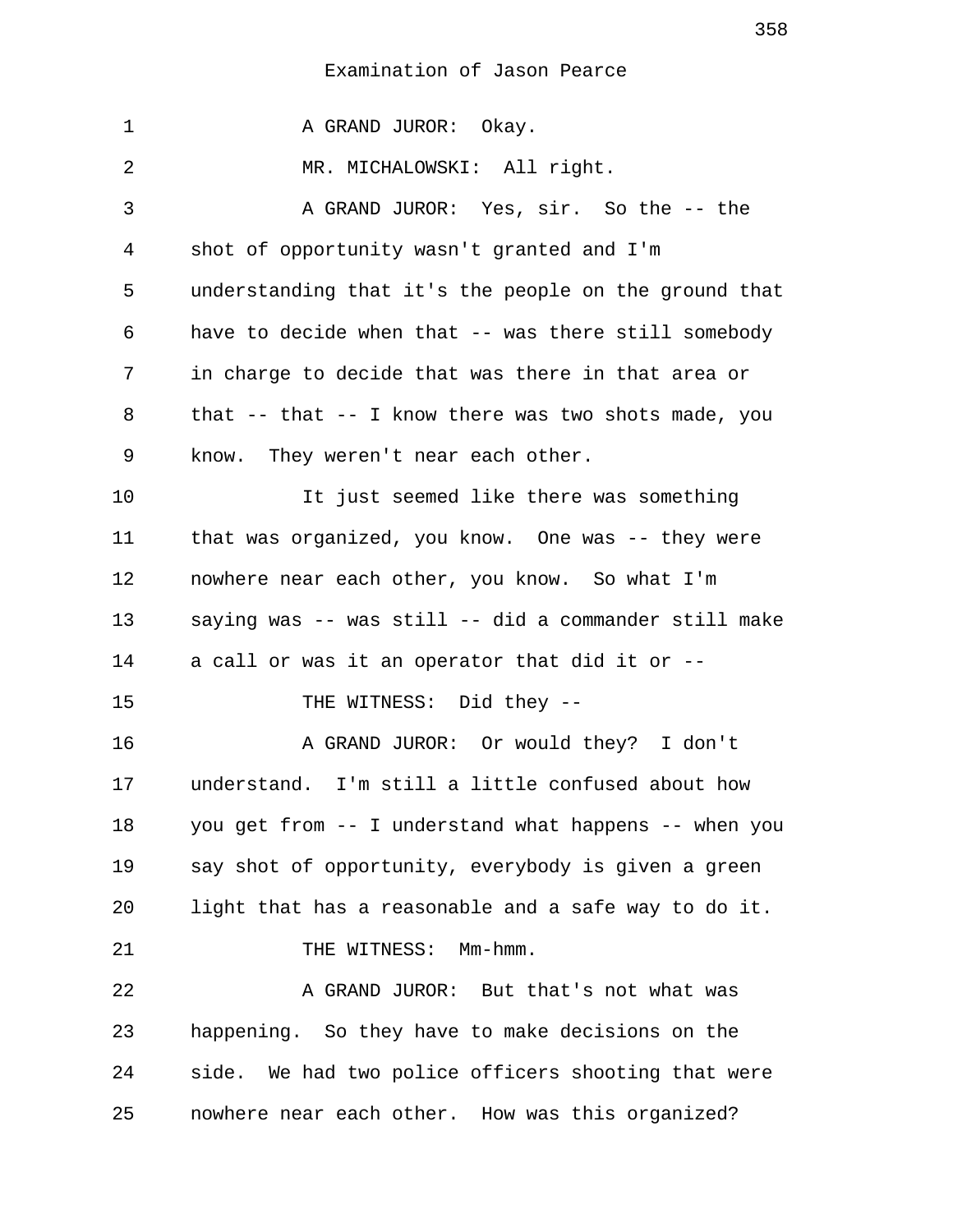| $\mathbf 1$ | How -- did somebody still make a decision on the      |
|-------------|-------------------------------------------------------|
| 2           | field? Or I might be asking the wrong person?         |
| 3           | A GRAND JUROR: Can I ask a question that              |
| 4           | might help with this?                                 |
| 5           | A GRAND JUROR: Please.                                |
| 6           | A GRAND JUROR: Yeah. So you have these                |
| 7           | two individuals that are on opposite sides. But if I  |
| 8           | understand correctly, each individual possesses their |
| 9           | own authority to make a decision about, I believe     |
| 10          | this is a threat to life and I need to stop it.       |
| 11          | THE WITNESS: Correct.                                 |
| 12          | A GRAND JUROR: Is that correct?                       |
| 13          | THE WITNESS: Correct.                                 |
| 14          | A GRAND JUROR: So each one could                      |
| 15          | independently make that decision?                     |
| 16          | THE WITNESS: Correct.                                 |
| 17          | A GRAND JUROR: So while it's possible you             |
| 18          | have this over-arching global decision of what we     |
| 19          | call the shot of opportunity, on the ground level,    |
| 20          | the person that has the kind of closest contact,      |
| 21          | they're going to still be able to make their own      |
| 22          | decision?                                             |
| 23          | THE WITNESS: Absolutely.                              |
| 24          | A GRAND JUROR:<br>Okay.                               |
| 25          | THE WITNESS: The -- the shot of                       |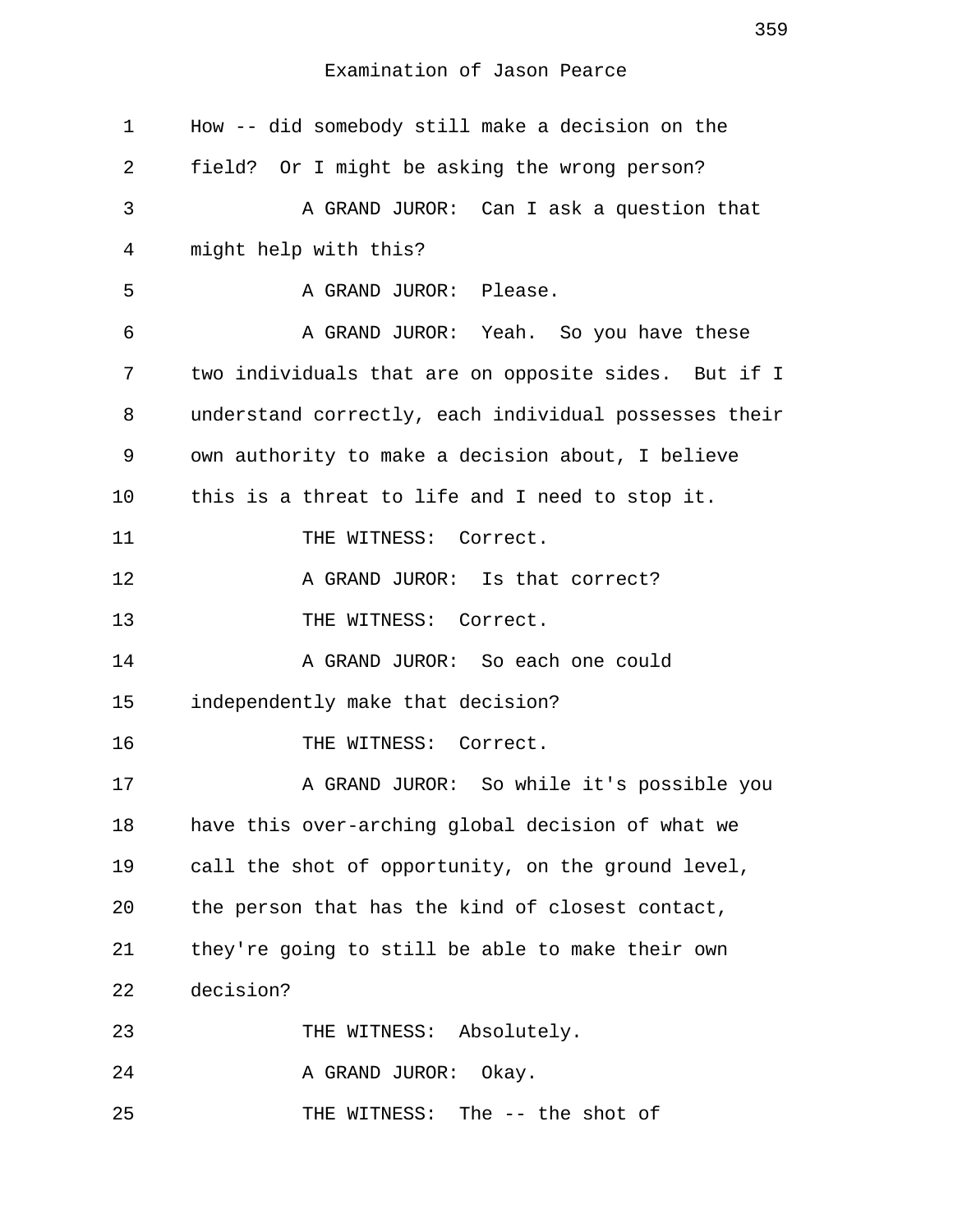1 opportunity, like I said, is us in the command post 2 have to have a piece of knowledge, a piece of 3 information that they don't have. 4 And we need to give quick and clear 5 direction to end that. But even with that, they're 6 still going to have to articulate their expectations 7 and understanding and -- and justify their decisions. 8 And so in this case when you have, you 9 know, multiple officers taking action like this, each 10 one of them is assessing where they're at and making 11 their own decision, yes. 12 A GRAND JUROR: Okay. 13 THE WITNESS: Does that help? 14 MR. MICHALOWSKI: Did that answer your 15 question? 16 **A GRAND JUROR:** I think so. Thank you. 17 A GRAND JUROR: One more question. 18 THE WITNESS: Yes. 19 A GRAND JUROR: So just to clarify, so with 20 Livingston on the radio verbally saying, we expect, 21 you know, actions up to and including deadly force on 22 the radio for the entire team to hear, would you say 23 that the entire team is now aware, even if -- even if 24 it's internally already expected from their 25 experience, that, you know, potentially deadly force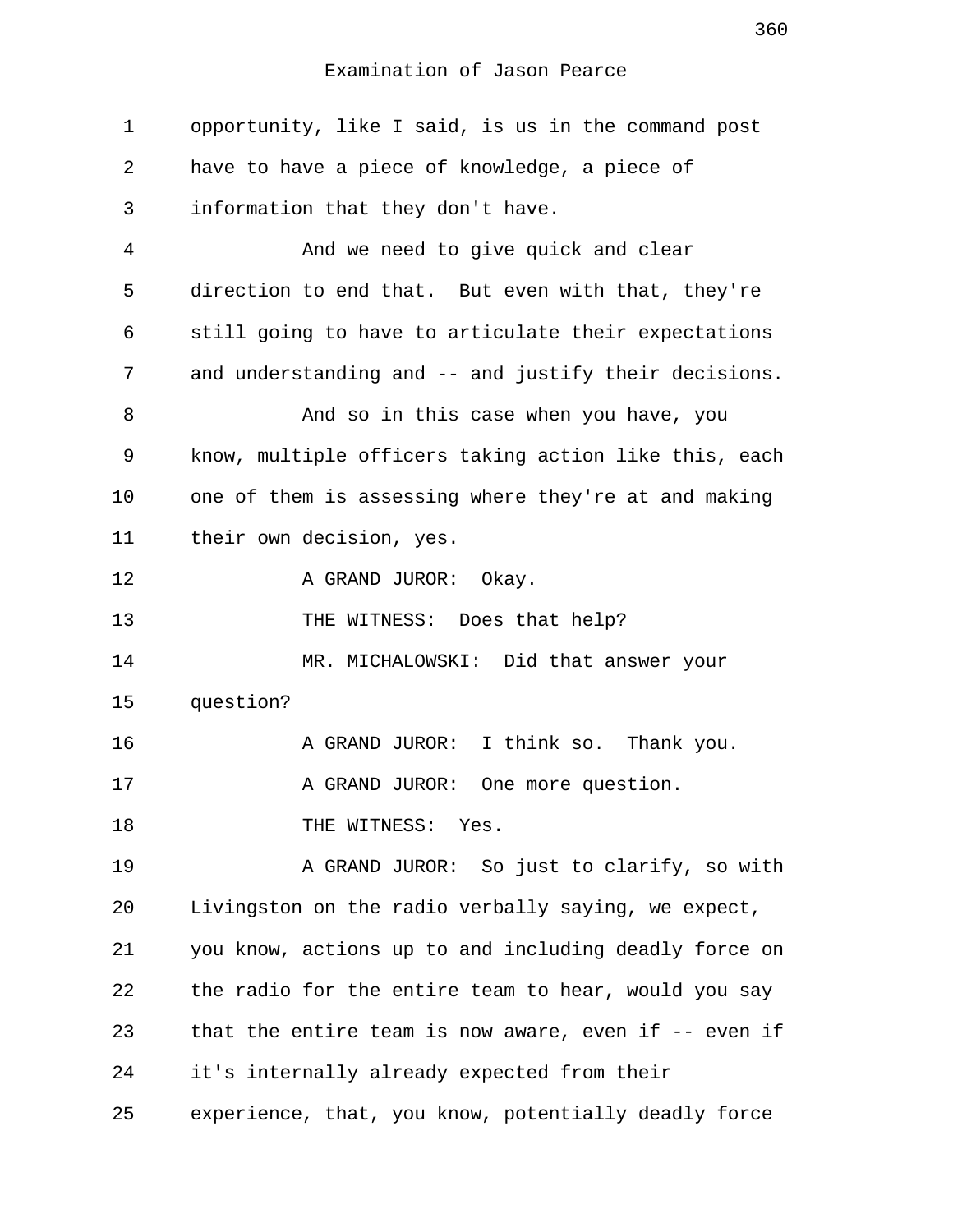1 is in consideration of how to resolve this particular 2 event?

 3 THE WITNESS: Yes. And, you know, the 4 standard rules is -- and I don't know if this is an 5 apples and oranges comparison. So say this is just 6 your average patrol call that you respond to 7 involving multiple officers. It could be a shoplift 8 or a family disturbance.

 9 And each officer doesn't need to request 10 permission from the supervisor in order to take 11 action, whether that is a lower level of force or a 12 decision making in there. We give them the autonomy 13 to be able to make their own decisions and 14 assessments based on the information that they have.

15 And, in this case, that's the same whether 16 it's a member of the inner perimeter folks, the -- 17 the IP folks. They're hearing everything on the 18 radio that I'm hearing. They're seeing everything 19 from their angle and their viewpoint.

20 They're just as much aware of what's going 21 on than I am. And so with that, to use that 22 comparison, we would never ever want to remove the 23 autonomy of an officer to take initiative that they 24 feel is justified and reasonable and in policy. 25 Especially when you look at this event that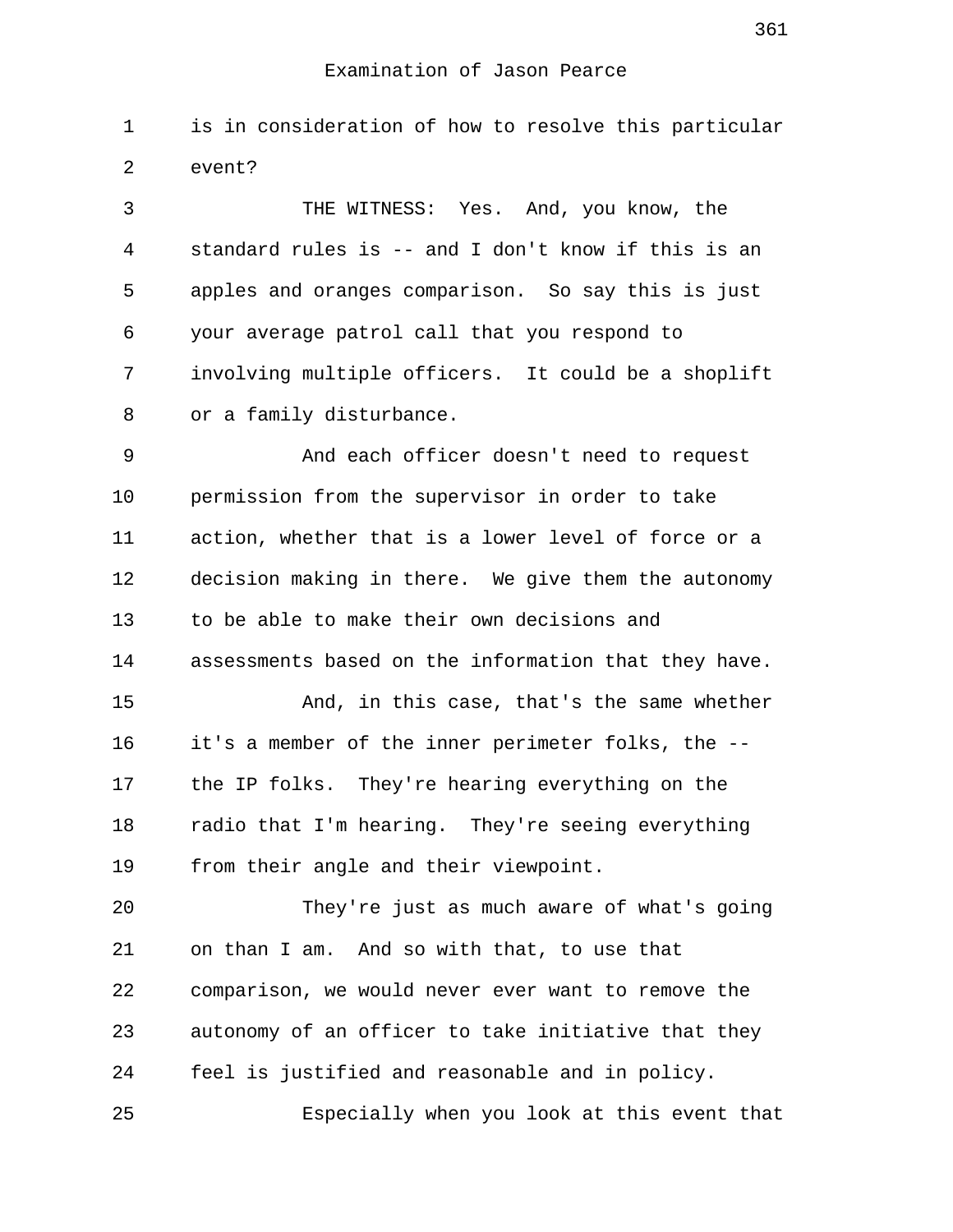1 we've talked about, it was so quickly evolving. 2 Things were happening so quickly. We want those 3 officers to be able to -- and that's why they're in 4 these positions and why they're selected for these 5 positions.

 6 It's not just their ability to be there, 7 but to think and use their brains. These are some of 8 the smartest, most capable people. And that's what 9 -- it's a higher level of expectation that we would 10 put on them in these roles to be able to make their 11 -- their own decisions.

12 A GRAND JUROR: Sort of a follow-up to that 13 then. With this appropriate initiative, like what -- 14 what is the training -- like, do they have a 15 hierarchy of how they want to minimize the threat? 16 Like is there like (indiscernible) or -- or 17 like what is -- what is their training in terms of 18 what type of a shot would they want to take to sort 19 of create success in this action? 20 THE WITNESS: Are you talking about where 21 they should be aiming on a person? 22 A GRAND JUROR: I mean, what -- yeah, 23 what -- like when you -- 24 A GRAND JUROR: I can ask a question that 25 could help with this.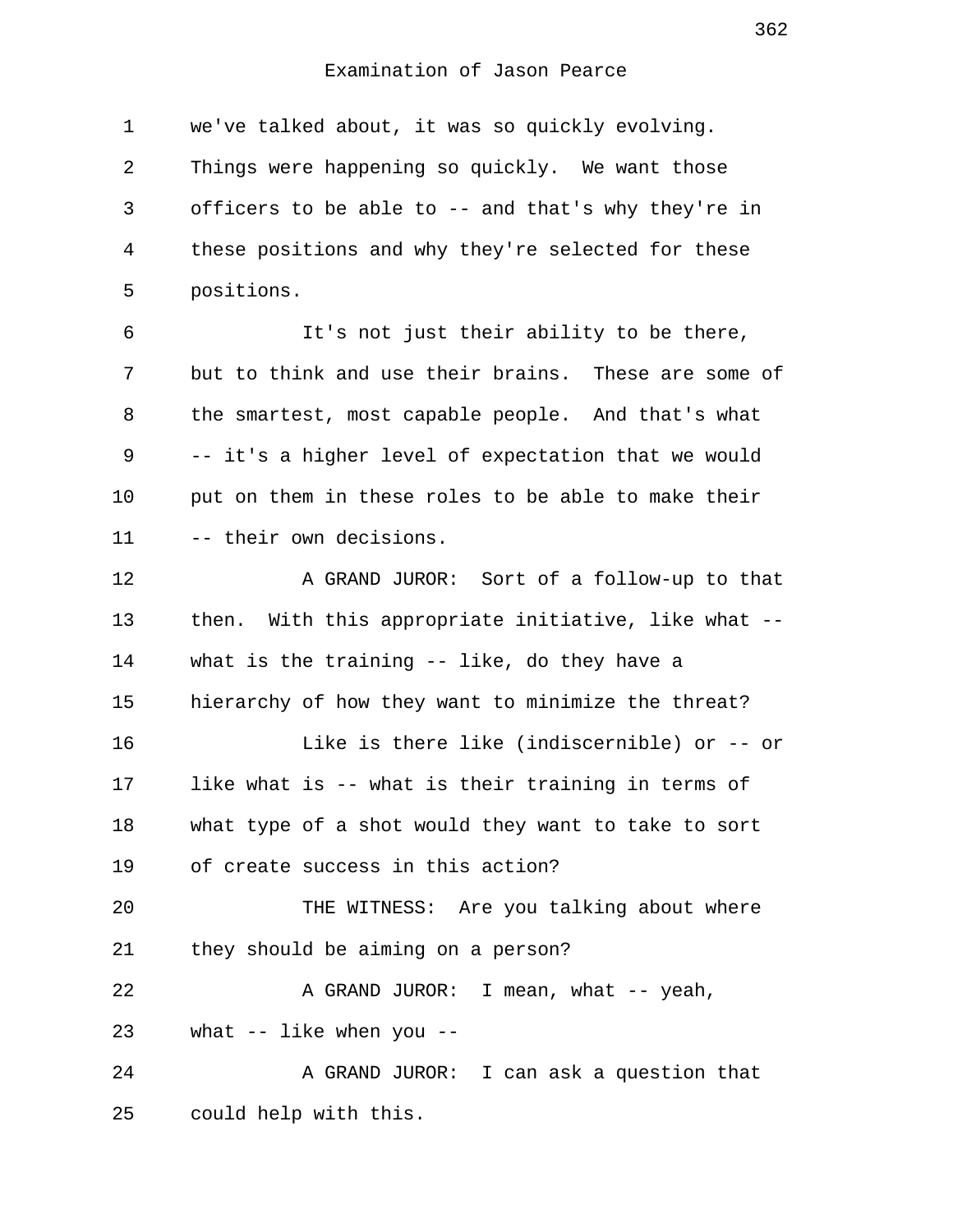| 1  | A GRAND JUROR: Thank you.                            |
|----|------------------------------------------------------|
| 2  | A GRAND JUROR: Okay. Are police officers             |
| 3  | training in any way or any scenario, whether it's in |
| 4  | this context or on the street, that when they remove |
| 5  | their firearm and are going to use deadly force --   |
| 6  | 'cause a firearm is deadly force -- are they trained |
| 7  | at all to shoot in any more other than to cause      |
| 8  | death?                                               |
| 9  | THE WITNESS: Correct.                                |
| 10 | A GRAND JUROR: So that is the only way               |
| 11 | they're trained; is that correct?                    |
| 12 | THE WITNESS: That is it. When -- when you            |
| 13 | reach that level of deadly force, that is exactly    |
| 14 | what it is. You are trying to end the threat, the    |
| 15 | threat that is posed to you, that is posed to other  |
| 16 | people. Yeah.                                        |
| 17 | A GRAND JUROR: So they're not trained to             |
| 18 | shoot like try to shoot a gun on someone's hand?     |
| 19 | THE WITNESS:<br>No.                                  |
| 20 | A GRAND JUROR: Or try to -- to wing them             |
| 21 | in the shoulder or in the leg or something of that   |
| 22 | nature?                                              |
| 23 | THE WITNESS: No.                                     |
| 24 | A GRAND JUROR: And explain why that is,              |
| 25 | please.                                              |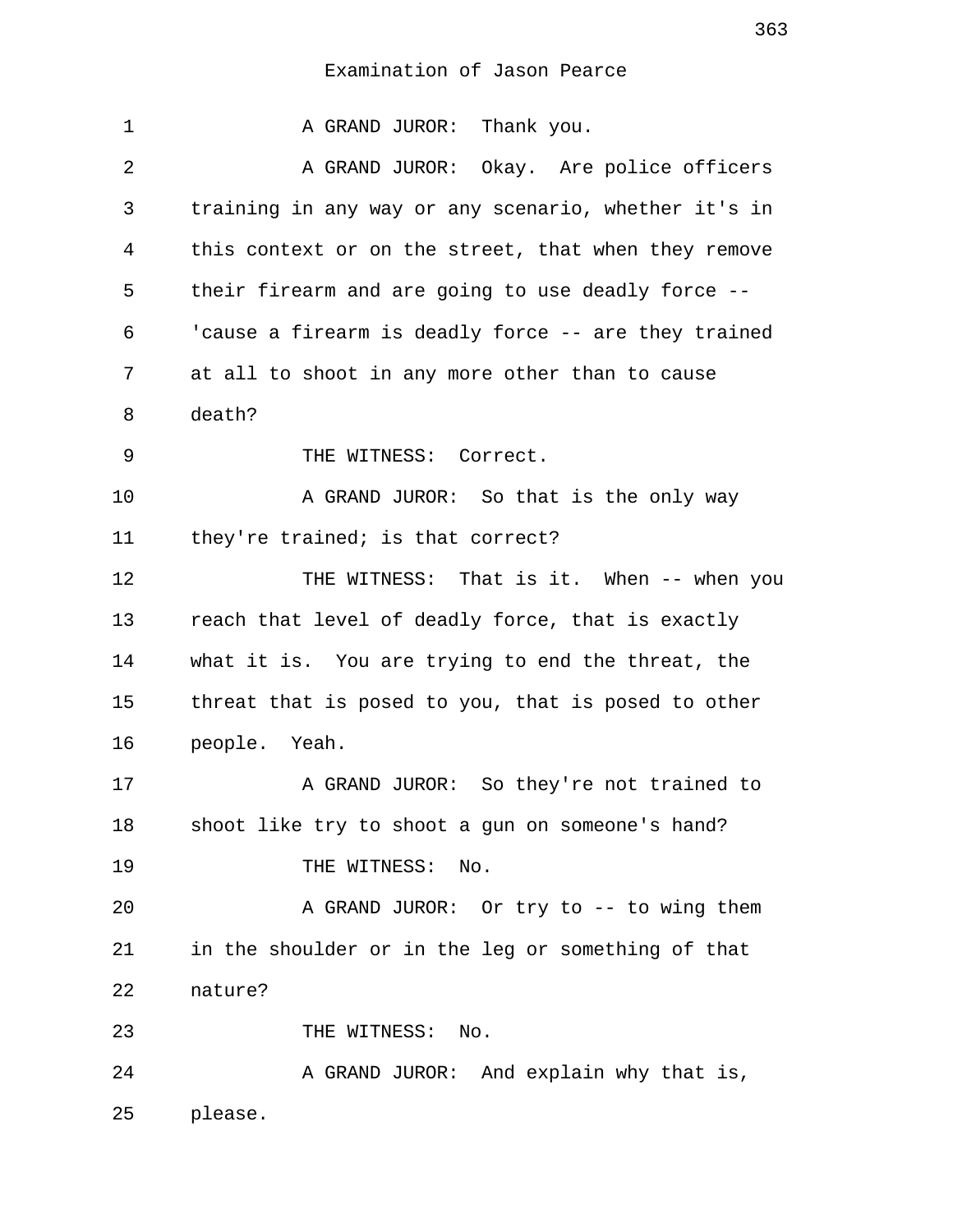| $\mathbf 1$ | THE WITNESS: It's to end the threat. If               |
|-------------|-------------------------------------------------------|
| 2           | you shoot -- shooting someone in a shoulder, I mean,  |
| 3           | it's -- I'll just say that that's Hollywood. You      |
| 4           | know, shooting a gun out of a hand, that's Hollywood. |
| 5           | It's not realistic.                                   |
| 6           | You know, whether that is a patrol call or            |
| 7           | in this case a SERT call, when you make that decision |
| 8           | to use deadly force, it's to end that threat. That    |
| 9           | is what the goal is.                                  |
| 10          | We try everything we can to resolve it at a           |
| 11          | lower level, and that's why we have less lethal       |
| 12          | tools, which that's what the goal of those tools are  |
| 13          | is to be less lethal. Whether that's a gas plan,      |
| 14          | whether that is an impact round, taser, those are all |
| 15          | less lethal.                                          |
| 16          | And that's where we don't believe that                |
| 17          | we've risen to that level of deadly force and so      |
| 18          | we're trying to resolve it there. Firearm, that is    |
| 19          | deadly force. And the only time that we would use a   |
| 20          | firearm is for deadly force.                          |
| 21          | A GRAND JUROR: Okay. So there's --                    |
| 22          | there's no middle ground. It's either less lethal or  |
| 23          | it's lethal.                                          |
| 24          | THE WITNESS: Yeah. The middle ground is               |
| 25          | all the less lethal tools that we have.               |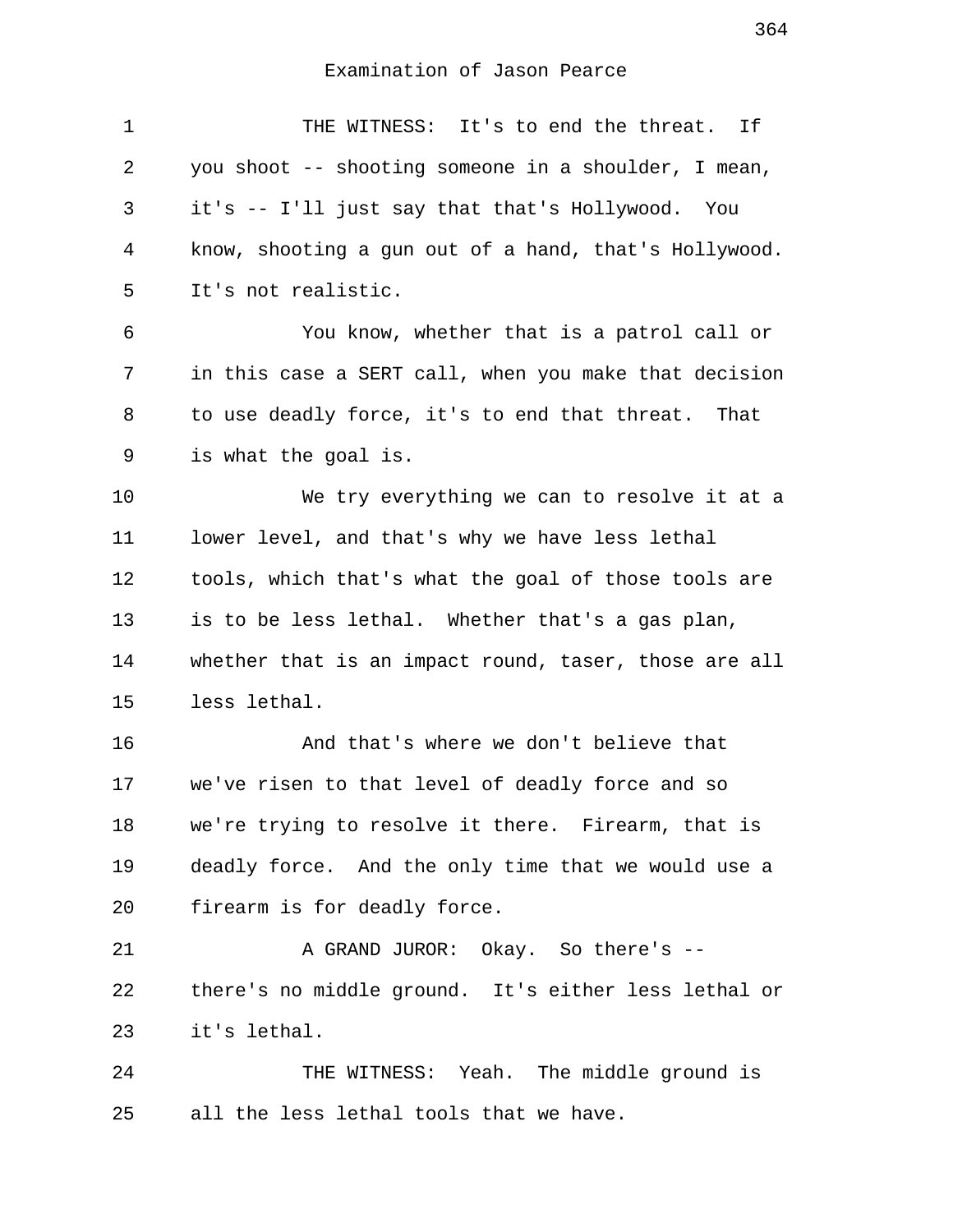1 A GRAND JUROR: Okay. Thank you for that. 2 Thank you for helping get to that. 3 A GRAND JUROR: And then just one more 4 question, please. So you said there was three shots, 5 right, from the officers? 6 THE WITNESS: Yes. 7 A GRAND JUROR: What was the time between 8 each shot? So it's one shot fired and then like 9 another shot fire consecutively or -- 10 THE WITNESS: They were pretty quick. 11 A GRAND JUROR: They were pretty quick? 12 THE WITNESS: Yeah. 13 A GRAND JUROR: And -- and I believe we 14 certainly can look back to the detectives' testimony 15 and there's the -- the BOEC kind of outlines that. 16 A GRAND JUROR: Thank you. 17 MR. MICHALOWSKI: Anything else? All 18 right. Thank you, sir. 19 THE WITNESS: Thank you. 20 A GRAND JUROR: Thank you. 21 (Whispered discussion, off the record, 22 9:57 a.m.) 23 MR. MICHALOWSKI: It's almost 10 o'clock. 24 Does anybody need a break? 25 A GRAND JUROR: I could use like a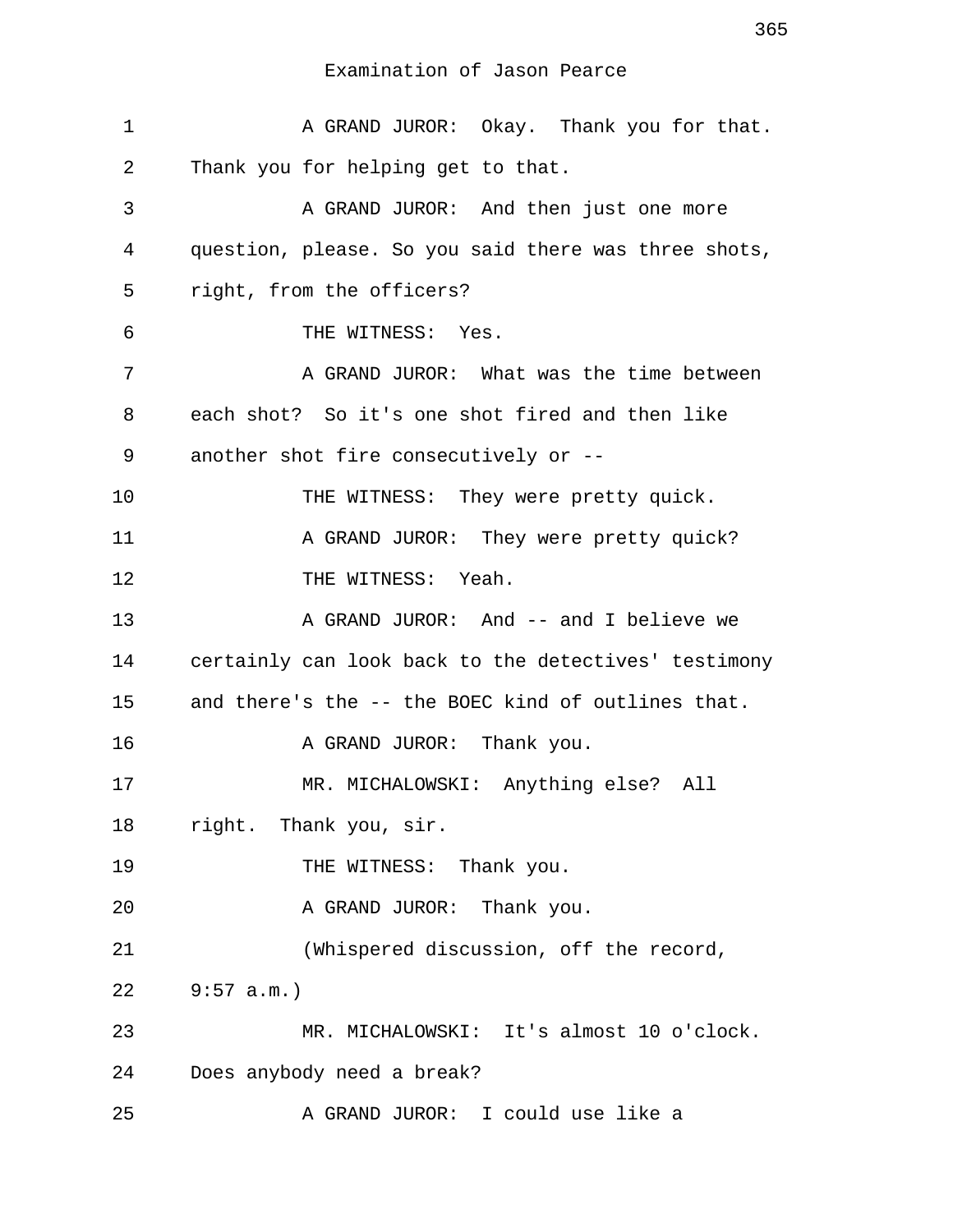1 two-minute break.

| 2  | A GRAND JUROR: Okay. Yeah, now's a good              |
|----|------------------------------------------------------|
| 3  | point. We're waiting for one of our witnesses to log |
| 4  | on and then we'll go to that one, okay?              |
| 5  | A GRAND JUROR: I'm going to go off the               |
| 6  | record.                                              |
| 7  | A GRAND JUROR: Great. Thank you.                     |
| 8  | (Recess taken, 9:58 a.m. - 10:06 a.m.)               |
| 9  | MS. NADELL: All right. So we're back on              |
| 10 | the record. Our next witness is appearing remotely   |
| 11 | by video and audio.                                  |
| 12 | Mr. Mendoza, just so the record's clear,             |
| 13 | you just confirmed off the record that you are alone |
| 14 | in a room, correct?                                  |
| 15 | THE WITNESS: Yes, I am.                              |
| 16 | MS. NADELL: Okay. If you could stand and             |
| 17 | raise your right hand, the foreperson will swear you |
| 18 | in, okay?                                            |
| 19 | THE WITNESS: Okay. I don't know if you               |
| 20 | can see me.                                          |
| 21 | MS. NADELL: He's not raising his hand yet.           |
| 22 | There you go.                                        |
| 23 | <b>JESUS MENDOZA</b>                                 |
| 24 | Was thereupon called as a witness; and, having been  |
| 25 | first duly sworn, was examined and testified (via    |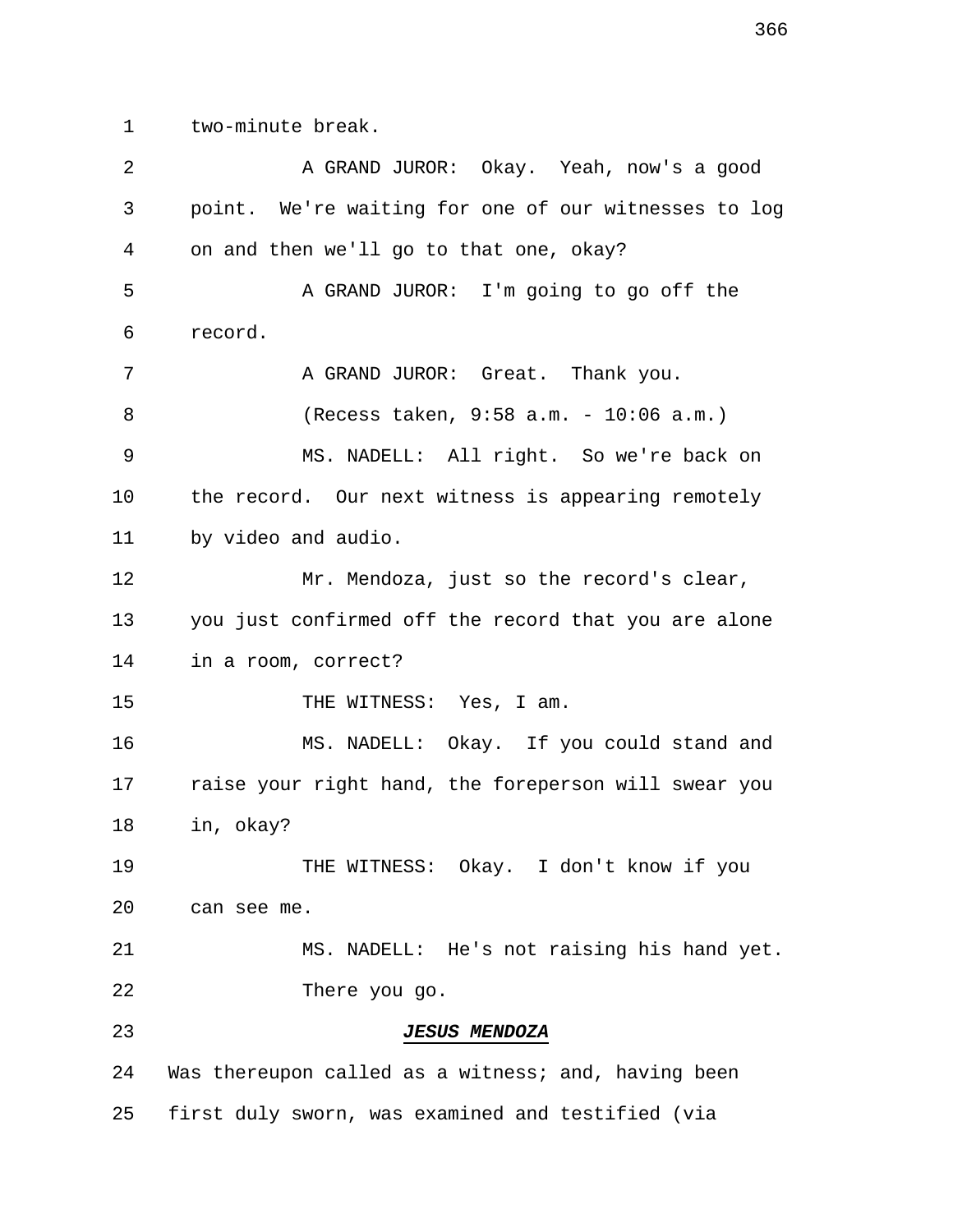| 1  | simultaneous video transmission) as follows:    |
|----|-------------------------------------------------|
| 2  | A GRAND JUROR: Great. You can have a            |
| 3  | seat.                                           |
| 4  | Thank you. And if you could state and           |
| 5  | spell your first and last name for us.          |
| 6  | THE WITNESS: Yes. It's Jesus, J-e-s-u-s;        |
| 7  | and my last name is Mendoza, M-e-n-d-o-z-a.     |
| 8  | MS. NADELL: Great.                              |
| 9  | EXAMINATION                                     |
| 10 | BY MS. NADELL:                                  |
| 11 | Mr. Mendoza, do you live in the state of<br>Q   |
| 12 | Oregon?                                         |
| 13 | Α<br>No, I do not.                              |
| 14 | Where do you live, what state?<br>Q             |
| 15 | I live in Texas.<br>Α                           |
| 16 | All right. And in August of 2021, late<br>Q     |
| 17 | August, were you staying in Portland, Oregon?   |
| 18 | Yes, I was.<br>Α                                |
| 19 | And was that for travel, like vacation, or<br>Q |
| 20 | work?                                           |
| 21 | It was just visiting. It was traveling for<br>A |
| 22 | vacation.                                       |
| 23 | Okay. And what sort of accommodations did<br>Q  |
| 24 | you stay in?                                    |
| 25 | An Airbnb.<br>Α                                 |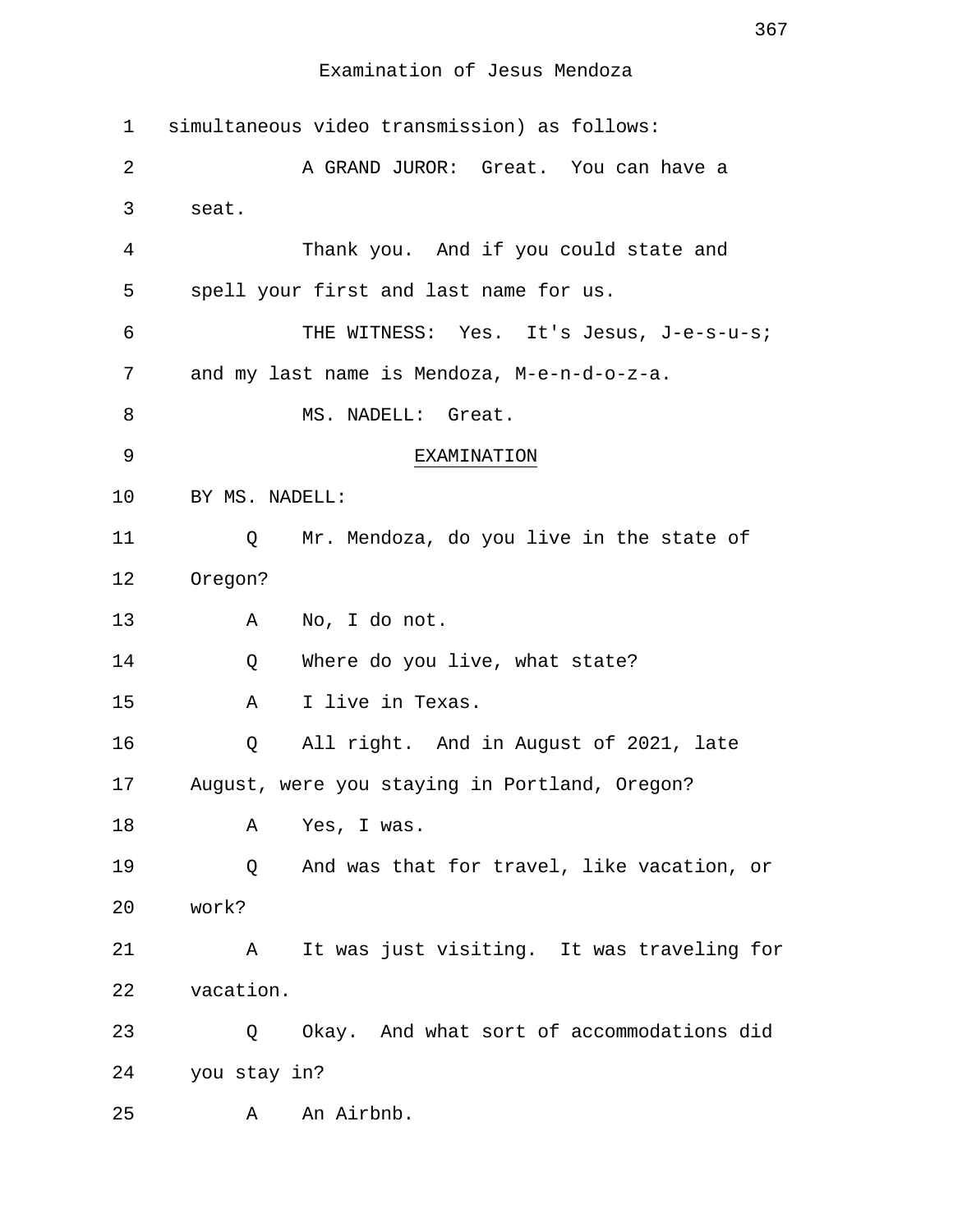| 1  | All right. And do you remember the address<br>Q        |
|----|--------------------------------------------------------|
| 2  | of that Airbnb?                                        |
| 3  | $I$ -- I do not.<br>Α                                  |
| 4  | Okay. Was it in North Portland?<br>Q                   |
| 5  | Α<br>Yes.                                              |
| 6  | Or what's considered North Portland? Okay.<br>Q        |
| 7  | Who were you here with?                                |
| 8  | A group of friends. There were five of us<br>Α         |
| 9  | in total.                                              |
| 10 | Okay. And did anything happen during your<br>Q         |
| 11 | trip that was pretty memorable?                        |
| 12 | Yes.<br>Α                                              |
| 13 | All right. What time -- what time of day<br>Q          |
| 14 | was that?                                              |
| 15 | It was about 6:00 a.m.<br>Α                            |
| 16 | Okay.<br>Q                                             |
| 17 | I -- I was asleep in the living room and I<br>Α        |
| 18 | heard loud noises and banging and shouting, which I    |
| 19 | just presumed to be maybe just someone arguing.<br>And |
| 20 | then afterwards, I started hearing a gentleman         |
| 21 | identify himself as an officer.                        |
| 22 | I don't know the name, but I did hear a                |
| 23 | police officer identify himself and speaking with      |
| 24 | another gentleman who I did not know at the time.      |
| 25 | And they were just arguing back and forth.<br>The      |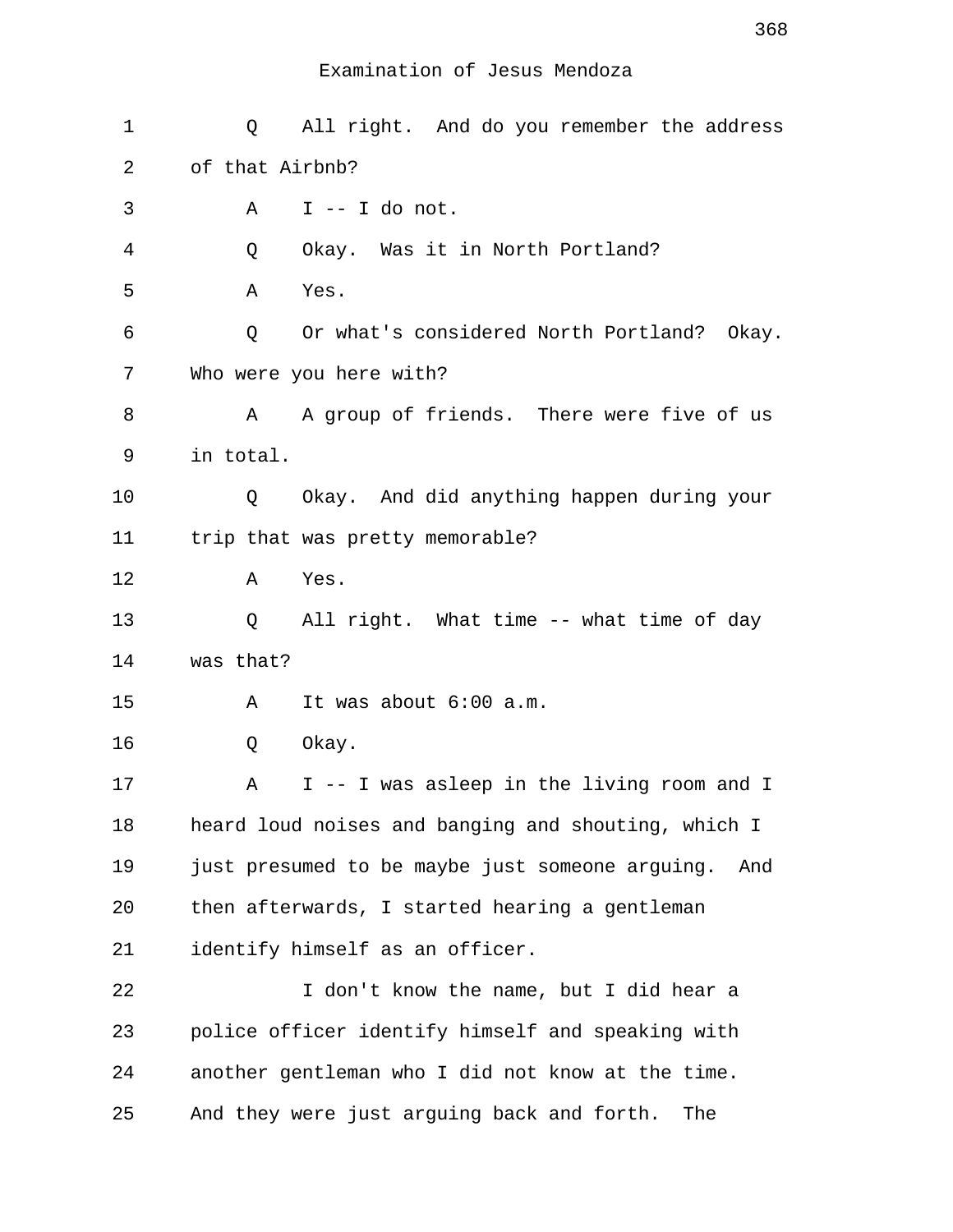| $\mathbf 1$ | police officer was attempting to deescalate the      |
|-------------|------------------------------------------------------|
| 2           | situation, but the other gentleman was very          |
| 3           | incoherent, it sounded like, and really extremely    |
| 4           | loud and irate. So there was an argument that kept   |
| 5           | going on.                                            |
| 6           | So did this happen while you were at the<br>Q        |
| 7           | Airbnb or at a different location?                   |
| 8           | At the Airbnb.<br>Α                                  |
| 9           | Okay. And tell us a little bit more about<br>Q       |
| 10          | the Airbnb. Was it like a house or what sort of      |
| 11          | place was it?                                        |
| 12          | It was an apartment. It was in an<br>A               |
| 13          | apartment-condos type of building. So we were in the |
| 14          | Airbnb, which was directly across from the situation |
| 15          | that happened.                                       |
| 16          | Okay. And was this a multi-level apartment<br>Q      |
| 17          | complex?                                             |
| 18          | Α<br>Yes.                                            |
| 19          | And what floor?<br>Q                                 |
| 20          | We were on the second floor.<br>Α                    |
| 21          | Second floor. Okay. And I know you don't<br>Q        |
| 22          | recall the address. Can you recall, though, whether  |
| 23          | the building you were in, did it -- did it appear to |
| 24          | be part of the same complex where the incident was   |
| 25          | happening, like -- like an adjacent building or --   |
|             |                                                      |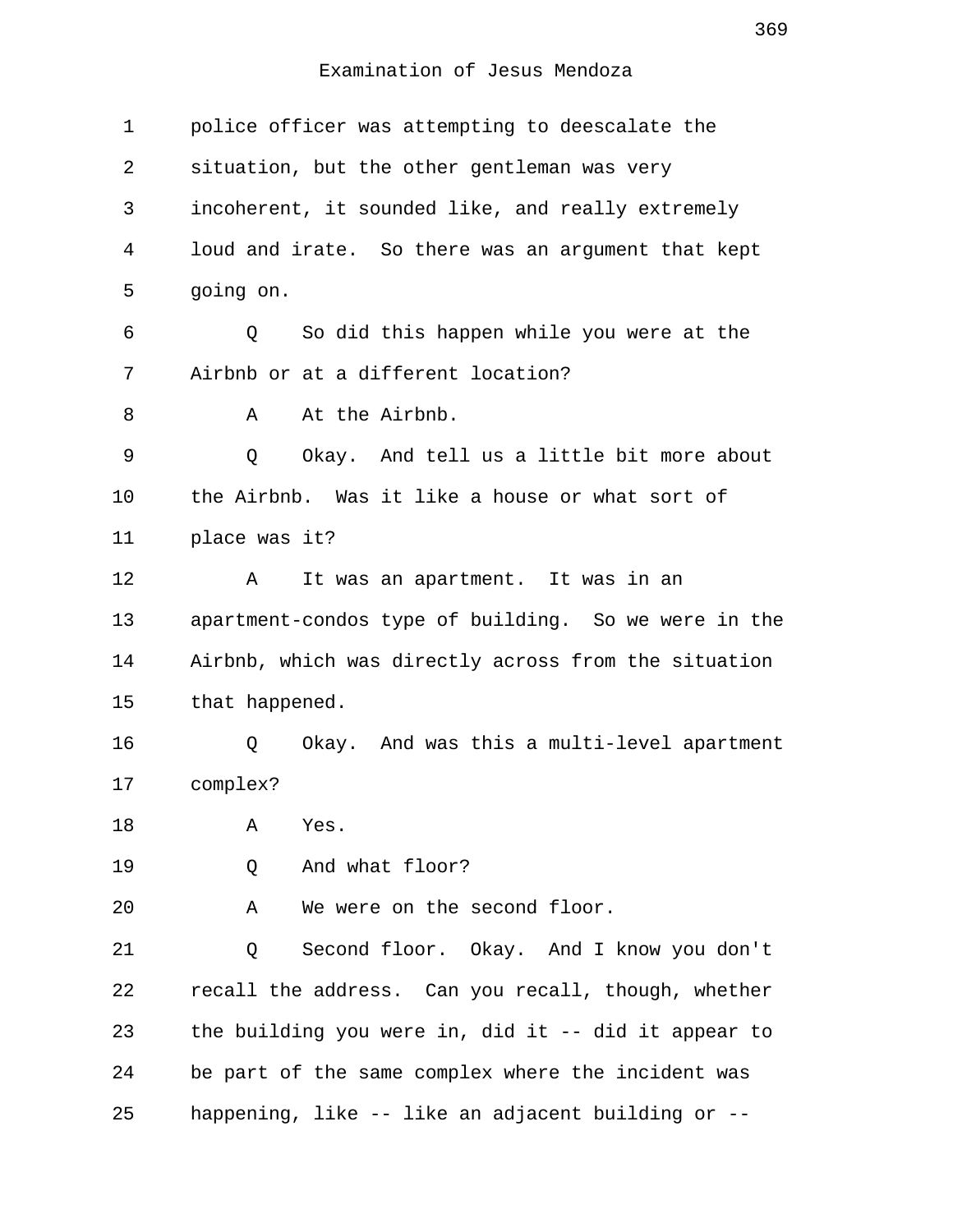1 A I believe so. The buildings were very 2 similar, so I believe it was a similar owners or 3 property complex.

 4 Q Okay. They looked similar, at least, to 5 you? Okay. And then you said that you were in the 6 apartment or Airbnb directly across from where the 7 incident happened. Did your Airbnb have, like, a 8 patio or a porch or anything?

9 A We did have a patio.

10 Q Okay. And how could you tell that your 11 location was across from where the incident was 12 happening?

13 A Well, shortly after we started hearing -- I 14 don't believe it was gun exchanges in the beginning. 15 I believe it was like maybe canisters being shot or 16 some type of gas that maybe was being shot, because 17 there was broken windows directly across.

18 So eventually, I did wake up my friends 19 that were with me and we were trying to figure out 20 what was going on. So shortly after I woke up one of 21 my friends, we looked outside and we could see a 22 sniper from -- in front of the location, so I guess 23 they were trying to get a, like a gunpoint advantage.

24 And then there were more cars that showed 25 up, police officers and SWAT, so we eventually just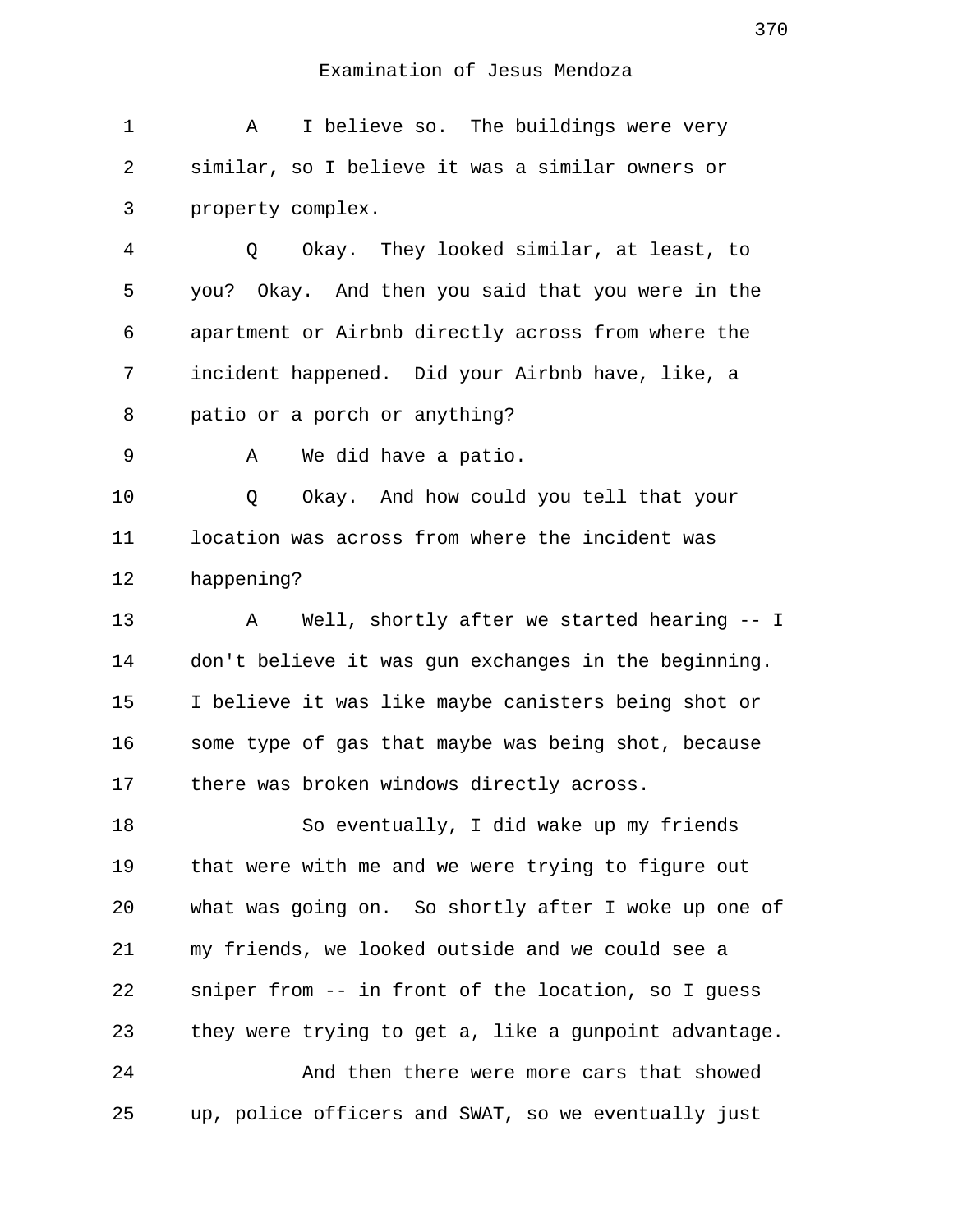| $\mathbf 1$ | presumed it was across. I mean, I'm not for sure      |
|-------------|-------------------------------------------------------|
| 2           | exactly which apartment it took place in.             |
| 3           | Okay.<br>Q                                            |
| 4           | Α<br>But the glass was broken across, so we           |
| 5           | assumed it was that place across from us.             |
| 6           | At the place where the glass was broken,<br>Q         |
| 7           | did you see anyone outside or inside that didn't look |
| 8           | like law enforcement?                                 |
| 9           | No, I -- I did not.<br>Α                              |
| 10          | Could you hear -- and I know you described<br>Q       |
| 11          | hearing what sounded like canisters -- could you hear |
| 12          | any conversation between anyone from your vantage     |
| 13          | point?                                                |
| 14          | Just the officer and the -- the suspect, I<br>Α       |
| 15          | guess is what you would call him.                     |
| 16          | Okay. And you used -- you just used the<br>Q          |
| 17          | pronoun of him. Could you tell that it was a male?    |
| 18          | Yes, you could.<br>Α                                  |
| 19          | Was that based on the -- the voice?<br>Q              |
| 20          | Just the voice, yeah.<br>Α                            |
| 21          | Okay.<br>Q                                            |
| 22          | Just the voice near him.<br>Α                         |
| 23          | And what was the --<br>Q                              |
| 24          | He was telling --<br>Α                                |
| 25          | Oh, go ahead.<br>Q                                    |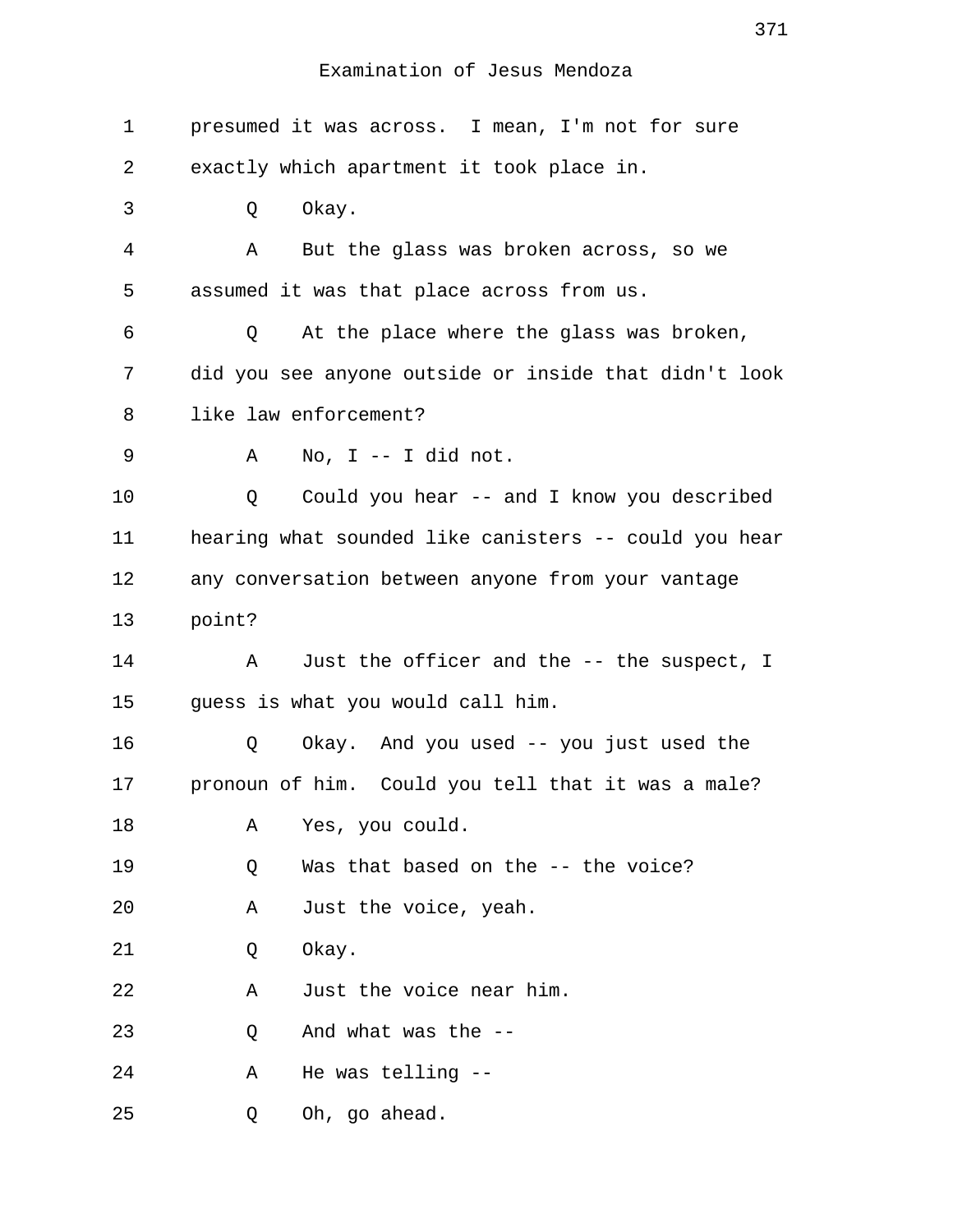| 1  | He was telling the officer not to come in,<br>Α       |
|----|-------------------------------------------------------|
| 2  | 'cause if he did, he would shoot him. So, at that     |
| 3  | point, I presumed it was escalating way beyond the    |
| 4  | initial conversation that started, 'cause in the      |
| 5  | beginning it was -- it was loud, but it wasn't        |
| 6  | violent at first and then it started escalating.      |
| 7  | And, again, he just sounded really                    |
| 8  | incoherent. He -- he kept saying things, like he      |
| 9  | needed help. I think he was asking for, like,         |
| 10 | medicine from the officer.                            |
| 11 | And the officer was trying to talk to him             |
| 12 | that he could help him, but he was trying to, you     |
| 13 | know, obviously go in to help him, but the gentleman  |
| 14 | kept on telling him not to come in.                   |
| 15 | Okay. And you said that you heard him say<br>Q        |
| 16 | something about that he would shoot if anyone         |
| 17 | came in?                                              |
| 18 | Α<br>Yes.                                             |
| 19 | Okay. You described that -- that things<br>Q          |
| 20 | sort of seemed to be escalating with the language and |
| 21 | the communication. Was that before or after you had   |
| 22 | heard what sounded like canisters?                    |
| 23 | That was before.<br>Α                                 |
| 24 | Before? Okay.<br>Q                                    |
| 25 | So it was like, I want to say, 6:00 a.m.<br>Α         |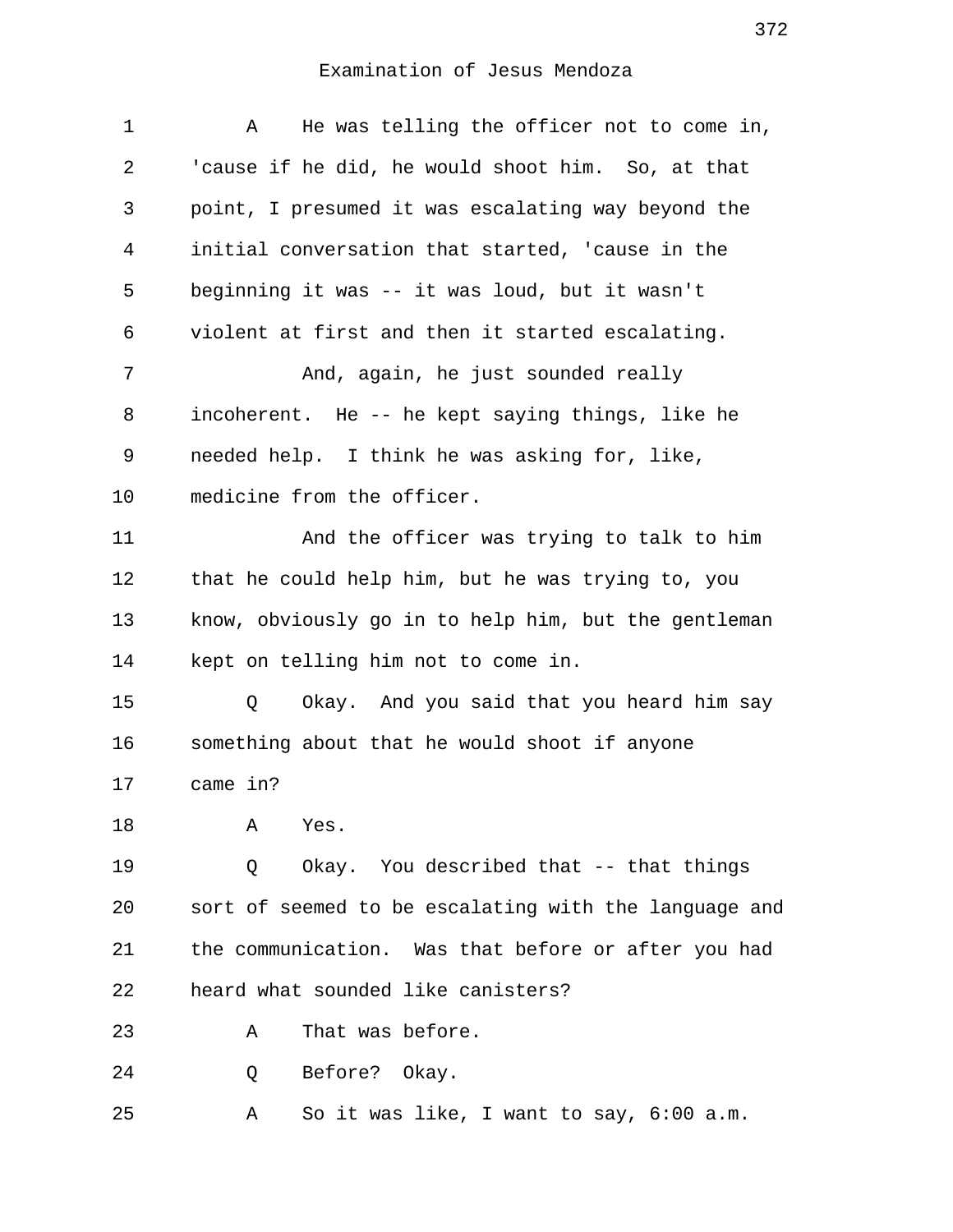1 To the best of my knowledge, that's what I thought it 2 looked like it was, time-wise. So maybe it was like 3 a conversation that was going on for maybe 30 minutes 4 or so, 30 -- 30 minutes to an hour. 5 Between the hours of 7:00 to 8:00, I want 6 to say, that's when it seemed to escalate and that's 7 when they're simply being more officers that were 8 coming in. And then eventually, we were escorted out 9 around 8:00 from our Airbnb. 10 I -- I guess, SWAT. I'm not too sure, but 11 he was in green, so I presumed. And you can smell 12 tear gas on him, 'cause when we were leaving, you 13 know, it's the dawn of morning, so none of us were 14 dressed already, but you could just smell that tear 15 gas off of that. 16 Q Okay. And that's from the person that 17 helped you out of the building? 18 A Yes. 19 Q Okay. Did you -- were you, like, watching 20 what was happening from the Airbnb before you were 21 escorted out? 22 A Well, I was trying to figure out what was 23 going on, but once I heard gunshots; and, you know, 24 kind of SWAT, at first I didn't know it was 25 canisters. I (indiscernible). And then you could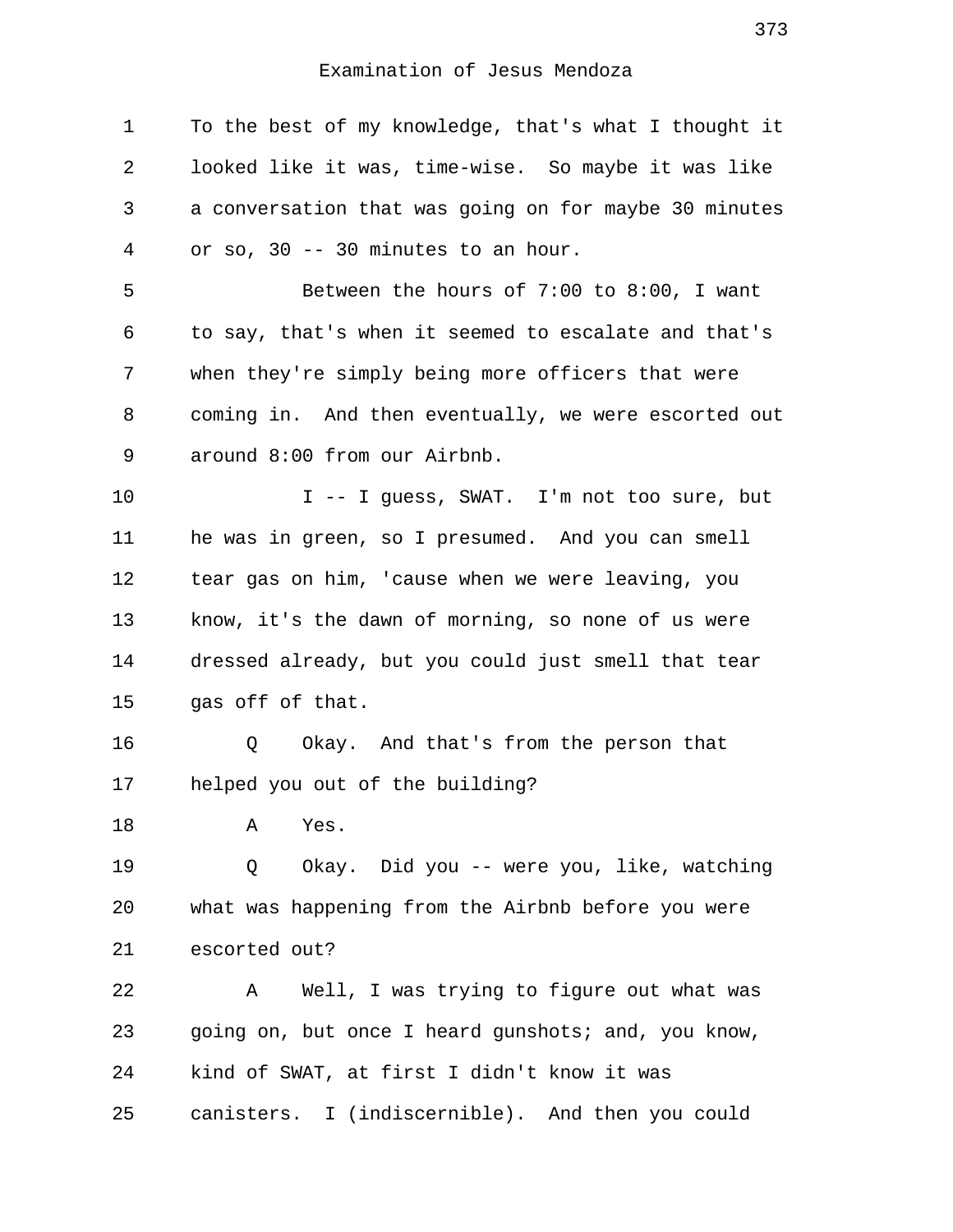1 hear clear gunshots, so I told everybody, "Let's go 2 into the restroom," while the gunshots were 3 happening.

 4 And I presumed -- we were trying to call 5 local law enforcement, which we eventually got ahold 6 of them. And during that time that we did, we were 7 getting escorted out as well. So we were trying to 8 figure out, like, do we need to leave? You know, 9 obviously, are we in a secure location?

10 So I think eventually, once it was safe 11 enough to get us out, they escorted us out. But once 12 I started hearing the loud gunshots, I told who I was 13 with to let's go in the restroom, you know. Let's 14 stay out of the line of sight. 'Cause we just had no 15 idea what was going on.

16 Q Okay. Can you tell me a little bit more 17 about the gunshots you heard?

18 A There was -- I -- it was just so loud and 19 honestly, it was a bit shocking, you know, 'cause I 20 was there on vacation, not really expecting this to 21 happen, but it did happen.

22 So maybe three or so in the beginning is 23 what I heard. And then kind of after that, I checked 24 out, really didn't know what was going on. I was 25 just trying to make sure we were safe.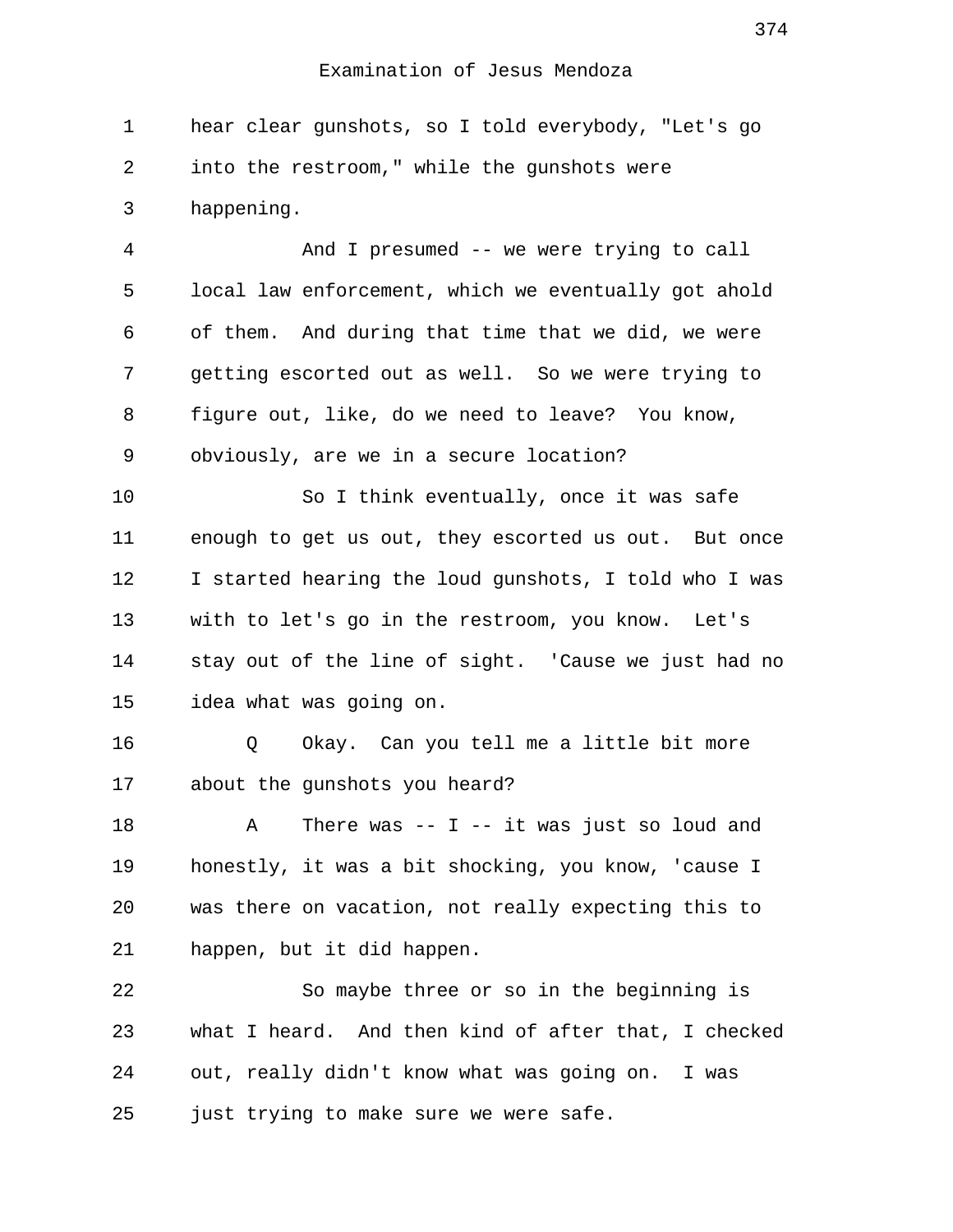| 1  | Okay. And when you heard the gunshots,<br>Q           |
|----|-------------------------------------------------------|
| 2  | were you -- sounded like -- correct me if I'm wrong   |
| 3  | -- you were still in the apartment. Do I have that    |
| 4  | right?                                                |
| 5  | Yes.<br>A                                             |
| 6  | Okay. And did you hear the gunshots before<br>Q       |
| 7  | or after you had heard the man making comments about  |
| 8  | threatening to shoot?                                 |
| 9  | It was -- it was --<br>Α                              |
| 10 | If you recall.<br>Q                                   |
| 11 | Yeah, it was a little bit -- yeah, it was<br>Α        |
| 12 | so long ago that I don't really remember the specific |
| 13 | details at this point. But it was --                  |
| 14 | And I don't want you to guess. If you<br>Q            |
| 15 | don't remember, we don't want you to guess.           |
| 16 | Okay. Yeah, I would prefer to -- because<br>Α         |
| 17 | I'm not too sure.                                     |
| 18 | Okay. Yep. We only want you to testify to<br>Q        |
| 19 | what you remember and what actually happened, so if   |
| 20 | you don't remember something, just let us know, okay? |
| 21 | Did you hear, besides gunshots and sort of the loud,  |
| 22 | what you've described as believed to be a canister,   |
| 23 | do you hear any other noises of concern?              |
| 24 | No. I mean, besides the arguing and<br>Α              |
| 25 | besides the gunshots and the canisters, that's all I  |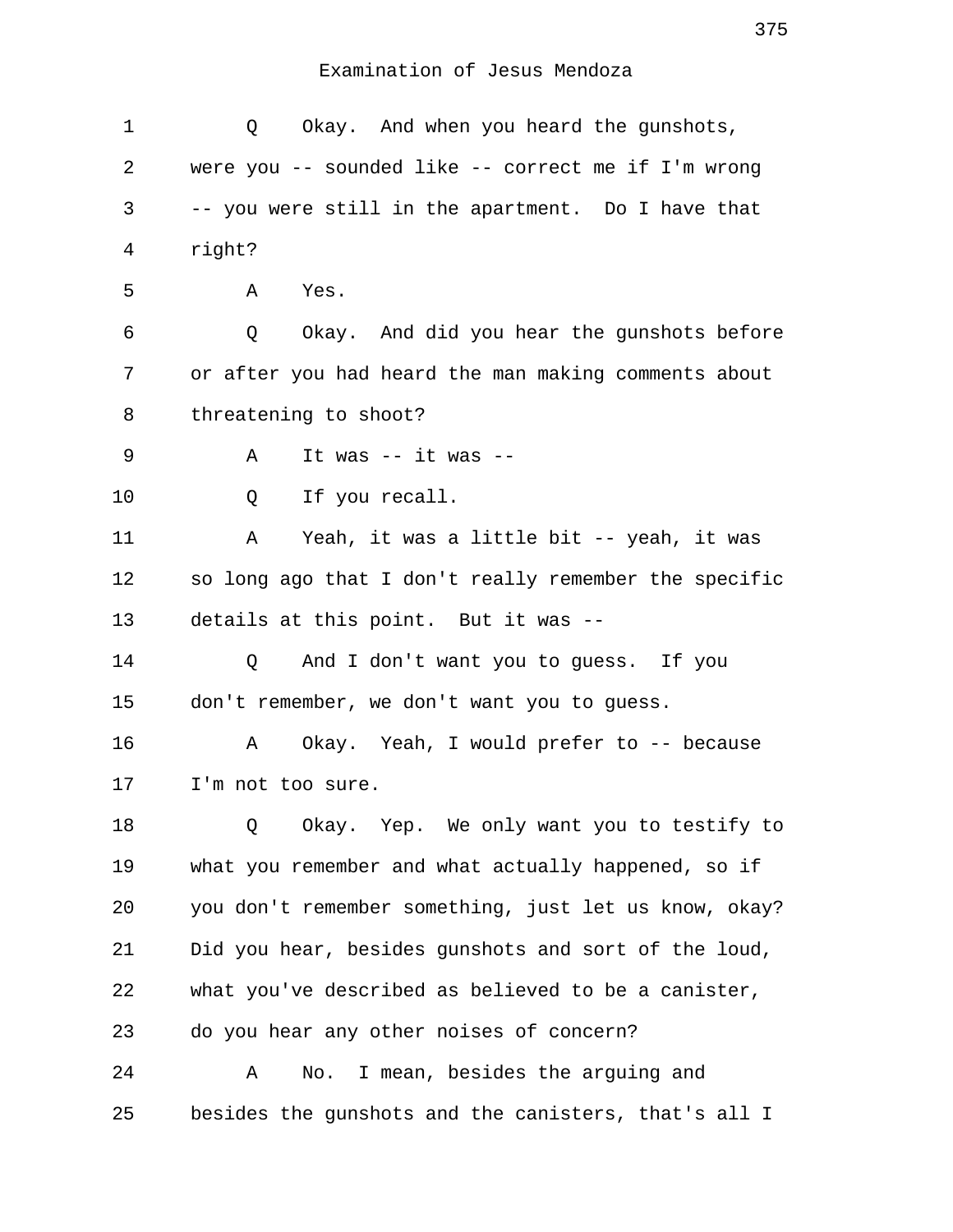| $\mathbf 1$ | heard. I didn't really hear -- once they were         |
|-------------|-------------------------------------------------------|
| 2           | shooting, I didn't hear -- it became silent at a      |
| 3           | point in time, so I figured that either they          |
| 4           | apprehended whoever was arguing with the cop or, you  |
| 5           | know, just the gunshots. At that point in time, I     |
| 6           | just believed maybe they -- you know, maybe he was    |
| 7           | killed.                                               |
| 8           | Did you hear anything that made you think<br>Q        |
| 9           | something had been hit by a gunshot?                  |
| 10          | Yeah. There were definitely loud moments<br>Α         |
| 11          | to where it wasn't -- 'cause you could hear           |
| 12          | shattering on some of them, which was the glass       |
| 13          | breaking, but then there were moments where you could |
| 14          | hear that. It sounded like, because of the silence,   |
| 15          | that something had happened.                          |
| 16          | Then in terms of the conversation you could<br>Q      |
| 17          | hear between the subject and the police, did it sound |
| 18          | -- what were the police communicating back to him, if |
| 19          | you recall?                                           |
| 20          | It just sounded like they were trying to<br>Α         |
| 21          | help him, because he was really -- it sounded like    |
| 22          | maybe a domestic violence type of case or something   |
| 23          | like that, because you could just hear him yelling    |
| 24          | and just -- he was just really upset. But he also     |
| 25          | didn't sound like in the right state of mind.<br>But  |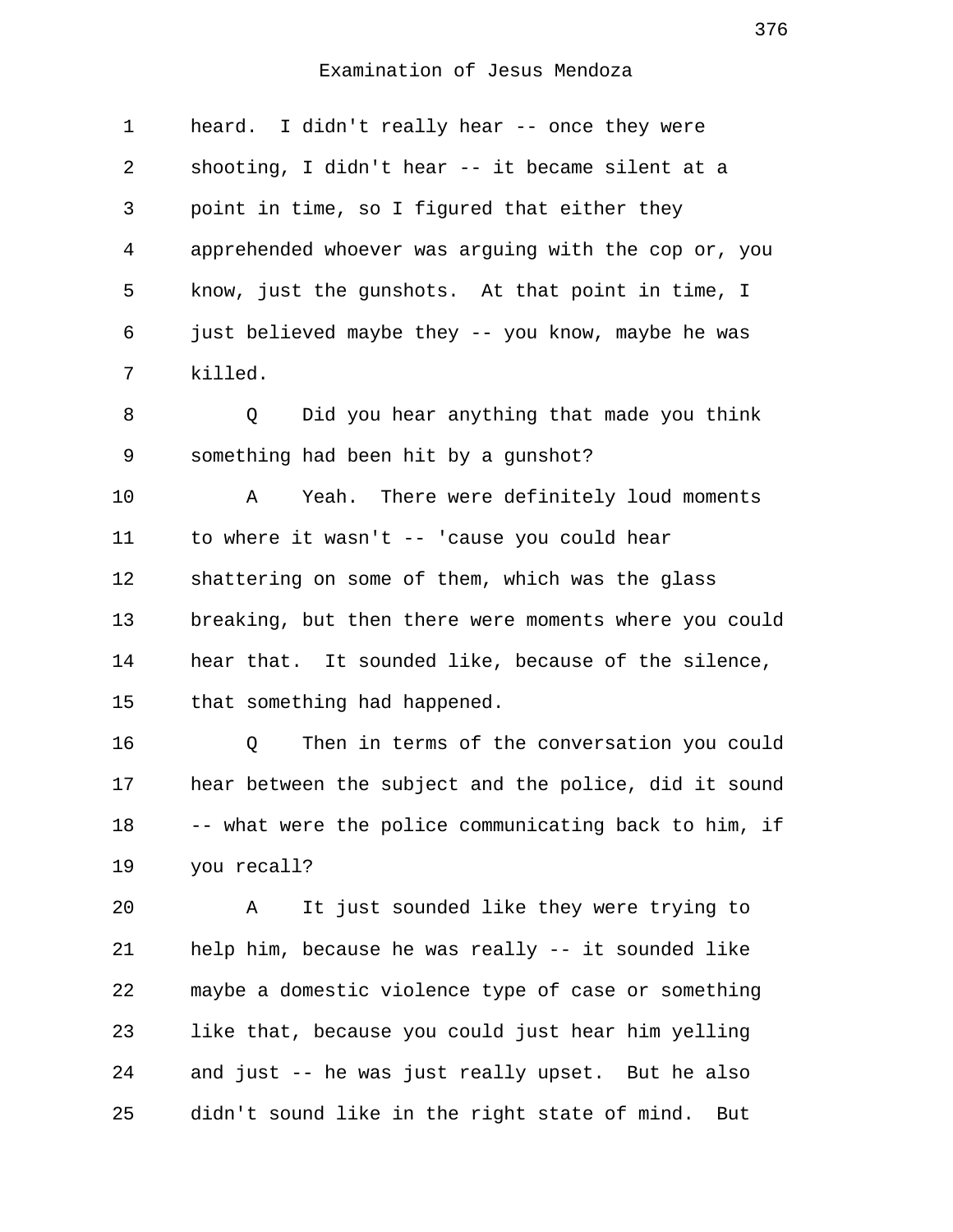1 more than once, the officer tried to help him, tried 2 to understand what he wanted. 3 And, again, it sounded like he wanted some 4 type of pills or something. I don't know exactly 5 what he was asking for, but he was asking for pills 6 and he wanted help from the officer. 7 So it seemed like it was something that he 8 had previously experienced before, because the 9 officer knew that, you know, that he can get someone 10 out there to help him and that he wouldn't injure him 11 or do nothing. And then suspect was the one who was 12 just very aggressive and the one who was loud. 13 Q All right. Those are my questions. If the 14 grand jurors have any questions, we're going to get 15 those now, okay? 16 A Okay. 17 MS. NADELL: Seeing none. 18 All right. Thank you so much for you time, 19 sir. You can disconnect and go about your day, okay? 20 THE WITNESS: Okay. Thank you so much. 21 MS. NADELL: Thank you. 22 THE WITNESS: Bye. 23 A GRAND JUROR: Are you able to clarify 24 that he was in the building next to it as opposed to 25 the same building?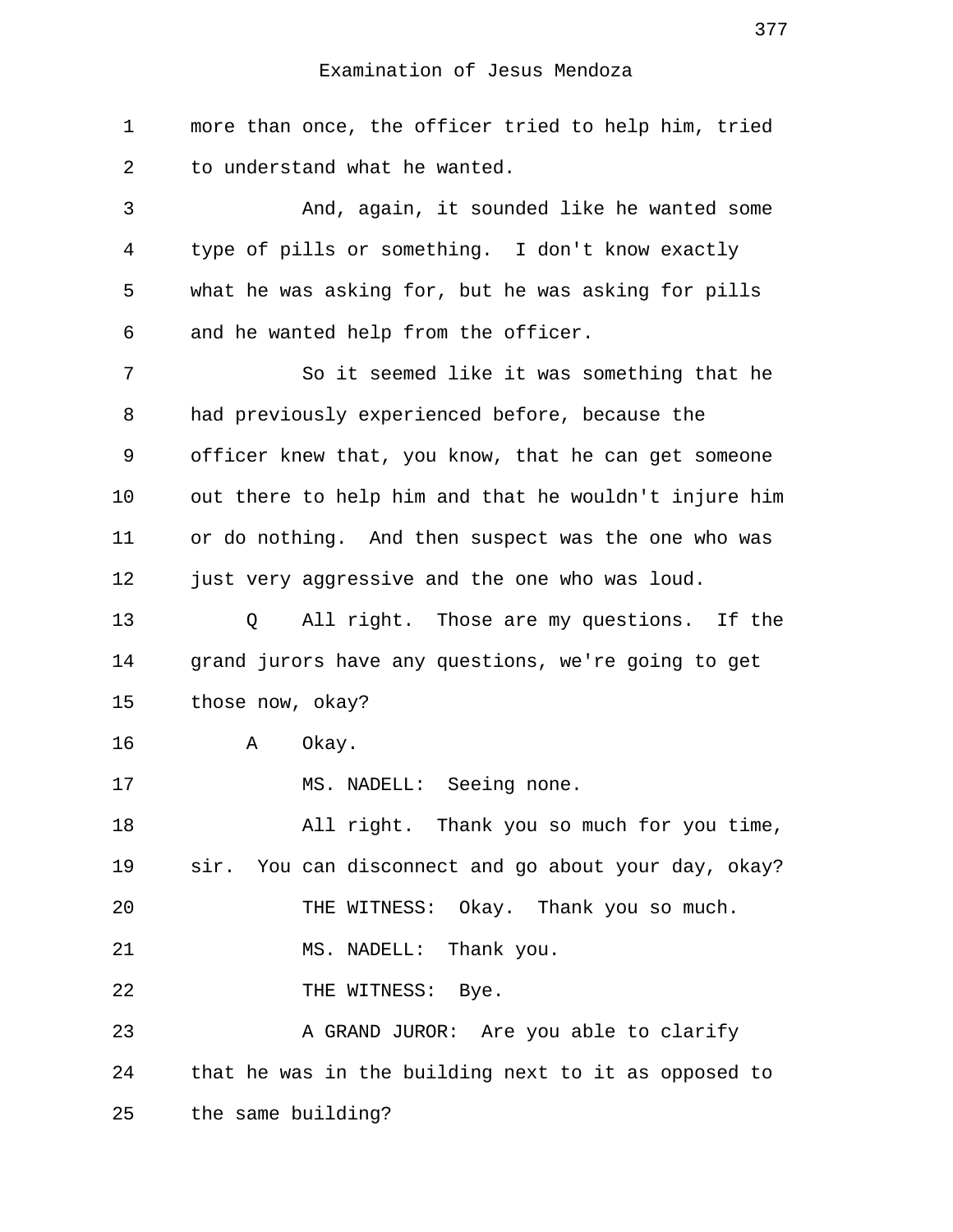1 MS. NADELL: So I think we'll have the 2 ability to get that question answered with another 3 witness. 4 A GRAND JUROR: Thank you. 5 MS. NADELL: Yeah. We'll make sure we get 6 that answered for you. 7 (Whispered discussion, off the record, 8 10:20 a.m. - 10:23 a.m.) 9 MR. MICHALOWSKI: We're using the witness 10 stand up there. And once you get there, just stand 11 and raise your hand and the foreperson will swear you 12 in. 13 THE WITNESS: Okay. 14 **JAMES TOWNLEY** 15 Was thereupon called as a witness; and, having been 16 first duly sworn, was examined and testified as follows: 17 MR. MICHALOWSKI: State and spell your 18 name, please. 19 THE WITNESS: James Townley, J-a-m-e-s 20 T-o-w-n-l-e-y. 21 EXAMINATION 22 BY MR. MICHALOWSKI: 23 Q And what do you do, Mr. Townley? 24 A I am a police officer with the Portland 25 Police Bureau.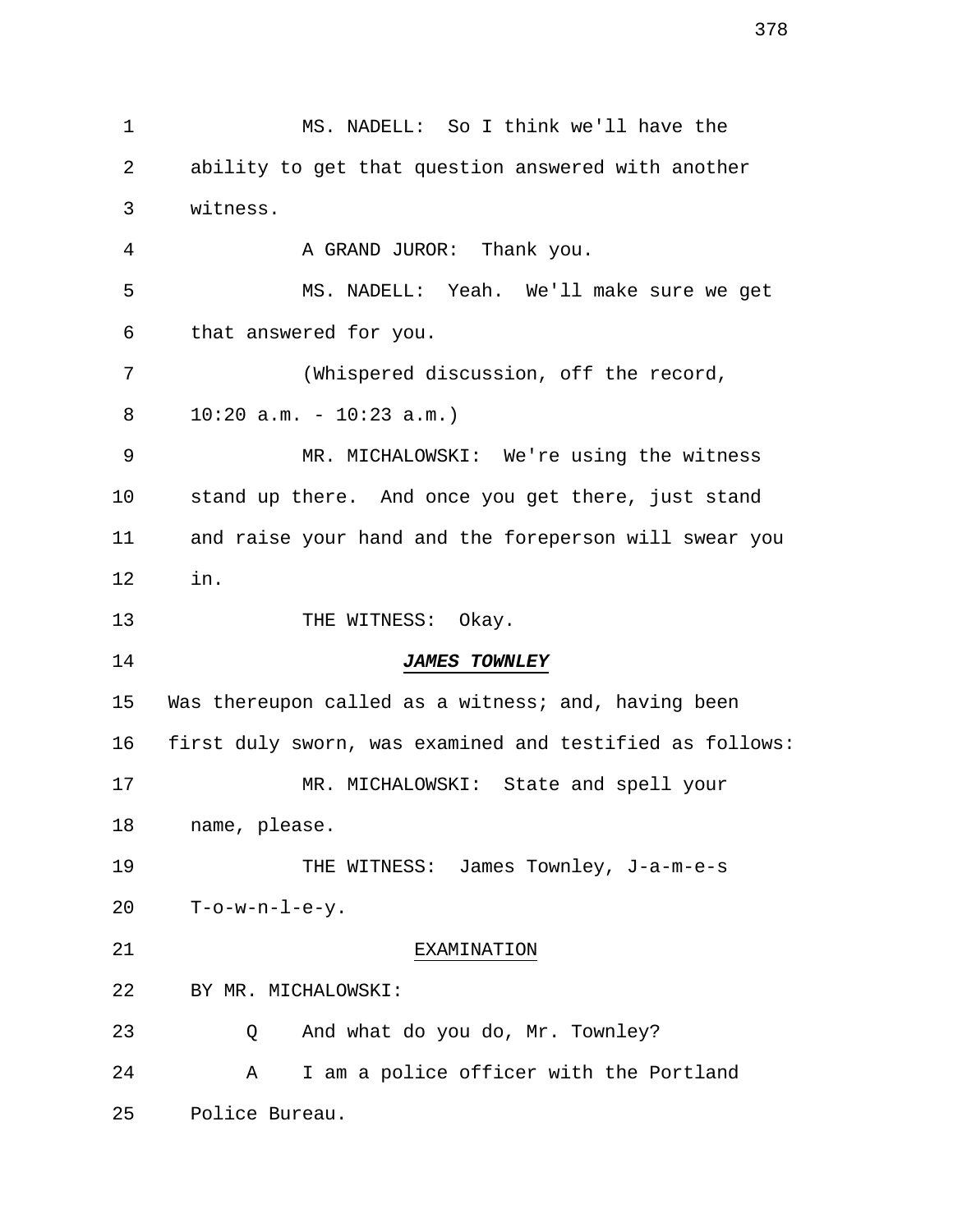| 1  | And are you also assigned to SERT?<br>Q             |
|----|-----------------------------------------------------|
| 2  | Yes, I am.<br>Α                                     |
| 3  | How long have you been an officer?<br>Q             |
| 4  | I'm actually a sergeant now, but I've been<br>Α     |
| 5  | with the police bureau for a little under 14 years. |
| 6  | Okay. And how long have you been on SERT?<br>Q      |
| 7  | Almost nine years.<br>Α                             |
| 8  | When the $-$ so were you involved in the<br>Q       |
| 9  | incident on August 27, 2021?                        |
| 10 | Yes, I was.<br>Α                                    |
| 11 | And how did you become aware of that<br>Q           |
| 12 | incident?                                           |
| 13 | I was driving into work for the day. My<br>A        |
| 14 | work day starts at 7:00 and I got a page sometime   |
| 15 | around 6:50 for a SERT call-out.                    |
| 16 | And what information did you initially have<br>Q    |
| 17 | about the SERT call-out?                            |
| 18 | The information was that the DEA was<br>Α           |
| 19 | serving a search warrant and the -- the subject of  |
| 20 | the search warrant had jumped from a third floor    |
| 21 | balcony onto a second floor balcony and that he was |
| 22 | threatening to shoot police.                        |
| 23 | So you were -- you were actually on duty at<br>Q    |
| 24 | the time?                                           |
| 25 | I was almost on duty. Yeah, I was almost<br>Α       |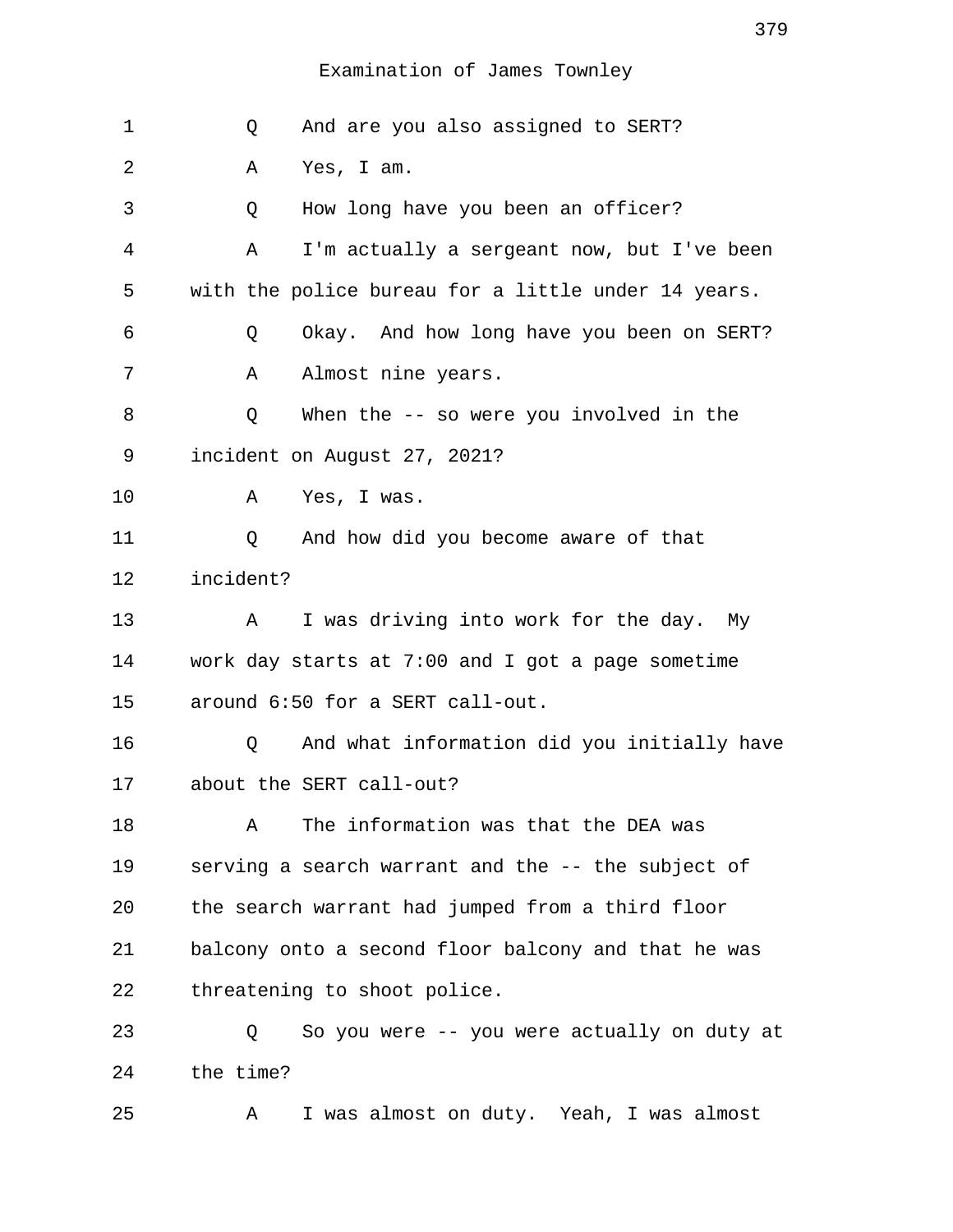| $\mathbf 1$ | at the precinct when this came out.                   |
|-------------|-------------------------------------------------------|
| 2           | All right. And then so you just rerouted<br>Q         |
| 3           | directly to that scene?                               |
| 4           | Correct.<br>Α                                         |
| 5           | Were you one of the first SERT officers to<br>Q       |
| 6           | arrive?                                               |
| 7           | I was, yes. I think I was the third to<br>Α           |
| 8           | arrive.                                               |
| 9           | And once you were on scene and what did<br>Q          |
| 10          | you do?                                               |
| 11          | Once I was on scene, I met up with Officer<br>Α       |
| 12          | Gradwall and Officer Snitley, who were the first two  |
| 13          | to arrive. And we went up to the front of the         |
| 14          | apartment complex and met up with the uniform         |
| 15          | officers that were there.                             |
| 16          | Did you learn any additional information<br>Q         |
| 17          | about what was evolving?                              |
| 18          | Yeah. When I got there, there were<br>Α               |
| 19          | officers outside the front of the complex. There was  |
| 20          | somebody who was with the DEA on the ground level     |
| 21          | trying to negotiate with the subject on the second    |
| 22          | floor balcony.                                        |
| 23          | And there were four DEA officers inside the           |
| 24          | apartment complex, two on the third level at the      |
| 25          | original unit that they had served the warrant on and |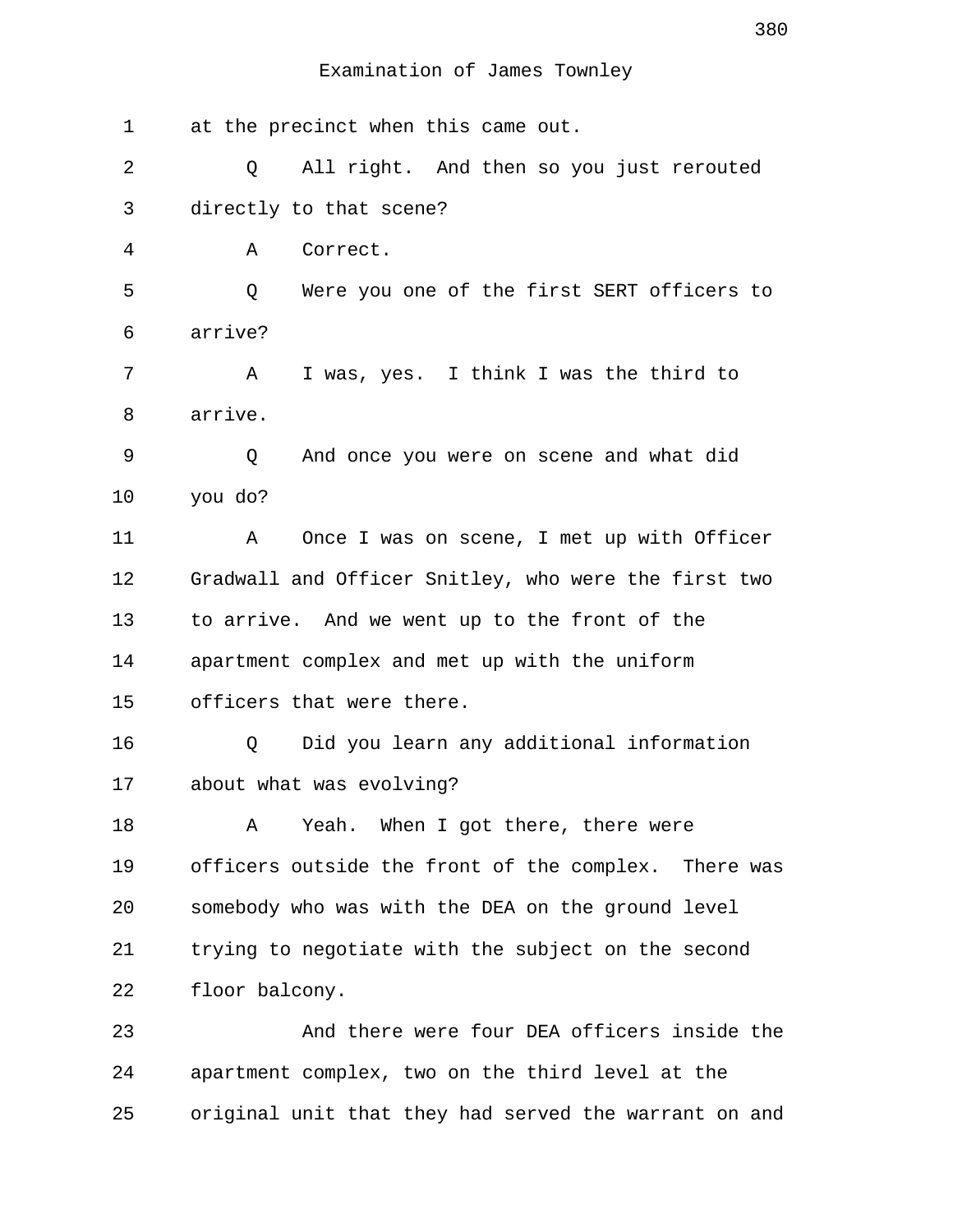1 then two on the second level. 2 And I learned that somebody had seen 3 something in the subject's hand as he had jumped from 4 the third floor balcony down to the second floor 5 balcony, although they couldn't say what that was. 6 Q So was there concern that it might be a 7 firearm at that point? 8 A Yes, that was my concern. 9 Q And you said you heard -- heard somebody 10 trying to negotiate with the subject. Did you hear 11 any of that conversation? 12 A I heard some of it. I didn't stay there 13 where that was taking place for long, so I couldn't 14 tell you really what the conversation was. I just 15 kind of heard it as I was doing other things. 16 Q And then what did you do? 17 A I went -- Officer Snitley and I went inside 18 the apartment complex. Our concern was that this guy 19 is threatening to shoot police, somebody saw 20 something in his hand as he jumped from one level to 21 the other. 22 And so I was concerned that he was armed 23 and I was concerned about the people who lived in the 24 unit that he was on the balcony of. This was, you 25 know, 7 o'clock in the morning. Most people are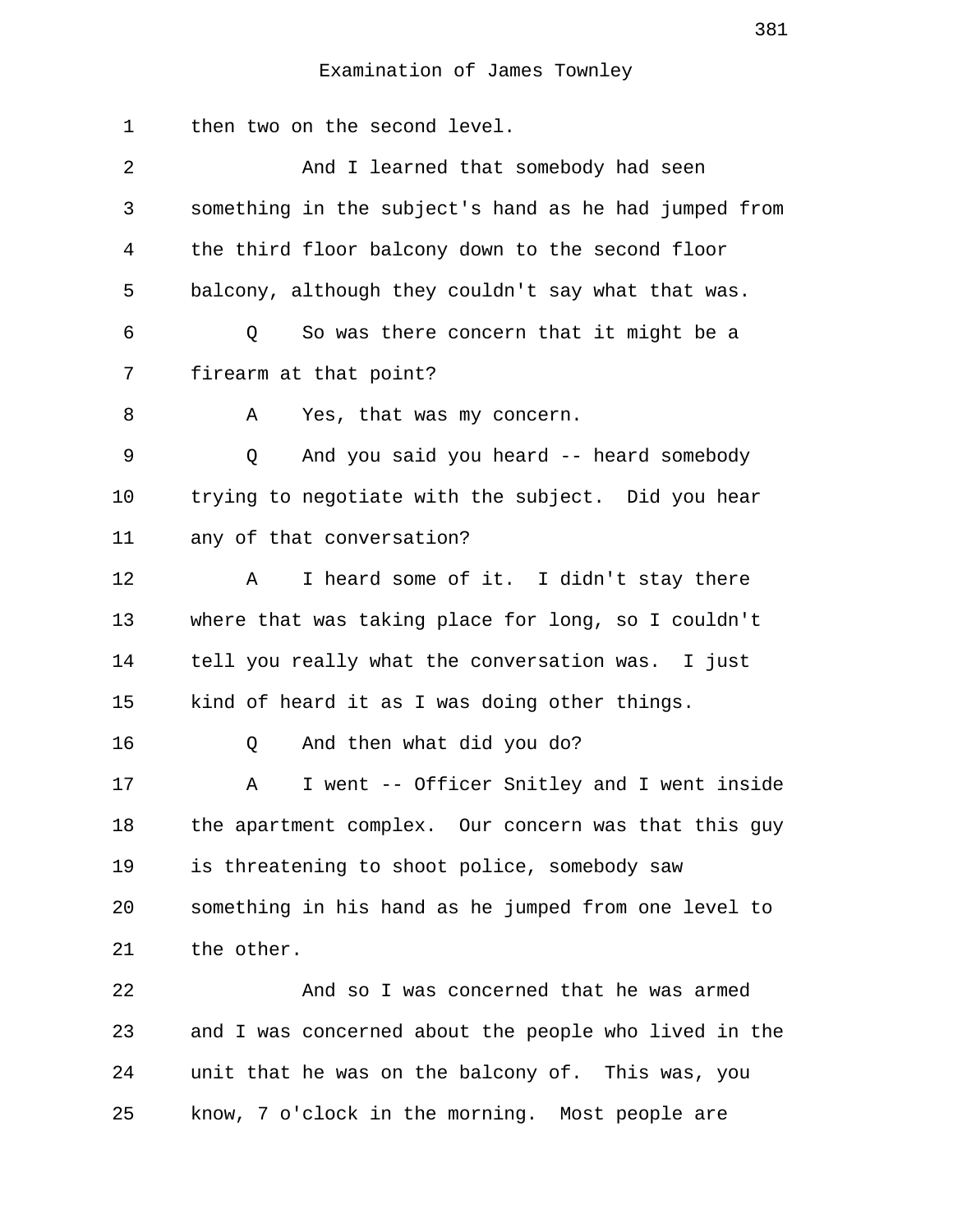1 home, probably getting ready for work. And so that 2 was my primary concern, the people who lived in that 3 unit. 4 Q But did you have any information about 5 whether they were actually there or not? 6 A I didn't, no. 7 Q And so what -- what was your primary 8 objective at that point? 9 A My primary objective was to staff an 10 emergency entry team to go into that apartment and 11 rescue those people if we gained enough information 12 that we decided that that was necessary. 13 Q And did you and other officers take 14 position in order to do that if it became necessary? 15 A I did, yeah. Officer Snitley and I went 16 inside the stairwell kind of between Level 1 and 17 Level 2. And I requested three uniform officers from 18 the uniform sergeant that was on scene. 19 Q And were you given three uniform officers? 20 A I was, yes. 21 Q Do you know who they were? 22 A Yeah. Officer Nguyen, Officer Snodgrass 23 and then there was a third officer. I don't recall 24 his name. 25 Q And at some point, did Officer Sparling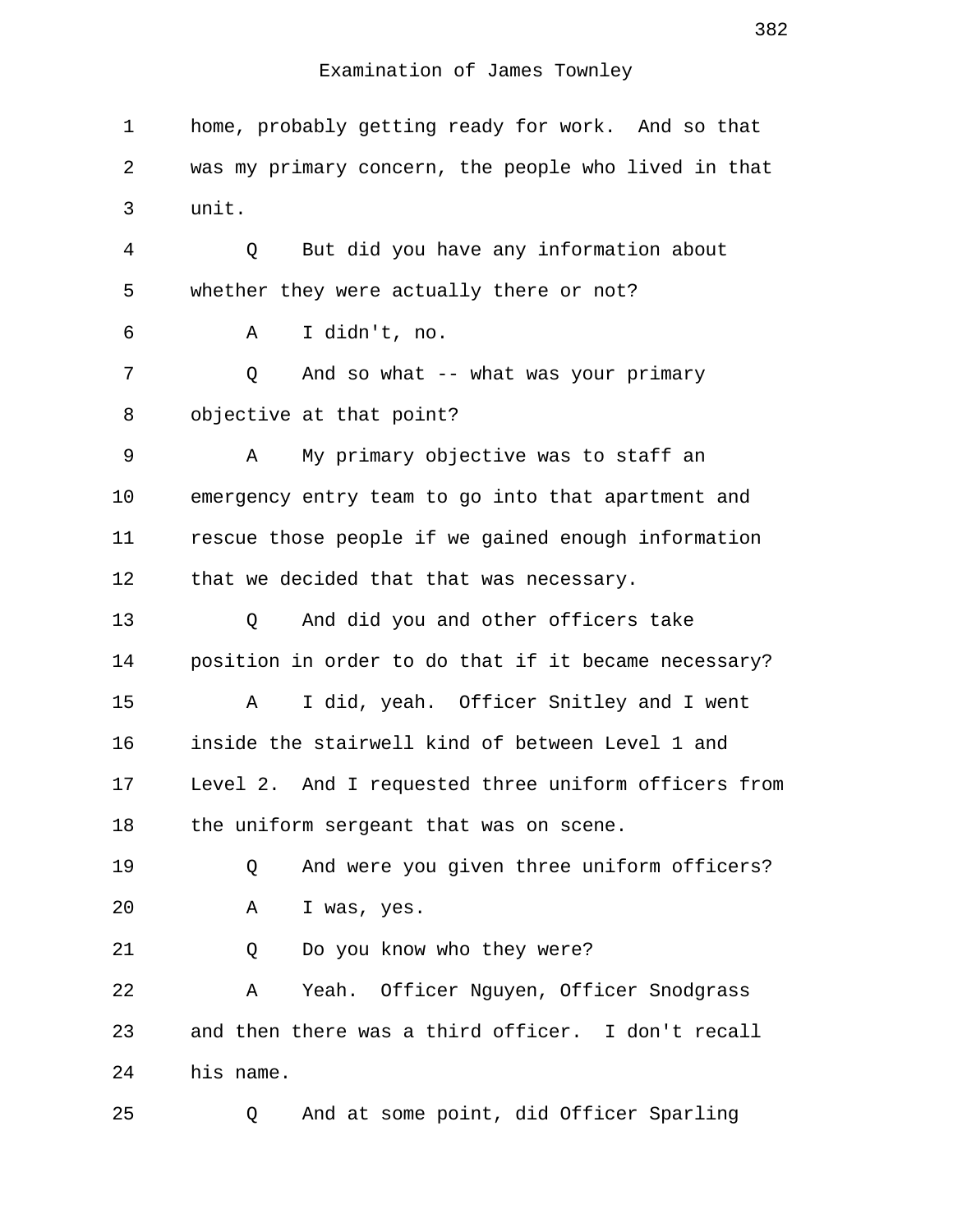1 also arrive? 2 A He did, yes. 3 Q So can you describe at this point the 4 position of -- so there's six officers there? 5 A Correct. 6 Q Can you describe the position of the six 7 officers? 8 A Yeah. So we're in the stairwell between 9 Level 2 and the ground level and we're looking down 10 the hallway towards the door to the unit where this 11 guy's on the balcony. And we're watching the door to 12 see if he comes out. 13 And we're also, like I said, preparing to 14 go in if we have to, to rescue these people. Officer 15 Sparling was in front of me, I was behind Officer 16 Sparling, and then the three uniform officers were 17 behind me. 18 And Officer Snitley was working with the 19 uniform officers, giving them some of the tools that 20 we use to get in through the door, if we have to. 21 Q So was one of those tools you refer to as 22 the key? 23 A Correct, yes. 24 Q And what is the key? 25 A The key is a big, metal, like a ram,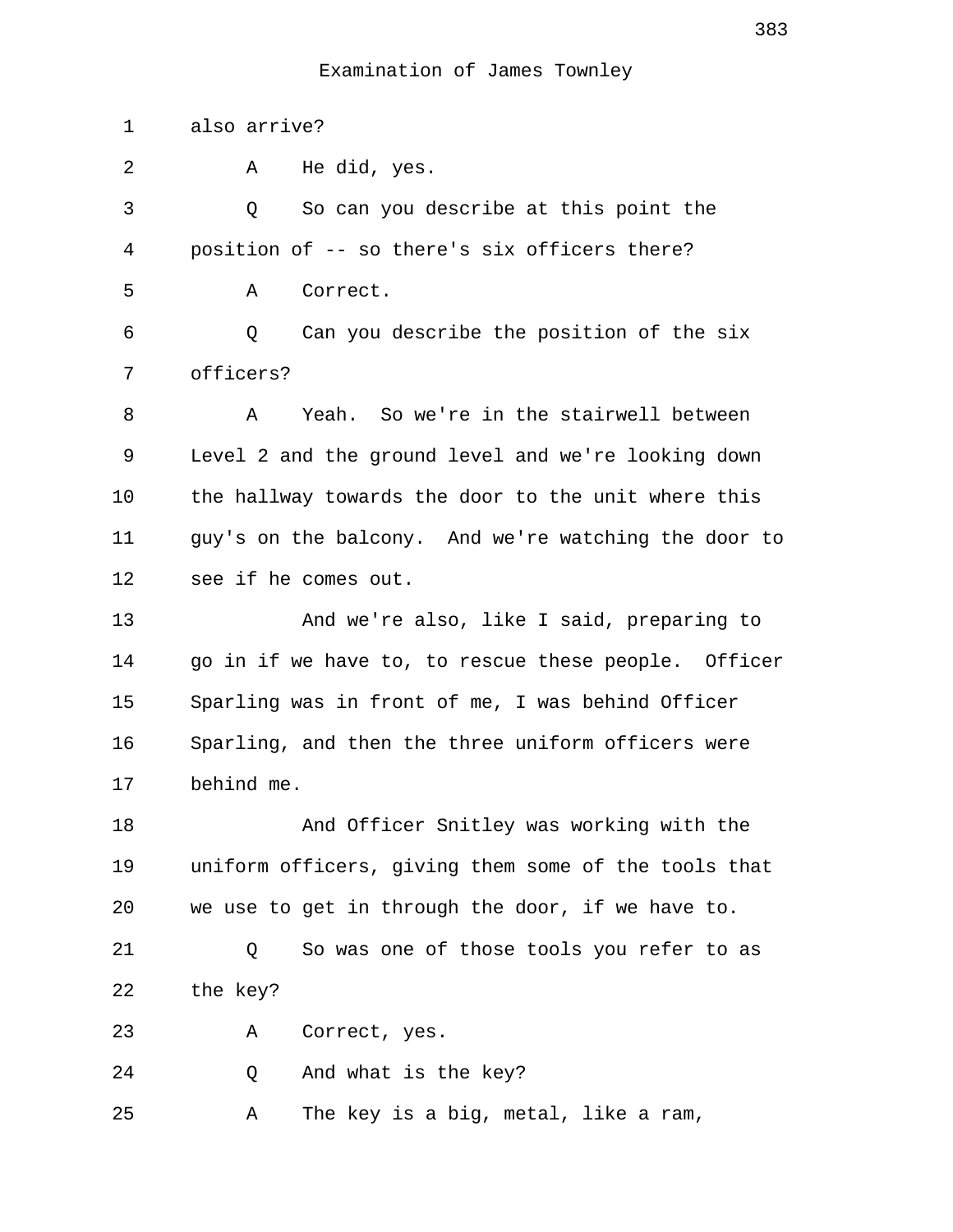1 basically, that you use to break the door in, to 2 defeat the locking mechanisms.

 3 Q And which officer had possession of the key 4 at this point?

5 A Officer Snodgrass had the key.

 6 Q So as you're there, are you -- are you 7 listening and sort of trying to gather intel to 8 figure out if there actually are people in the 9 apartment?

10 A Yeah. We're listening, you know, and we're 11 hearing the guy on the balcony yelling. Can't really 12 tell what he's saying. And yeah, we're just kind of 13 trying to get as much information as we had, 'cause 14 we just got there. It's pretty chaotic. We're 15 trying to figure out whether the people are in that 16 unit, all those sorts of things.

17 Q And is -- is another goal of what you're 18 doing at this point containment, if he were to come 19 out of the apartment into the hall?

20 A Absolutely, yes.

21 Q What happened next?

22 A As we're standing there getting our team 23 prepared if we have to go in and save these people, a 24 woman comes out of an apartment that's across the 25 hall and kind of close to the stairwell and she's got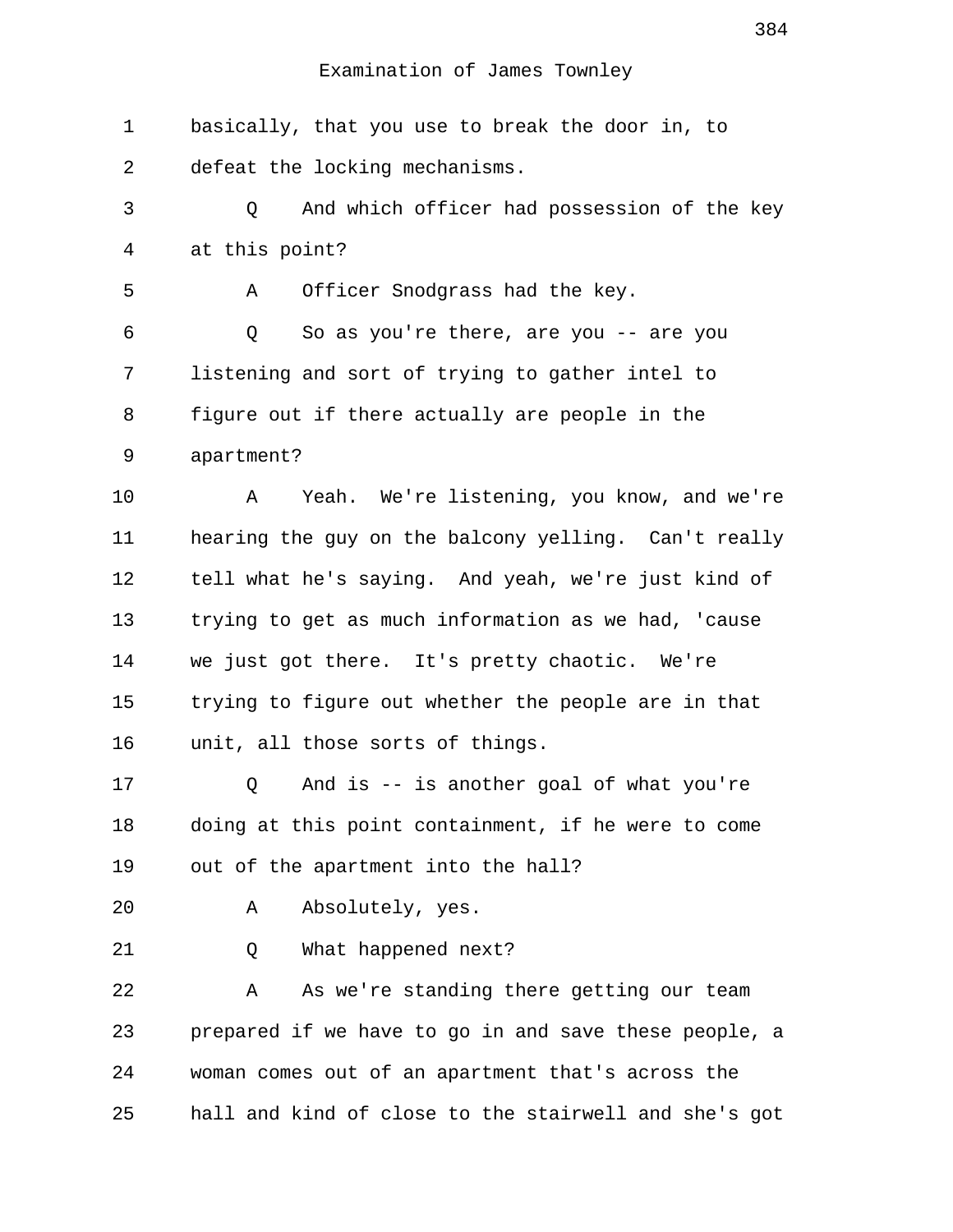1 her dog with her.

 2 And she starts walking towards us and she's 3 surprised. I mean, there's, you know, police 4 standing at the end of the hallway. She's surprised. 5 She may have made a noise. I don't know. And as 6 she's standing there looking at us, a gunshot 7 goes off. 8 And I hear a loud bang, which I didn't 9 know. I recognized the gunshot. I didn't know what 10 the loud bang was at the time. This lady tries to 11 run back into her apartment because she's scared. 12 Wanting to get her out of there and get her 13 to safety, Officer Sparling and I grab her and her 14 dog and we pull her out and get her down the stairs 15 and out. 16 And then I turn around and look behind me 17 and the three uniform officers are gone. And I 18 didn't know what had happened. I know now that 19 Officer Snodgrass had been shot. I looked at the 20 wall and there's a bullet hole or a hole where a 21 bullet had come out, hit Officer Snodgrass somewhere 22 in his hip, something like that. And the -- 23 Q Were you given that information on scene 24 that he was shot? 25 A Yes.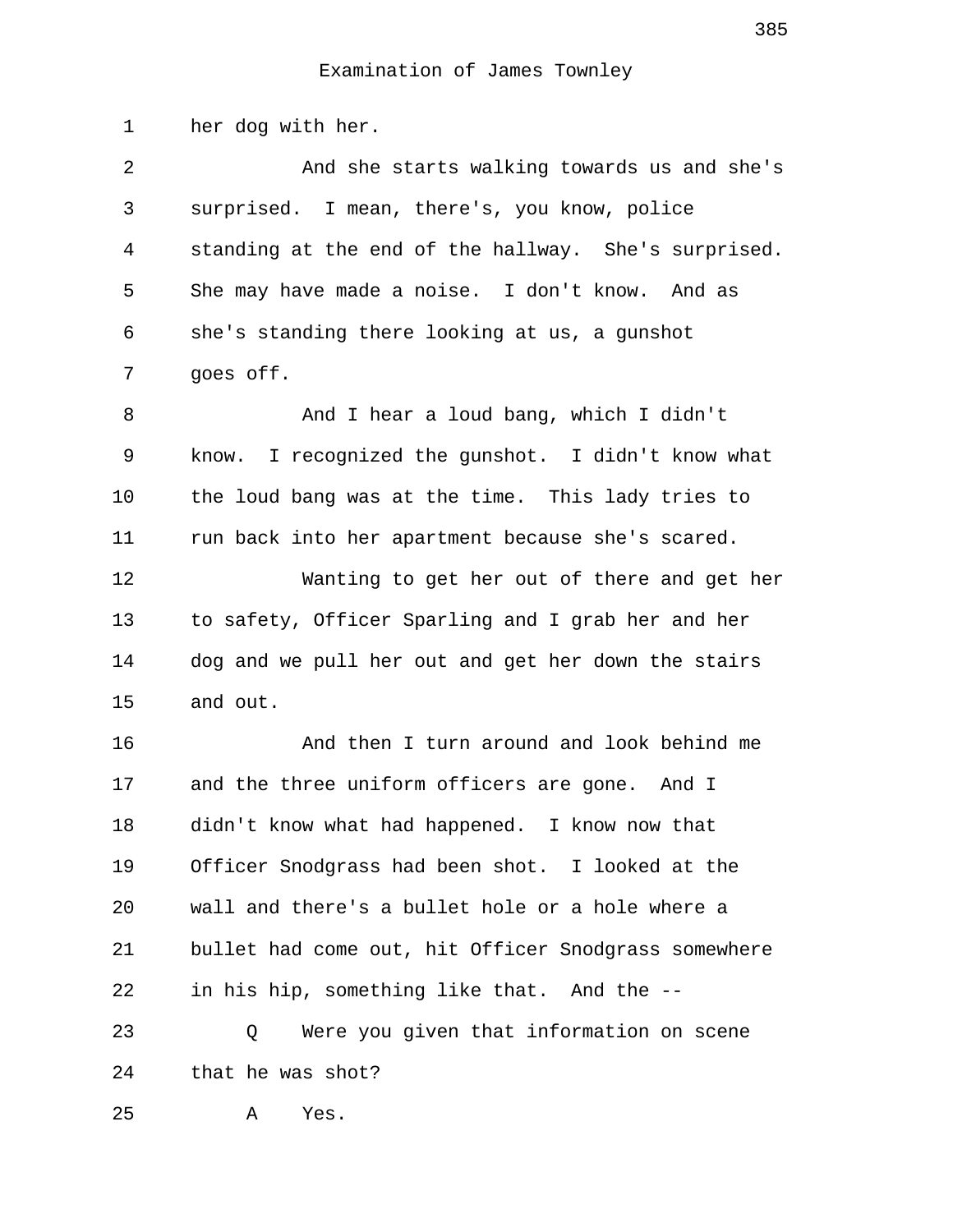1 Q And you talked about a loud bang. Were you 2 able to ascertain what had made that loud bang? 3 A Yeah. He was holding the key. And when he 4 got shot, he dropped the key and that was the loud 5 bang. 6 Q Did you, at this point, hear additional 7 gunshots? 8 A Yeah, yeah. So they got Officer Snodgrass 9 out. Officer Sparling and Snitley and myself, we 10 were able to move to the stairwell, kind of winded up 11 one side and turn and winded up the other, so we were 12 able to move to the other side of the stairwell and 13 at least put another piece of sheetrock between us 14 and this guy, but we could still look down the 15 hallway. And he, over the next several minutes, just 16 continued to shoot. 17 Q Did the shots come in rapid fire or did 18 they come single shot, a pause and then a single 19 shot? 20 A It was single shot, pause, single shot, 21 pause. 22 Q At some point, did you turn your attention 23 to trying to evacuate residents? 24 A Yeah. Once the -- which is why we grabbed 25 the lady that tried to run back into her apartment.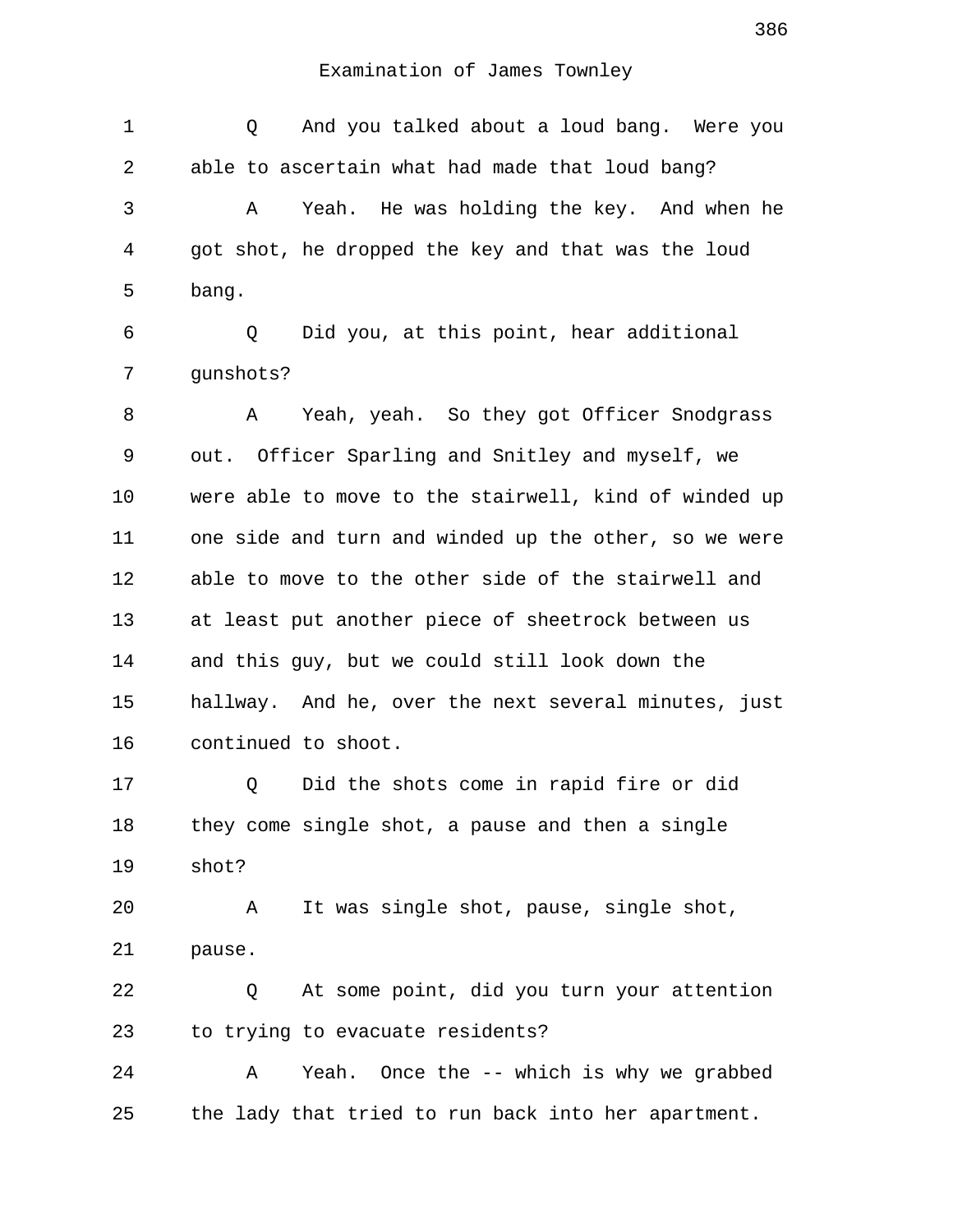1 Yeah. Once the -- once the -- he started shooting, 2 it was like, okay, now we have to get people out of 3 here, because we just saw this bullet come through at 4 least one wall -- I don't know how many other walls 5 it went through -- and hit one of our officers. 6 It's 7 o'clock in the morning. There are 7 pretty much guaranteed to be people in their 8 apartments, sleeping, getting ready for work, 9 whatever they're doing. And so that -- yeah, that 10 was a huge priority, trying to get people out. 11 0 Were there challenges to that? 12 A The challenge are the -- the challenges are 13 that he's shooting. He's shooting everywhere and we 14 just don't have the people there yet. Our team is, 15 you know, about 26 people, but we're coming from all 16 over the place. 17 You know, some people are, you know, coming 18 from their home. They're on their day off or 19 whatever. And this thing is just evolving rapidly. 20 So those are, you know, some of the challenges. We 21 have to be really quiet. 22 How do you get people out of their 23 apartments without making a bunch of noise? Because 24 you're worried if you make a bunch of noise banging 25 on doors, he's going to start shooting in that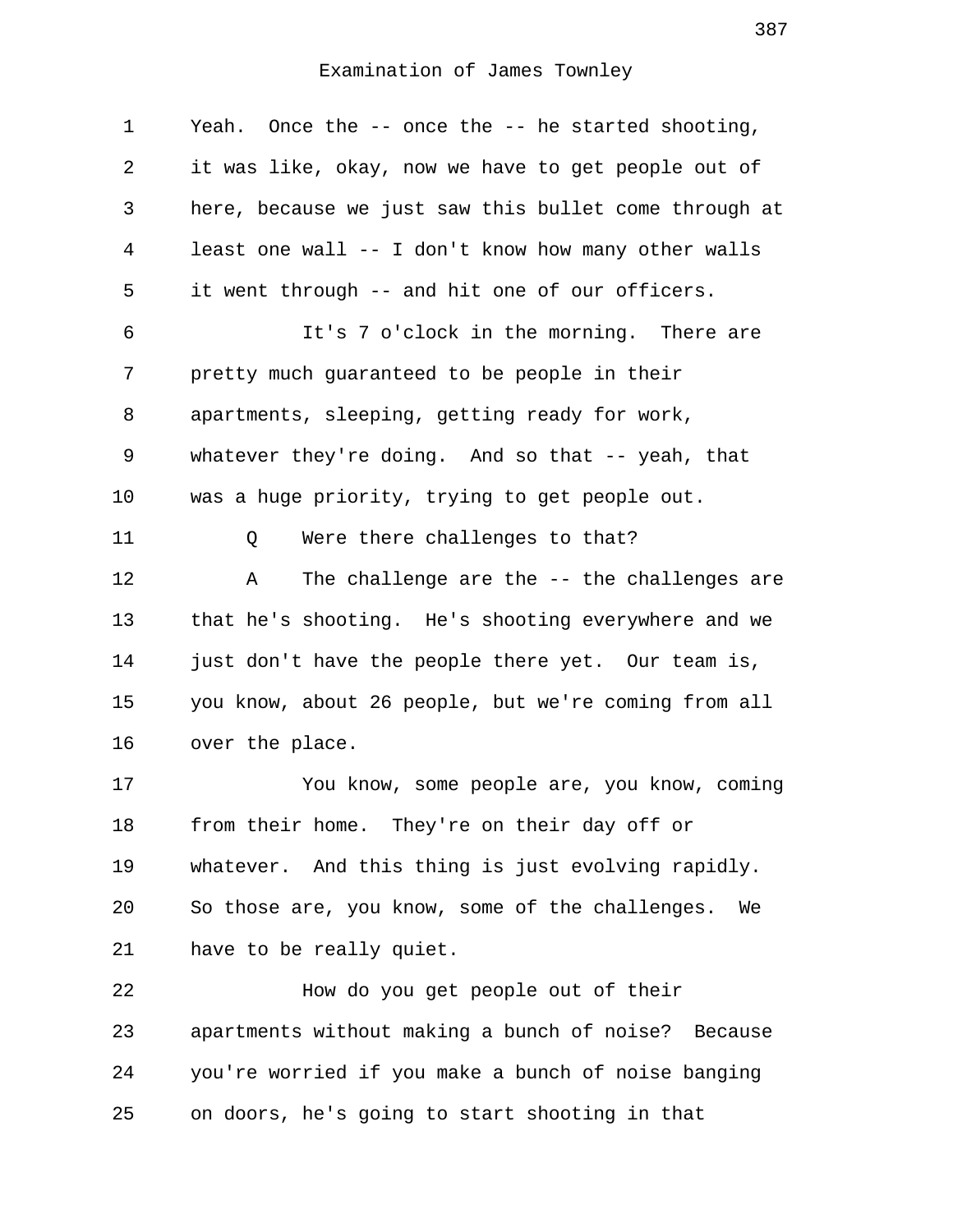1 direction. And so big problem.

 2 Q Were you able to evacuate anyone else? 3 A You know, I don't know, to be honest. I 4 know that we were working on it, but that wasn't my 5 job. My job was still on this rescue team. And so I 6 know that we had officers coming and I know that we 7 had officers, like, moving up to the third floor 8 trying to get people out, but we didn't bring anybody 9 by our side.

10 There were -- the apartment complex, there 11 were a stairwell on the north side and a stairwell on 12 the south side. And we were on the north side 13 stairwell. And we didn't bring anybody that way, 14 because he had already shot somebody through that 15 wall. So everybody was going to the south side. 16 Q And the apartment that you were 17 concentrating on, was that Apartment No. 5? 18 A It was, yes. 19 Q And at some point, did anybody exit 20 Apartment No. 5? 21 A Yeah. So we're standing there. This is 22 after we get the lady out with the dog. We're

24 we're hearing a lot of yelling, but a lot of it's 25 muffled. We can't really tell what he's saying.

23 standing there and we hear, for the -- you know,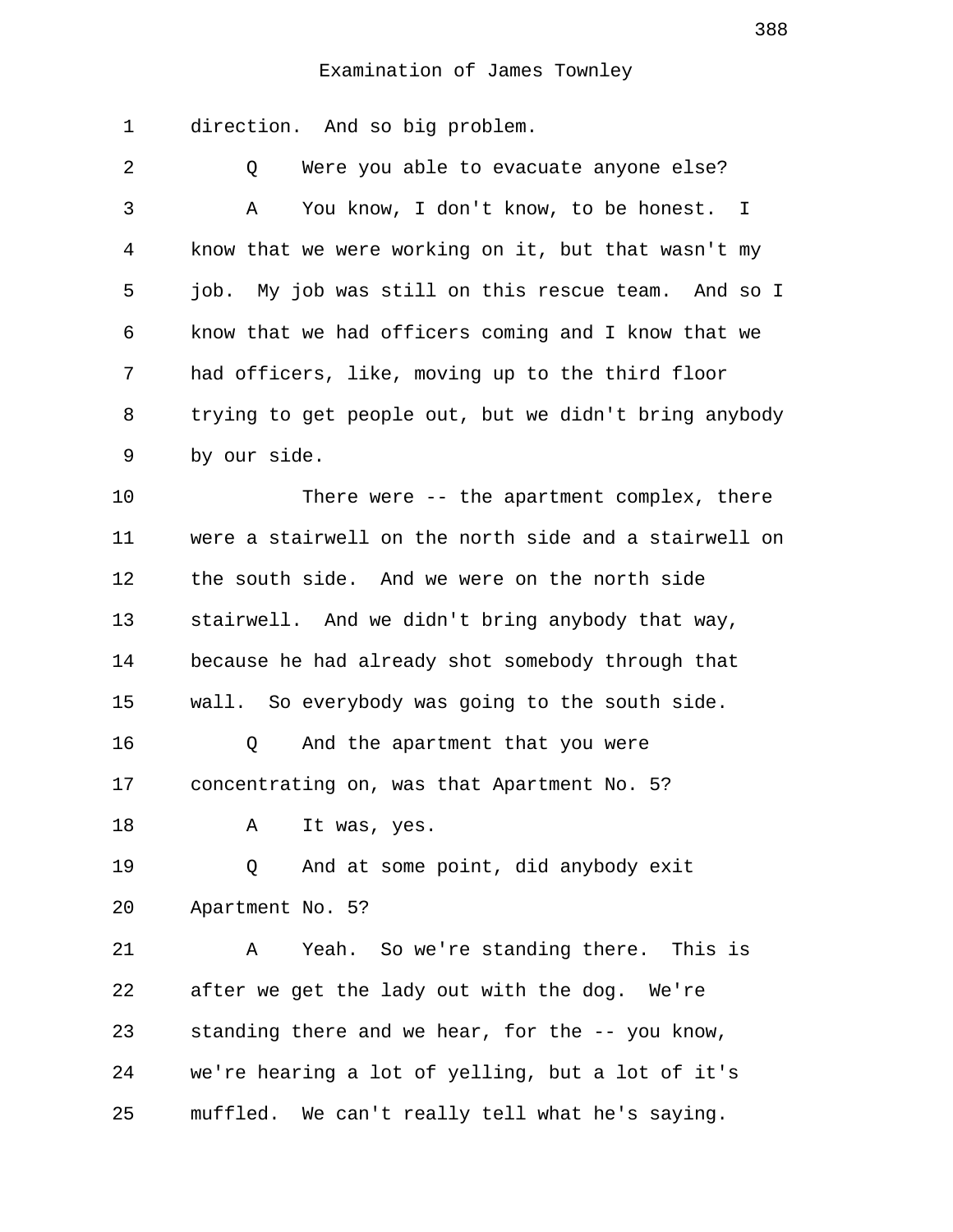| $\mathbf 1$ | And then we hear, "I'm coming out, I'm               |
|-------------|------------------------------------------------------|
| 2           | coming out" from that apartment. And so we're        |
| 3           | looking down the hallway, expecting him to come out. |
| 4           | And the door comes open and then two people come     |
| 5           | running out, crying, towards us.                     |
| 6           | And we figure out, okay, this -- this is             |
| 7           | not him. It turns out they're the -- you know, the   |
| 8           | people that lived there, but he let them out,        |
| 9           | thankfully.                                          |
| 10          | And were you able to escort them out of the<br>Q     |
| 11          | building?                                            |
| 12          | Yeah. They ran to us and we got them down<br>A       |
| 13          | the stairwell and out.                               |
| 14          | All right. And then did you continue to<br>Q         |
| 15          | stay focused on Apartment 5?                         |
| 16          | We did, yeah, because we felt good that<br>Α         |
| 17          | those people were out of that unit, but we still had |
| 18          | people in this hallway in adjoining apartments that  |
| 19          | we had to assume were occupied.                      |
| 20          | Were you able to learn from the two who had<br>Q     |
| 21          | left there, was anybody else in the apartment other  |
| 22          | than the suspect?                                    |
| 23          | So they came to us and we sent them out<br>Α         |
| 24          | right away. And they went to other officers, who     |
| 25          | they -- who they spoke to. And, you know, I don't    |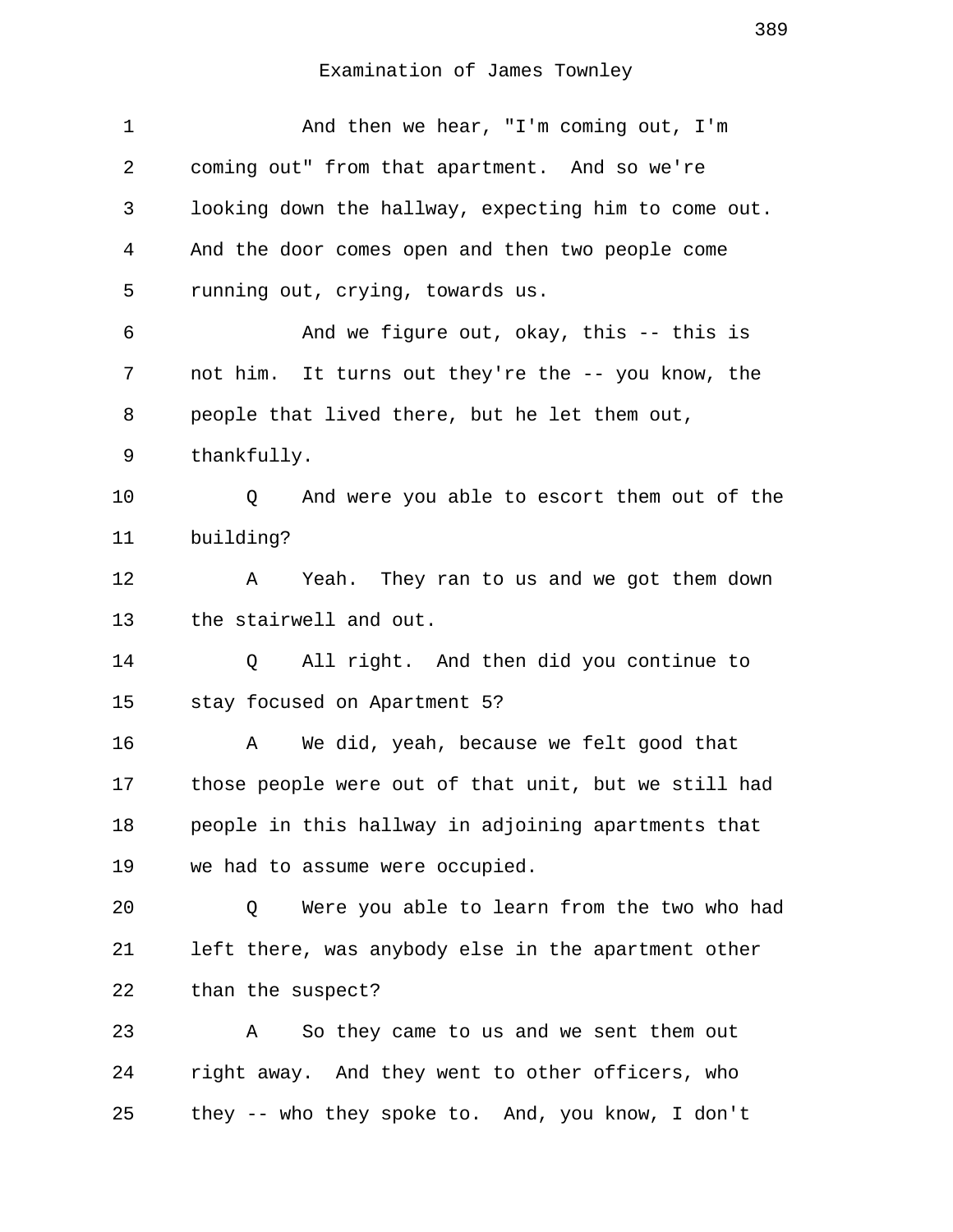1 remember any specifics, but I do remember a shift in 2 our thinking from, like, okay, we feel like nobody 3 else is in there. So I can't recall specifically if 4 that information came out, but it -- I think it must 5 have. 6 Q Okay. And from your position, could you 7 hear the -- could you hear other officers begin to 8 take action? 9 A I could, yeah. And so he continued to 10 shoot. We were having a really hard time getting 11 people out. And so officers started to put gas into 12 his -- into this apartment that he was in in an 13 effort to try to just get him to change his behavior. 14 Q And ultimately, did you hear -- did you 15 hear the Zulu calls on the radio? 16 A I did, yes. 17 Q And what did that mean to you? 18 A It meant that an officer had taken a deadly 19 force shot on the -- on the guy. 20 Q And how many -- how many Zulu calls did you 21 hear? 22 A You know, I couldn't say, to be honest. I 23 don't remember how many. 24 Q After the Zulu calls, did you continue to 25 hear gunshots?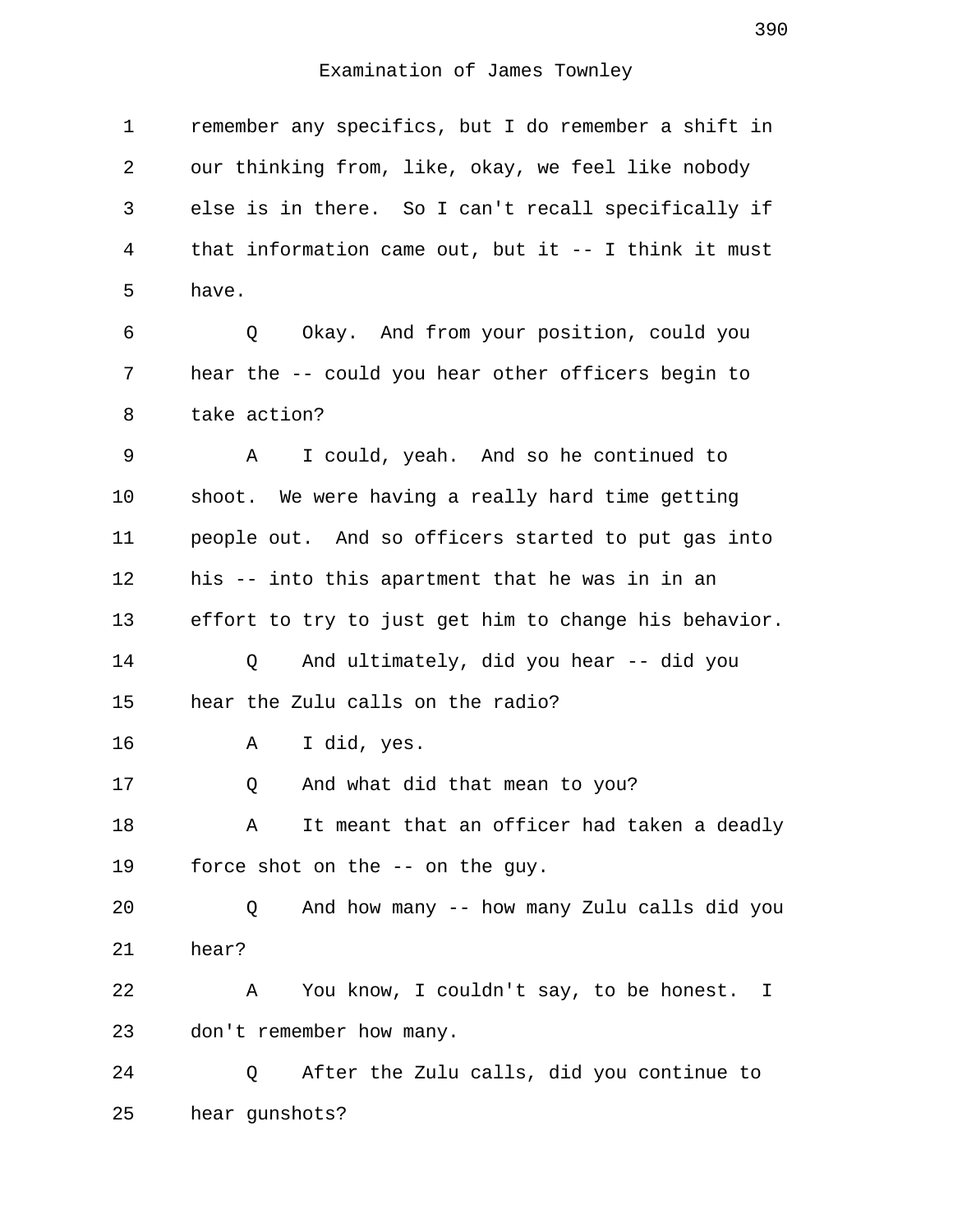| $\mathbf 1$    | I did not, no. After that, the pace<br>Α             |
|----------------|------------------------------------------------------|
| 2              | changed pretty dramatically. We stopped hearing      |
| 3              | gunshots and we were able to slow it down and be a   |
| $\overline{4}$ | little more deliberate in getting people out.        |
| 5              | Did you, at that point, hear any additional<br>Q     |
| 6              | noises from in the apartment?                        |
| 7              | No.<br>Α                                             |
| 8              | Did it change -- did it change your role at<br>Q     |
| 9              | this point?                                          |
| 10             | It didn't -- I mean, it didn't change my<br>Α        |
| 11             | role. I stayed on that emergency entry team, but     |
| 12             | we -- you know, somewhere in there, after those two  |
| 13             | people came out, we shifted from being focused on a  |
| 14             | rescue team to being more focused on a containment   |
| 15             | team. And then after the Zulu call, we kind of       |
| 16             | changed more to like a clearing team to get into the |
| 17             | apartment.                                           |
| 18             | And were you part of formulating a plan to<br>Q      |
| 19             | go in?                                               |
| 20             | Yes.<br>Α                                            |
| 21             | And what was the plan that you formulated?<br>Q      |
| 22             | The plan was we felt pretty good that he<br>Α        |
| 23             | was no longer shooting. We felt like we could        |
| 24             | probably safely get into the apartment.              |
| 25             | And so Officer Snitley and Officer Hertzler          |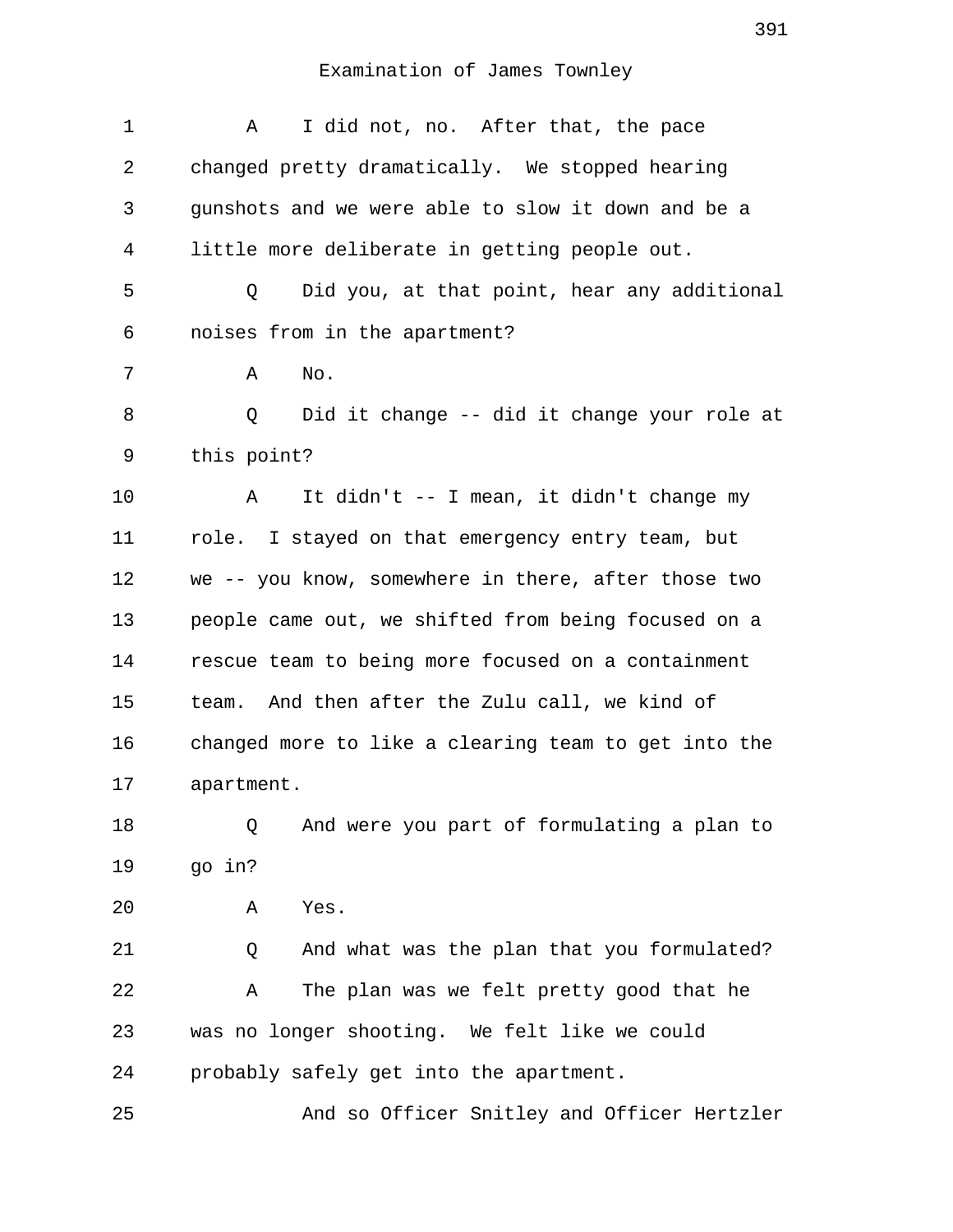1 placed an explosive charge on the door so that we 2 could open the door without being in front of it, 3 'cause we're still worried that he could potentially 4 shoot at us. 5 They set that charge and the door opened up 6 and we moved up. And it just gives us an opportunity 7 to move up slowly, see inside before we actually go 8 inside. 9 Q What did you see? 10 A We got inside and there were -- it was a 11 open room, like a living room space to the left and 12 then a small hallway with a bedroom to the right. We 13 were looking for people. 14 On the floor in the hallway, there was a 15 semi-automatic handgun and there were shell casings 16 on the floor. We didn't locate any people in the 17 living room. 18 We moved to the -- the first bedroom on the 19 left, tried to open the door. The door was 20 barricaded. We had to actually remove the door to 21 get in. When we got in, the subject was sitting up 22 against the wall near a window. 23 Q Did he appear to be alive to you? 24 A No, he did not. 25 Q And then at some point, did -- once you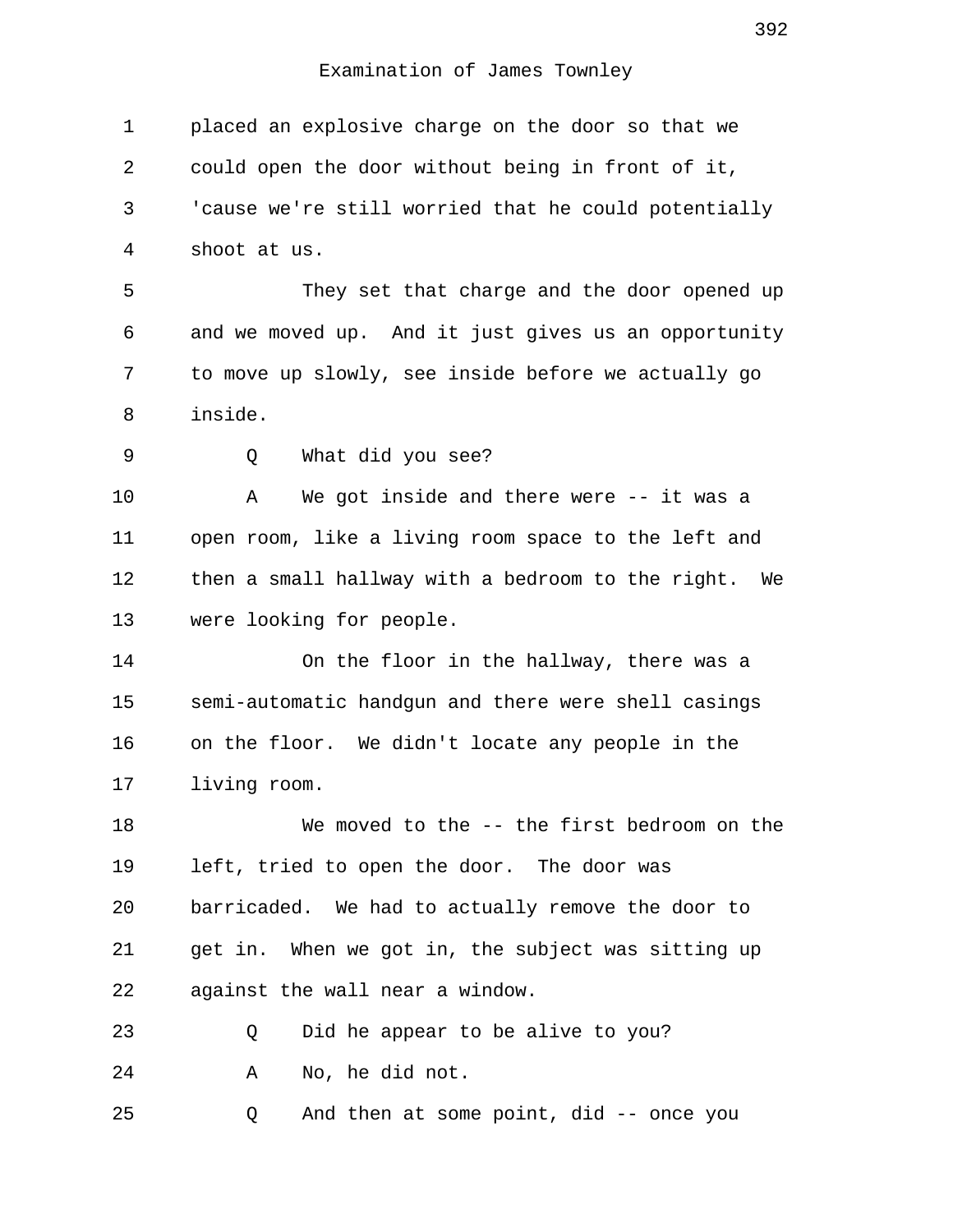1 cleared, was a medic able to come in and take an 2 assessment? 3 A Yes. 4 Q You talked about that door to the bedroom, 5 you had to remove it. Once you were able to remove 6 it, were you able to see -- were there items that had 7 been placed against it to make it difficult to open? 8 A Yeah. I don't remember exactly what it 9 was, but it definitely had been barricaded by 10 something, yeah. 11 Q Okay. And you said you saw a handgun, you 12 saw shell casings. Did you see a magazine? 13 A I don't recall if I saw a magazine or not. 14 Q Did you see within the apartment any bullet 15 holes? 16 A I did, yeah. In the -- in the room that he 17 was in, there were -- there was at least one bullet 18 hole through the wall towards the wall that Officer 19 Snodgrass had been shot through. And I looked over 20 at that wall and there was another bullet hole. 21 So I mean, I -- you know, I don't know if 22 they ended up lining up or not. You know, there were 23 a lot of shots fired. But it looked like possibly 24 that bullet could have gone through that wall and 25 then through the wall into Officer Snodgrass.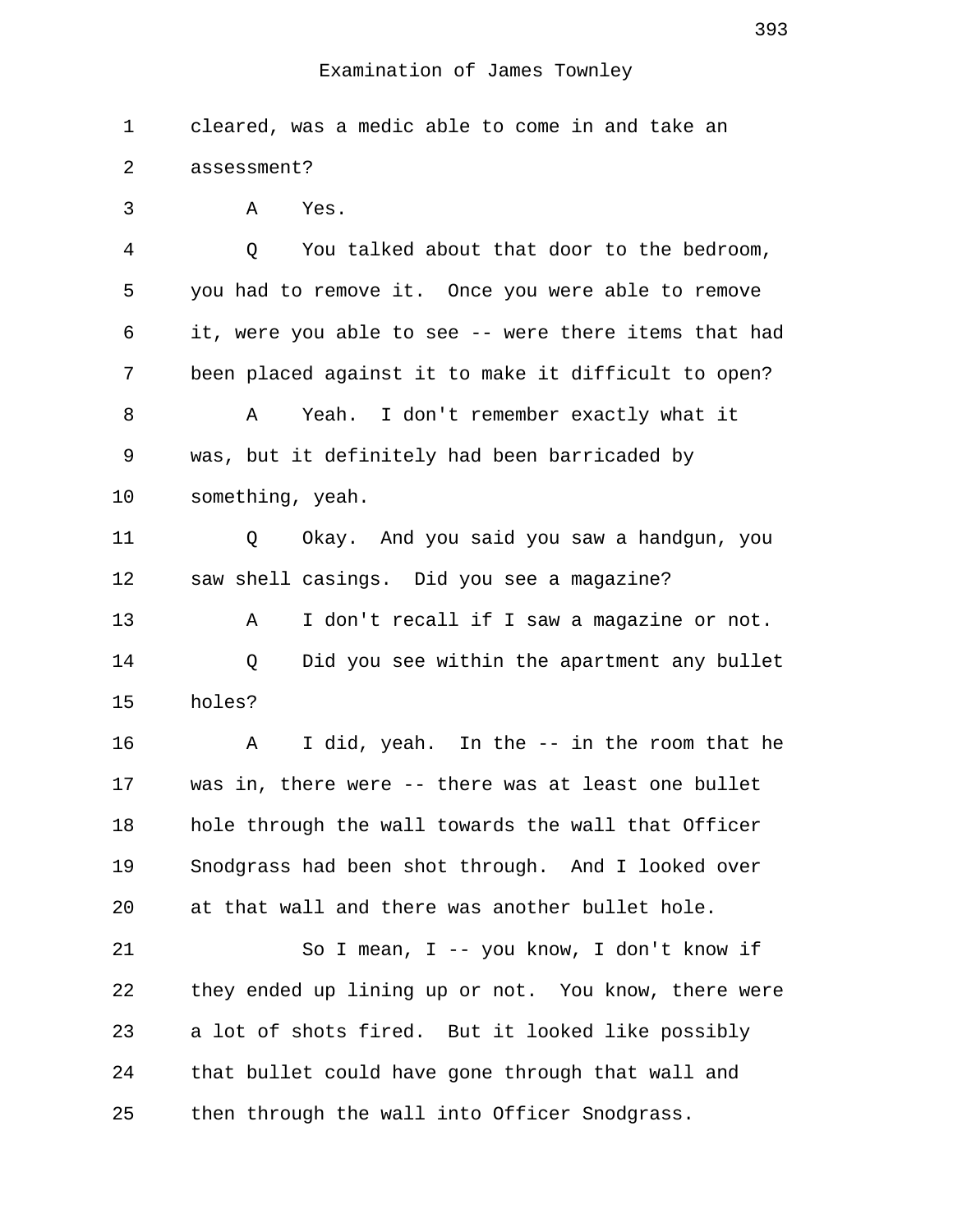| 1  | So -- and you said in the hall, you saw one<br>Q     |  |  |
|----|------------------------------------------------------|--|--|
| 2  | firearm. Did you end up seeing any other firearms or |  |  |
| 3  | was that the only firearm you saw?                   |  |  |
| 4  | That's the only one I saw, but I didn't $-$<br>Α     |  |  |
| 5  | I wasn't looking for firearms.                       |  |  |
| 6  | All right. I'm done with questions for<br>Q          |  |  |
| 7  | you, but the grand jury may have some.               |  |  |
| 8  | Α<br>Okay.                                           |  |  |
| 9  | MR. MICHALOWSKI: So I'll turn it over to             |  |  |
| 10 | them. I'm seeing head shakes, so I think you're free |  |  |
| 11 | to go, Sergeant Townley.                             |  |  |
| 12 | THE WITNESS: Okay. Great. Thank you very             |  |  |
| 13 | much.                                                |  |  |
| 14 | (Whispered discussion, off the record,               |  |  |
| 15 | 10:44 a.m.                                           |  |  |
| 16 | MR. MICHALOWSKI: Take a seat up there.               |  |  |
| 17 | Looks like we've got a grand juror who               |  |  |
| 18 | stepped out for a second, so we'll wait for her to   |  |  |
| 19 | get back.                                            |  |  |
| 20 | (Pause in proceedings, 10:44 a.m. -                  |  |  |
| 21 | 10:45 a.m.                                           |  |  |
| 22 | A GRAND JUROR: You can sit if you like.              |  |  |
| 23 | THE WITNESS: I was sitting for the last              |  |  |
| 24 | two hours. I'm going to stand if it's okay just for  |  |  |
| 25 | the next two minutes or so. Thank you, though.       |  |  |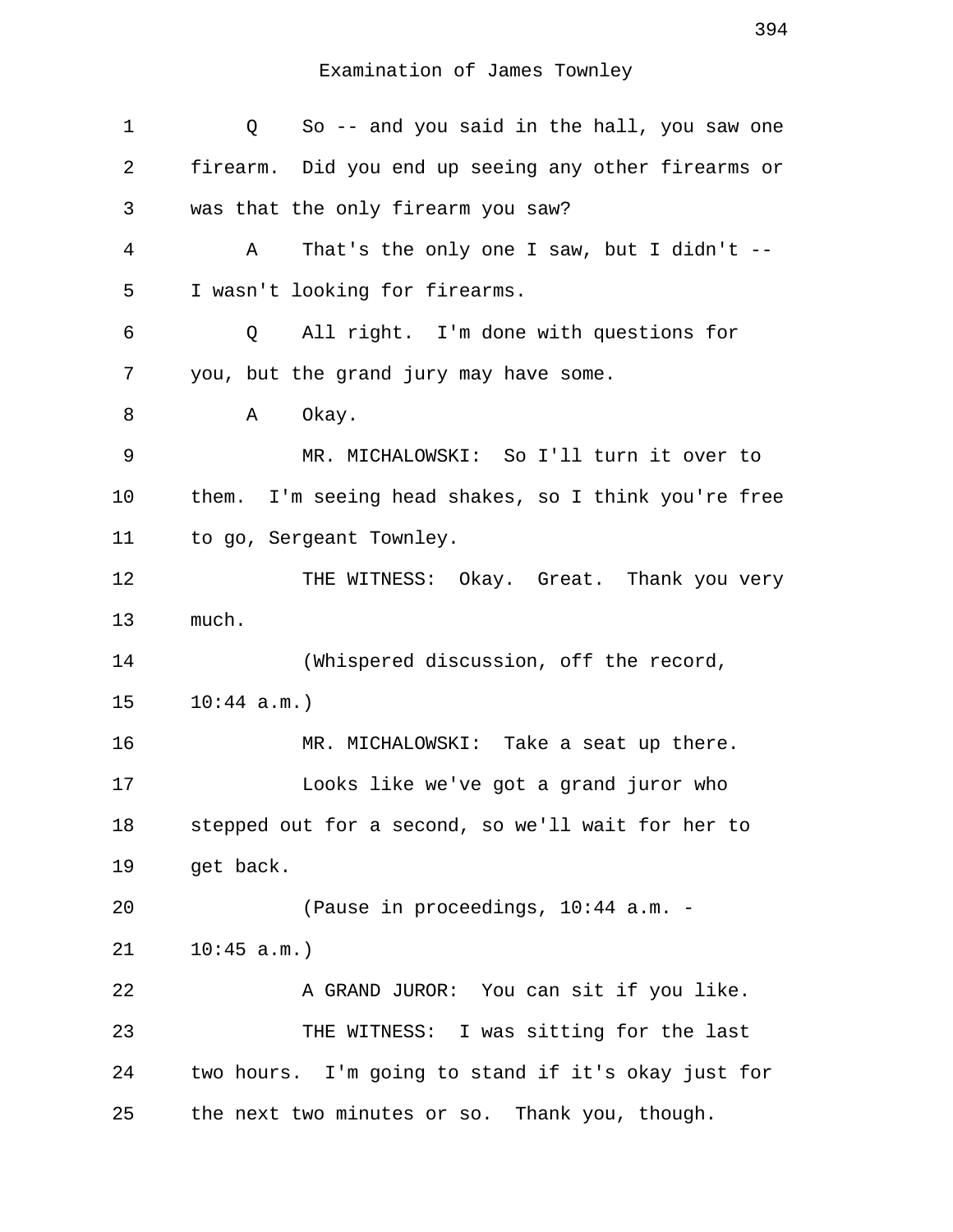| 1  |                                                    | (Pause in proceedings, 10:45 a.m. -                      |  |
|----|----------------------------------------------------|----------------------------------------------------------|--|
| 2  | 10:46 a.m.                                         |                                                          |  |
| 3  |                                                    | MR. MICHALOWSKI: All right.                              |  |
| 4  |                                                    | A GRAND JUROR: Okay.                                     |  |
| 5  |                                                    | <b>JOSH FARIS</b>                                        |  |
| 6  |                                                    | Was thereupon called as a witness; and, having been      |  |
| 7  |                                                    | first duly sworn, was examined and testified as follows: |  |
| 8  |                                                    | A GRAND JUROR: Thank you.                                |  |
| 9  |                                                    | MR. MICHALOWSKI: Sir, state and spell your               |  |
| 10 | name, please.                                      |                                                          |  |
| 11 |                                                    | THE WITNESS: My name's Josh Faris. Josh                  |  |
| 12 | is J-o-s-h; Faris is F as in Frank, a-r-i, S as in |                                                          |  |
| 13 | Sam.                                               |                                                          |  |
| 14 |                                                    | EXAMINATION                                              |  |
| 15 |                                                    | BY MR. MICHALOWSKI:                                      |  |
| 16 | Q                                                  | And what's your position?                                |  |
| 17 | Α                                                  | I am a Portland police officer.                          |  |
| 18 | Q                                                  | All right. How long have you been a -- an                |  |
| 19 | officer?                                           |                                                          |  |
| 20 | Α                                                  | Over 20 years.                                           |  |
| 21 | Q                                                  | With Portland the whole time or with other               |  |
| 22 | agencies?                                          |                                                          |  |
| 23 | Α                                                  | The whole time.                                          |  |
| 24 | Q                                                  | And are you also on SERT?                                |  |
| 25 | Α                                                  | I am.                                                    |  |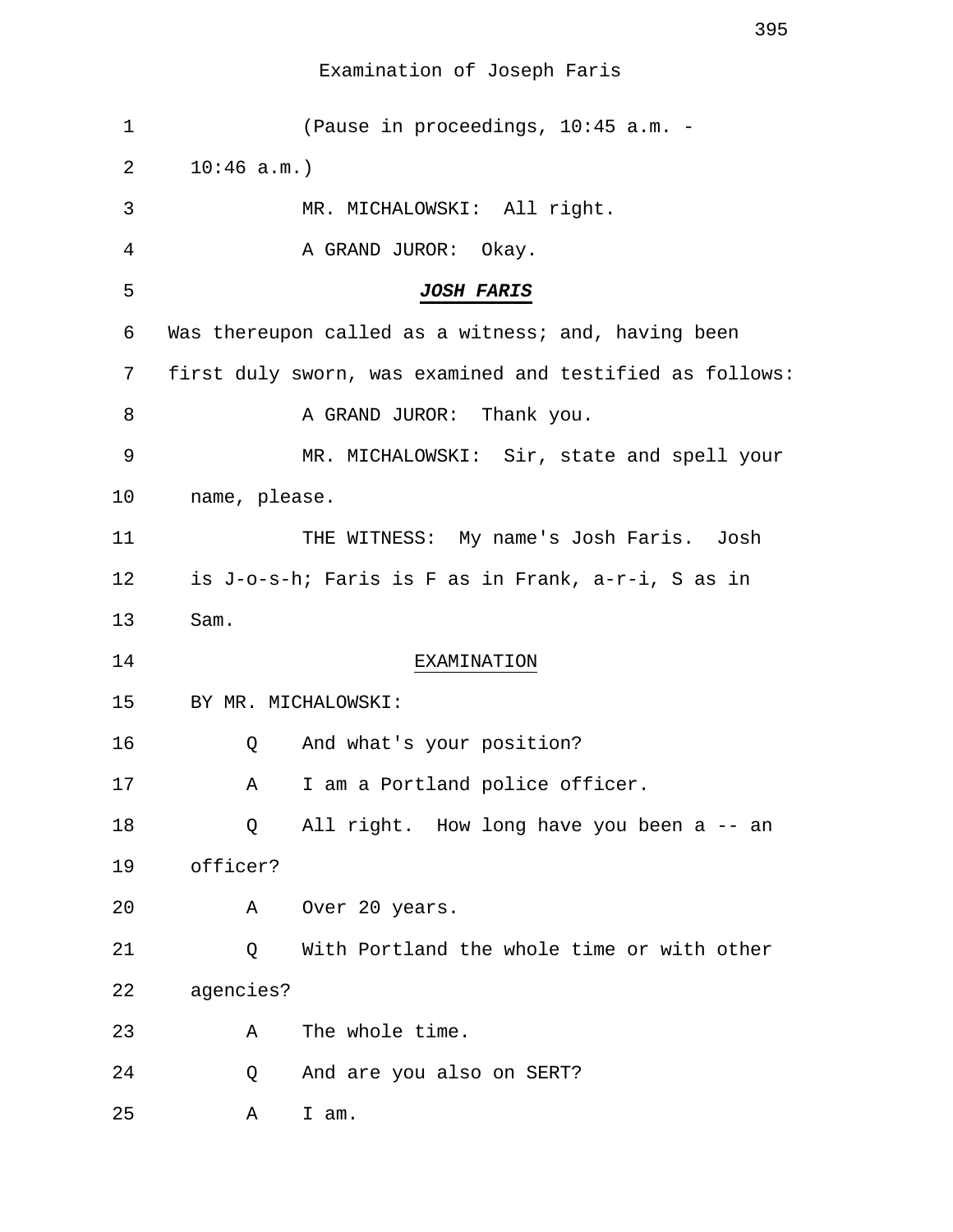| 1  | And how long have you been on SERT?<br>Q             |  |  |
|----|------------------------------------------------------|--|--|
| 2  | Just under ten years.<br>Α                           |  |  |
| 3  | So you're just the $-$ - the baby on the squad<br>Q  |  |  |
| 4  | then?                                                |  |  |
| 5  | Just -- I'll have ten years this next<br>Α           |  |  |
| 6  | month.                                               |  |  |
| 7  | So were you involved in the incident on<br>Q         |  |  |
| 8  | August 27th, 2001 -- or 2021 -- excuse me -- that    |  |  |
| 9  | resulted in a SERT callout?                          |  |  |
| 10 | Α<br>I was.                                          |  |  |
| 11 | And tell us how you learned about it.<br>Q           |  |  |
| 12 | I received a page on my work phone for SERT<br>Α     |  |  |
| 13 | activation for --                                    |  |  |
| 14 | Were you on duty or off duty at the time?<br>Q       |  |  |
| 15 | Off duty.<br>Α                                       |  |  |
| 16 | And what did -- what did you learn from the<br>Q     |  |  |
| 17 | page?                                                |  |  |
| 18 | Page $--$ I think it $--$ I think it said,<br>Α      |  |  |
| 19 | like, a DEA -- DEA warrant, barricaded subject.      |  |  |
| 20 | Their -- the pages are pretty -- pretty basic        |  |  |
| 21 | information. We get most of our information from the |  |  |
| 22 | radio once we turn on the radio.                     |  |  |
| 23 | So what information did you have -- well,<br>Q       |  |  |
| 24 | let me back up.                                      |  |  |
| 25 | Sure.<br>Α                                           |  |  |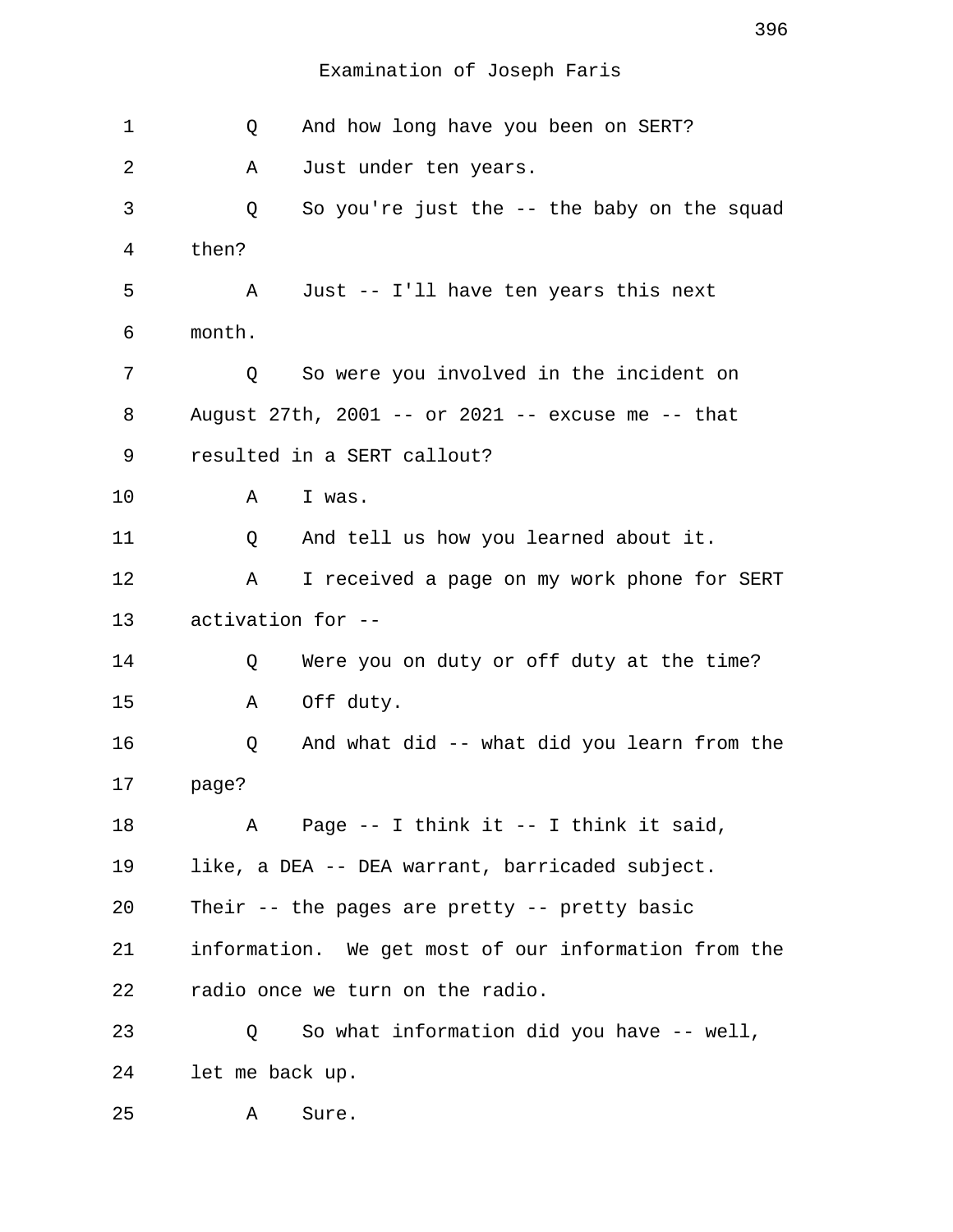1 Q So you responded to the page?

2 A I did.

 3 Q And were you learning information en route? 4 A I learned that there was a federal warrant 5 that was being served. A subject had jumped from a 6 balcony to a lower unit, had barricaded himself in, 7 was threatening to shoot the police and there was 8 potentially two people in that apartment that he had 9 entered.

10 Q Okay. And what happened when you arrived 11 on scene?

12 A I -- I'm a breacher on the team, so I carry 13 breaching equipment. So I called one of our fellow 14 breachers and he happened to be on scene. We had 15 information that there was two people in the 16 apartment, so we thought it might be a hostage 17 situation.

18 So I started prepping all my gear for 19 potentially a breach on the door or a breach on a 20 wall, an adjoining apartment wall. So I got out my 21 chainsaw, started working on some of my explosive 22 breach stuff that I have. Then I got information 23 that an -- an officer had been shot inside.

24 Q So in terms of the -- in terms of the 25 breaching gear --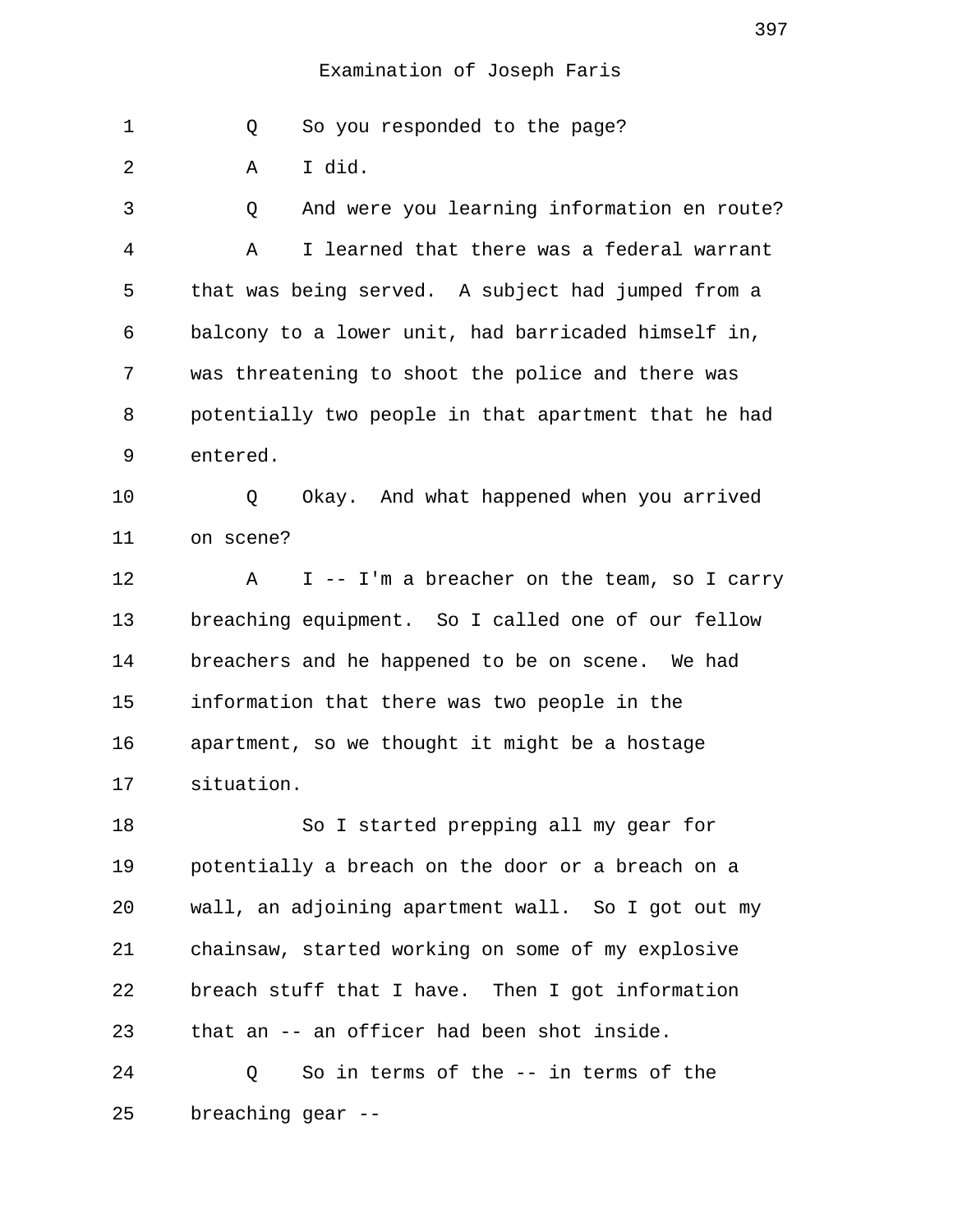| 1  | Mm-hmm.<br>Α                                          |
|----|-------------------------------------------------------|
| 2  | -- once you heard that an officer had been<br>Q       |
| 3  | shot, did you continue to prep the breaching gear or  |
| 4  | did that change (indiscernible)?                      |
| 5  | I continued. And then there was<br>Α                  |
| 6  | information that those two people that were in the    |
| 7  | apartment had fled the apartment and that it was      |
| 8  | information from the officers that were in the        |
| 9  | hallway.                                              |
| 10 | And at that point, did that change --<br>Q            |
| 11 | That $--$<br>Α                                        |
| 12 | -- change your focus?<br>Q                            |
| 13 | It did. It did. We're -- we don't<br>Α                |
| 14 | normally breach into a barricaded subject's apartment |
| 15 | when he's by himself. There's no reason to force      |
| 16 | that issue. We might get there, but that's going to   |
| 17 | be a long ways down and we have time to actually prep |
| 18 | that gear. This was more of a hasty-type prep where   |
| 19 | I'm grabbing my stuff and I'm going to try to go down |
| 20 | to the area.                                          |
| 21 | And so you said, "go down to the area."<br>Q<br>So    |
| 22 | at this point, where are you in, you know --          |
| 23 | Sure.<br>Α                                            |
| 24 | -- comparison to where the -- the scene is<br>Q       |
| 25 | unfolding?                                            |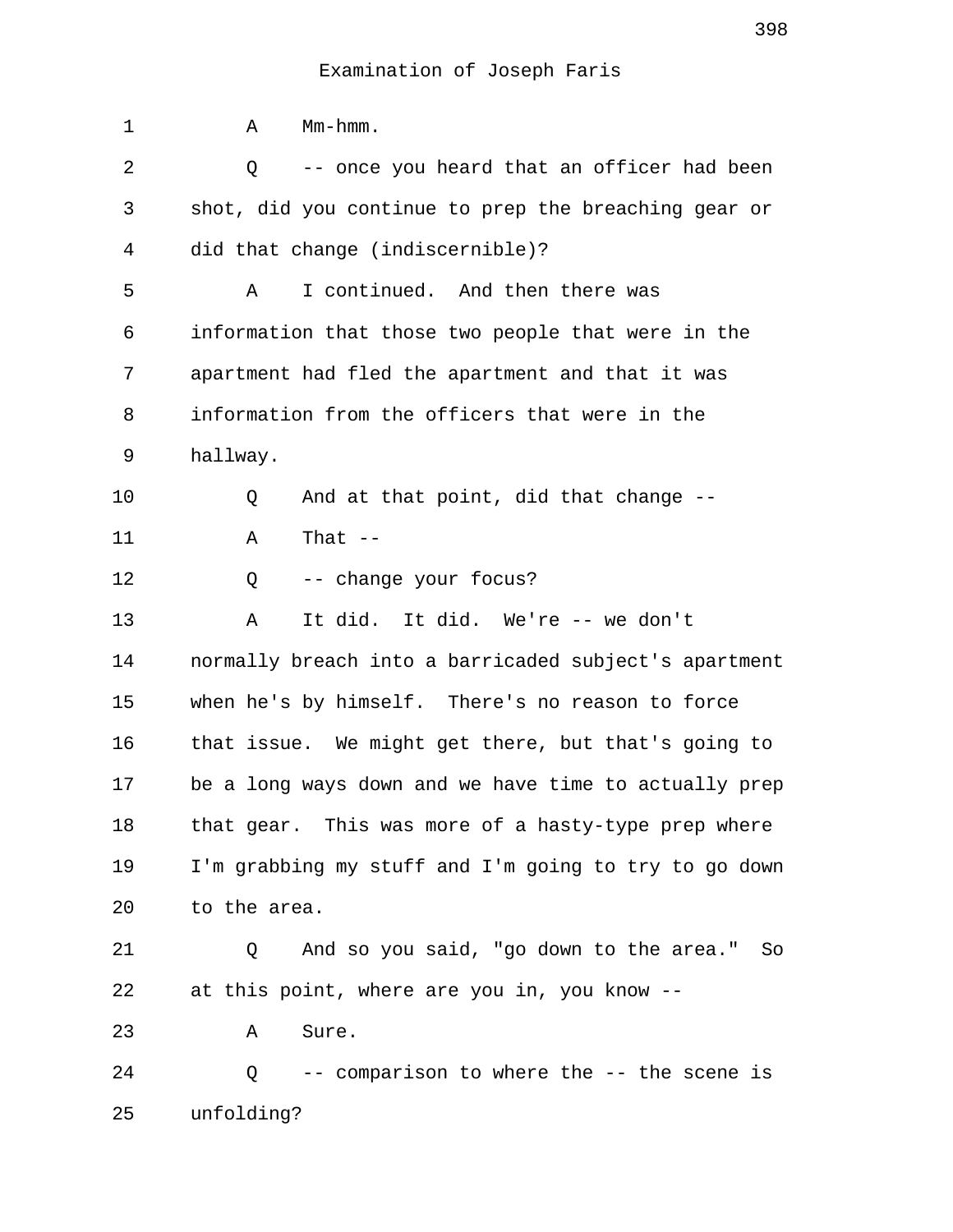| 1       | I'm about three or four blocks away. I am<br>A       |
|---------|------------------------------------------------------|
| 2       | south of -- on Interstate just right where it makes  |
| 3       | that bend to Interstate. I think it's Interstate     |
| 4       | Place is where -- what it changes to.                |
| 5       | Okay. So a couple blocks away --<br>Q                |
| 6       | Α<br>Sure.                                           |
| 7       | -- before you said -- and at this point,<br>Q        |
| 8       | once you learned that the people that live in the    |
| 9       | apartment are out, the focus, you said, has changed. |
| 10      | What do you do now?                                  |
| 11      | I put my gear back in my truck and then I<br>Α       |
| 12      | make my way down to the scene. I had a medic that    |
| 13      | was there assisting me with -- with my chainsaw      |
| 14      | 'cause he's a Portland firefighter.                  |
| 15      | He knows how to operate those. He had left           |
| 16      | once the officer had been shot. So I started making  |
| $17 \,$ | my way around. So I went west and then made my way   |
| 18      | down to Willis from the -- or from the west of the   |
| 19      | location.                                            |
| 20      | And at this point, what -- what was your<br>Q        |
| 21      | new role?                                            |
| 22      | At that point, I had established a role. I<br>Α      |
| 23      | think we were going to try to get armor in front of  |
| 24      | the scene. So I was going to make my way down there  |
| 25      | and try to find -- find a role, essentially.         |
|         |                                                      |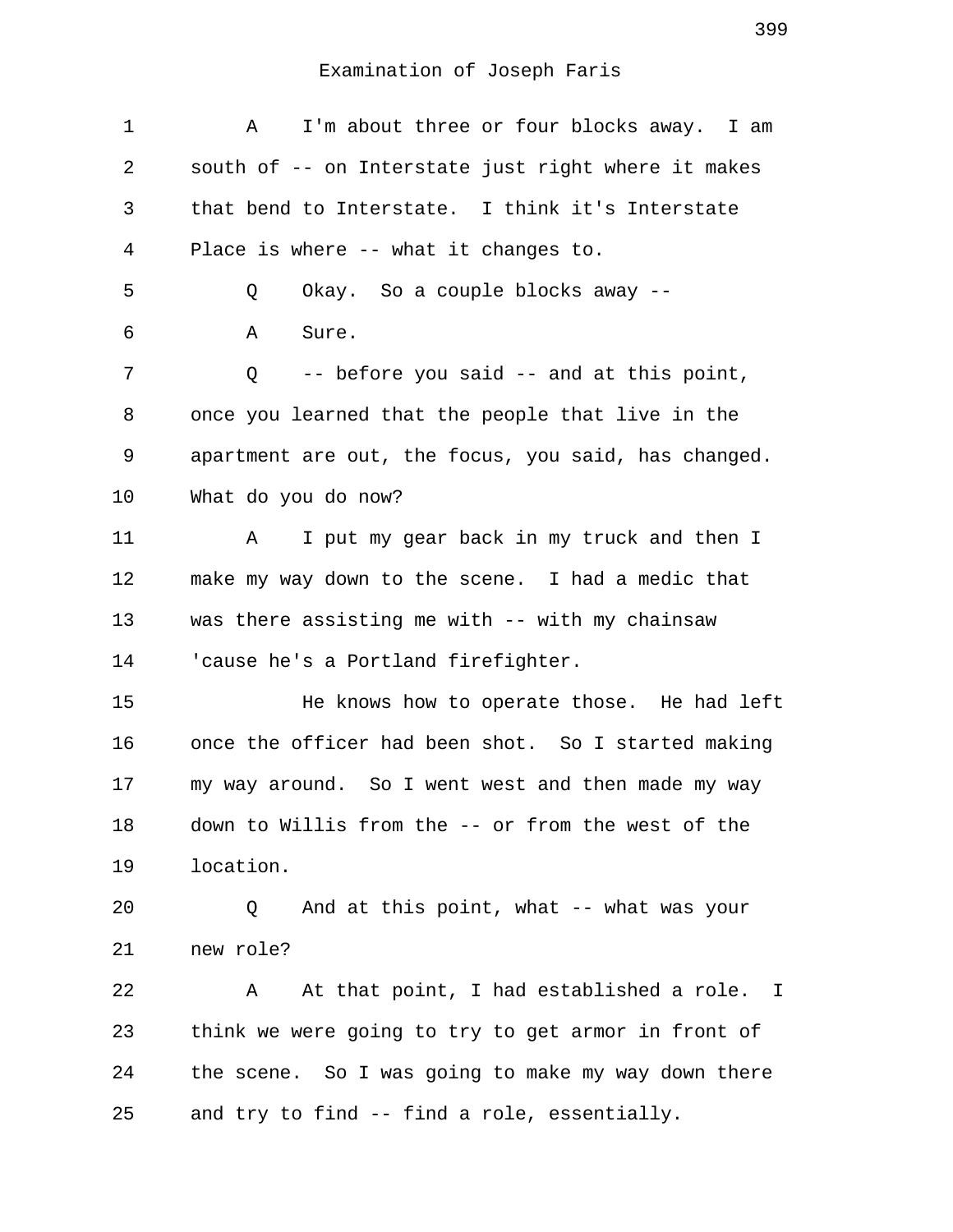1 Q And did you ultimately find a --

2 A I did.

3 Q -- a role?

4 A Yes.

 5 Q And what was your new role going to be at 6 that point?

 7 A When I was walking down there, information 8 came from Sergeant Livingston that we were going to 9 gas right away. So I took over that role as kind of 10 a senior member of the team. And I know how to use 11 the gas launcher. I've done it before. So I took 12 over that role.

13 Q Okay. And were you able to immediately 14 begin gas or did you have to wait for other 15 conditions to --

16 A I had to -- I had to find out what 17 apartment we were dealing with. It was -- it was 18 difficult. It's a -- it's a U-shaped apartment 19 building, three or four stories.

20 I can't remember how many, but we were 21 dealing with the second story. I had to have another 22 officer show me which one it was. It was difficult 23 to see. There was  $a - a - a$  small balcony that 24 had, like, a bamboo -- kind of that woven fake bamboo 25 strapped to it so you couldn't really see any of the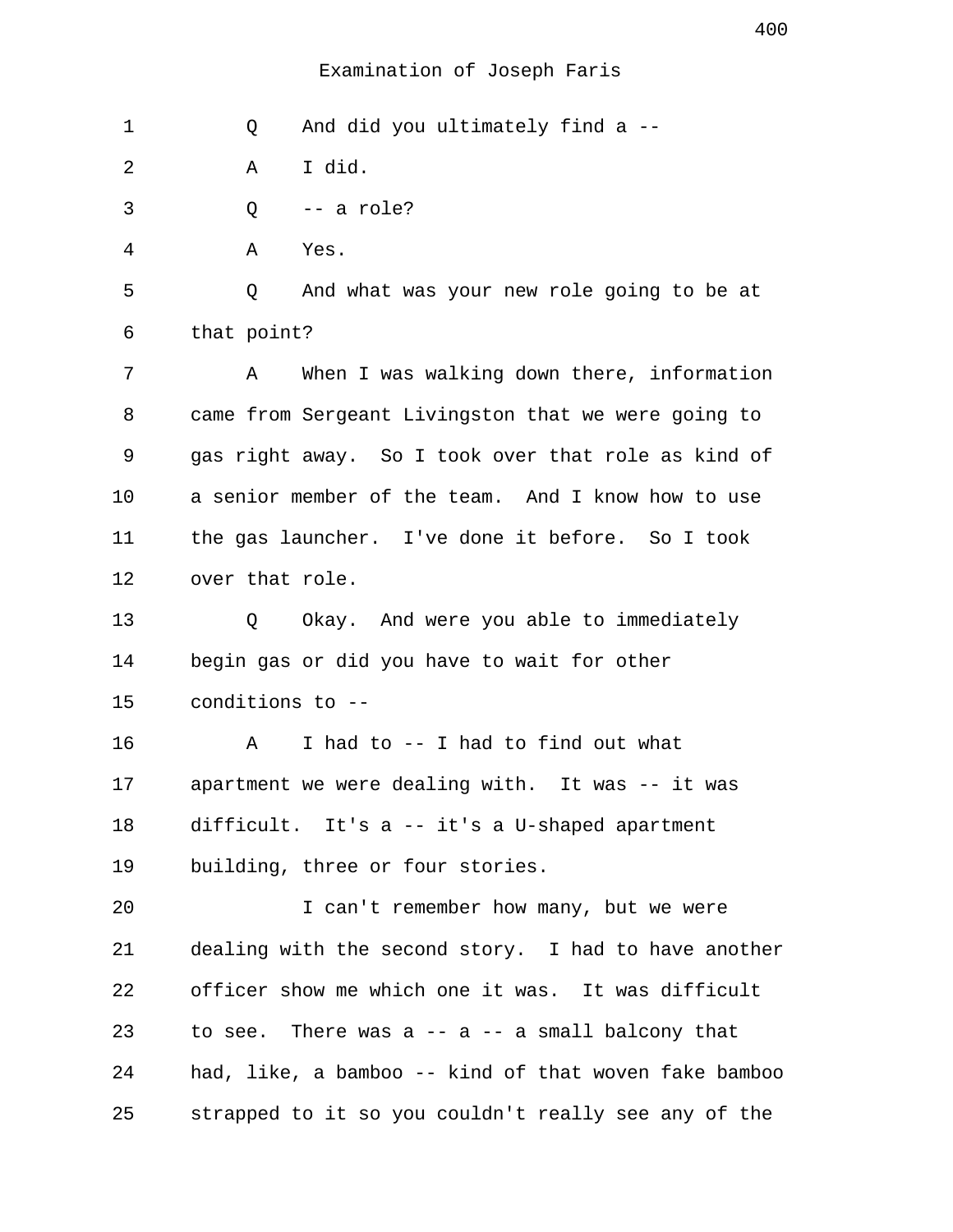1 windows.

 2 I could see a top of a slider that went out 3 onto the balcony and then I could see a top of a 4 window that was right next to the slider. And that's 5 what was pointed out to me as the apartment that the 6 subject had gone into. 7 Q So at the point that you could see this, as  $8$  I -- I think you -- 9 A Mm-hmm. 10 Q Kind of skipped ahead where I -- I thought 11 we were, which is I was asking about, were you 12 waiting, essentially, for armor to arrive before you 13 could show up or -- 14 A Our -- our gas launchers are in our armor. 15 So, yes. 16 Q Okay. 17 A I had to wait for the armor to get there 18 before I could actually even get to the weapon 19 system. 20 Q Okay. And then once the armor arrived, did 21 you prep the weapon system? 22 A I did. 23 Q And then -- and talk about how you got from 24 where you were when the armor arrived to where you 25 ultimately were when you're able to see what you just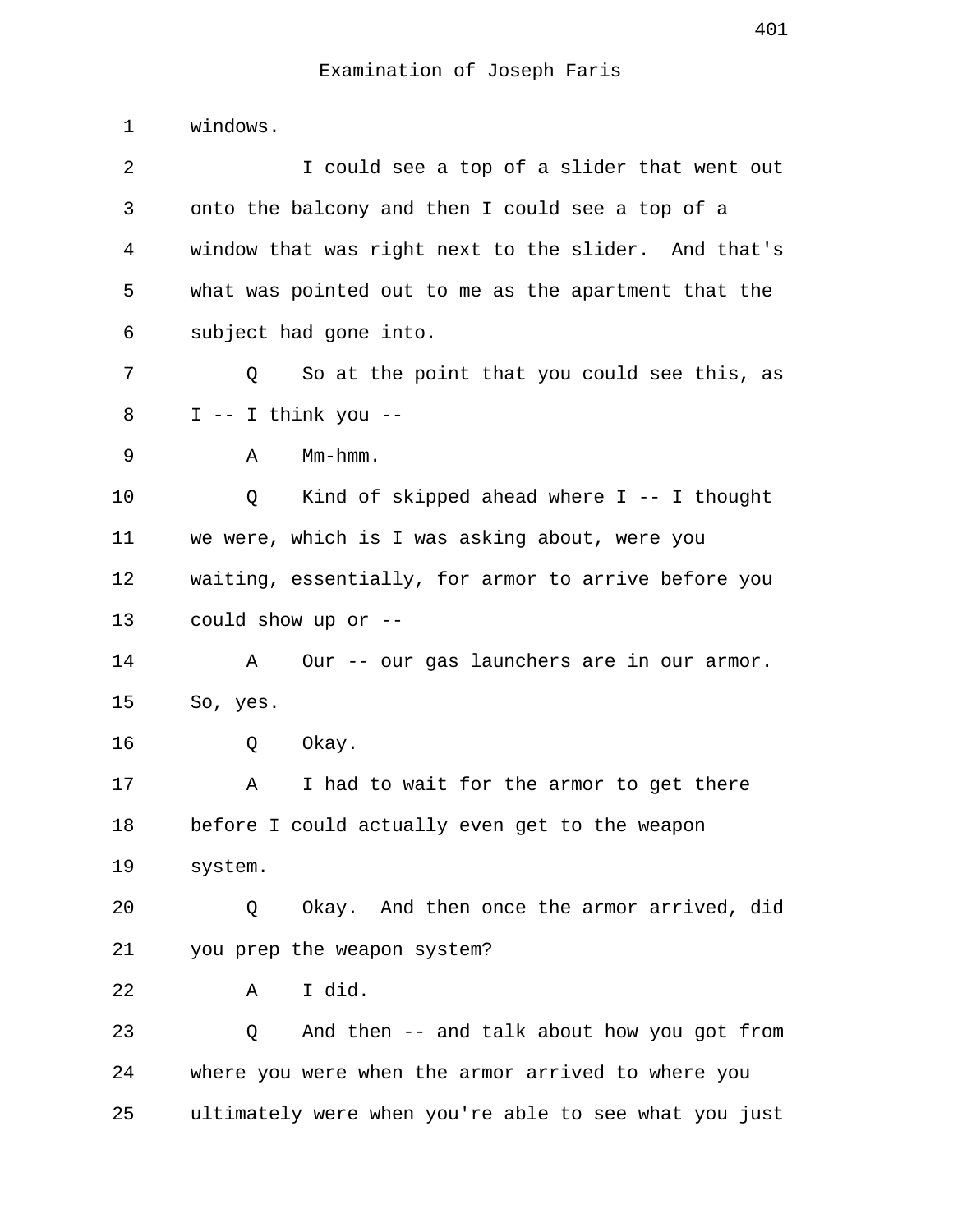1 described.

| 2  | Once armor arrived, gas was -- we were<br>A            |  |  |
|----|--------------------------------------------------------|--|--|
| 3  | going to go to gas immediately. Information that       |  |  |
| 4  | officer had been shot, we have immediate action        |  |  |
| 5  | drills where if we have no way to stop this subject,   |  |  |
| 6  | we're going to introduce gas into the -- into the      |  |  |
| 7  | environment to try to get him to stop or get him to    |  |  |
| 8  | surrender to affect his ability to -- to harm others.  |  |  |
| 9  | Once I was identified the -- the room, I               |  |  |
| 10 | grabbed the launcher. I prepped it. And this -- and    |  |  |
| 11 | this is $a - a - a$ shotgun, essentially, with a       |  |  |
| 12 | launching cup on the end of it. And we will put warm   |  |  |
| 13 | gas canisters in the top of it and then we have to     |  |  |
| 14 | use a 12-gauge blank to fire these rounds.             |  |  |
| 15 | It -- it took probably all of 30 seconds               |  |  |
| 16 | for me to identify the room, to grab the launcher and  |  |  |
| 17 | to launch the first warm gas canister into that --     |  |  |
| 18 | that window.                                           |  |  |
| 19 | Explain what a warm gas canister is.<br>Q              |  |  |
| 20 | We have three different types of -- of<br>Α            |  |  |
| 21 | abilities to launch gas. One is a cold 40-millimeter   |  |  |
| 22 | Ferret round, is what it's $--$ what we $--$ what it's |  |  |
| 23 | called.                                                |  |  |
| 24 | Essentially, that is a plastic tube that               |  |  |

25 breaks on impact. And there's no propellant. It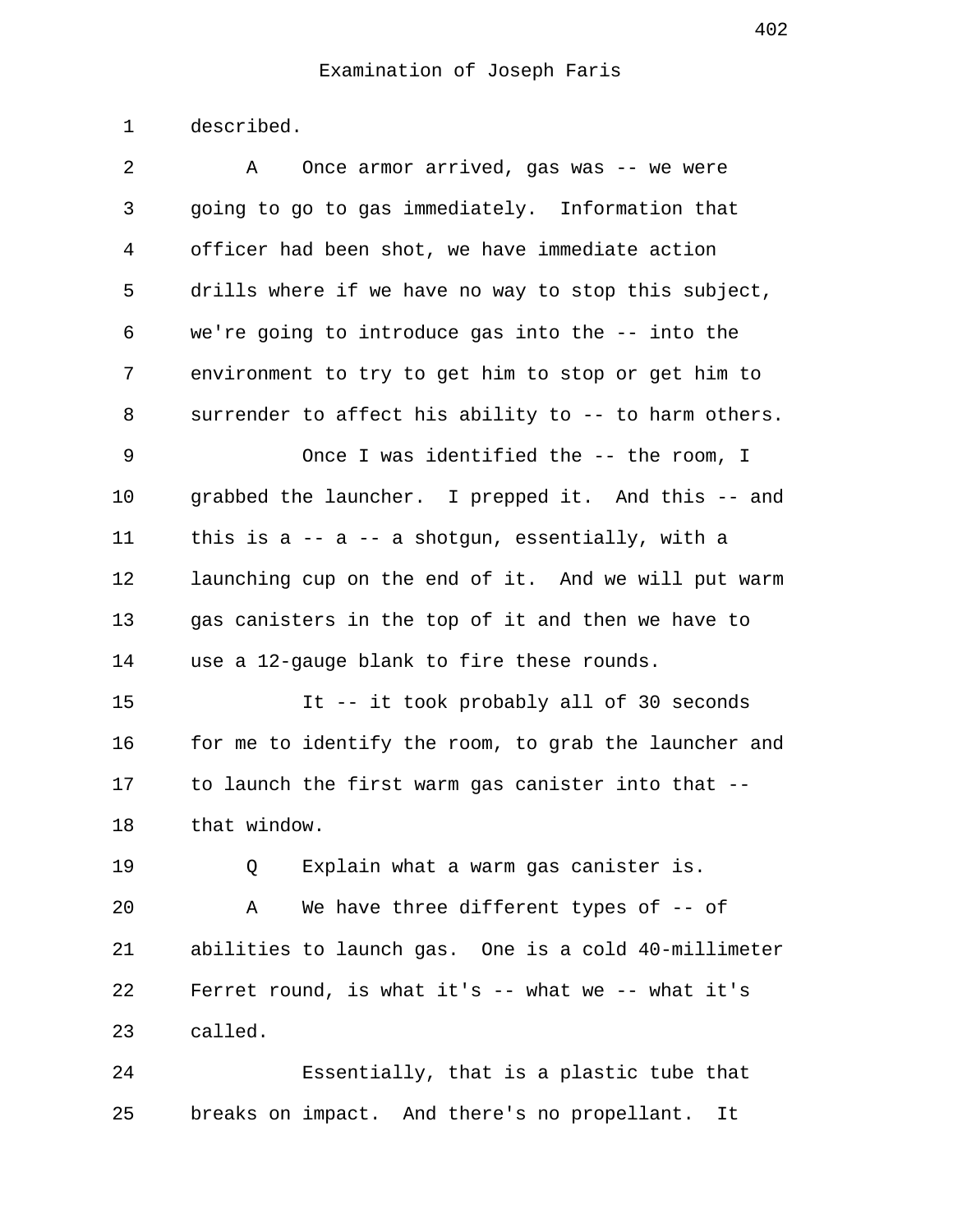1 just falls -- the -- the payload just falls to the 2 ground. It can be moved around with wind, anything 3 like that. Then we have warm gas canisters that look 4 like -- 5 Q The first one, is that -- do you refer to 6 that as cold gas? 7 A That's cold gas, yes, sir. 8 Q Okay. And so -- and please continue. 9 A Then we have a warm gas canister, which 10 looks like a soda can. There is a spoon on the side 11 of it and a pin. Once you pull that pin, the spoon 12 will pop and it will ignite a small internal 13 combustion, which will then push the gas out with 14 smoke. 15 So there's a -- there's a small CS payload 16 in there. The smoke will push it out. Then we have 17 a hot gas, which is essentially a larger payload of 18 CS gas. Those are dangerous because they can caught 19 -- catch fire because the flame is so hot and it can 20 ignite stuff around it. 21 So we don't use those. That's -- that's 22 going to burn down the building. So I used a warm 23 gas canister. The internal combustion will push the 24 gas out. It's a small payload, but it pushes it out 25 with the smoke.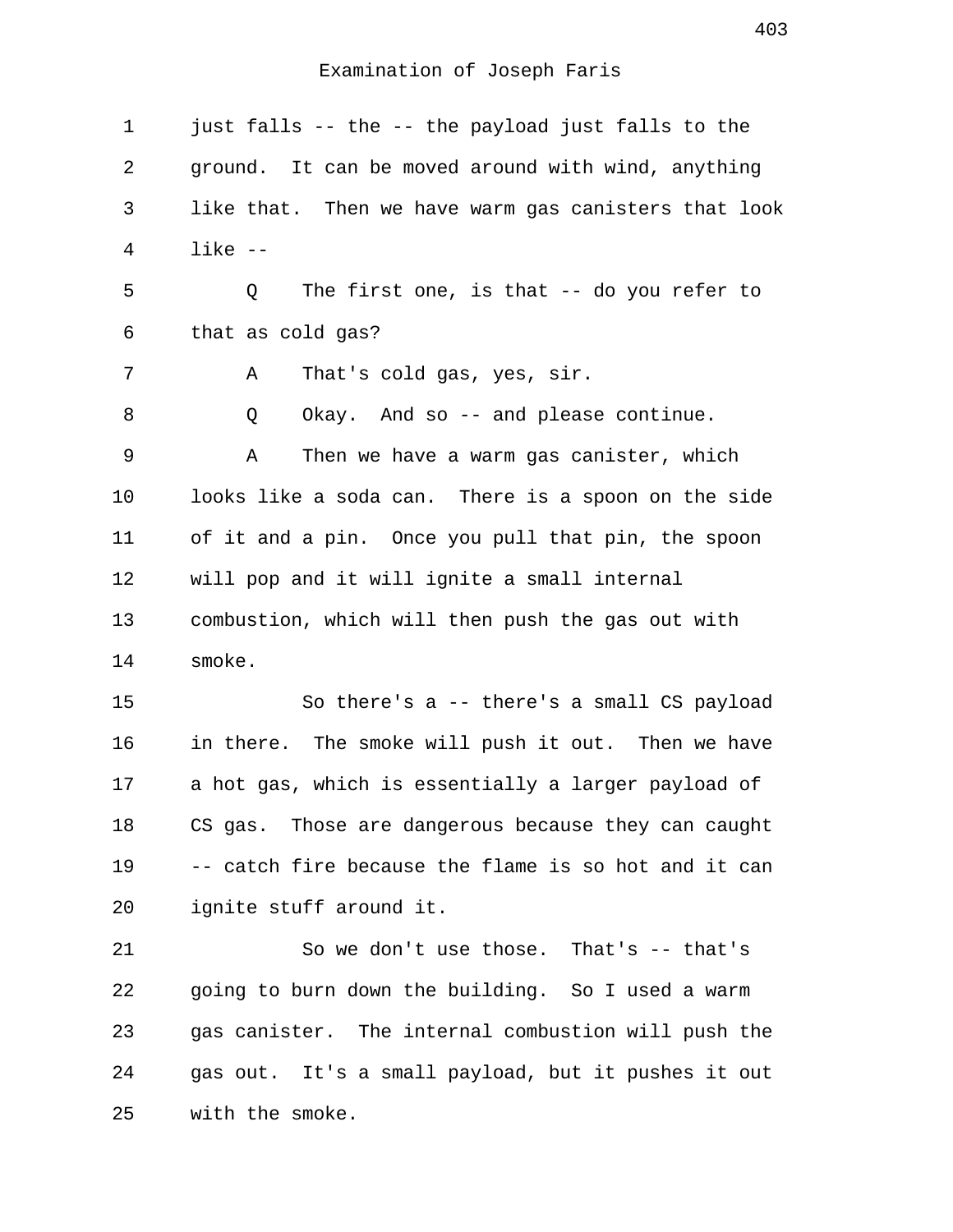| $\mathbf 1$ | And are there concerns about $--$ when you're<br>Q  |
|-------------|-----------------------------------------------------|
| 2           | using the warm gas --                               |
| 3           | $Mm-hmm$ .<br>Α                                     |
| 4           | Q<br>-- canister, are there concerns about          |
| 5           | getting through windows?                            |
| 6           | There are. They can be defeated by those<br>Α       |
| 7           | double-pane heavy glass windows. So we will try to  |
| 8           | soften those -- what we call soften those windows.  |
| 9           | We will try to remove the glass either with         |
| 10          | the cold gas launcher and the Ferret rounds or we   |
| 11          | will use our less-lethal launchers, which shoot a   |
| 12          | blue-sponge-tipped less-lethal round. And that will |
| 13          | then break the window and soften it and then allow  |
| 14          | that warm gas canister to get inside.               |
| 15          | And were other officers firing the cold gas<br>Q    |
| 16          | or the less-lethal --                               |
| 17          | Α<br>Yes. As                                        |
| 18          | -- rounds?<br>Q                                     |
| 19          | As -- just as I was prepping that warm gas<br>Α     |
| 20          | canister -- launcher, 'cause it takes a little bit, |
| 21          | another officer was firing cold gas into the window |
| 22          | that I was going to try to get gas into.            |
| 23          | And who was that other officer?<br>Q                |
| 24          | That was Neil Parker.<br>Α                          |
| 25          | And was -- is he successful and able to --<br>Q     |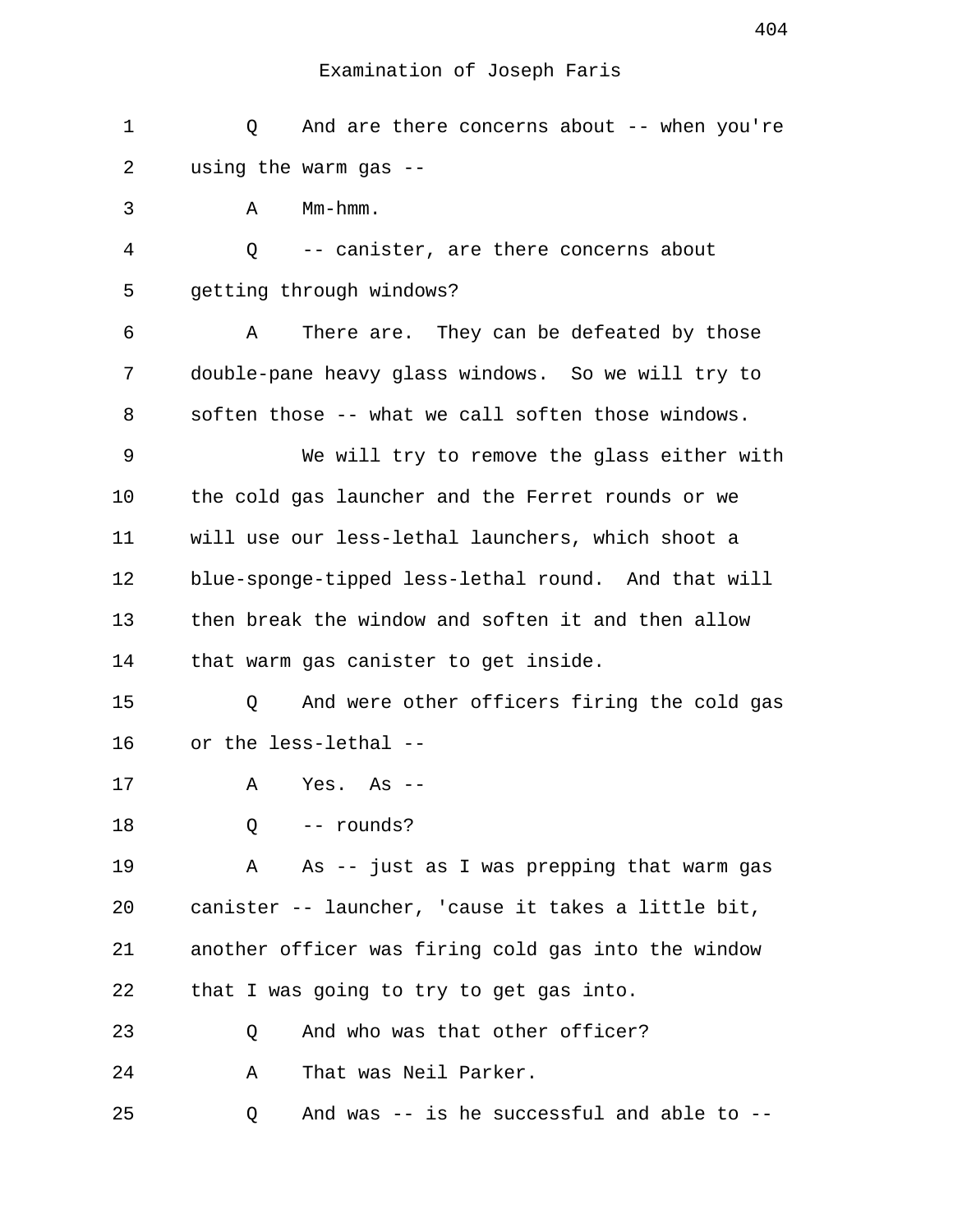| 1  | to break out the window so that you could --         |
|----|------------------------------------------------------|
| 2  | Α<br>Yes.                                            |
| 3  | $--$ have a $--$<br>Q                                |
| 4  | Α<br>Yes.                                            |
| 5  | $--$ shot?<br>Q                                      |
| 6  | Yes.<br>Α                                            |
| 7  | All right. And did you take a shot?<br>Q             |
| 8  | I did.<br>Α                                          |
| 9  | And what happened with the first shot?<br>Q          |
| 10 | The first shot hit the window frame. I<br>Α          |
| 11 | could see it hit the window frame. It bounced onto   |
| 12 | the -- the balcony. And I could see the smoke and    |
| 13 | the gas coming up from the balcony, so I knew it was |
| 14 | not successful in getting him to the location.       |
| 15 | And then what'd you do after that?<br>Q              |
| 16 | I reloaded. I -- my goal was to get warm<br>Α        |
| 17 | gas into the location. I reloaded the warm gas       |
| 18 | launcher and fired another round and was successful  |
| 19 | in getting that one into the -- the window.          |
| 20 | And how do you know it was successful?<br>Q          |
| 21 | I could see it coming out of -- from the<br>Α        |
| 22 | window, from that -- that room.                      |
| 23 | While you're on scene at this point, are<br>Q        |
| 24 | you hearing any gunshots?                            |
| 25 | I'm hearing gunshots, yes.<br>Α                      |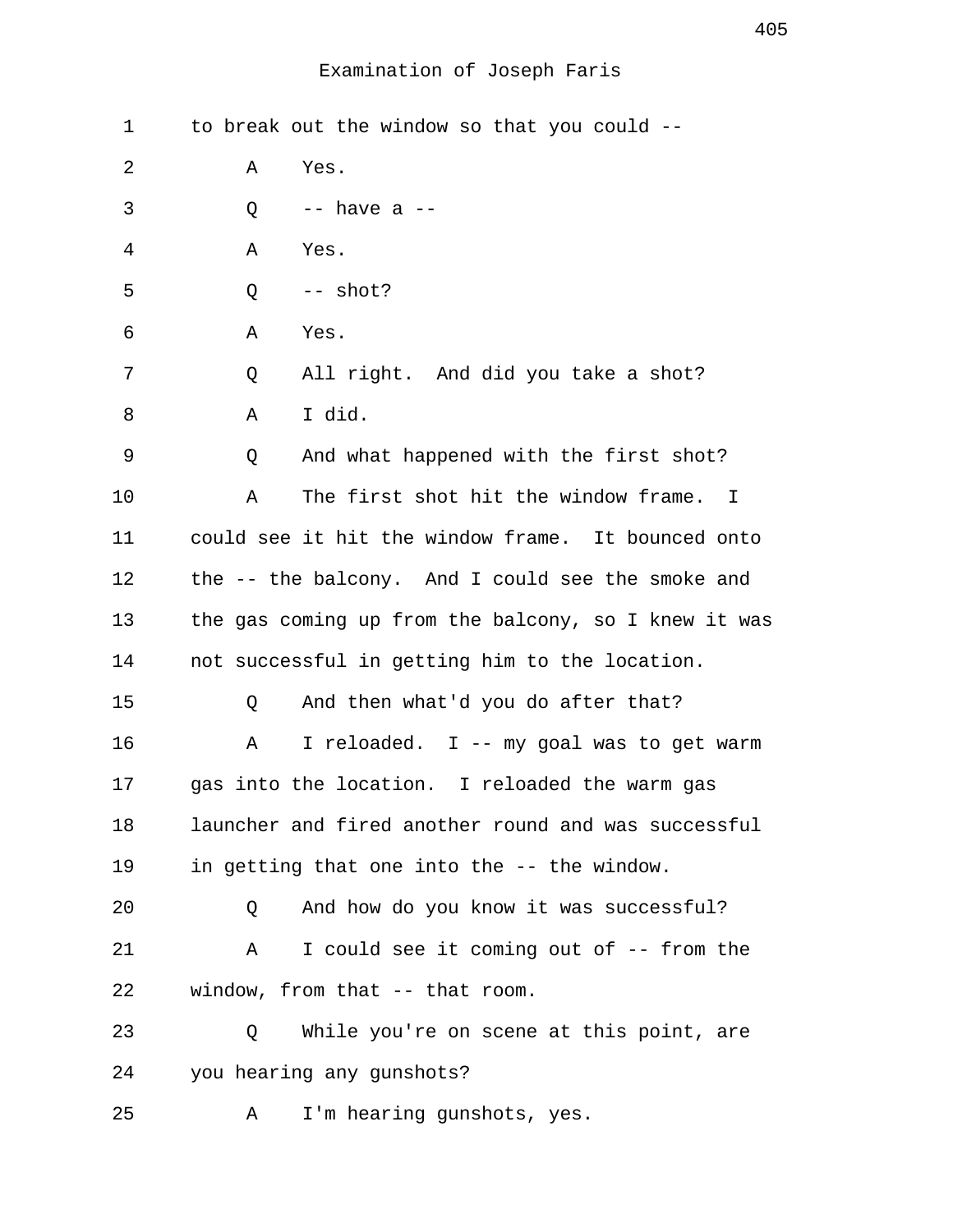| $\mathbf 1$    | Can you estimate how many gunshots you<br>Q           |
|----------------|-------------------------------------------------------|
| 2              | heard prior to using gas?                             |
| 3              | And $I$ -- $I$ -- it's -- it's difficult<br>Α         |
| $\overline{4}$ | because I'm hearing muffled gunshots. And then I'm    |
| 5              | hearing the cold -- or, excuse me -- yeah. The cold   |
| 6              | gas launcher, which uses a .38 blank to fire the      |
| 7              | projectile, which is exactly what a normal gun sounds |
| 8              | like.                                                 |
| 9              | Okay.<br>Q                                            |
| 10             | You're having my warm gas launcher, which<br>Α        |
| 11             | uses a .38 blank in a 12-gauge cartridge which        |
| 12             | launches that, so I'm hearing multiple shots. It's    |
| 13             | -- it's -- it's impossible for me to distinguish      |
| 14             | other than information that I'm getting.              |
| 15             | He's still firing and I'm hearing muffled             |
| 16             | gunshots and then I'm hearing somebody right next to  |
| 17             | me firing the launcher. So for me to guess would be   |
| 18             | impossible.                                           |
| 19             | Okay. That's -- that's fair. After you<br>Q           |
| 20             | started firing -- well, let's -- before you started   |
| 21             | firing gas, did you hear some of those muffled        |
| 22             | gunshots?                                             |
| 23             | I did, yes.<br>A                                      |
| 24             | After you started firing gas, did you<br>Q            |
| 25             | continue to hear some of the muffled gunshots?        |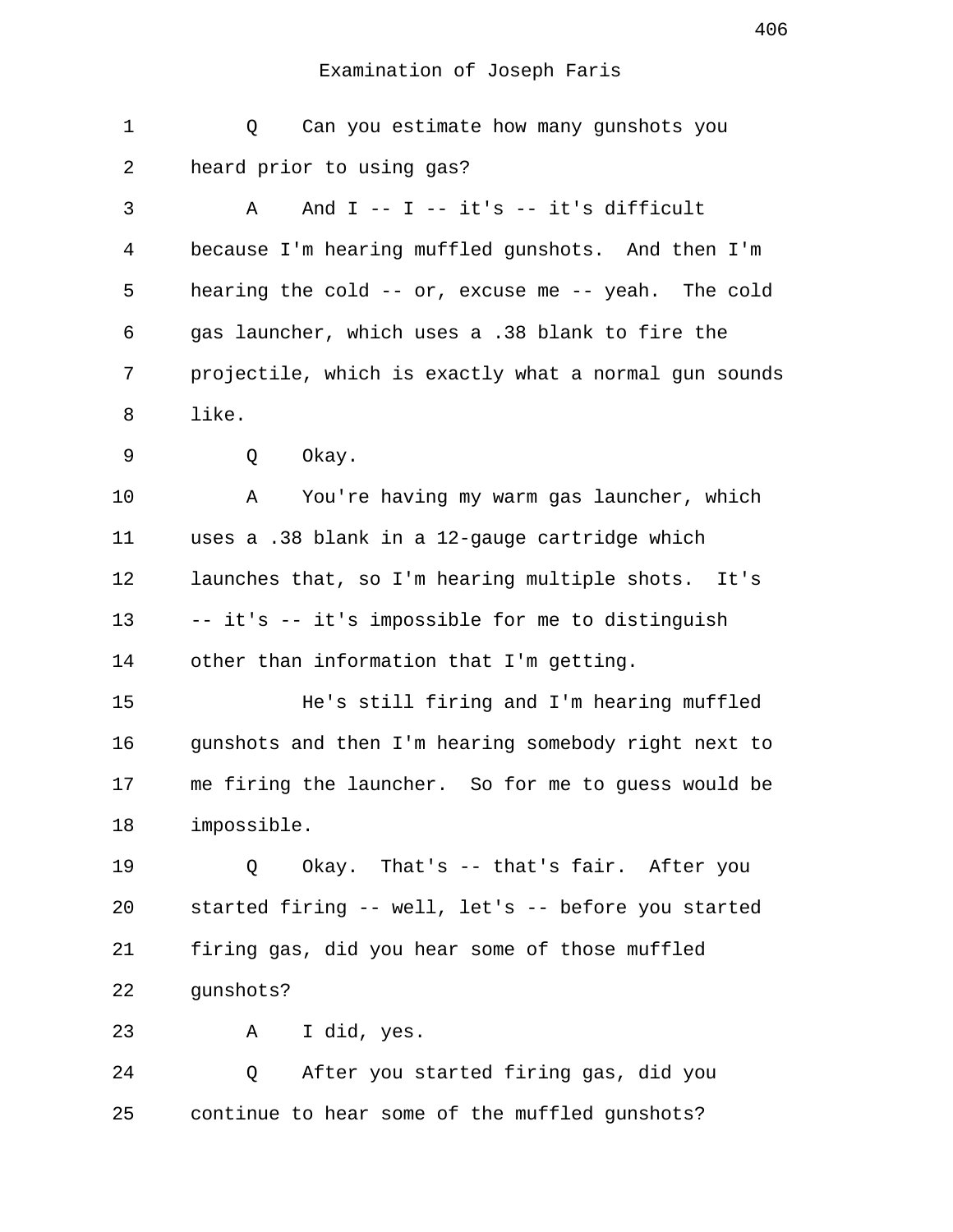1 A Yes. 2 Q Okay. Were you at some point aware of an 3 officer firing not gas, but a -- firing a live round? 4 A Yes. 5 Q And how'd you become aware of that? 6 A That was just information from a sergeant 7 right next to me. As I'm hearing all these things 8 going on, somebody had asked -- some -- somebody had 9 said that Officer Ramsey had fired. And that was 10 probably 'cause I was looking right at my sergeant 11 when he said it. 12 You know, in these chaotic events, 13 sometimes you miss things, especially over the radio, 14 which is in my earpiece. And then I have ActivEars, 15 which kind of soften the sounds of gunfire. So I 16 think the way I got that is from looking right at my 17 sergeant, Sergeant Darby, when he said that. 18 Q All right. 19 A I did -- I did not hear him distinctly fire 20 his weapon. 21 Q And then did you -- were you aware that 22 Officer Howery shot at some point? 23 A I was aware that somebody had shot and said 24 the subject went down. I do not know who that 25 officer was.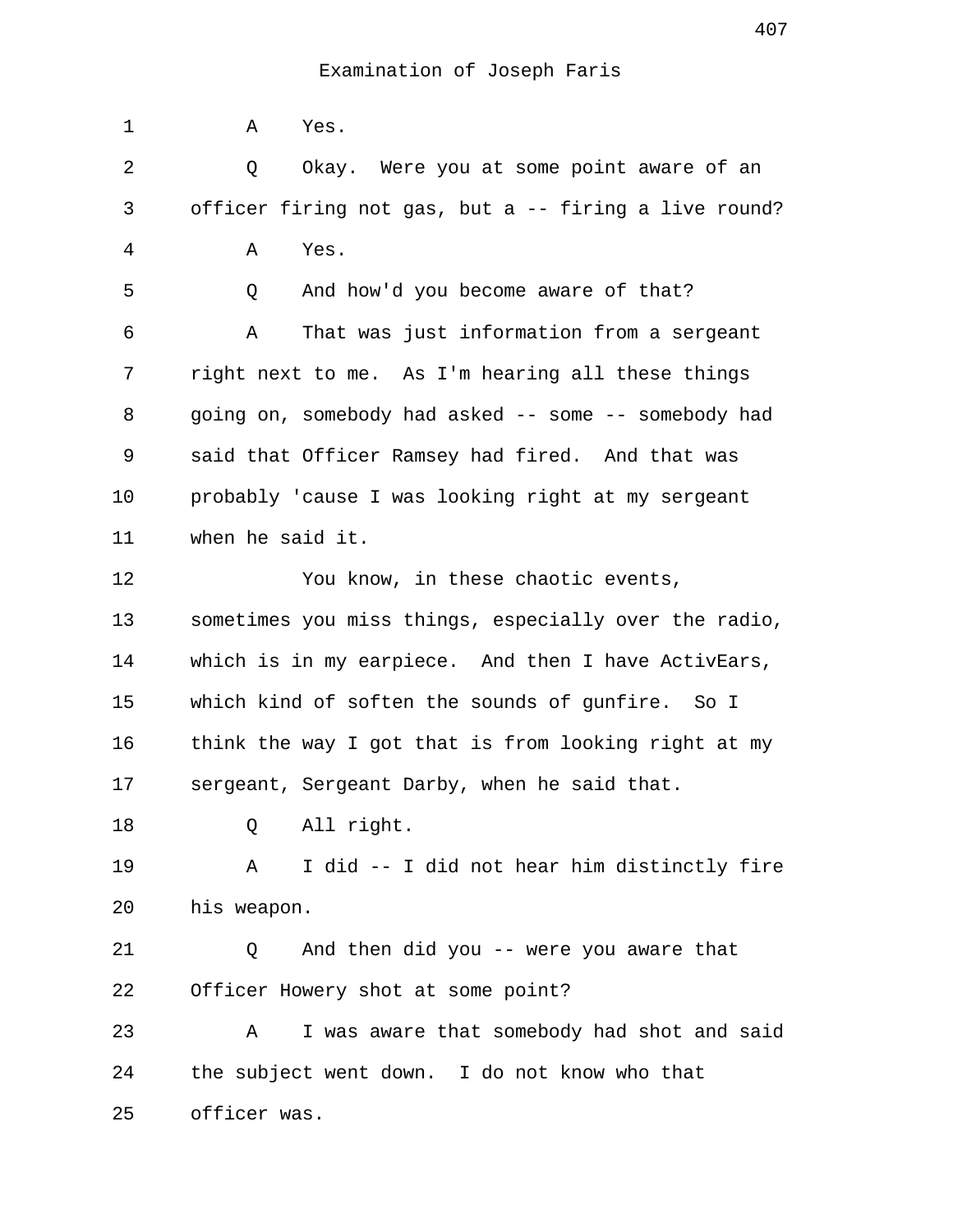| 1  | Q           | And how did -- how were you aware of that?          |
|----|-------------|-----------------------------------------------------|
| 2  | Α           | It was -- came over the radio.                      |
| 3  | Q           | Okay.                                               |
| 4  | Α           | Yes.                                                |
| 5  | Q           | I want to back up a little bit.                     |
| 6  | Α           | Mm-hmm.                                             |
| 7  | Q           | At some point during this scene, did you            |
| 8  |             | hear discussion about a shot of opportunity?        |
| 9  | $\mathbb A$ | There was discussion while I was running            |
| 10 |             | down to the piece of armor.                         |
| 11 | Q           | And what was that discussion?                       |
| 12 | Α           | Somebody had asked for it.                          |
| 13 | Q           | And -- and what did --                              |
| 14 | Α           | I don't know who that was.                          |
| 15 | Q           | -- what did you hear?                               |
| 16 | Α           | I heard that standard rules was the                 |
| 17 | response.   |                                                     |
| 18 | Q           | And what does that mean to you?                     |
| 19 | Α           | Standard rules essentially is -- it puts it         |
| 20 |             | back on the officer to make the decision on force   |
| 21 |             | options based on what they are seeing at the time,  |
| 22 |             | based on the totality of the circumstances and what |
| 23 |             | is reasonable based on my decision, what I see      |
| 24 |             | currently in front of me.                           |
| 25 |             | So that's what it -- essentially, I took it         |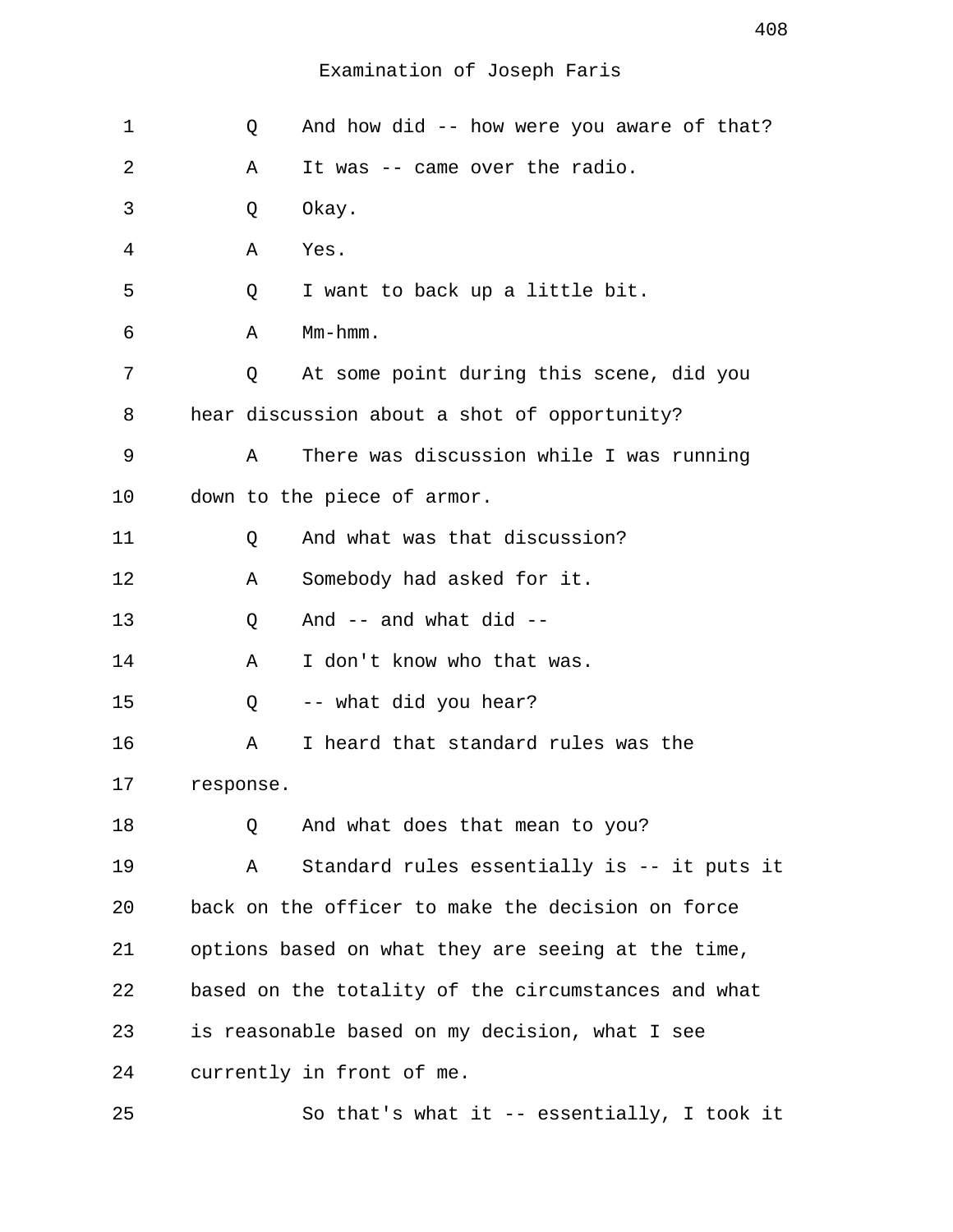Examination of Joseph Faris 1 as, is each individual officer is going to make a 2 decision based on what they see. 3 Q After you heard -- heard the -- the call 4 that -- that -- that the suspect was down, did you do 5 anything else on scene? 6 A No, we stopped. I had prepped my launcher 7 for a third canister. I left it in the gun. I just 8 set it right next to the piece of armor and we 9 stopped and waited. After the information that the 10 subject was down, we were waiting to see if somebody 11 could get eyes on the subject. 12 They had to move if there was any other 13 gunshots, if there was any movement, any -- any 14 noises, so I did not do anything else. I just stood 15 right there. 16 MR. MICHALOWSKI: Okay. So I don't have 17 any more questions for you, but the grand jurors may, 18 so -- 19 THE WITNESS: Sure.

20 A GRAND JUROR: When the warm gas is put 21 into an environment, does that travel throughout the 22 room or would it travel into other rooms maybe? 23 THE WITNESS: The -- the hope is that it 24 travels into other rooms, yes.

25 A GRAND JUROR: Okay.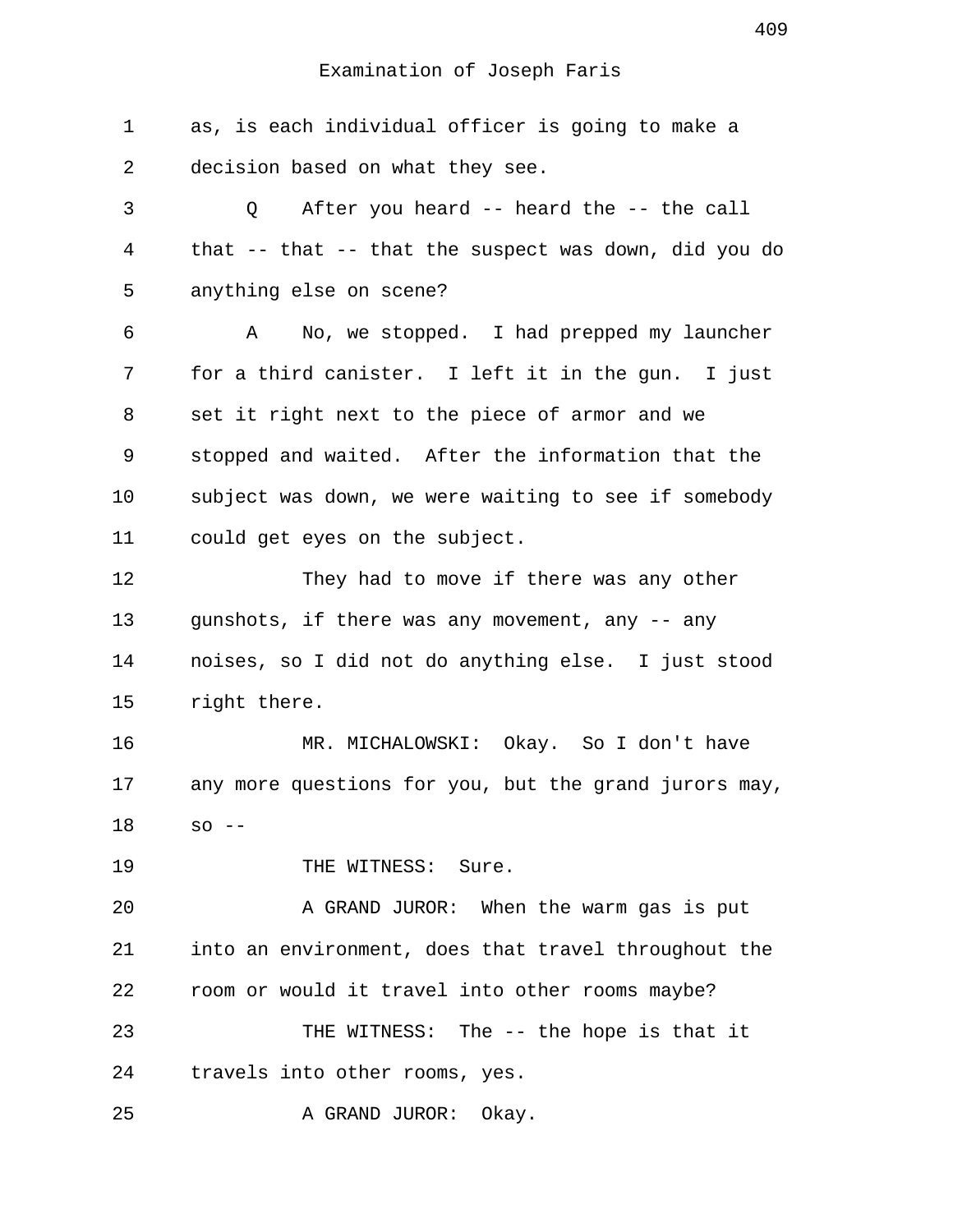1 THE WITNESS: The -- the warm propellant 2 or, I guess, the -- the smoke propellant is meant to 3 push it out of the canister. And it'll go into 4 spaces that are -- if we have an open door, it should 5 go into that room, yes. 6 A GRAND JUROR: But if the door is closed? 7 THE WITNESS: If the door is closed and 8 somebody stuffs a towel, it will not get into that 9 room. 10 A GRAND JUROR: And the window that you 11 shot the warm glass in, that was -- or the warm glass 12 into, that was the only window that you could shoot 13 into; is that -- 14 THE WITNESS: That's correct. The -- I 15 could see the slider, but it was -- it was such a 16 sharp angle, there was no way I was ever going to 17 make that shot. 18 A GRAND JUROR: Right. 19 THE WITNESS: You know, I was trying not to 20 expose myself too much, you know, with the -- still 21 hearing gunshots, I had no idea where rounds were 22 going. 23 A GRAND JUROR: Thank you. 24 THE WITNESS: Yes. 25 ////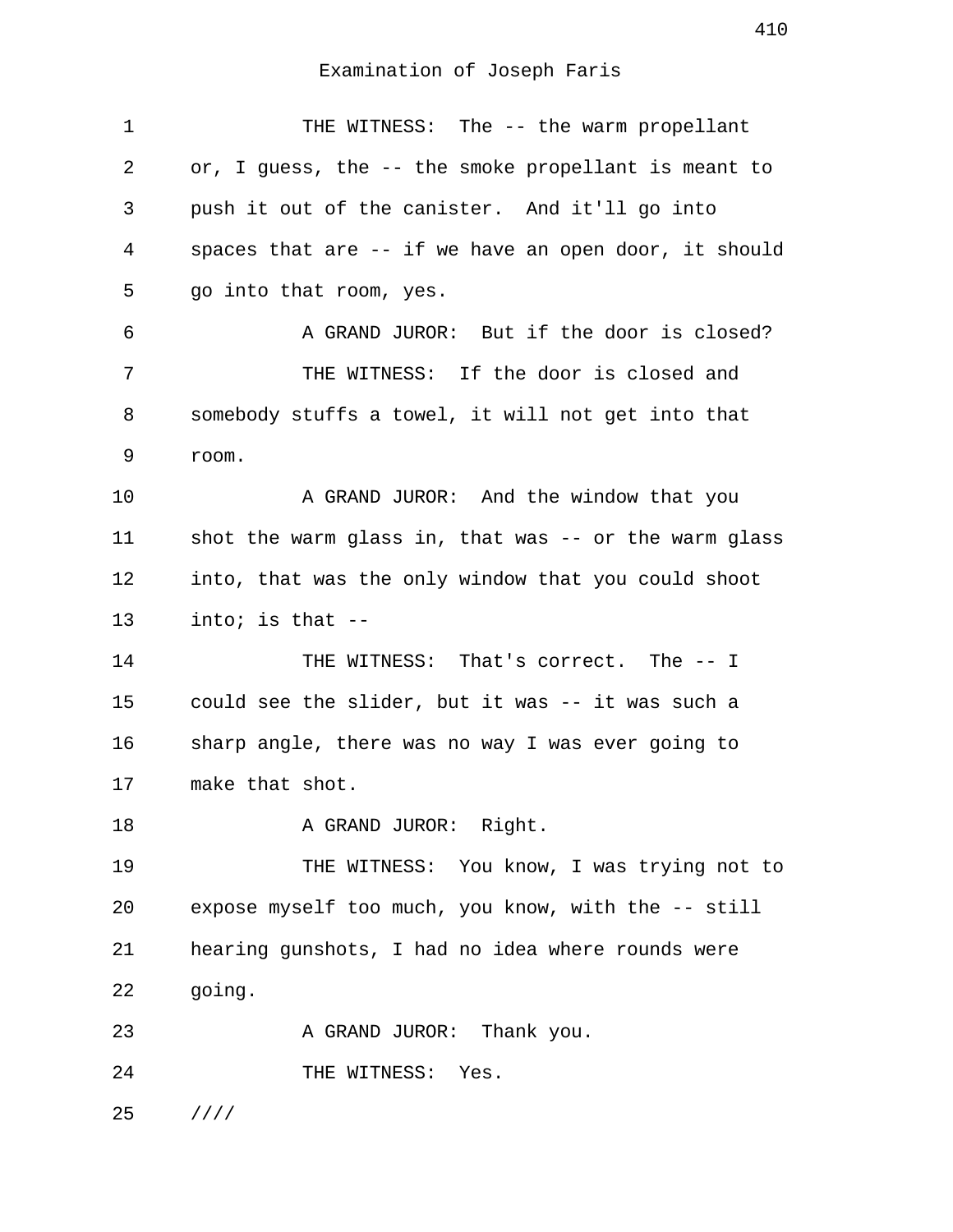1 BY MR. MICHALOWSKI: 2 Q So -- and I guess we kind of skipped over 3 that a little bit. Can you describe a -- a little 4 bit more about the window that you actually were 5 shooting through? 6 A Sure. As I said earlier, it -- the window 7 looked out onto this balcony that had a -- a 8 bamboo-type screening that -- that somebody had added 9 that -- which blocked my view. It's a second-story 10 room. I'm down on the ground floor and I'm 11 looking up. 12 I could barely see the top third of this 13 window 'cause the bamboo would block the rest of the 14 window. I'm assuming the window was full height. I 15 never saw it. 16 16 I just saw the top 18 inches of it. And, 17 now, I'm shooting something that looks like a Coke 18 can out of a -- a launching cup with a -- a 12-gauge 19 blank. 20 Accuracy is -- is good, but it's very 21 difficult to make sure that it will get in. That's 22 why that first round hit the -- hit the frame. So it 23 was a small -- small area that I was -- I was trying 24 to get gas in. 25 Q About what distance were you?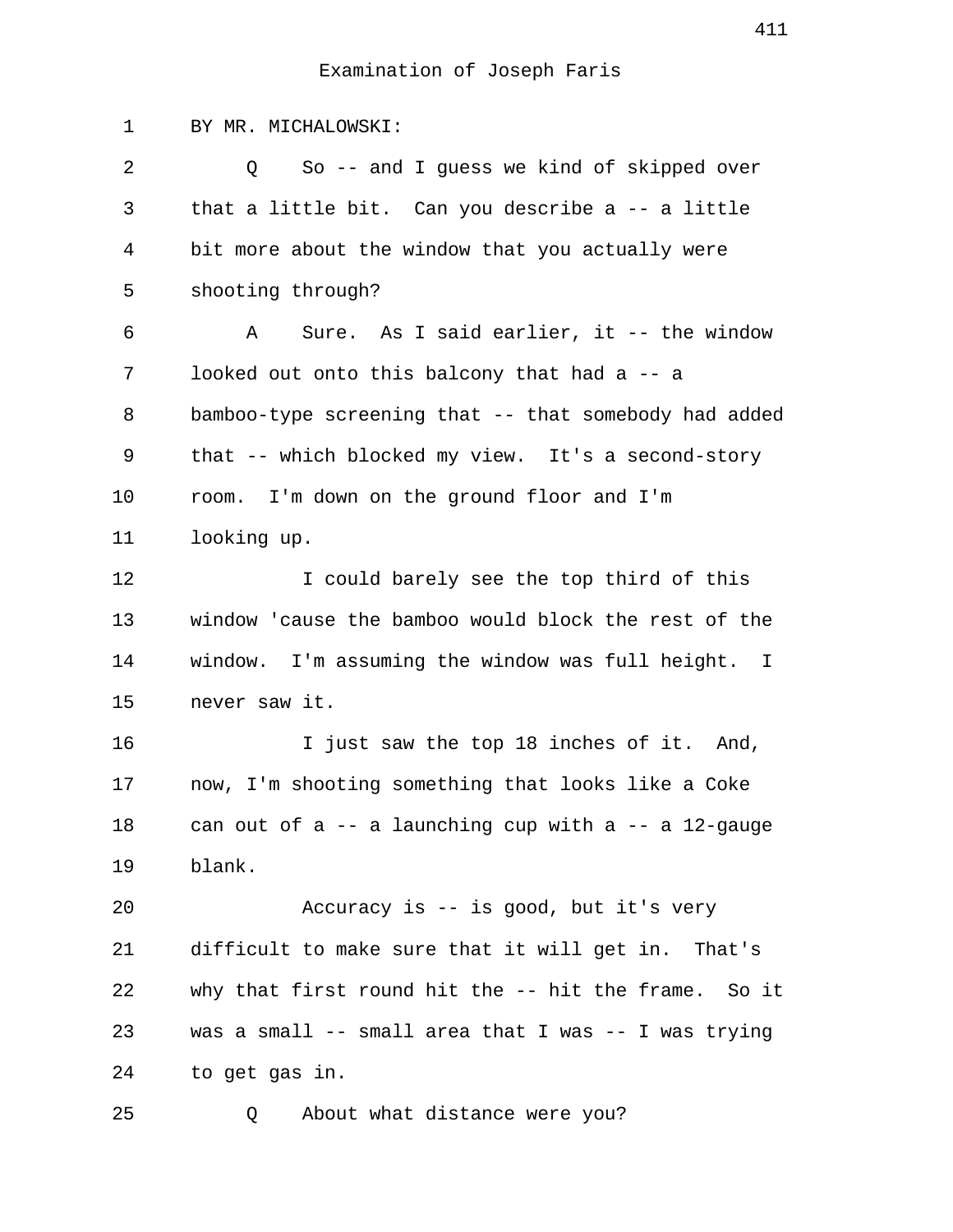| 1  | Across the street, so it's 16 feet. It --<br>A           |
|----|----------------------------------------------------------|
| 2  | that's probably close to 30, 40, 45 yards.               |
| 3  | MR. MICHALOWSKI: Anything else?                          |
| 4  | All right. I don't think we have any more                |
| 5  | questions for you, Officer Faris.                        |
| 6  | THE WITNESS: All right. Thank you.                       |
| 7  | MR. MICHALOWSKI: Thank you, sir.                         |
| 8  | (Whispered discussion, off the record,                   |
| 9  | 11:05 a.m.                                               |
| 10 | MR. MICHALOWSKI: Grab a seat over there.                 |
| 11 | Actually, pause before you sit and -- well, go over      |
| 12 | there. Sorry. I could be more clear.                     |
| 13 | THE WITNESS: It's okay.                                  |
| 14 | MR. MICHALOWSKI: So then before you sit,                 |
| 15 | pause and she'll swear you in.                           |
| 16 | A GRAND JUROR: Okay.                                     |
| 17 | <b>DERRICK FOXWORTH</b>                                  |
| 18 | Was thereupon called as a witness; and, having been      |
| 19 | first duly sworn, was examined and testified as follows: |
| 20 | A GRAND JUROR: Thank you.                                |
| 21 | MR. MICHALOWSKI: All right. Please state                 |
| 22 | and -- and spell your name, please.                      |
| 23 | THE WITNESS: Yeah. My first name is                      |
| 24 | Derrick. It's spelled D-e-r-r-i-c-k. Last name is        |
| 25 | Foxworth, spelled F-o-x-w-o-r-t-h.                       |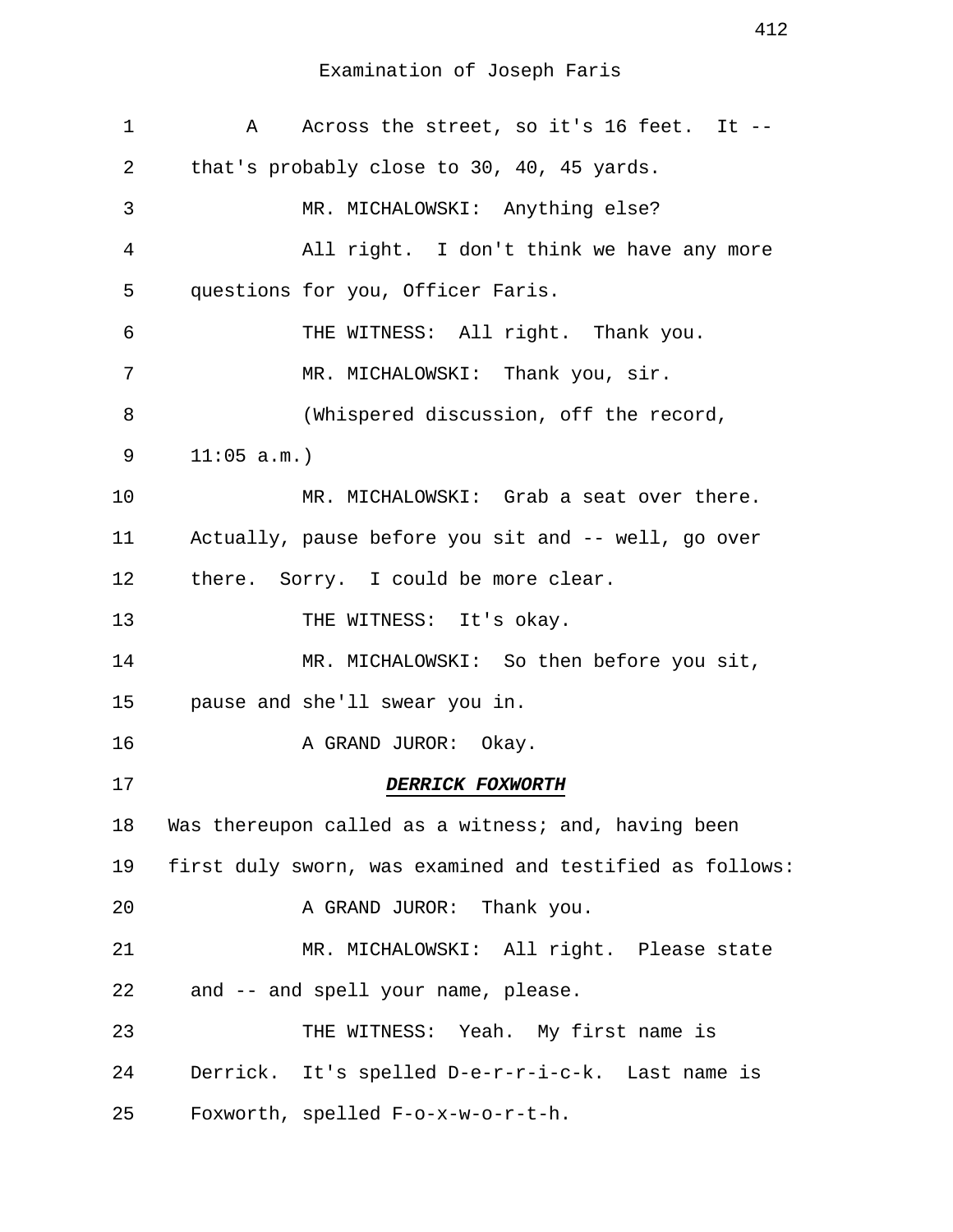| $\mathbf 1$ | EXAMINATION                                           |
|-------------|-------------------------------------------------------|
| 2           | BY MR. MICHALOWSKI:                                   |
| 3           | And what's your rank?<br>Q                            |
| 4           | Lieutenant. Recently promoted.<br>Α                   |
| 5           | I -- I was about to say, my notes say<br>Q            |
| 6           | sergeant, so congratulations.                         |
| 7           | Thank you.<br>Α                                       |
| 8           | So how long have you been with Portland<br>Q          |
| 9           | Police?                                               |
| 10          | About 18-and-a-half years.<br>A                       |
| 11          | And other law enforcement or -- or your<br>Q          |
| 12          | entire career here?                                   |
| 13          | Entire career here.<br>A                              |
| 14          | And are you on the SERT team?<br>Q                    |
| 15          | I was. When I got promoted on the 3rd of<br>Α         |
| 16          | this month, I was transferred off of the SERT team.   |
| 17          | Okay. How long were you on the SERT team?<br>Q        |
| 18          | Eight-and-a-half years.<br>A                          |
| 19          | And what were your -- what were your duties<br>Q      |
| 20          | on the SERT team?                                     |
| 21          | So over my course of the -- my time on<br>A           |
| 22          | SERT, those duties changed. On the date in question,  |
| 23          | I was a sergeant on the team operating as part of our |
| 24          | inner perimeter.                                      |
| 25          | Okay. And can you explain what inner<br>O             |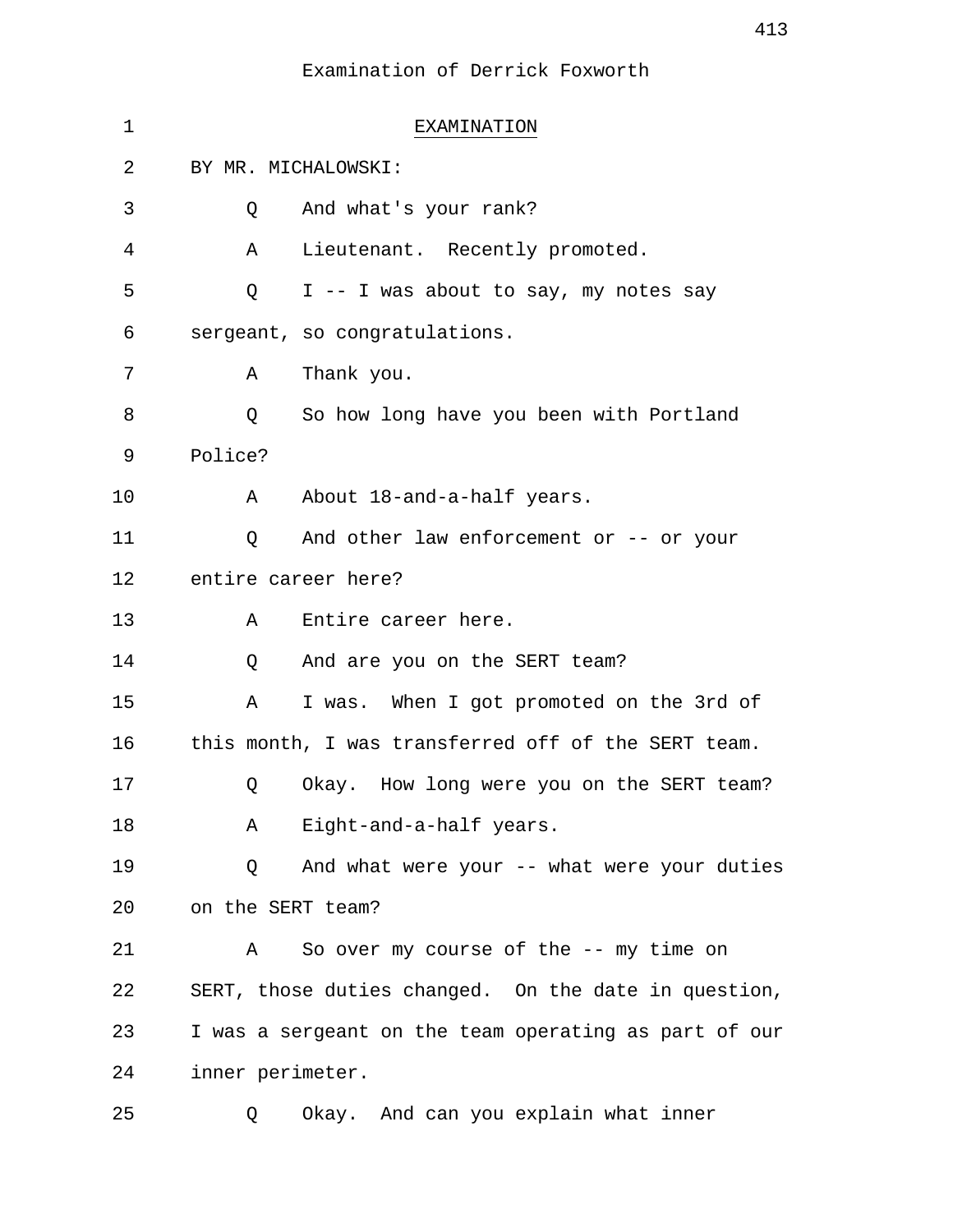1 perimeter is? 2 A Yeah. So our inner perimeter is generally 3 charged with making sure that whatever the location 4 is, that there's containment on that. So if an 5 individual that we're looking to take into custody, 6 they can't escape that initial containment. 7 Q All right. And so on August 27th and 2021, 8 it -- were you part of the -- were you -- you called 9 out on the SERT team? 10 A Yes. I received a page, is usually how 11 we're activated. There'll be a page sent out over 12 our phone with location time and general brief 13 message of what's taking place. 14 O Were you on duty at the time or off? 15 A I believe I was off duty. I think I was 16 home, I believe, at the time. 17 Q All right. So did you make your way to the 18 location? 19 A Yes, I did. 20 Q Were you gathering any information as you 21 were in transit? 22 A Yeah. So standard protocol is we have a 23 dedicated radio net that will turn on and start 24 getting updates about the call and providing 25 information, start coordinating resources and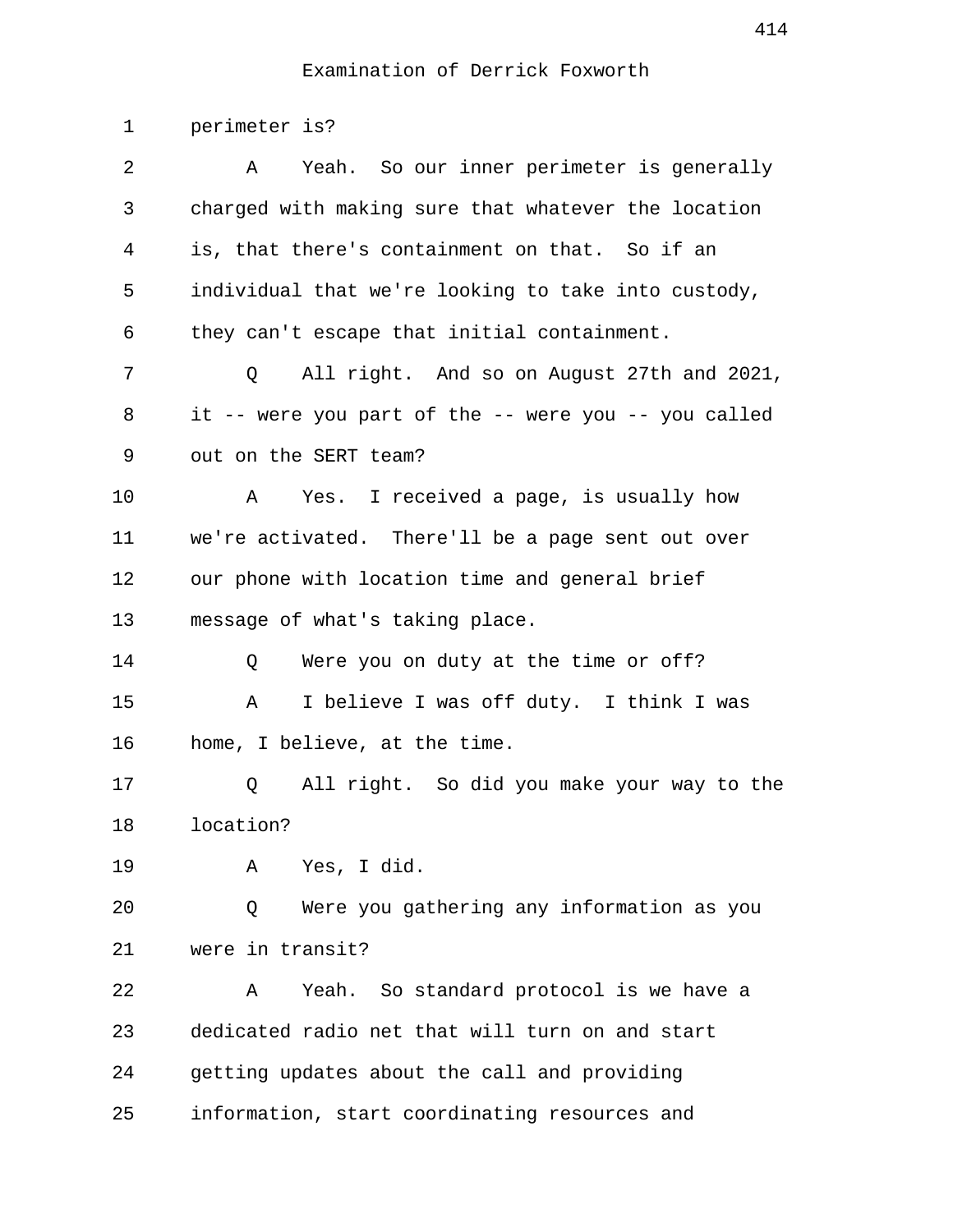1 strategies.

2 0 So what information did you have by the 3 time you arrived on scene? 4 A By the time I arrived on scene, I was aware 5 that the incident started with -- I believe it's the 6 DEA was attempting to serve a search warrant. And 7 they were -- were challenged with a firearm. 8 As I continued to respond to the location, 9 I heard over the air that the -- an officer had been 10 shot and that they were working on evacuating that 11 officer. 12 Q Had you heard -- had you heard whether the 13 suspect had been making threats to shoot police? 14 A Yeah, there were some. I mean, obviously, 15 we had an officer shot, so we knew that those threats 16 were -- were real and valid and that there was an 17 operational firearm. But there was, I believe, some 18 information about, you know, weapons prior to the 19 officer being shot that came in from the DEA. 20 Q Did you also have information that -- that 21 he was making threats about suicide by cop? 22 A I believe so, yes. 23 O What does that mean to you? 24 A Suicide by cop means that an individual 25 will take actions, threatening actions, whether with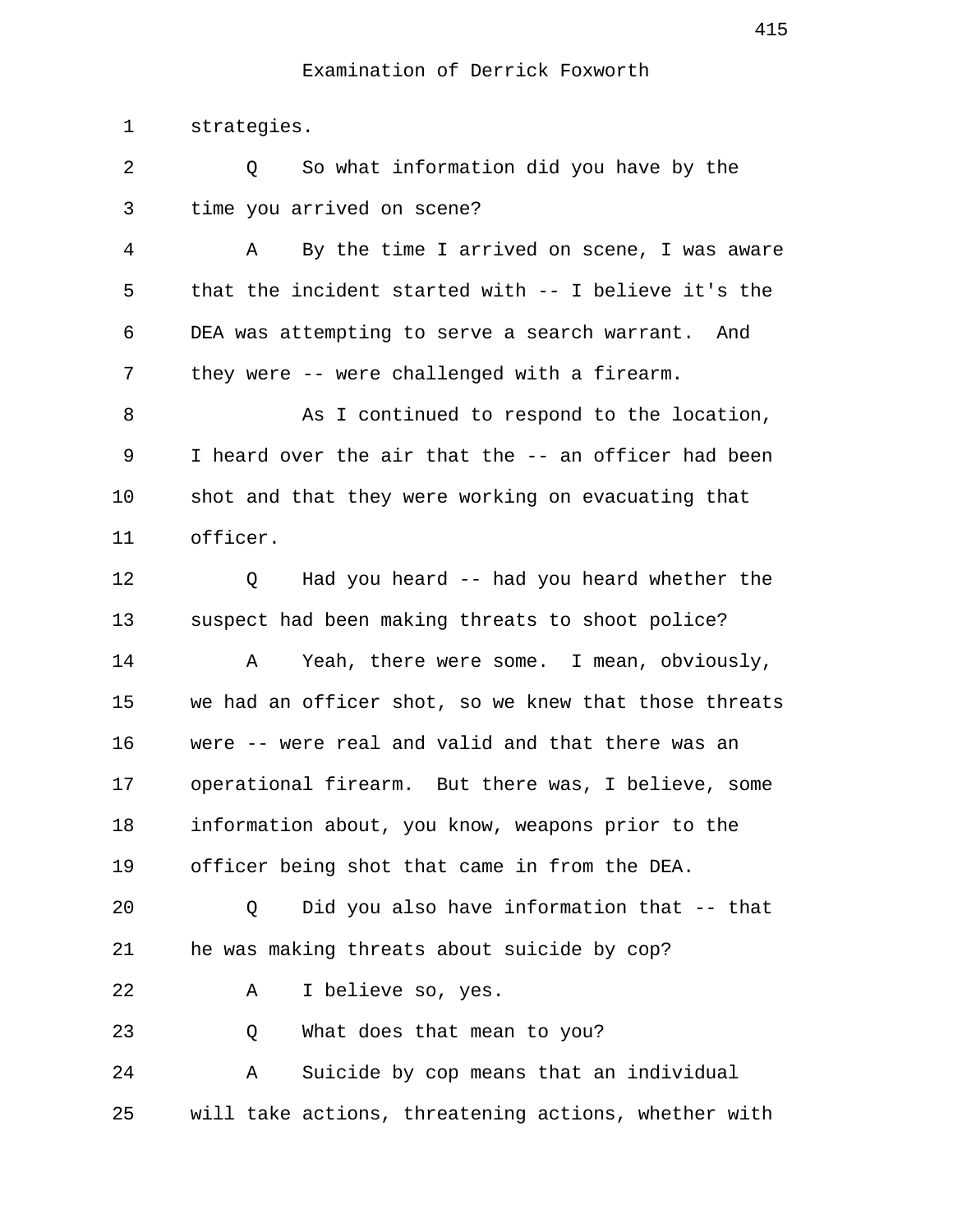1 some type of weapon to -- to try and evoke a deadly 2 force response from law enforcement. 3 Q Okay. And were you aware whether or not 4 that armor had been called and was en route? 5 A Yes. Armor was asked for and was en route. 6 Q What happened when you arrived on scene? 7 A When I arrived on scene, standard protocol 8 was, you know, get to staging location, grab my gear 9 and -- and necessary equipment and then start to make 10 my way to where the -- the problem or the -- the 11 location is. 12 I linked up pretty quick with 13 Officer Howery, Officer Leo Harris and Officer Joel 14 Akunzie (phonetic), who are also members of our inner 15 perimeter. And we quickly split up into two teams to 16 try and get containment on the -- on the location. 17 Q Who did you go with? 18 A I went with Officer Howery. 19 Q And -- and -- and did you begin hearing 20 shots fired as you were -- were approaching? 21 A Yeah. As I was approaching, I heard 22 several shots that were fired. Our focus and our job 23 at that point was to try and get to a location where 24 we could get eyes on the -- on the subject for a 25 variety of reasons, either to deploy less-lethal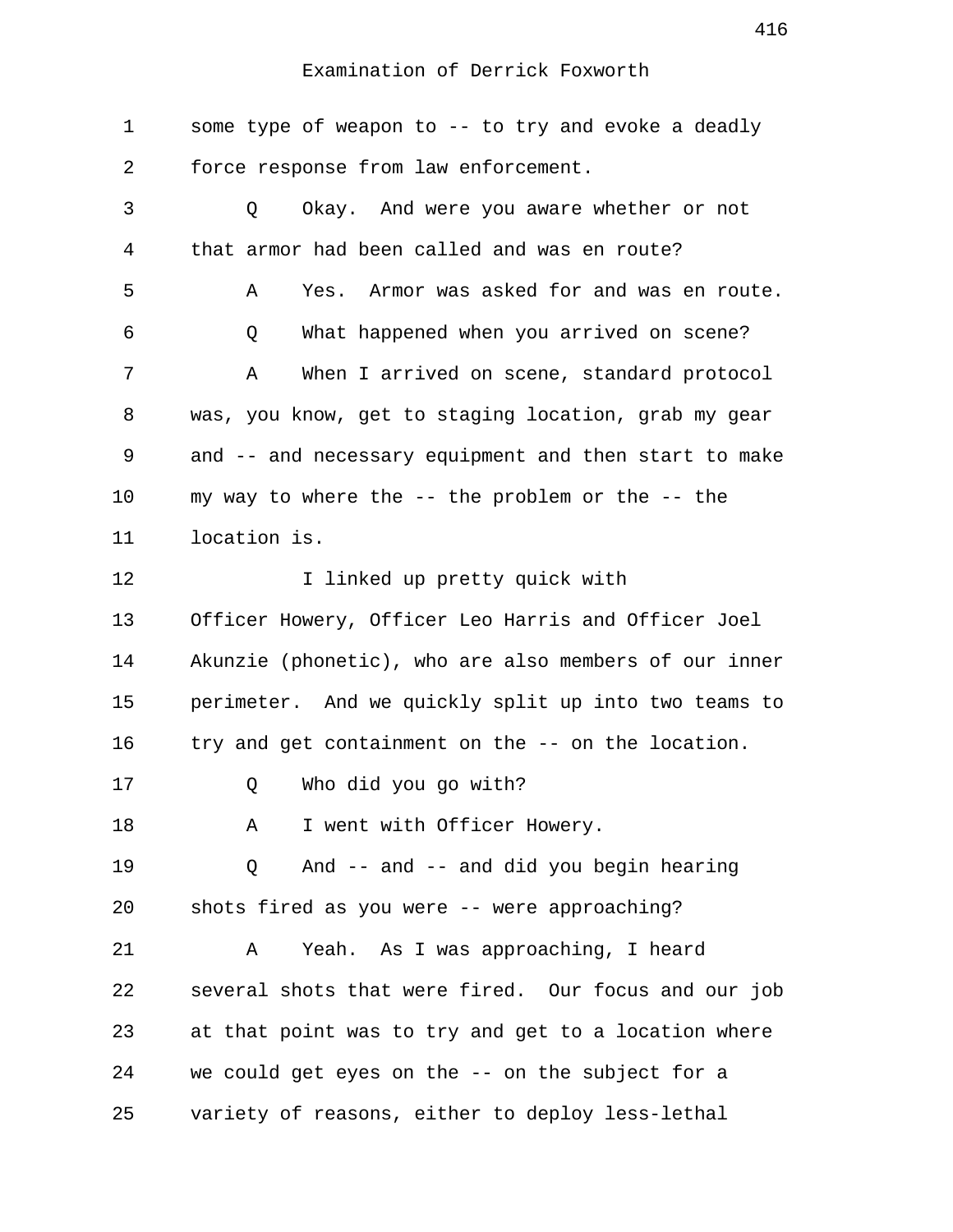| 1  | options if that was appropriate or potentially lethal |
|----|-------------------------------------------------------|
| 2  | force.                                                |
| 3  | And where did you try to get a vantage<br>Q           |
| 4  | point from?                                           |
| 5  | Initially, we went to what would be the<br>Α          |
| 6  | north of the 1570. There's an apartment that had      |
| 7  | three stories that I originally thought might give us |
| 8  | the vantage point that we needed. And it did not, so  |
| 9  | we $--$ we moved.                                     |
| 10 | All right. And -- and so north was<br>Q               |
| 11 | directly across the street from --                    |
| 12 | Correct.<br>Α                                         |
| 13 | Q<br>-- 1570? And is 1570 the building that's         |
| 14 | directly east of 1600?                                |
| 15 | Yes.<br>Α                                             |
| 16 | And after you realized that that point<br>Q           |
| 17 | didn't -- that building didn't give you the vantage   |
| 18 | point that you were seeking, what'd you do?           |
| 19 | From there, because we're hearing shots go<br>Α       |
| 20 | off, we're using vehicles as cover 'cause we're       |
| 21 | concerned, obviously, with getting shot as we're      |
| 22 | moving across the street. There was a -- I believe,   |
| 23 | a Vancouver officer that we linked up with            |
| 24 | momentarily.                                          |
| 25 | That officer had a -- a robot that was                |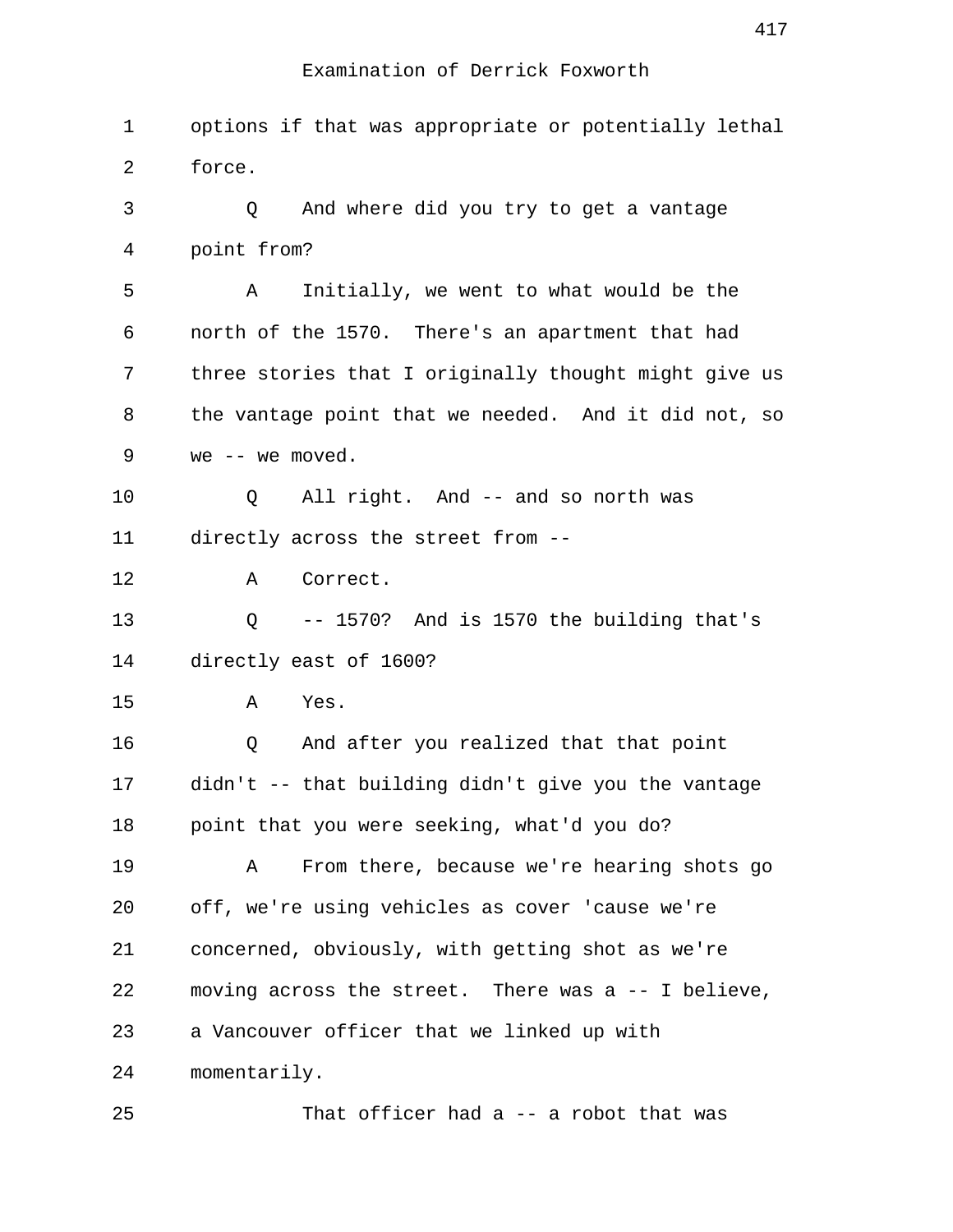| $\mathbf 1$ | positioned to roughly see where we thought the        |
|-------------|-------------------------------------------------------|
| 2           | suspect was, so we took a moment to get a really good |
| 3           | idea of where that was 'cause we didn't want to get   |
| 4           | into a position where we wouldn't have adequate cover |
| 5           | and potentially put ourselves in a, you know, pretty  |
| 6           | dangerous spot where we might get shot.               |
| 7           | So did he show you the -- the screen from<br>Q        |
| 8           | the camera of the robot?                              |
| 9           | Α<br>Correct.                                         |
| 10          | Is that what -- oh. And at this time, is<br>Q         |
| 11          | the suspect continuing to fire rounds?                |
| 12          | Yes, he was.<br>Α                                     |
| 13          | And is -- in terms of timeline, where does<br>Q       |
| 14          | this lay versus when other SERT members start         |
| 15          | deploying gas?                                        |
| 16          | This is happening all simultaneously.<br>Α            |
| 17          | All right. What'd you do next?<br>Q                   |
| 18          | At that point, we began to work our way on<br>Α       |
| 19          | the east side of the building directly across -- I    |
| 20          | think it's 1600 -- directly across from the target    |
| 21          | location 'cause that provided us cover and our goal   |
| 22          | at that point was to try and wrap around the building |
| 23          | to get an eye on the exact apartment that the suspect |
| 24          | was in.                                               |
| 25          | So to $-$ - to clarify, the suspect was in $-$ -<br>Q |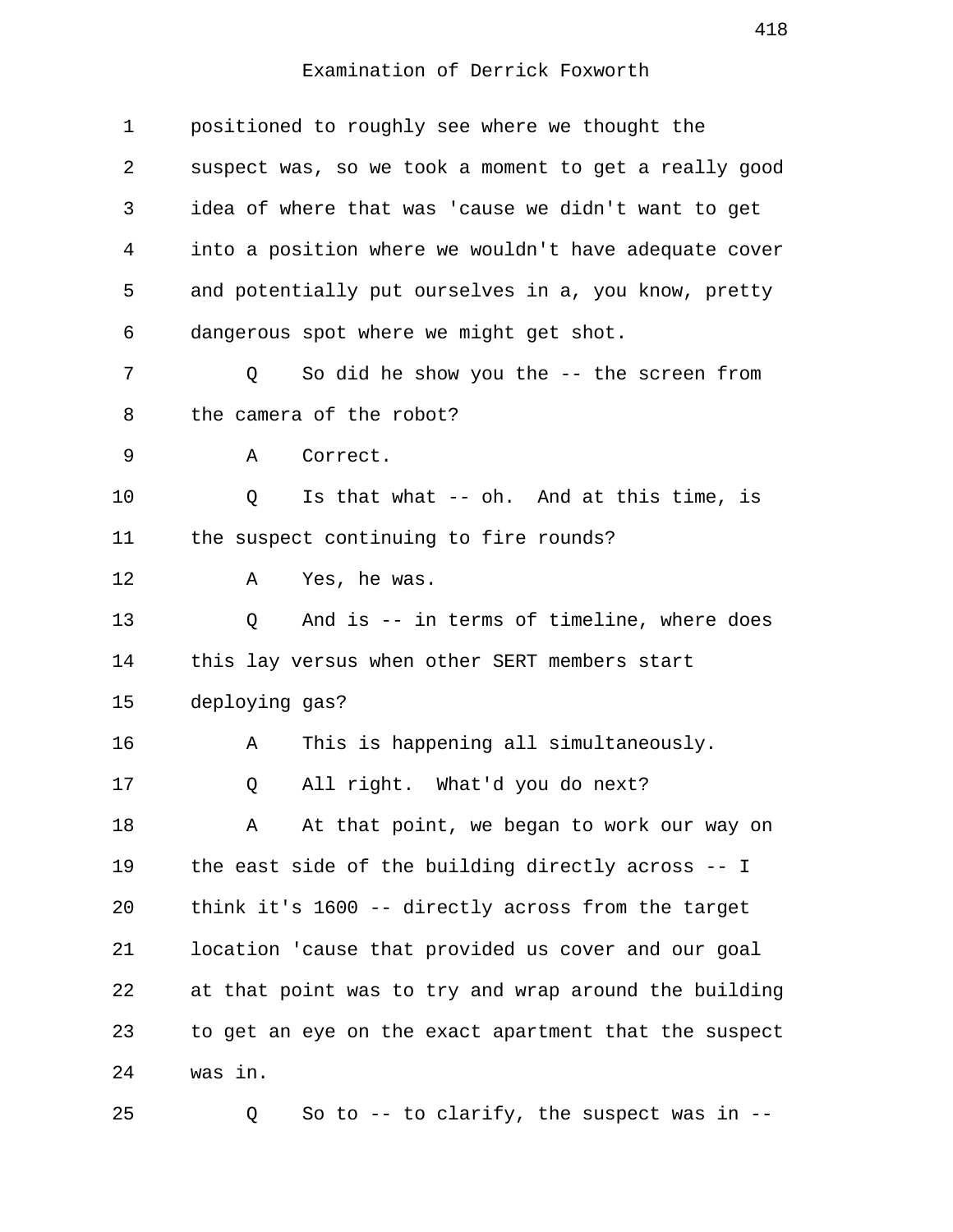1 was that 1600? 2 A I believe 1600. 3 Q Okay. And the building that you were on 4 the east side of, was that the other building? 5 A Yes. 6 Q And so was that 1570? 7 A Yes. 8 Q All right. Have you and Howery had any 9 discussions or -- or determined what your primary 10 roles were? 11 A Yeah. Early on when we first arrived 12 there, determined that Officer Howery would be 13 primary lethal cover if need be. He had a .338 scope 14 rifle, which provides precision accuracy. 15 I grabbed my gas bag so I had ability to 16 deploy gas or 40-millimeter less lethal. So those 17 roles were divided up early on. And I also had a -- 18 an AR-15 rifle with me as well. 19 Q Okay. So -- so he was primary shooter and 20 you had the -- the less lethal? 21 A It -- yes. 22 Q And so as you came around 1570, were you 23 able to get to a place that there was a vantage point 24 to see the -- the suspect? 25 A Yes, there was. So it was a fairly narrow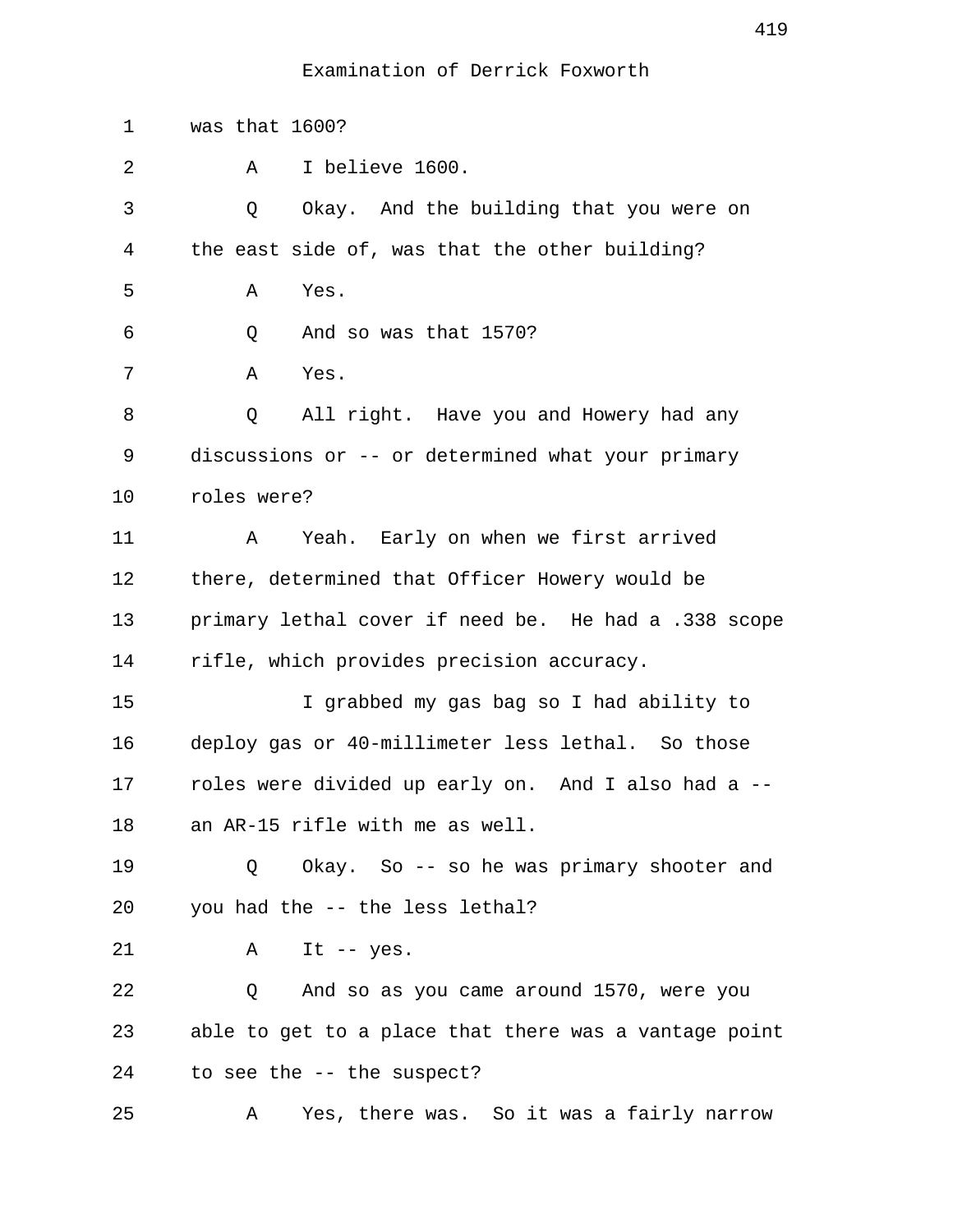| $\mathbf 1$ | section between the edge of the building and the      |
|-------------|-------------------------------------------------------|
| 2           | retaining wall. It's roughly kind of the space that   |
| 3           | we're having here. So if you can imagine, where the   |
| 4           | mic is is the edge of the building. And this is the   |
| 5           | retaining wall, so we had about three feet.           |
| 6           | Officer Howery was -- was walking first and           |
| 7           | was able to round that corner, look back to the north |
| 8           | and I basically paused a couple steps --              |
| 9           | Yeah.<br>Q                                            |
| 10          | -- behind him.<br>Α                                   |
| 11          | We'll pause you for a second just because<br>Q        |
| 12          | it's audio recording. I want to make sure it's on     |
| 13          | the record. So for the record, Lieutenant Foxworth,   |
| 14          | put his hand in front of him when he said where the   |
| 15          | microphone is and then he put his hand behind him     |
| 16          | near the wall when he said where the retaining wall   |
| 17          | was, is -- what was the approximate distance between  |
| 18          | the building and the wall?                            |
| 19          | Three to four feet.<br>Α                              |
| 20          | And from that vantage point, was -- was it<br>Q       |
| 21          | a good vantage point for both of you to see or just   |
| 22          | one of you to see?                                    |
| 23          | Just one.<br>Α                                        |
| 24          | And who -- who was in the position to be<br>Q         |
| 25          | able to see?                                          |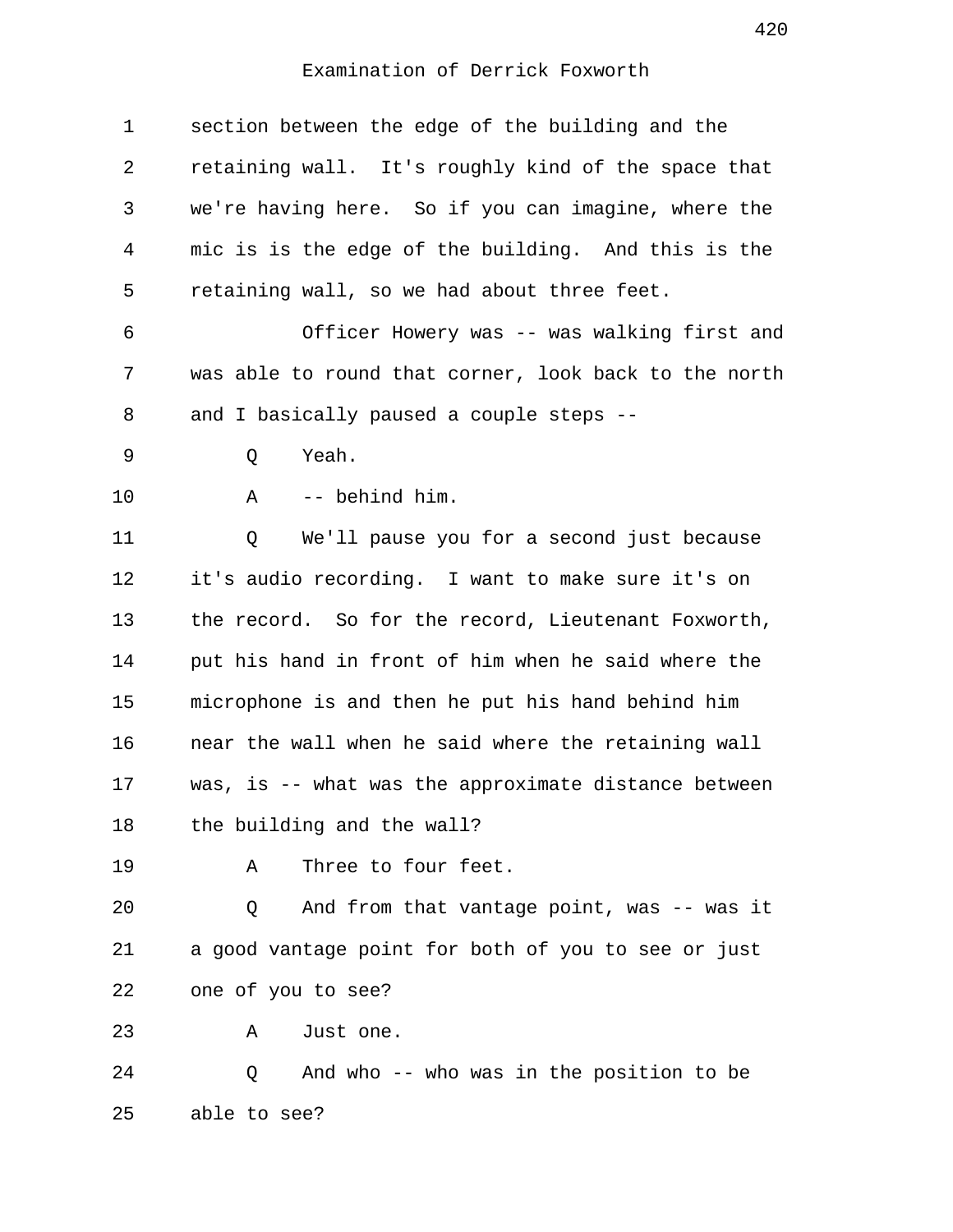| 1  | Α                                          | Officer Howery.                                      |  |
|----|--------------------------------------------|------------------------------------------------------|--|
| 2  | Q                                          | How long were you at that vantage point              |  |
| 3  |                                            | prior to the shots being fired?                      |  |
| 4  | Α                                          | Maybe 60 seconds.                                    |  |
| 5  | Q                                          | All right. And did you observe Officer               |  |
| 6  | Howery fire shots from that vantage point? |                                                      |  |
| 7  | Α                                          | I did.                                               |  |
| 8  | Q                                          | How many shots?                                      |  |
| 9  | Α                                          | One.                                                 |  |
| 10 | Q                                          | Were you able to see his target while he             |  |
| 11 | was firing?                                |                                                      |  |
| 12 | Α                                          | I was not. I was able to see him raise his           |  |
| 13 |                                            | weapon in an upward position. I saw a muzzle flash   |  |
| 14 |                                            | and heard one -- one round fired.                    |  |
| 15 | Q                                          | What did he do next?                                 |  |
| 16 | Α                                          | At that point I realized that he had fired,          |  |
| 17 |                                            | I made sure that he was okay, that we hadn't taken   |  |
| 18 |                                            | incoming rounds. And then we swapped positions. I    |  |
| 19 |                                            | took over lethal cover, had him stay -- step back    |  |
| 20 |                                            | just to make sure he hadn't, you know, taken a round |  |
| 21 |                                            | and gotten injured.                                  |  |
| 22 |                                            | And then we $-$ - I believe he put out what          |  |
| 23 |                                            | would be referred to as a Zulu. It's a term that we  |  |
| 24 |                                            | use so that everyone knows that SERT or a member of  |  |
| 25 |                                            | SERT has taken a shot so there's no confusion about  |  |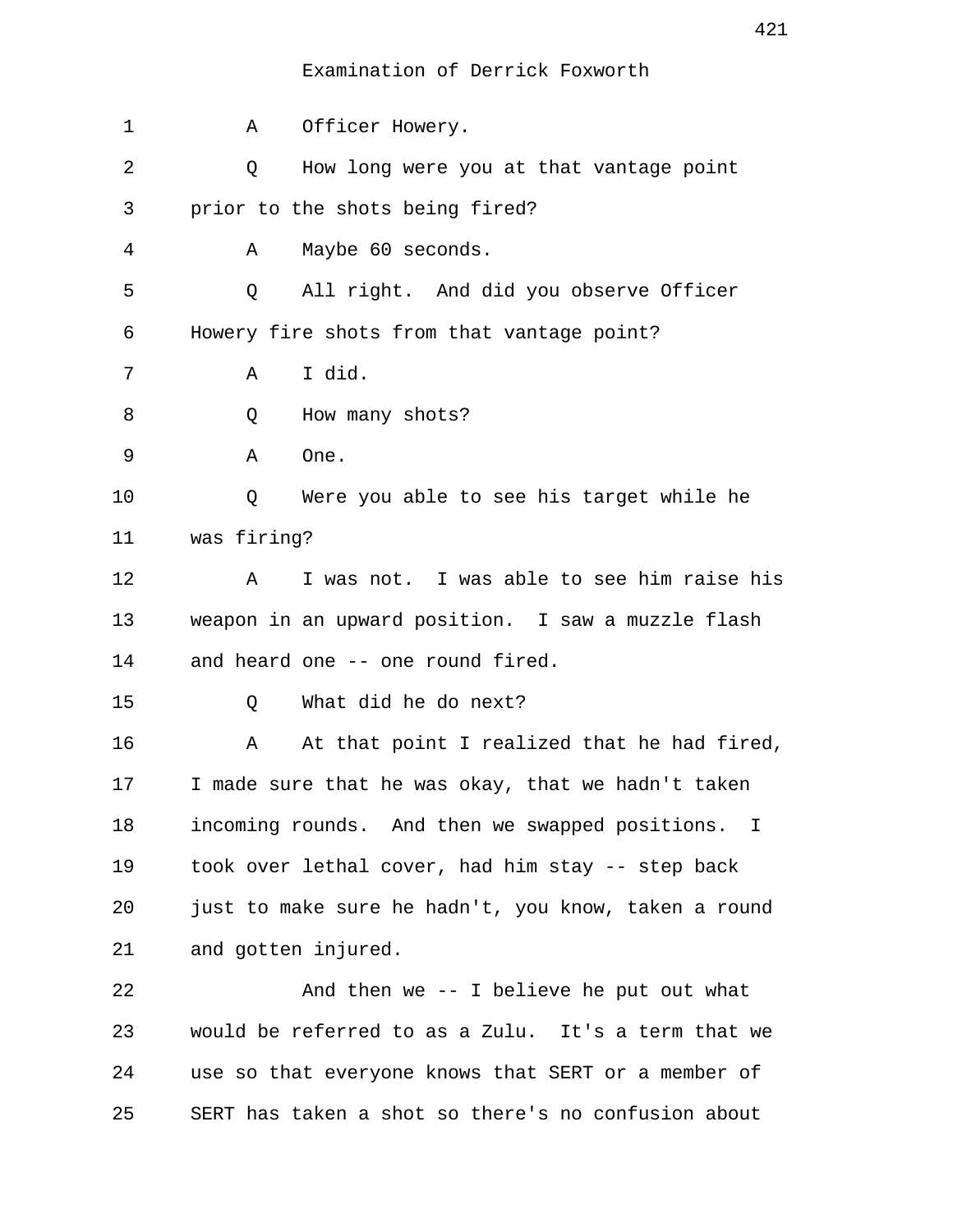1 who shot. And, at that point, we held there until 2 Sergeant Livingston came over to relieve Officer 3 Howery. 4 Q All right. And when you say Livingston 5 came to relieve Howery, is that part of the protocol 6 after use of deadly force? 7 A Yes, it is. 8 and So -- and is that also why you swapped him 9 to take primary lethal cover? 10 A Yeah. As soon as possible to get the 11 primary shooter out of that position once it's safe 12 to do so. 13 Q All right. And at that time in leading up 14 to Officer Howery taking the shot, what did you know 15 about whether or not evacuations had occurred from 16 the buildings? 17 A I didn't know if evacuations had been 18 completed. At that point, still operating under the 19 theory. It's 7 or 8 o'clock in the morning during 20 the week. You have two, you know, medium-sized 21 apartment buildings. My expectation's that some of 22 those were still occupied. 23 Q In fact, did you see anybody in either of 24 the buildings? 25 A I do recall seeing a couple folks as we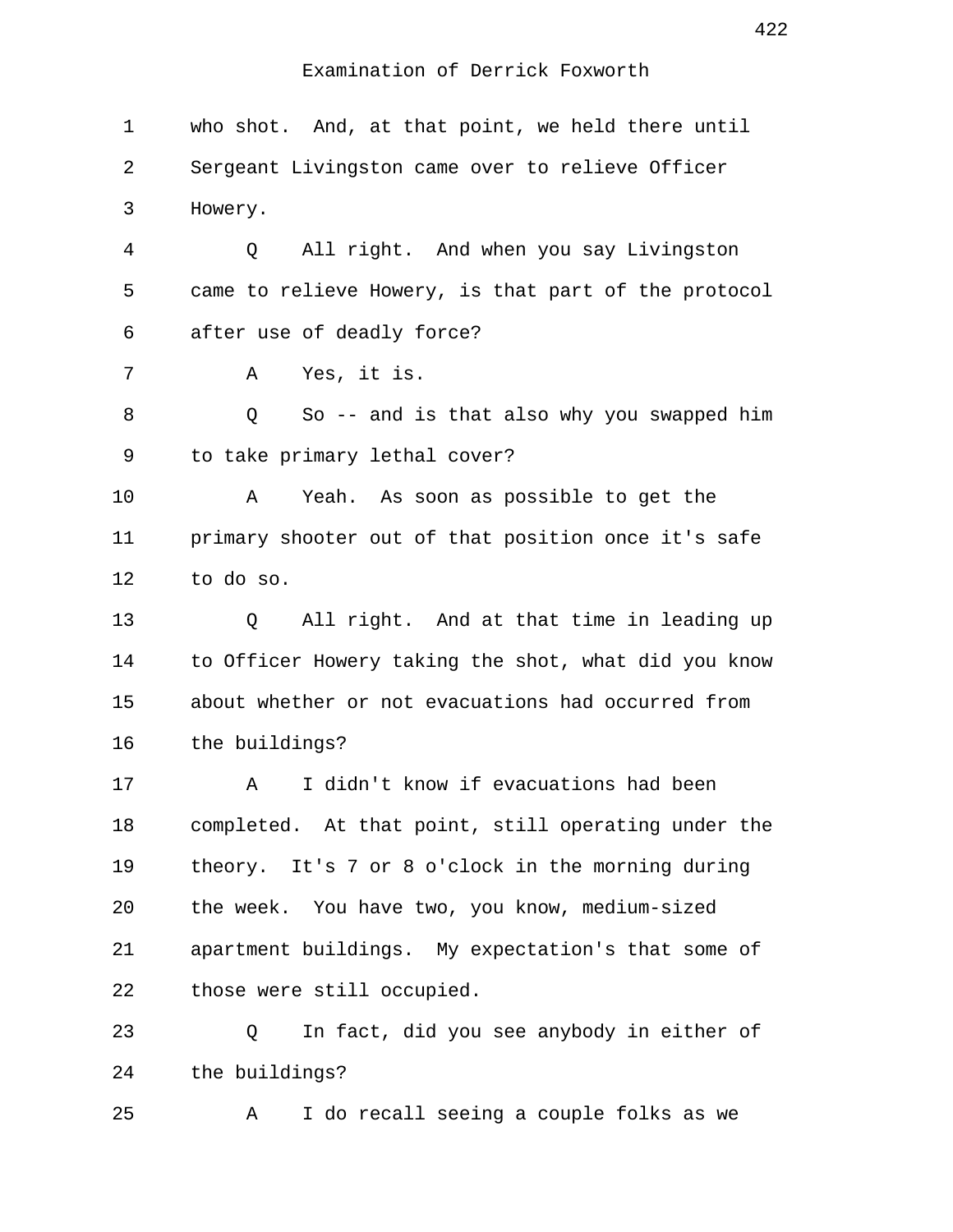| $\mathbf 1$ | worked on that east side of the building still        |  |
|-------------|-------------------------------------------------------|--|
| 2           | inside. And I think they were on the second floor if  |  |
| 3           | I recall.                                             |  |
| 4           | And that would have been of 1570?<br>Q                |  |
| 5           | Correct.<br>Α                                         |  |
| 6           | All right. Did you hear discussion on the<br>Q        |  |
| 7           | radio about a shot of opportunity?                    |  |
| 8           | I did not.<br>Α                                       |  |
| 9           | Okay. Did you hear Sergeant Livingston<br>Q           |  |
| 10          | and -- talk about expectations on the radio?          |  |
| 11          | I did not.<br>Α                                       |  |
| 12          | Okay. And -- and at that point, did you<br>Q          |  |
| 13          | believe that the suspect presented an imminent threat |  |
| 14          | or an immediate threat of death or serious physical   |  |
| 15          | injury?                                               |  |
| 16          | Yes, absolutely.<br>Α                                 |  |
| 17          | Okay. And -- and to whom?<br>Q                        |  |
| 18          | To the officers on scene, to the folks in<br>Α        |  |
| 19          | the neighborhood, in the building adjacent. I knew    |  |
| 20          | that we had an officer that had been shot through a   |  |
| 21          | wall, so anyone within that immediate area was in     |  |
| 22          | immediate danger of potentially being harmed.         |  |
| 23          | MR. MICHALOWSKI: Okay. All right. I'm --              |  |
| 24          | I'm done with questions for you, but the grand jurors |  |
| 25          | may have some, so --                                  |  |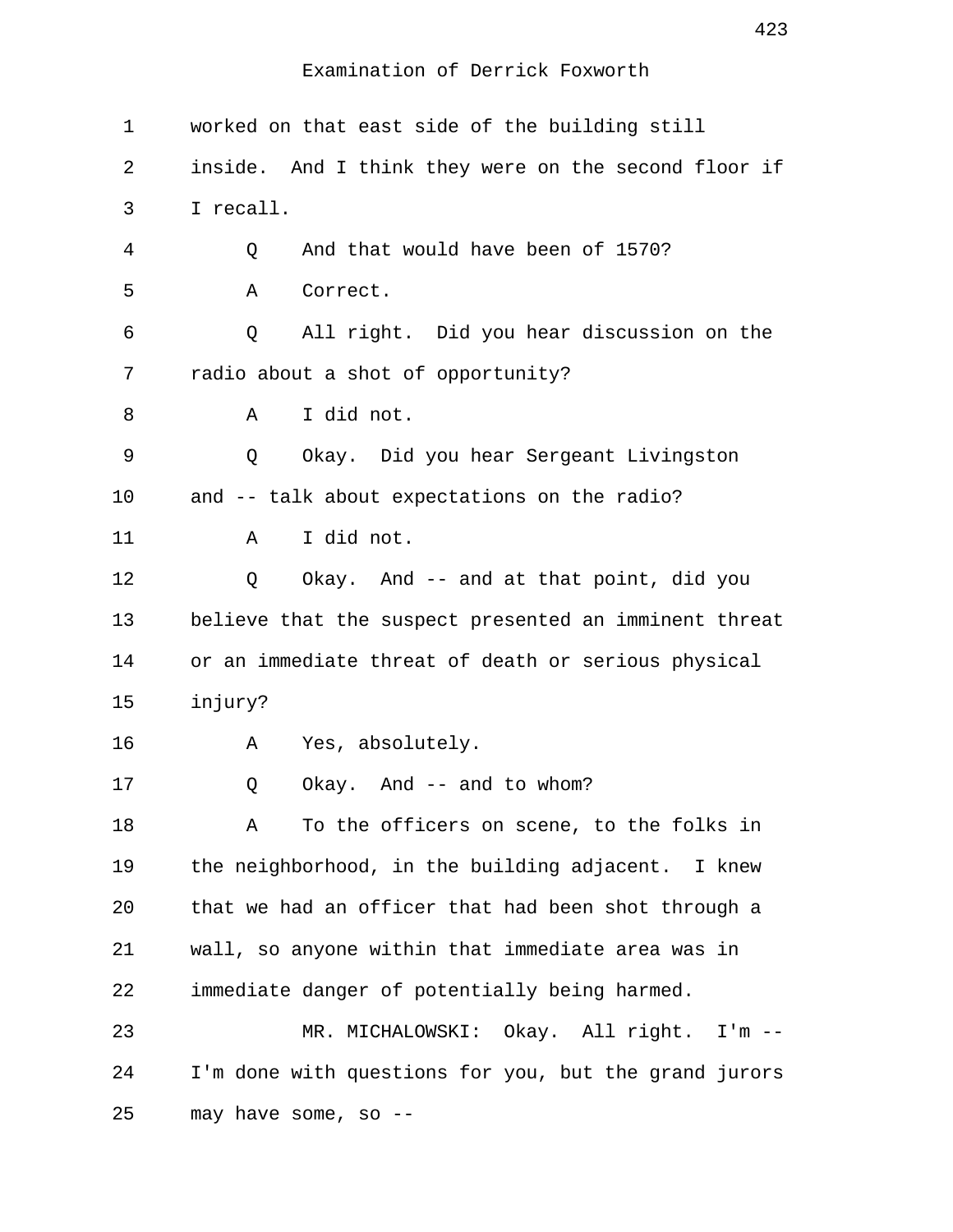Examination of Derrick Foxworth

 1 Yes, sir. 2 A GRAND JUROR: Did -- did you know that 3 there was shots from police before? 4 THE WITNESS: Yeah. I knew that there'd 5 been gas deployed as well as rounds fired from SERT. 6 A GRAND JUROR: So you knew there were 7 rounds, but they -- you guys were moving into a 8 position and the -- the suspect was still up and -- 9 and he took a shot? 10 THE WITNESS: So if I understand your 11 question -- 12 A GRAND JUROR: Yeah, I just -- I'm sorry. 13 Just you did hear that there were -- that the police 14 had been firing, attempting to shoot the assailant 15 from another location? 16 THE WITNESS: I was aware that officers had 17 returned fire and tried to shoot the suspect, yes. 18 A GRAND JUROR: Thank -- thank you. 19 BY MR. MICHALOWSKI: 20 Q How are you aware of that? 21 A I heard them. 22 Q You heard the -- you -- you heard the 23 actual shots being fired? 24 A Correct. 25 Q And how could you distinguish them from --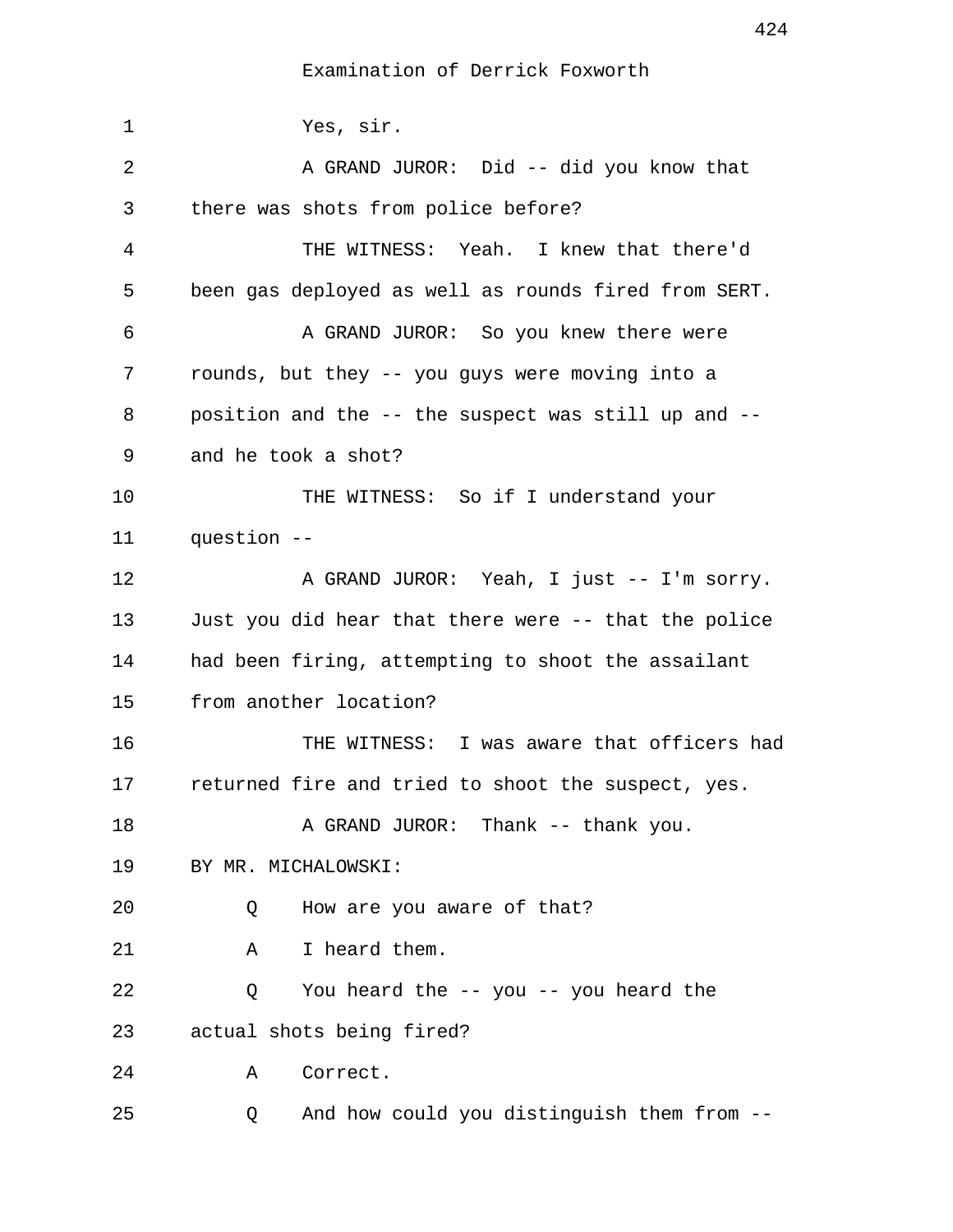# Examination of Derrick Foxworth

| $\mathbf 1$ | 'Cause when I was first at the officer with<br>A      |
|-------------|-------------------------------------------------------|
| 2           | Vancouver PD, I could hear and see our officer in the |
| 3           | turret, so I was able to hear those rounds from armor |
| 4           | 'cause I was in basically close proximity to them.    |
| 5           | Oh, okay. And did you hear the -- the Zulu<br>Q       |
| 6           | calls on the radio for that?                          |
| 7           | I did not.<br>A                                       |
| 8           | Q<br>And so -- but it was after those two shots       |
| 9           | that you went around the far side of -- the east side |
| 10          | of -- of 1570?                                        |
| 11          | It was basically all right in that same<br>A          |
| 12          | time frame.                                           |
| 13          | MR. MICHALOWSKI: Okay. I think you had a              |
| 14          | question.                                             |
| 15          | A GRAND JUROR: Oh, yeah. I just wanted to             |
| 16          | touch back to the suicide by cop comment. Did that    |
| 17          | go out over the radio or was that something that -- I |
| 18          | don't remember hearing about that in other ways.      |
| 19          | THE WITNESS: To my recollection, that was             |
| 20          | information that was put out on She 2 (phonetic),     |
| 21          | which is a net that we use as we're en route, one,    |
| 22          | that he was armed; two, we had an officer hit and     |
| 23          | that there was mention of a potential suicide by cop. |
| 24          | A GRAND JUROR: Okay. Thank you.                       |
| 25          | MR. MICHALOWSKI: Anybody else?                        |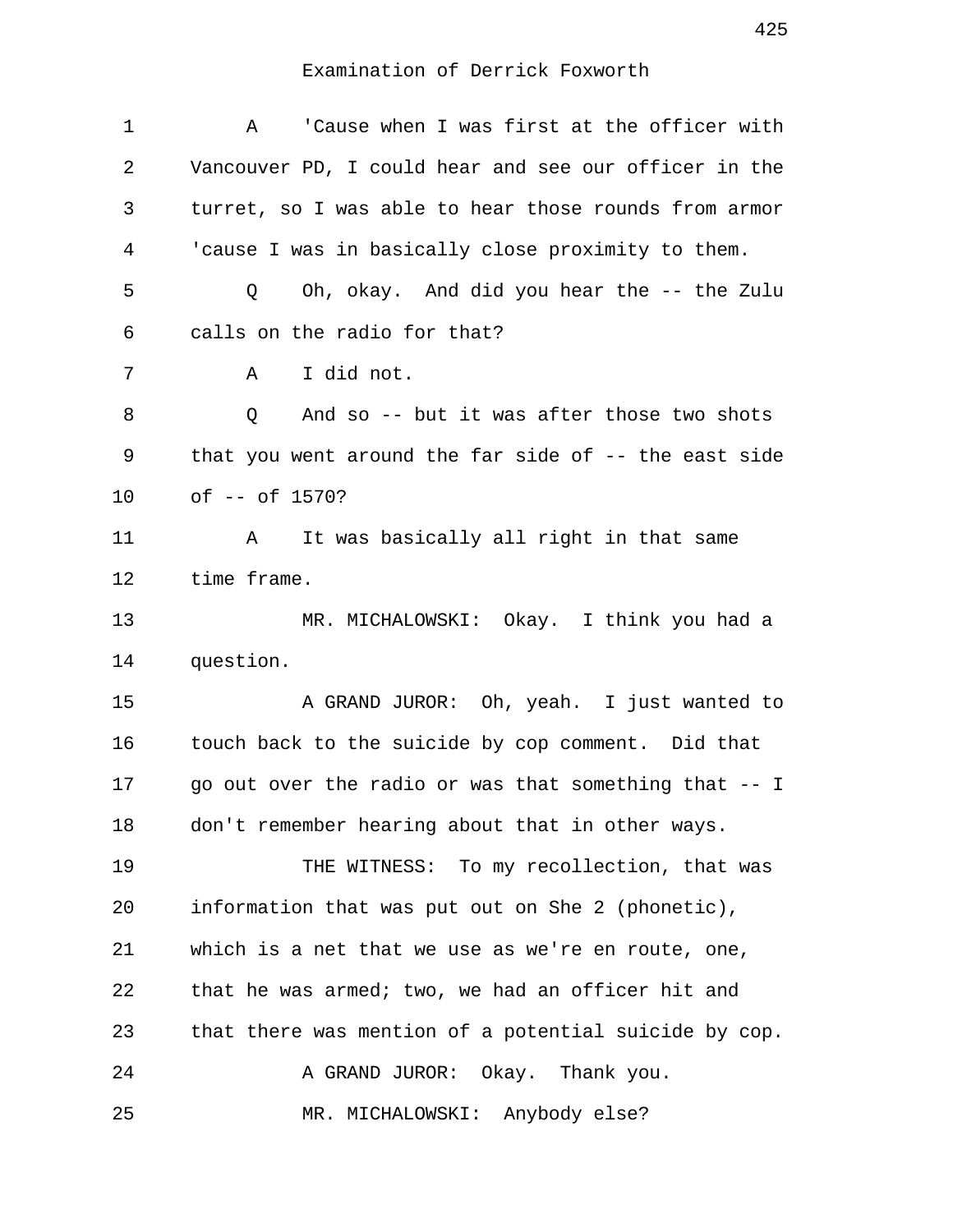| $\mathbf 1$ | All right. Lieutenant, I think you're                    |
|-------------|----------------------------------------------------------|
| 2           | done.                                                    |
| 3           | THE WITNESS: Thank you.                                  |
| 4           | MR. MICHALOWSKI: Thank you.                              |
| 5           | (Whispered discussion, off the record,                   |
| 6           | 11:20 a.m.                                               |
| 7           | MR. VASQUEZ: Go ahead and raise your right               |
| 8           | hand and we'll have you sworn.                           |
| 9           | <b>LEO HARRIS</b>                                        |
| 10          | Was thereupon called as a witness; and, having been      |
| 11          | first duly sworn, was examined and testified as follows: |
| 12          | A GRAND JUROR: Okay.                                     |
| 13          | MR. VASQUEZ: All right. Go ahead and have                |
| 14          | a seat.                                                  |
| 15          | Just start off by telling us your first and              |
| 16          | last name, spell those for us and tell us how you're     |
| 17          | employed.                                                |
| 18          | THE WITNESS: Leo Harris, L-e-o,                          |
| 19          | H-a-r-r-i-s. And I work for the Portland Police          |
| 20          | Bureau as a police officer.                              |
| 21          | EXAMINATION                                              |
| 22          | BY MR. VASQUEZ:                                          |
| 23          | And how long have you been with Portland<br>Q            |
| 24          | Police?                                                  |
| 25          | Just over 20 years.<br>Α                                 |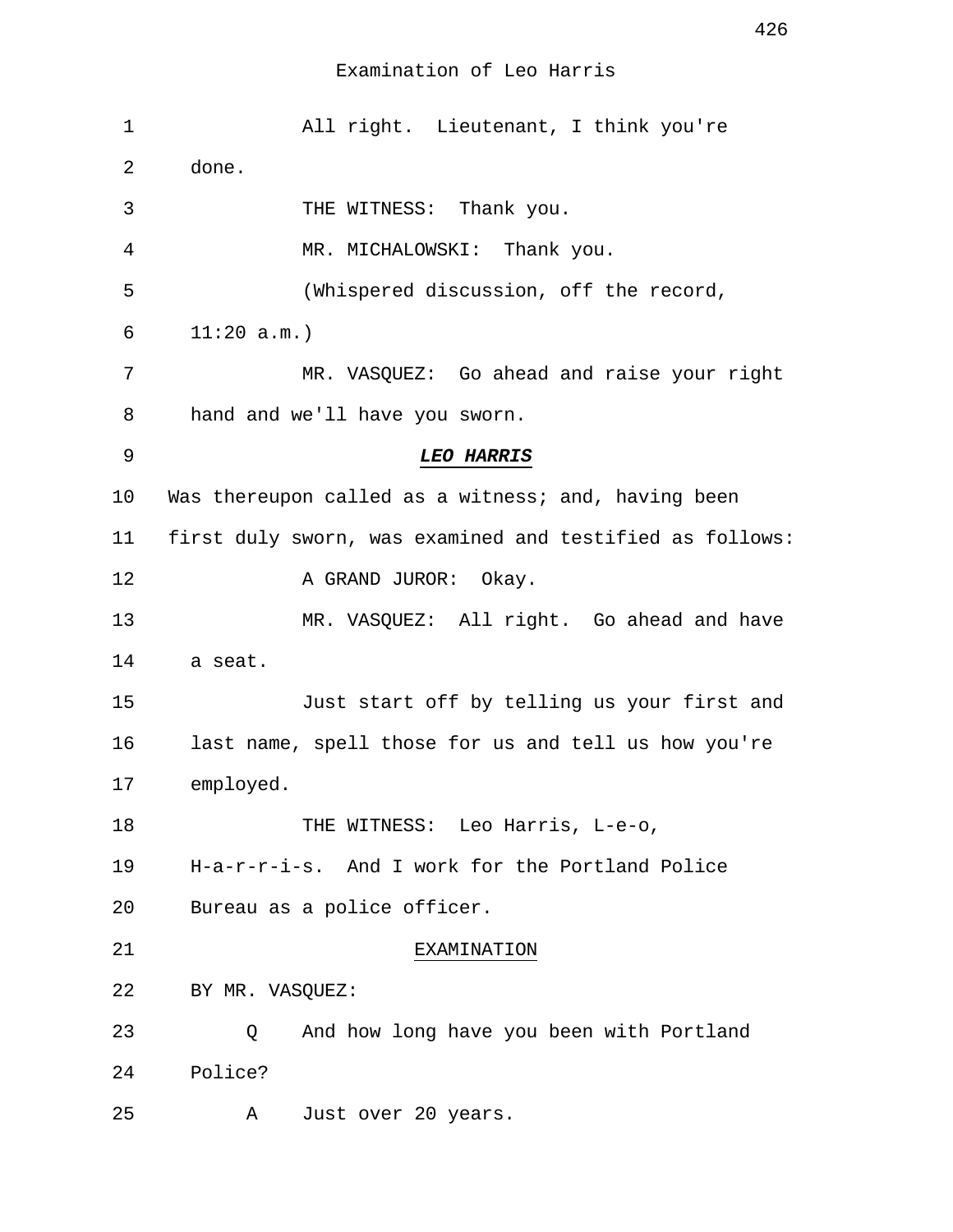| 1           | Okay. And what's your current role or<br>Q              |
|-------------|---------------------------------------------------------|
| 2           | responsibility with Portland Police?                    |
| 3           | I work in our Training Division and I'm the<br>Α        |
| 4           | wellness program coordinator. And I'm also in a         |
| 5           | detached role on the SERT team.                         |
| 6           | Okay. And back in August of 2021, were you<br>Q         |
| 7           | also in that capacity at SERT?                          |
| 8           | Yes.<br>Α                                               |
| $\mathsf 9$ | Q<br>Okay. And then on August 27th, 2021, did           |
| 10          | you get that page out to go out to 1600 North Willis?   |
| 11          | Yes, I did.<br>Α                                        |
| 12          | Okay. And do you remember roughly kind of<br>Q          |
| 13          | what time you arrived or maybe in the sequence of $-$ - |
| 14          | of where things were?                                   |
| 15          | I remember it was in the morning. I<br>Α                |
| 16          | actually don't remember if it was 6:00 in the morning   |
| 17          | or 8:00 in the morning, but it was early. And I         |
| 18          | arrived somewhere in the area of McClellan and          |
| 19          | Interstate. And when I pulled up and was about to       |
| 20          | start getting dressed, I believe that's when Officer    |
| 21          | Snodgrass was shot through the wall.                    |
| 22          | Okay. And so once you got yourself kind of<br>Q         |
| 23          | geared up, what was going to be your role going into    |
| 24          | this situation?                                         |
| 25          | My role is going to be to go try to get a<br>Α          |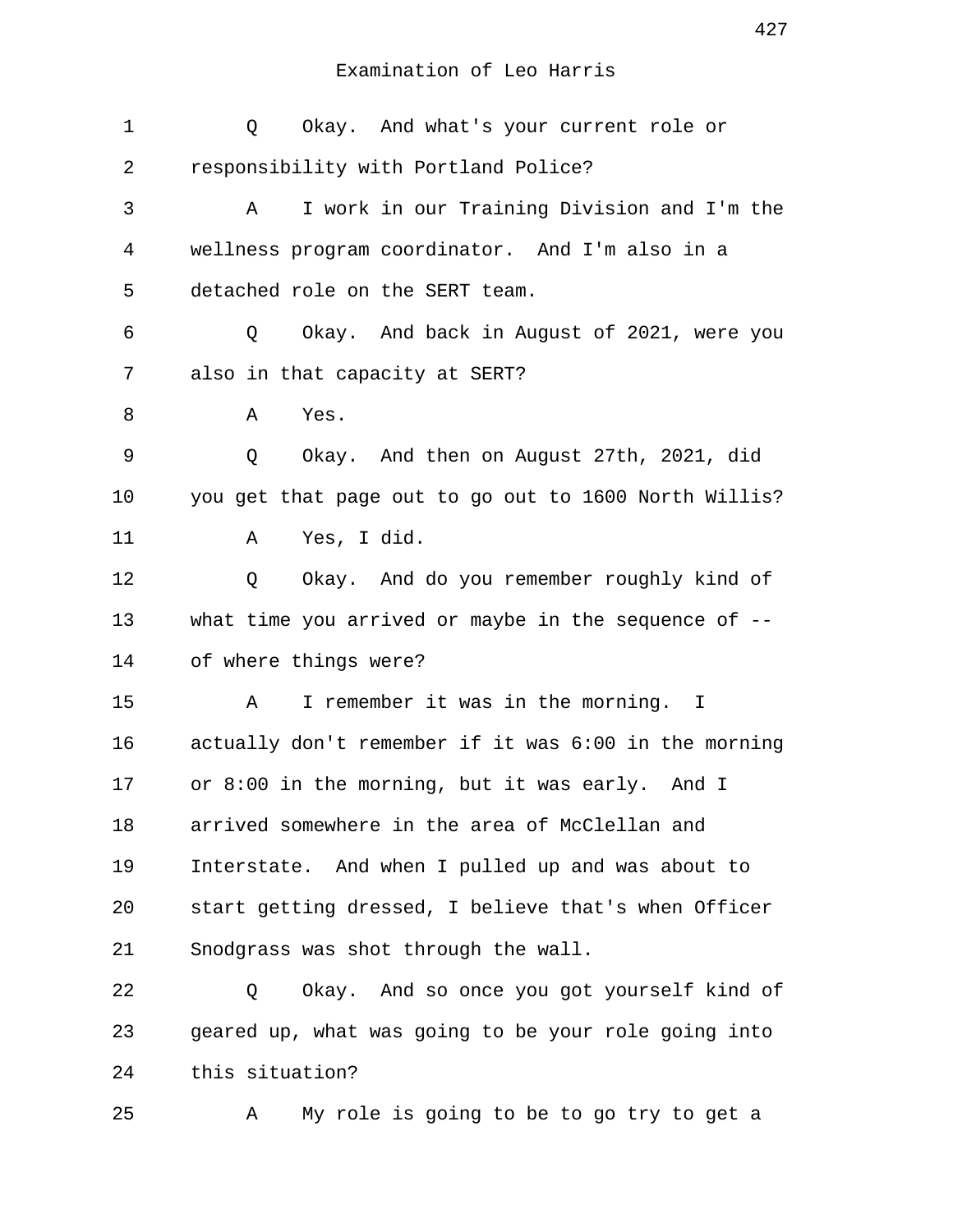1 view onto the balcony where the suspect -- we thought 2 the suspect was. And that was confusing on how to 3 get there.

 4 So I got my gear on, walked several blocks 5 down and around, met with Sergeant Don Livingston. 6 And he explained to me where I needed to go. And so 7 then I had to go back around, retrace my steps.

 8 During that route, I ended up with my 9 normal inner-perimeter partner, Officer Akunzie, and 10 then Sergeant Foxworth and Officer Howery. And so 11 then we all went around to the east and split up 12 there.

13 Officer Howery and Sergeant Foxworth, who I 14 thought were going to go off somewhere to the north. 15 And I don't actually still know where they ended up. 16 Q Okay.

17 A And then Officer Akunzie and I started 18 trying to get into the building that was just to the 19 east. And in order to do that, we had to come in 20 from the east side, which was not their front doors. 21 So we knocked on several backdoors and windows. 22 Somebody finally opened a slider door and let us in. 23 They knew something was going on on the 24 west side of their building and we told them it was 25 not safe. One of the things we did see as we were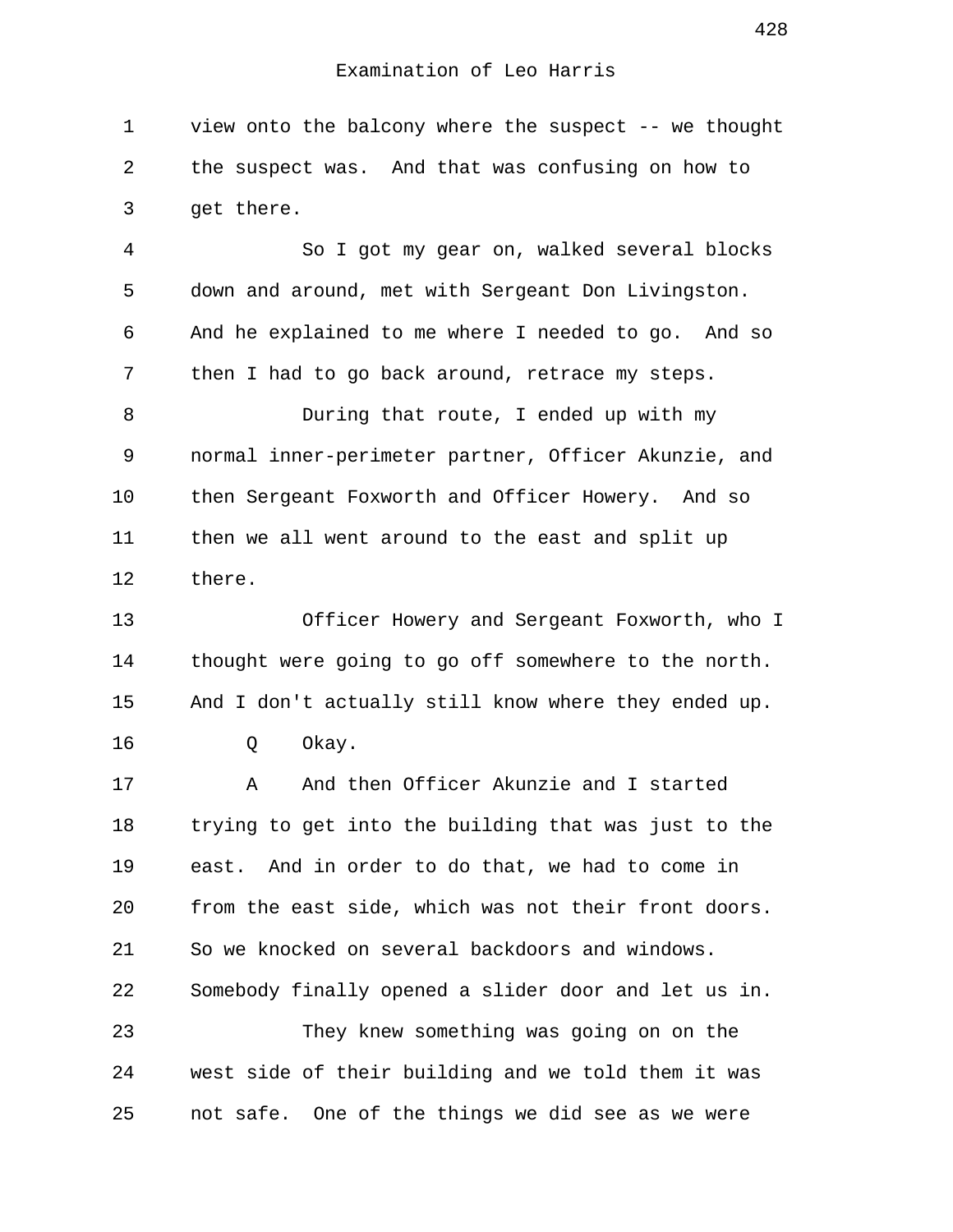1 coming up the street towards their place, we knew we 2 couldn't evacuate people --

3 Q Mm-hmm.

 4 A -- down the street -- down Willis because 5 there was a view from that balcony. And so I felt 6 like keeping them there was probably the safest even 7 though that wasn't super safe either.

 8 And so somebody let us in. We went through 9 their apartment into the inner corridor and then went 10 up to the second and third level and ran up and down 11 and knocked on some of the doors that were facing to 12 the west, where the suspect was shooting.

13 We were very worried that the round -- some 14 of the rounds that were fired might be going through 15 the walls. We had no way to know if somebody in 16 there had been hit or needed help. Obviously, we 17 didn't have enough police resources to go start 18 evacuating people, so it was very quickly.

19 Our goal was to try to get to the third 20 floor of this building, get a view onto the balcony 21 where we thought the suspect was shooting from. And 22 so Officer Akunzie went to the second floor just for 23 a minute and then joined me on the third floor.

24 And I just ran down the hallway knocking on 25 each door, not stopping until I got to the room that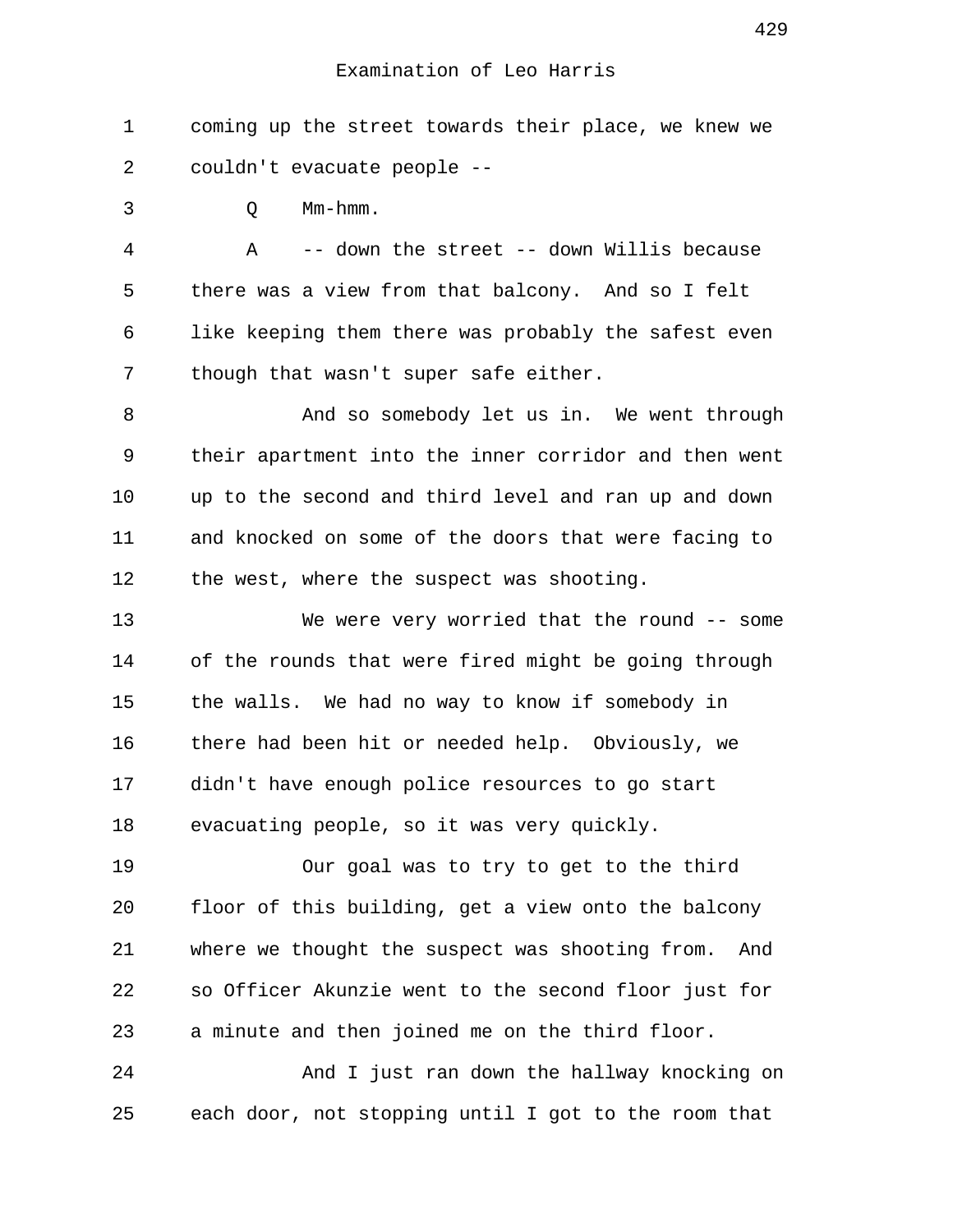| $\mathbf 1$    | we ended up in. At some point, people came out into   |
|----------------|-------------------------------------------------------|
| 2              | the hallway to see who was knocking on the door.      |
| $\mathfrak{Z}$ | And we explained, "Hey, there's somebody              |
| 4              | shooting on the outside. It's not safe. But you're    |
| 5              | not safe going down the street either." I told them   |
| 6              | to go down the stairwell and wait on the downstairs   |
| 7              | floor on the east side of the building.               |
| 8              | Okay.<br>Q                                            |
| 9              | Α<br>It seemed like everybody did that. And           |
| 10             | then Officer Akunzie and I got into one of the        |
| 11             | third-story rooms that was going to be overlooking    |
| 12             | where we thought the suspect was shooting from on     |
| 13             | this balcony.                                         |
| 14             | So while all this is going on, from what<br>Q         |
| 15             | I'm hearing, it sounds like you're trying to evacuate |
| 16             | that building that is next to where the shooter is.   |
| 17             | And people are leaving; is that right? Or trying --   |
| 18             | trying to get people to leave?                        |
| 19             | I don't know if I'd call it an<br>Yeah.<br>Α          |
| 20             | evacuation 'cause we didn't have anywhere safe for    |
| 21             | them to go. Trying to make their situation a little   |
| 22             | bit better, maybe go to the east side of their        |
| 23             | building and downstairs --                            |
| 24             | Okay.<br>Q                                            |
| 25             | -- just to put as much, you know, Sheetrock<br>Α      |
|                |                                                       |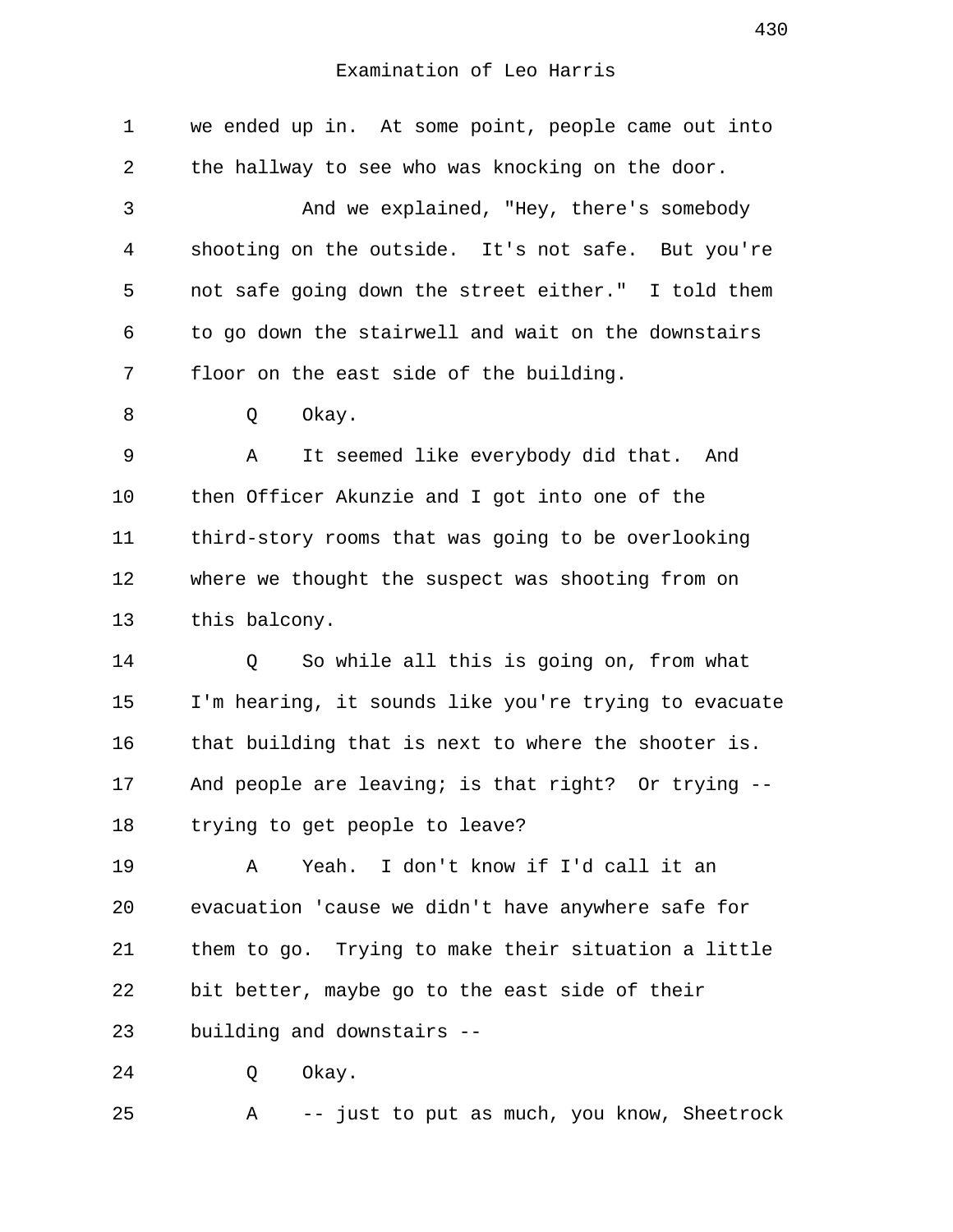1 and walls between them.

2 0 Okay.

 3 A We were trying to not have people on the 4 east side of that building in case, you know, bullets 5 could easily go through the walls. 6 Q Is it fair to say at that point you weren't 7 able to do, like, a room-by-room, 8 apartment-by-apartment search to make sure you've 9 gotten everyone who was maybe asleep or waking up to 10 get them out? 11 A Correct, yeah. I would have liked to, but 12 there's an ongoing situation where somebody is 13 actively shooting. And so our primary goal is to try 14 to get to a spot where we could stop that. And then 15 you could bring in a lot more police officers, go 16 door to door. 17 I think that's one of our worst fears, is 18 there's somebody hurt, injured in one of those rooms 19 and nobody's there getting them help because there's 20 this other ongoing situation. 21 Q And -- and can you hear shots going off 22 while this is happening? 23 A I don't remember. I felt like I didn't.

24 One of the things is we have -- like, in the -- on 25 the helmet, there are -- there's hearing protection.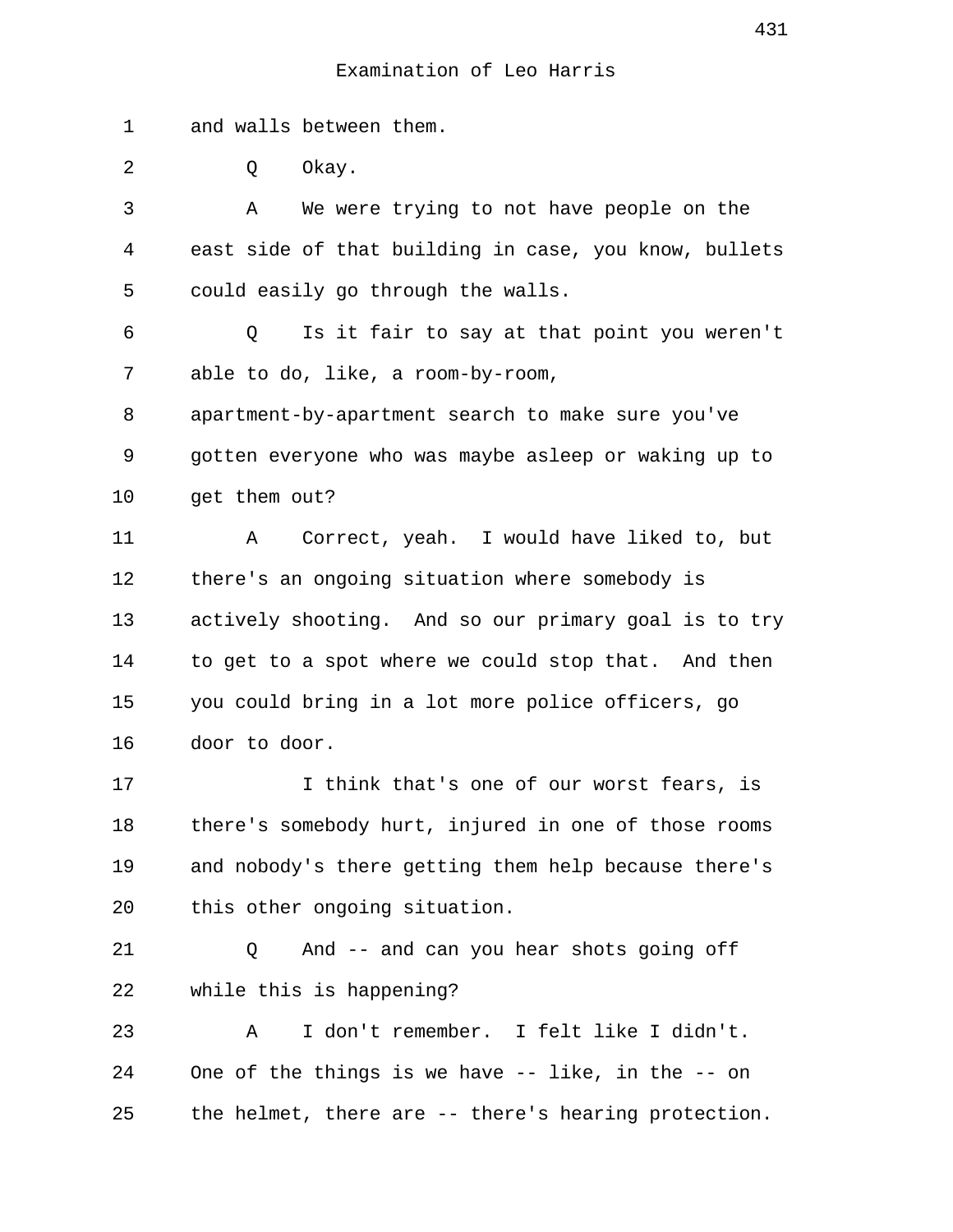1 So when you're at the range or in a situation like 2 this and there's all these loud noises, it allows you 3 to talk to somebody right next to you and it also 4 cancels out some of those loud noises. 5 Q Mm-hmm. 6 A Over-the-radio earpiece that's in my ear, I 7 could hear at times when people were keying up and 8 talking about things that were going on. I could 9 hear shots being fired, but I was hearing it over the 10 radio earpiece. 11 Q Mm-hmm. And did you, at -- at some point 12 -- so you talked about you found an apartment to get 13 access to and then you're able to kind of get to a 14 balcony? 15 A Mm-hmm. 16 Q Now, in that sequence, did you hear at any 17 point the -- over the radio, the discussion that the 18 individual may have been down or shot? 19 A Yes, at some point. I don't know when that 20 was. We got to a point where we got to a balcony 21 door and we're able to look over and onto a balcony 22 that had some bamboo around the balcony, which was 23 where we believed the suspect was inside that unit. 24 Wasn't able to see him. And at some point 25 then -- I don't know when -- somebody said that they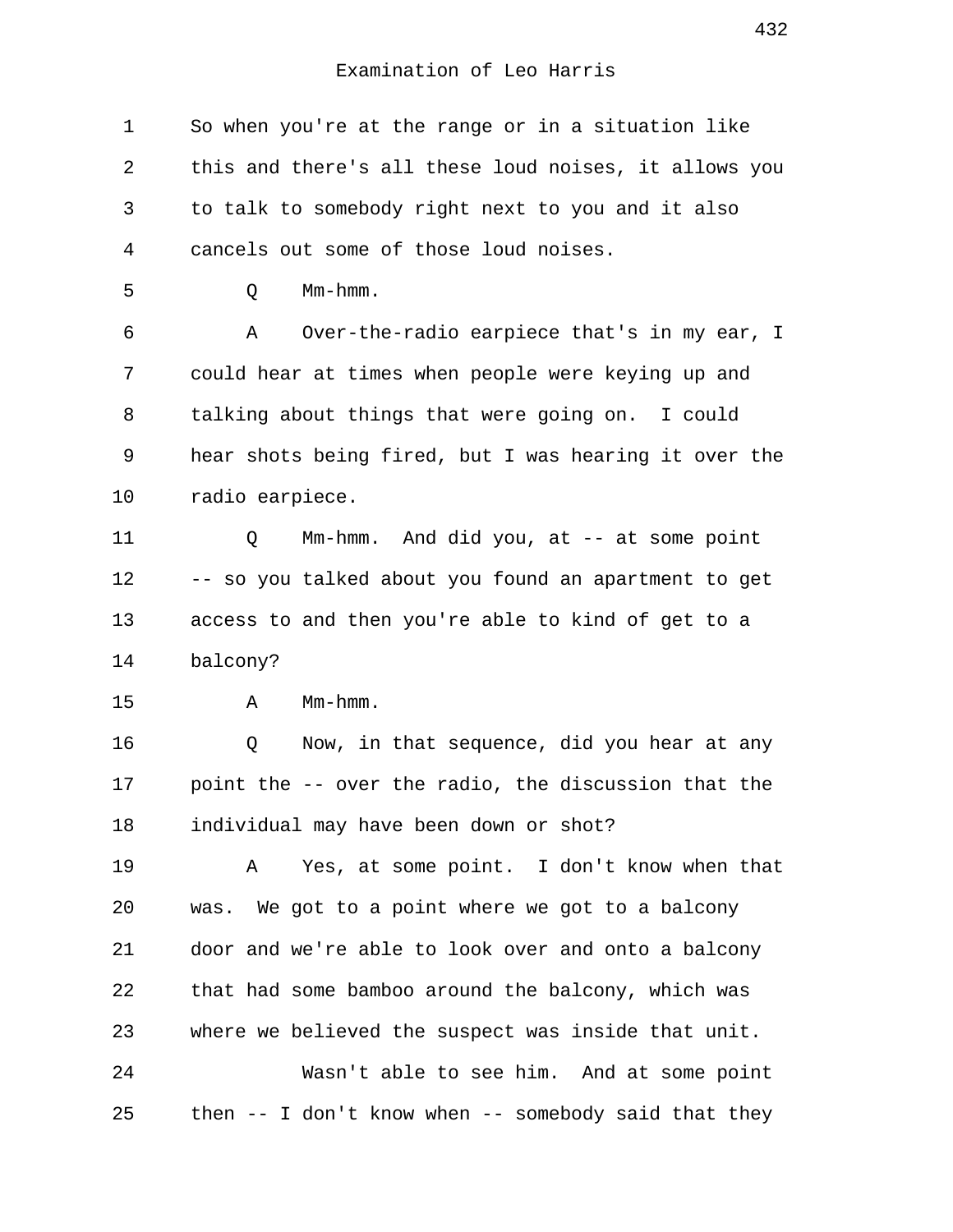1 had shot at him and that he might be down. 2 Officer Akunzie and I had to put our gas masks on and 3 we started looking up and down the -- what I think 4 would be the west side of the -- the building where 5 the suspect was. 6 And I could see a window that was a little 7 bit farther to the south that had a window screen 8 that had been popped out at the top, still attached 9 at the bottom. I don't remember if it was sticking 10 straight out. Looked like maybe the window was 11 broken and there was some blood on the window sill. 12 Q Okay. Now, I'll show you the -- the --13 some photos here. This is Slide No. 18. 14 A Mm-hmm. 15 Q If you can take a look. That window you're 16 describing, is that pictured in that particular 17 slide? 18 A Yes. 19 Q Okay. And is that the one that we see on 20 the right-hand side with the screen down? 21 A Correct. 22 Q Okay. So at this point, is it your 23 understanding -- when you're seeing that with some 24 blood on the window sill, is it -- is it your 25 understanding at this point that -- that the suspect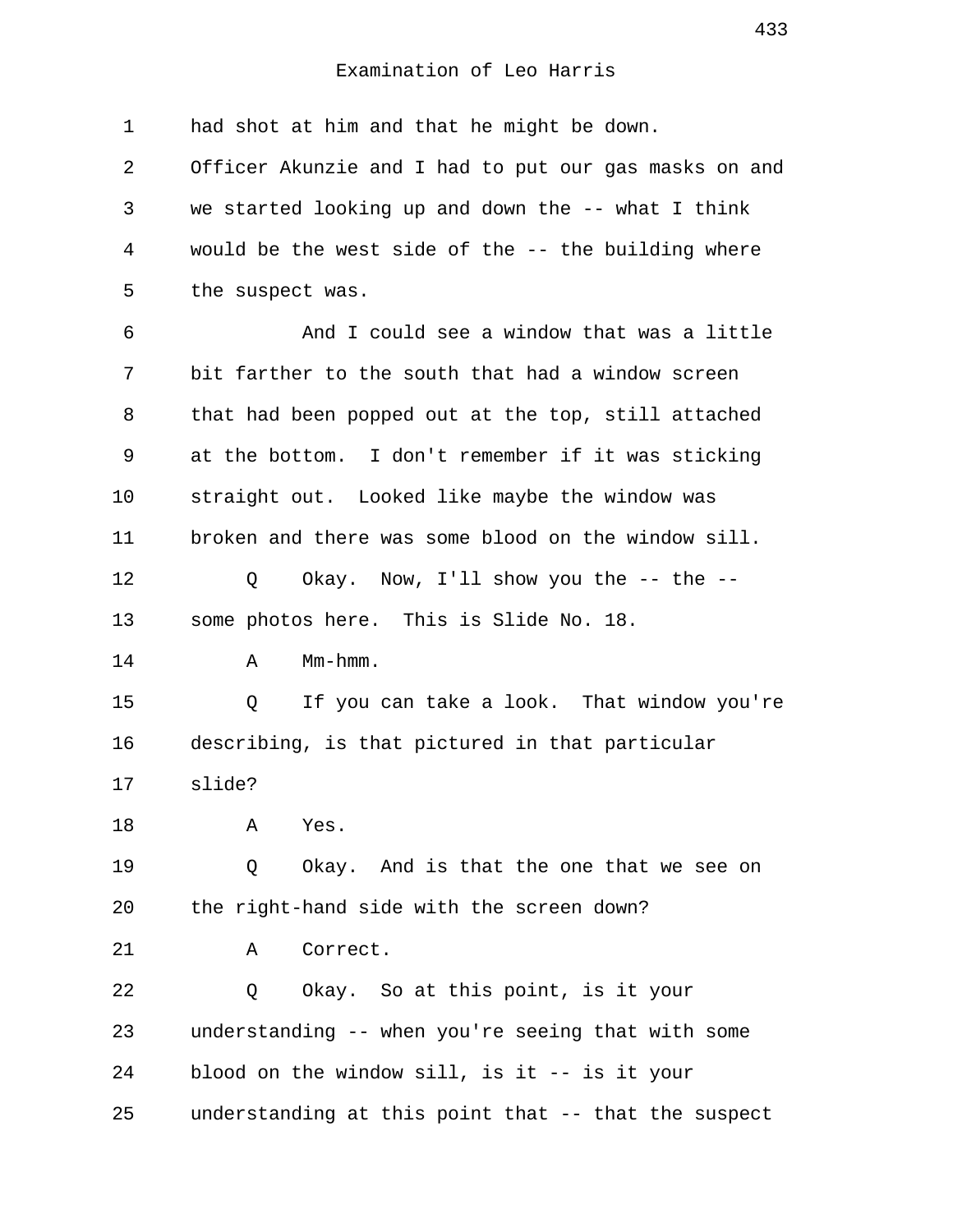| 1  | has been -- has been shot?                            |
|----|-------------------------------------------------------|
| 2  | Yes. And most likely in that window sill<br>A         |
| 3  | somewhere.                                            |
| 4  | Okay. And then from your vantage point,<br>Q.         |
| 5  | you said you're on the third floor. And in looking    |
| 6  | at the photographs, we see the one building is kind   |
| 7  | of painted a white color and the other one is a -- I  |
| 8  | -- I don't know if that's a darker blue or gray,      |
| 9  | but $--$                                              |
| 10 | $Mm-hmm$ .<br>Α                                       |
| 11 | -- darker color. Were you in the<br>Q                 |
| 12 | darker-colored building?                              |
| 13 | Correct.<br>Α                                         |
| 14 | And so you're looking down into -- into<br>Q          |
| 15 | this area where that -- where that window is located? |
| 16 | Correct.<br>Α                                         |
| 17 | Okay. And do you remember -- and I can<br>Q           |
| 18 | certainly orient you as well with an overhead photo   |
| 19 | -- whether you were kind of to the north, south of -- |
| 20 | of where that was located? Here's the -- the -- the   |
| 21 | building here, overhead view. This is Slide No. 2.    |
| 22 | On the other photo, we would have been<br>Α           |
| 23 | farther to the north.                                 |
| 24 | Okay.<br>Q                                            |
| 25 | I think we were -- I think it ended up<br>Α           |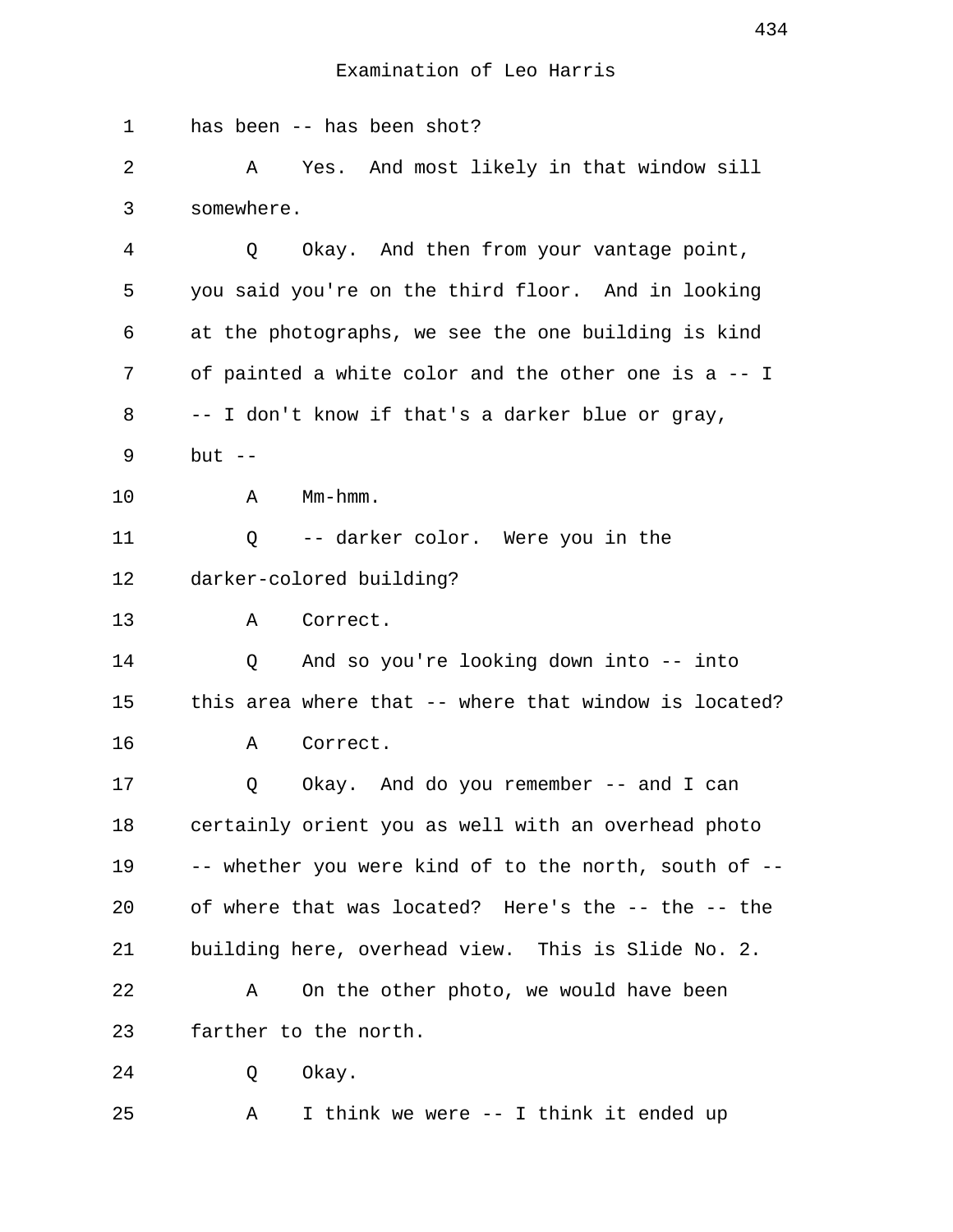| $\mathbf 1$ | being the unit maybe farthest to the north. When I    |
|-------------|-------------------------------------------------------|
| 2           | came out on the balcony, I don't think there were any |
| 3           | more units farther towards --                         |
| 4           | Okay.<br>Q                                            |
| 5           | A<br>-- Willis.                                       |
| 6           | So if $I - -$ if I put my cursor, is this<br>Q        |
| 7           | roughly where -- where you would have been located?   |
| 8           | No. I would have -- I think it was the<br>Α           |
| 9           | other end.                                            |
| 10          | Okay. So you would have been on this<br>Q             |
| 11          | $end --$                                              |
| 12          | Α<br>Correct.                                         |
| 13          | -- looking down this way?<br>Q                        |
| 14          | Correct.<br>Α                                         |
| 15          | Okay.<br>Q                                            |
| 16          | Yes. And back to the south a little bit,<br>Α         |
| 17          | towards that window.                                  |
| 18          | Perfect. Okay. So, now, at -- at this<br>Q            |
| 19          | point, are -- is your role now to try to kind of, for |
| 20          | lack of a better term, just gain information about    |
| 21          | what's happening inside that -- where the suspect     |
| 22          | was?                                                  |
| 23          | Yes. After there was radio transmission<br>Α          |
| 24          | about him potentially being shot and down, we didn't  |
| 25          | hear any more shots or people saying that he was      |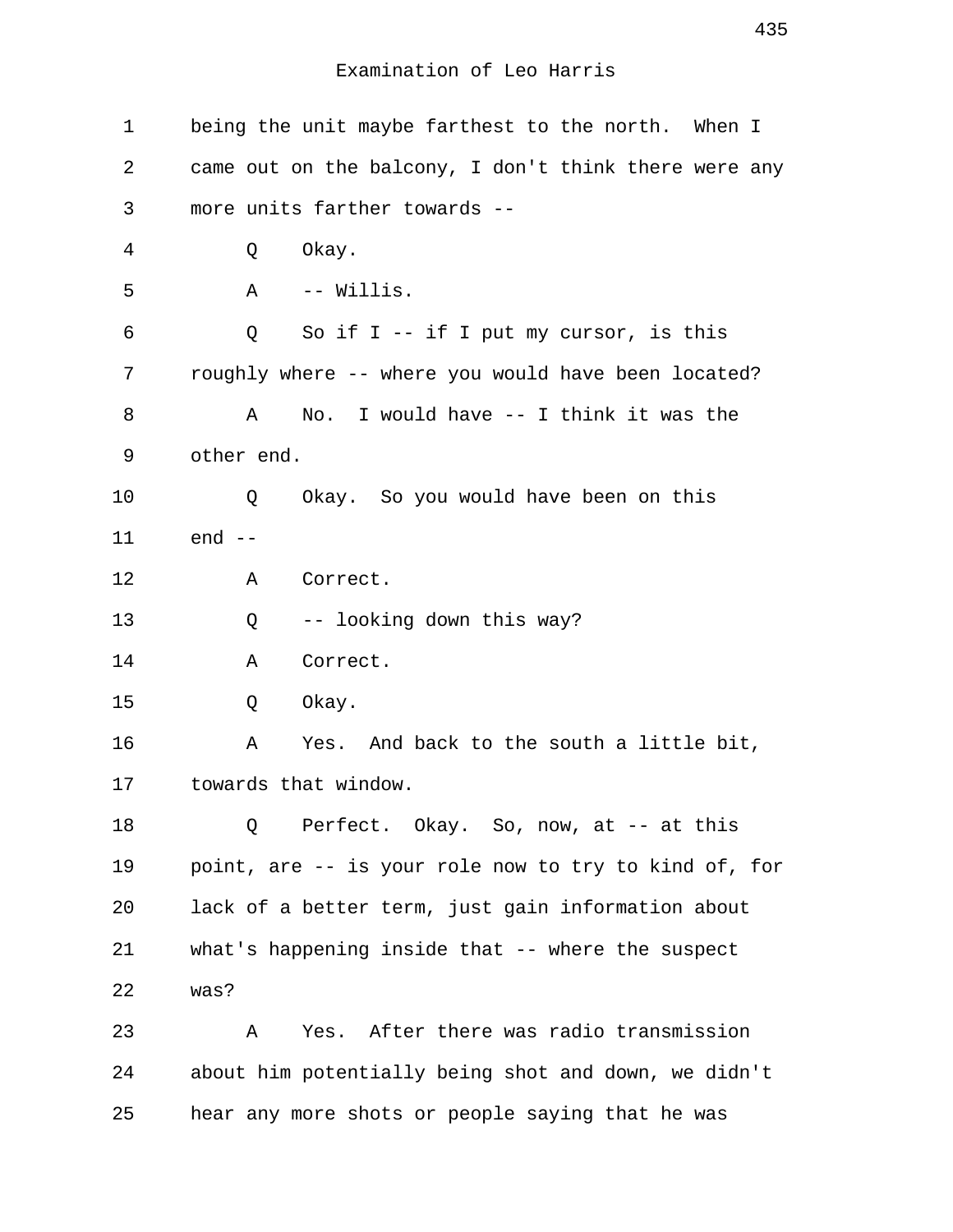1 still shooting. So, yes. I think our -- our role 2 was to try to figure out if he was down or not 3 'cause, obviously, all the stuff that I just talked 4 about, people that are potentially injured, we want 5 to give medical aid to them. 6 At this point, it's so dangerous medical 7 professionals are not going to come in and start 8 working on people even if you find somebody. 9 Q Mm-hmm. 10 A And we don't have the freedom to bring in 11 lots of resources and start looking. So the first 12 goal is to figure out if he is not a threat anymore. 13 At some point, we asked Sergeant Livingston if we 14 could try to knock that window shade down that's in 15 that picture that's on he right. 16 Q Okay. 17 A In case he was down and in there, we could 18 get a view of him 'cause, obviously, it's very 19 different for us. It's much more dangerous if he is 20 somewhere in the apartment and not down and still has 21 a gun and is waiting for officers. He's already shot 22 an officer or shot at officers. 23 If we can pinpoint his location, we can 24 much more quickly figure out if he's a threat or not, 25 give him medical aid if he needs it and then start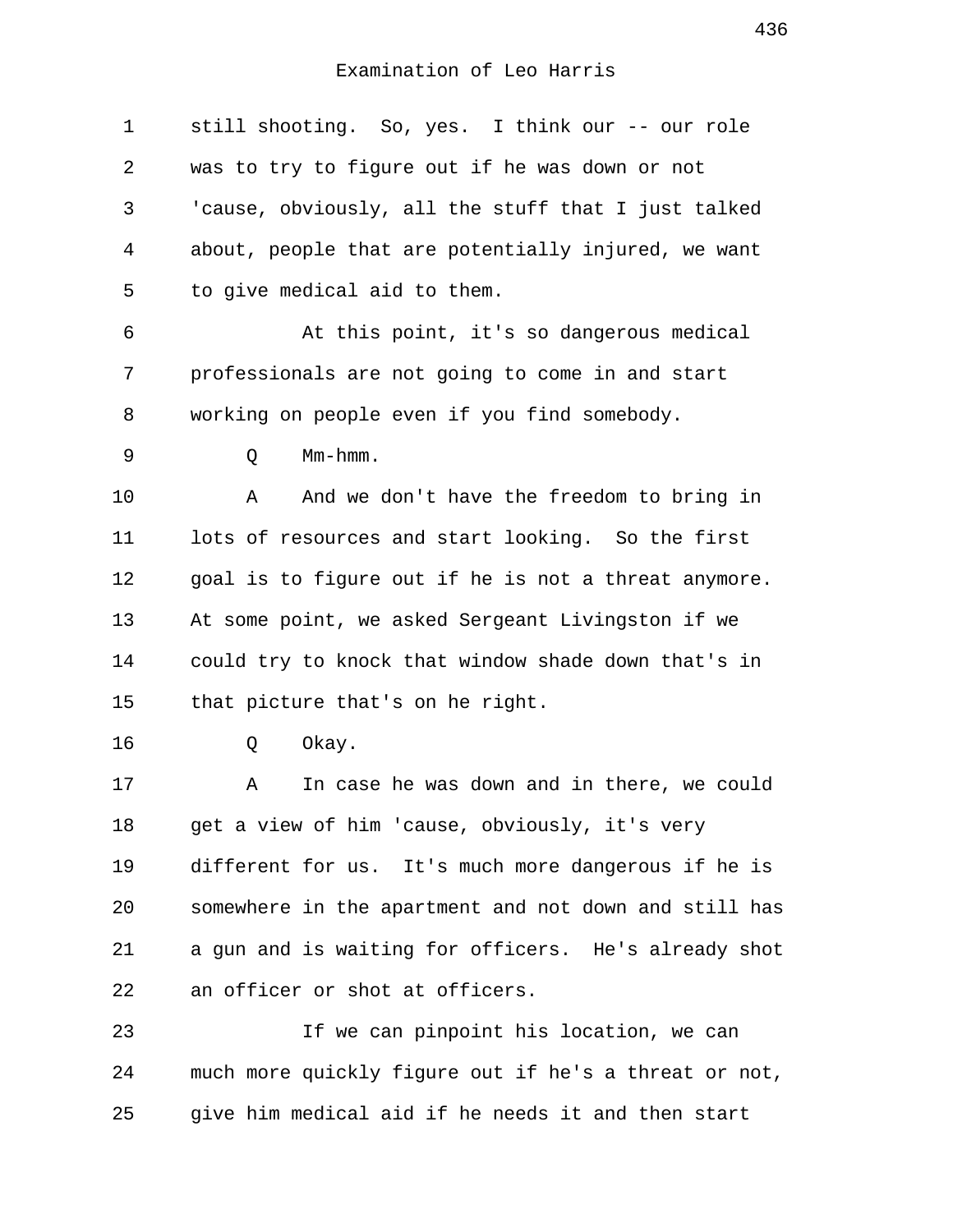1 going and checking -- 2 O Mm-hmm. 3 A -- other places. So that was our goal in 4 trying to get the window shade knocked down. 5 Q Okay. And when you say, like, "knock it 6 down," or, "move that window shade," how -- how do 7 you accomplish that? 8 A We have 40-millimeter launchers that shoot 9 a sponge round. And so that was one of my roles. I 10 was trying to -- at the very top of that picture 11 where there's some substantial part of the window 12 blind, hit it with one of those sponge rounds and 13 knock it down. 14 Q Is this roughly where my cursor's 15 located now? 16 A Correct. 17 Q Okay. 18 A Yep. And that upper-left hole, I think, is 19 from me. The sponge rounds go fast enough that on 20 something very light like that window shade -- I 21 don't know if it was metal or plastic -- it went 22 right through them. And so I was trying to hit that 23 left side. 24 There was, it seemed like, the most amount

25 of cord and top bar and it wasn't working. And so on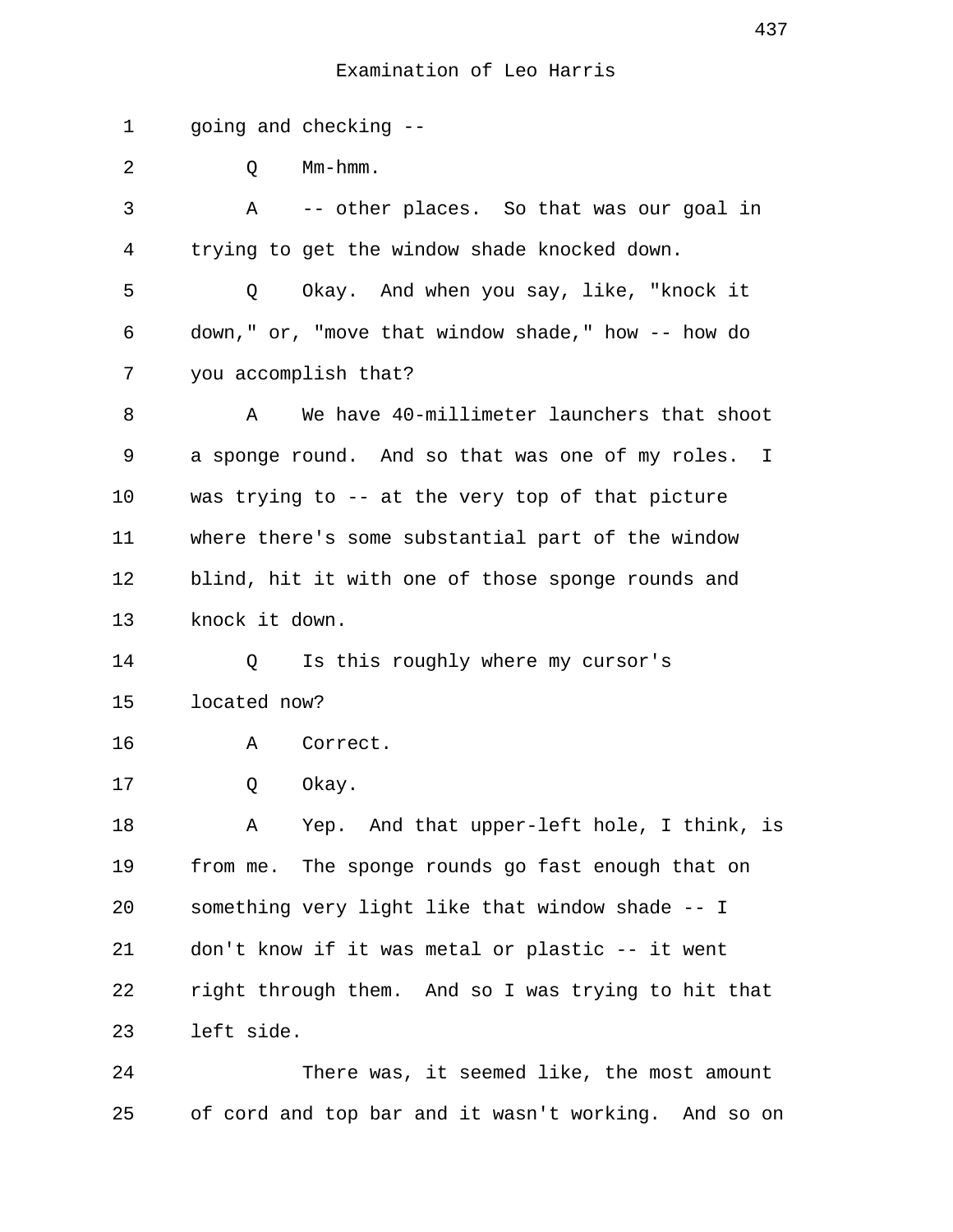1 the very last round, my partner said, "Hey, why don't 2 you" -- 'cause we were at an -- we were above that 3 window looking down.

 4 He said, "Why don't you put that round into 5 the window sill and skip it into the bottom? There's 6 a more substantial part of the window shade at the 7 bottom. And push it back and see if we can see."

 8 And that actually worked. So the round 9 impacted on the window sill, hit the bottom of the 10 blind and then drug it out maybe a foot or so. And, 11 at that point, we could see him sitting in there 12 facing to the north. I don't know if there was a bed 13 there. It was really hard to see.

14 O Sure.

15 A But I -- what looked like him sitting like 16 this facing to the north. His arm was down like this 17 by the window sill. I couldn't see if there was 18 something still in his hand or not. And I have no 19 idea if there was. But I felt like I could see part 20 of it.

21 And I thought, oh, there could be something 22 in his hand. But he did not look like he was moving. 23 He looked like he was deceased. And we radioed that, 24 which allowed the other teams to move in closer and 25 much more quickly get him into custody.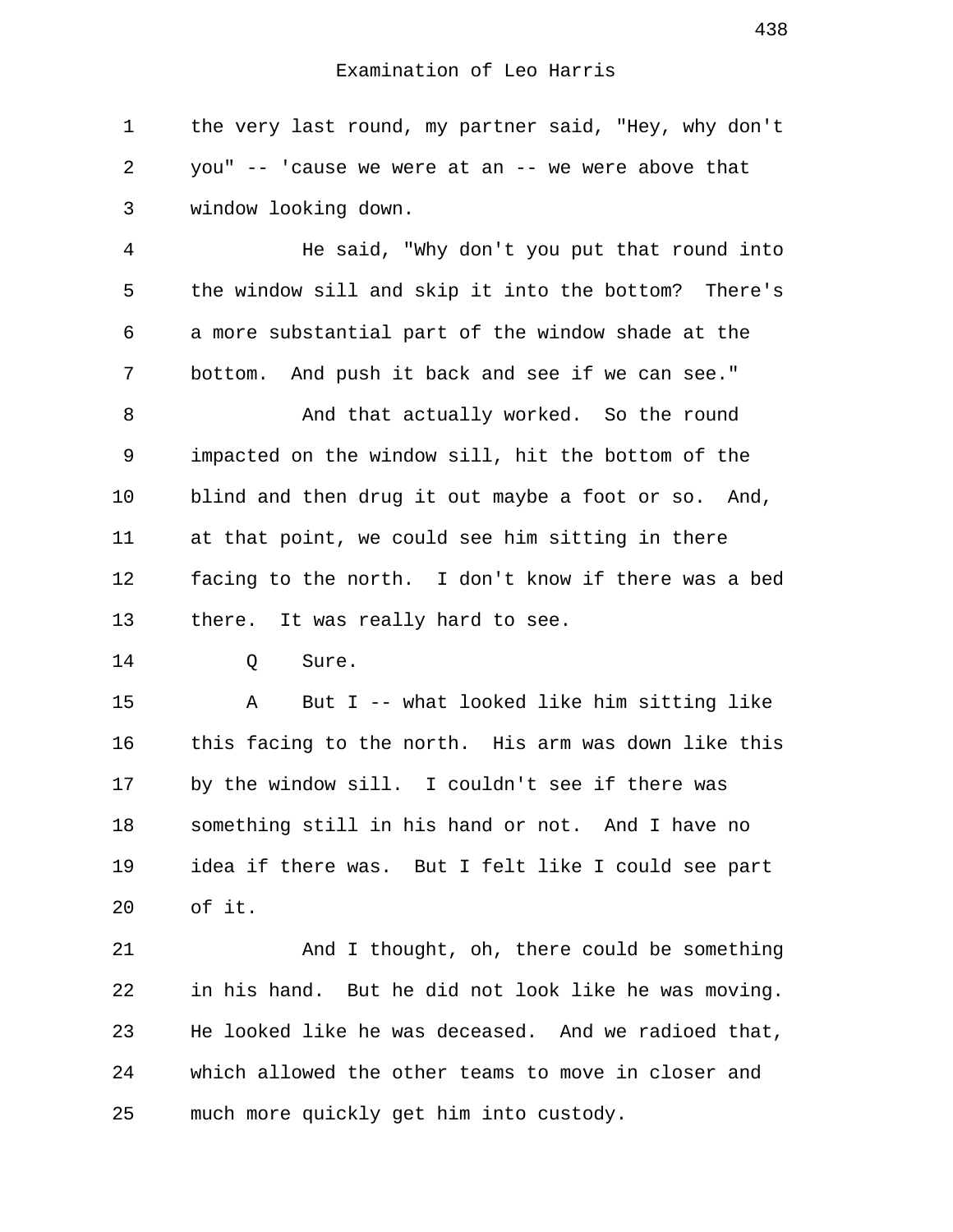| $\mathbf 1$ | MR. VASQUEZ: Okay. All right. I think                    |
|-------------|----------------------------------------------------------|
| 2           | those are the questions I have.                          |
| 3           | So if -- ladies and gentlemen of the grand               |
| 4           | jury, if you have any questions for -- all right.        |
| 5           | Thank you, sir.                                          |
| 6           | THE WITNESS: Thank you very much.                        |
| 7           | MR. VASQUEZ: All right. Have a great day.                |
| 8           | Thank you.                                               |
| 9           | Yeah. You're going to go in the witness                  |
| 10          | stand up there. And just get there and raise your        |
| 11          | right hand for us when you get there.                    |
| 12          | MS. NADELL: Raise your right hand.                       |
| 13          | THE WITNESS: Okay.                                       |
| 14          | MR. VASQUEZ: Oh, there.                                  |
| 15          | MS. NADELL: She'll swear you in.                         |
| 16          | <b>BEN DAVIDSON</b>                                      |
| 17          | Was thereupon called as a witness; and, having been      |
| 18          | first duly sworn, was examined and testified as follows: |
| 19          | A GRAND JUROR: Great.                                    |
| 20          | MS. NADELL: Go ahead and have a seat.                    |
| 21          | And if you could, state and spell your                   |
| 22          | first and last name, please.                             |
| 23          | THE WITNESS: My name is Ben Davidson,                    |
| 24          | $B-e-n$ , $D-a-v-i-d-s-o-n$ .                            |
| 25          | 1111                                                     |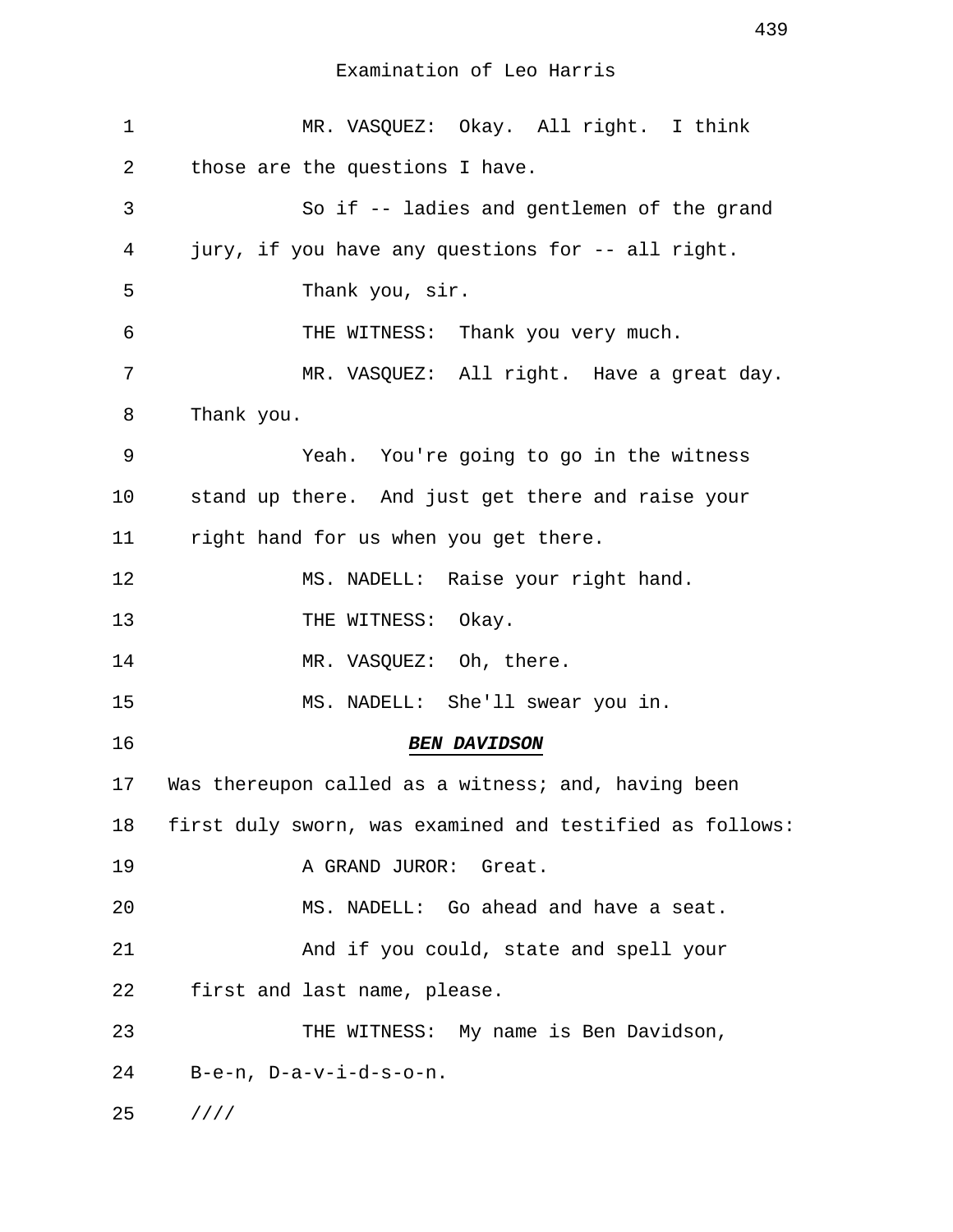| 1  |                | EXAMINATION                                 |
|----|----------------|---------------------------------------------|
| 2  | BY MS. NADELL: |                                             |
| 3  | Q              | And how are you employed?                   |
| 4  | Α              | I'm a police officer with the City of       |
| 5  | Portland.      |                                             |
| 6  | Q              | How long have you been an officer?          |
| 7  | Α              | I've been an officer for about              |
| 8  |                | 18-and-a-half years.                        |
| 9  | Q              | Okay. Are you assigned to the SERT team?    |
| 10 | Α              | Yes.                                        |
| 11 | Q              | How long have you been a member of the SERT |
| 12 | team?          |                                             |
| 13 | A              | About four years.                           |
| 14 | Q              | All right. And what -- do you have a        |
| 15 |                | specific role with that team?               |
| 16 | Α              | Yeah. I'm a canine handler assigned to      |
| 17 | $SERT$ --      |                                             |
| 18 | Q              | Okay. Does --                               |
| 19 | Α              | -- and -- and the canine unit.              |
| 20 | Q              | Does that mean you have a canine dog?       |
| 21 | Α              | Yes.                                        |
| 22 | Q              | Okay.                                       |
| 23 | Α              | I have a German shepherd. His name's        |
| 24 | Chester.       |                                             |
| 25 | Q              | Chester? Okay. And specific to SERT         |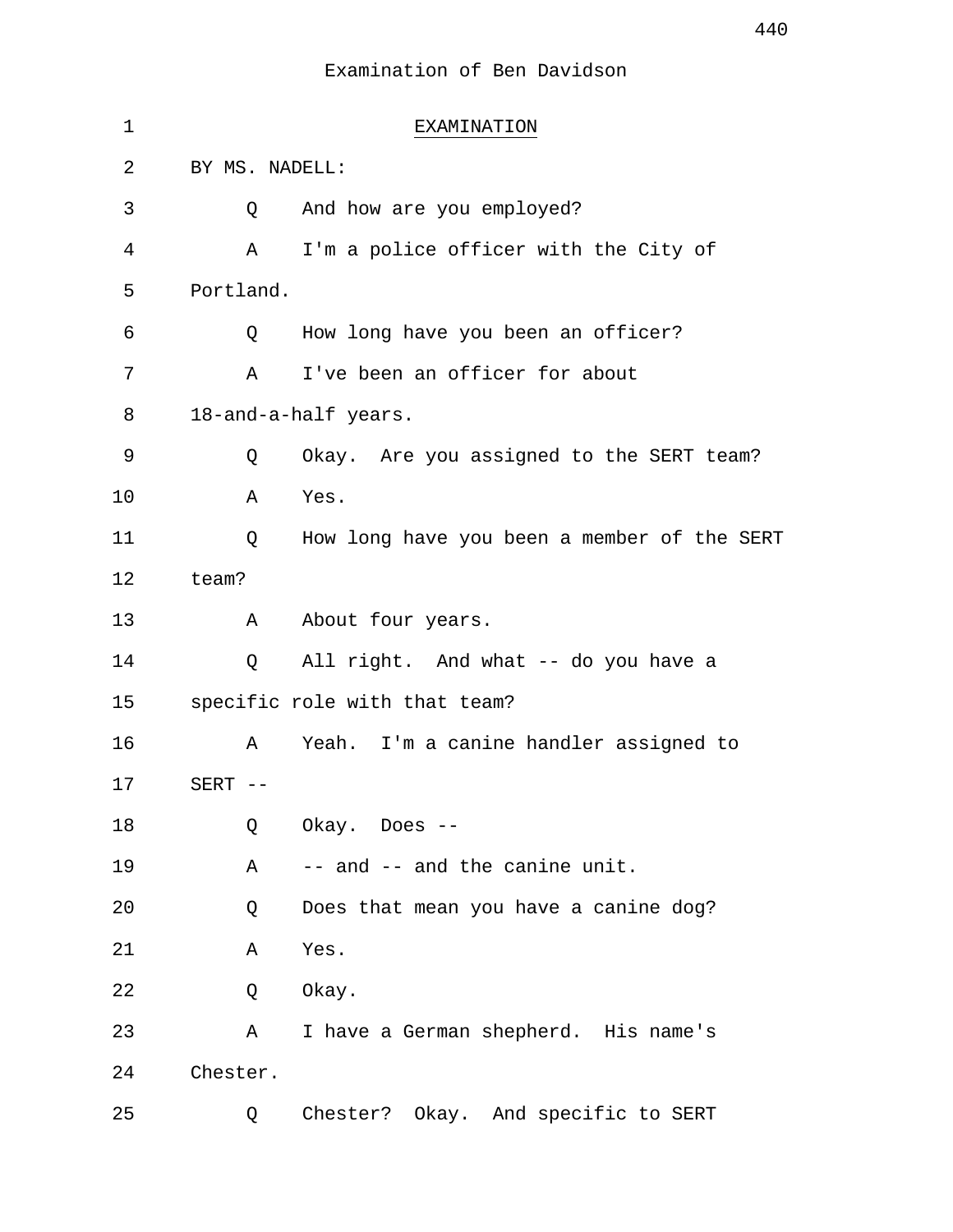1 callouts, what is your typical role as a canine 2 handler?

 3 A So Chester is trained to detect and trail 4 fresh human scent, search for fresh human scent. So 5 we use Chester sometimes if we need to search for 6 somebody in the blocks, if we need to search a 7 building or safely clear it.

 8 We can attach cameras to him so we can see 9 what he sees out ahead of us. And then he's also 10 trained in suspect apprehension, so he's trained to 11 bite if -- if we need him to, prevent escape and 12 stuff like that.

13 Q Okay. On the morning of August 27th, 2021, 14 were you and Chester dispatched to 1600 North Willis 15 Boulevard on a SERT call?

16 A Yes.

17 Q And did you arrive at the location? 18 A Yes.

19 O What happened when you arrived?

20 A I arrived and began gearing Chester up to 21 -- to get ready. I got -- put his bulletproof 22 harness on, got his camera system ready to go in case 23 we needed to go into the building and have him search 24 or apprehend the suspect. As I was doing so, that's 25 when stuff started kind of kicking off.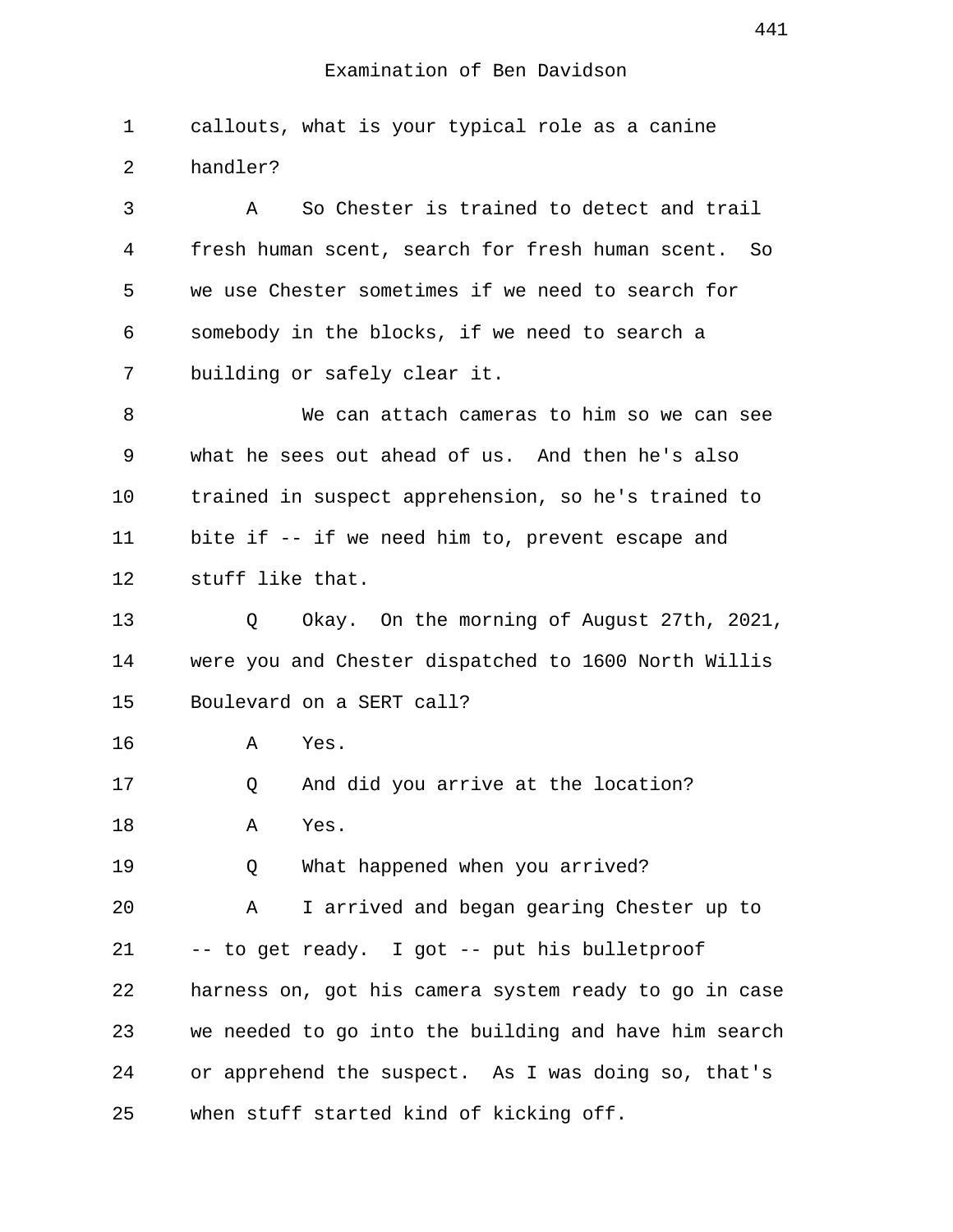| 1  | Okay.<br>Q                                            |
|----|-------------------------------------------------------|
| 2  | Started hearing gunfire from inside.<br>This<br>Α     |
| 3  | was just within a few minutes of me getting there.    |
| 4  | Heard -- heard a gunshot inside and pretty quickly    |
| 5  | saw some Portland officers and DEA agents evacuate    |
| 6  | out the front -- the north door of the building where |
| 7  | I was staged.                                         |
| 8  | Were you staged then on North Willis, like,<br>Q      |
| 9  | pretty close to the building?                         |
| 10 | Yes.<br>Α                                             |
| 11 | Okay.<br>Q                                            |
| 12 | Just essentially right in front of the<br>Α           |
| 13 | building.                                             |
| 14 | Okay. And was there any -- other than<br>Q            |
| 15 | seeing the agents and officers come out, was there    |
| 16 | anything noteworthy about them leaving?               |
| 17 | I noticed one officer was limping pretty<br>Α         |
| 18 | severely and two other officers were kind of -- he    |
| 19 | had his arms around two officers as he came out.      |
| 20 | And $--$                                              |
| 21 | Okay.<br>Q                                            |
| 22 | -- learned that he'd been shot --<br>Α                |
| 23 | Okay.<br>Q                                            |
| 24 | -- in the leg.<br>Α                                   |
| 25 | What happened after they had exited the<br>Q          |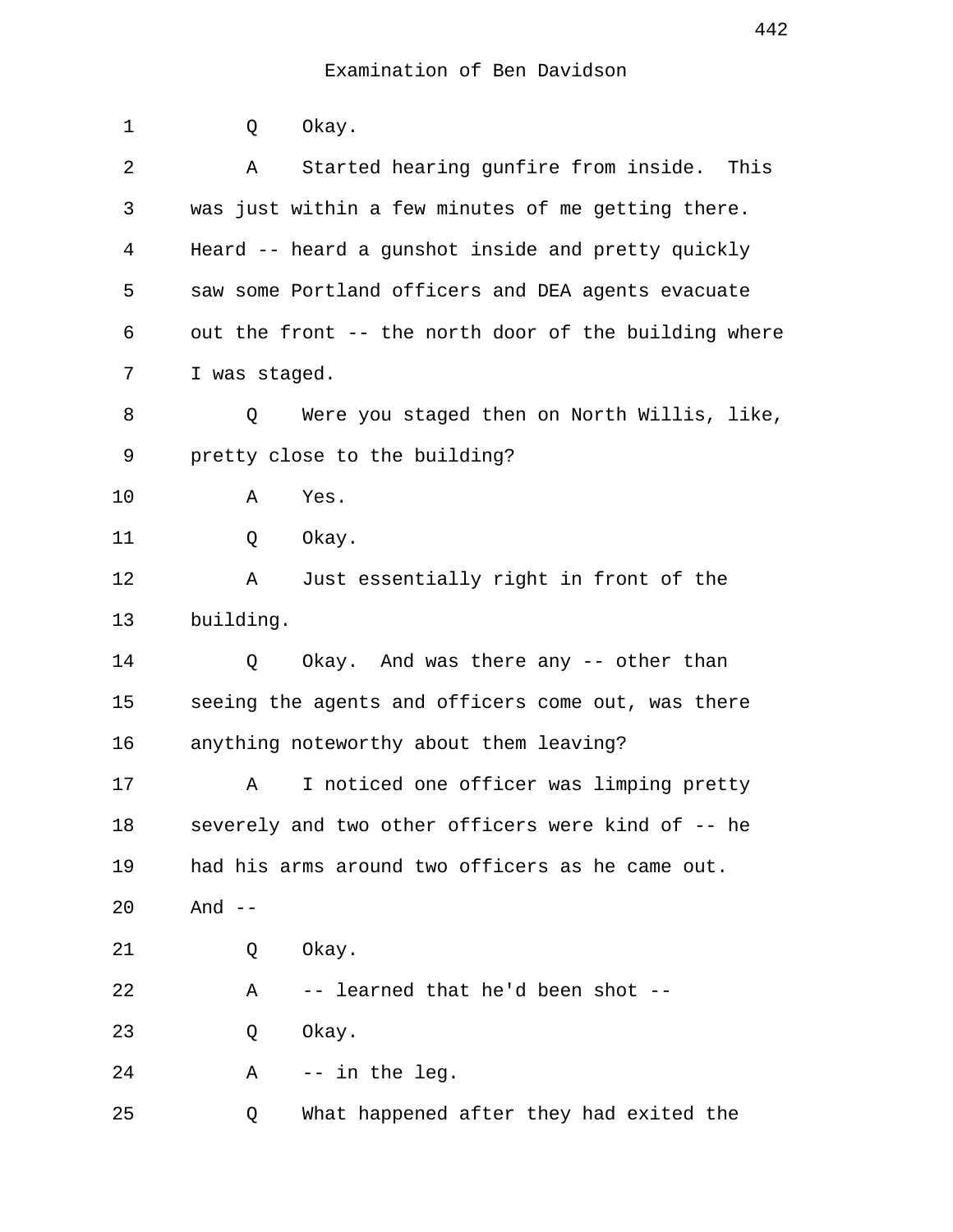1 building?

| 2  | They exited and $--$ and got out. I heard a<br>Α      |
|----|-------------------------------------------------------|
| 3  | few more shots within -- within the building. I saw   |
| 4  | some neighbors that turned out to be the neighbors of |
| 5  | the apartment he had gone into get evacuated out the  |
| 6  | front door. Heard additional gunshots and, at some    |
| 7  | point, one shot went off inside and I heard what      |
| 8  | sounded to me like an animal screaming.               |
| 9  | I -- I thought it was probably a rabbit or            |
| 10 | something. And then SERT officers began deploying 40  |
| 11 | rounds at the glass to break out glass and then began |
| 12 | administering gas canisters into the apartment.       |
| 13 | Okay. Did you and Chester remain outside<br>Q         |
| 14 | then?                                                 |
| 15 | Yes.<br>Α                                             |
| 16 | Okay. And did you or he have a specific<br>Q          |
| 17 | role then?                                            |
| 18 | At that $-$<br>Α                                      |
| 19 | Did you get past the point of, like,<br>O             |
| 20 | getting him ready to go in terms of actual SERT --    |
| 21 | Yeah. So we hadn't been --<br>Α                       |
| 22 | -- service?<br>Q                                      |
| 23 | -- assigned anything at that point.<br>Α              |
| 24 | Okay.<br>Q                                            |
| 25 | Our -- our role was going to be --<br>Α               |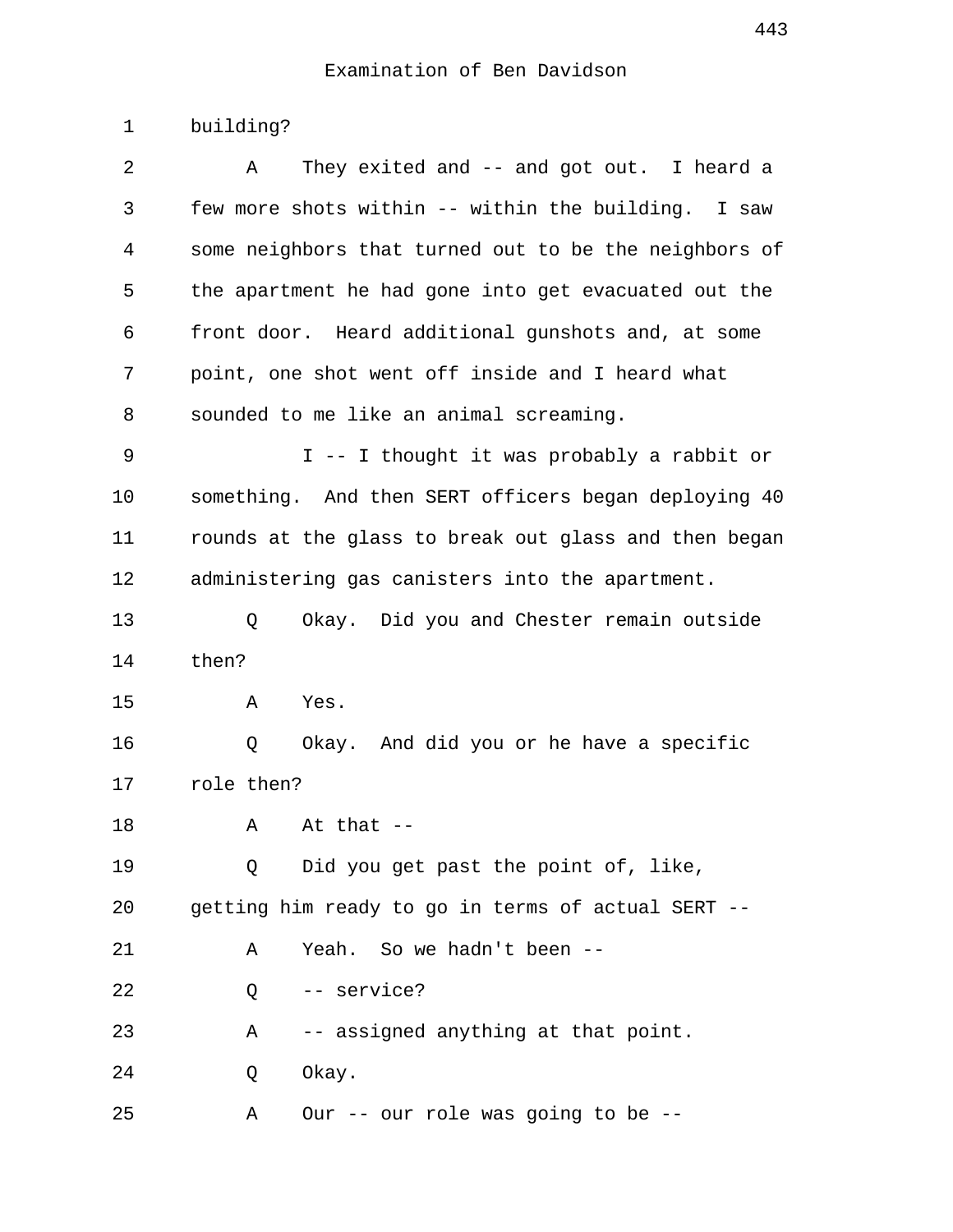| $\mathbf{1}$ | essentially, our role at that point was going to be   |
|--------------|-------------------------------------------------------|
| 2            | if the suspect jumped off the balcony and attempted   |
| 3            | to run into the blocks. We considered him enough of   |
| 4            | a danger to where we could deploy Chester to keep him |
| 5            | from escaping or hurting anyone else.                 |
| 6            | Down the line, it $-$ it kind of got the              |
| 7            | point where if we needed to go in, we -- we could     |
| 8            | potentially send Chester in camera'd to potentially   |
| 9            | search for the suspect within the apartment.          |
| 10           | Okay. Did the incident continue much past<br>Q        |
| 11           | the gas can -- canisters being deployed?              |
| 12           | Yeah. The gas canisters got deployed. I<br>Α          |
| 13           | heard additional gunfire from -- from inside the      |
| 14           | apartment. I heard the suspect yelling something out  |
| 15           | at us, but I couldn't understand what he was saying.  |
| 16           | And, eventually, IP officers, sniper officers, shot   |
| 17           | and put the suspect down --                           |
| 18           | And did you --<br>Q                                   |
| 19           | -- from -- from our --<br>Α                           |
| 20           | -- hear that through the radio as well<br>Q           |
| 21           | as<br>$- -$                                           |
| 22           | I heard --<br>$\mathbf{A}$                            |
| 23           | -- the shots?<br>Q                                    |
| 24           | -- heard that over -- I heard one shot from<br>Α      |
| 25           | what sounded like a rifle from our end, but was       |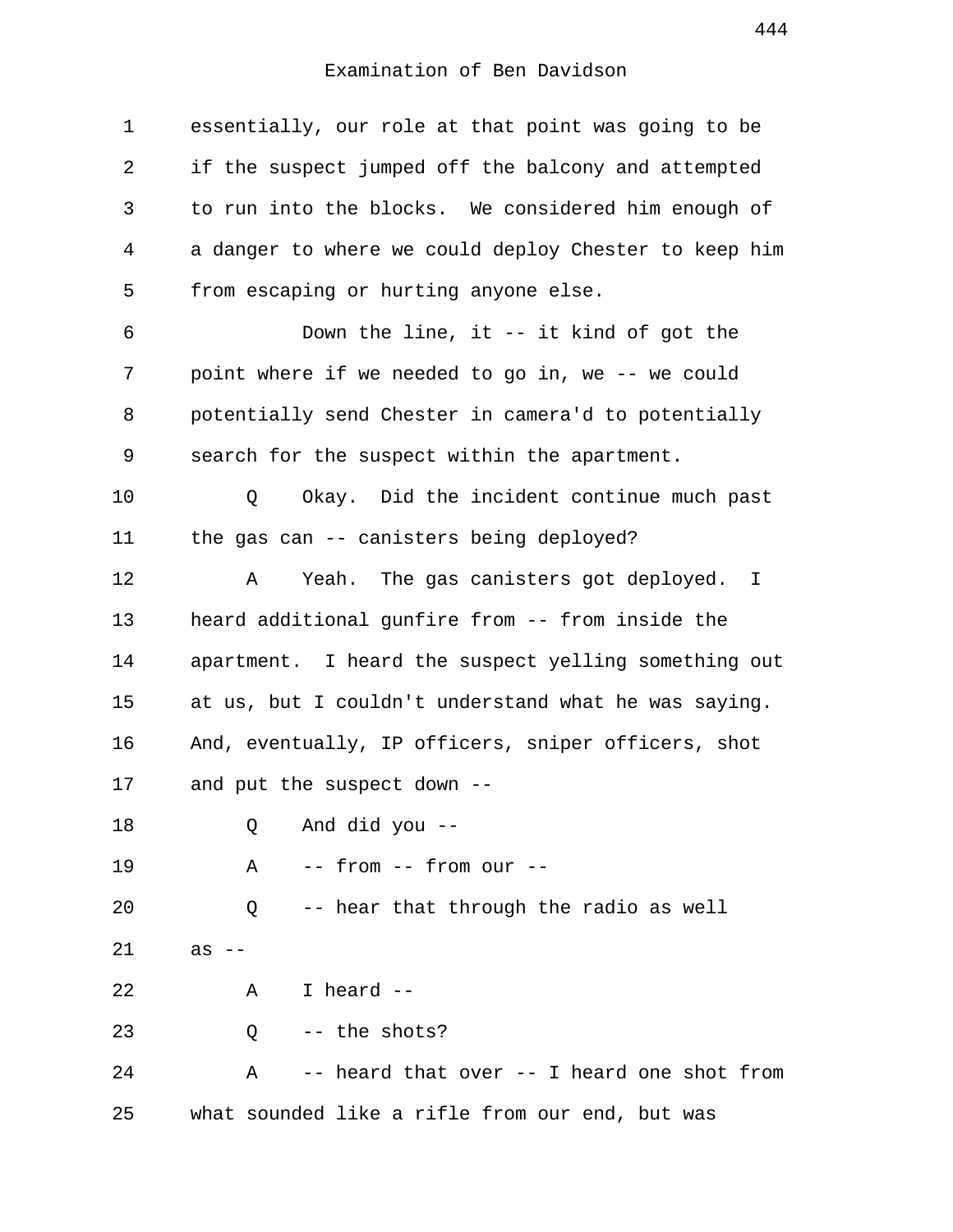1 advised that they had shot, but that he was still 2 moving around. And then a few seconds later, a 3 second shot from our end and was advised over the 4 radio that he appeared to be down. 5 Q Okay. Did that kind of end your 6 involvement and Chester's involvement or did -- did 7 you just -- 8  $A$  The  $-$  we  $-$  9 Q -- (indiscernible)? 10 A -- we had talked about potentially using 11 Chester to -- to go in and get eyes on the suspect 12 via his camera so we could see where the suspect was 13 within the apartment, if he was down, if he was 14 deceased or still moving, still a -- a threat. 15 But we transitioned from using Chester to 16 using the idea of using a robot to go in and see the 17 stuff, but then, eventually, one of our sniper 18 officers was able to get a visual on him and 19 basically essentially tell us where he was within the 20 apartment and there was no movement. 21 Q Okay. 22 A So we didn't use Chester for anything 23 beyond that. 24 MS. NADELL: All right. I don't think I 25 have any other questions.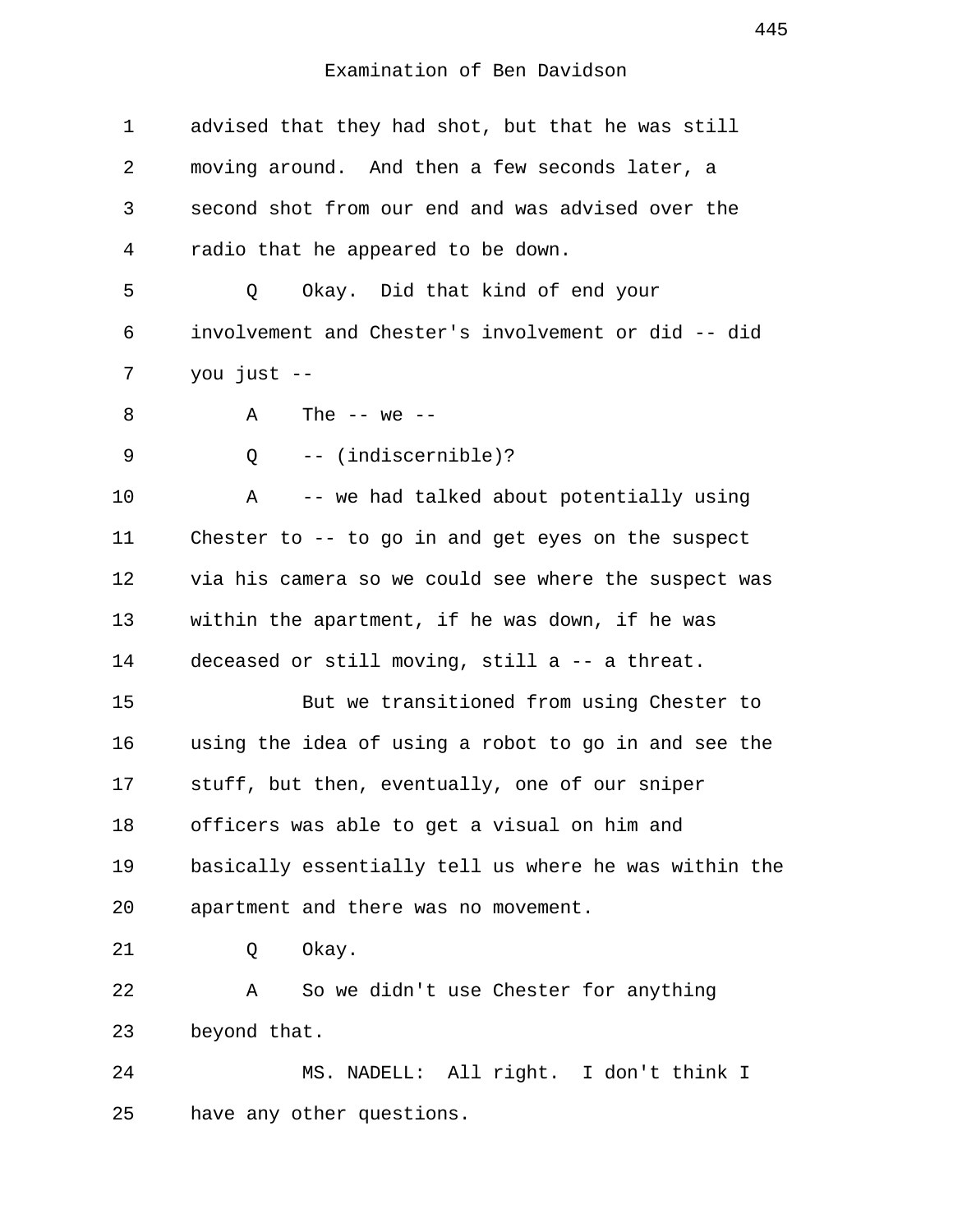| $\mathbf 1$ | All right. Do the grand jurors have any                  |
|-------------|----------------------------------------------------------|
| 2           | questions? Seeing none.                                  |
| 3           | All right. Thank you --                                  |
| 4           | THE WITNESS: Okay.                                       |
| 5           | MS. NADELL: -- Officer.                                  |
| 6           | THE WITNESS: Thank you.                                  |
| 7           | (Whispered discussion, off the record,                   |
| 8           | $11:39$ a.m. - $11:40$ a.m.)                             |
| 9           | MS. NADELL: Since it's a new day,                        |
| 10          | Detective Sims, let's re-swear you in.                   |
| 11          | THE WITNESS: Okay.                                       |
| 12          | <b>BRIAN SIMS</b>                                        |
| 13          | Was thereupon called as a witness; and, having been      |
| 14          | first duly sworn, was examined and testified as follows: |
| 15          | A GRAND JUROR: Thank you.                                |
| 16          | MS. NADELL: Okay. All right. And just                    |
| 17          | for the record, go ahead and state and spell your        |
| 18          | first and last name again.                               |
| 19          | THE WITNESS: Detective Brian Sims,                       |
| 20          | B-r-i-a-n; Sims, S-i-m-s.                                |
| 21          | EXAMINATION                                              |
| 22          | BY MS. NADELL:                                           |
| 23          | All right. Good morning. Yesterday,<br>Q                 |
| 24          | Detective, you had testified that the involved           |
| 25          | apartment building from this incident had several        |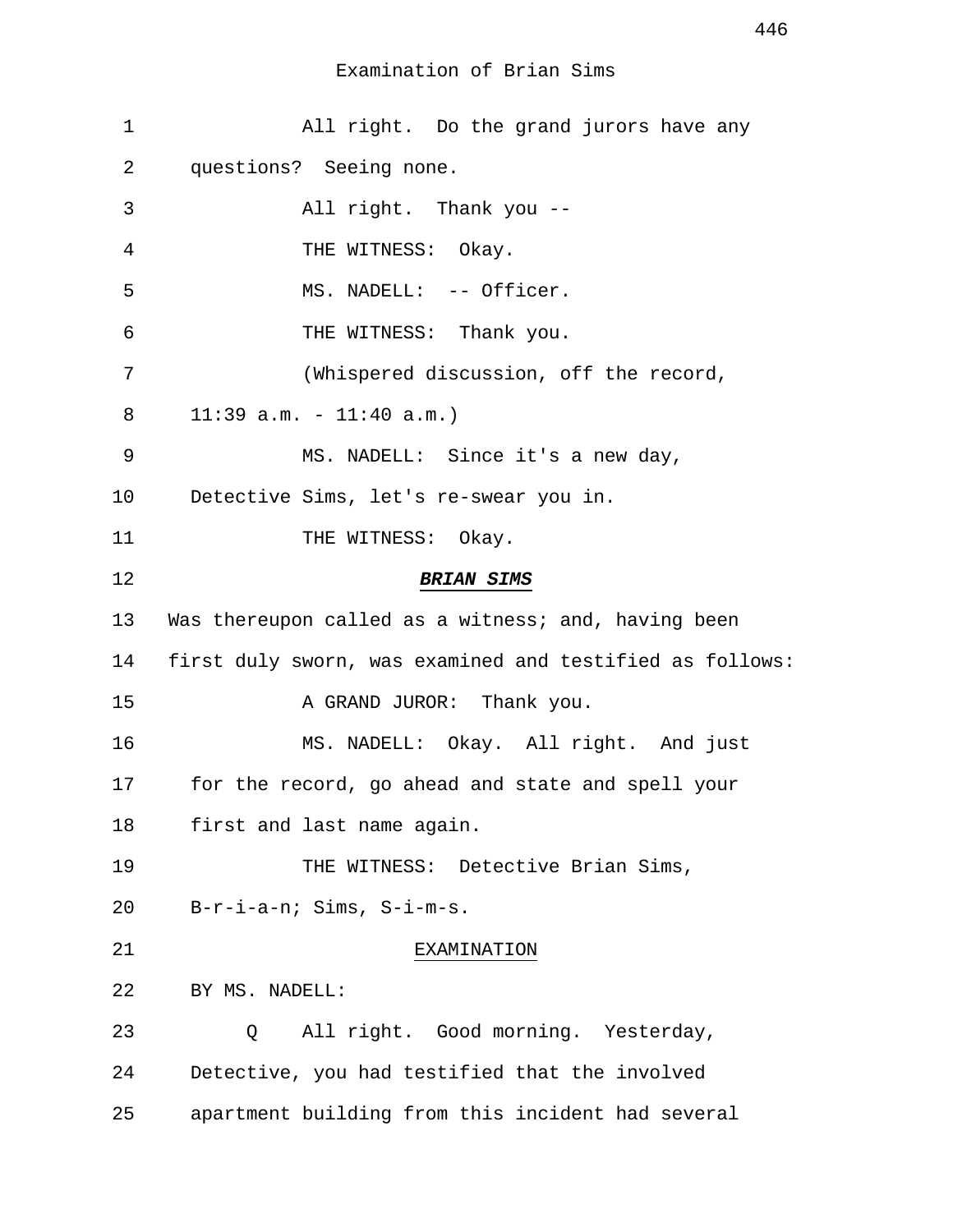### Examination of Brian Sims

| 1  | Airbnb residents; is that accurate?                       |
|----|-----------------------------------------------------------|
| 2  | Yes.<br>Α                                                 |
| 3  | "Residents" may not be the --<br>Q                        |
| 4  | Renters.<br>Α                                             |
| 5  | -- best term. Renters, thank you. And to<br>Q             |
| 6  | your knowledge, based on the investigation, was one       |
| 7  | of those individuals Jesus Mendoza?                       |
| 8  | He was.<br>Α                                              |
| 9  | Okay. And do you recall from the<br>Q                     |
| 10 | investigation where he had been staying at -- on          |
| 11 | August 27th of 2021?                                      |
| 12 | Yes. So he was staying in Building 1570,<br>Α             |
| 13 | which is the building just to the east of our target.     |
| 14 | $So --$                                                   |
| 15 | Is that $--$<br>Q                                         |
| 16 | -- (indiscernible) --<br>$\mathbf{A}$                     |
| 17 | -- this one where my cursor is on the<br>Q                |
| 18 | overhead?                                                 |
| 19 | Let me see your cursor again.<br>Α                        |
| 20 | Oh.<br>Q                                                  |
| 21 | I don't see it. Yes.<br>Α                                 |
| 22 | Okay.<br>Q                                                |
| 23 | So he's in that building in Apartment No.<br>Α            |
| 24 | And he was staying on the living room couch.<br>4.<br>And |
| 25 | so Apartment No. 4 is on the second floor directly        |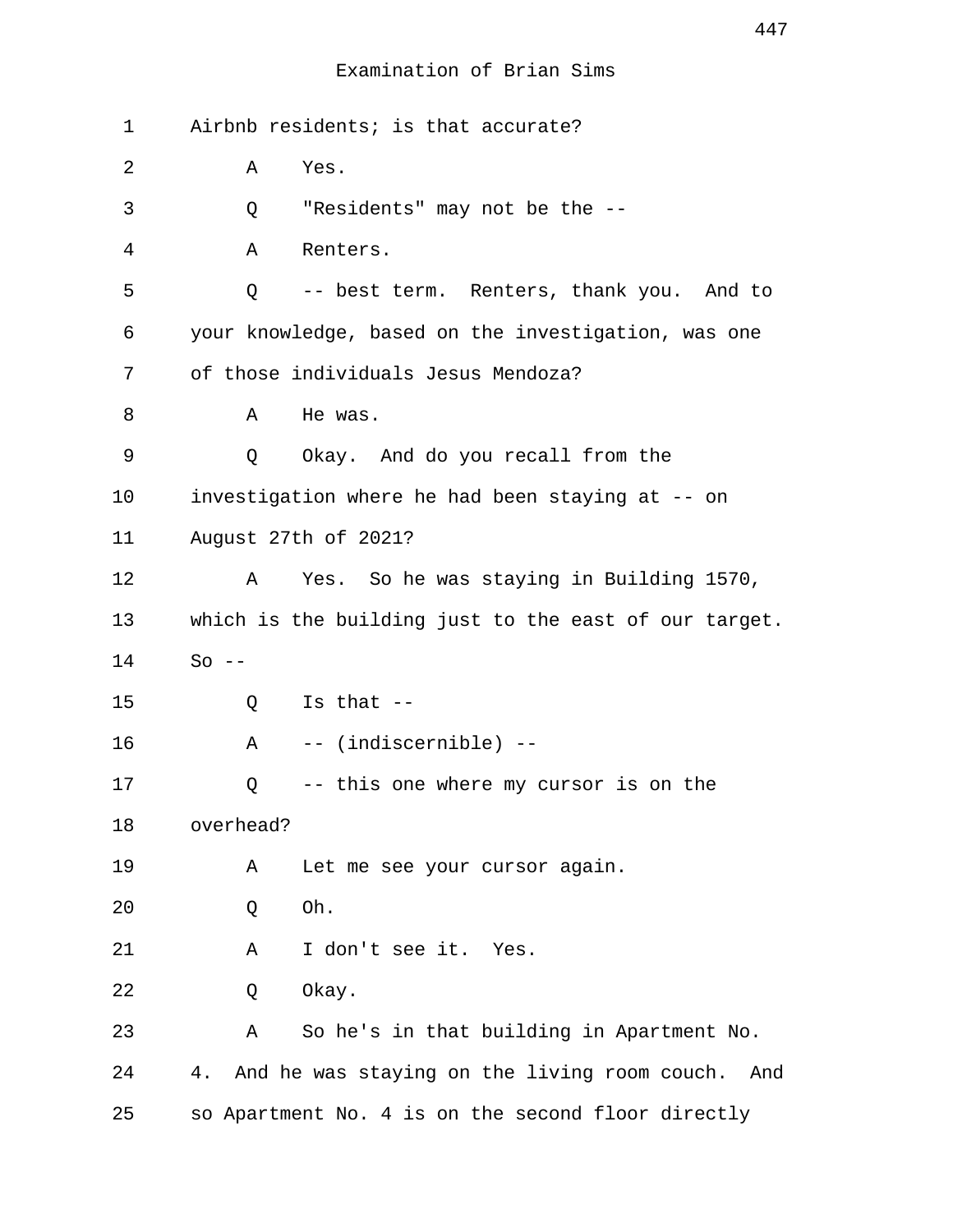Examination of Brian Sims

| 1  |               | across from the balcony of Apartment No. 5.         |
|----|---------------|-----------------------------------------------------|
| 2  | Q             | Okay. So I pulled up another photo. The             |
| 3  |               | one on the left shows 1600 and then kind of at the  |
| 4  |               | very edge of the photo, there's a gray building. Is |
| 5  | that the $-$  |                                                     |
| 6  | Α             | Yeah, that's $-$                                    |
| 7  | Q             | $-- 1570?$                                          |
| 8  | Α             | -- it. It should be 1570.                           |
| 9  | Q             | Okay.                                               |
| 10 | Α             | So that's $-$ he was $-$ he was closest to          |
| 11 | that balcony. |                                                     |
| 12 | Q             | Okay. So they kind of shared -- there was           |
| 13 |               | the alleyway in between the two buildings?          |
| 14 | Α             | Yep. And then that --                               |
| 15 | Q             | And the two $--$                                    |
| 16 | Α             | $--$ back $--$                                      |
| 17 | Q             | -- apartments.                                      |
| 18 | Α             | -- window --                                        |
| 19 | Q             | Okay.                                               |
| 20 | Α             | -- looks onto Apartment 5. So same level,           |
| 21 |               | directly across the kind of small courtyard.        |
| 22 | Q             | All right.                                          |
| 23 | Α             | Does that make sense?                               |
| 24 |               | A GRAND JUROR: Mm-hmm.                              |
| 25 |               | A GRAND JUROR:<br>Yeah.                             |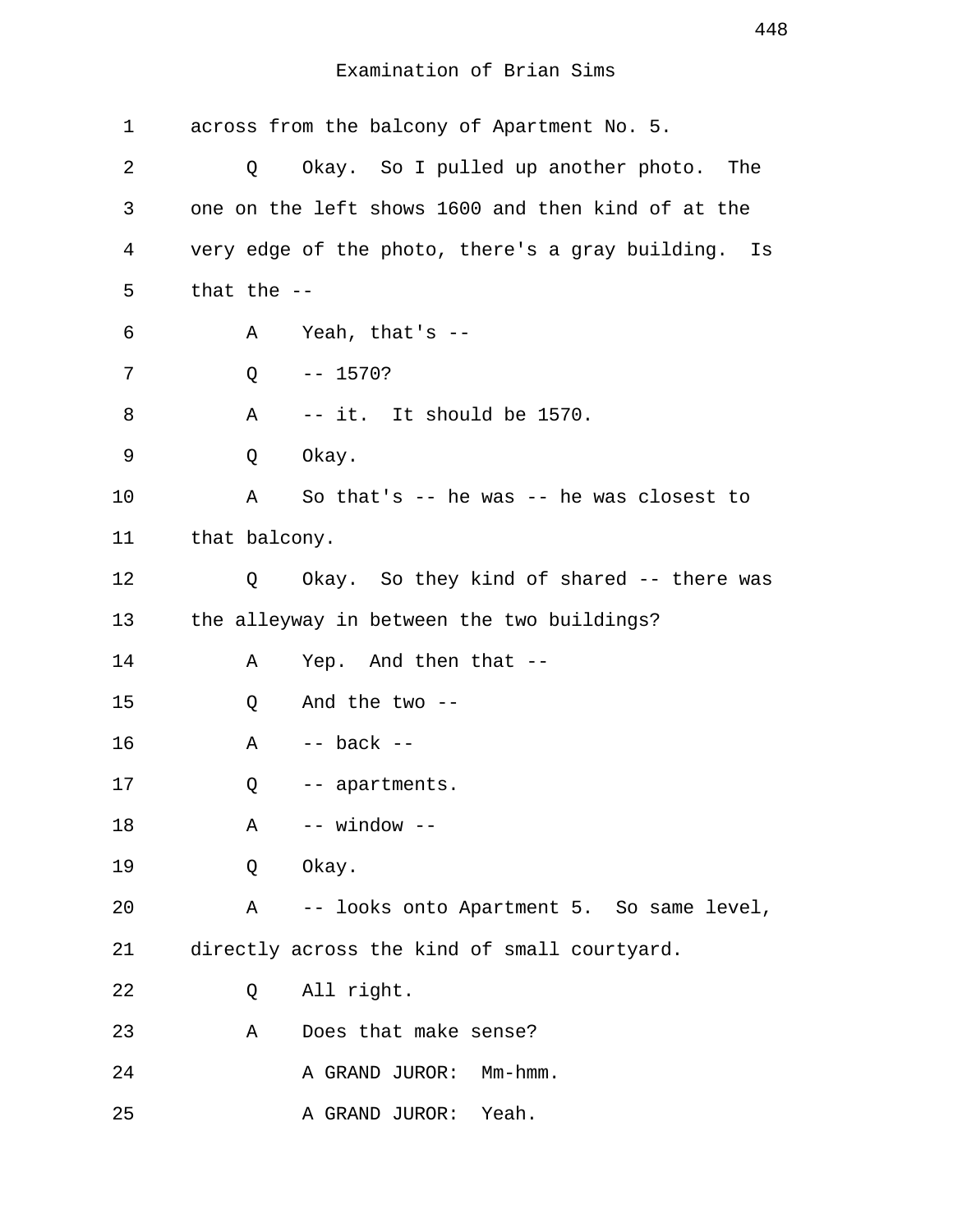Examination of Brian Sims

| $\mathbf 1$ | MS. NADELL: I think so. Let me see --          |
|-------------|------------------------------------------------|
| 2           | A GRAND JUROR: Yeah.                           |
| 3           | MS. NADELL: -- if there's any questions.       |
| 4           | Any other questions for the --                 |
| 5           | A GRAND JUROR: No, no.                         |
| 6           | MS. NADELL: -- detective?                      |
| 7           | Okay. Thank you so much.                       |
| 8           | THE WITNESS: Okay. You bet.                    |
| 9           | MS. NADELL: And I think we can go off the      |
| 10          | record (indiscernible) this morning.           |
| 11          |                                                |
| 12          | $*$ $*$ $*$                                    |
| 13          | (Noon Recess taken at 11:43 a.m.)              |
| 14          |                                                |
| 15          | <b>AFTERNOON SESSION</b>                       |
| 16          | (Whereupon, the following proceedings were     |
| 17          | held before the Grand Jury, $1:05$ p.m.:)      |
| 18          | MS. SEELY: There we are.                       |
| 19          | Hello Dr. Stauffenberg. We're going to get     |
| 20          | started here. We're in Grand Jury B. And we're |
| 21          | ready to have you sworn, if you are ready.     |
| 22          | THE WITNESS: I'm ready.                        |
| 23          | MS. SEELY: Okay.                               |
| 24          | A GRAND JUROR: Would you mind raising your     |
| 25          | right hand?                                    |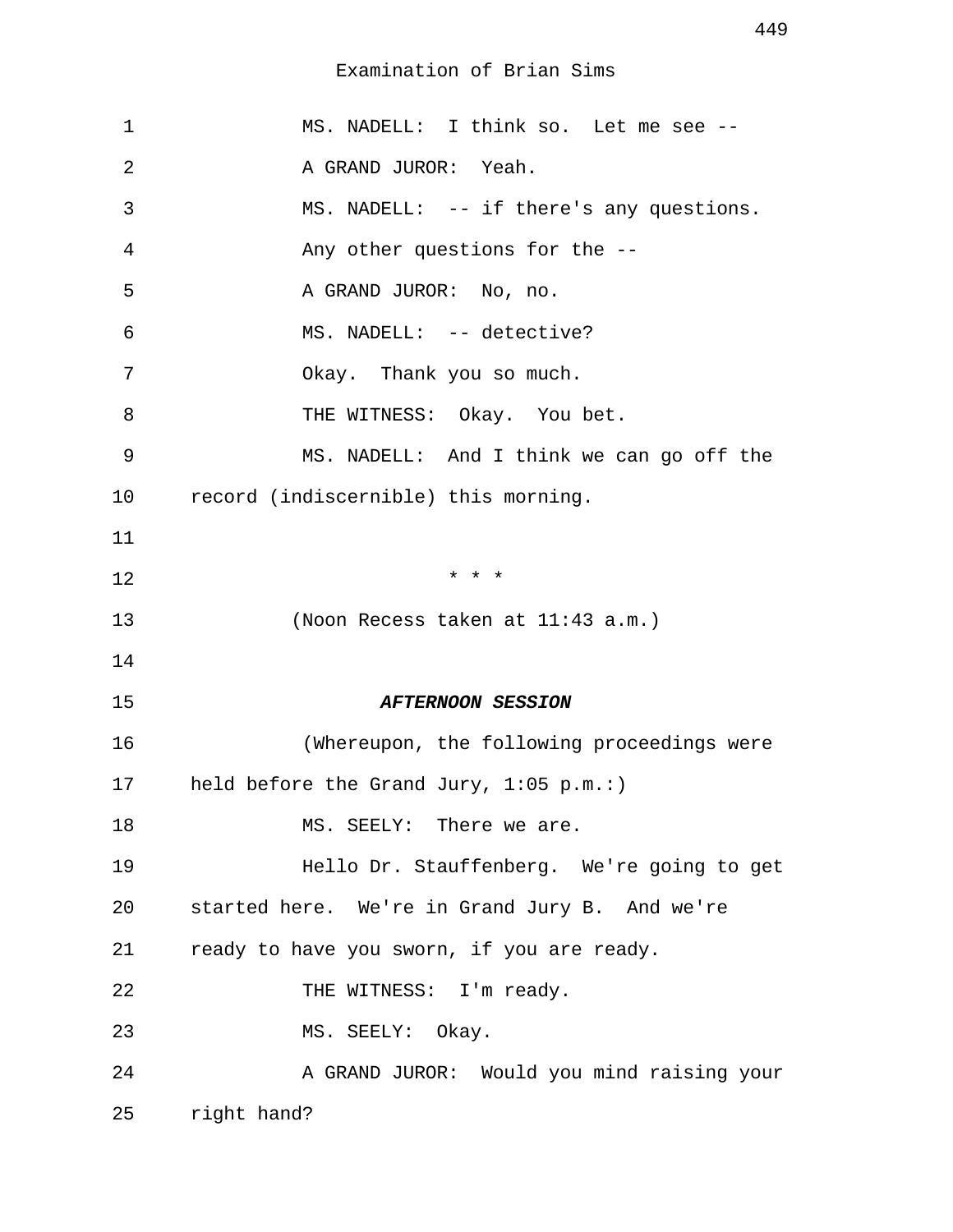| $\mathbf 1$    | Thank you.                                               |
|----------------|----------------------------------------------------------|
| $\overline{2}$ | MICHELE TAYLOR STAUFFENBERG                              |
| 3              | Was thereupon called as a witness; and, having been      |
| 4              | first duly sworn, was examined and testified as follows: |
| 5              | EXAMINATION                                              |
| 6              | BY MR. MICHALOWSKI:                                      |
| 7              | All right. Before we continue, can I<br>Q                |
| 8              | just -- could you just confirm that you're in a room     |
| 9              | by yourself; there's nobody else listening in?           |
| 10             | I am in a room all by myself.<br>Α                       |
| 11             | All right.<br>Q                                          |
| 12             | Nobody listening.<br>Α                                   |
| 13             | Great. So, Dr. Stauffenberg, can you state<br>Q          |
| 14             | your name and -- and spell it for the record, please.    |
| 15             | Yes. Michele Taylor Stauffenberg,<br>Α                   |
| 16             | $S-t-a-u-f-f-e-n-b-e-r-q.$                               |
| 17             | And what do you do?<br>Q                                 |
| 18             | I am a deputy state medical examiner.<br>Α               |
| 19             | And what are your qualifications for that?<br>Q          |
| 20             | I am a medical doctor. I'm board certified<br>Α          |
| 21             | in forensic pathology, as well as anatomic and           |
| 22             | clinical pathology. I've been practicing as a            |
| 23             | forensic pathologist since 2001.                         |
| 24             | I worked for 14 years in Atlanta as the                  |
| 25             | deputy chief medical examiner there. I've worked         |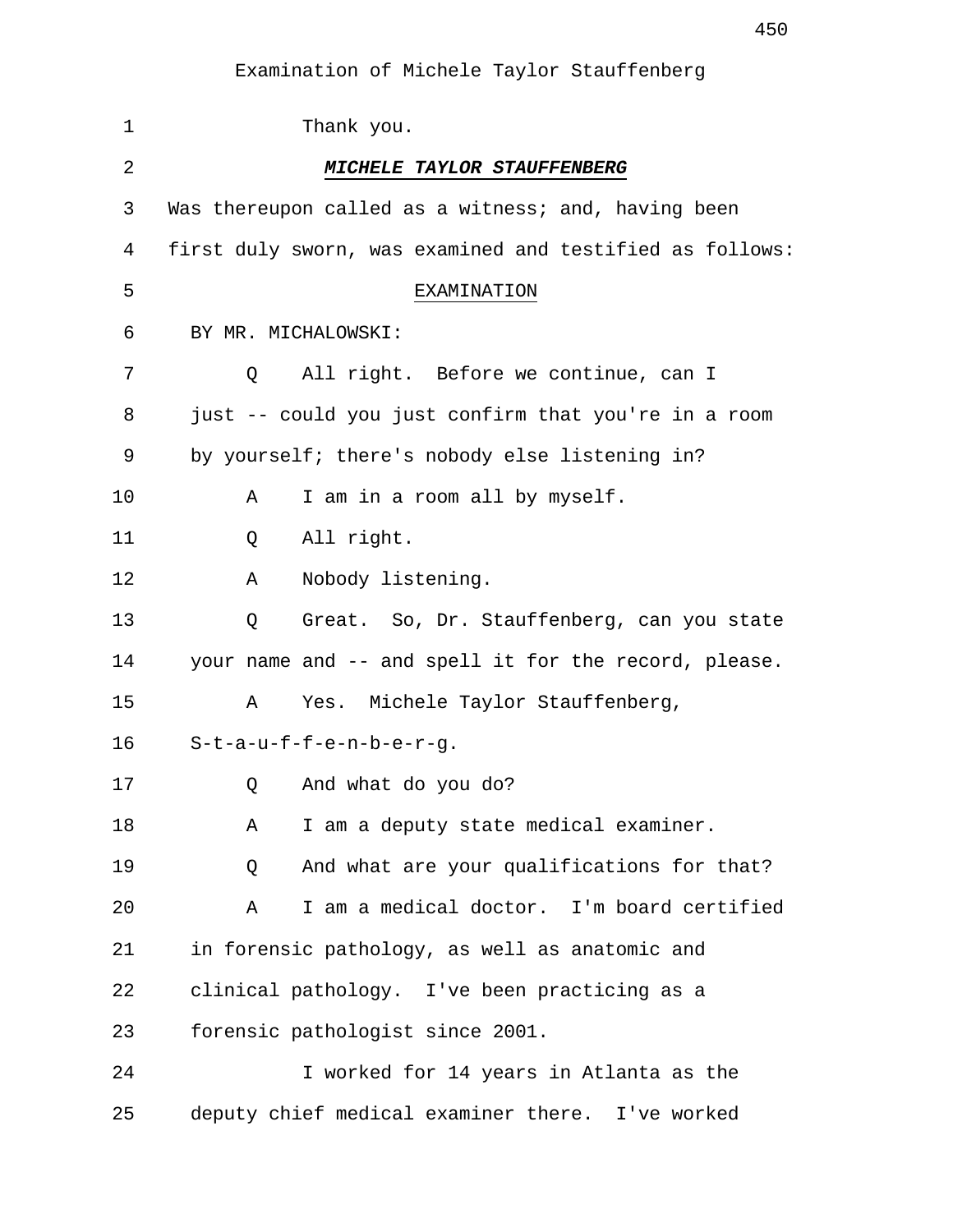| 1  | here since 2017. And I've performed close to 5,000   |
|----|------------------------------------------------------|
| 2  | autopsies and external examinations.                 |
| 3  | So that leads into my next question, which<br>Q      |
| 4  | is do you do autopsies; so obviously you do. What    |
| 5  | are the circumstances that come about in which you   |
| 6  | would end up doing an autopsy?                       |
| 7  | An autopsy is $-$ is one of the tools that<br>Α      |
| 8  | we can use to evaluate and investigate a death that  |
| 9  | is sudden or unexpected or due to trauma, injury,    |
| 10 | poisoning, a nonnatural or unexpected death.         |
| 11 | And did you do an examination, including an<br>Q     |
| 12 | autopsy, of Alexander George Tadros?                 |
| 13 | Yes, I did.<br>Α                                     |
| 14 | When did you conduct that?<br>Q                      |
| 15 | That was on Saturday the 28th of<br>Α                |
| 16 | August 2021.                                         |
| 17 | All right.<br>Q                                      |
| 18 | At $8:00$ in the morning.<br>Α                       |
| 19 | Just before we get into the specifics of<br>Q        |
| 20 | that examination, can you just walk the grand jurors |
| 21 | through your process, what you do when you do one of |
| 22 | these examinations?                                  |
| 23 | I like to describe an autopsy as a physical<br>Α     |
| 24 | examination that I perform on my patients.<br>An     |
| 25 | autopsy begins with examining the outside of the     |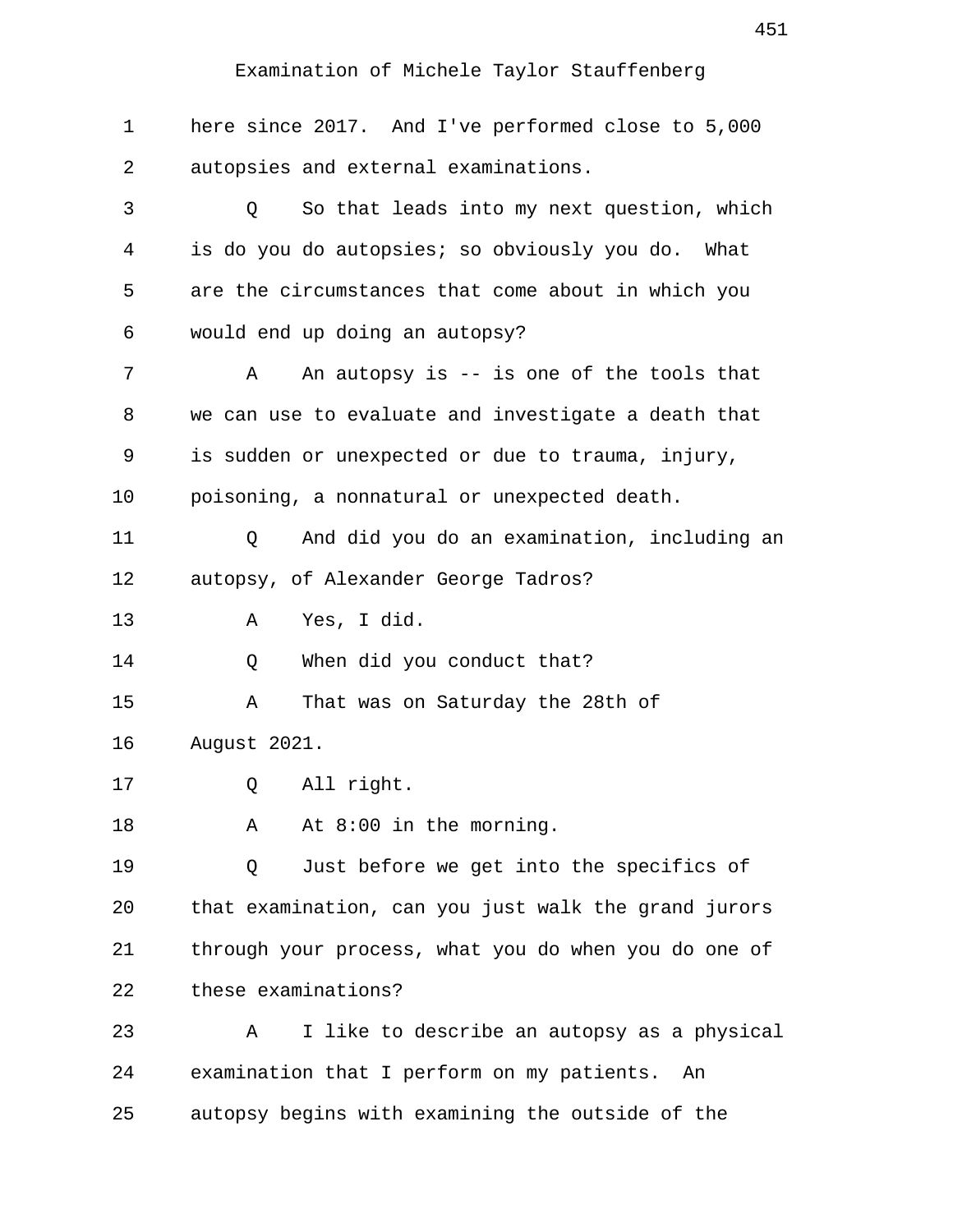1 body. They may be wearing clothing. Observation of 2 the general condition of the body, is there evidence 3 of injury and so forth. 4 The clothing is removed. We clean the body 5 and look at the skin and see if there are any 6 injuries or abnormalities that would indicate a cause 7 or manner of death. 8 And then we do an internal examination. 9 The body is opened. The organs are examined as they 10 sit. And then they're removed and examined 11 individually for any injuries or abnormalities that 12 might relate to the cause of death. 13 Q And, as part of this process, do you 14 collect samples for -- for testing? 15 A Yes, I do. 16 Q What -- what types of testing? 17 A Generally, we save blood and urine, if we 18 can get it, on all cases. And my practice is to send 19 toxicology on every case. We can also collect 20 whatever other materials or samples might be useful 21 in an individual case. 22 Q All right. And turning to this specific 23 evaluation. And can you walk us through what you did 24 and what you saw? 25 A Yes. Once again, this -- this case began,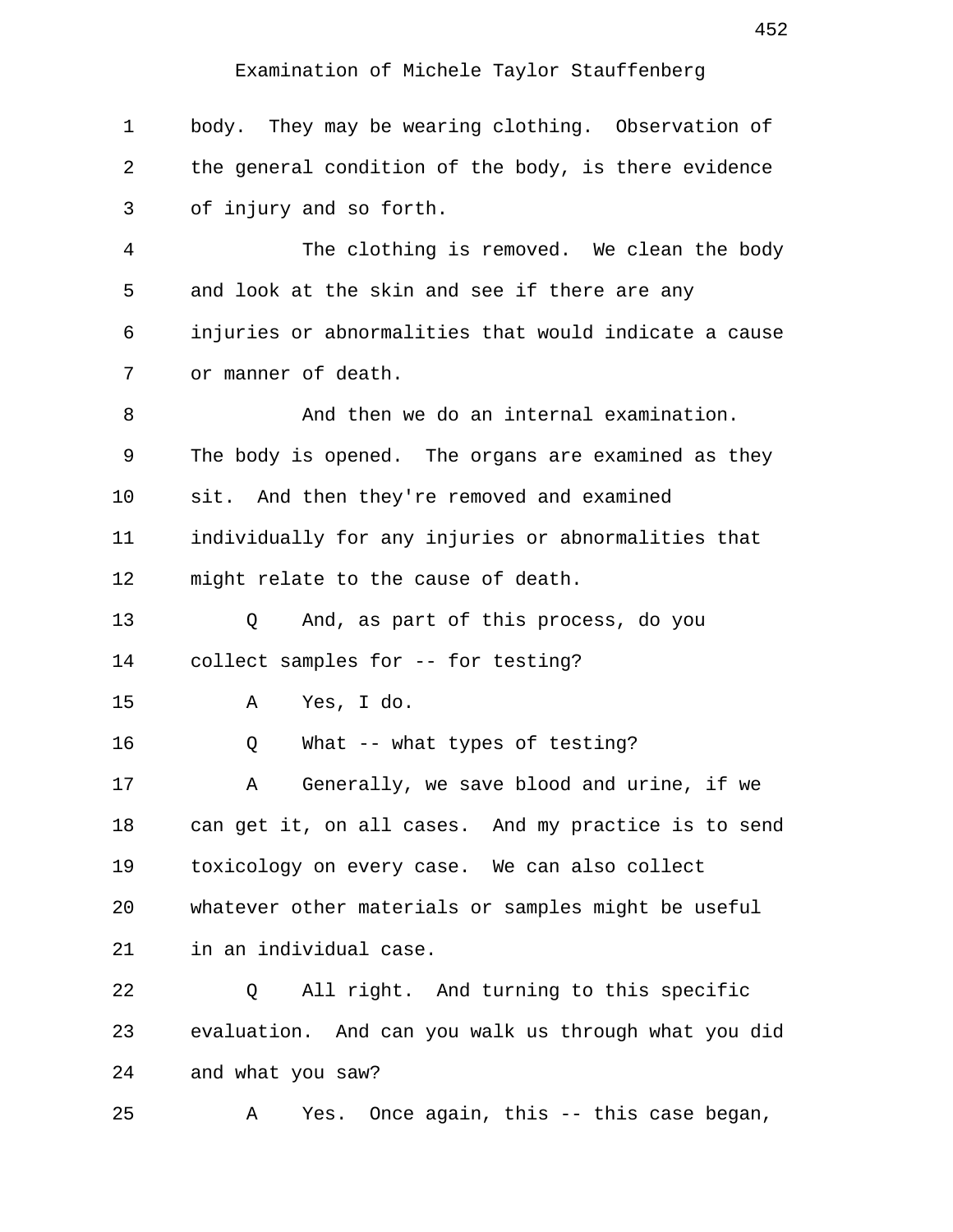1 like most of our autopsies do, the body was examined 2 after being received in a body bag. The hands were 3 covered with paper bags. And so the -- the bags were 4 removed and the hands were photographed for 5 documentation purposes.

 6 The clothing was examined and detailed, 7 photographed and collected as evidence. The body was 8 cleaned and examined to look for injury. So in this 9 case he had an injury of the head. During the 10 examination of the body, his head was found to be 11 distorted.

12 He had a lot of skull fractures that made 13 his head an abnormal shape. And he had a gunshot 14 wound that went into his right ear and entered his 15 head that way, that caused this distortion of the 16 head.

17 Q Did you see -- other than his head, were 18 there other injuries that you noted?

19 A Yes. He had a gunshot wound of his left 20 hand that looked like a graze gunshot wound where a 21 bullet rubs against the skin and makes an abrasion. 22 He also had some superficial cuts that were on the 23 back of his left arm, a cluster of these very 24 superficial cuts, measuring up to 1 inch in length. 25 Q With regard to those -- those cuts, did you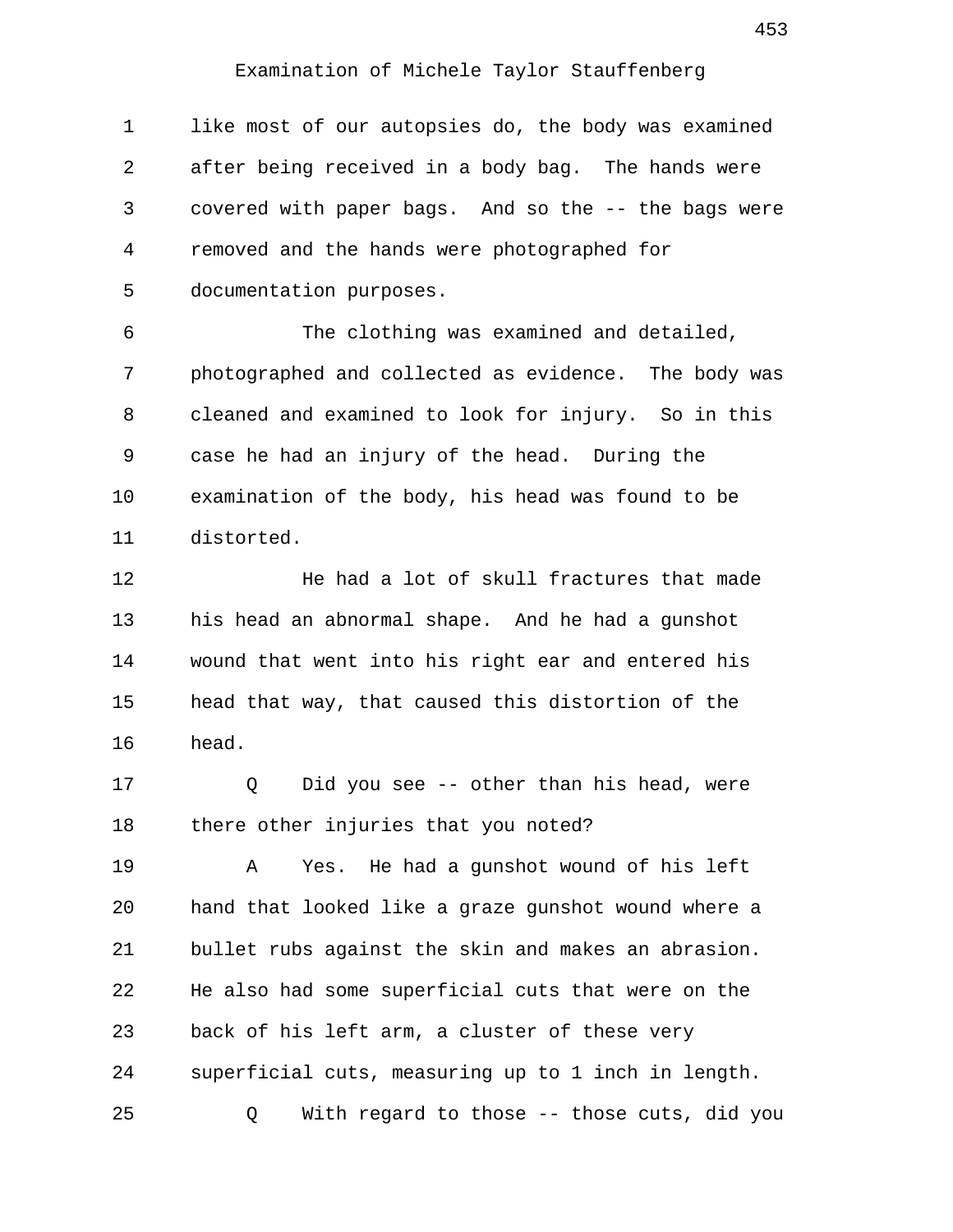1 make any determinations about them or are they just 2 noted? 3 A Only to say that they were consistent with 4 cut injuries, as opposed to blunt injuries. It 5 looked like they had been caused by an edge of some 6 sort. 7 Q All right. Let's see. And based on your 8 observations -- you already kind of described the -- 9 the head wounds. Based on those, were you able to 10 determine a cause of death? 11 A Yes. His cause of death is gunshot wound 12 of head. 13 Q All right. And was there any findings 14 within the toxicology that were of note? 15 A It looks like he has methamphetamine 16 amphetamine, Fentanyl, norfentanyl and 4ANPP. 17 Q I think -- I think methamphetamine is 18 commonly understood. Can you talk about the 19 difference between methamphetamine and amphetamine in 20 terms of -- is amphetamine a metabolite of 21 methamphetamine, is -- is where -- 22 A Yes. Amphetamine is a metabolite of 23 methamphetamine, but it's also active. They both act 24 as stimulant drugs. So just metabolizing 25 methamphetamine doesn't make the effect go away. It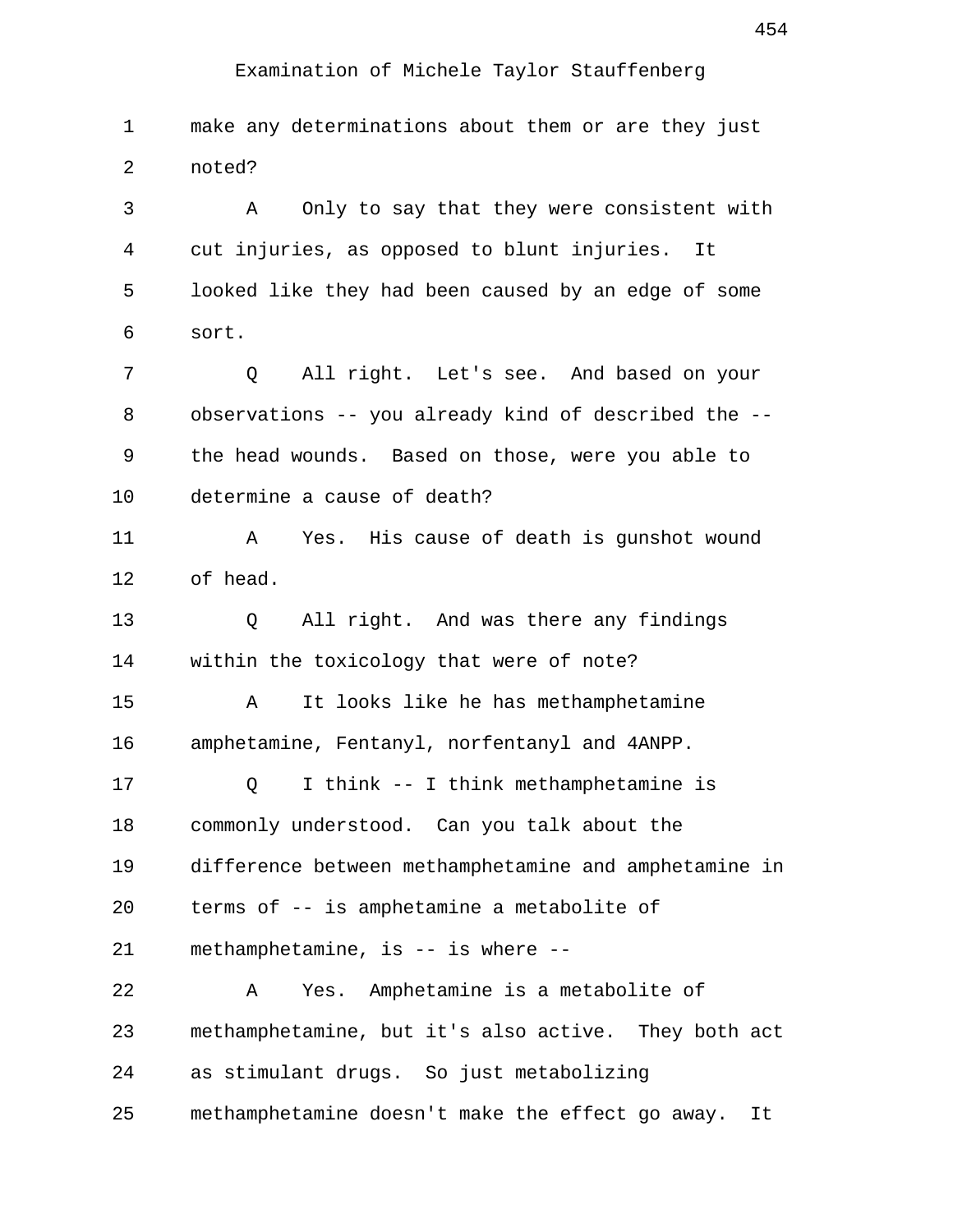1 just changes it into amphetamine, which continues the 2 stimulant effect. 3 Q So -- and I'm -- I'm guilty of causing 4 confusion here, I think, because I threw out a term, 5 "metabolite," without having you explain what that is 6 is, so -- 7 A Oh, all right. Yeah. Metabolite just 8 means that a drug is changed by the body into a 9 different form. So if a person takes 10 methamphetamine, then the body is going to work on it 11 and change it into another chemical, which is 12 amphetamine. And that's a -- that's called a 13 metabolite. 14 O And you noted also Fentanyl and 15 norfentanyl. Is norfentanyl a metabolite of 16 Fentanyl? 17 A Yes, it is. 18 Q And -- and I'm not familiar; so I'm 19 actually asking out of curiosity what 4ANPP is? 20 A 4ANPP is a substance that is -- it's an 21 opioid substance that's related to Fentanyl. In 22 pharmaceutical preparations of Fentanyl, they 23 generally purify it so that the only thing you're 24 really getting is Fentanyl.

25 You don't get 4ANPP. But illicitly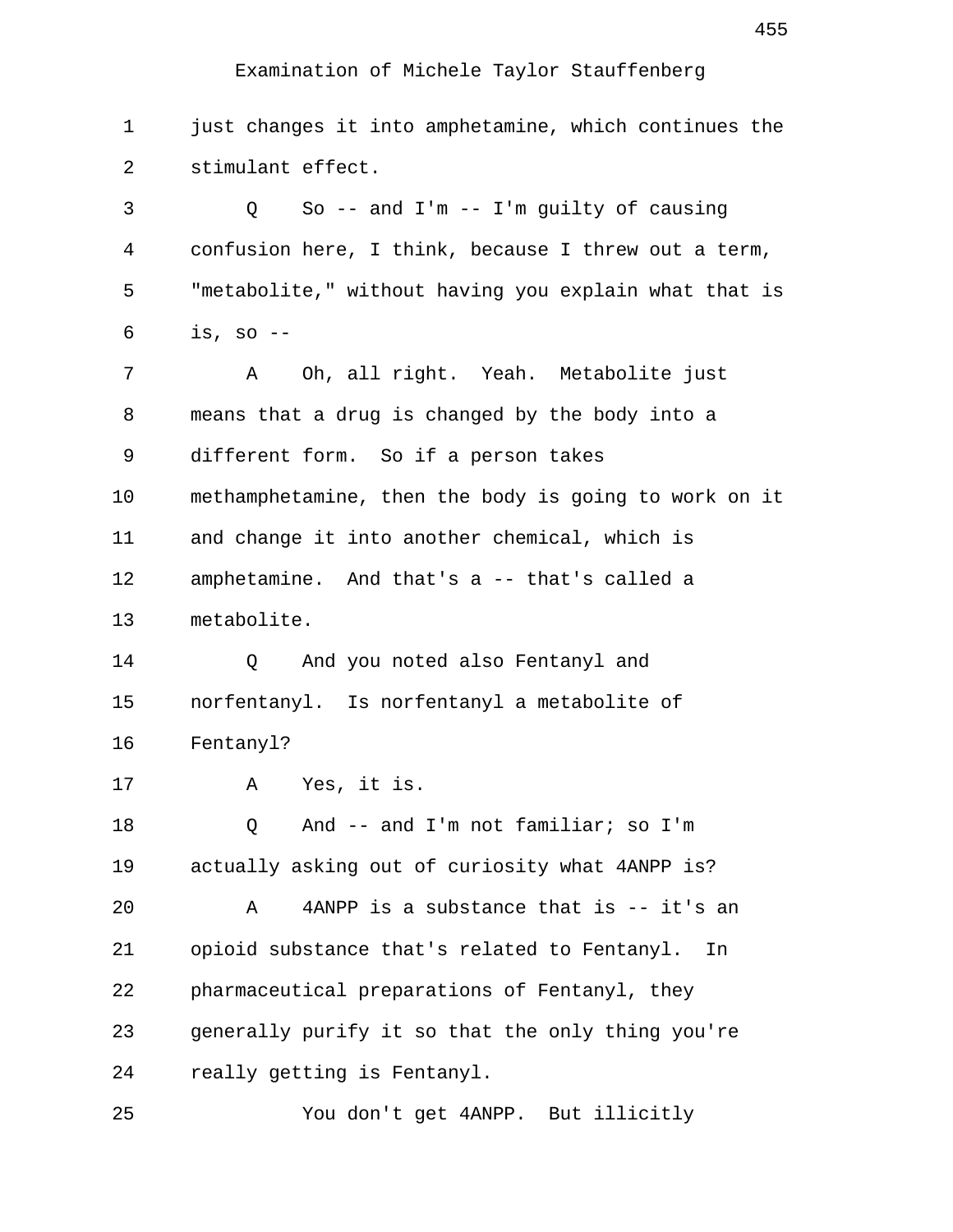| 1        | manufactured Fentanyl might have a little bit of     |
|----------|------------------------------------------------------|
| 2        | 4ANPP in it. It's kind of a precursor. It's a        |
| 3        | substance that -- like, an ingredient that you start |
| 4        | with to make Fentanyl. And it also is a breakdown    |
| 5        | product as well.                                     |
| 6        | The significance of 4ANPP is that its                |
| 7        | presence indicates that the Fentanyl didn't come     |
| 8        | from, say, the pharmacy or a prescription medication |
| 9        | for Fentanyl. It's generally associated with street  |
| 10       | Fentanyl.                                            |
| 11       | All right. And were those -- were those<br>Q         |
| 12       | detected in the blood or the urine or both?          |
| 13       | Both.<br>Α                                           |
|          |                                                      |
| 14       | All right. And is there a difference on --<br>Q      |
| 15       | can you tell the difference about whether it's       |
| 16       | psychoactive, whether it's having an effect on the   |
|          | person if it's in the blood versus the urine?        |
| 17<br>18 | Well, anything that's in the blood can<br>Α          |
| 19       | potentially act on the person's system. It's         |
| 20       | considered active on their thoughts, feelings,       |
| 21       | actions, whatever, at the time of death.             |
| 22       | Anything that's in the urine has been                |
| 23       | removed from circulation. So the -- the blood has    |
| 24       | gone through the kidneys. The kidneys have filtered  |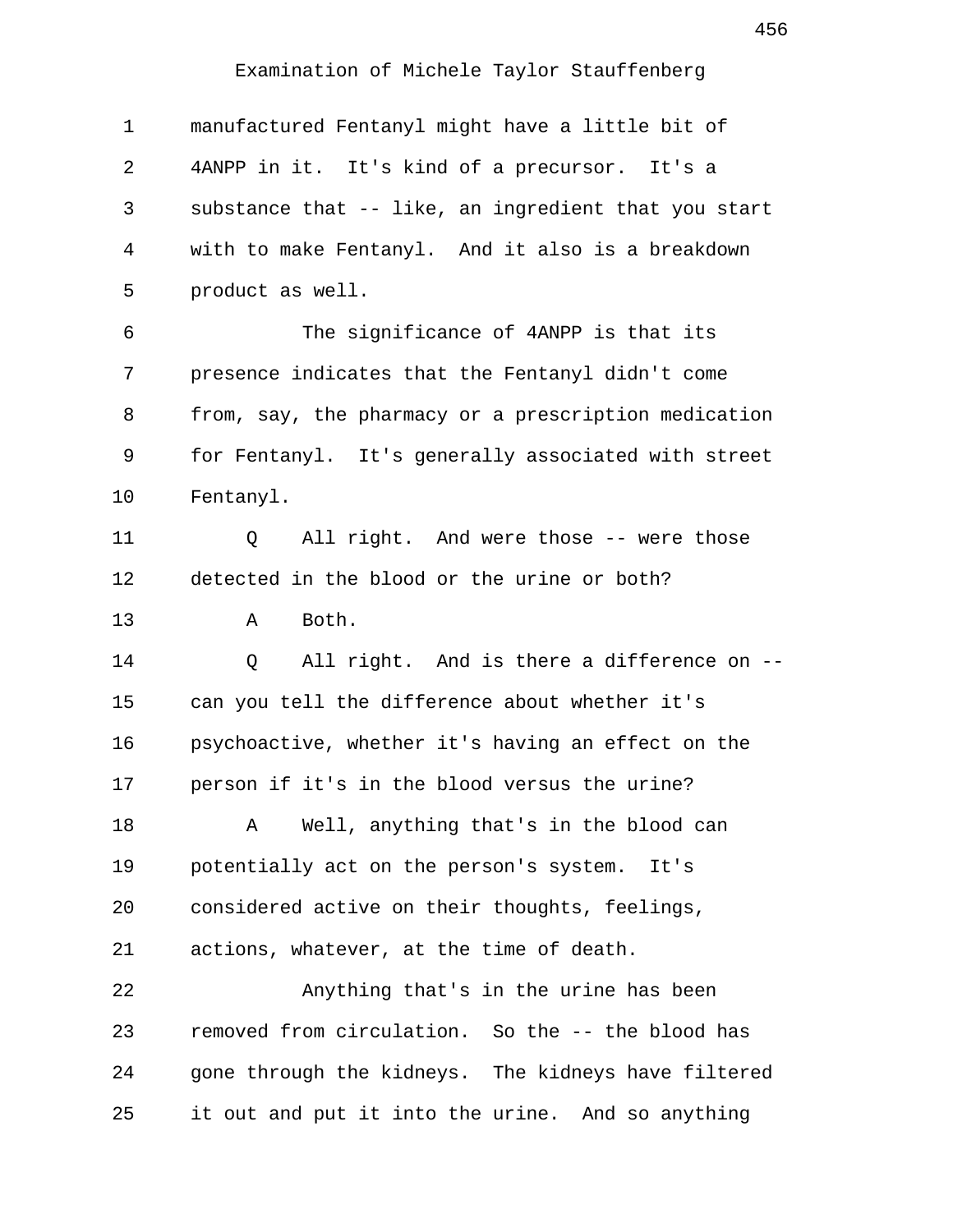1 that's in the urine has been in the body, but it's 2 not in the body anymore.

 3 Q All right. And in your examination then 4 did you -- let me get at it this way. When he came 5 to you, he obviously had a -- had a gunshot wound to 6 the head. That was probably one of the first things 7 you saw, correct?

8 A Yes.

 9 Q Did you -- did you do a thorough 10 examination to rule out other causes of death as 11 well, or did you just jump to that conclusion? 12 A No. We did a complete autopsy. We

13 examined everything. So I have -- let's see -- as 14 one of my findings, one of my findings in this 15 autopsy, no evidence of natural disease.

16 Q All right. All right. Those are all my 17 questions. I'm going to ask the grand jurors if they 18 have any questions for you?

19 A All right.

20 A GRAND JUROR: Is there any information 21 about the amounts of these drugs that were found in 22 the system?

23 A GRAND JUROR: Yeah.

24 BY MR. MICHALOWSKI:

25 Q The question is -- is there any information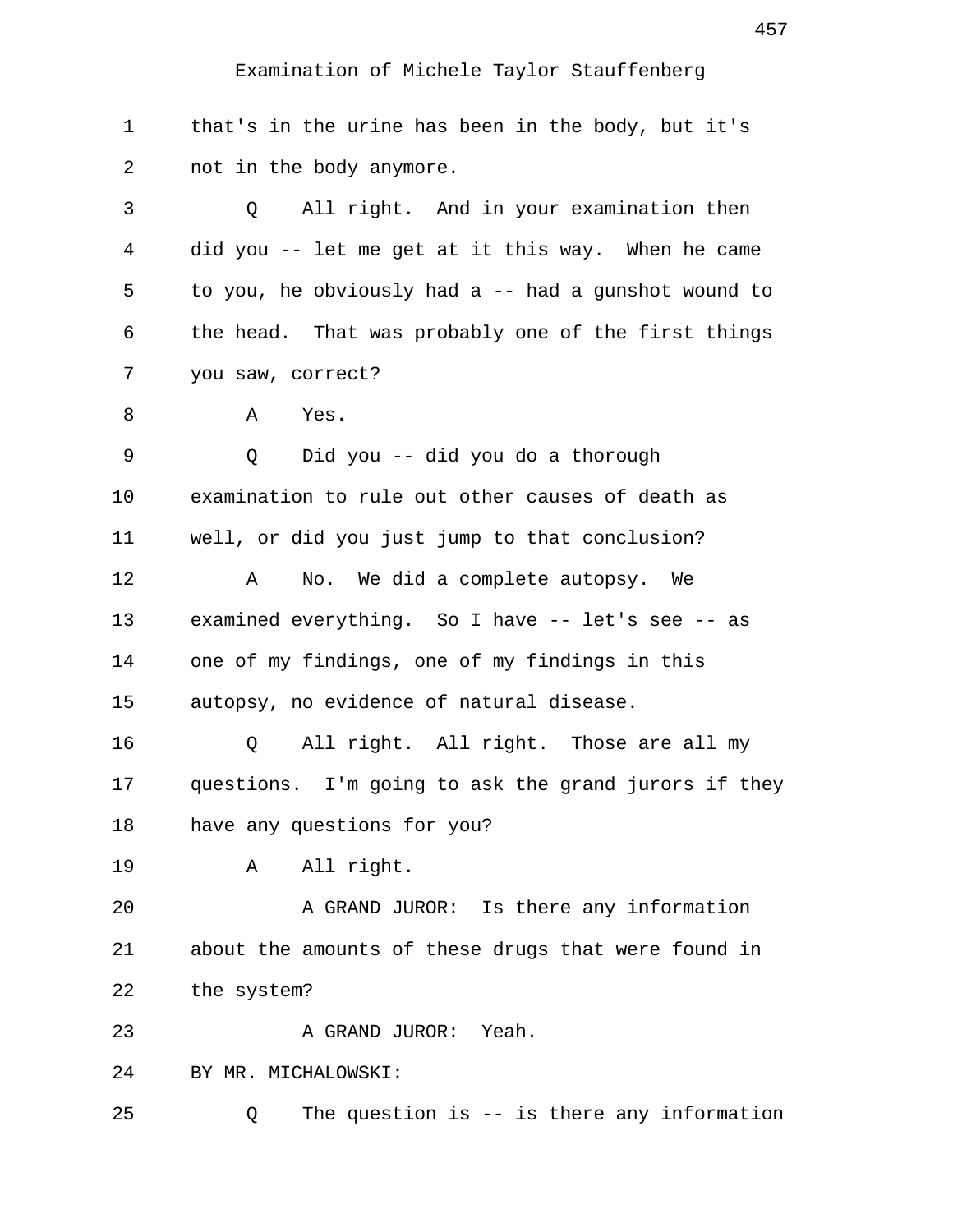| $\mathbf 1$ | about the amounts of the drugs that were found in his |
|-------------|-------------------------------------------------------|
| 2           | blood or urine?                                       |
| 3           | Yes. Let's see. In his -- I've got<br>A               |
| 4           | amounts for blood. For methamphetamine, 2.7           |
| 5           | milligrams per liter. Amphetamine is 0.11 milligrams  |
| 6           | per liter. Fentanyl, 54 nanograms per milliliter.     |
| 7           | Norfentanyl, 16 nanograms per milliliter. And no      |
| 8           | quantitation on 4ANPP, only that it is present.       |
| 9           | And is $--$ is there anything $--$ I mean, does<br>Q  |
| 10          | the scientific literature -- or is there a basis,     |
| 11          | based on scientific literature, to draw conclusions   |
| 12          | from those numbers about how much it was -- is        |
| 13          | affecting him?                                        |
| 14          | It really depends on the drug. These --<br>A          |
| 15          | the -- for methamphetamine and Fentanyl, we've got    |
| 16          | two different ways to interpret these. For            |
| 17          | methamphetamine, the way I interpret it is if it's    |
| 18          | there, then it's significant because it's not like    |
| 19          | you reach a certain threshold and it results in       |
| 20          | death.                                                |
| 21          | Methamphetamine is a stimulant, and so it             |
| 22          | acts on the heart to make it beat harder and faster.  |
| 23          | It increases your heart rate. It increases the blood  |
| 24          | pressure until a point where you get a fatal          |
| 25          | dysrhythmia, an abnormal heart rhythm, and the person |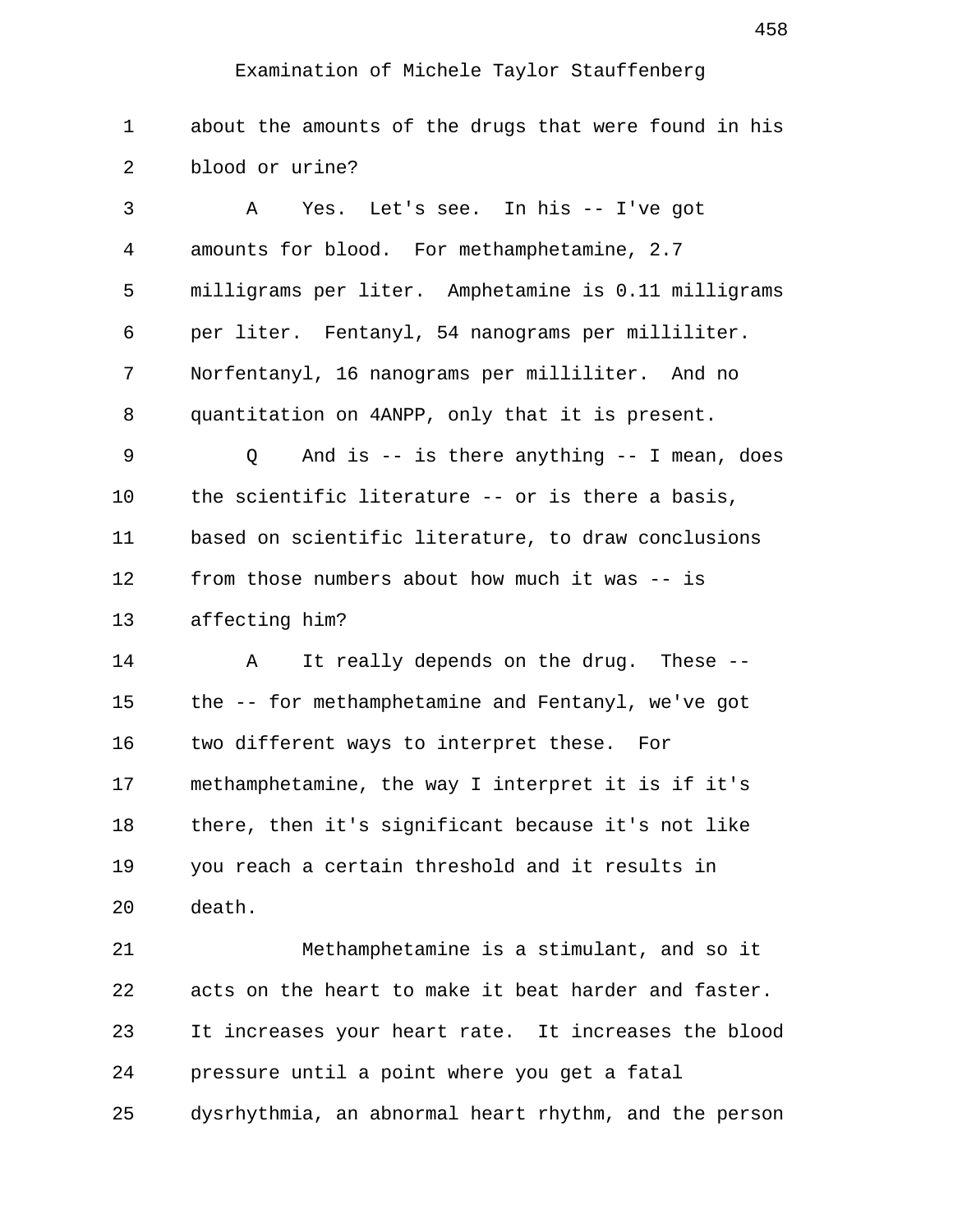1 dies.

| 2                    | For Fentanyl, the amount varies. So it's              |
|----------------------|-------------------------------------------------------|
| 3                    | not like there -- you reach a certain threshold and   |
| 4                    | you die either, just -- just like methamphetamine.    |
| 5                    | But the difference here is people have different      |
| 6                    | levels of tolerance to the drug. So someone who's     |
| 7                    | never had Fentanyl before or any kind of opioid, they |
| 8                    | may die at a much lower level of Fentanyl than        |
| 9                    | somebody who uses it every day.                       |
| 10                   | So the way I interpret Fentanyl is if                 |
| 11                   | there's Fentanyl onboard and the person is dead and   |
| 12                   | there's no other reason for them to be dead, then     |
| 13                   | it's very likely that they died from using the        |
| 14                   | Fentanyl.                                             |
|                      | So I guess that -- that takes me down two<br>Q        |
| 15                   |                                                       |
|                      | different -- separate avenues of questions. And the   |
|                      | first one I'll say is -- so you're talking about --   |
|                      | you're talking about quantities of drugs in terms of  |
| 16<br>17<br>18<br>19 | an overdose, in terms of that quantity being -- being |
| 20                   | fatal. And so, given the information that you have,   |
| 21                   | did you rule those out as causes of death?            |
| 22                   | Yes.<br>Α                                             |
| 23                   | Okay. And so the other path would be do<br>Q          |
| 24                   | you have -- can you draw conclusions from the         |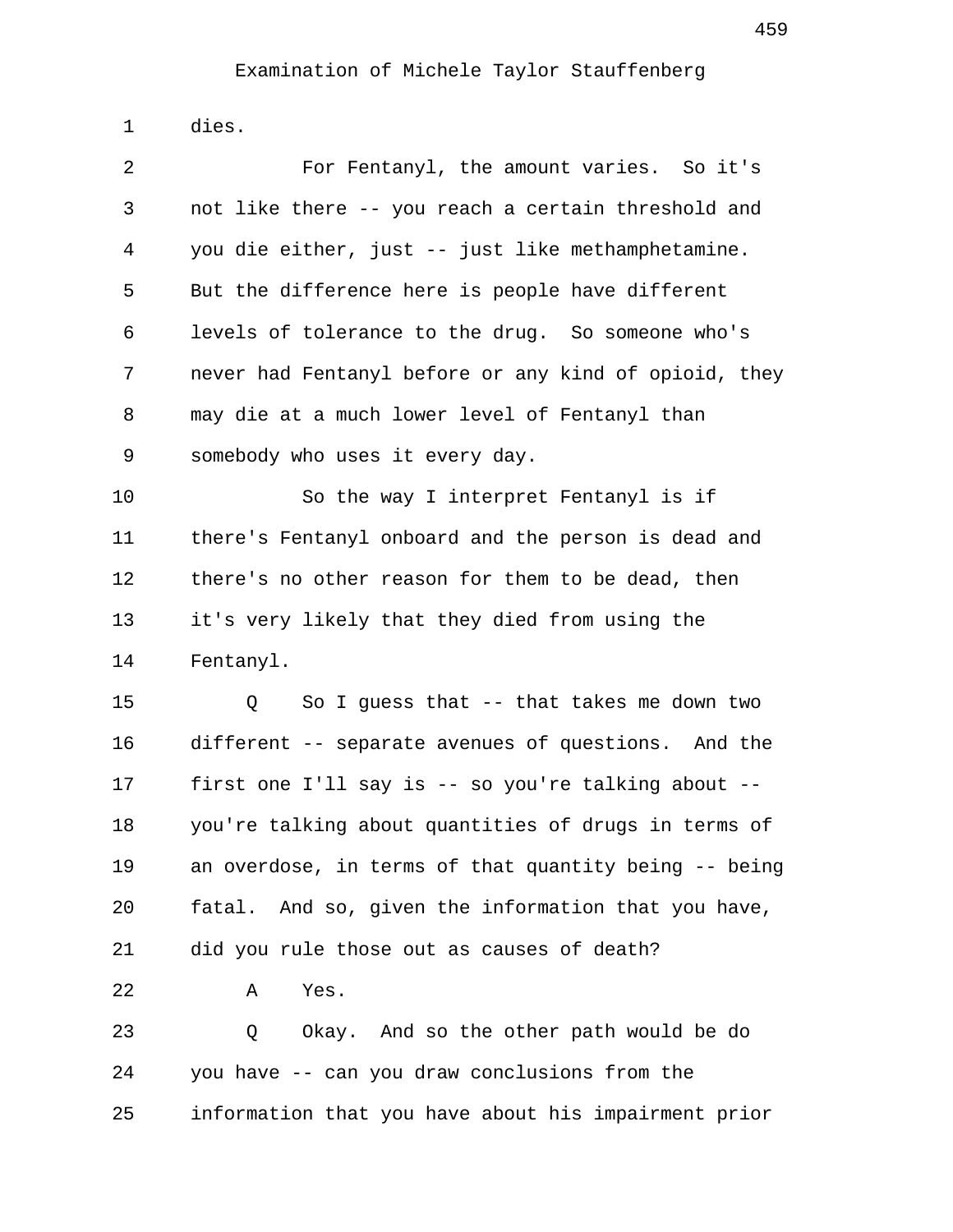Examination of Michele Taylor Stauffenberg

 1 to death based on the presence of those -- those 2 substances in his system? 3 A No. I can draw no conclusions about how 4 that would affect his behavior. 5 UNIDENTIFIED SPEAKER: Okay. 6 A GRAND JUROR: Yes. I was hoping to find 7 out about impairment, but yes. Thank you. That 8 answers it. 9 UNIDENTIFIED SPEAKER: That's why I -- I 10 saw where you were going. That was why I asked that 11 question. 12 Anybody else? 13 A GRAND JUROR: You got to it. Thank you. 14 UNIDENTIFIED SPEAKER: Okay. I -- I think 15 that's all we have for you today. Thank you so much 16 for your time. 17 THE WITNESS: All right. Have a good day. 18 UNIDENTIFIED SPEAKER: You too. 19 (Whispered discussion, off the record, 20 1:21 p.m. - 1:22 p.m.) 21 MS. SEELY: And, Sergeant Livingston, 22 before you take a seat, if you will look over here 23 and be sworn in. 24 THE WITNESS: Yes. 25 ////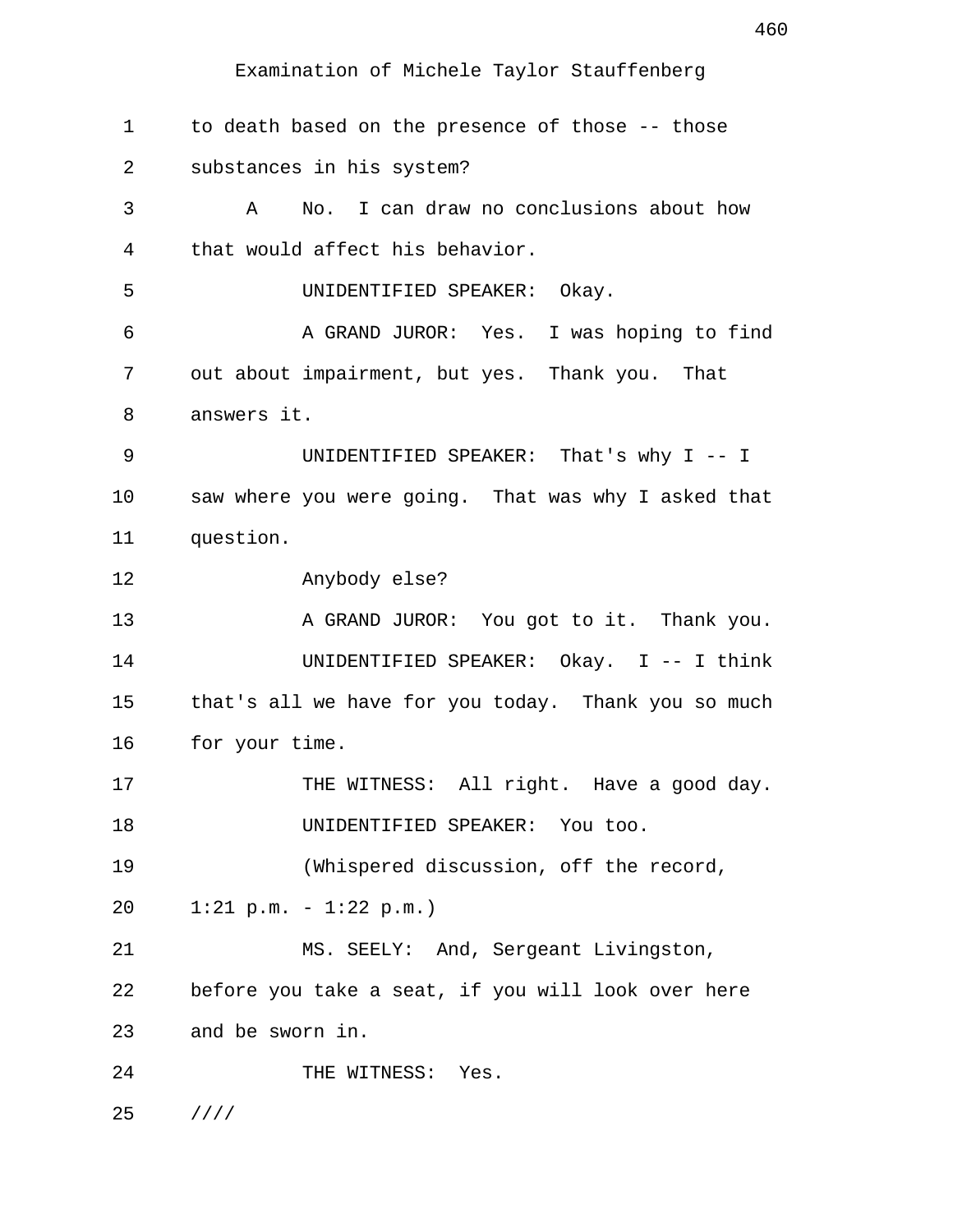| 1  | <b>DON LIVINGSTON</b>                                    |
|----|----------------------------------------------------------|
| 2  | Was thereupon called as a witness; and, having been      |
| 3  | first duly sworn, was examined and testified as follows: |
| 4  | UNIDENTIFIED SPEAKER:<br>Thank you.                      |
| 5  | EXAMINATION                                              |
| 6  | BY MS. SEELY:                                            |
| 7  | Good afternoon, Sergeant. My name is Amy<br>Q            |
| 8  | Seely. I'm with the Oregon Department of Justice.        |
| 9  | Before we go any further, could I have you state your    |
| 10 | full name and spell your first and last, for the         |
| 11 | record, please.                                          |
| 12 | Yes. My name is Don Livingston. First<br>A               |
| 13 | name is D-o-n. And last name is L-i-v-i-n-g-s-t-o-n.     |
| 14 | And Don and actually short for Donald, so                |
| 15 | $D$ -o-n-a- $1$ -d.                                      |
| 16 | Thank you for the clarification. Could you<br>Q          |
| 17 | tell us a little bit about what you do for a living      |
| 18 | and how long you've been doing it?                       |
| 19 | Yeah. I'm a sergeant with the Portland<br>Α              |
| 20 | Police Bureau. My current assignment is I'm attached     |
| 21 | to the Special Emergency Reaction Term, or SERT,         |
| 22 | which is the SWAT team for the City of Portland. I       |
| 23 | work in the Special Resources Division. And I've         |
| 24 | been a police officer for 25-and-a-half years.           |
| 25 | I started my career in the City of Medford.              |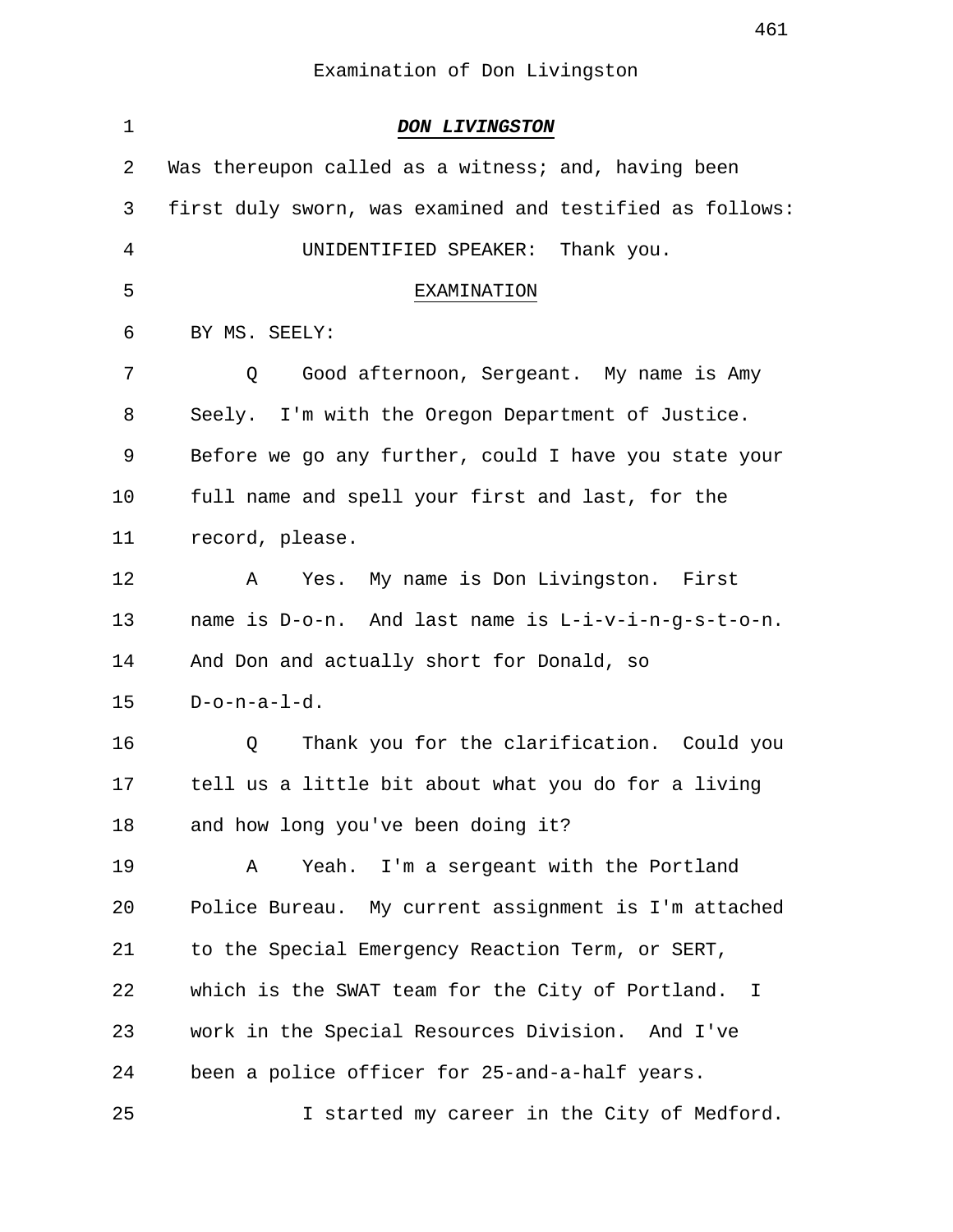1 I worked for the Medford Police Department for a year 2 and a half before I transferred to the City of 3 Portland. 4 Q And does being on the SERT team require a 5 special type of training? 6 A Yes, it does. So, in addition to your 7 regular training, once you get selected for the team, 8 you have to go through the basic SWAT school, which 9 is hosted by the Oregon Tactical Officers 10 Association. It's a one-week school, held in Camp 11 Rilea, where you learn basic techniques and how to 12 use the equipment that we're all issued. 13 In addition to that, I went to the Basic 14 Sniper School, which is also hosted by the Oregon 15 Tactical Officers Association. Again, it's a 16 one-week school, very similar. Our teams are split 17 up into two sides. We have an entry side and what we 18 call the inner perimeter side. 19 And the inner perimeter is responsible for 20 containment, custodies, typically to observe and 21 report and, in very rare incidences, to use 22 potentially deadly force, like most people would 23 think with a sniper. We don't typically use those 24 terms in the Portland Police Bureau, military terms. 25 So we use the inner perimeter as a term for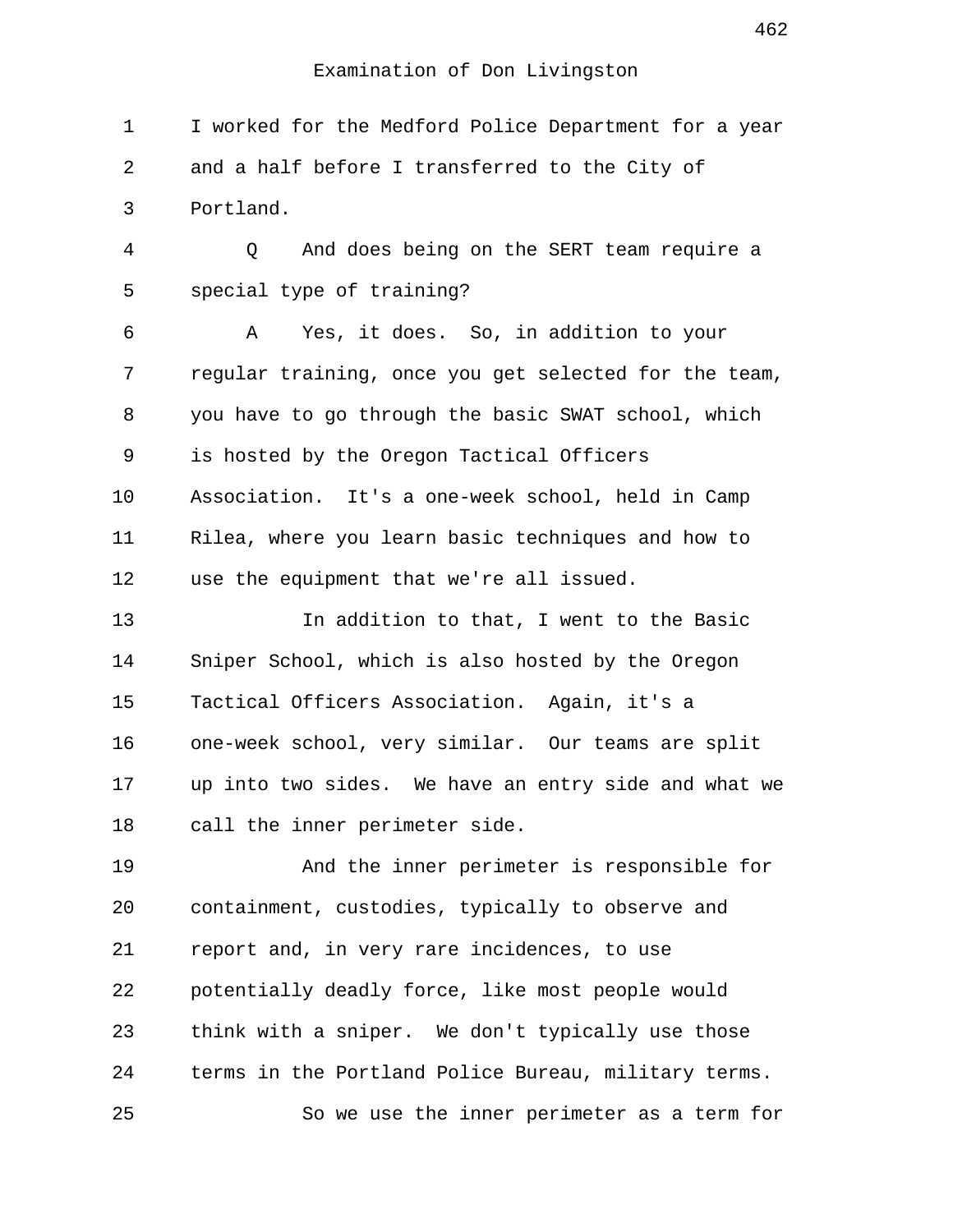1 the -- which would be equivalent to what, I think, 2 most people would think of as a sniper. 3 Q Are you what's known as a SERT supervisor? 4 A Yes. There's technically three of us that 5 are supervisors for the team. Sergeant Darby is a -- 6 the team leader, and he supervises the entry side. 7 And I am a sergeant, and I supervise the inner 8 perimeter. 9 Q Okay. And by supervising the inner 10 perimeter, can you tell us a little bit what you mean 11 about that? 12 A So, like I said before, the team is split 13 up into two details. And I am responsible for the 14 inner perimeter. 15 Whenever we have a call or a search warrant 16 or any type of activation, I work with the 17 individuals in my detail to form containment. I give 18 them specific assignments of where to go and they 19 report directly to me. 20 Q And within the Portland Police Bureau, are 21 you responsible for any specific type of training or 22 instructing? 23 A So, throughout my career I've been an 24 instructor in various different topics, disciplines. 25 I became a defensive tactics instructor in 1999,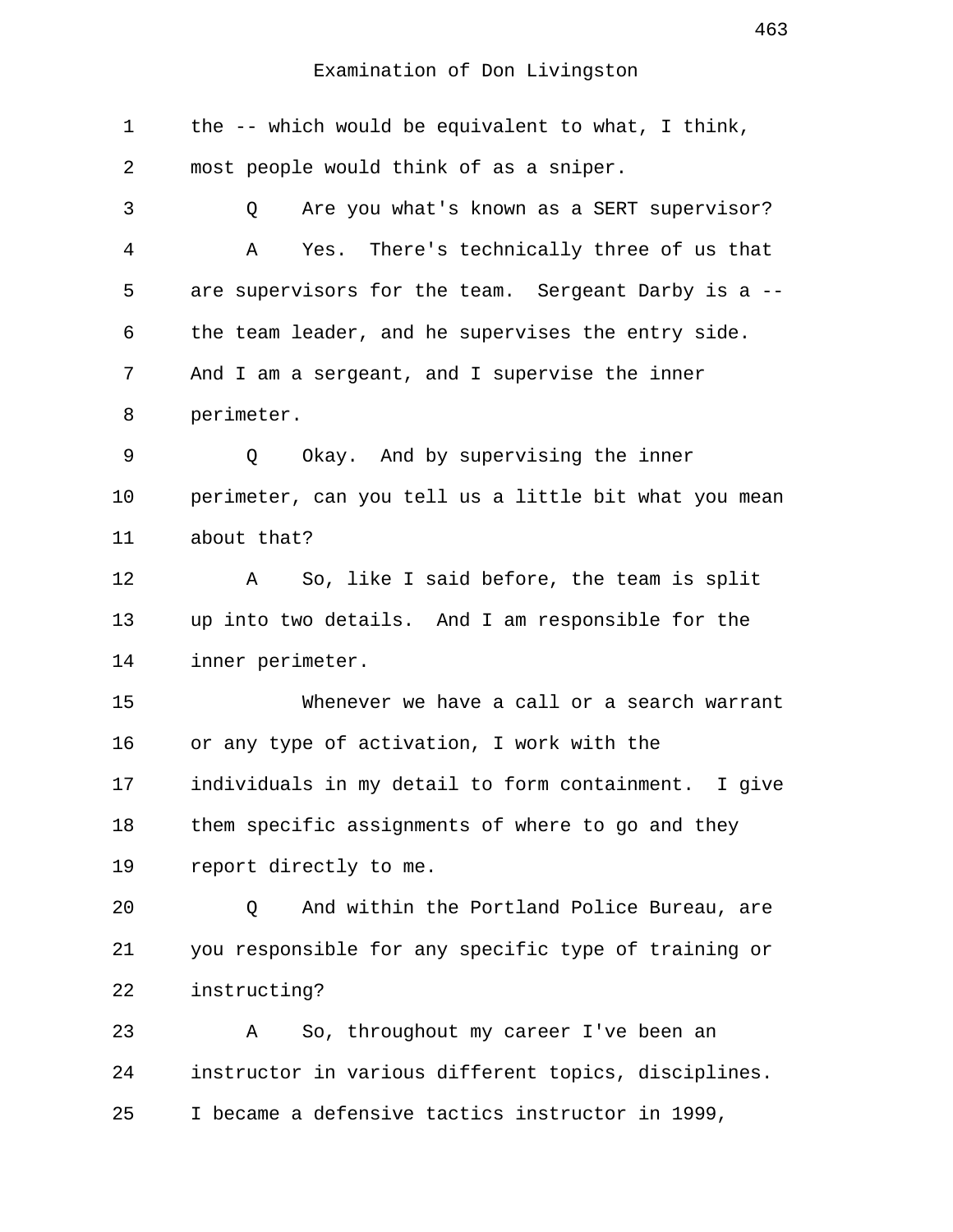1 which defensive tactic is the hands-on portion of 2 police work.

 3 I -- in 2001 I transferred to the Training 4 Division full-time as an instructor. And I also got 5 certified to teach patrol tactics and firearms. So I 6 spent seven years in that division teaching officers 7 in the bureau through advanced academy training and 8 also ongoing in-service training, various -- various 9 topics.

10 **In addition to that, I was also an** 11 instructor in some of the less-lethal tools that we 12 carry on our duty belts. I taught the Hobble leg 13 restraints. I was an instructor in the Taser, and I 14 was also an instructor in pepper spray. So currently 15 I'm responsible for still doing defensive tactics and 16 firearms.

17 And a lot of the tactics that we teach 18 officers throughout the bureau regarding building 19 clears, kind of -- and response to active threat kind 20 of fall back towards the SERT team, which I help 21 instruct as well.

22 Q And when we're talking about defensive 23 tactics involving firearms, what are we talking about 24 specifically?

25 A Well, they're two different topics. So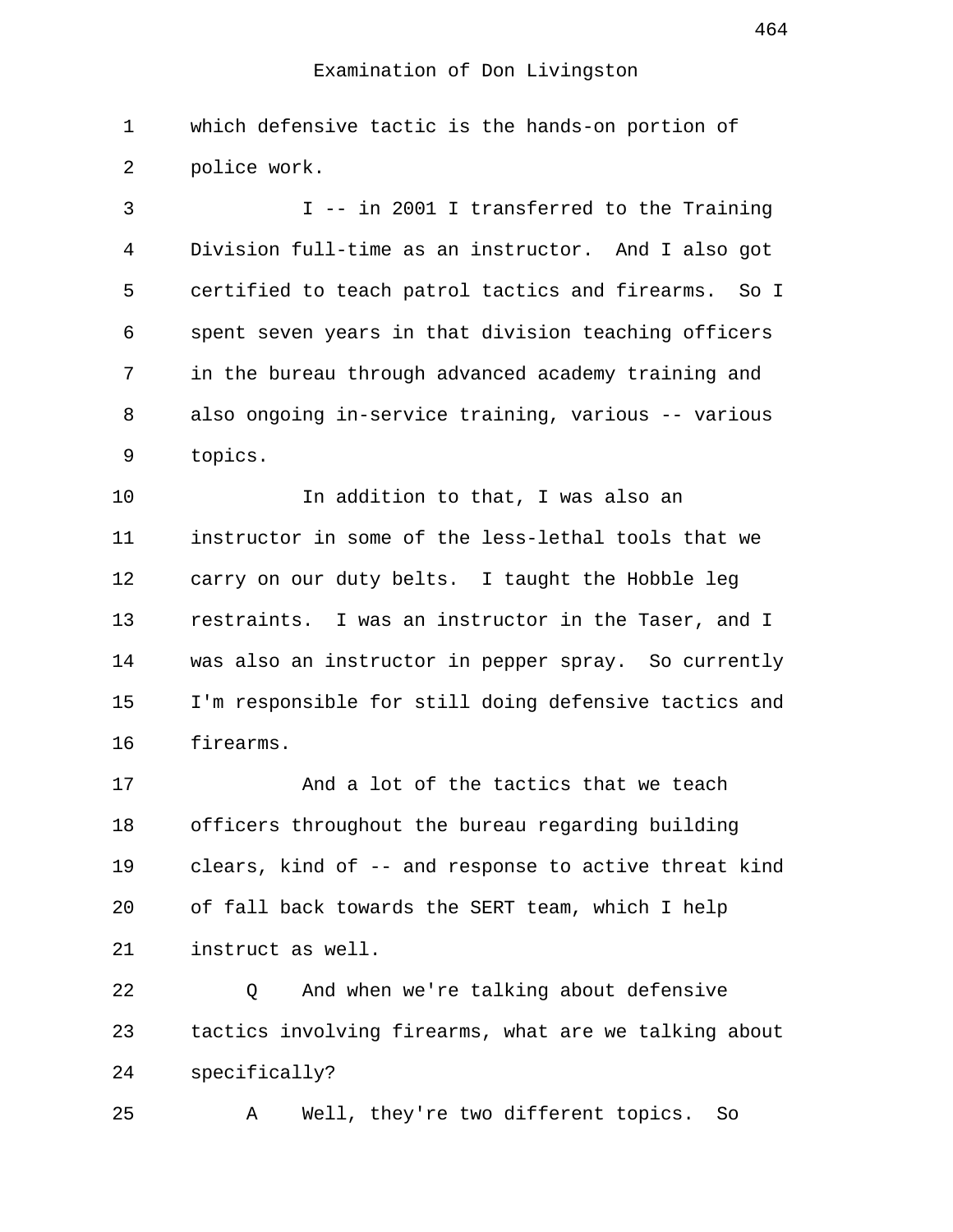| 1              | defensive tactics would be the hands-on portion of    |
|----------------|-------------------------------------------------------|
| $\overline{2}$ | police work, the handcuffing, the working in          |
| 3              | partnerships to take somebody into custody. That      |
| 4              | would fall under the defensive tactics realm.         |
| 5              | Firearms would be a proficiency with                  |
| 6              | shooting various types of weapon platforms that we    |
| 7              | have in the Police Bureau. Both involve               |
| 8              | understanding of use of force and when you            |
| 9              | specifically are justified in using specific tools.   |
| 10             | And you talked a little bit about<br>Q                |
| 11             | less-lethal options. Would shooting be considered     |
| 12             | deadly force?                                         |
| 13             | Shooting would be deadly force.<br>Α<br>Yes.          |
| 14             | We've had some questions about why officers<br>Q      |
| 15             | don't shoot to disarm a suspect or shoot to subdue a  |
| 16             | subject, as opposed to killing them. Could you talk   |
| 17             | a little about that?                                  |
| 18             | Yeah. So we are taught and we teach<br>Α              |
| 19             | officers to shoot center mass. It kind of increases   |
| 20             | your opportunity of hitting a target. Very difficult  |
| 21             | to shoot, especially a moving target, if you're       |
| 22             | trying to shoot something small, like a weapon out of |
| 23             | somebody's hand, it's very difficult to do.           |
| 24             | So to increase the likelihood that you will           |
| 25             | stop the threat immediately, we shoot towards center  |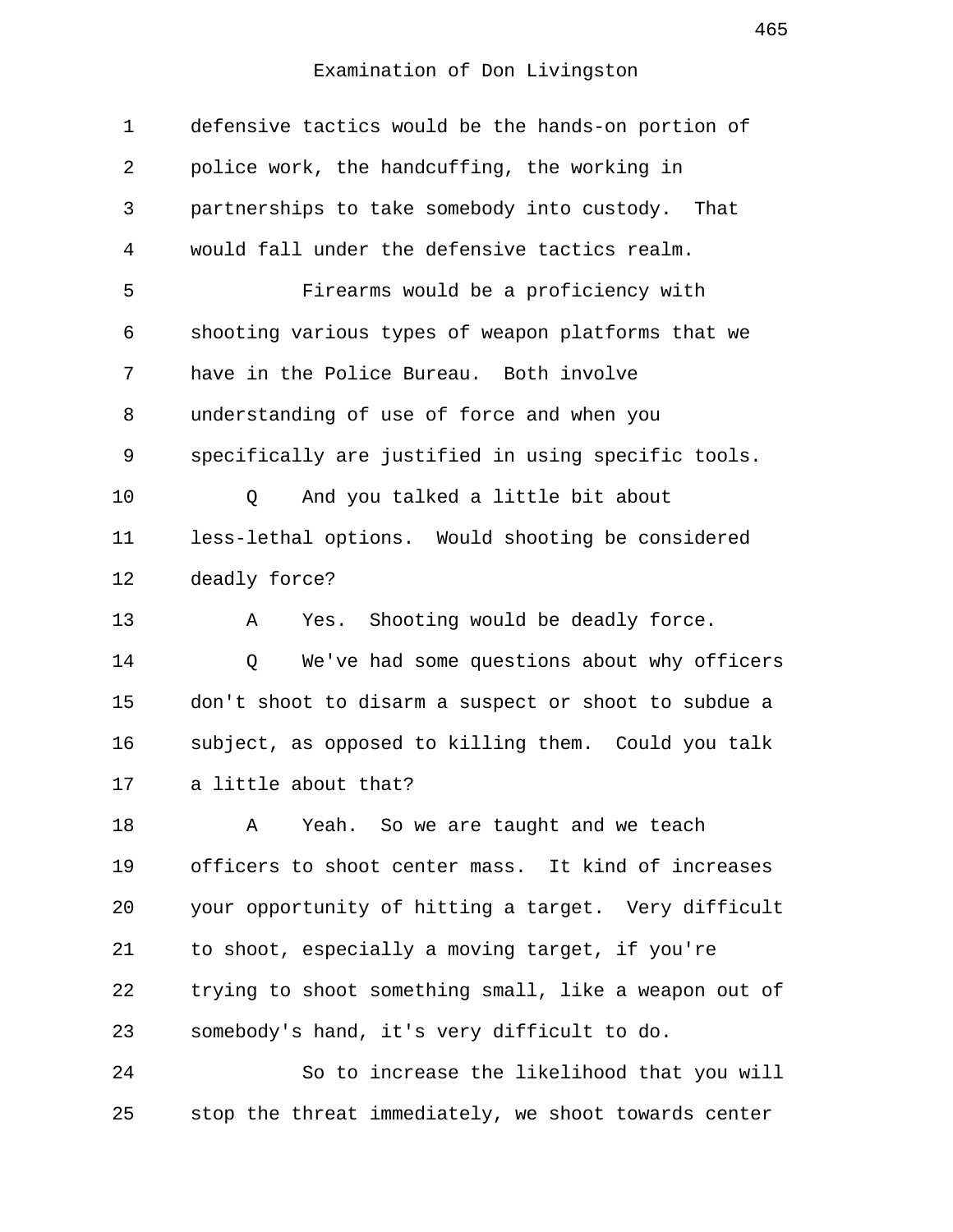| $\mathbf 1$    | mass, which is the target that's available to you of |
|----------------|------------------------------------------------------|
| 2              | the person. If they're, like, leaning behind a piece |
| 3              | of cover, something that would stop a bullet, like a |
| $\overline{4}$ | car or a brick wall, your target might be smaller.   |
| 5              | But if, like, you're looking at an                   |
| 6              | individual, you would go for the center of what is   |
| 7              | available to you to stop them from doing whatever    |
| 8              | action they're doing to prevent loss of life or      |
| 9              | serious physical injury.                             |
| 10             | And based on your training and experience,<br>Q      |
| 11             | when is an officer allowed to utilize deadly force?  |
| 12             | So there's two prongs. The first prong<br>Α          |
| 13             | would be to prevent death or serious physical        |
| 14             | injury -- immediate death or serious physical injury |
| 15             | to yourself or somebody else. And the second would   |
| 16             | be if you have probable cause to believe somebody    |
| 17             | that's fleeing poses an immediate threat to the      |
| 18             | community.                                           |
| 19             | Thank you. I'd like to turn your attention<br>Q      |
| 20             | to August 27th, 2021. Do you happen to recall if you |
| 21             | were on duty that day?                               |
| 22             | It was my day off.<br>A                              |
| 23             | Okay. So what were you doing at about --<br>Q        |
| 24             | let's start around 6 o'clock in the morning.         |
| 25             | I woke up at about 6:00 a.m. I remember<br>Α         |
|                |                                                      |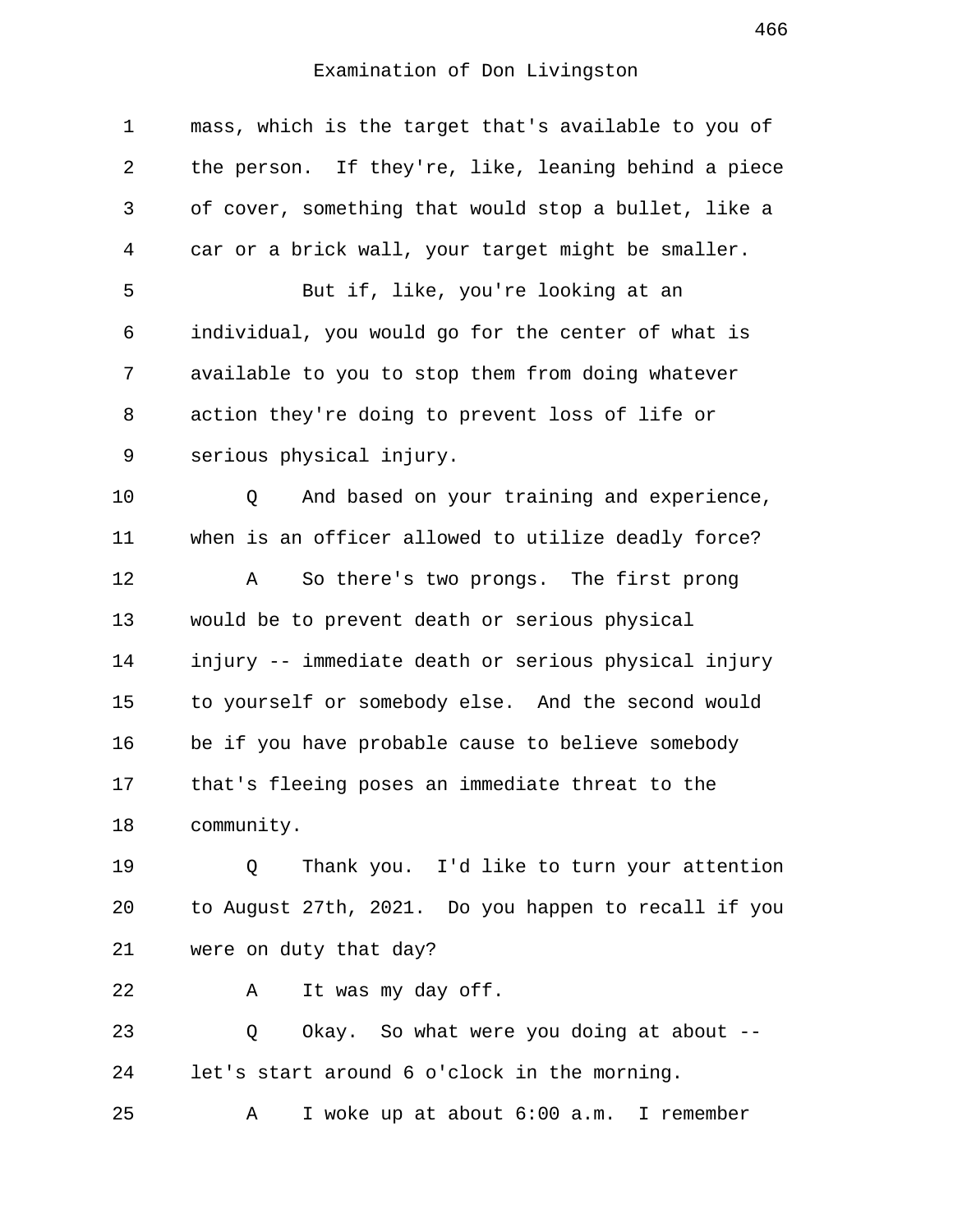1 being down in the kitchen, and I was making a shake 2 to drink. I was going to go work out after I drank 3 the shake. And I received a page to -- from dispatch 4 to call Sergeant Jeff Dorn (phonetic) of North 5 Precinct. 6 Q And so what'd you do? 7 A Well, the page goes to four of us: Myself, 8 Sergeant Darby, Sergeant Frankis (phonetic) and then 9 Lieutenant Pearce. And we kind of take turns 10 handling those calls. Sergeant Darby sent a text to 11 the group saying that he would handle that call. 12 So he phoned Sergeant Dorn. And I got onto 13 my phone, and I read the call in the CAD dispatch. 14 And then I also got onto Google Earth and looked at 15 the location, just to kind of get an outline of what 16 was happening and start thinking about if we had to 17 respond what we would need to do. 18 0 And you mentioned CAD. What is CAD? 19 A So it's computer-aided dispatch. It kind 20 of lists exactly what's happening in the call. The 21 dispatcher will type in updates; so you kind of get 22 an idea of what's happening at the scene. 23 Q And when you initially reviewed that 24 information, what, if anything, do you recall 25 about it?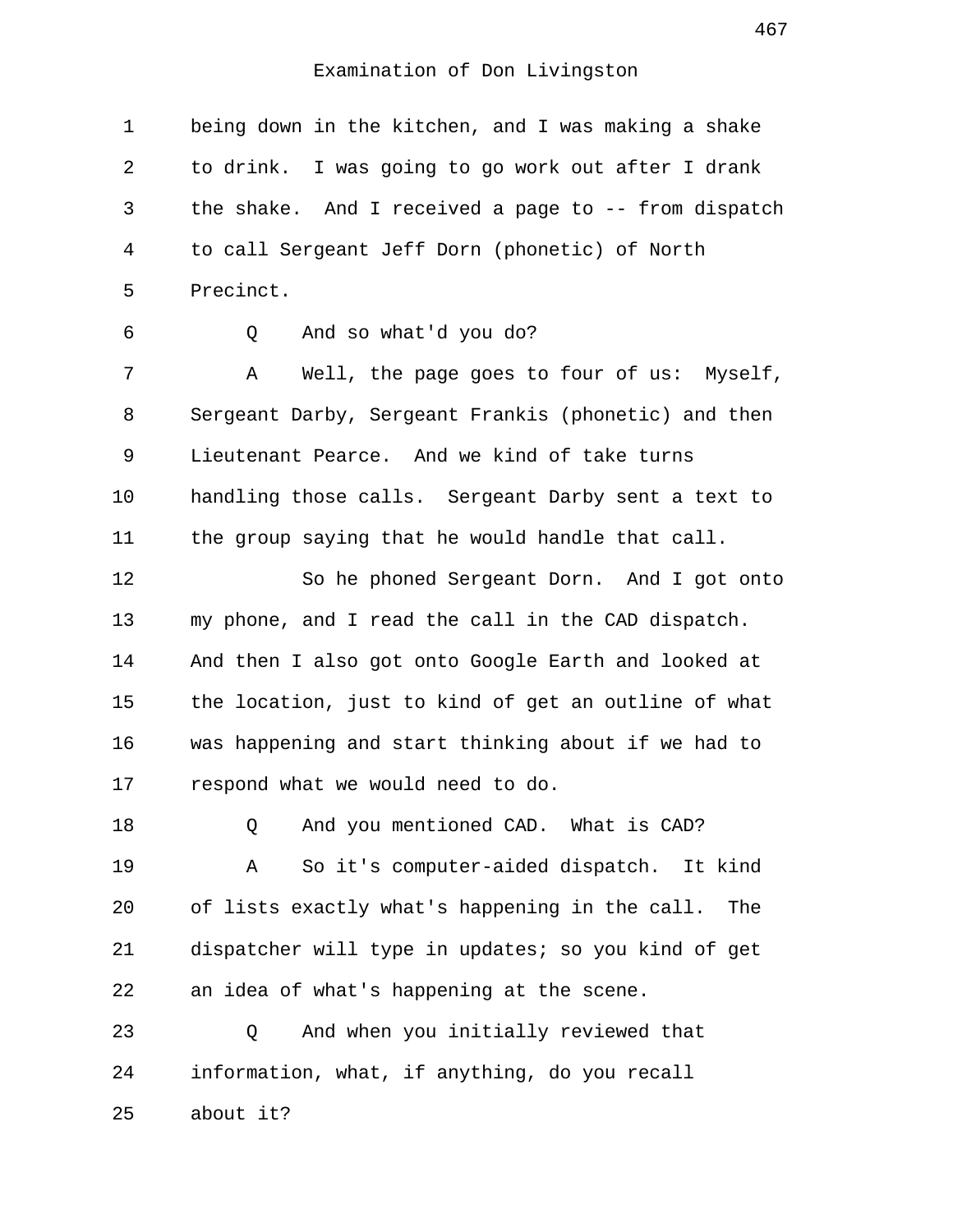1 A So I remember reading it and learning that 2 the Drug Enforcement Agency, or the DEA, was serving 3 a search warrant at 1600 North Willis. I believe it 4 was apartment eight. They had -- after they 5 attempted to serve the warrant, a subject jumped off 6 the balcony from number eight to number five, which 7 is the apartment directly below.

 8 They had called for additional help from 9 North Precinct. North Precinct officers arrived, and 10 they were talking to that individual on the balcony. 11 They could see something in his hand that was dark in 12 color. They were unsure if it was a weapon. During 13 their conversations he had made threats to shoot 14 officers.

15 He had also made some comments that led 16 them to believe that he was contemplating suicide by 17 cop. And they were unsure if the apartment was 18 empty, if there were occupants inside of the 19 residence. They felt -- at one point when they were 20 talking to him, they saw a light go on inside the 21 apartment that he couldn't have turned on.

22 So they kind of felt like somebody was in 23 there. But they also had information from somebody 24 who was not at the scene that said that the occupants 25 of that apartment road Harleys and if the Harleys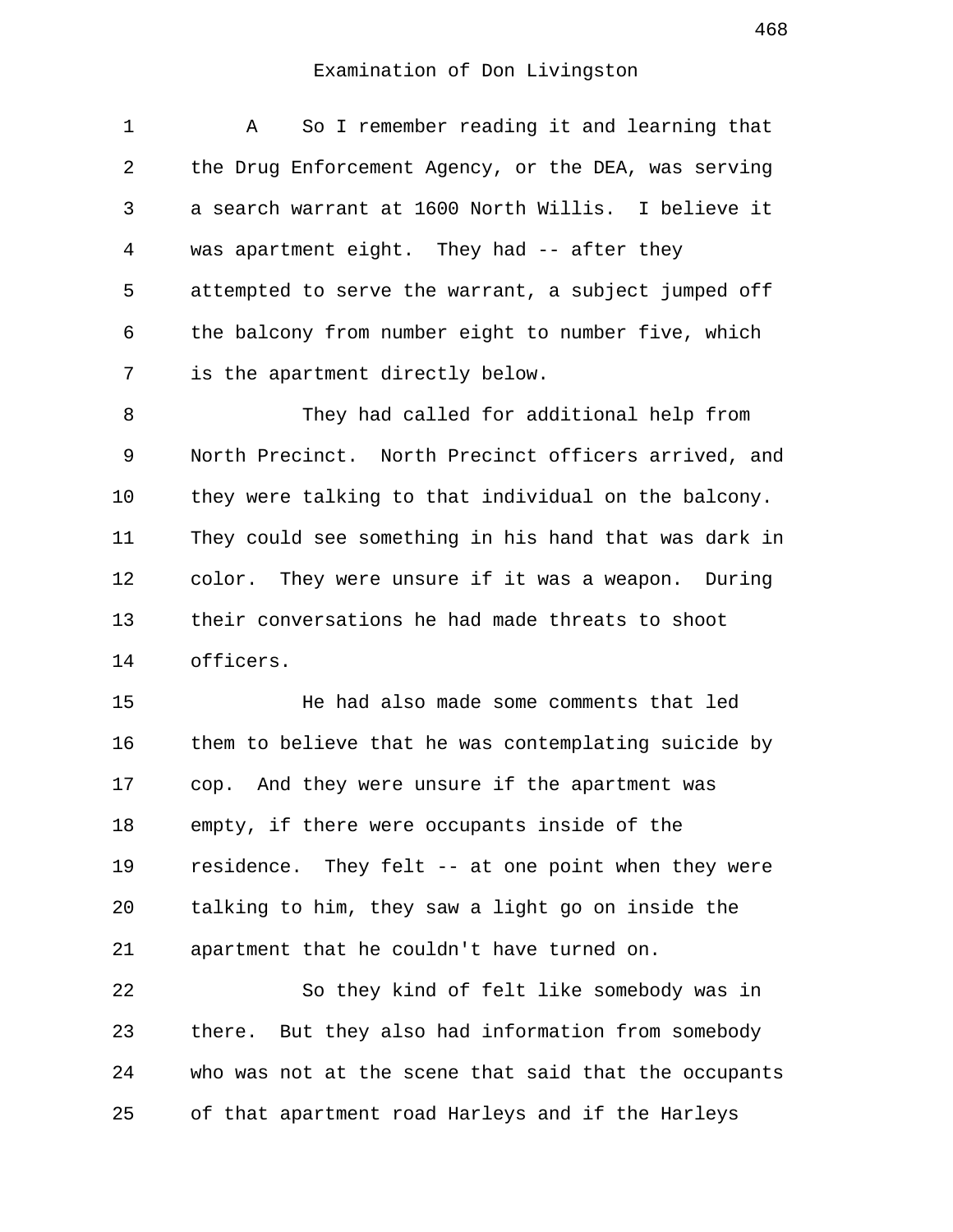| 1        | were gone they were likely not at the residence.        |
|----------|---------------------------------------------------------|
| 2        | They looked outside, and the Harleys were               |
| 3        | gone. So it was kind of unsure if it was occupied or    |
| 4        | not, but the light switch going on led me to believe    |
| 5        | more likely than not it was occupied.                   |
| 6        | You mentioned suicide by cop. Do you<br>Q               |
| 7        | recall any particular comments that made -- that --     |
| 8        | that made you think that that was something that was    |
| 9        | being contemplated?                                     |
| 10       | I just remember reading specifically<br>No.<br>Α        |
| 11       | in the call it said -- said that language               |
| 12       | specifically, but it did not say what the subject had   |
| 13       | said to lead them to believe that.                      |
| 14       | And you may have already stated, but what<br>Q          |
| 15       | time were you paged to respond, if you remember?        |
| 16       | So my recollection is the original page for<br>Α        |
|          |                                                         |
| 17       | the consult came through at $6:29$ . And then I think   |
| 18       | at 6:51 the actual call-out came. So we call it a       |
|          | It's technically a text message that goes to<br>page.   |
| 20       | your phone.                                             |
| 19<br>21 | I still do have a pager; so I get them on               |
| 22       | But it gives you direction to respond and to a<br>both. |
| 23       | location specifically with a safe route to that         |
| 24       | location. And it gives you a little bit of detail       |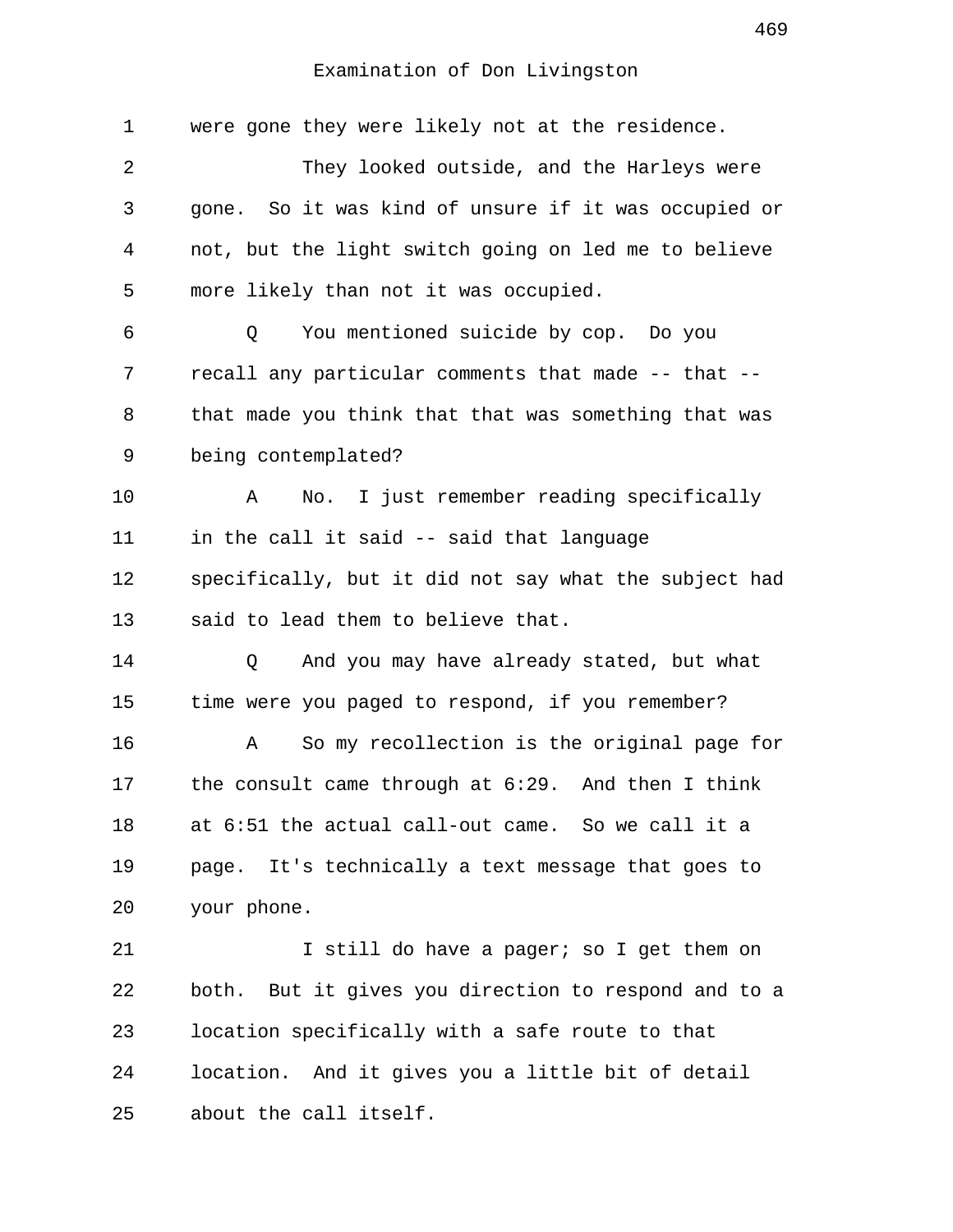1 Q And about how far away did you live from 2 the location? 3 A I -- I live about 23 miles away from the 4 location. 5 Q Okay. So what did you do next? 6 A So I kind of had an idea it was coming. I 7 went upstairs and got dressed. I got my basic 8 uniform on. And then I got into my vehicle and 9 started driving to the location with lights and 10 siren. 11 I also turned on my radio onto the dispatch 12 net, she three, which is what we use on SERT and CNT, 13 so I could communicate with the dispatcher and let 14 them know that I was in route to the location. And 15 also I could get continuous updates as I responded. 16 Q And, as you were listening to the radio on 17 that drive and updating them yourself, do you recall 18 getting any additional information? 19 A I do. I remember Sergeant Darby coming on 20 the radio and letting everybody know that, from his 21 conversation with Sergeant Dorn, that he learned 22 there was probable cause to arrest the subject that 23 jumped from number eight to number five for felony 24 crimes related to a Fentanyl drug investigation. 25 The DEA was doing a search warrant at the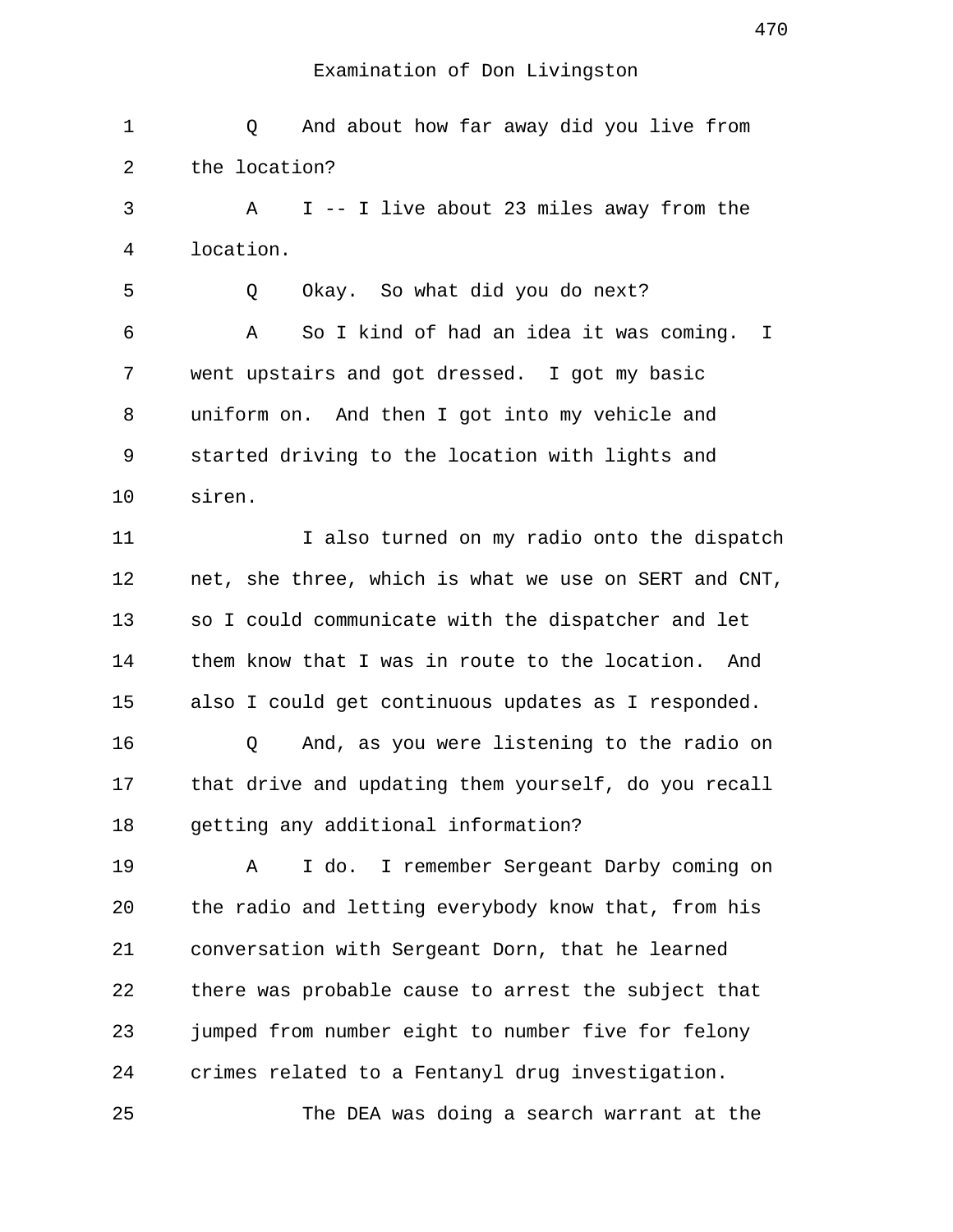| $\mathbf 1$ | location related to Fentanyl. And additionally I      |
|-------------|-------------------------------------------------------|
| 2           | learned several times the staging location kind of    |
| 3           | went changed and what direction we needed to come in. |
| 4           | So I was a little unsure exactly what the safe to say |
| 5           | way to approach this apartment was.                   |
| 6           | I knew where to park when I got there, but            |
| 7           | I was unsure if it was completely open in front of    |
| 8           | the location.                                         |
| 9           | And I have a map up here on the screen. If<br>Q       |
| 10          | the staging location is on that map -- and you can    |
| 11          | actually see it in the monitor right --               |
| 12          | Oh, okay.<br>Α                                        |
| 13          | -- in front of you. Could you indicate<br>Q           |
| 14          | about where that was? And I'll see if I can           |
| 15          | highlight it with my cursor.                          |
| 16          | Α<br>Yeah. So I don't know if you can see             |
| 17          | McClellan.                                            |
| 18          | Q<br>Yes.                                             |
| 19          | Yes. So right where -- just further to the<br>A       |
| 20          | right, right about there is where we were going to    |
| 21          | stage. And that's about where I parked.               |
| 22          | Okay. And do you recall what time you<br>Q            |
| 23          | arrived?                                              |
| 24          | About 7:50, 7 -- or -- I'm not 100 percent<br>A       |
| 25          | sure.                                                 |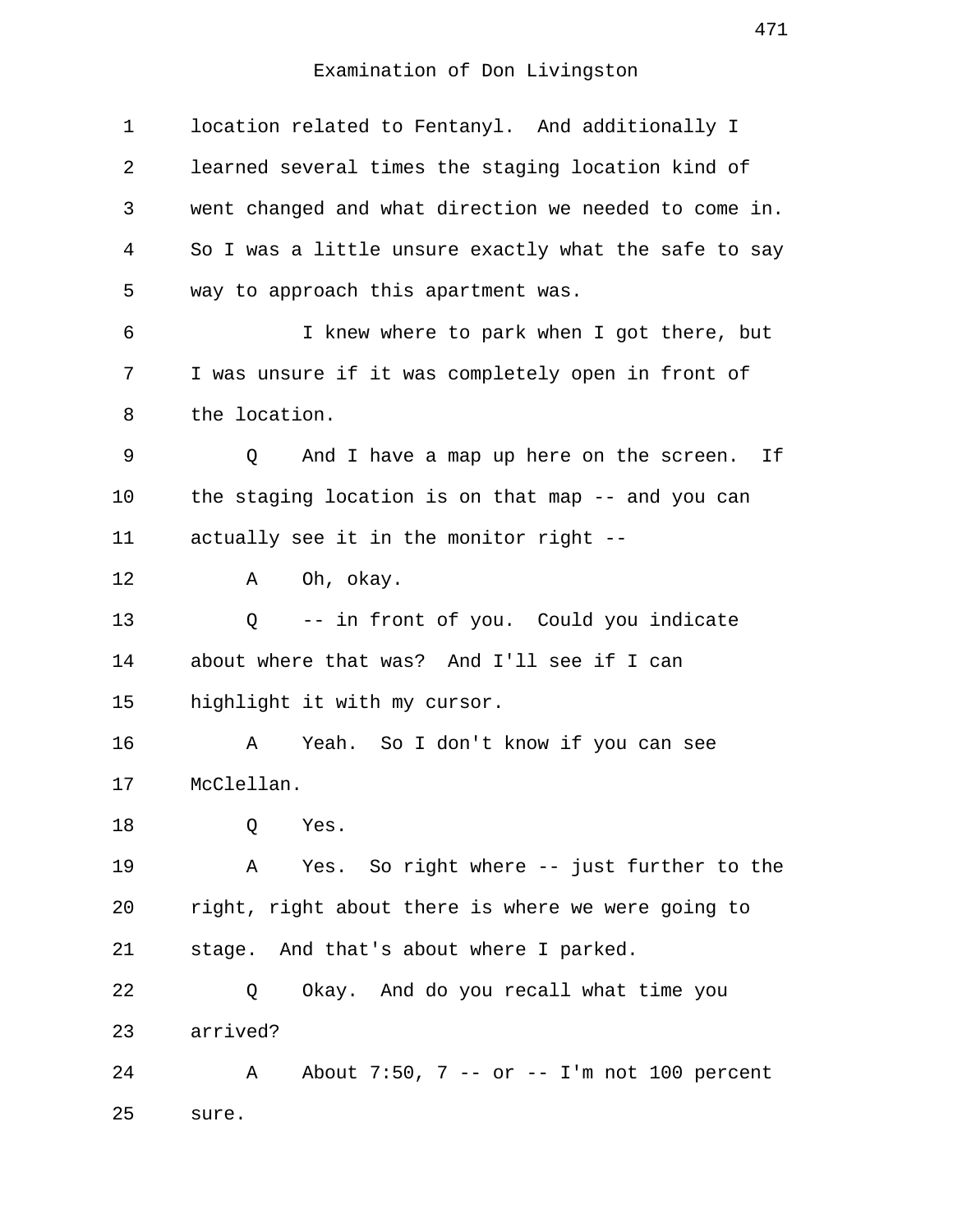| 1  | Okay.<br>Q                                            |
|----|-------------------------------------------------------|
| 2  | Yeah.<br>Α                                            |
| 3  | Well, you said you thought you got paged at<br>Q      |
| 4  | $6:51$ and you live $-$ -                             |
| 5  | Yeah.<br>Α                                            |
| 6  | -- about 23 miles away.<br>Q                          |
| 7  | So, yeah, maybe about $7:25$ , in that $-$ -<br>Α     |
| 8  | Okay.<br>Q                                            |
| 9  | -- range. I mean, giving me time to get<br>Α          |
| 10 | dressed and stuff.                                    |
| 11 | Sure. And once you arrived on scene, did<br>Q         |
| 12 | you proceed immediately to the command center? Or     |
| 13 | did you need to do some things to prepare first?      |
| 14 | Yeah. So I wasn't wearing my full gear; so<br>Α       |
| 15 | I -- typically on a call I'll park and get out and    |
| 16 | get the rest of my gear on. And so I remember being   |
| 17 | at the back of my rig. We have a safe in the back of  |
| 18 | my rig.                                               |
| 19 | I opened it up, and I was getting my gear             |
| 20 | together. And I -- I could hear Officer Gradwahl on   |
| 21 | the radio saying that shots had been fired and an     |
| 22 | officer had been hit.                                 |
| 23 | Before we get into that, what kind of gear<br>Q       |
| 24 | does SERT team members have specifically that might   |
| 25 | be different from what you'd normally see on a police |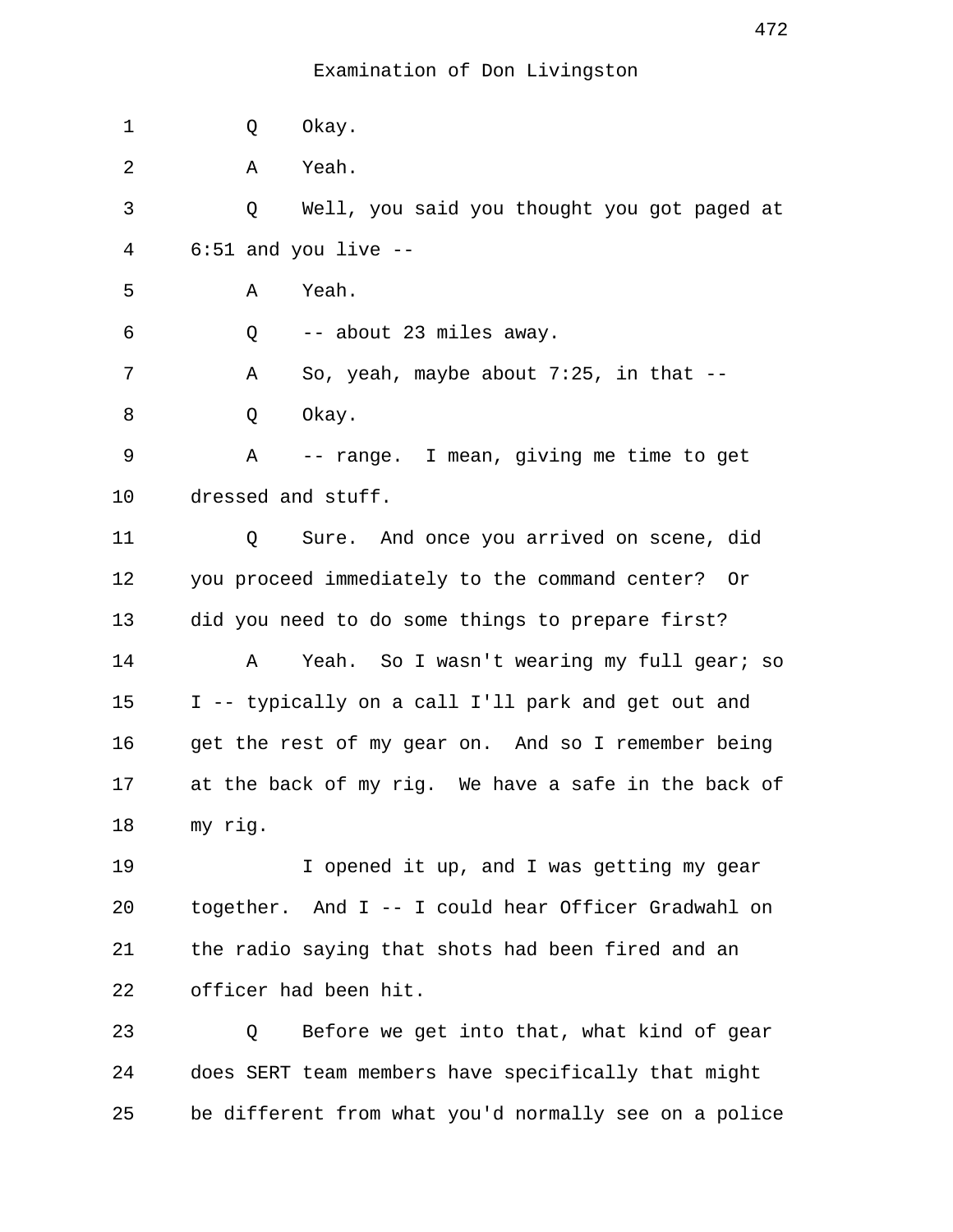1 officer?

| 2         | So our equipment is a little different.<br>Α          |
|-----------|-------------------------------------------------------|
| 3         | It's a different color so we can kind of designate    |
| 4         | who is on the team. Our stuff is green. I wear a      |
| 5         | helmet. Patrol officers have helmets as well.         |
| 6         | Theirs is black, but mine is green. I grabbed my      |
| 7         | vest, which is a a heavy vest. It offers the same     |
| 8         | protection threat level as the street vests do.       |
| 9         | They're just larger. They get more body               |
| 10        | protection. So I grabbed my vest as well, put that    |
| 11        | on. My duty belt, which includes a handgun, and then  |
| 12        | my -- my rifle that's issued to me through the Police |
| 13        | Bureau. I was grabbing all those pieces of equipment  |
| 14        | together to get ready to go down to the location      |
| 15        | itself.                                               |
| 16        | And then you indicated you heard over the<br>Q        |
| 17        | radio that an officer had been shot?                  |
| 18        | I heard Officer Gradwahl said that<br>Yes.<br>Α       |
| 19        | shots had been fired and an officer had been hit.     |
| 20        | The main part of the -- all the officers that were on |
| 21        | scene were working on North Precinct's dispatch net.  |
| 22        | And, again, I was on she two. So we have two          |
| 23        | separate radio notes.                                 |
| $\bigcap$ |                                                       |

24 Q Okay. And so where the shots were fired -- 25 I'm knowing to hover with my cursor -- was it your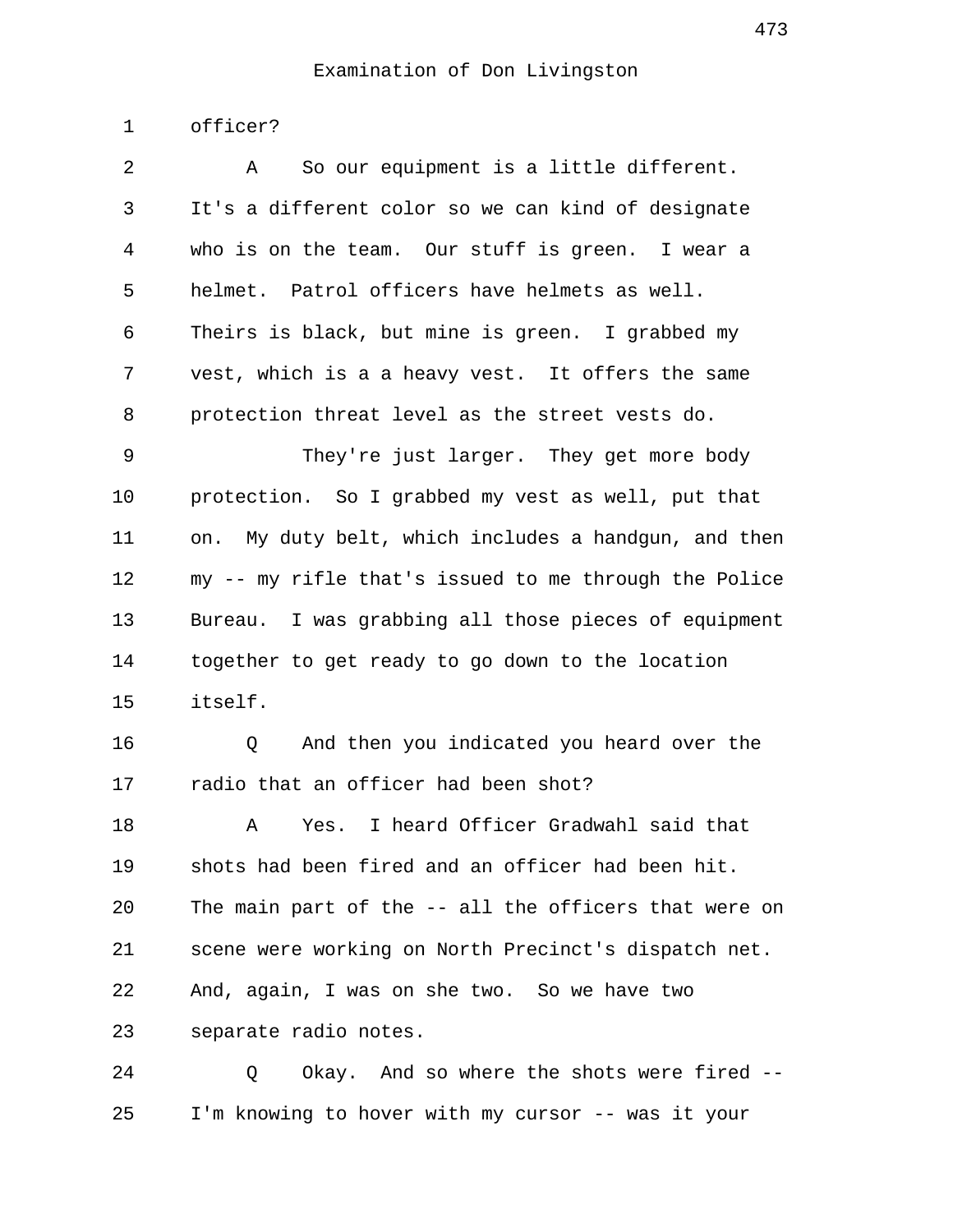| $\mathbf 1$ | understanding that they were up in this area?        |
|-------------|------------------------------------------------------|
| 2           | Yes. From a -- from my observations on<br>Α          |
| 3           | Google Earth, that's where I felt the apartment was. |
| 4           | I hadn't been up there to get actual visual eyes on  |
| 5           | it, but that's where I thought it happened.          |
| 6           | So the command center was kind of on the<br>Q        |
| 7           | opposite side of that block?                         |
| 8           | Yes, it was. And I -- you know, call-outs<br>Α       |
| 9           | happen kind of differently every time. $I$ -- I show |
| 10          | up and typically, if there's time, I'll go to the    |
| 11          | command post and get a briefing from the on-scene    |
| 12          | supervisor that has a lot of the information and     |
| 13          | we'll come up with a plan that I'll run through      |
| 14          | supervisors and then we'll deploy.                   |
| 15          | This one was so rapidly evolving that I              |
| 16          | didn't go to the command post itself. I went         |
| 17          | directly to the scene to provide assistance.         |
| 18          | And that's what I wanted to cover next.<br>Q         |
| 19          | Once you heard the call that there had been a shot   |
| 20          | fired and an officer was injured, what did you do?   |
| 21          | Well, I heard -- Officer Gradwahl also made<br>Α     |
| 22          | a statement saying that we needed to get some inner  |
| 23          | perimeter officers to the north with eyes on the     |
| 24          | balcony because they couldn't see the balcony itself |
| 25          | without exposing themselves. And he said there was   |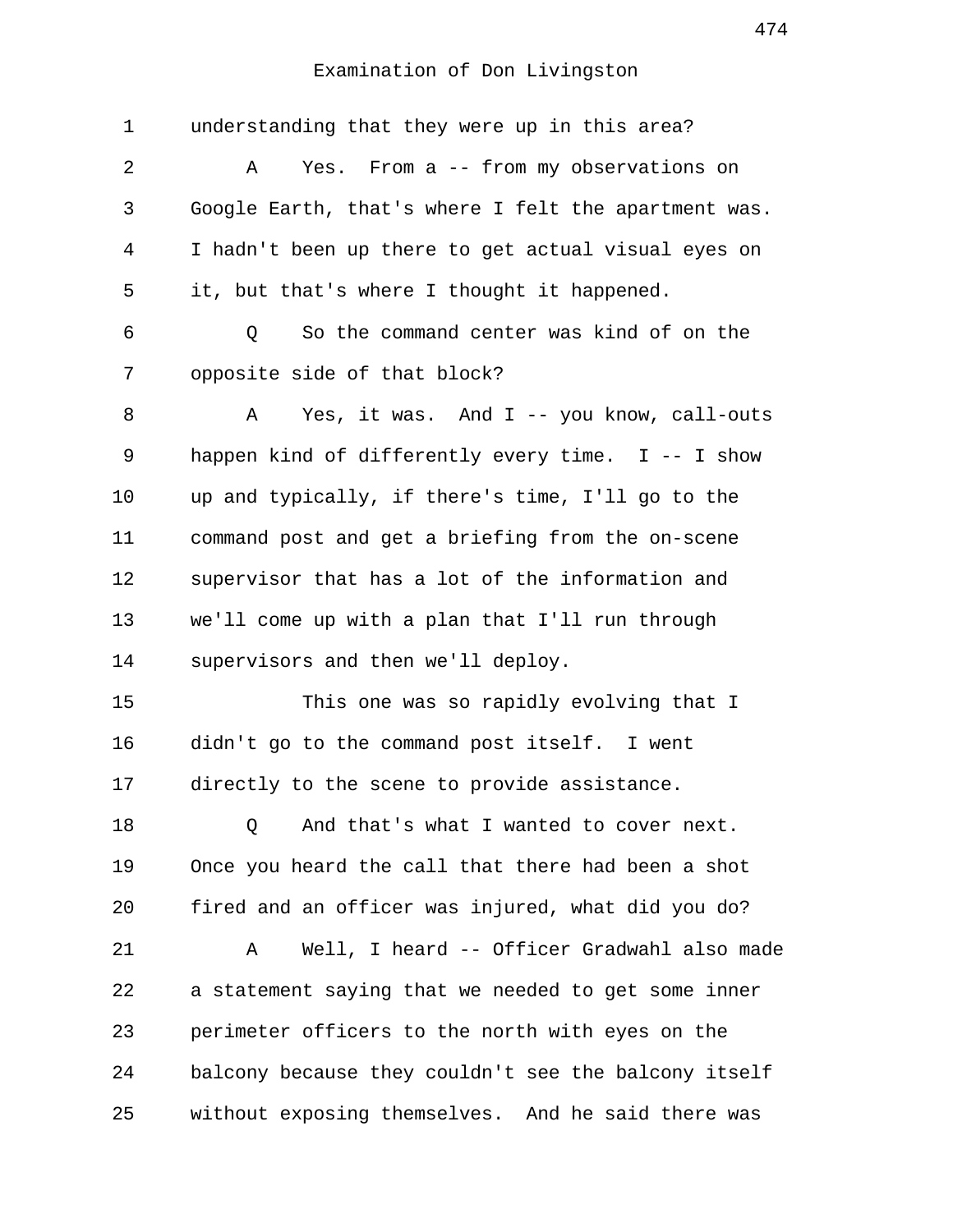1 several DEA agents on scene and there was a couple 2 DEA agents out there in that location that were 3 providing cover.

 4 But they didn't have radio net -- a common 5 radio net to communicate with each other. So I knew 6 that was a priority for me. I walked down -- if you 7 look at that map that's up there, I walked from the 8 staging location. I walked northbound on Interstate 9 to Willis. And then I started walking westbound on 10 Willis towards the apartment.

11 And if you move that cursor to the right a 12 little bit, right about where that tree is -- keep 13 going -- right about there I saw a DEA agent standing 14 out in the street. And I walked over and asked him a 15 few questions. I specifically wanted to know which 16 apartment the suspect was in.

17 And, second, I wanted to know where his 18 fellow officers or agents were so we could replace 19 them and move in and start communicating with the 20 officers inside on a common radio net.

21 Q And I just want to stop and ask you a 22 question to make sure I understood something 23 correctly. Is it correct that the DEA agents were 24 unable to communicate with Portland Police on their 25 radio system and, therefore, unable to communicate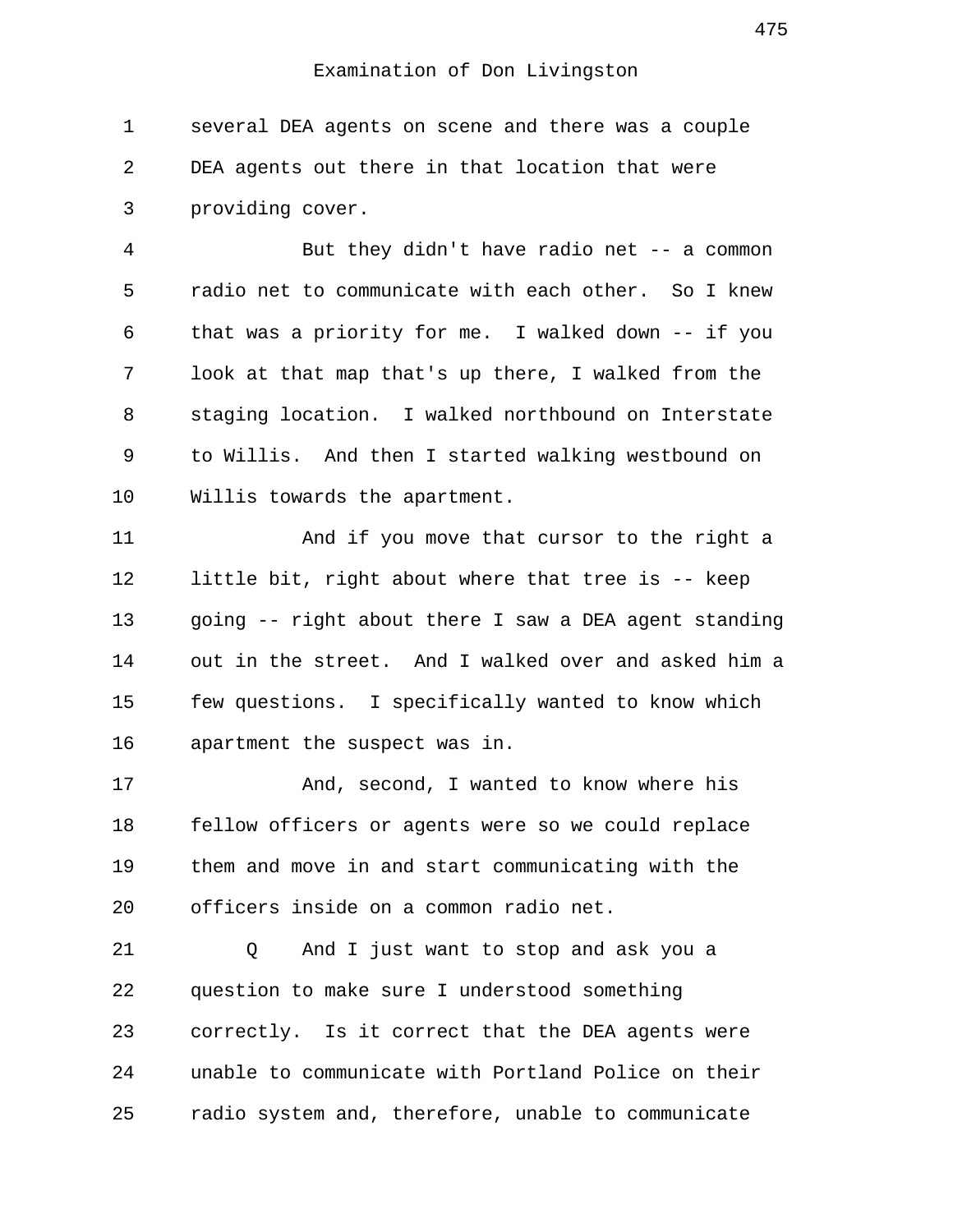1 with SERT team members? 2 A That is correct. 3 Q Okay. So in order to get the information 4 directly from DEA, you had to physically talk to 5 somebody? 6 A I had to go face-to-face with him. 7 Correct. 8 Q Okay. And was there anything about that 9 question with that first DEA agent that was of note? 10 A He pointed out the apartment to me, 11 specifically where the suspect was. It was easy to 12 see because the balcony itself was lined with bamboo 13 lattice. So it kind of stood out. It was the only 14 one that had that. As far as -- what I got from him, 15 he was the only one out there. 16 And he wasn't really in a good spot to get 17 eyes on the balcony without exposing himself to the 18 balcony itself. So I kind of knew that I needed -- I 19 knew where I needed to place officers at that point 20 after talking to him, but I didn't feel like any DEA 21 were in any vital spot that we needed to replace. 22 Q Okay. And so what I'd like you to do is 23 walk me through setting up the inner perimeter and 24 where you deployed people to and who you deployed to 25 certain areas. And I'll -- I'll move around my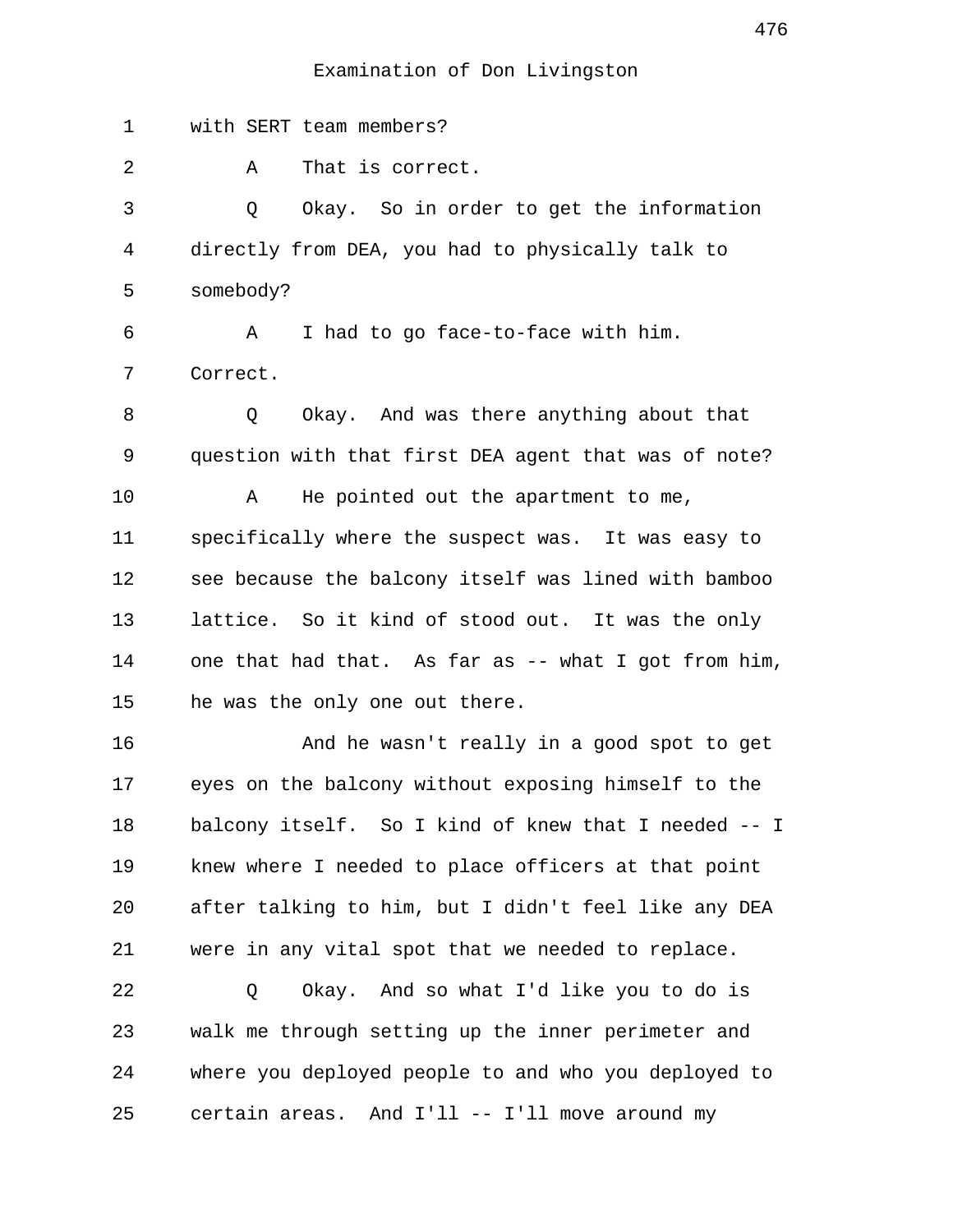1 cursor at your direction.

| 2  | Okay. So from where you last had me, if<br>Α          |
|----|-------------------------------------------------------|
| 3  | you go back to the left a little bit and then up to   |
| 4  | the north and then just a little to the right, about  |
| 5  | where that car is, there was a house there.           |
| 6  | I talked to Sergeant Foxworth. And my                 |
| 7  | first point was to get him and whoever he could grab  |
| 8  | in that -- in that backyard or the house that would   |
| 9  | have eyes on the balcony. They could find something   |
| 10 | there that would at least give them concealment or    |
| 11 | cover from the balcony.                               |
| 12 | And then they could give updates if the               |
| 13 | subject walked out of the balcony or he was pointing  |
| 14 | a gun at anybody, that we could actually intervene    |
| 15 | and provide assistance. So that was number one.       |
| 16 | I should ask: Was an armored vehicle<br>Q             |
| 17 | already on scene, or had one been requested?          |
| 18 | It had been requested. There -- there were<br>Α       |
| 19 | two coming to the location, but they had not          |
| 20 | arrived yet.                                          |
| 21 | Okay. Please go on.<br>Q                              |
| 22 | The other thing I noted and caused me<br>Α            |
| 23 | concern was when I walked and talked to the DEA agent |
| 24 | I noted that the apartment to the east of the target, |
| 25 | which is -- you see that blue arrow?                  |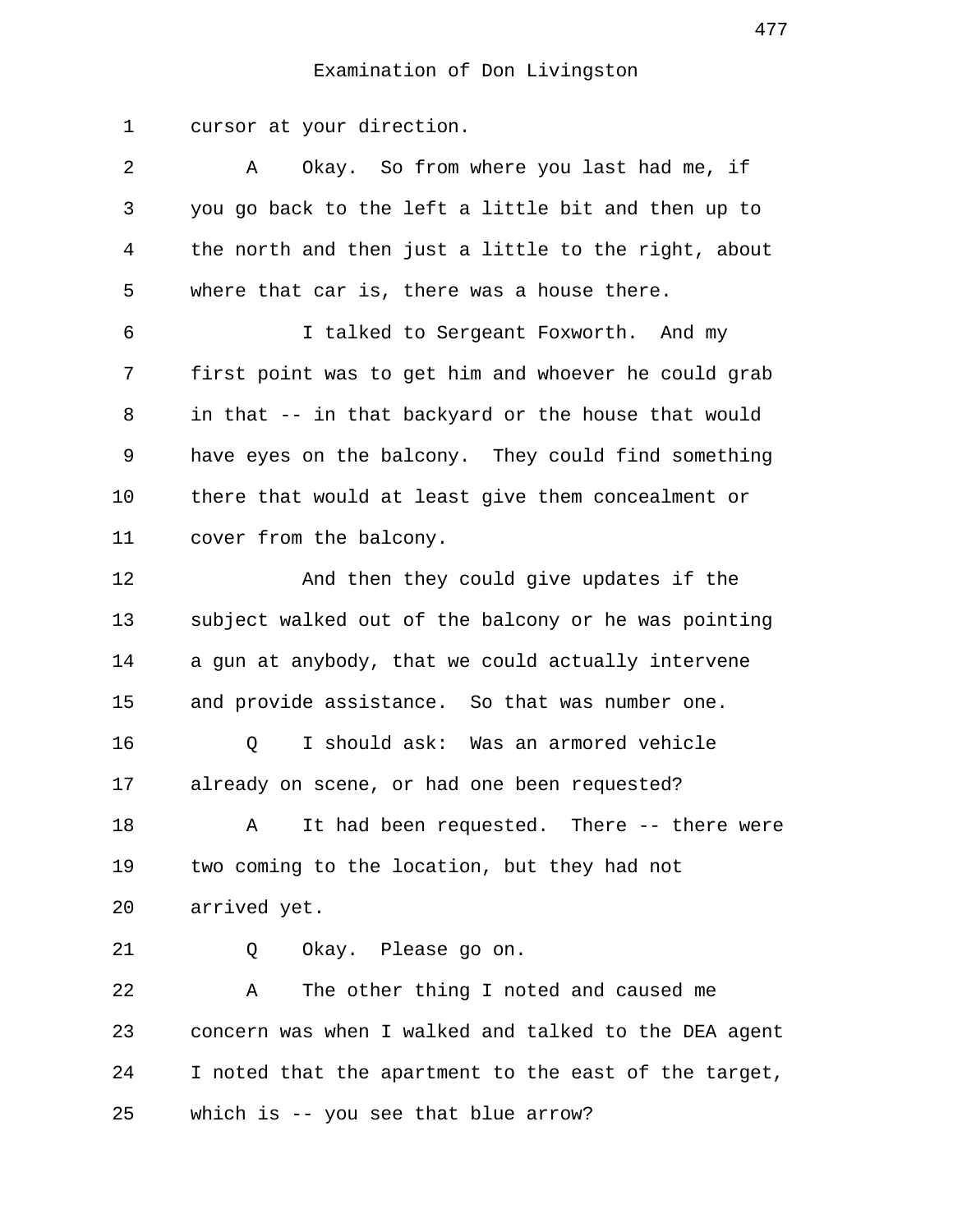1 Q Yep. 2 A If you go to the right of that -- so it was 3 identical. There were two identical buildings. And 4 I could see people inside of that building. 5 And I could also see down the street it was 6 residential and there was people kind of out on their 7 porches and stuff. And I was trying to get people to 8 go back inside. So I had concern if the subject came 9 out onto the balcony and started firing, there would 10 be community members in danger. 11 So that was additionally my concern of 12 getting set up on the location. The number two spot 13 would be the apartment to the right of the target. 14 There you go. 15 And I asked Officer Leo Harris, I called 16 him on the phone and wanted him to go up to the third 17 floor of that apartment and get in so he could see 18 down onto that balcony. So him and Joel Kunze 19 (phonetic) went to that location. 20 Q Okay. 21 A And at the time I had run out of people. 22 There were still people in route, but those were the 23 only officers that I had on scene. So those are the 24 two spots that I filled. Once I kind of communicated 25 all that, I walk all the way around. I went back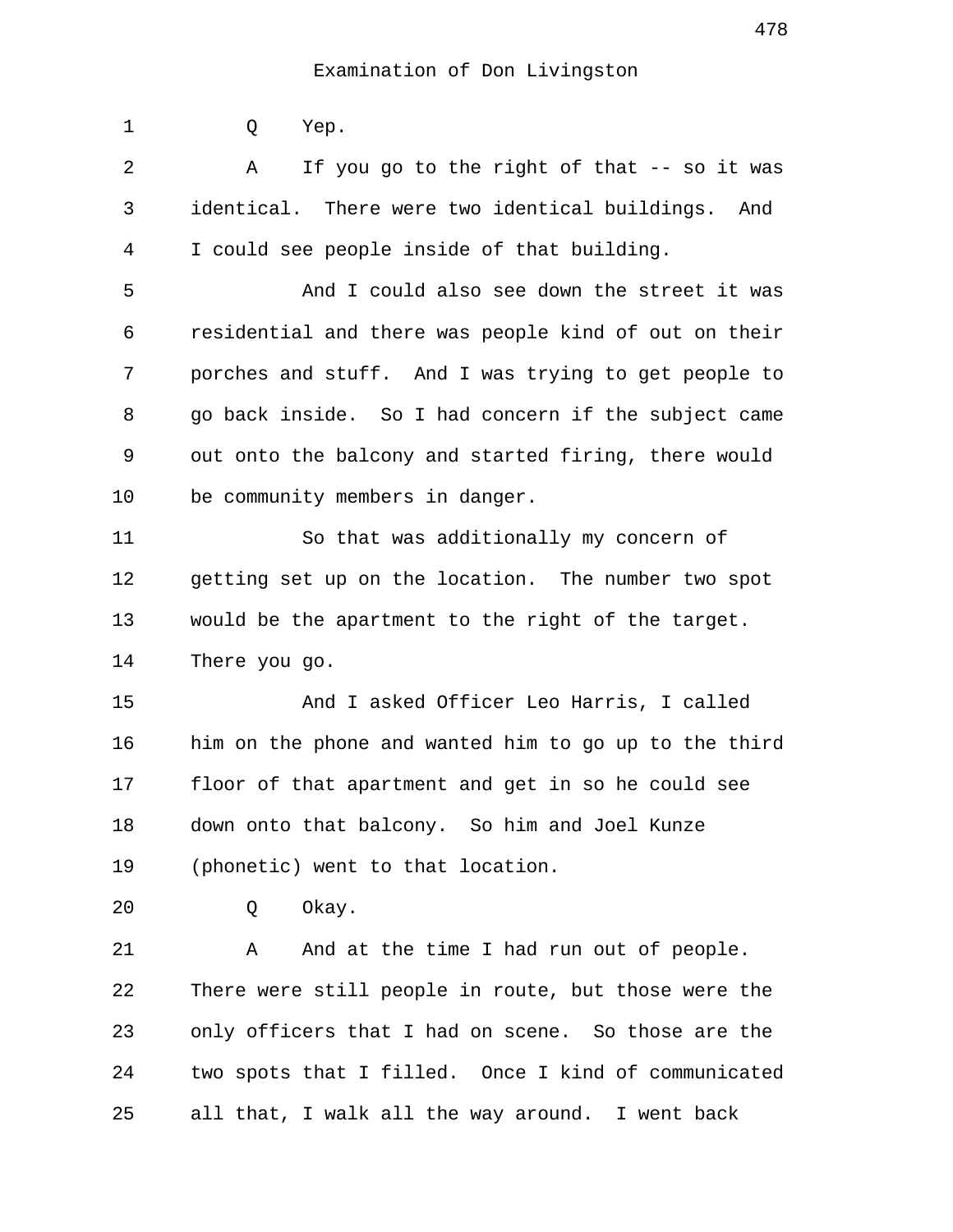1 south on Interstate to McClellan, up to Interstate 2 Avenue and then over to Fenwick, back down to Willis 3 and then over towards the location.

 4 That was the only way I could safely get 5 there 'cause if I crossed that threshold it would've 6 been exposed to the balcony. And at that point the 7 armored vehicle still had not arrived. I met up with 8 Sergeant Darby at that point. I remember looking at 9 the apartment building and noting just glass windows 10 on the north side.

11 And I knew the apartment was the very 12 furthest to the north on the second level. I first 13 was concerned that maybe those windows led to the 14 apartment in question. They did not. It was a 15 stairway that kind of led up towards the landing 16 where the apartment was or the hallway where the bank 17 of apartments were.

18 And, as I was standing out there, I -- the 19 next thing I remember hearing was a muffled pop that 20 I thought was a gunshot based on my years of 21 experience as an officer and hearing similar things. 22 And I remember hearing an officer get on the radio 23 and saying that there was a gunshot inside of the 24 residence.

25 Q And what did you do in response?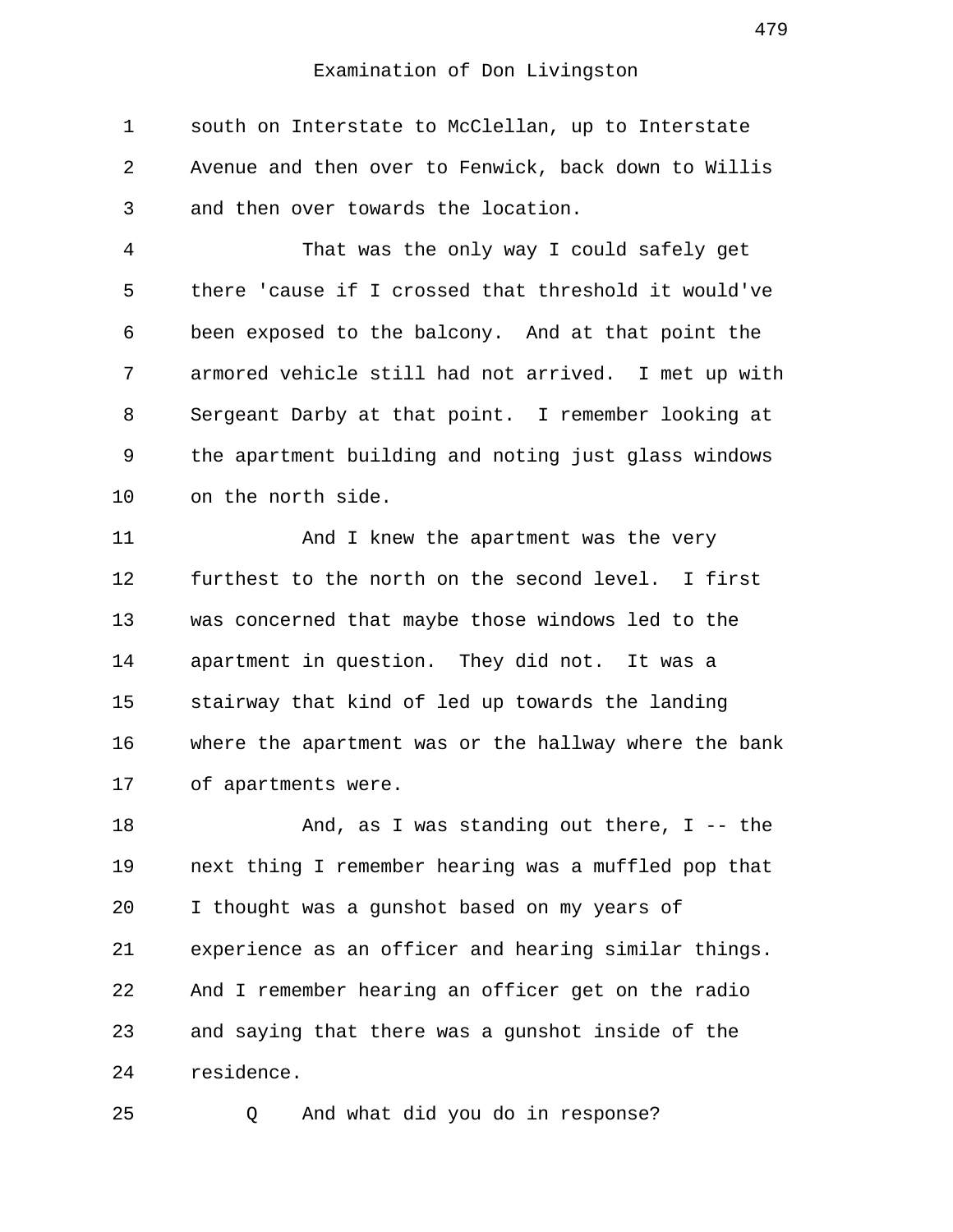1 A Well, we're still waiting for armored 2 vehicle to get there. I did know that inside of the 3 apartment building itself we had four officers from 4 SERT. There was also four DEA agents in there with 5 them as well.

 6 They were working on several things. One 7 was getting eyes on the subject's door; in case he 8 tried to come out of that door, that they would be 9 able to intervene, try to get him into custody in the 10 hallway without allowing him to freely roam through 11 the apartment.

12 And, second, they were still working on 13 evacuating that building. When I walked up, I could 14 see on the third level people still inside of their 15 apartments. I saw one lady who was standing on the 16 balcony as I walked up. She was saying, "Thank you 17 for coming." She was obviously distraught.

18 And then she started -- it appeared like 19 she was praying for us as I walked by. So I knew the 20 apartment building itself was not empty. So those -- 21 those officers inside were providing protection for 22 them and additionally trying to get everybody out of 23 the building.

24 Q At this time did you have any information 25 as to where the subject was shooting or who the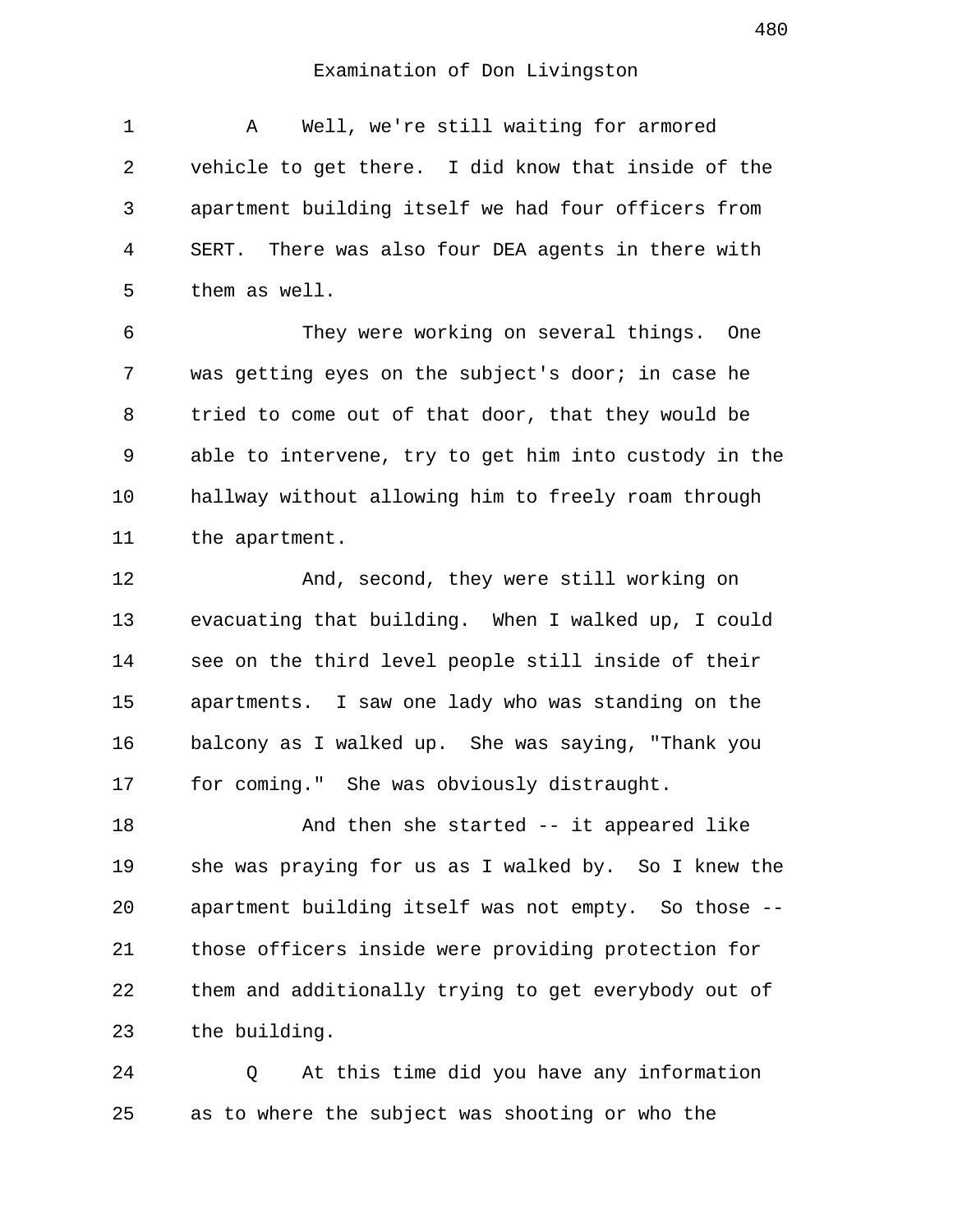1 subject was shooting at?

2 A I did not.

3 Q Okay. Please continue.

 4 A The next thing I heard on the radio was an 5 officer saying that he just released two hostages. 6 So I -- I looked up in the window of the bank of 7 windows on the north side that led to that stairway. 8 And then I could see a male and a female coming down 9 the stairway. I waited at the front door and kind of 10 motioned them over to me.

11 When they came out of the door, I walked up 12 to talk to them. The female was extremely 13 distraught, upset. She couldn't speak. The male 14 also was very upset. I asked them if they were okay. 15 He responded yes. He said -- I said, you know, "Is 16 there anybody else in there?"

17 I was worried that there was another human 18 inside of the location with the suspect. And he 19 said, "No, it's just him and he's shooting." And I 20 wanted to clarify; so I said, "100 percent, are you 21 certain that there's nobody else inside of that 22 apartment?" and he said yes.

23 I didn't have the time to do a full 24 interrogation of him and kind of learn the lay of the 25 apartment and exactly what the guy was doing. But I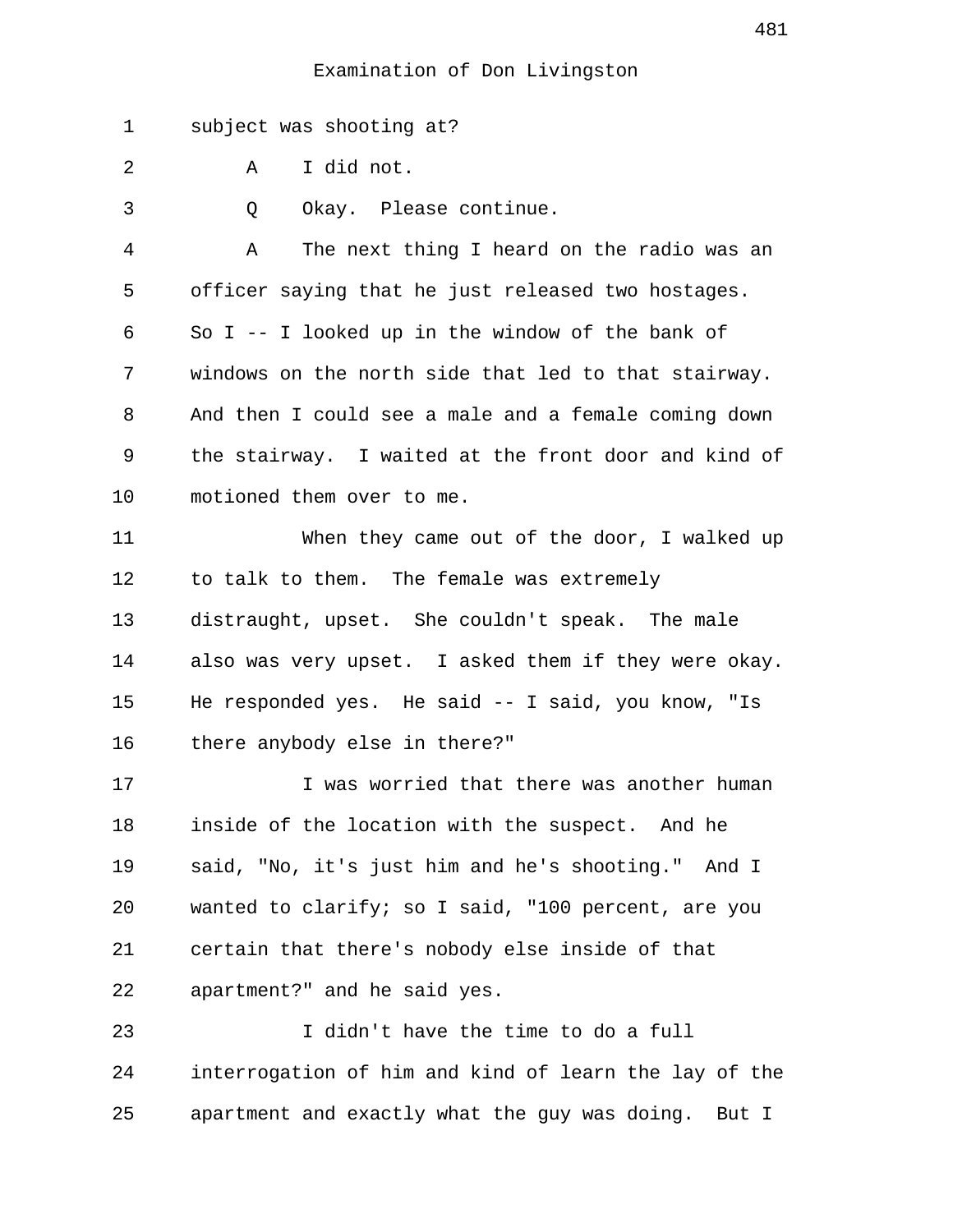| $\mathbf 1$ | did know that members of the Crisis Negotiation Team, |
|-------------|-------------------------------------------------------|
| 2           | or CNT, were on scene and also SERT intel. I could    |
| 3           | see a group of officers, the -- patrol officers       |
| 4           | standing at Willis and Fenwick.                       |
| 5           | And $I$ -- I had them escort those two                |
| 6           | individuals to Willis and Fenwick. And I got on the   |
| 7           | radio and requested the CNT and SERT intel meet up    |
| 8           | with them and start interviewing them.                |
| 9           | And at this time had the armored arrived<br>Q         |
| 10          | yet?                                                  |
| 11          | Armor still had not arrived.<br>Α                     |
| 12          | What did you do next?<br>Q                            |
| 13          | So $I$ -- I walked back out into the street<br>Α      |
| 14          | on Willis. And it was about that time, after they     |
| 15          | left, I could see the armored vehicle starting to --  |
| 16          | to drive up. It met us in the street.                 |
| 17          | And the officers that were there, you                 |
| 18          | know -- and, again, in my recollection it was Chase   |
| 19          | Price and Jim Darby, Nick Frankis, Josh Faris and     |
| 20          | Jake Ramsey and myself were all kind of out in the    |
| 21          | street.                                               |
| 22          | The armor rolled up. I had Jake Ramsey get            |
| 23          | into the armor, into the turret. The turret is the    |
| 24          | hatch on top of the armored vehicle that pops up.     |
| 25          | And he'd be able to see the -- the balcony itself     |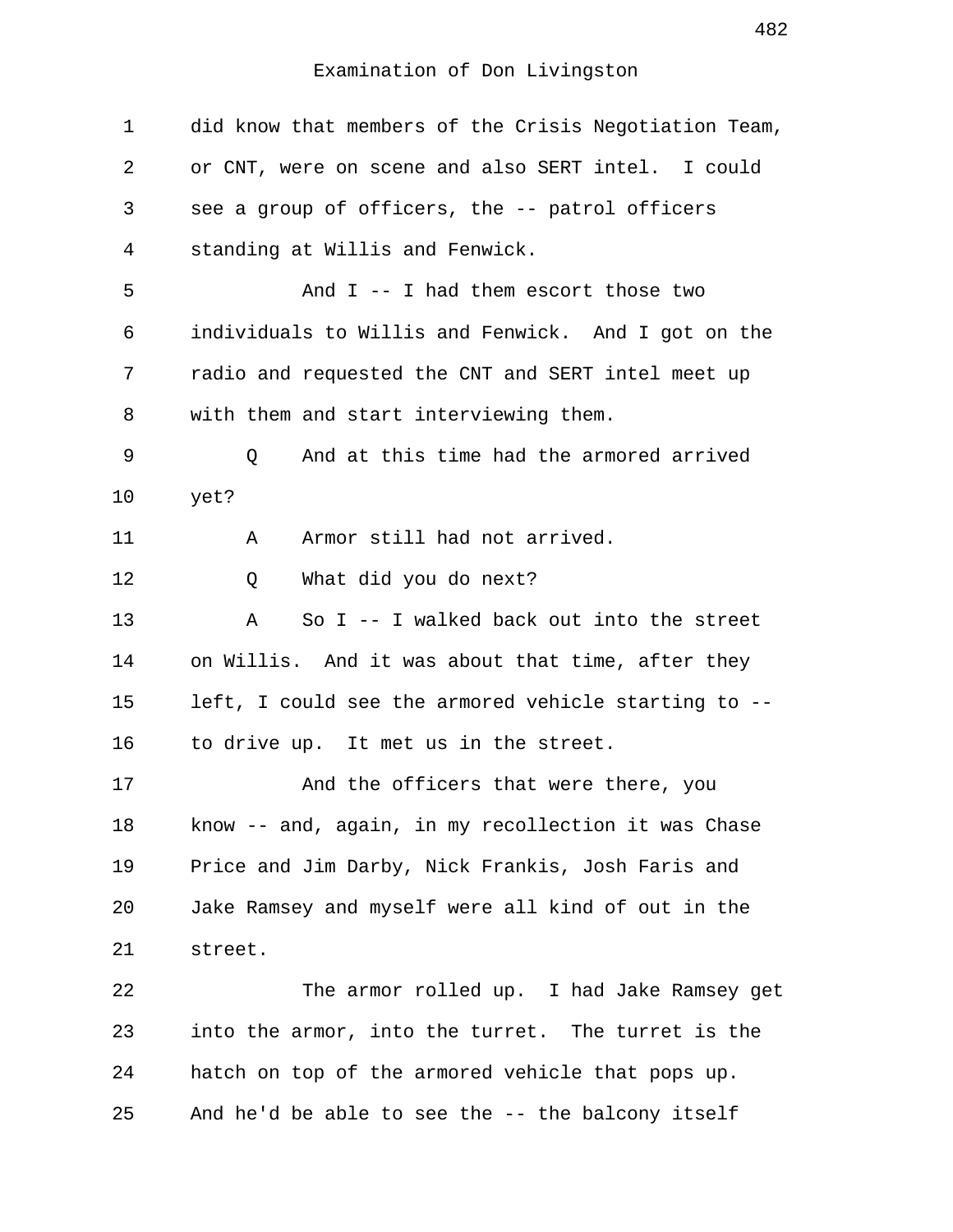1 when we rolled up to that location. So once we all 2 got behind the armor and he got inside the vehicle, 3 we drove up to in between -- and parked in between 4 the two buildings, which gave us a view of the 5 balcony.

 6 Our first goal was to get CS, a chemical 7 agent or gas inside of the apartment itself. That's 8 delivered in several different fashions. One would 9 be what we call cold gas or powdered. And that's 10 delivered from our less-lethal 40-millimeter guns. 11 And then the other would be in a tri-chamber form.

12 It's a canister that contains the same 13 stuff, CS gas, but it's actually delivered with some 14 smoke so it's airborne. The powder, when it hits, it 15 just explodes and it's concentrated to a specific 16 area. So if -- in other words, if I hit a canister 17 against the wall here and we move to the other side, 18 we'd likely be unaffected.

19 A CS canister would use the smoke to carry 20 it throughout a location and be a lot more effective. 21 So we were trying to get both of those inside of the 22 apartment to prevent his actions of shooting. And, 23 as we were rolling up to that location and walking 24 behind armor, I continued to hear gunshots inside of 25 the apartment.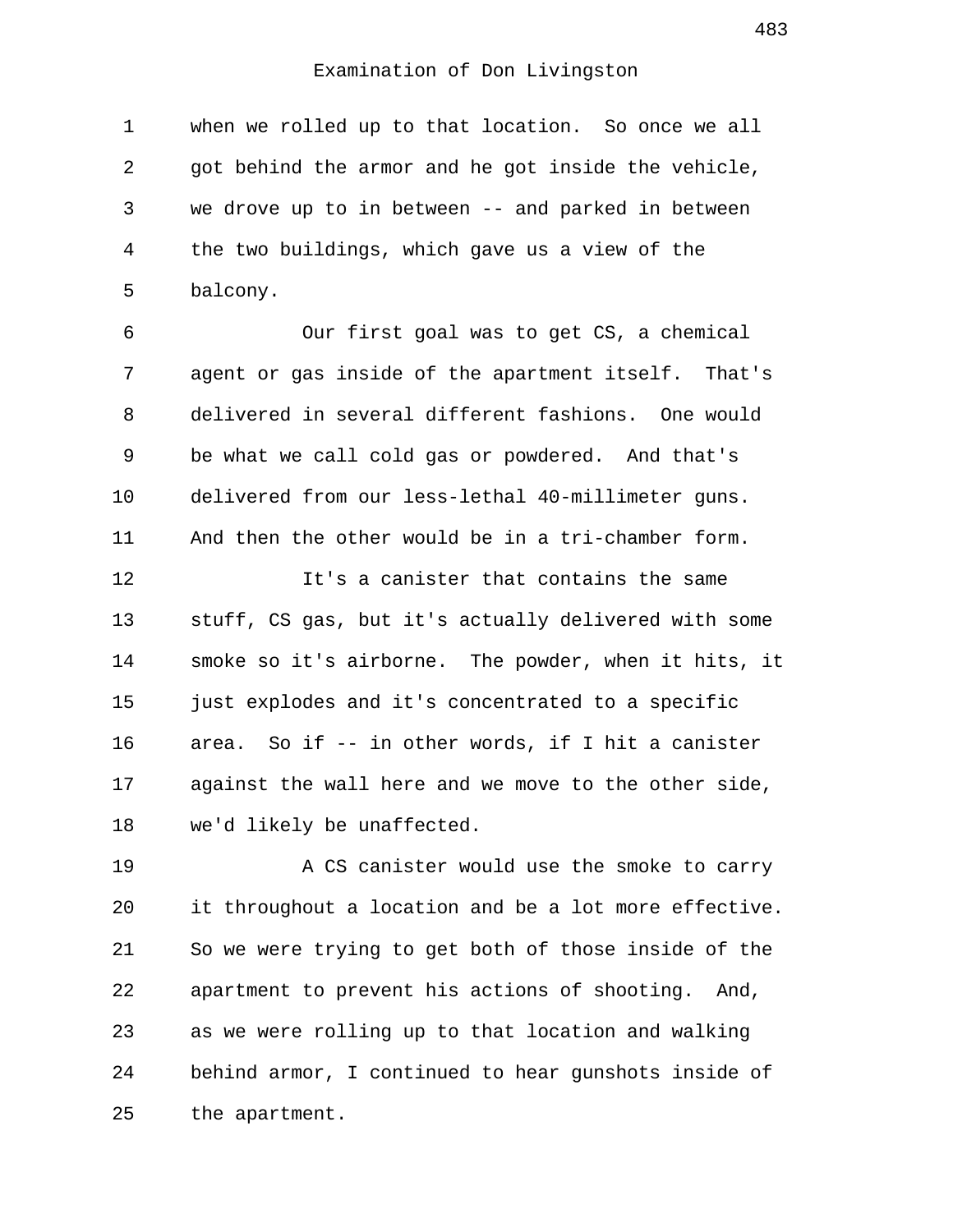1 Q About how many gunshots would you estimate 2 you heard? 3 A I heard -- including the original one that 4 I heard when I walked up, I ended up hearing five 5 additional -- or five total gunshots. And that 6 doesn't include the one that hit Officer Snodgrass 7 'cause I wasn't there for that. But I heard five 8 gunshots before I made a decision. I'll just say 9 that for now. 10 Q Okay. 11 A I heard five shots basically in the time we 12 were driving up. Additionally, I heard officers 13 reporting on the radio that they could see Sheetrock 14 exploding inside of the apartment building and 15 that -- one officer got on the radio and said that 16 one of the shots was directed to the east. 17 Now, if you remember earlier, I said that 18 apartment to the east was still occupied by community 19 members, had not been evacuated. There were several 20 residence on Willis Street that were within view of 21 the balcony in question. So I had concerns for the 22 individuals that were still in danger. 23 Q And about how far spaced out were these 24 shots -- or this second grouping of shots? 25 A The first one happened, and then we had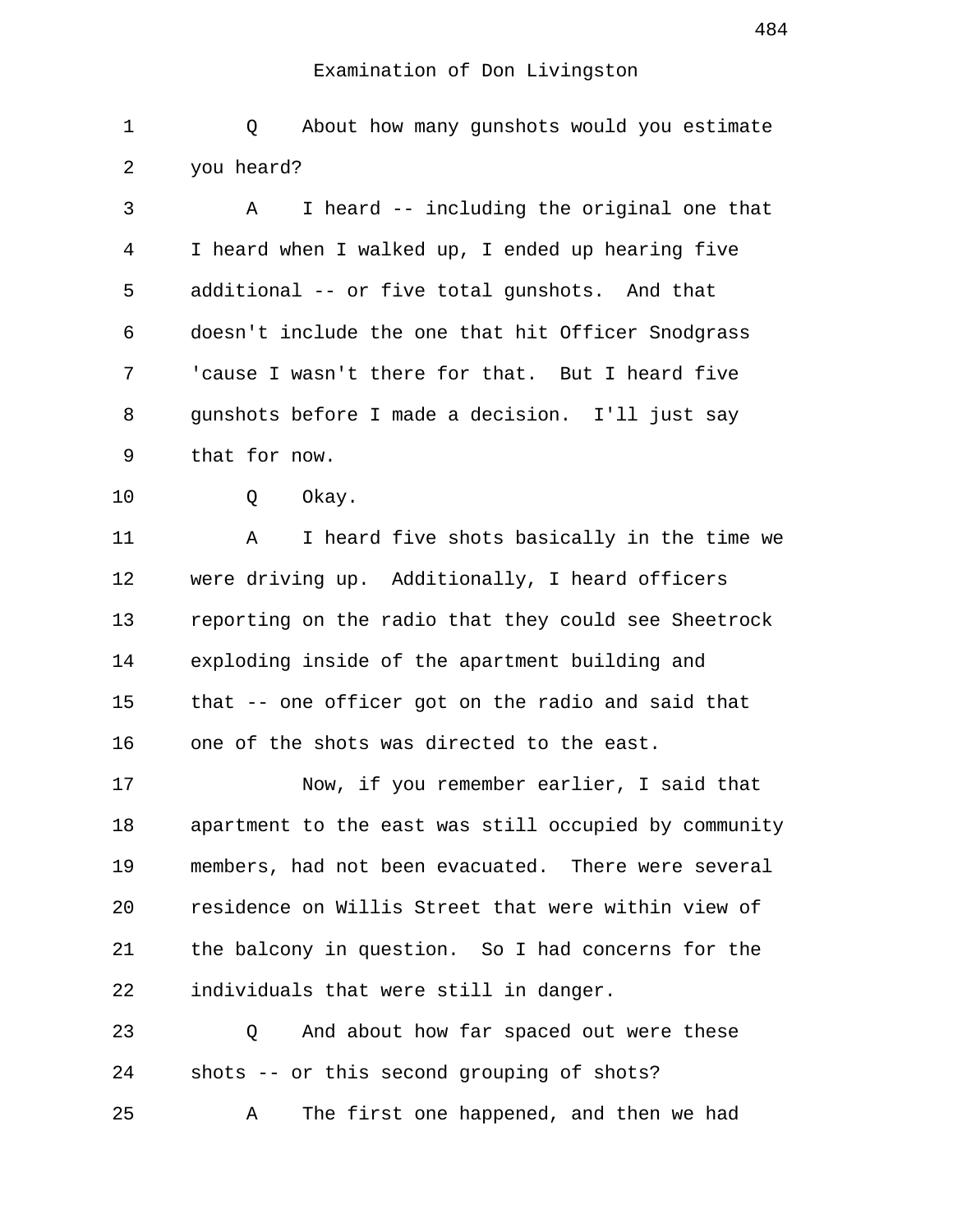| $\mathbf 1$ | enough time to get those two individuals out of                   |
|-------------|-------------------------------------------------------------------|
| 2           | the -- the building itself, escorted off. And then,               |
| 3           | as we were getting behind armor and driving up, I                 |
| 4           | could hear the shots just kind of starting to get                 |
| 5           | more rapid. So I guess one and then the next four                 |
| 6           | were within about 30 seconds.                                     |
| 7           | And based on the suspect's actions, did<br>Q                      |
| 8           | you -- did your perception of the scene change?                   |
| 9           | I felt that it was becoming a lot<br>Yes.<br>A                    |
| 10          | more dangerous for all the community members and the              |
| 11          | officers inside of the building itself. I did not                 |
| 12          | know if he knew specifically where officers were.<br>$\mathbb{I}$ |
| 13          | knew that he had shot through a wall and hit                      |
| 14          | somebody.                                                         |
| 15          | I didn't know if he was specifically                              |
| 16          | targeting where he thought officers were. But I felt              |
| 17          | exigency for the members inside of the -- the                     |
| 18          | building and the community members as well.                       |
| 19          | And could you walk us through the<br>Q                            |
| 20          | decision-making process that led up to what you did               |
| 21          | next?                                                             |
| 22          | So it had been asked, like, to me in person<br>Α                  |
| 23          | and on the radio for a shot of opportunity, which                 |
| 24          | basically means that there is a person in charge of               |
| 25          | this incident. Up to the point Commander Nakamura                 |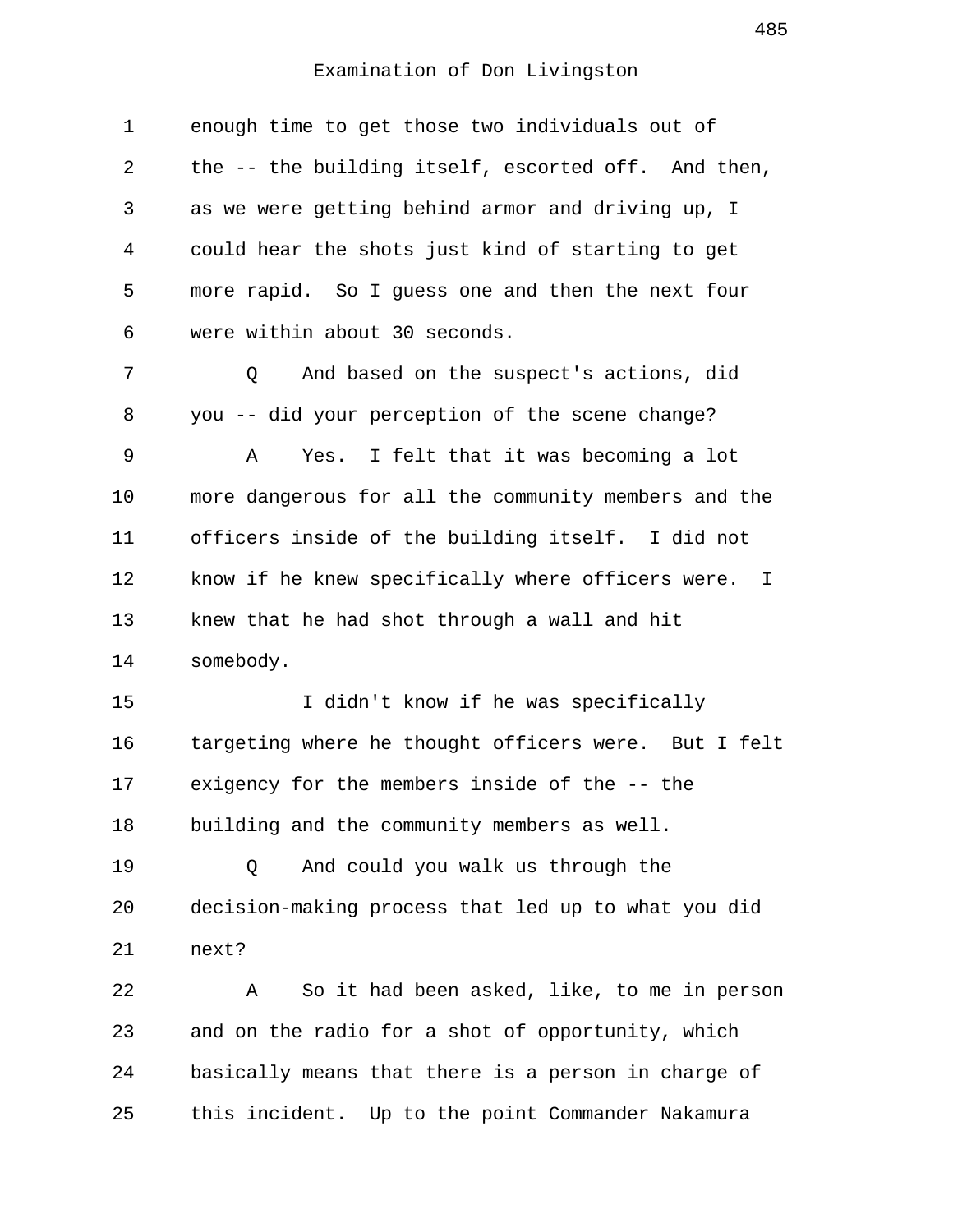1 took over, it was Sergeant Dorn, who was on scene and 2 did the consult with Darby and been running this 3 thing until we got there.

 4 Commander Nakamura got on the radio and 5 said that he had been briefed and he was now going to 6 be in charge of the situation. He sits in a command 7 post about a block away.

 8 It's a -- oftentimes it's a mobile home. 9 Sometimes it's a -- it's a car. I don't know which 10 one they used in this specific time. But he's not 11 listening to a specific radio.

12 **He has a lieutenant from SERT; he has a** 13 lieutenant from CNT; and they're both feeding him 14 information because things are happening on two 15 different radio nets. So someone had asked for a 16 shot of opportunity, and that approval would come 17 from Commander Nakamura.

18 Q And do you recall who asked for a shot of 19 opportunity or if you initiated the request?

20 A I -- I -- somebody had asked me. And I 21 felt like it had gotten out on the radio and it maybe 22 would cause some confusion if it did not get 23 answered; so I asked for clarification.

24 So I asked Lieutenant Pearce. Lieutenant 25 Pearce came back. The answer was "standard rules,"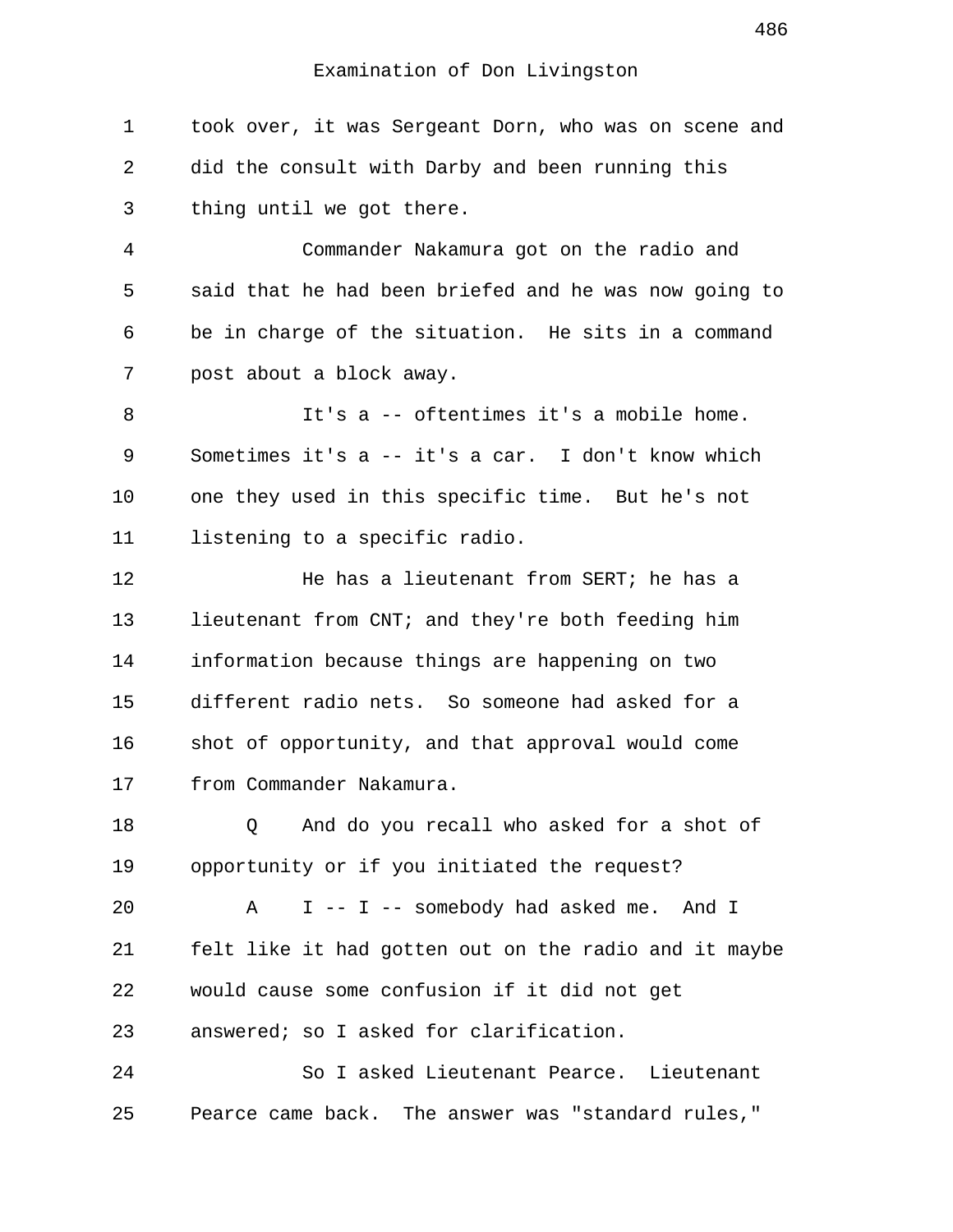1 which means we're operating under state law, Portland 2 Police Bureau policy, the same rules that we do on 3 any call when we go out any -- any day of the week 4 that you get a call. And there was also no 5 restrictions on that. So he didn't say, "I don't 6 want you to say this, this or this." His response 7 was "standard rules."

 8 So during that time I kind of met up with 9 Sergeant Darby and kind of reflected on what had 10 happened to this point. Officers were still inside 11 of the location, and I was concerned for their 12 safety. From the beginning I knew the DEA had 13 responded to this location to do a search warrant for 14 Fentanyl.

15 There was probable cause to arrest this 16 individual for felony drug crimes. I knew that he 17 attempted to evade capture by jumping off a balcony. 18 I knew that he entered an apartment that was later 19 found to be occupied by two individuals. And from my 20 encounter with those two individuals, I felt like 21 they were held in there against their will for over 22 an hour.

23 I knew that he shot an officer through the 24 wall. I knew that the building in -- itself, the 25 building to the east and residence to the east were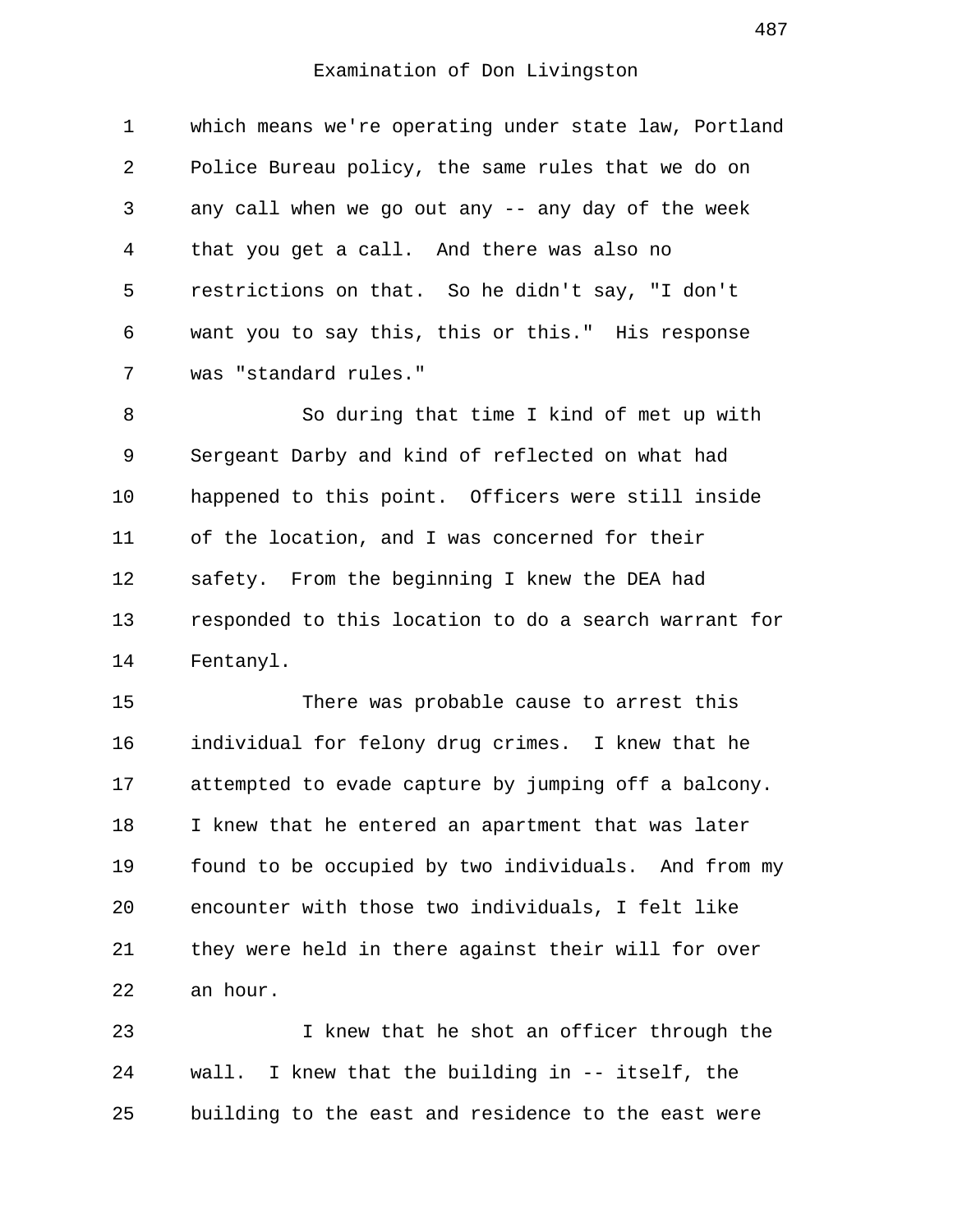1 still occupied. We had not had enough time to do 2 evacuations. I knew that there was eight officers 3 inside of the building itself; so I was concerned for 4 the safety of the -- the individuals, the community 5 members and the officers inside. 6 I felt, based on his actions and his 7 continued shooting, that in order to prevent further 8 loss of life or serious physical injury that deadly 9 force would be justified in order to prevent his -- 10 his -- him continuing to shoot. 11 So I got on the radio. And I -- I felt 12 this didn't contradict what Commander Nakamura said 13 because it was within standard rules, it complies 14 with state law. 15 And I said, "I believe, based on what's 16 happening -- we have officers in -- in spots where 17 they're exposed; we have community members exposed -- 18 if the subject exposes himself, it's my expectation 19 that we use deadly force to prevent him from 20 continuing his actions and preventing him from 21 hurting somebody else." 22 Q And do you remember what time you put that 23 out on the radio? 24 A I don't remember the specific time. 25 Q Would it have been close in time to after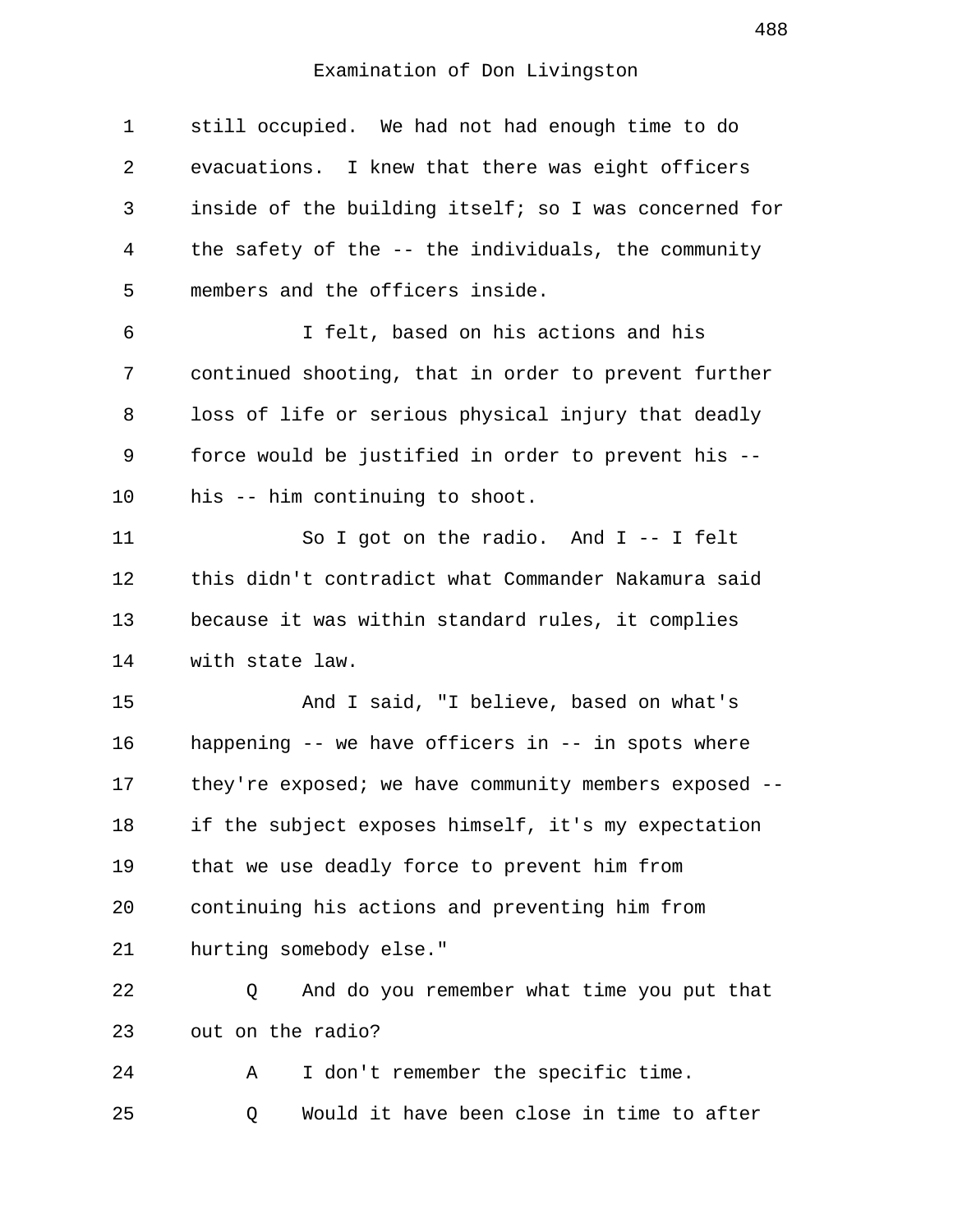| 1  | the shot of opportunity was denied?                      |
|----|----------------------------------------------------------|
| 2  | Yes.<br>Α                                                |
| 3  | Okay.<br>Q                                               |
| 4  | Α<br>Yes.                                                |
| 5  | And let me ask -- let me ask you this.<br>Did<br>Q       |
| 6  | you, therefore, abandon the gas plan?                    |
| 7  | No. We continued to work on the gas plan.<br>Α           |
| 8  | You know, and we train as a unit. The inner              |
| 9  | perimeter, we train as a unit. If the subject were       |
| 10 | to decide to give up, like maybe he's done and he        |
| 11 | wants to come up, I mean, that's $-$ - that's not a time |
| 12 | to -- to shoot him.                                      |
| 13 | We'll give him the opportunity to give up.               |
| 14 | But if he's continuing his action, then, yes, we need    |
| 15 | to prevent him from hurting somebody else. So --         |
| 16 | Up until this time had you seen the subject<br>Q         |
| 17 | take any action that made you think he was               |
| 18 | surrendering or contemplating surrender?                 |
| 19 | No.<br>Α                                                 |
| 20 | Either by --<br>Q                                        |
| 21 | No.<br>Α                                                 |
| 22 | -- word or deed?<br>Q                                    |
| 23 | No.<br>Α                                                 |
| 24 | Okay. So after you put your expectations<br>Q            |
| 25 | out on the radio, what did you do next?                  |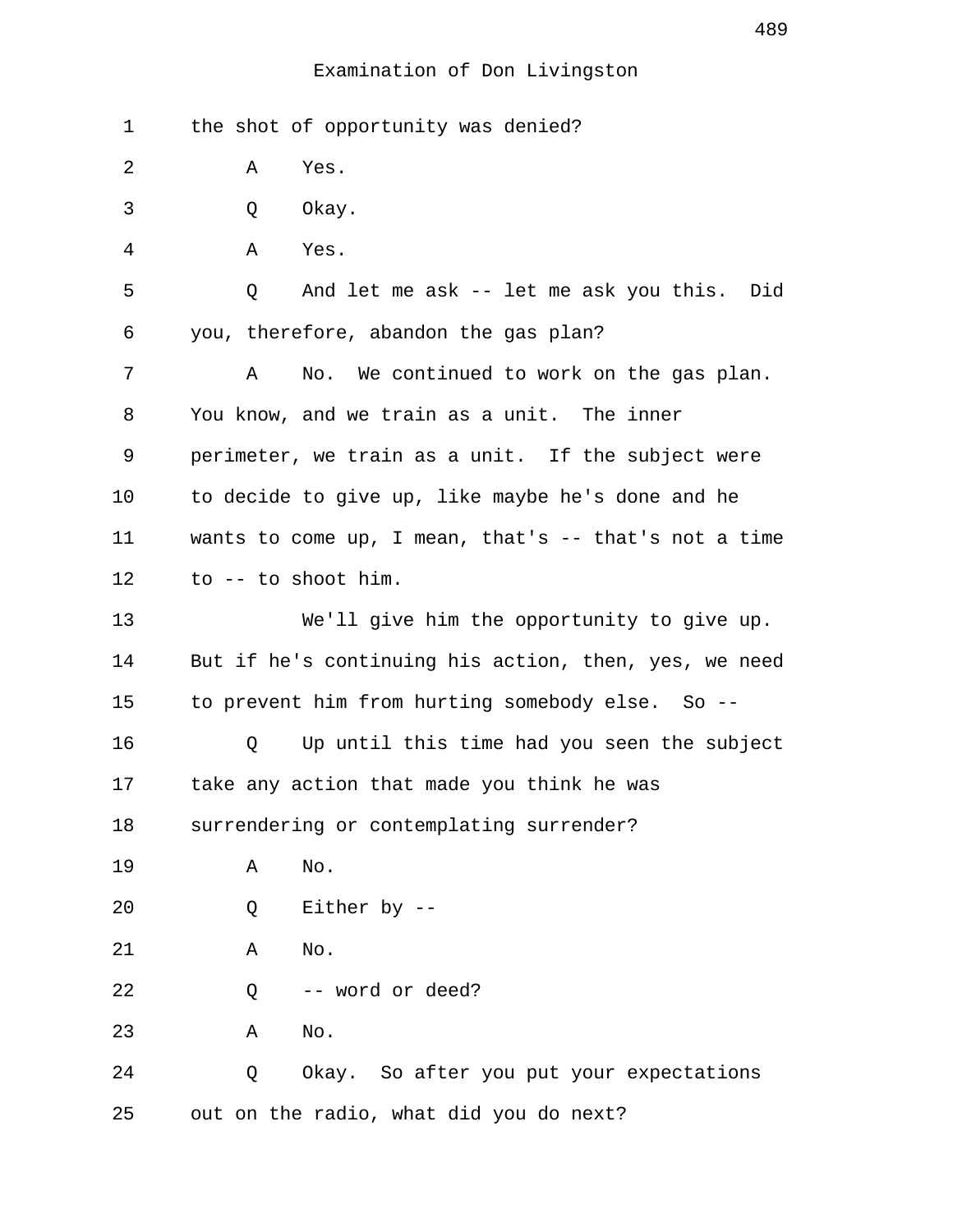| $\mathbf 1$ | We continued to work to get gas into the<br>Α         |
|-------------|-------------------------------------------------------|
| 2           | location. I remember hearing more gunshots. And       |
| 3           | then at some point I heard a -- what I thought was a  |
| 4           | shot from Jake Ramsey, who was in the turret of the   |
| 5           | armored vehicle that I was standing behind. And I     |
| 6           | confirmed with him if he had actually fired a shot.   |
| 7           | And he said, yes, that he did.                        |
| 8           | And let me back up so we can walk through<br>Q        |
| 9           | that a little bit. Do you remember what time gas was  |
| 10          | deployed?                                             |
| 11          | I don't, without looking at the CAD report.<br>Α      |
| 12          | That's okay. I think we have it on a<br>Q             |
| 13          | timeline somewhere. And you indicated -- well, let    |
| 14          | me ask this. After gas was deployed, what, if any,    |
| 15          | actions did the subject inside take?                  |
| 16          | I heard more gunshots after gas was<br>А              |
| 17          | deployed. $I -$ you know, and I never saw him pop out |
| 18          | at that point. He continued to put people lives in    |
| 19          | danger by shooting.                                   |
| 20          | Well, gas is a less than lethal<br>Q                  |
| 21          | opportunity, correct?                                 |
| 22          | That is correct.<br>Α                                 |
| 23          | Okay. And he was using deadly force by<br>Q           |
| 24          | firing a firearm?                                     |
| 25          | That is correct.<br>Α                                 |
|             |                                                       |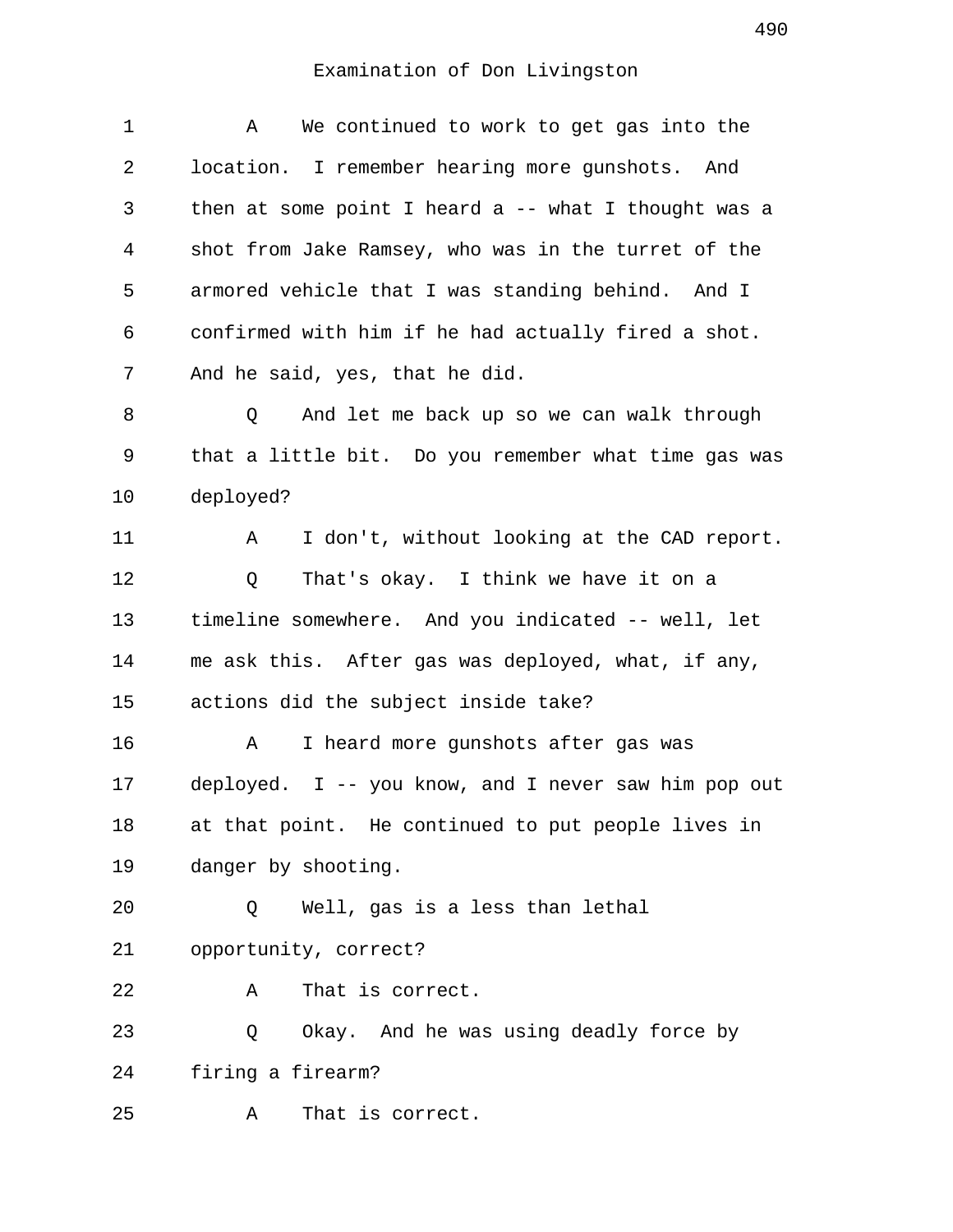| 1  | Based on your training and experience, was<br>Q      |
|----|------------------------------------------------------|
| 2  | the use of gas in this situation mitigating it such  |
| 3  | that the defendant was being deterred -- or excuse   |
| 4  | me -- the subject was being deterred from using      |
| 5  | deadly force?                                        |
| 6  | That was our hope, that it would stop him<br>A       |
| 7  | from using deadly force, that it would force him to  |
| 8  | surrender, but it was not working.                   |
| 9  | So what happened next?<br>Q                          |
| 10 | So after $I - I$ heard what I thought was a<br>Α     |
| 11 | gunshot from Ramsey, I asked him if he had fired a   |
| 12 | shot. And he said yes. I asked if he hit him. And    |
| 13 | he said, "I'm not sure." Now, during these events it |
| 14 | can be chaotic. Oftentimes officers would get on the |
| 15 | radio and say, "Shots fired."                        |
| 16 | That becomes a little confusing. Like, who           |
| 17 | fired the shot? Was it the suspect? Was it you? So   |
| 18 | within our team we use a term "Zulu, Zulu, Zulu."    |
| 19 | That just means shot fired from an officer from a    |
| 20 | perimeter position; so there's no confusion. So I go |
| 21 | out on the radio and let everybody know that we had  |
| 22 | fired a shot from armor towards the suspect.         |
| 23 | And if you could just look at your screen.<br>Q      |
| 24 | I'm hovering over North Willis Boulevard, right in   |
| 25 | the middle of this illustration.<br>Would that have  |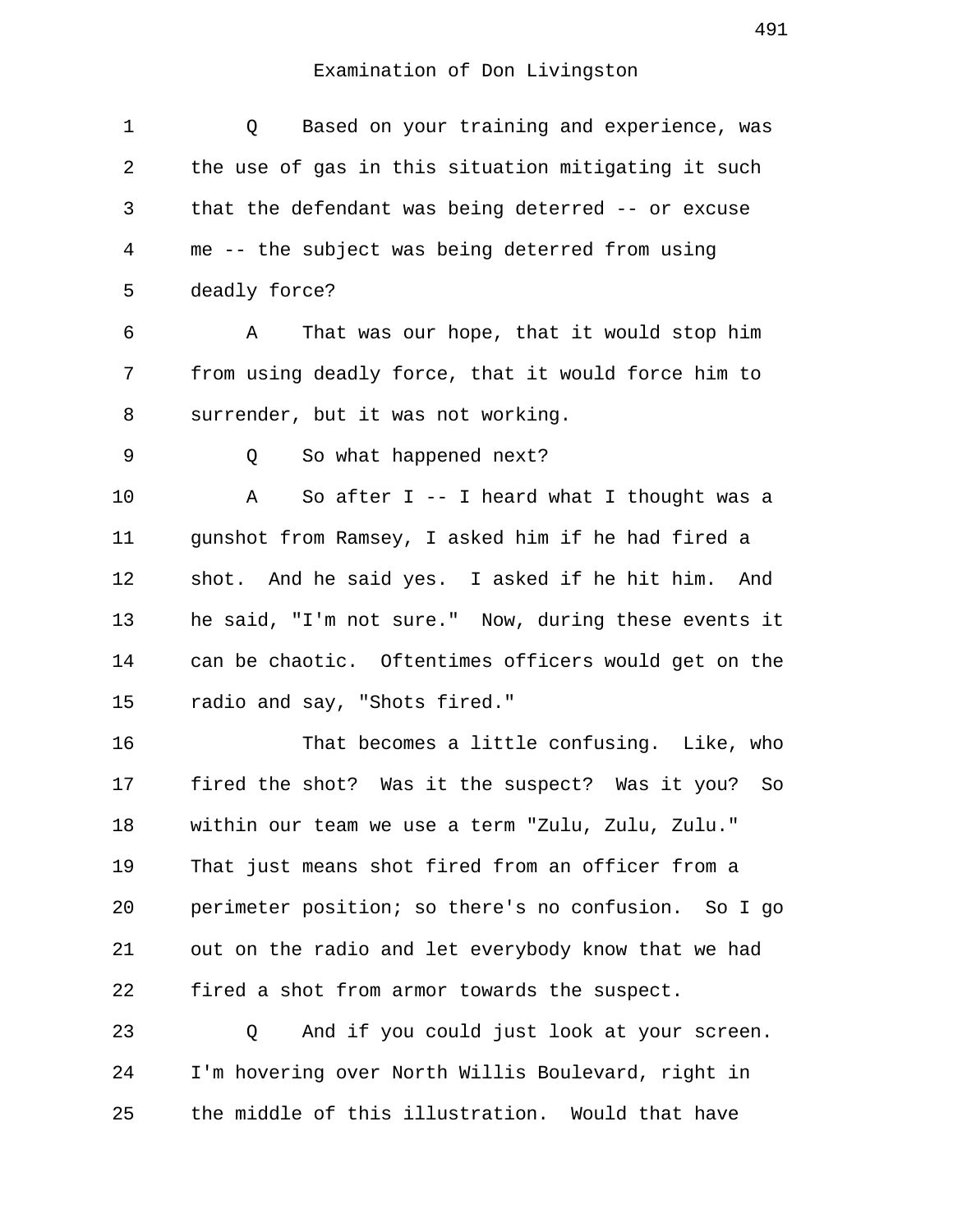| $\mathbf 1$ | been from right about here?                           |
|-------------|-------------------------------------------------------|
| 2           | Yes.<br>Α                                             |
| 3           | Q<br>Okay. And if you could estimate the              |
| 4           | distance from where Ramsey would've taken that shot   |
| 5           | to the building?                                      |
| 6           | I would say about 25 yards.<br>Α                      |
| 7           | Q<br>Okay. And after Ramsey took his first            |
| 8           | shot, what happened next?                             |
| 9           | So we weren't sure if he -- he hit him or<br>Α        |
| 10          | not. And then moments later he popped out again.      |
| 11          | And Officer Ramsey took a second shot. And, again, I  |
| 12          | notified people over the radio.                       |
| 13          | Officers who witnessed it felt like the               |
| 14          | suspect kind of fell back into the apartment a little |
| 15          | harder; so we felt he probably hit him. And I let     |
| 16          | people know that. And then --                         |
| 17          | And, now, when you say officers who saw it,<br>Q      |
| 18          | did you personally see this? Or were you relying on   |
| 19          | what was being relayed to you?                        |
| 20          | I was relying on what was being relayed to<br>Α       |
| 21          | me. Where I was standing, I -- there was no window    |
| 22          | through the armored vehicle to get a view on what was |
| 23          | happening.                                            |
| 24          | And my role really as a supervisor in this            |
| 25          | is to kind of direct people and know what was going   |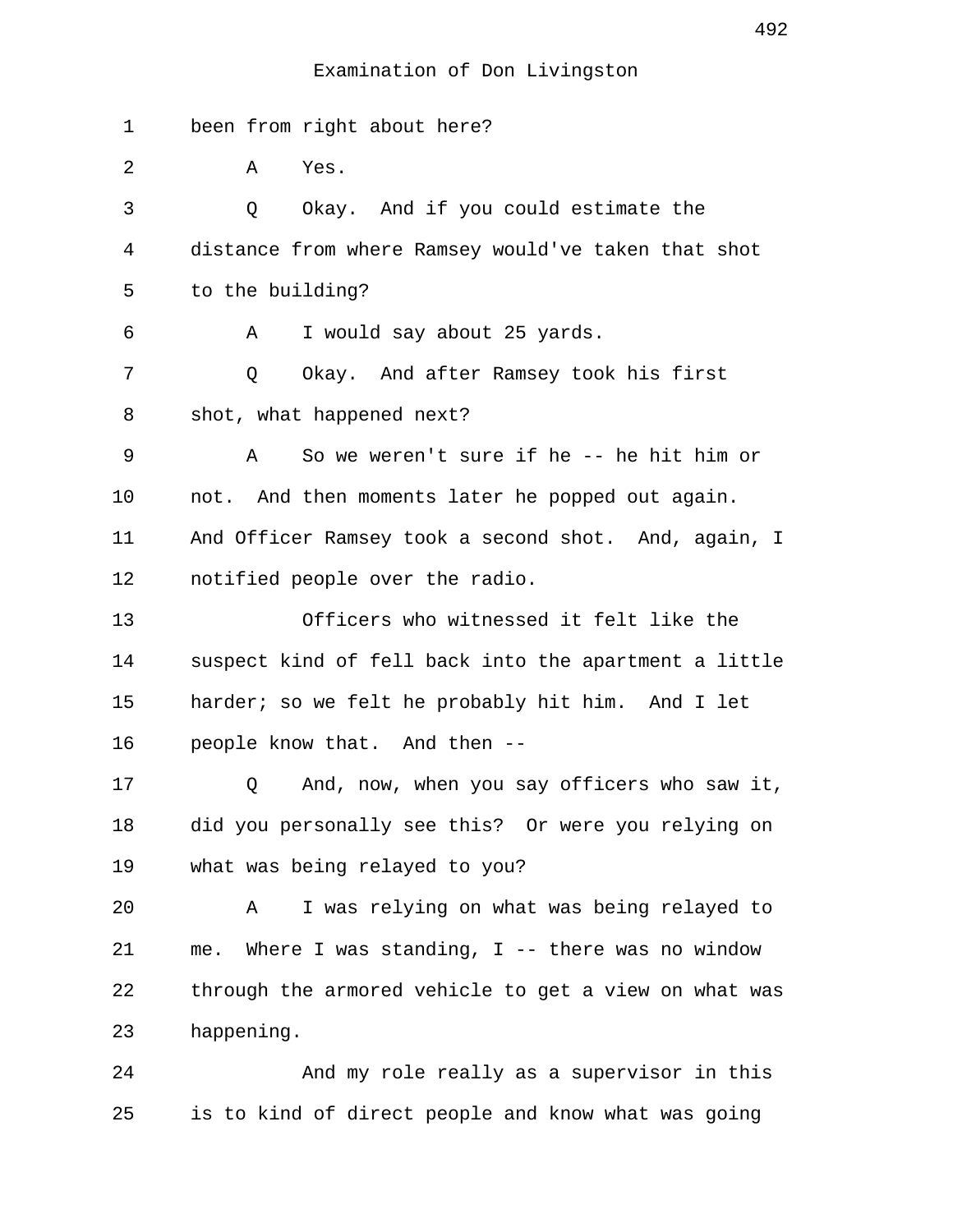1 on; so that's what I was doing, but I couldn't see 2 him, the suspect. 3 Q Okay. And do you have an estimation as to 4 how long elapsed between the first shot and the 5 second shot by Ramsey? 6 A About 20 seconds. 7 0 Go ahead. 8 A So after I had put out information that a 9 second shot was fired by Officer Ramsey and we 10 believed the suspect had been hit, Officer Howery put 11 on the radio that he fired a shot and the suspect 12 went down right at the window. 13 So from that information I gathered that 14 he -- he came out to the window again and Officer 15 Howery, who had moved during this encounter -- 16 0 And let's talk about that. When did 17 Officer Howery and, I believe it was, Foxworth move? 18 A So, as soon as we drove up with the 19 armor -- if I remember, I had asked them to go to 20 that house where that car is. As soon as we drove up 21 with the armor, they kind of became ineffective; so 22 we kind of took their role. So they went straight 23 down from that car around to the back of this 24 apartment and to the corner right there. 25 So they would have containment. If the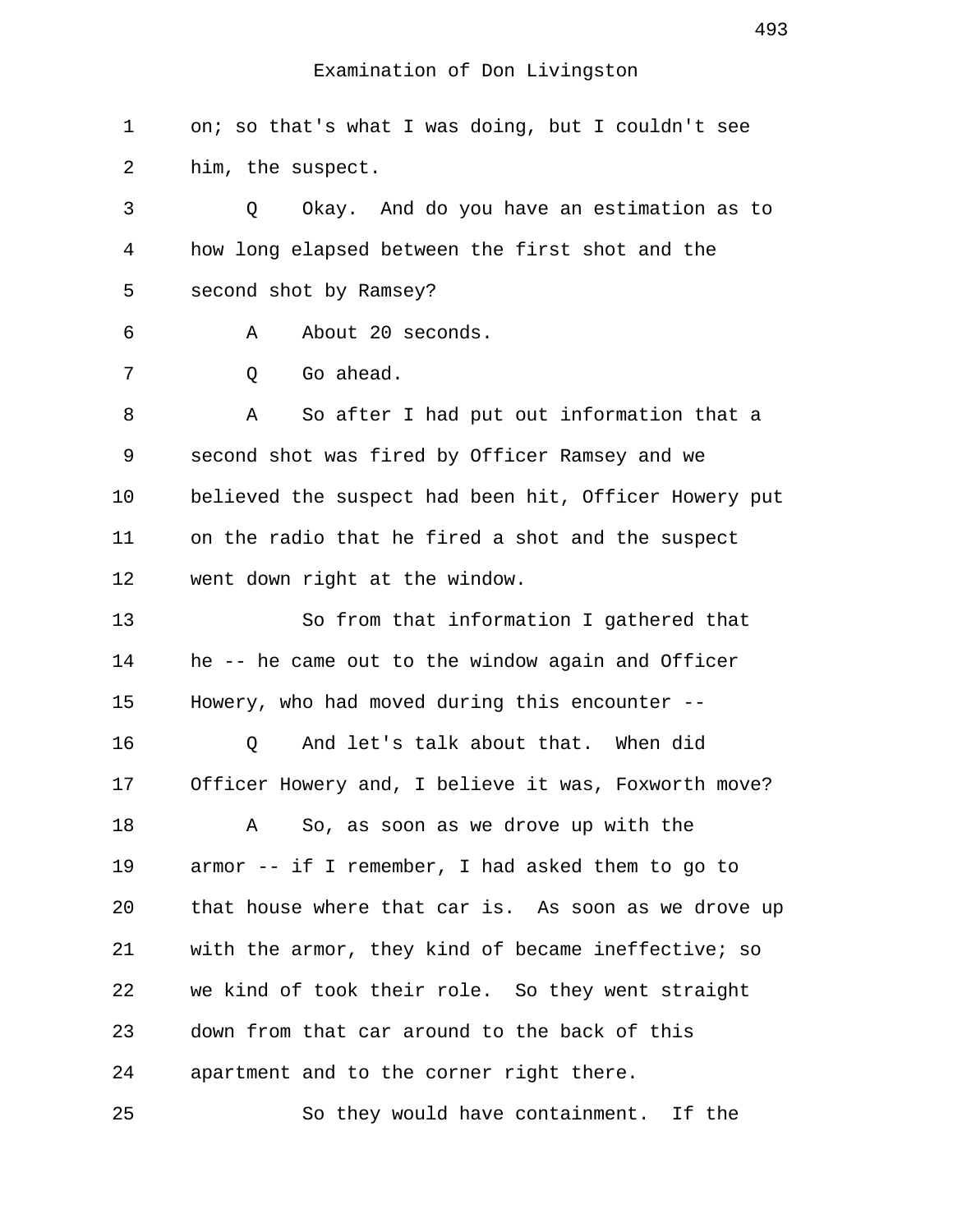1 suspect jumped out the window and tried to run that 2 direction, we would have some officers there to 3 intercept him and it also gave them a good view of 4 the balcony and the windows on the back. 5 Q And after Officer Howery fired his firearm, 6 what happened next? 7 A Well, there was a lull. We couldn't hear 8 anything happening inside of the apartment. Officer 9 Leo Harris called me on the phone and said, from his 10 vantage point, the blinds were blocking the view into 11 the apartment itself. 12 But he felt like if he used a 40-millimeter 13 less-lethal sponge round to hit the blinds, he could 14 knock it down and then get view inside of the 15 apartment itself and hopefully see if the suspect was 16 inside. So I talked to Sergeant Darby. We felt like 17 that was a good idea, gave him to permission to do 18 that. 19 He moved out onto the balcony. And him and 20 Officer Kunze -- I'm not sure which one -- were able 21 to shoot the blinds, knock them down. And then they 22 could see the subject inside of the window laying on

23 the floor, and they believed that he had been hit.

24 And they could not see movement.

25 Q Why was it important to take that step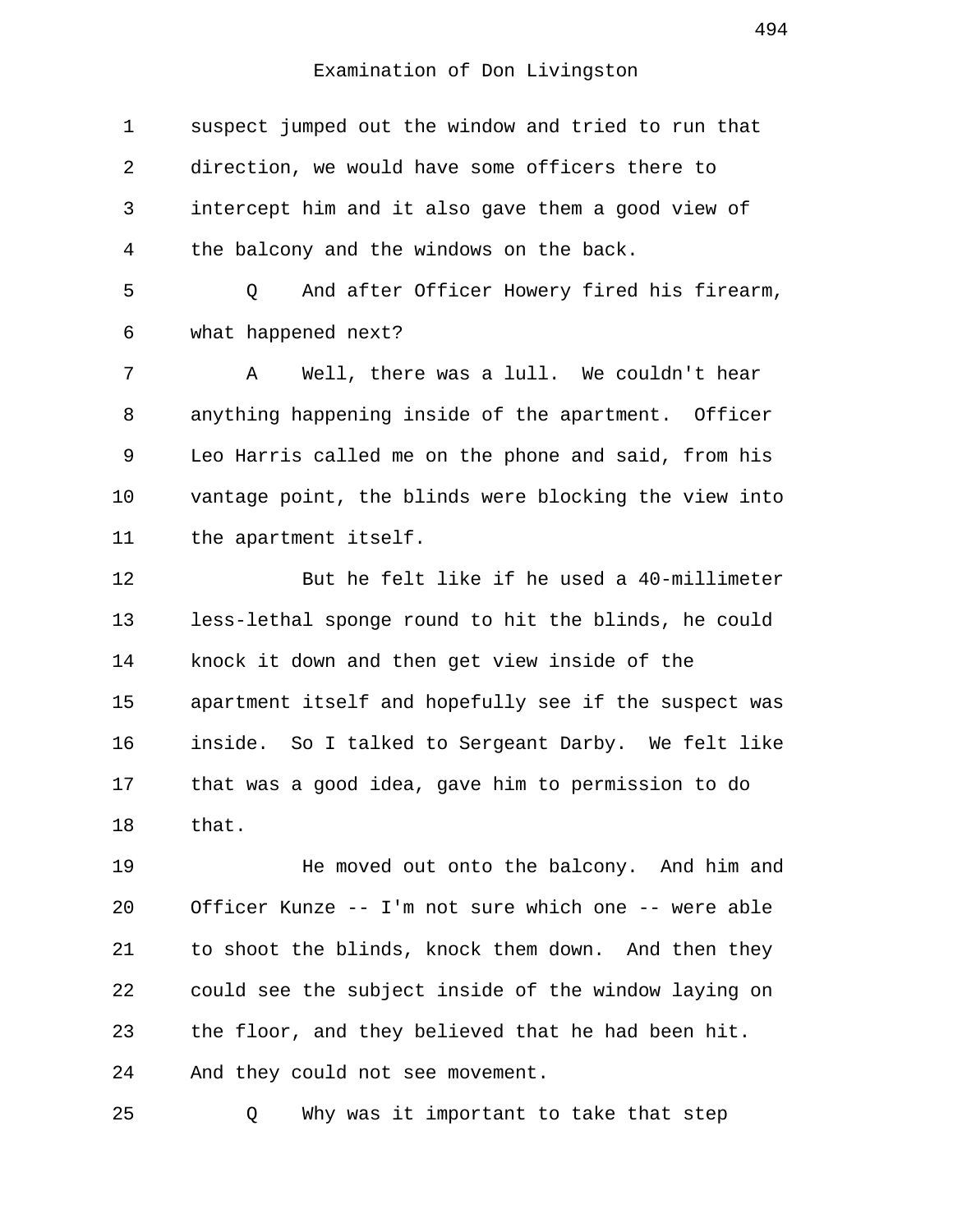1 before entering the apartment and trying to render 2 aid?

 3 A Well, if he was still active and able to 4 shoot, if you walked through that door, based on his 5 previous actions, I felt like it would've put 6 officers in danger of being shot to go inside of the 7 apartment. So it became imperative for me to know 8 that they would be safe going inside.

 9 So able to see him and determine that he 10 was not moving and not -- not an active threat at 11 that point, now we could move in and move forward 12 towards rendering aid.

13 Q What was your next step?

14 A Well, the problem became much smaller. 15 Sergeant Darby was in communication with the officers 16 inside the building. Based on our policy in the 17 Police Bureau, we need to sequester the officers who 18 were involved or used deadly force. So I walked over 19 to where Officer Howery was and got him taken out.

20 And I walked back to armor and grabbed 21 Officer Ramsey. And then based on my radio 22 transmission, I felt like I would be considered 23 involved as well. And I didn't want any, you know, 24 confusion or cause any concern with the three of us 25 walking up together.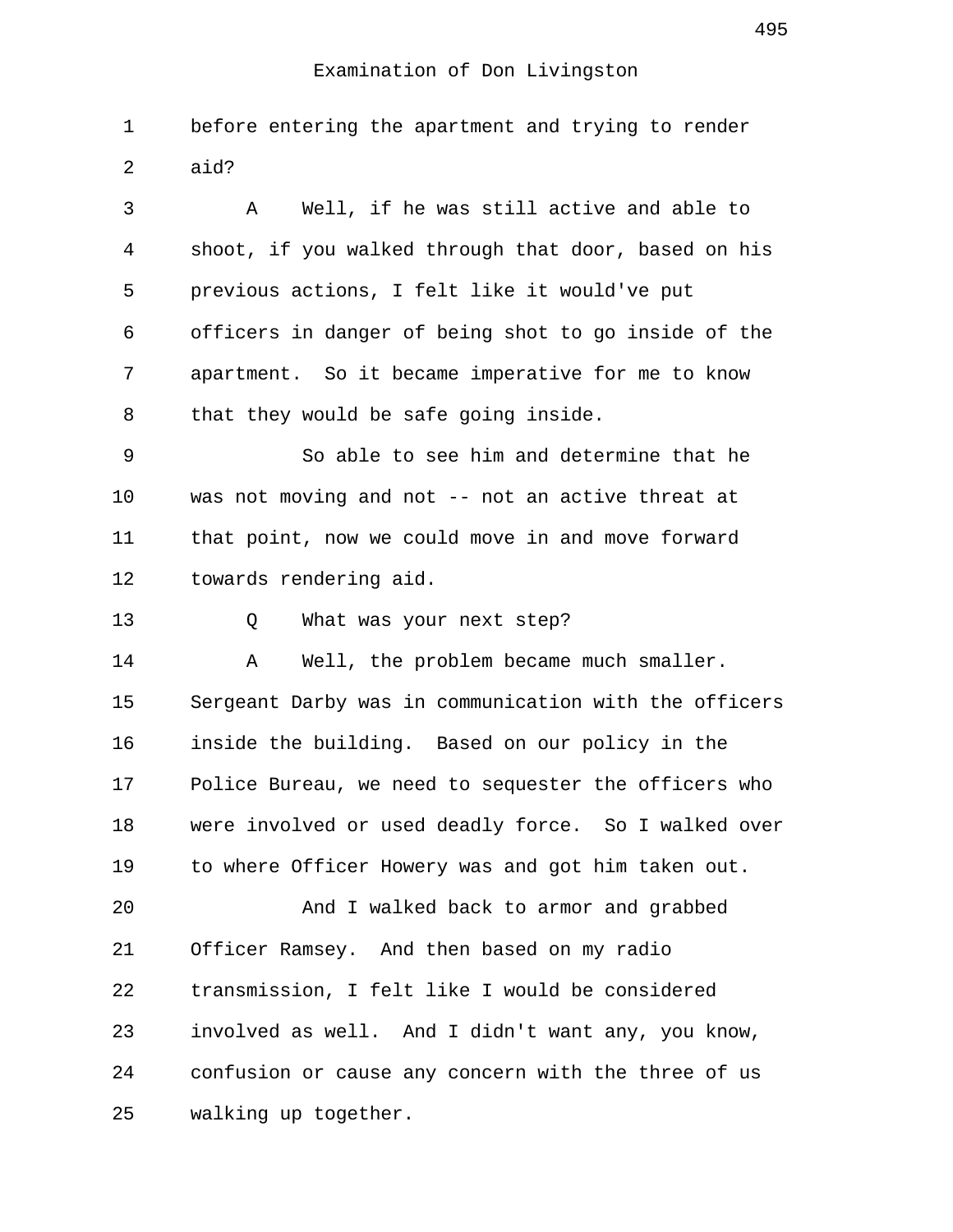## Examination of Don Livingston

| $\mathbf 1$ | So I asked Sergeant Defrain (phonetic) to            |
|-------------|------------------------------------------------------|
| 2           | escort us up to the command post where we could be   |
| 3           | put into separate cars and not talk to each other.   |
| 4           | So Sergeant Defrain facilitated that for us.         |
| 5           | And is that what ended up happening?<br>Q            |
| 6           | Yeah. So we walked up to the area of the<br>Α        |
| 7           | staging location. We were all placed in separate     |
| 8           | cars and -- and we had a partner placed with us that |
| 9           | was not involved in the incident.                    |
| 10          | And did you have any further involvement<br>Q        |
| 11          | with this scene?                                     |
| 12          | I did not.<br>A                                      |
| 13          | MS. SEELY: Okay. I think those are my                |
| 14          | questions. Just give me a second.                    |
| 15          | And I'm going to give the grand jury an              |
| 16          | opportunity to ask any questions that they might     |
| 17          | have.                                                |
| 18          | Yeah.                                                |
| 19          | A GRAND JUROR: I just have a question                |
| 20          | about the two shots that were fired by Ramsey. How   |
| 21          | much time was there between that? I'm sort of        |
| 22          | unclear as to --                                     |
| 23          | THE WITNESS: About 20 seconds.                       |
| 24          | A GRAND JUROR: Oh, okay.                             |
| 25          | THE WITNESS: Yeah.                                   |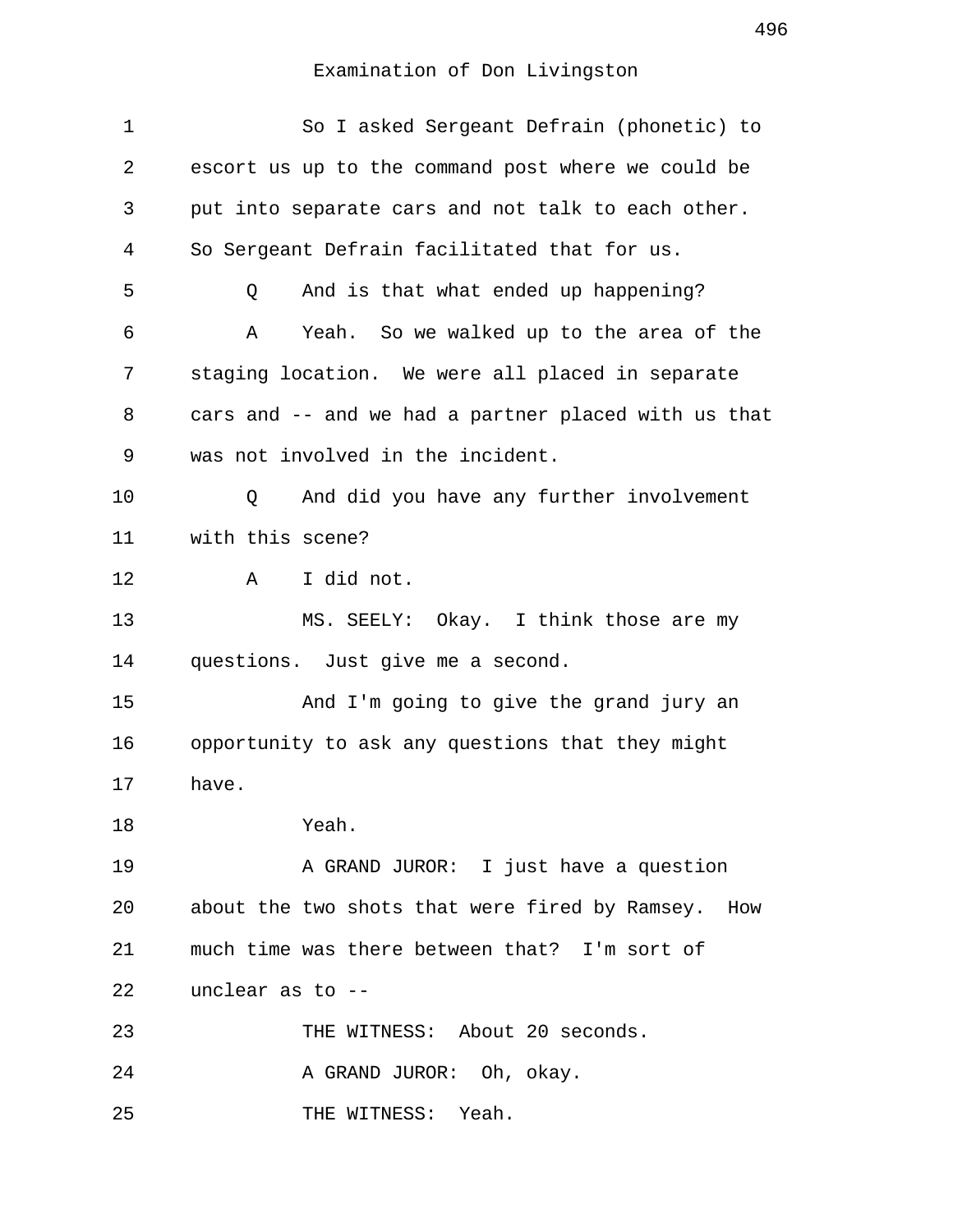### Examination of Don Livingston

1 A GRAND JUROR: So pretty rapidly. Okay. 2 Thank you. 3 MS. SEELY: Yes. 4 A GRAND JUROR: About how long after you 5 had let everybody know your expectation of deadly 6 force was reasonable did deadly force -- did -- did 7 the first shots go? 8 THE WITNESS: You know, I haven't looked at 9 the CAD specifically for a while, but my -- 10 A GRAND JUROR: Do you have any sense? 11 THE WITNESS: My guess would be about 12 45 seconds to a minute. 13 BY MS. SEELY: 14 Q Well, hold on. I don't want you to guess. 15 If you -- 16 A Okay. 17 Q -- if you can estimate, great. If you're 18 not sure, that's okay. 19 A I'm not sure. It's been six months, yeah. 20 A GRAND JUROR: Okay. Well, so I -- I 21 guess my -- my question would be did you give 22 permission to fire? I mean, were the -- I understand 23 that the rules say that they can make their choice. 24 But were they probably waiting for some sort of lead? 25 THE WITNESS: I just -- the reason I said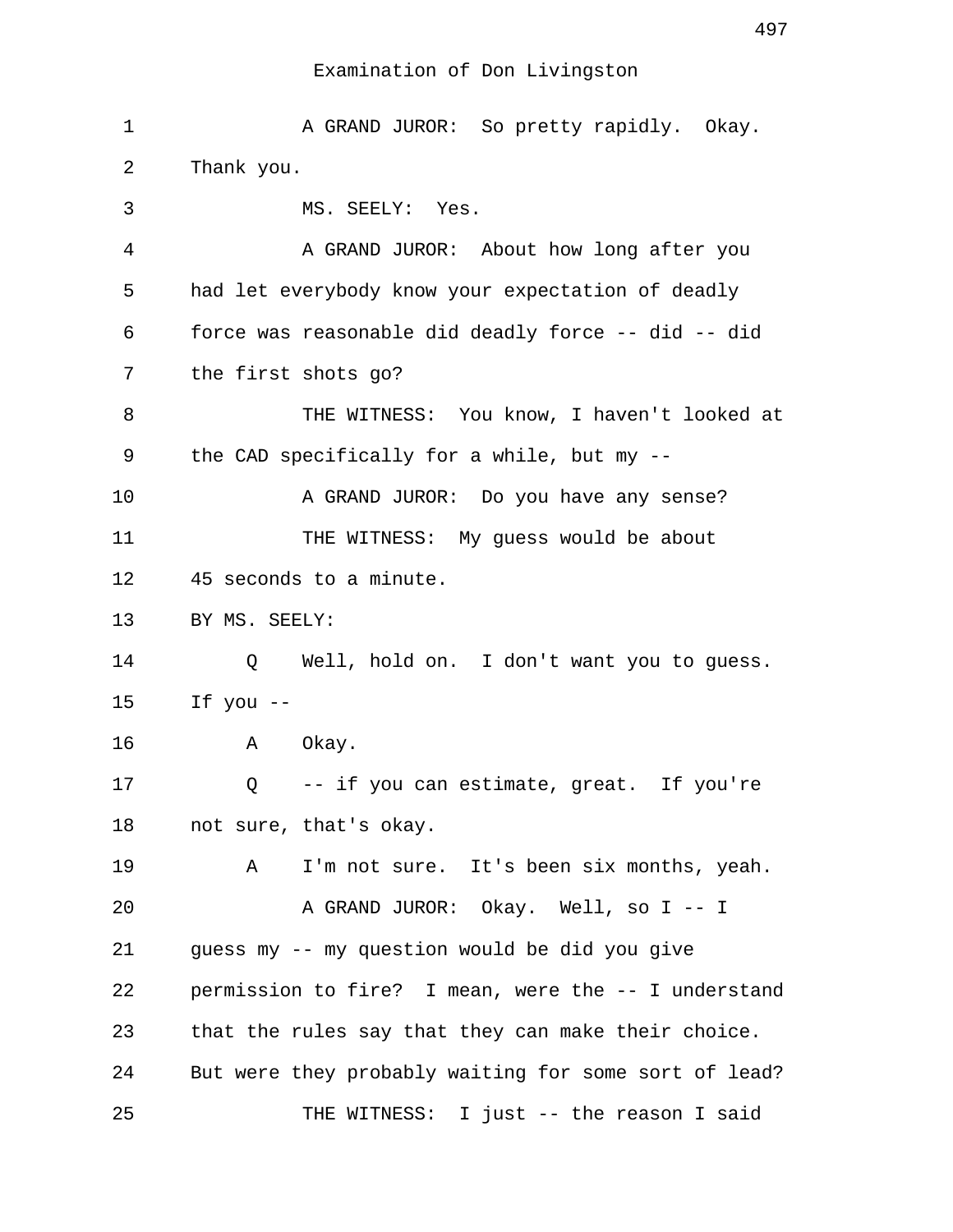1 it was -- 2 A GRAND JUROR: I know -- I understand why. 3 I was just wondering if that was the trigger that -- 4 THE WITNESS: Yeah. 5 A GRAND JUROR: -- got the next thing. 6 THE WITNESS: I don't know -- 7 MS. SEELY: Well, I think -- 8 THE WITNESS: Yeah. 9 MS. SEELY: -- that would require us to 10 speculate as to -- 11 A GRAND JUROR: Okay. I'm just trying 12 to -- I'm trying to -- 13 MS. SEELY: Sure. I understand. 14 A GRAND JUROR: Okay. Well, I get -- I get 15 why you did it. And that's not my question. I was 16 just -- 17 THE WITNESS: I feel like you'd have to ask 18 those officers. 19 A GRAND JUROR: And -- and -- and I 20 probably will. Thank you. Or I'll listen to them. 21 MS. SEELY: And they're -- they'll be up 22 right next. 23 A GRAND JUROR: Thanks. 24 MS. SEELY: Any other questions? 25 Thank you so much, Sergeant. Appreciate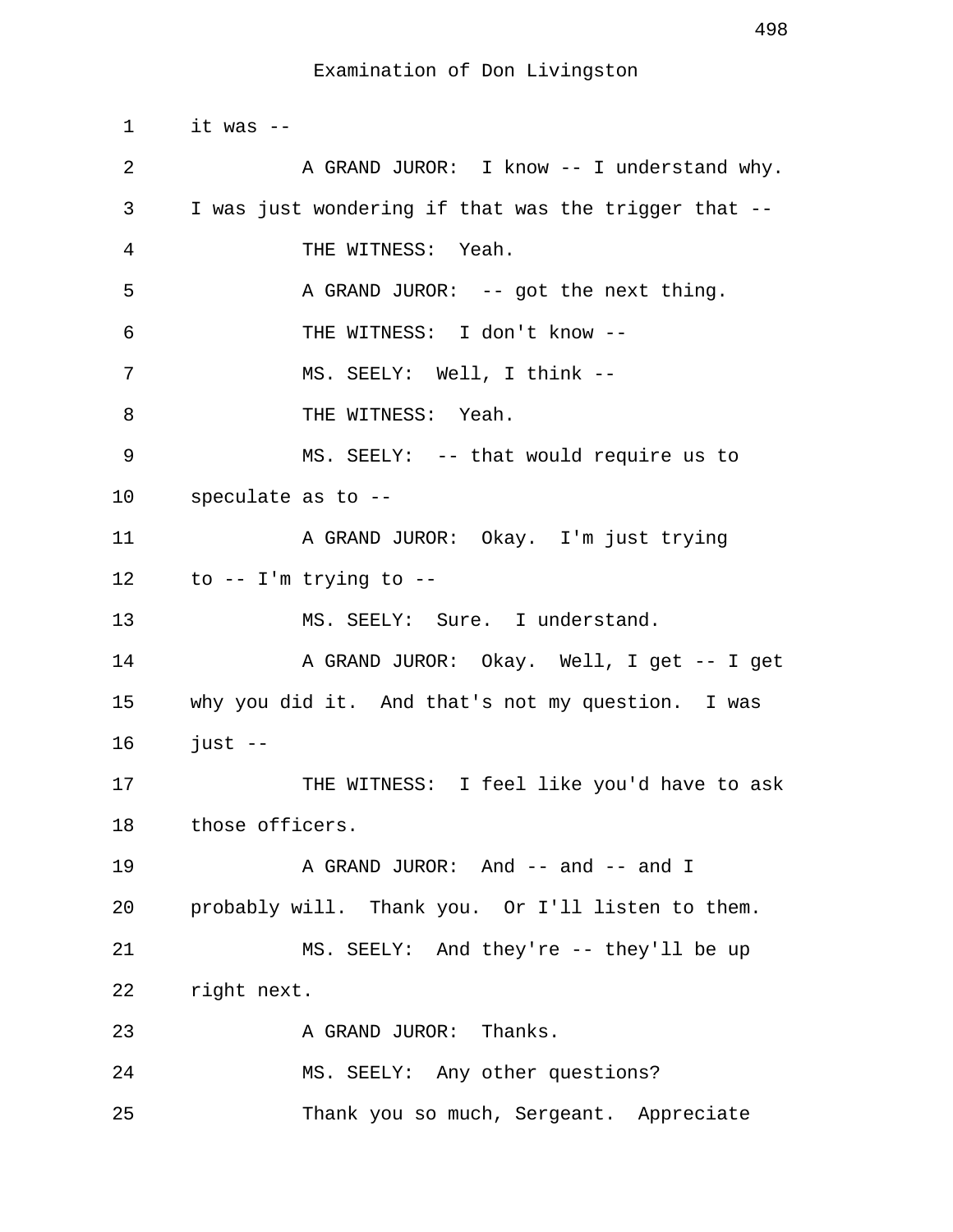| $\mathbf 1$ | it?                                                      |
|-------------|----------------------------------------------------------|
| 2           | THE WITNESS: Thank you.                                  |
| 3           | (Whispered discussion, off the record,                   |
| 4           | $2:04$ p.m.)                                             |
| 5           | MS. SEELY: But before you take a seat, if                |
| 6           | you could raise your right hand and be sworn.            |
| 7           | <b>JAKE RAMSEY</b>                                       |
| 8           | Was thereupon called as a witness; and, having been      |
| 9           | first duly sworn, was examined and testified as follows: |
| 10          | EXAMINATION                                              |
| 11          | BY MS. SEELY:                                            |
| 12          | All right. Before we get started, my name<br>Q           |
| 13          | is Amy Seely. I'm with the Oregon Department of          |
| 14          | Justice. I'll be asking you just a couple of             |
| 15          | questions today. Could you please, for the record,       |
| 16          | state your full name and spell your name.                |
| 17          | My name is Officer Jake Ramsey,<br>Yes.<br>Α             |
| 18          | $J-a-k-e$ , $R-a-m-s-e-y$ .                              |
| 19          | And could you tell us a little bit about<br>Q            |
| 20          | your law enforcement experience?                         |
| 21          | Sure. I've been a sworn police officer<br>Α              |
| 22          | with the Portland Police Bureau for five years.          |
| 23          | Any prior law enforcement experience?<br>Q               |
| 24          | No.<br>Α                                                 |
| 25          | Could you tell me a little bit about the<br>Q            |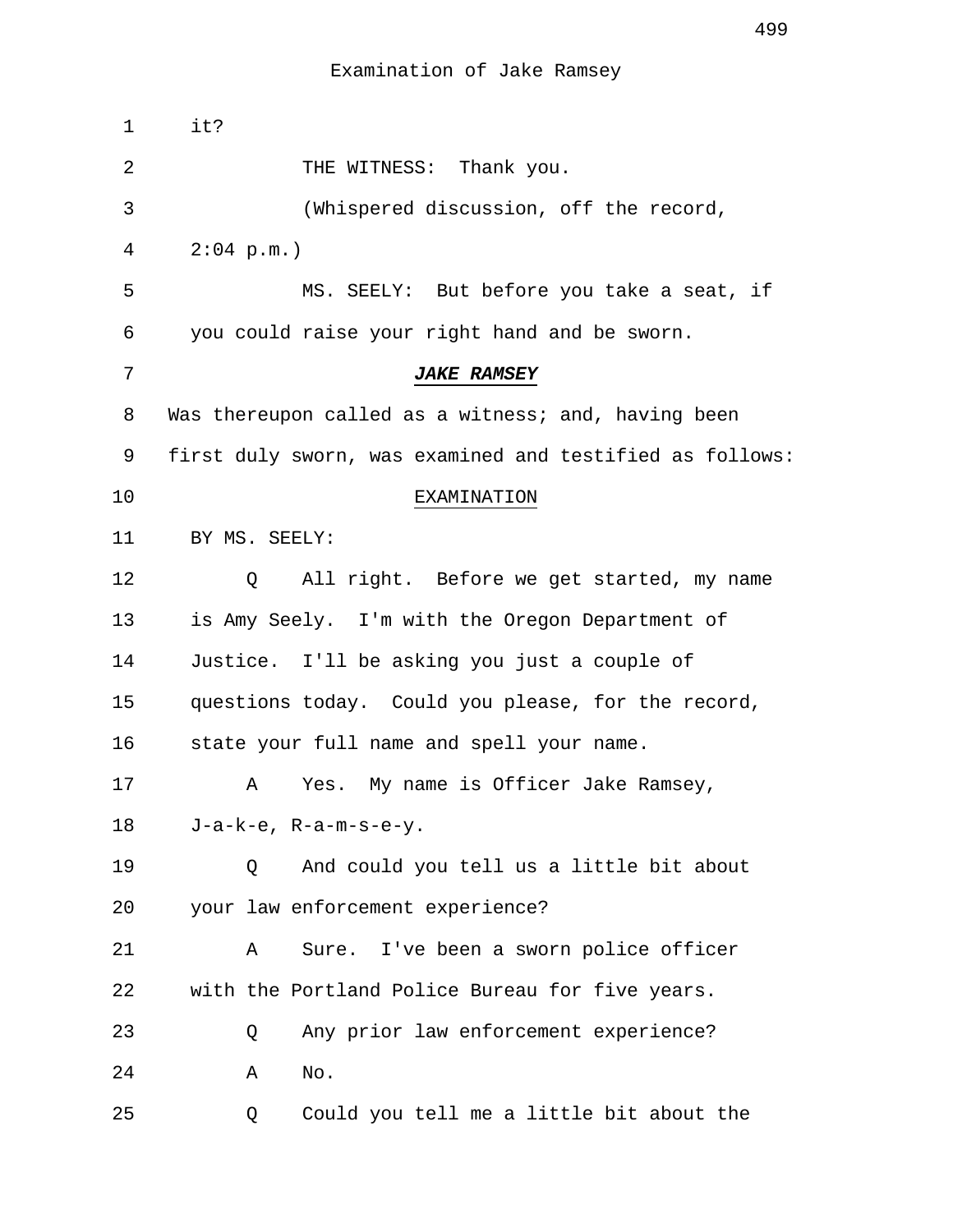1 training that you've completed to become an officer? 2 A Sure. I attended a basic police academy, 3 which is 16 weeks in length, in Salem, Oregon. Where 4 went from there to attend a ten-week advanced academy 5 with the Portland Police Bureau. 6 Additionally I've attended a one-week basic 7 SWAT course with the Oregon Tactical Officers 8 Association, which is held in Camp Rilea, which is an 9 Army base. 10 And then additionally I trained a quarter 11 of my time as a police officer with our tactical 12 team. So every week we train one day a week. 13 O And how long have you been doing that? 14 A I've been on Portland -- what we refer to 15 as SERT, Essential Emergency Reaction Team, for a 16 year and a half. 17 Q All right. And I just want to cover a few 18 things. You're not compelled to be here today, are 19 you? 20 A No. 21 Q Okay. And you understand that you could 22 get up and leave at any time, correct? 23 A Yes. 24 Q And you've been invited here today to give 25 the grand jury your perspective of the events of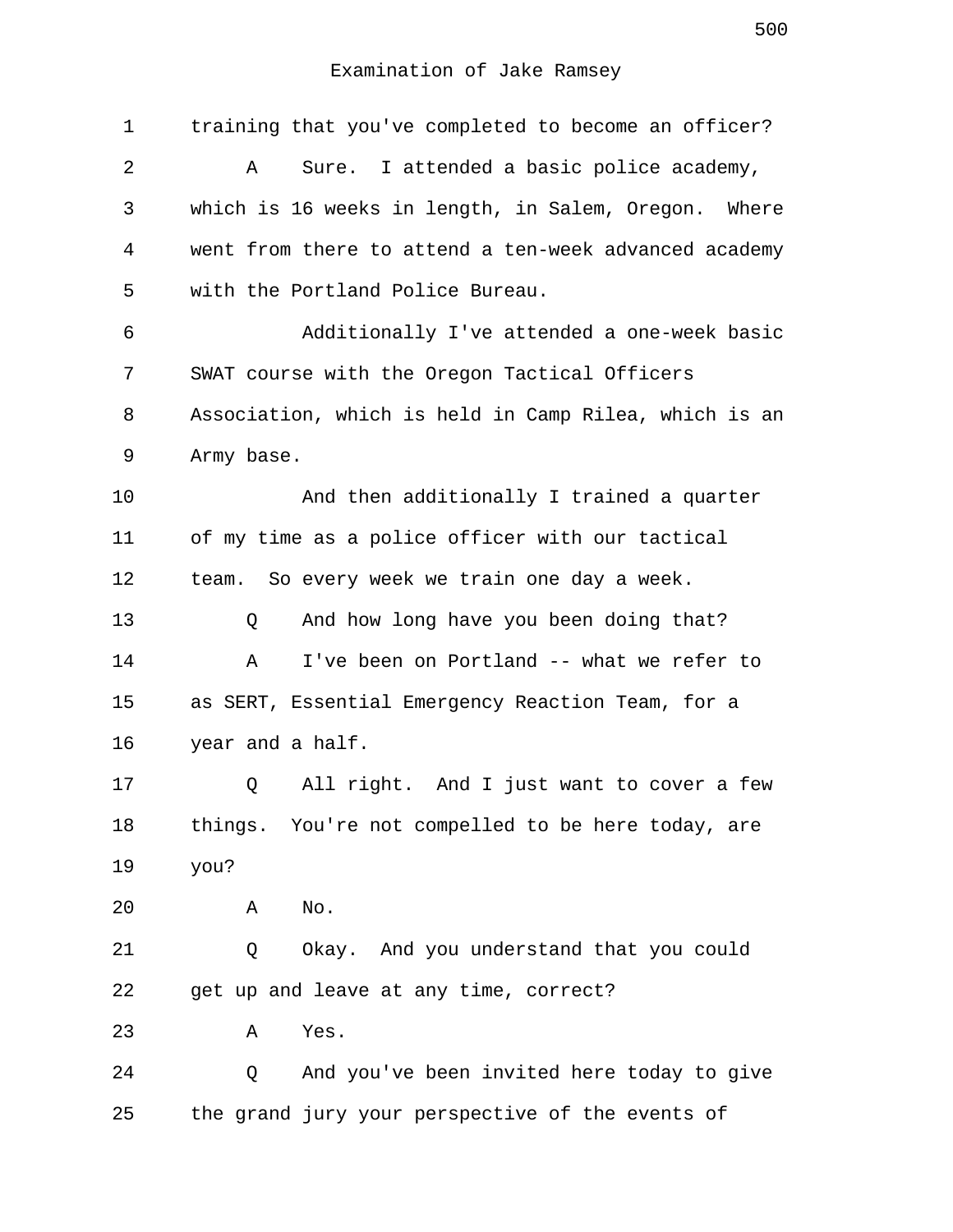1 August 27th, 2021?

2 A Yes.

 3 Q All right. I'd like to turn to that date 4 now, August 27th. Were you on duty that day? 5 A No. 6 Q Can you tell me how you got involved in the 7 call that would take you to 16 North Willis 8 Boulevard? 9 A Yes. As part of the Portland Police 10 Bureau's Special Emergency Reaction Team, I'm on-call 11 24/7. I received a page at approximately 6:50 in the 12 morning, and I woke up to that page on that date. 13 Q And what information was contained in that 14 page? 15 A I learned from the page that the DEA, or 16 the Drug Enforcement Agency, was serving a search 17 warrant at this 1600 North Willis Boulevard and that 18 there was a subject inside that had jumped from the 19 third-story balcony to the second-story balcony. 20 Additionally that subject was threatening to shoot 21 officers.

22 Q And where were you when you got this 23 information?

24 A I was at home when I got that information. 25 Q And was this just the initial page, or was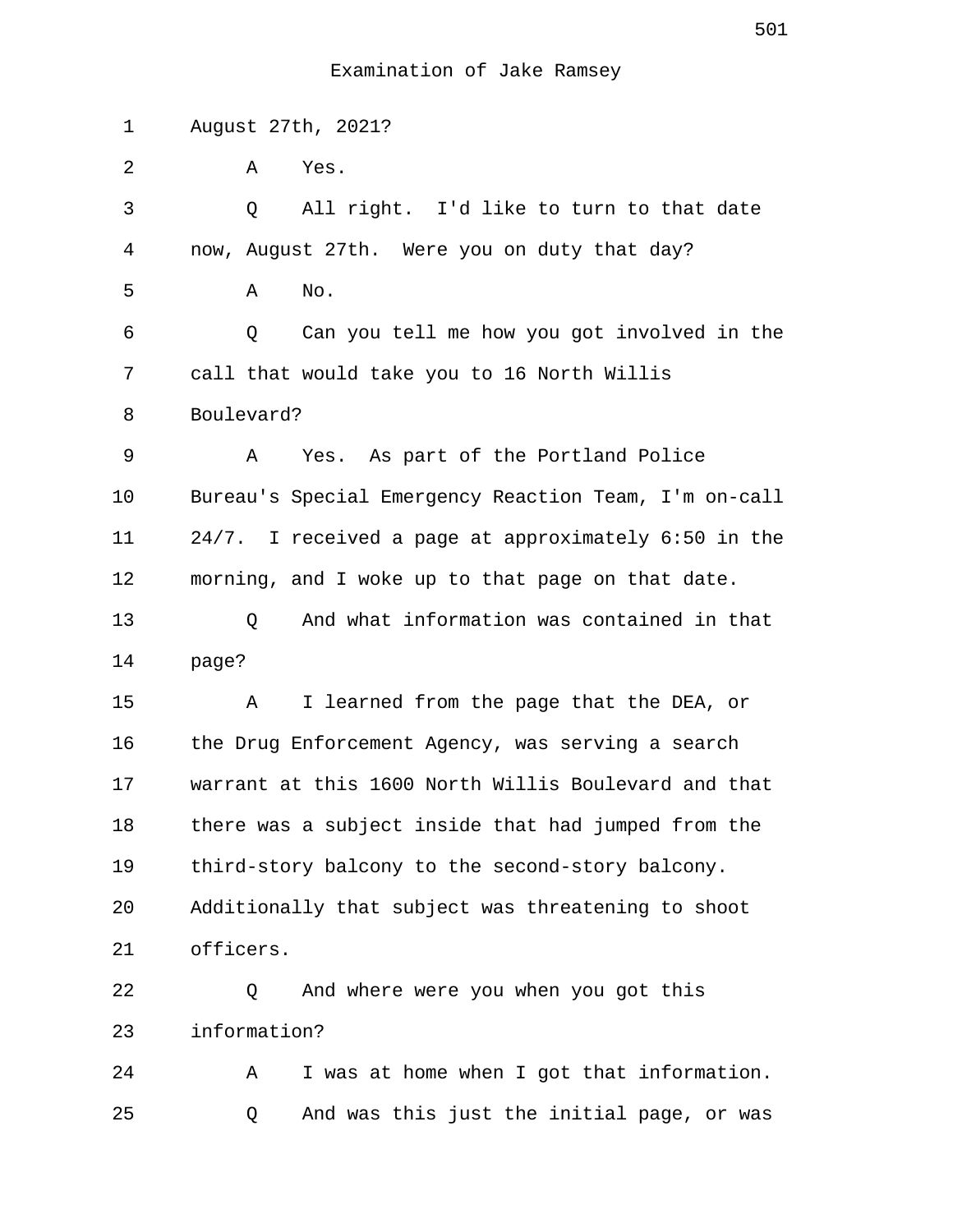| 1  | this the actual call-out to report to the scene?      |
|----|-------------------------------------------------------|
| 2  | This was the page. This was the call-out.<br>Α        |
| 3  | Okay. And so what did you do in response?<br>Q        |
| 4  | I responded to the location from my house.<br>Α       |
| 5  | I made a brief stop at North Precinct, and then I     |
| 6  | went to the staging location, as we refer to it. And  |
| 7  | then from the staging location I went to the actual   |
| 8  | incident location.                                    |
| 9  | Okay. And when you're responding, are you<br>Q        |
| 10 | in a marked police vehicle?                           |
| 11 | Not a marked police vehicle. As a member<br>Α         |
| 12 | of our tactical team, we have take-home vehicles that |
| 13 | have lights and sirens so we can respond to incidents |
| 14 | such as these, what we refer to as code threes, so we |
| 15 | can get there quickly.                                |
| 16 | And what does code three entail?<br>Q                 |
| 17 | Code three is lights and sirens, but<br>Α             |
| 18 | there's no markings on the side of the vehicle that   |
| 19 | would indicate a police vehicle outside of the lights |
| 20 | and sirens.                                           |
| 21 | Okay. So you stopped by the command center<br>Q       |
| 22 | first, and then you proceed to the location?          |
| 23 | Basically. I stopped by North Precinct<br>Α           |
| 24 | first and --                                          |
| 25 | Oh, I'm sorry.<br>Q                                   |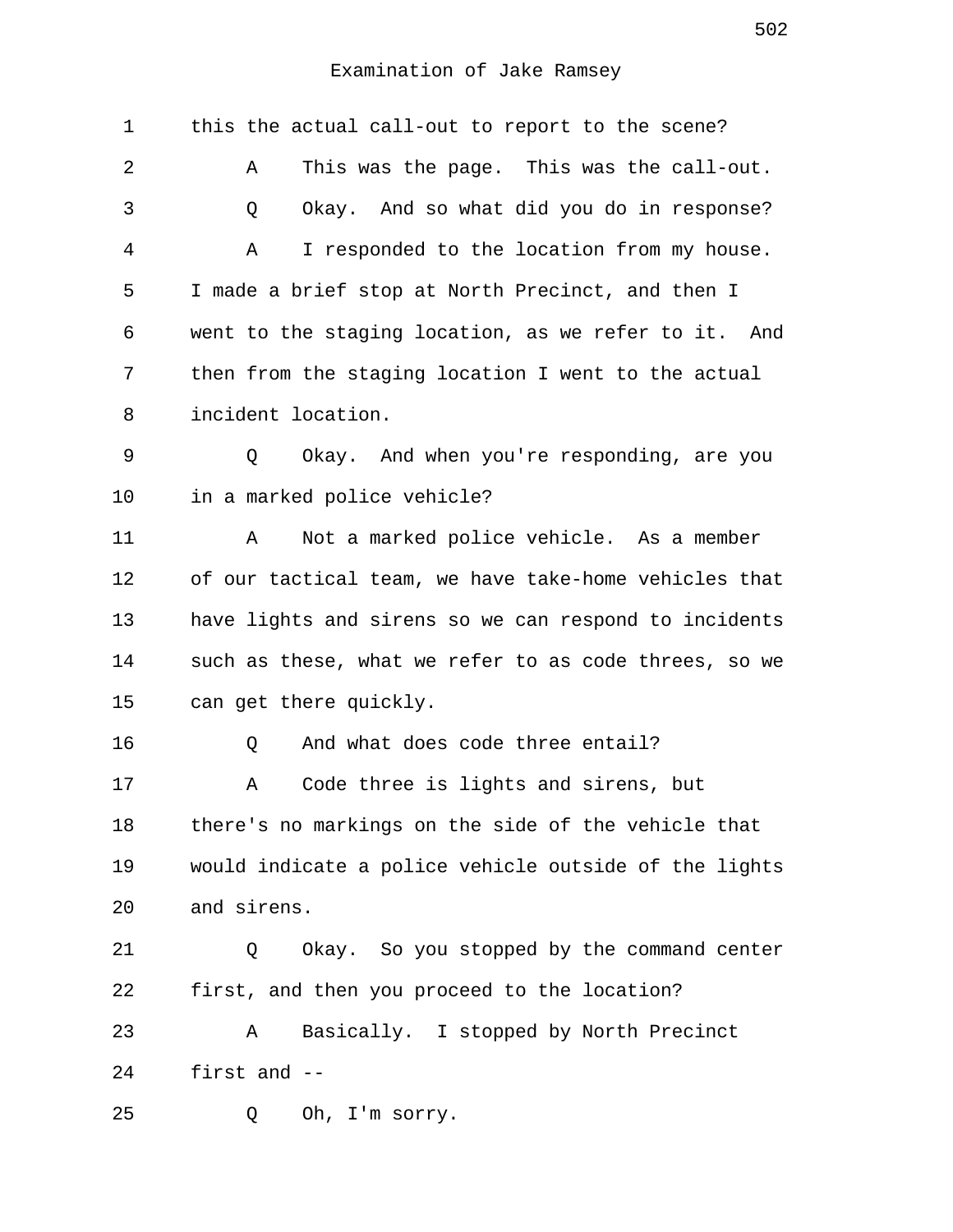| 1  | -- and then I went to the staging location,<br>Α      |
|----|-------------------------------------------------------|
| 2  | as we refer to it, which is where the command         |
| 3  | structure is. And everybody is getting there so we    |
| 4  | can delegate tasks and whatnot.                       |
| 5  | Okay. And so about what time did you<br>Q             |
| 6  | arrive, if you can recall?                            |
| 7  | I can't recall. From waking up at<br>Α                |
| 8  | approximately 6:50 in the morning, I would assume     |
| 9  | that it took me approximately 20 minutes to get to    |
| 10 | North Precinct.                                       |
| 11 | Okay. That's about how long your drive<br>Q           |
| 12 | would be?                                             |
| 13 | To North Precinct. And then another 15<br>$\mathbb A$ |
| 14 | minutes to the staging location, give or take.        |
| 15 | Okay. Were you one of the first people at<br>Q        |
| 16 | the command center, would you say?                    |
| 17 | No.<br>Α                                              |
| 18 | There were other people already on scene?<br>Q        |
| 19 | Yes.<br>Α                                             |
| 20 | Who was already on scene, if you recall?<br>Q         |
| 21 | When I arrived to the staging location, I<br>Α        |
| 22 | arrived with a couple other Special Emergency         |
| 23 | Reaction Team members, one of which was a supervisor. |
| 24 | And I remember hearing on the radio that other        |
| 25 | officers were obviously on scene at the incident --   |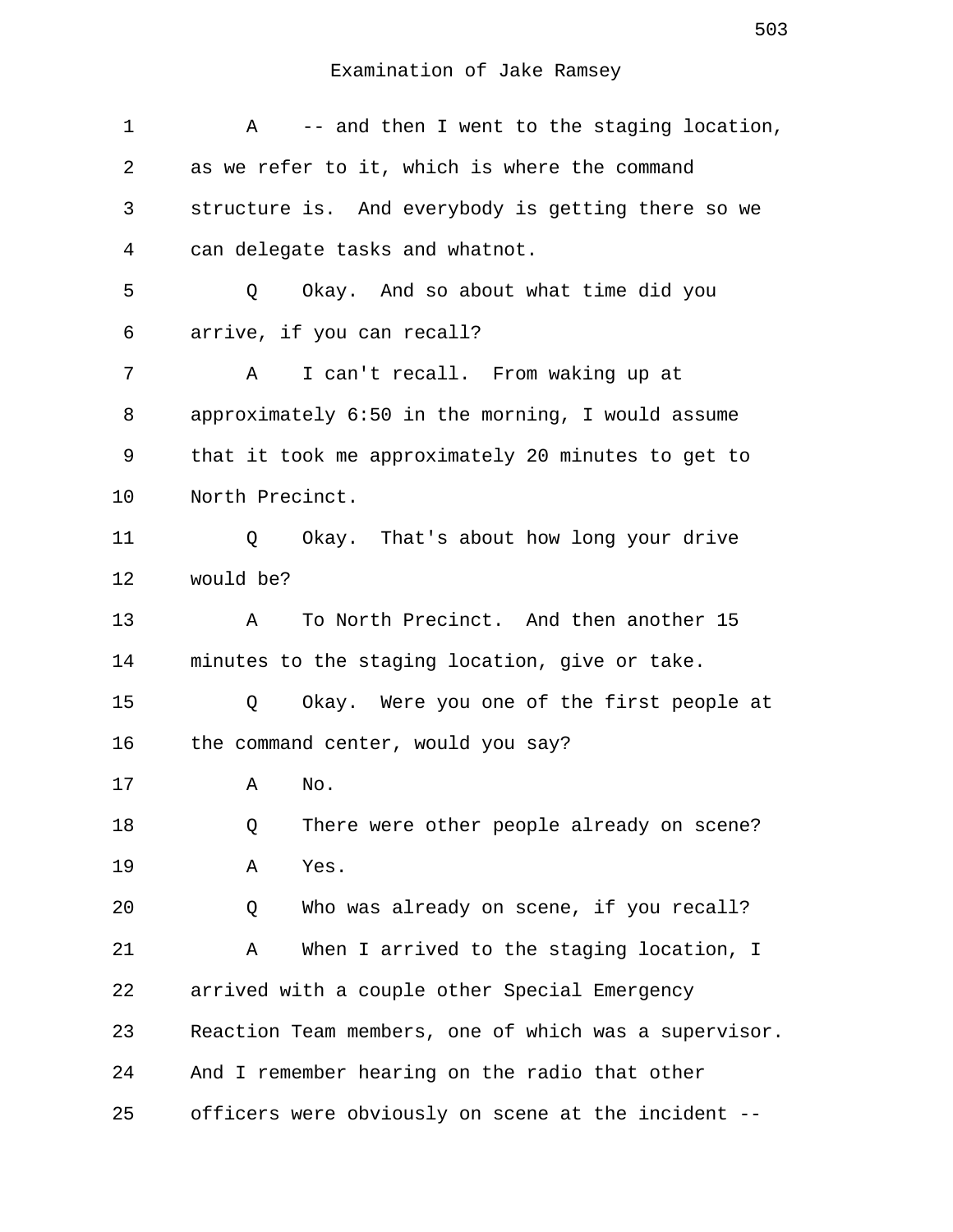| $\mathbf 1$ | Okay.<br>Q                                            |
|-------------|-------------------------------------------------------|
| 2           | -- when it was taking place.<br>A                     |
| 3           | And did you have a radio in your car as you<br>Q      |
| 4           | were traveling to the location?                       |
| 5           | Α<br>Yes.                                             |
| 6           | Were you getting updates as you were<br>Q             |
| 7           | traveling there?                                      |
| 8           | A<br>Yes.                                             |
| 9           | Q<br>Do you remember any of the updates you were      |
| 10          | receiving?                                            |
| 11          | I do. We have two radios. There's two<br>A            |
| 12          | radio channels that we operate under. One radio       |
| 13          | channel is an administrative radio channel.<br>The    |
| 14          | other radio channel is the operational radio channel. |
| 15          | So everything that's happening, for                   |
| 16          | instance, at the incident is happening on the         |
| 17          | operational radio channel. The administrative radio   |
| 18          | channel is what our team -- our tactical team uses to |
| 19          | delegate tasks, so on and so forth. So I was          |
| 20          | listening to both radios.                             |
| 21          | However, I remember learning on the way               |
| 22          | there from leaving the house that there had been an   |
| 23          | individual who had jumped from the third-story        |
| 24          | balcony to the second-story balcony. He was saying    |
| 25          | that he was armed. He was threatening to shoot the    |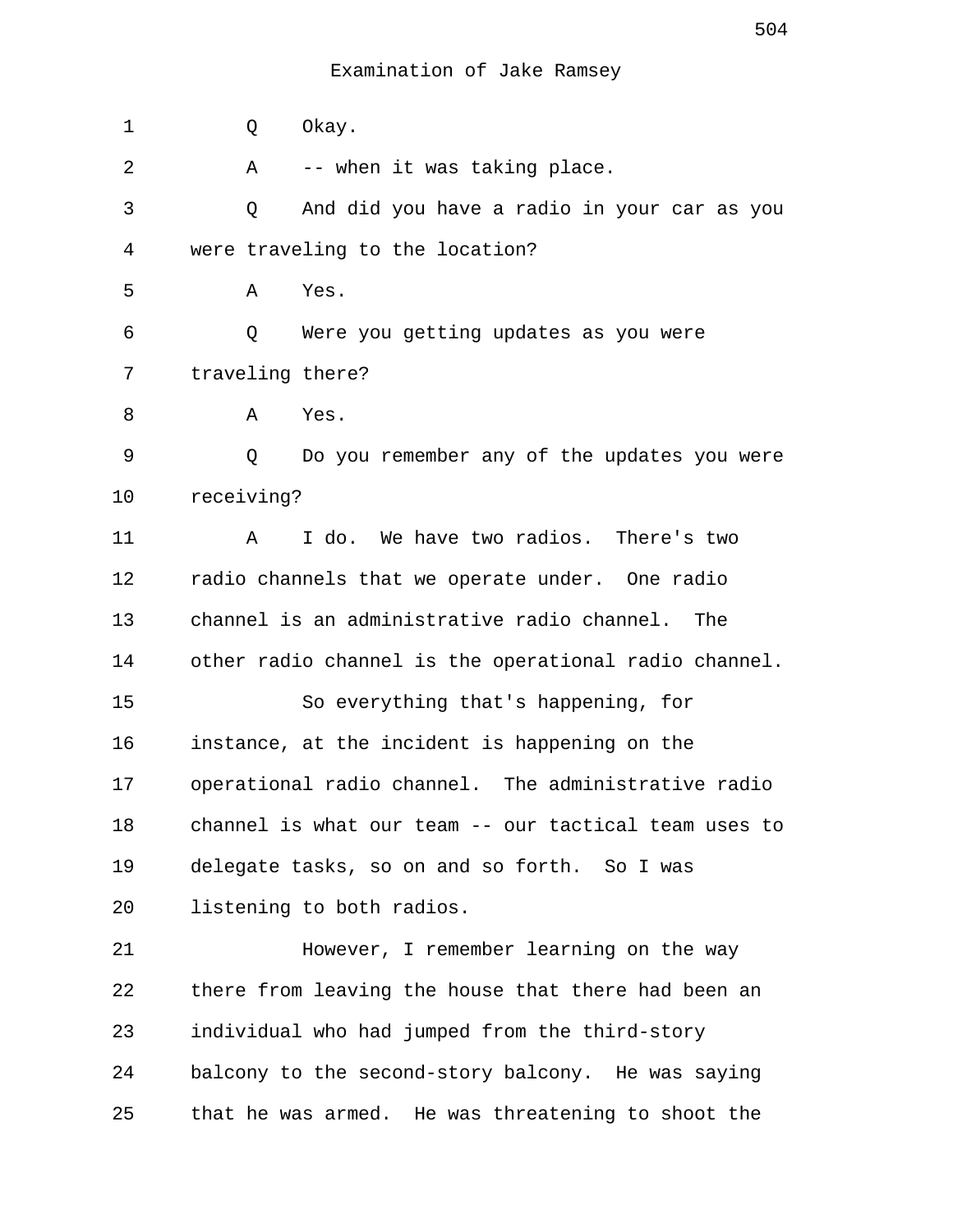1 police. And then I remember while I was on the way 2 there was some confusion in talk about if there's 3 people inside the apartment he was in.

 4 I remember learning that there was, in 5 fact, people in there and they were being threatened 6 to be killed by the person that had jumped from the 7 third story to the second story.

 8 I had learned that he was talking to the 9 police in some manner and that he was saying to the 10 police that if they tried to make contact with him he 11 would kill the people inside. So he was threatening 12 these hostages. Additionally when I arrived at the 13 staging location, I learned that an officer had been 14 shot.

15 I heard on the radio, the operational 16 radio, on that channel, that an officer had been 17 shot. I heard that, from what I remember, to be a 18 member of our team, which made me think that, okay, 19 there are at least a few members of our team that are 20 actually on scene.

21 Once the officer had been shot and that had 22 been put out over the radio, some other officers had 23 described on the radio that they needed medical 24 attention to start coming in. They started asking 25 for shields for protection. And they started saying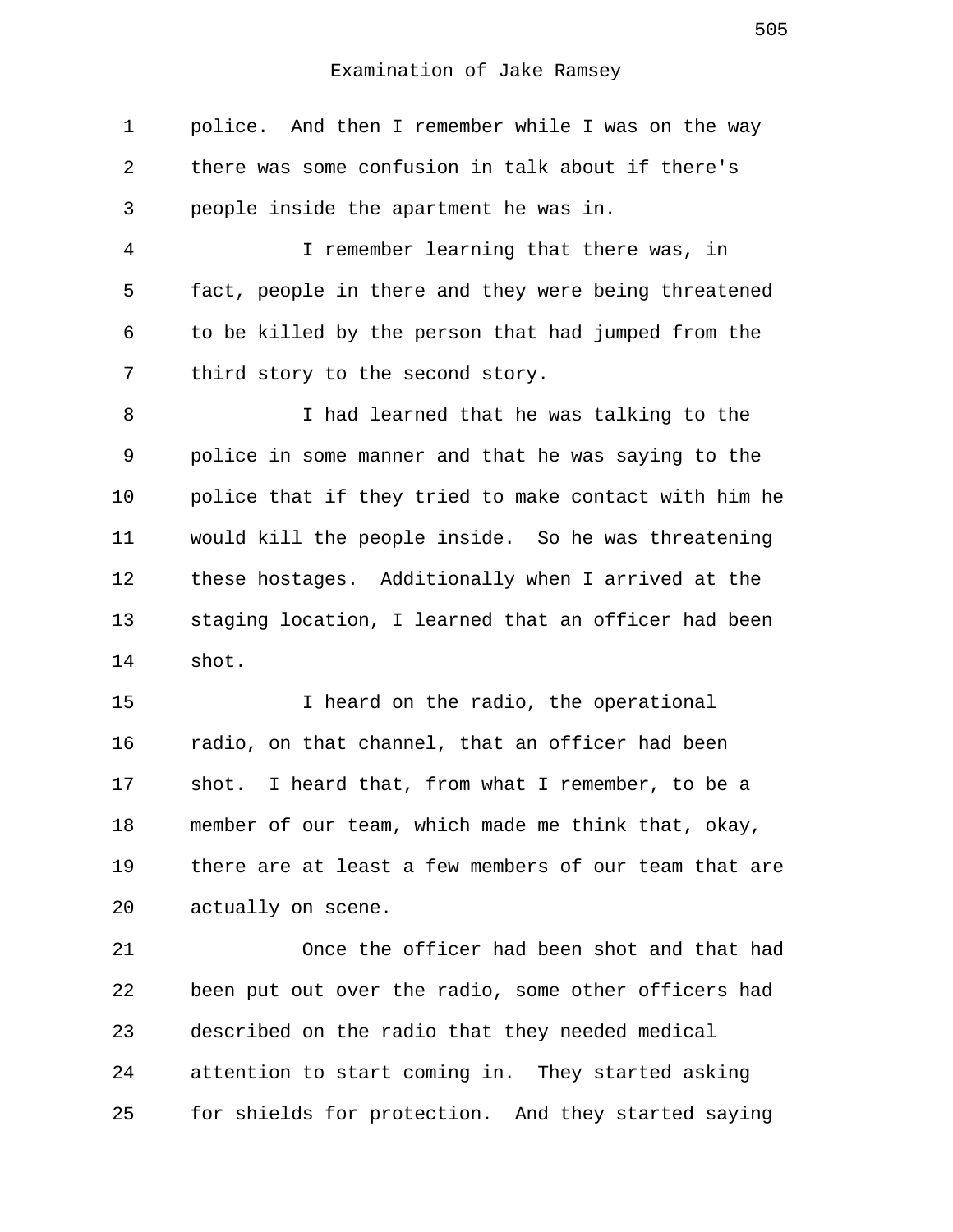| $\mathbf 1$ | that the officer that had been shot had been shot     |
|-------------|-------------------------------------------------------|
| 2           | through the wall.                                     |
| 3           | So if I understand you correctly, initially<br>Q      |
| 4           | you thought the individual who had been shot was part |
| 5           | of the SERT team?                                     |
| 6           | I didn't know if he was part of SERT or if<br>A       |
| 7           | he was just a patrol officer or if he was a DEA       |
| 8           | agent. I didn't know.                                 |
| 9           | You just knew law enforcement had been<br>Q           |
| 10          | shot?                                                 |
| 11          | Yes.<br>A                                             |
| 12          | Okay. So you arrive at the command center.<br>Q       |
| 13          | Where do you go next?                                 |
| 14          | When I arrived at the staging location, we<br>Α       |
| 15          | were bringing up some armored vehicles. These         |
| 16          | armored vehicles are essentially big trucks that are  |
| 17          | made by -- this particular one that I'm going to      |
| 18          | discuss, it's just made by Ford.                      |
| 19          | It just has some metal outside of it that             |
| 20          | provides some ballistic protection for the officers   |
| 21          | inside and additionally for community members and     |
| 22          | citizens and whatnot.                                 |
| 23          | What I'll say is that the G3, as I'll refer           |
| 24          | to it, is an armored vehicle that was being used and  |
| 25          | I was assigned to. So there was a variety of          |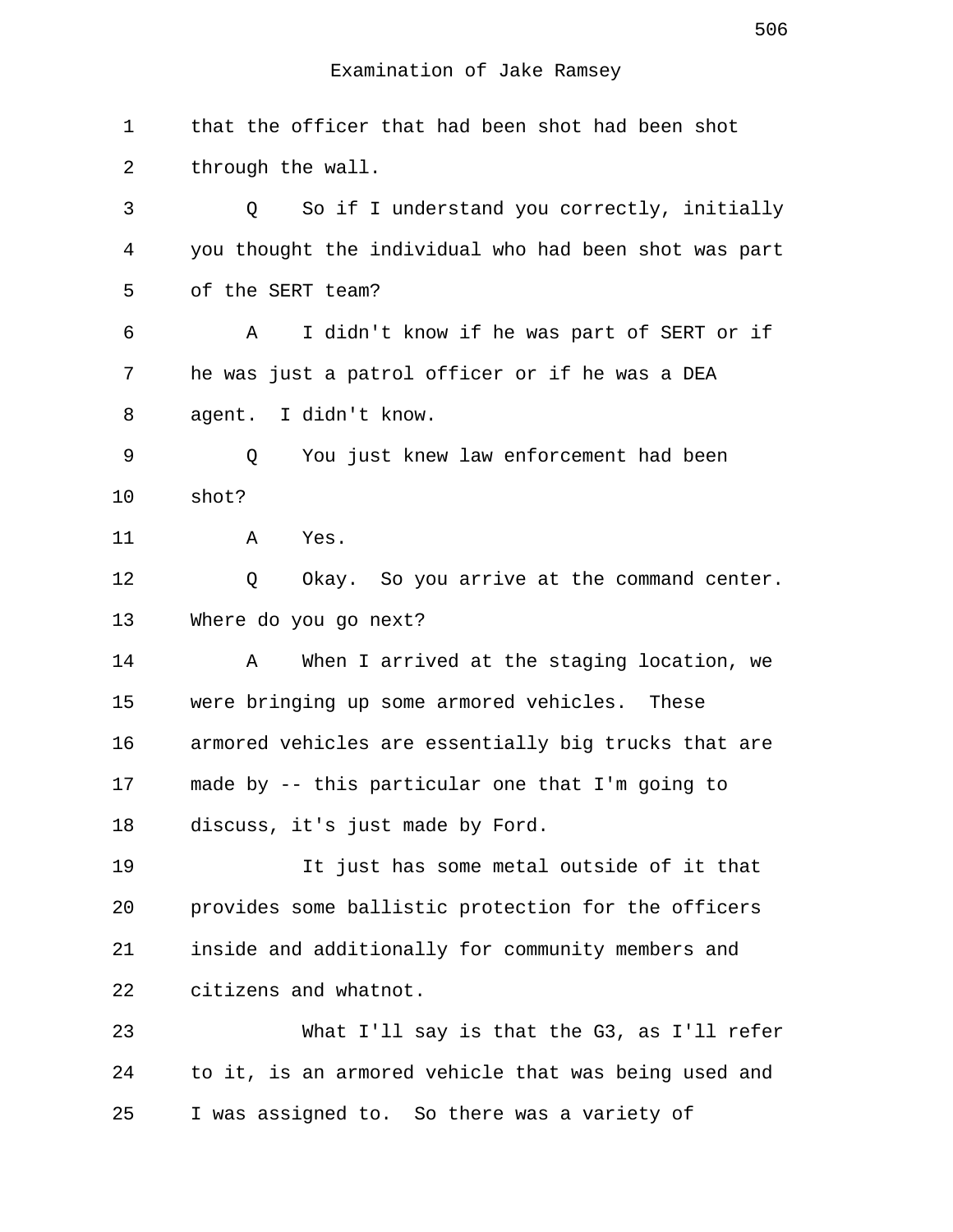1 officers that were getting into that armored vehicle, 2 one of which was a supervisor named Sergeant 3 Foxworth. Sergeant Foxworth and I -- 4 Q I'm just looking to see if I can get a 5 photo of it with the doors closed, but I'm not sure I 6 have one. I don't think I do. Go ahead. 7 A But there was a photo of it there. 8 O Yes. 9 A Sergeant Foxworth and I are assigned to a 10 section of the team called the inner perimeter. As 11 part of that part of the team, we have magnification 12 on our rifles in the form of a scope. 13 So, because of that and because he was a 14 supervisor delegating tasks amongst the officers 15 getting into that armored vehicle, where got into 16 what we referred to as the turret, basically the top 17 of it, that exposed area where you can stand on the 18 platform inside the vehicle and have half of your 19 body above the vehicle. 20 The reason I did that is because I was the 21 only officer, outside of Sergeant Foxworth, who had 22 magnification on his rifle and was able to utilize 23 that weapon system in that way. I had the most -- I 24 had -- I had the -- the equipment that would've been 25 used in the best manner at that location.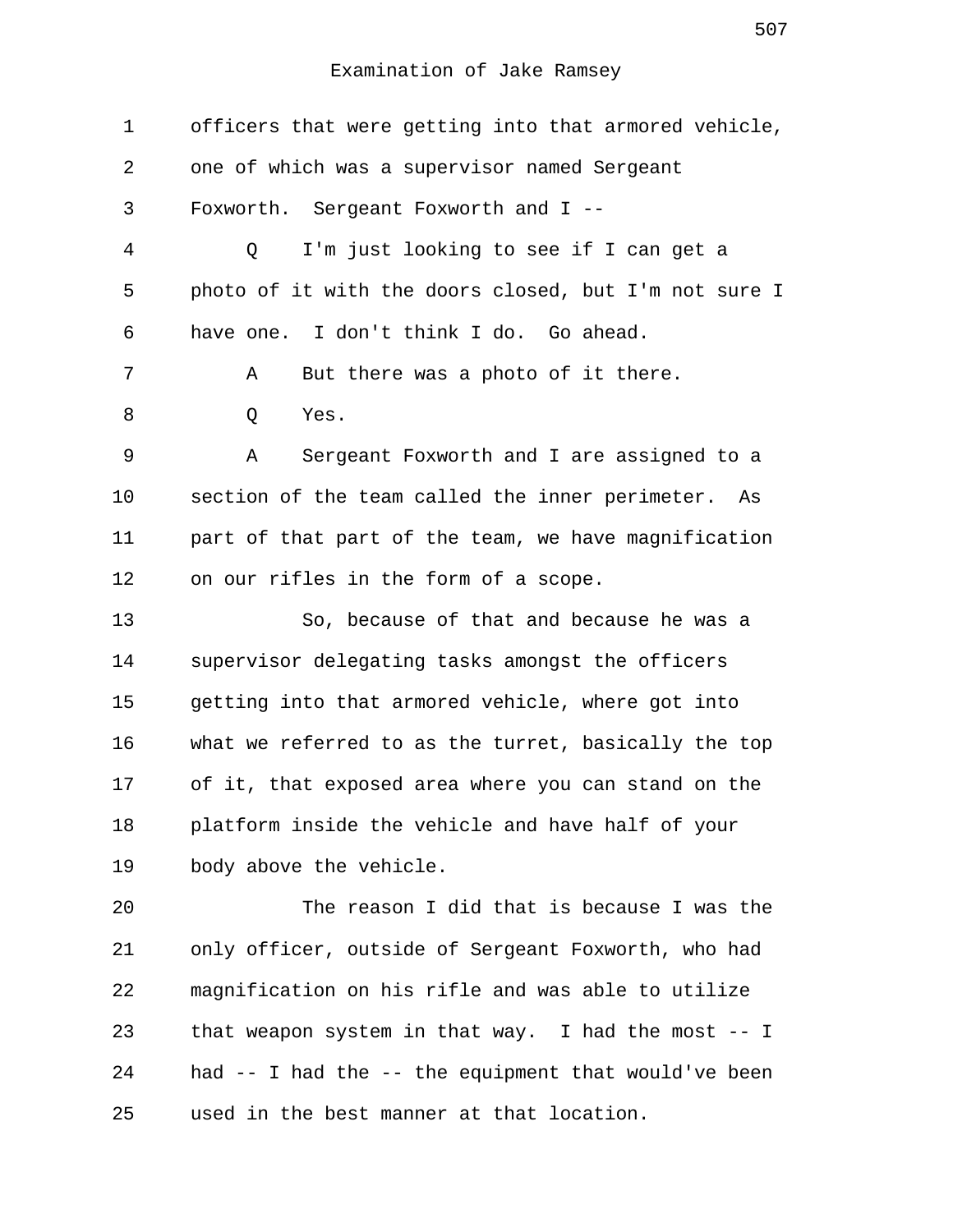| 1  | All right. So we're talking now about when<br>Q       |
|----|-------------------------------------------------------|
| 2  | the armored has arrived. Prior to the armor           |
| 3  | arriving, did you hear any gunshots or observe        |
| 4  | anything at the apartment complex? Or did you get     |
| 5  | there kind of after that all initial had happened?    |
| 6  | Just for time clarity, essentially right as<br>Α      |
| 7  | I arrived at the staging location, I heard an officer |
| 8  | had been shot. I was getting into the armored         |
| 9  | vehicle as that was happening.                        |
| 10 | Okay.<br>Q                                            |
| 11 | As that was happening, we were talking<br>Α           |
| 12 | about which way to go to get to the incident location |
| 13 | where this was actually taking place. I was hearing   |
| 14 | officers on the radio saying that he was shooting     |
| 15 | through the walls.                                    |
| 16 | And where did you get into the armored<br>Q           |
| 17 | vehicle? Is it on this map that we have here?         |
| 18 | I don't recall exactly where our staging<br>Α         |
| 19 | location was. As far as I can remember, it was at     |
| 20 | Interstate and Fenwick, but it could've been a couple |
| 21 | blocks past that.                                     |
| 22 | Okay. So once you got into the armored<br>Q           |
| 23 | vehicle, what'd you do next?                          |
| 24 | We began driving towards the incident<br>Α            |
| 25 | location, the 1600 North Willis Boulevard.            |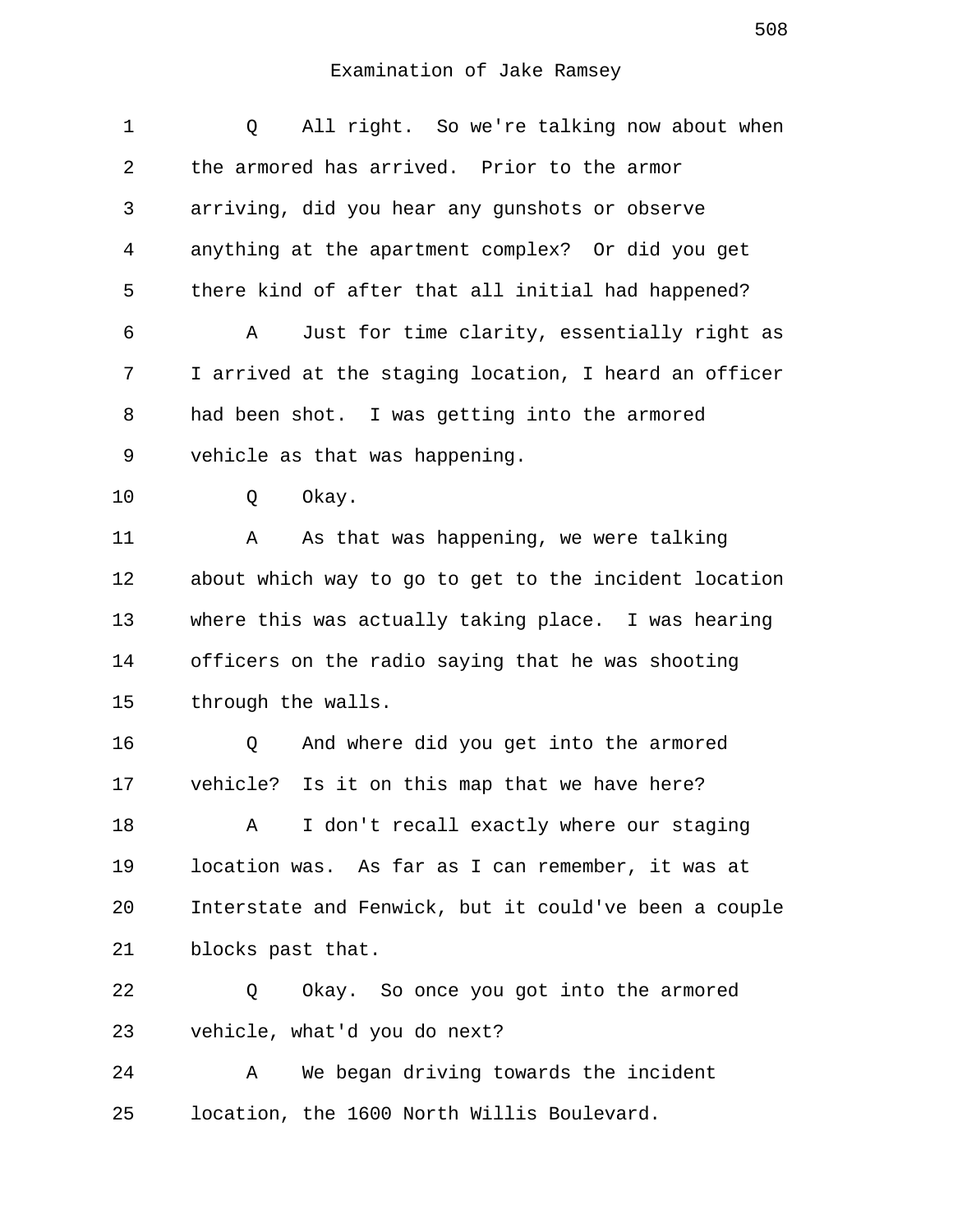| $\mathbf 1$ | Okay.<br>Q                                            |
|-------------|-------------------------------------------------------|
| 2           | We went from the west to the east. And, as<br>Α       |
| 3           | we were driving down the street, I began hearing the  |
| 4           | gunshot, the first gunshot that I -- I heard.         |
| 5           | A point that I want to make clear here is,            |
| 6           | as we were driving down the roadway, Sergeant Darby,  |
| 7           | who was on scene as a supervisor of some of our       |
| 8           | officers, was saying aloud that the number one        |
| 9           | priority is to get armor on scene.                    |
| 10          | I heard some concern in his voice. It                 |
| 11          | seemed as if that was a big deal obviously, and so we |
| 12          | were trying to help him -- we were trying -- we were  |
| 13          | trying to get the armor to his location for that      |
| 14          | reason.                                               |
| 15          | The reason that that was such a big                   |
| 16          | priority, as far as I remember, is because we wanted  |
| 17          | to start changing the individual's behavior inside in |
| 18          | some manner or try to help the situation because it   |
| 19          | was incredibly dangerous.                             |
| 20          | So Sergeant Darby said on the radio, as far           |
| 21          | as I remember, that he wanted to begin using chemical |
| 22          | munitions as soon as we arrived on scene with the     |
| 23          | armored vehicle. The reason --                        |
| 24          | And by chemical munitions, one of those<br>Q          |

25 would be, like, a gas?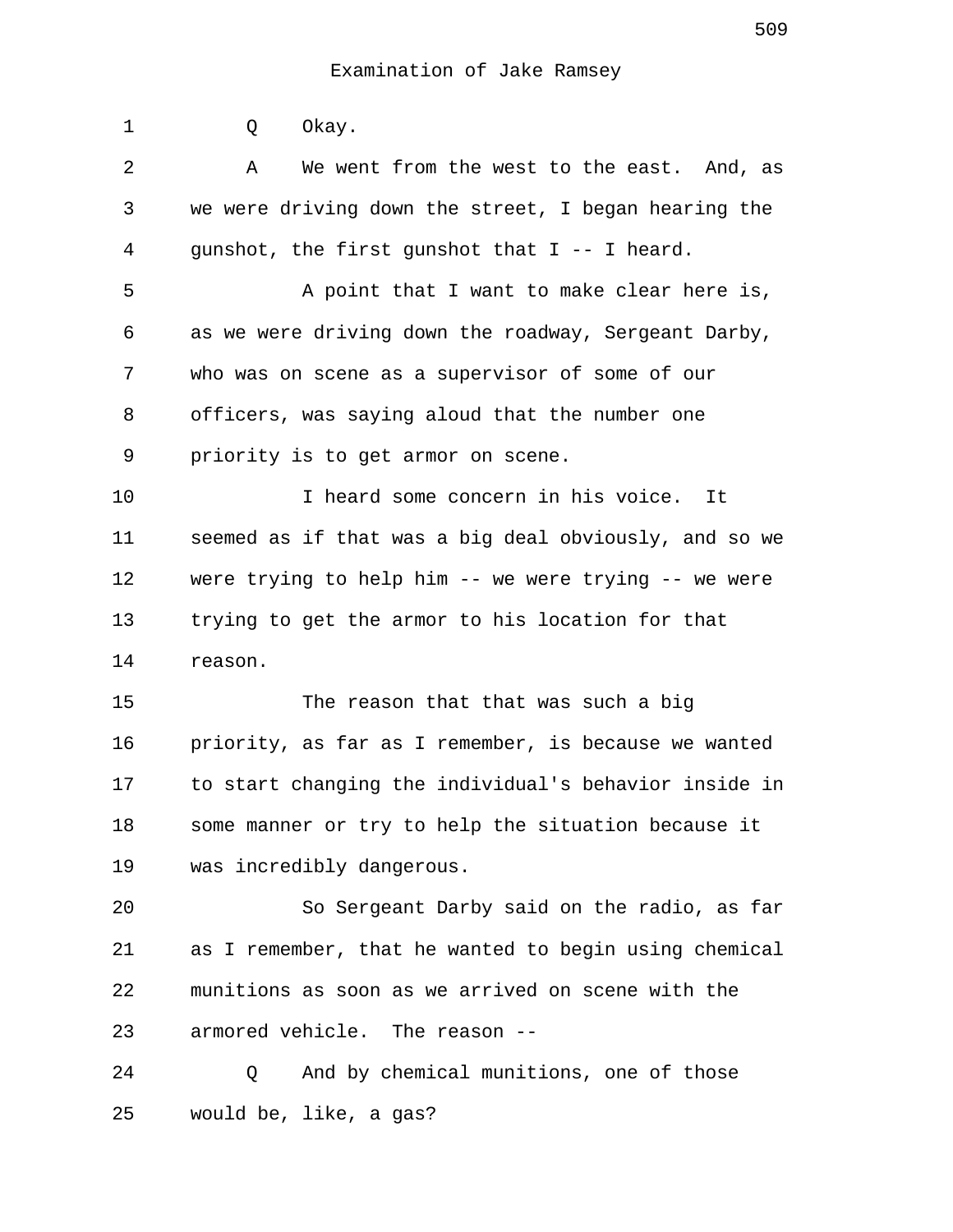| $\mathbf 1$ | Yes.<br>Α                                             |
|-------------|-------------------------------------------------------|
| 2           | Okay. And what about this particular<br>Q             |
| 3           | situation was so concerning? I know it's obvious,     |
| 4           | but I'd like you to explain it in your words.         |
| 5           | Well, this is $-$ kind of goes back to when<br>Α      |
| 6           | I first woke up and I read the address. The address   |
| 7           | in the page said number five, 1600 North Willis       |
| 8           | Boulevard, which just having a unit number, in and of |
| 9           | itself, makes me think that there's probably more     |
| 10          | people around.                                        |
| 11          | That is either an apartment complex or a              |
| 12          | hotel or a motel, something like that. So this isn't  |
| 13          | a contained house. Additionally when I got to the     |
| 14          | location I realized that this is an apartment         |
| 15          | complex. I'm thinking about the time of day. This     |
| 16          | is 7:30 in the morning, something close to that.      |
| 17          | People are waking up, getting ready to go             |
| 18          | to work. There's people driving up and down the       |
| 19          | roadways. This is a normal, everyday Friday, as I     |
| 20          | remember it.                                          |
| 21          | Early enough in the morning to where                  |
| 22          | there's a variety of people up and at em.             |
| 23          | Additionally there's people inside of these           |
| 24          | neighboring apartments. There was people that are     |
| 25          | inside an apartment that a person had just broken     |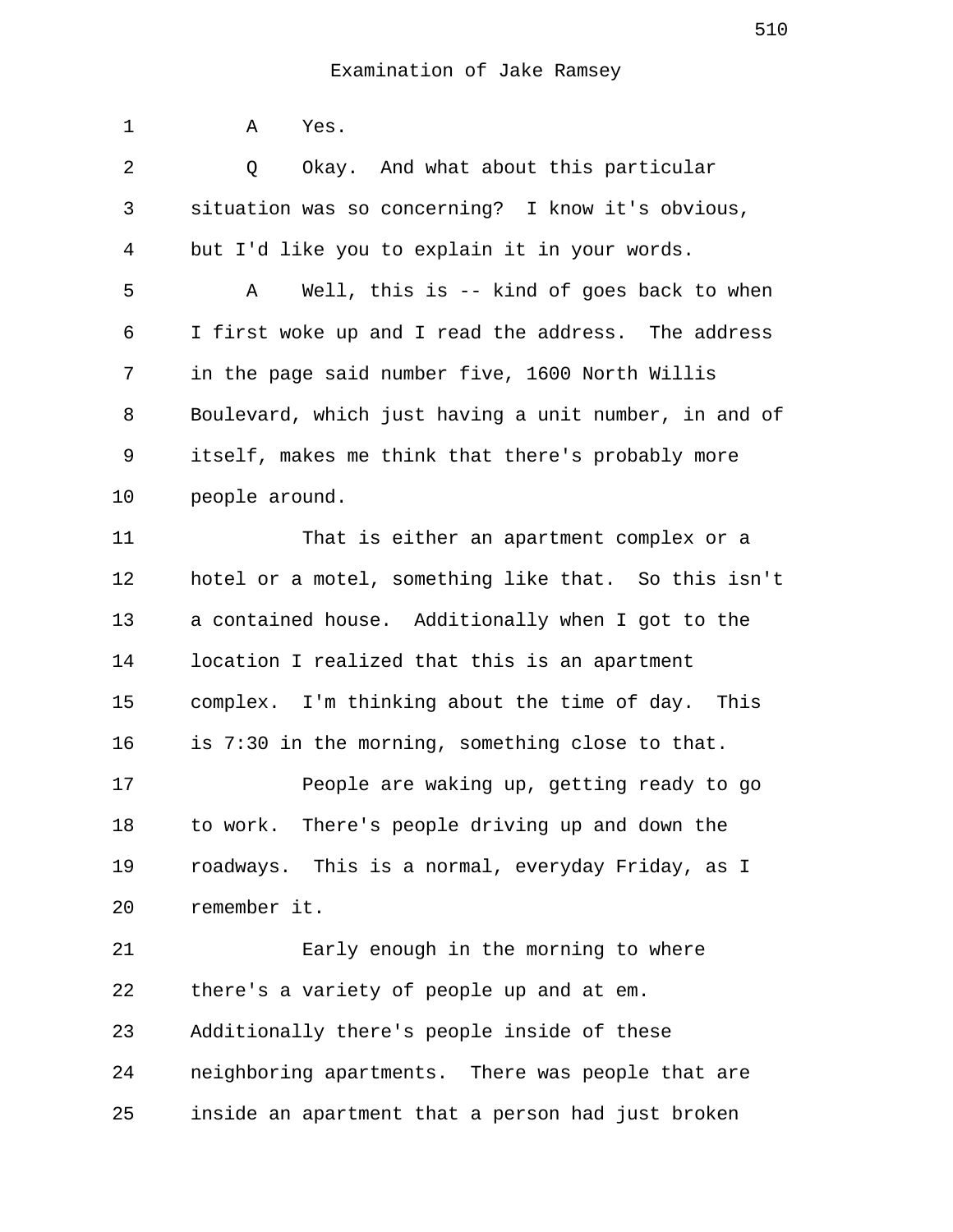1 into and taken hostages -- taken hostage at gunpoint. 2 There's so many officers there at the 3 location, not to mention federal officers and 4 Portland police officers. There's people across the 5 way. It was almost worst-case scenario for the 6 community.

 7 Q Because of an active shooting situation? 8 A Yeah. I mean -- yes. We like to define 9 events. And -- and the definition of this event is 10 in a lot of ways an active threat. This person is 11 active and he's using deadly force against others 12 kind of indiscriminately.

13 Q So once you arrived in the armored, what 14 could you see? What could you hear?

15 A When I arrived in the armored vehicle, I 16 asked what I was looking for, for an officer had 17 already been there for a pretty substantial period of 18 time, just so that he could direct me to exactly 19 where I was supposed to be looking.

20 My role is to protect everybody behind me 21 and protect everybody that I can, if possible. All 22 these people using this armored vehicle as 23 protection, I'm the only one up there with the 24 ability to use force to protect them from deadly 25 force from another person.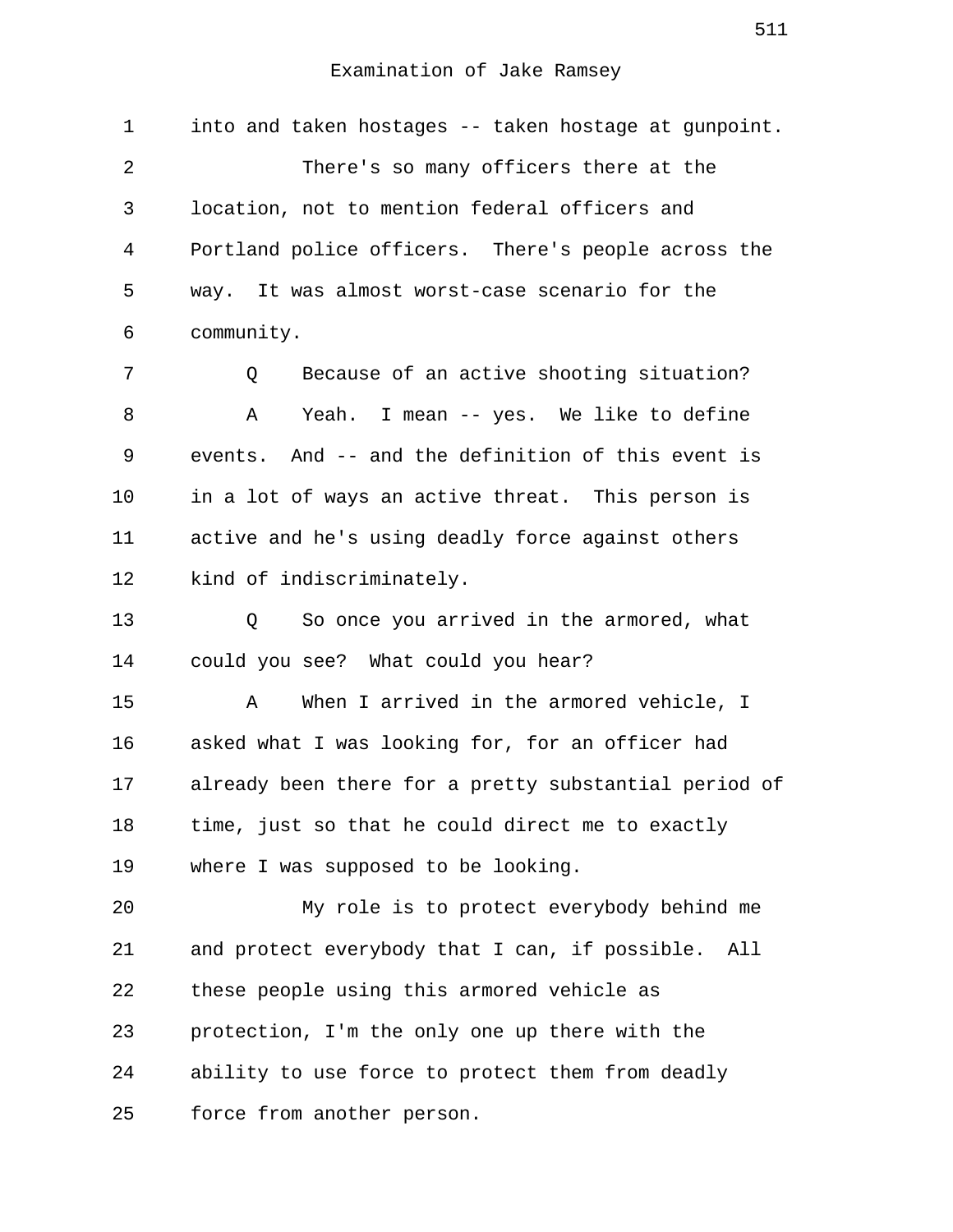| inside the apartment. There were multiple and they    |
|-------------------------------------------------------|
| were continuous. I could hear officers below me       |
| starting to delegate, trying to create plans.         |
| I could hear them getting some of the                 |
| chemical munition cartridges into some of those       |
| weapon systems so that we could start using chemical  |
| agents against this individual to change his          |
| behavior.                                             |
| I could hear all of that, and I could also            |
| hear, like, things that I remember, which sounds kind |
| of bizarre, but the engine running or the loud -- the |
| loud hailer, right, the person in -- in the front is  |
| saying really loudly over a big speaker that the --   |
| this individual needed to surrender, he needs to stop |
| shooting, he needs to come out with his hands up, all |
| those things.                                         |
| And you mentioned the loud hailer.<br>Q<br>In         |
|                                                       |
| response to those loud hail commands, what, if any,   |
| action did the subject inside the apartment take?     |
| None at all. He -- he continued putting<br>Α          |
| lives in significant danger.                          |
| Did you ever see him do anything that made<br>Q       |
| you think he was attempting to surrender?             |
|                                                       |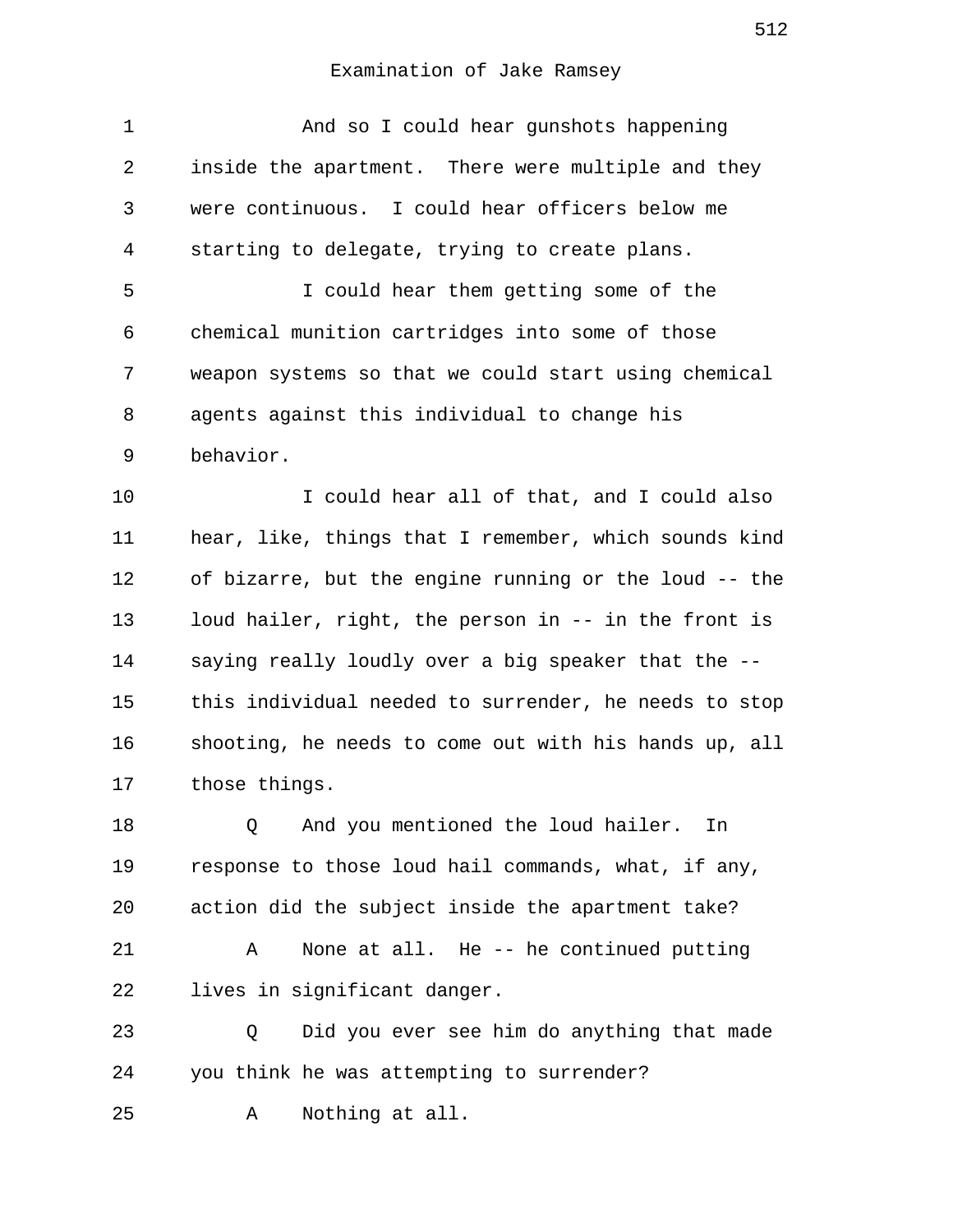| $\mathbf 1$ | Okay. Could you see him from your vantage<br>Q      |
|-------------|-----------------------------------------------------|
| 2           | point, the person that was in that apartment?       |
| 3           | At -- at a certain point in this, yes.<br>Α         |
| 4           | Okay. And -- and let me ask you: Up until<br>Q      |
| 5           | the point that you arrive in the armored, how many  |
| 6           | gunshots had you heard?                             |
| 7           | Somewhere between five and eight.<br>Α              |
| 8           | Okay.<br>Q                                          |
| 9           | If I were to estimate.<br>Α                         |
| 10          | Oh, okay. So what happened next?<br>Q               |
| 11          | Once I was oriented to the specific<br>Α            |
| 12          | apartment he was in, we began launching chemical    |
| 13          | munitions into that apartment. We began launching   |
| 14          | gas into that apartment, further solidifying that I |
| 15          | was oriented on the correct apartment.              |
| 16          | Once the gas started going in, I know that          |
| 17          | it takes time for some of these chemical agents to  |
| 18          | affect people. And there was a very short pause,    |
| 19          | somewhere between one minute and two minute, where  |
| 20          | there weren't any shots.                            |
| 21          | And then I saw and heard one of the windows         |
| 22          | began crashing. That window is, in relation to the  |
| 23          | apartment, by construction, connected. And I can    |
| 24          | tell.                                               |
| 25          | I'm just looking --<br>Q                            |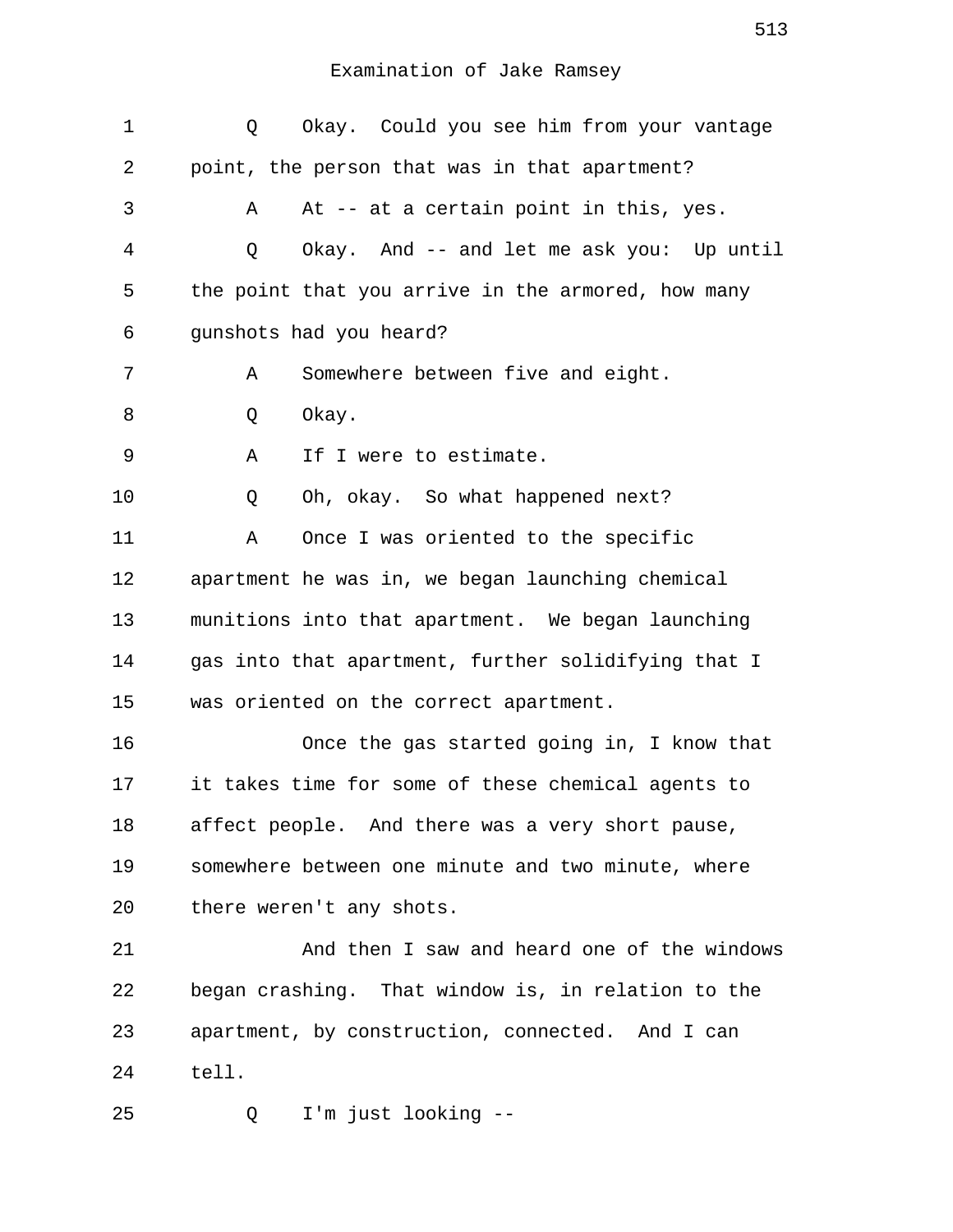| 1  | As $-$ as we look $-$<br>Α                           |
|----|------------------------------------------------------|
| 2  | -- to see if I can --<br>Q                           |
| 3  | As we look for this photo, it'd be easy to<br>Α      |
| 4  | point it out. That's the best one, I think, the one  |
| 5  | you just had. So I was directed to the bamboo        |
| 6  | railing, the second-story apartment.                 |
| 7  | Directly to the left of this telephone               |
| 8  | pole, there's a window. That window, we'll refer to  |
| 9  | as the first window. There's another window past the |
| 10 | gutter system that would be a -- something as a      |
| 11 | second bedroom. That is the window I'm referring to. |
| 12 | Okay. And are we seeing that perhaps in<br>Q         |
| 13 | this screen here?                                    |
| 14 | Yes.<br>Α                                            |
| 15 | Q<br>Okay.                                           |
| 16 | So the -- what I noticed is that the screen<br>Α     |
| 17 | begins coming off of the window. It was an abrupt    |
| 18 | movement. The window screen comes open, and then I   |
| 19 | see the subject post his hands on the railing and    |
| 20 | then push his head out very briefly.                 |
| 21 | And, just because we are on the record<br>Q          |
| 22 | here, it looked like as you said that you leaned     |
| 23 | forward, as though looking over the sill?            |
| 24 | And just to make it clear, I can't<br>Yes.<br>Α      |
| 25 | see his hands. What I can see is a movement of his   |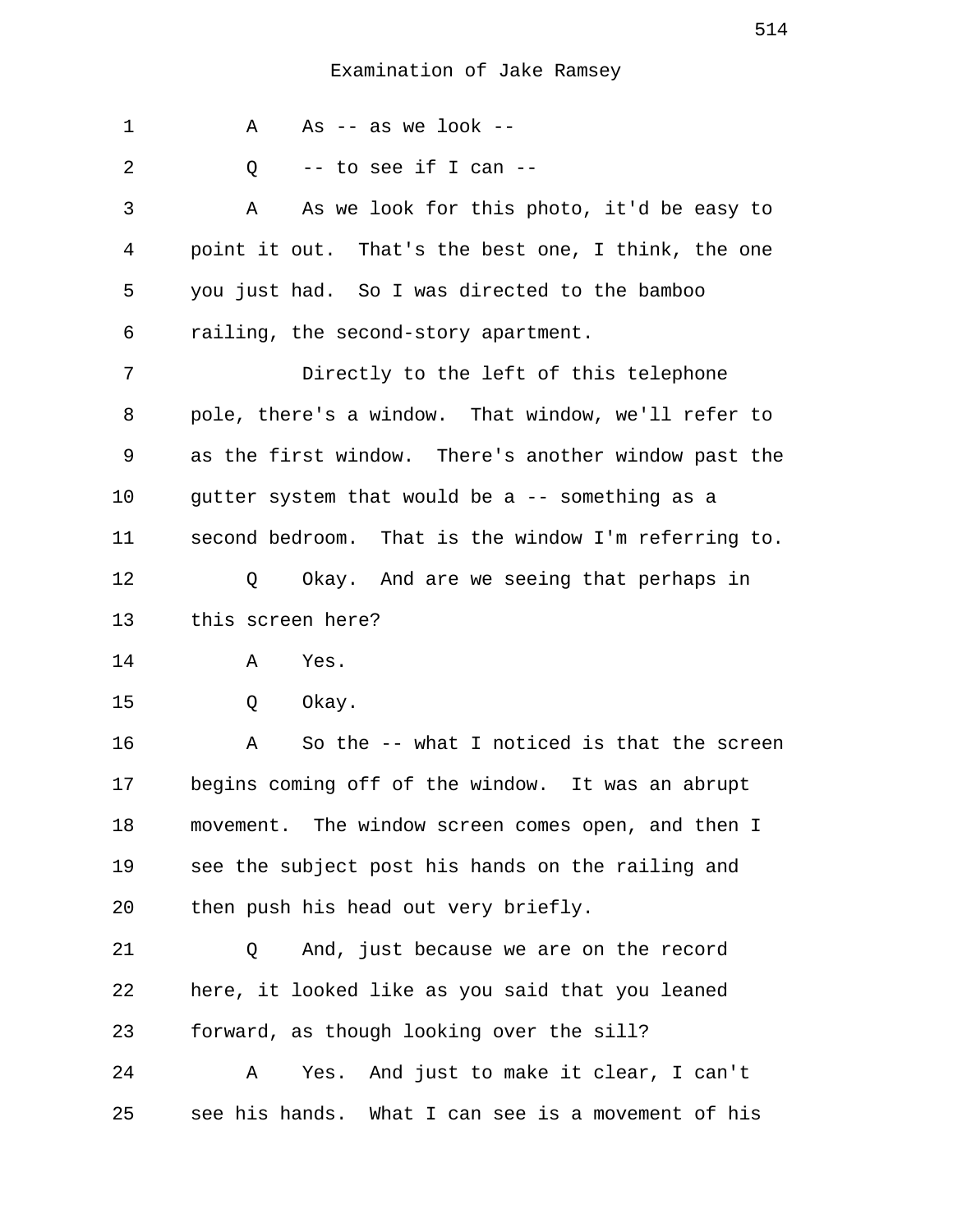1 shoulders and body, which makes me feel like he's 2 leaning his head, posting his hands down, moving his 3 body out the window. So I can't see his hands 4 necessarily, but I can see the upper portion of his 5 body begin leaning out the window. 6 Q And what about that, if anything, caused 7 you concern? 8 A Well, I know from training and experience 9 that people like to get away from chemical agents. I 10 also know that people like to run away from the 11 police. I also know that typically people will use 12 any vantage point they can to let the police know 13 that they're going to surrender. 14 They'll use windows. They'll use front 15 doors. They'll use back doors, whatever. What's 16 significant about this incident is that this person 17 was not doing any of those behaviors. When he 18 initially poked his head and upper torso out of the 19 window, he looked directly at me and then went right 20 back inside. 21 There was no hands up. There was no 22 yelling. There was no surrender in any manner. When 23 he went back inside, he fired another shot. So not 24 only at this point do I think he knows where I am,

25 but he also knows that the police are there and that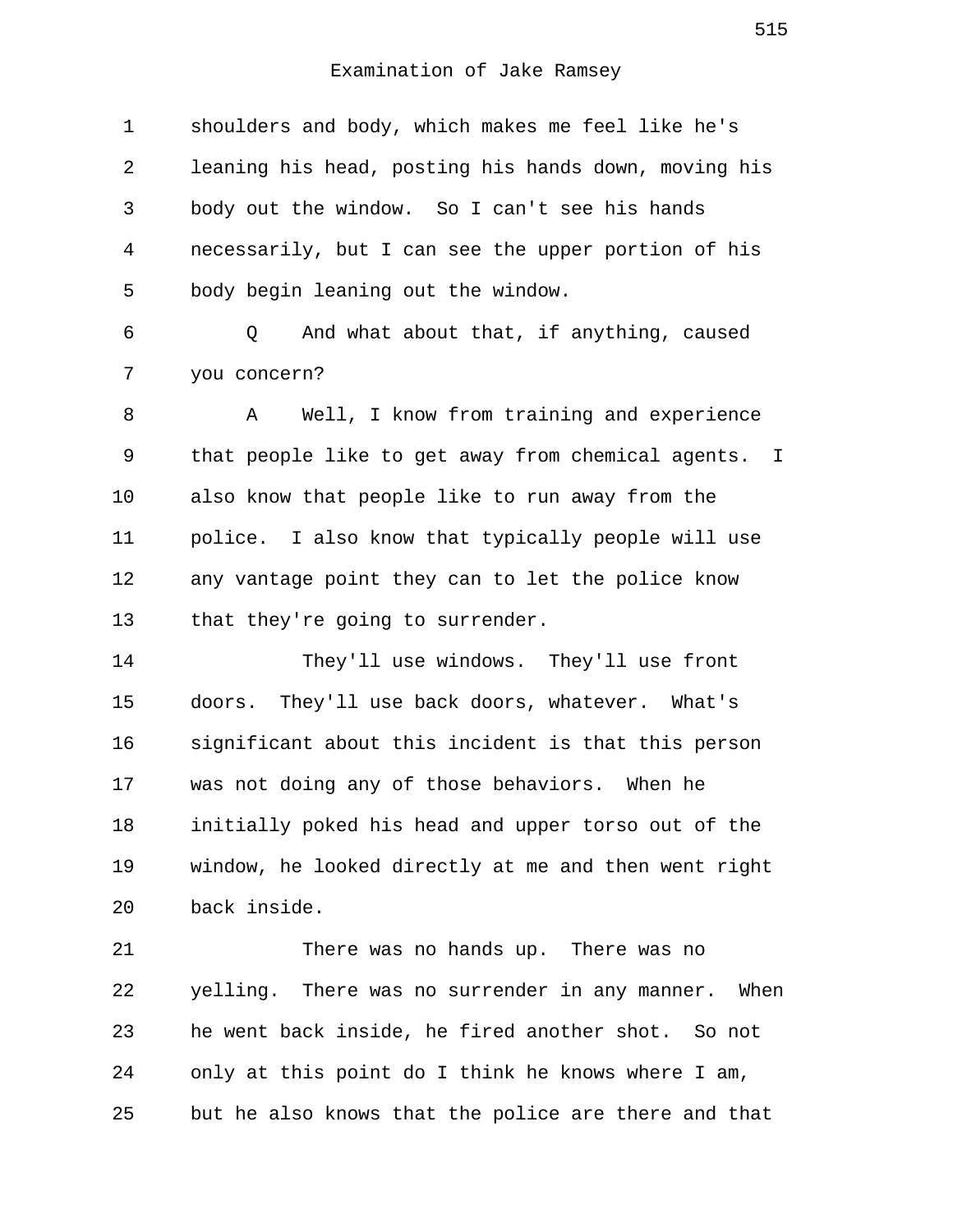1 he's not surrendering. 2 Q So did the use of the gas seem to mitigate 3 this shooting, or did it seem to exacerbate the 4 situation? 5 A The use of the gas is, in my opinion, very 6 helpful. It makes it harder for people to see. It 7 makes it harder for people to think clearly. It 8 makes it -- it makes an environment very 9 uncomfortable. 10 And that's the point of it, is if somebody 11 is being -- using deadly force indiscriminately 12 against the community and officers, we want them to 13 stop doing that or make it at least harder for them 14 to do that. 15 Q In this situation did it have the desired 16 effect? 17 A I don't know. 18 Q Did he stop shooting? 19 A No. 20 Q Okay. So after you see him put his upper 21 torso or at least head out of the window and then pop 22 back in, what happened next? What did you next 23 observe? 24 A These are a very quick movement. This is 25 happening in a manner of seconds. It would be best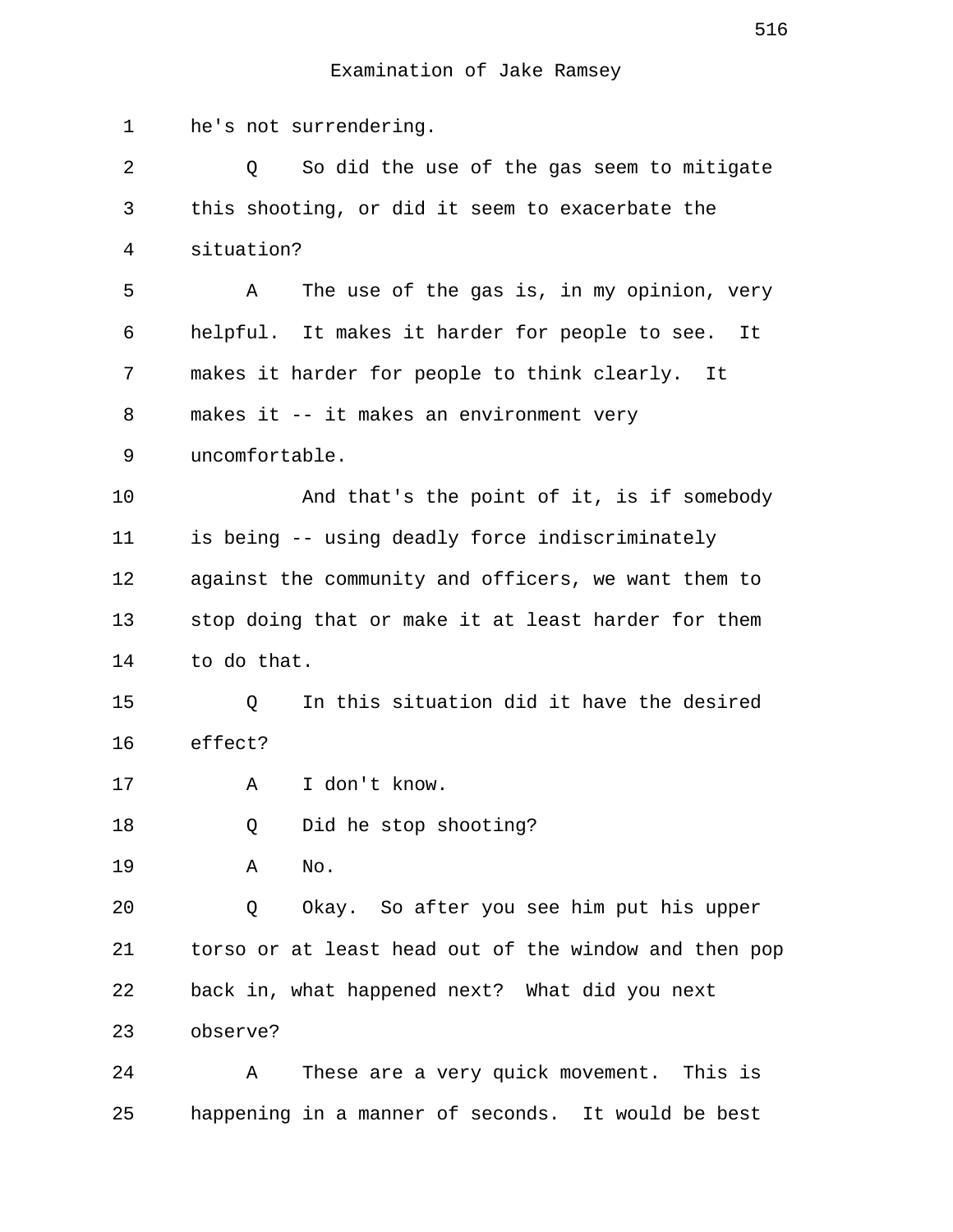1 if I could show you; however, obviously that's hard. 2 My best way to describe it is that he is popping out 3 and popping in, popping out and popping in, popping 4 out and popping in.

 5 He does this three times. At this point I 6 believe that he's going to shoot me. I'm exposed, 7 and I feel as if I'm the only one exposed when I'm 8 sure I wasn't, but it felt that way. And I was 9 responsible for protecting everybody else. This 10 person knows exactly where I am. And he's doing what 11 police officers commonly refer to as target glancing.

12 Q And when you say target glancing, can you 13 describe what that means?

14 A Yes. This person probably knew that he was 15 in danger of being shot or else he wouldn't be moving 16 so quickly. If he just wanted to see where I was, he 17 could poke his head out there and just look at me. 18 He wasn't doing that. He was going in and out very 19 quickly, very abruptly.

20 He was trying to get, in my opinion, what 21 seemed like an idea of where the officers are around 22 him.

23 Q The three times he popped out, was he 24 looking in your direction? Or was he looking all 25 over the place?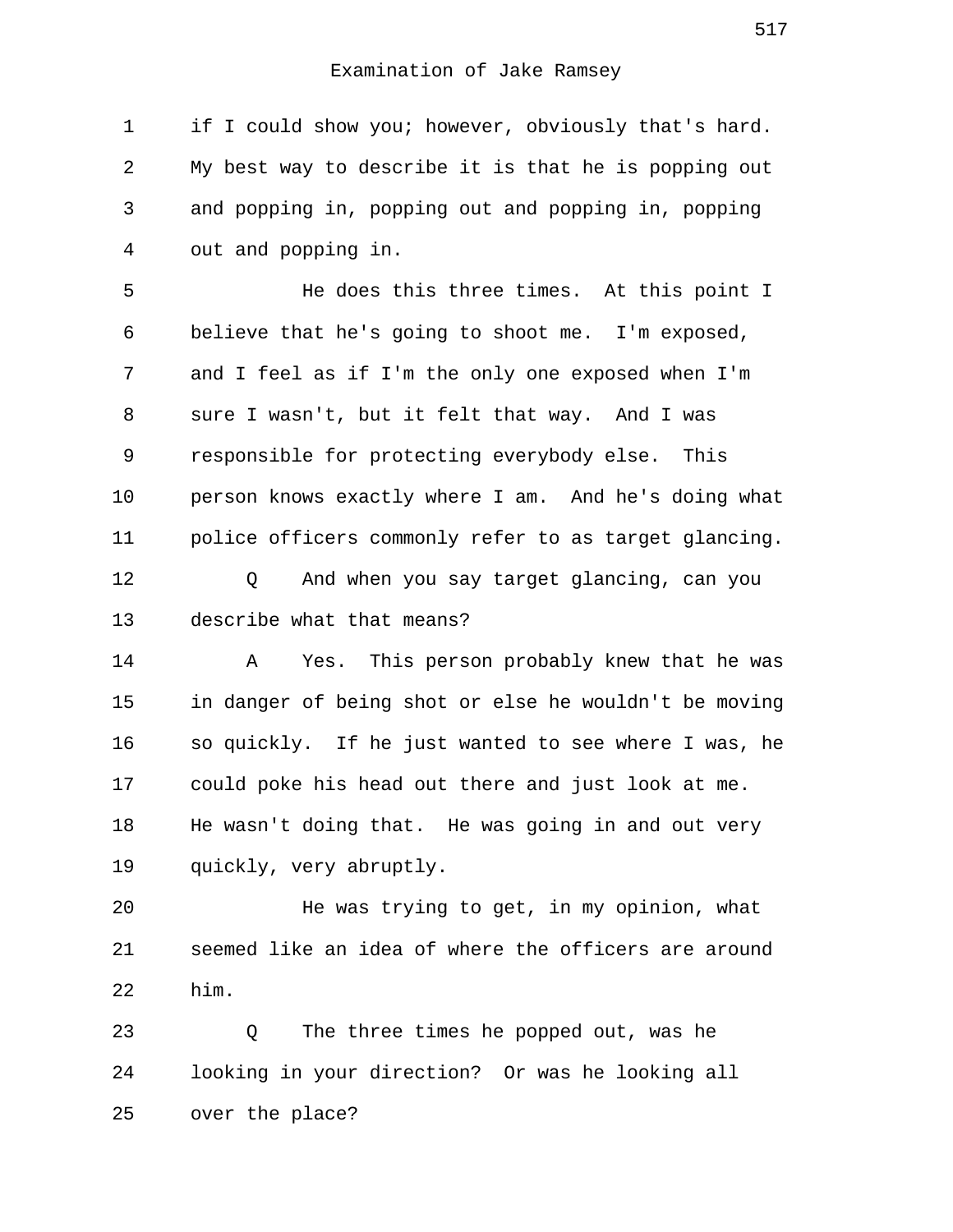| $\mathbf 1$ | He was looking in my direction. He was<br>Α           |
|-------------|-------------------------------------------------------|
| 2           | looking right at me.                                  |
| 3           | And all three times, were you able to see<br>Q        |
| 4           | his hands?                                            |
| 5           | Α<br>No.                                              |
| 6           | Were you ever able to see his hands?<br>Q             |
| 7           | No.<br>Α                                              |
| 8           | All right. What happened next?<br>Q                   |
| 9           | The third time he came out of the window, I<br>Α      |
| 10          | was able to time his movements enough to take a -- an |
| 11          | accurate shot at him. That's when I fired my first    |
| 12          | round, is about the third time that he came out the   |
| 13          | window.                                               |
| 14          | Now, I want to back up for a moment because<br>Q      |
| 15          | we've had some discussion about a shot from -- of     |
| 16          | opportunity. And were you able to hear the radio      |
| 17          | discussion about that event?                          |
| 18          | Yes.<br>Α                                             |
| 19          | Okay. And can you tell me what your<br>Q              |
| 20          | understanding was?                                    |
| 21          | Sure. Prior to him coming to the window<br>Α          |
| 22          | and breaking the screen out, there was a request, as  |
| 23          | far as I remember, of a shot of opportunity.<br>The   |
| 24          | CIC, the commander in charge of the incident, quickly |
| 25          | got on the radio and said "standard rules."           |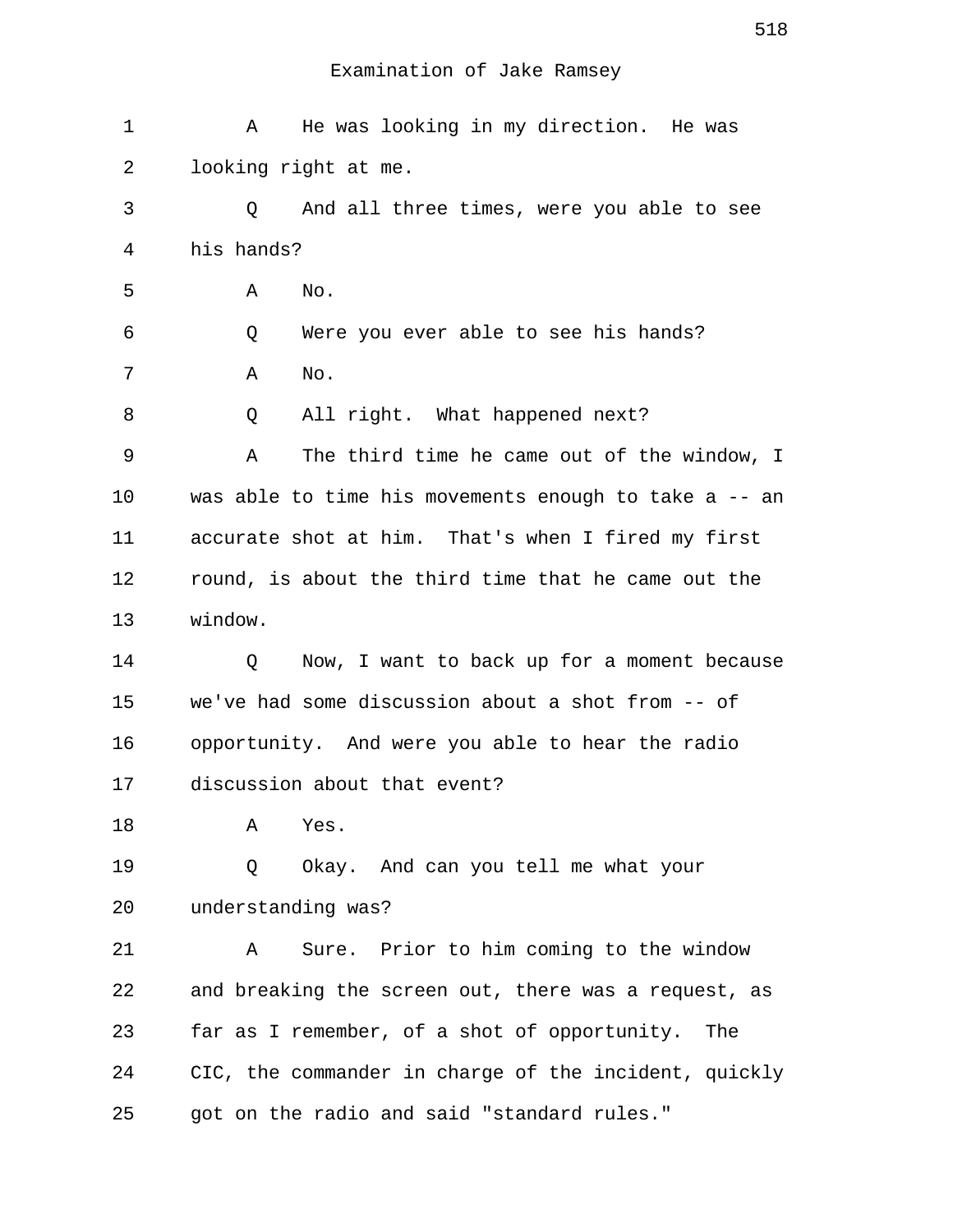1 Q Okay. So standard rules, what does that 2 mean? 3 A Standard rules is what everyday police 4 officers use for their normal everyday job. They use 5 it 24/7. It's a threat that's high enough. Would an 6 objectively reasonable officer do the same thing in 7 my situation? And we are trained in using standard 8 rules. This is something that we use every single 9 day. 10 **I'm very aware of what standard rules are.** 11 And that is -- that is clear to me that this 12 situation at the time that it was occurring was -- 13 deadly force was authorized under standard rules. 14 Q And what made you think that? 15 A This person was putting everybody in 16 significant risk of death and serious physical 17 injury. This person was shooting indiscriminately 18 through walls. Sheetrock was coming through the 19 walls. There was neighboring apartments that weren't 20 evacuated. There was an officer that had already 21 been shot through a wall. 22 Had that been four feet higher, potentially

23 would've shot him in the head and killed him. There 24 was people that were in immediate danger.

25 Q And at that point were you aware of whether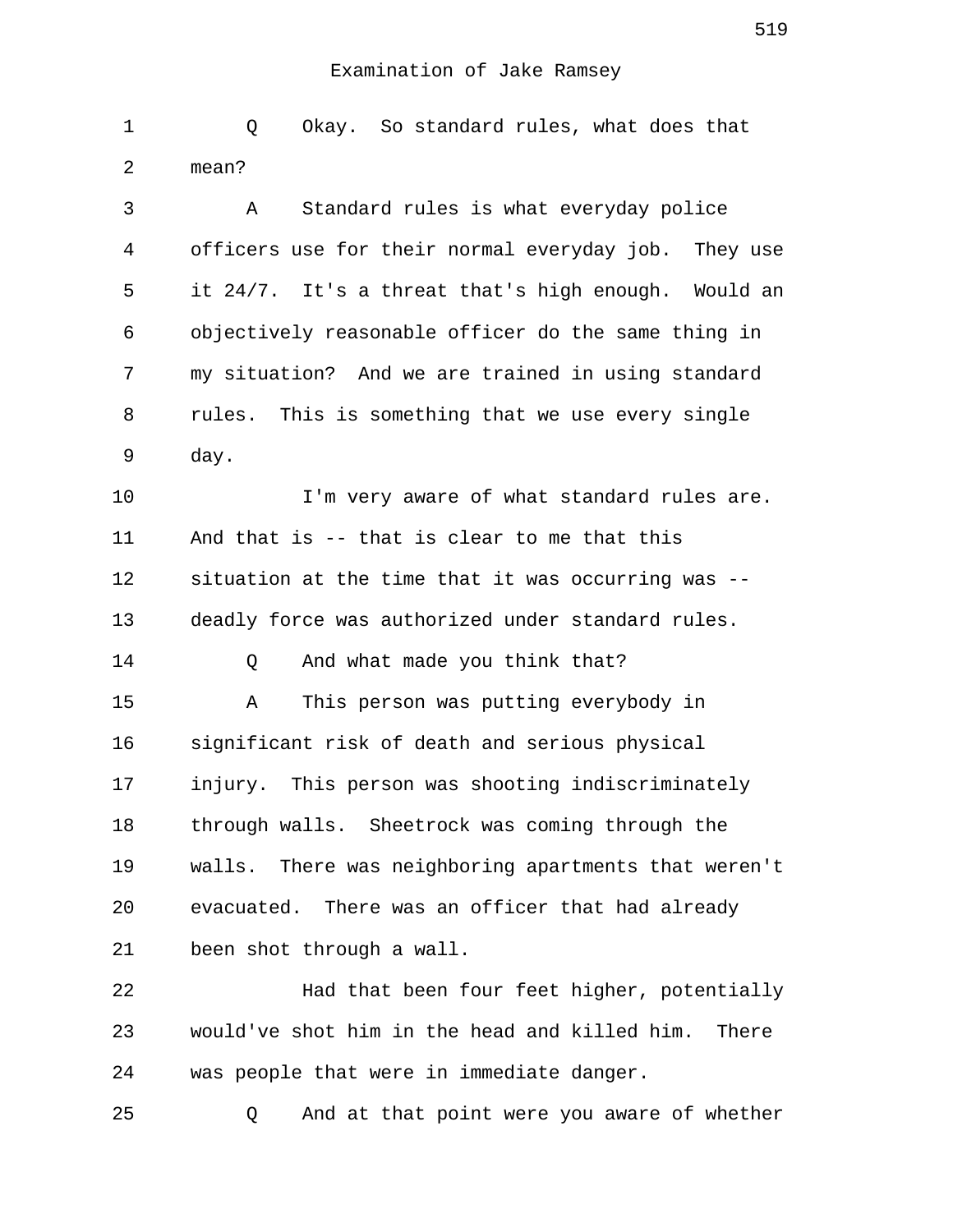| 1  | the apartment complexes had been evacuated or not?    |
|----|-------------------------------------------------------|
| 2  | I was aware that the apartment complex had<br>Α       |
| 3  | not been evacuated.                                   |
| 4  | Okay. So based on all of your<br>Q                    |
| 5  | observations, the totality of the circumstances, were |
| 6  | you concerned for your own safety?                    |
| 7  | Yes.<br>Α                                             |
| 8  | Were you concerned for the safety of<br>Q             |
| 9  | others?                                               |
| 10 | Α<br>Yes.                                             |
| 11 | Were you concerned that if you didn't take<br>Q       |
| 12 | action someone could be seriously injured or killed?  |
| 13 | Yes.<br>Α                                             |
| 14 | Okay. So after the shot of opportunity is<br>Q        |
| 15 | denied, what, if anything, do you recall next?        |
| 16 | I recall hearing Sergeant Don Livingston<br>Α         |
| 17 | get on the radio and say that his expectation is that |
| 18 | deadly force is used if we can see this guy or this   |
| 19 | subject involved.                                     |
| 20 | So how did you interpret that?<br>Q                   |
| 21 | I interpreted that as him putting out his<br>Α        |
| 22 | idea and his intention for this situation to end;     |
| 23 | however, we are trained, especially on our team, to   |
| 24 | operate independently and make sure that we make --   |
| 25 | our decisions are our decisions and make sure that we |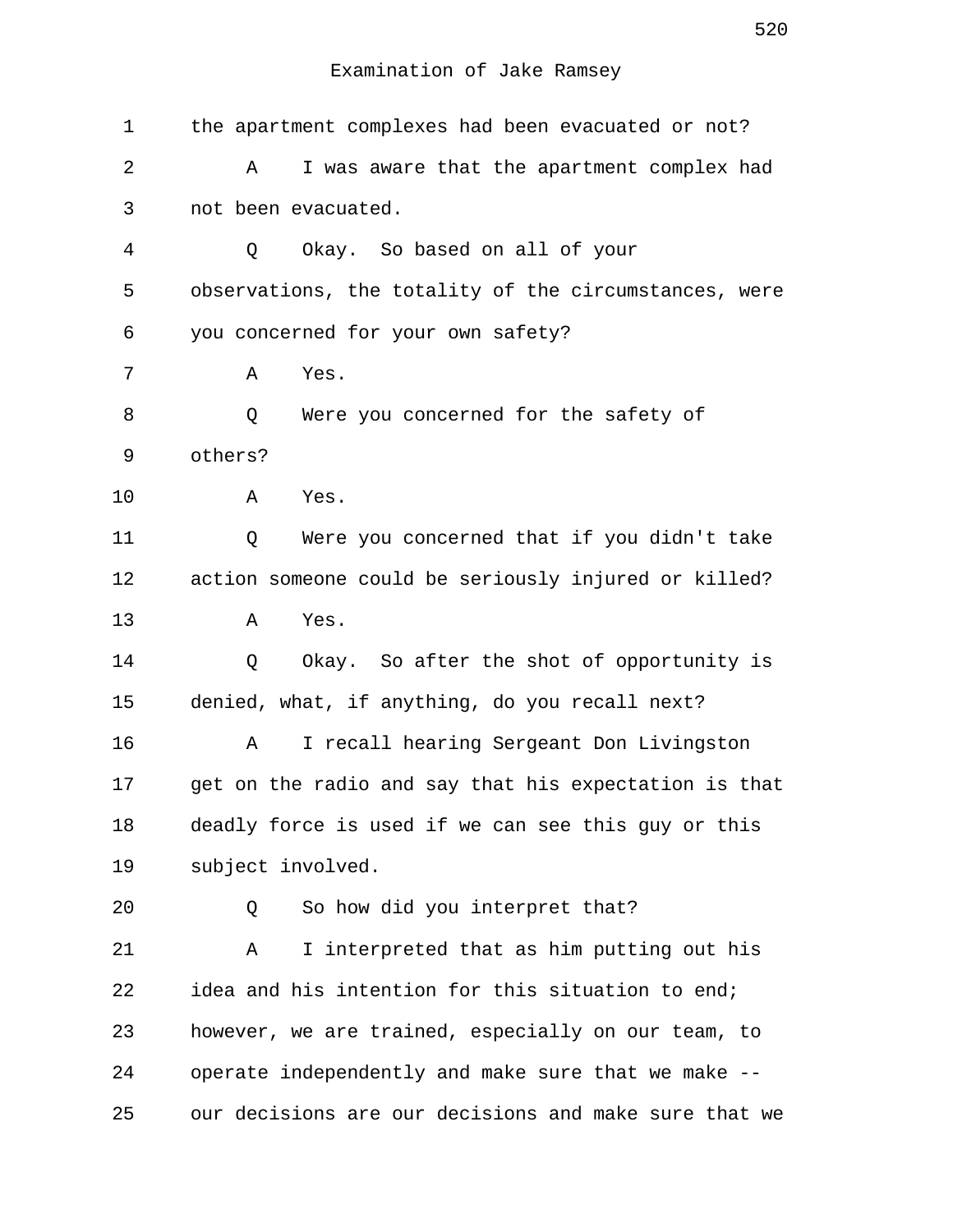| $\mathbf 1$ | make them under the information that we have.         |
|-------------|-------------------------------------------------------|
| 2           | Now, that information could be somebody               |
| 3           | else saying, "Shot of opportunity is approved." And   |
| 4           | there's reasons for why that approval could make me   |
| 5           | use deadly force in a specific situation.             |
| 6           | However, in this circumstance standard                |
| 7           | rules was how I was operating and standard rules is   |
| 8           | why I used deadly force. I was not operating under    |
| 9           | anybody else's decision.                              |
| 10          | Okay. So walk me through that use of<br>Q             |
| 11          | deadly force. Walk me through taking a shot.          |
| 12          | Sure. This -- so he pushes the window out.<br>Α       |
| 13          | He poked his head and chest area out, leans sideways  |
| 14          | so that I can see a chest and head area, torso, upper |
| 15          | torso. He does that three times.                      |
| 16          | I fired my first round. He goes back                  |
| 17          | inside the apartment. He goes right back to the       |
| 18          | window, and he does the same behavior again. Nothing  |
| 19          | has changed at all. I fire a second round.            |
| 20          | And stop right there. About how much time,<br>Q       |
| 21          | if you could estimate, passed between the shooting of |
| 22          | the first round and the second round?                 |
| 23          | Less than five seconds.<br>Α                          |
| 24          | Could you tell if the first round had any<br>Q        |
| 25          | effect on him?                                        |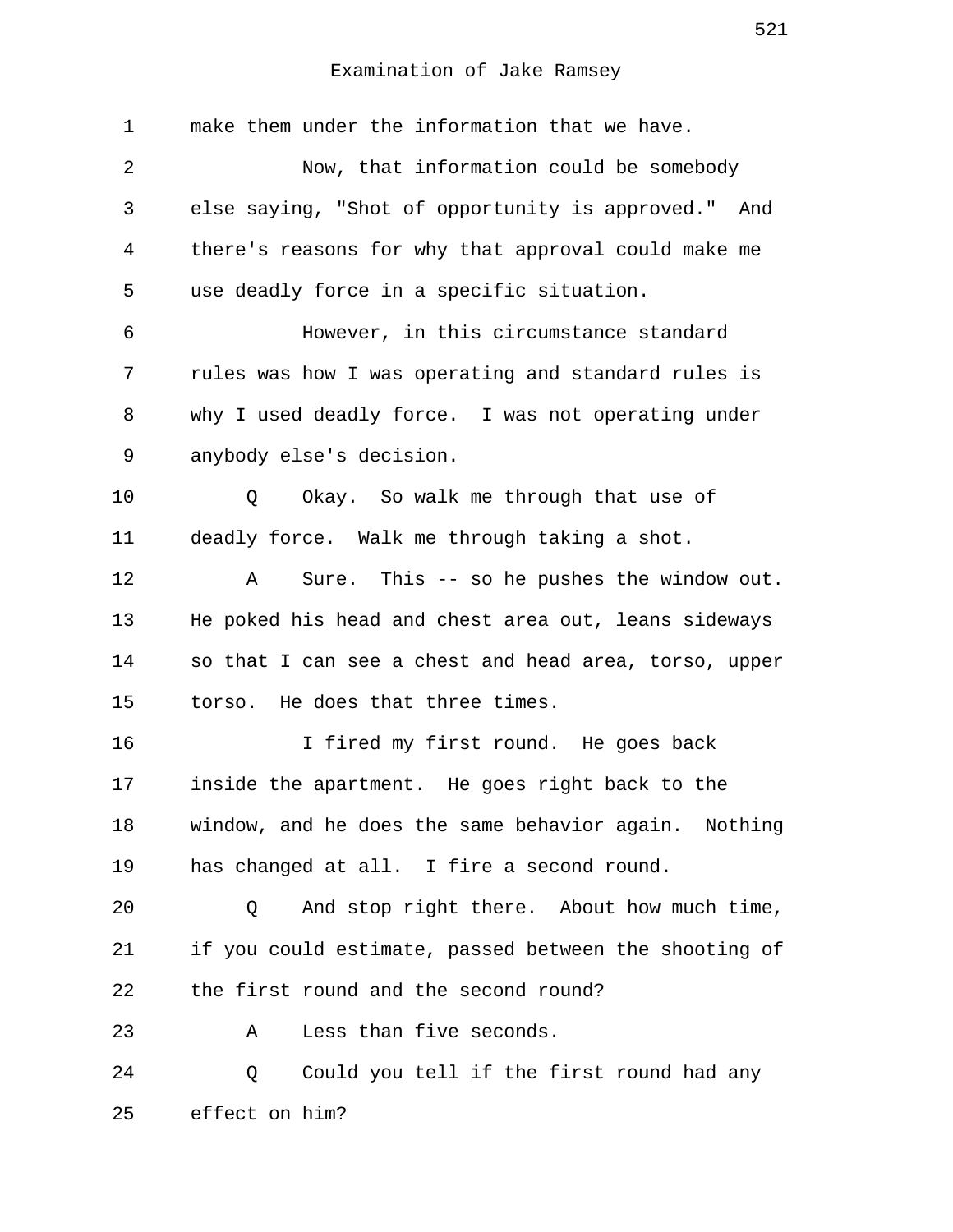| 1       | I could not tell.<br>Α                                |
|---------|-------------------------------------------------------|
| 2       | Okay. So you take the second shot. And<br>Q           |
| 3       | then what happens?                                    |
| 4       | After I fire a second shot, he disappears<br>Α        |
| 5       | from my vision. He goes back into the room. And I     |
| 6       | couldn't tell if I hit him or not. There was a brief  |
| 7       | lull. And when I am brief, I would describe it as     |
| 8       | approximately 20 to 30 seconds. He comes back to the  |
| 9       | window; however, this time he's oriented in a         |
| $10 \,$ | different direction.                                  |
| 11      | He's not oriented towards me, at a right              |
| 12      | angle towards me. He's oriented forward facing the    |
| 13      | window. I'm looking at him at a right angle, and      |
| 14      | he's forward facing the window.                       |
| 15      | He comes to the window. And I only see the            |
| 16      | section of his -- frontal section of his body, so     |
| 17      | approximately 1 inch of the front portion of his      |
| 18      | chest. I don't have an opportunity to use deadly      |
| 19      | force on him right there because I can't see him well |
| 20      | enough to take an accurate shot.                      |
| 21      | I hear the report of another gunshot from             |
| 22      | elsewhere in the area. It sounded as if it did not    |
| 23      | come from within the apartment, which made me believe |
| 24      | that it was another officer. When that gunshot went   |
| 25      | off, I saw what appeared to be the subject inside     |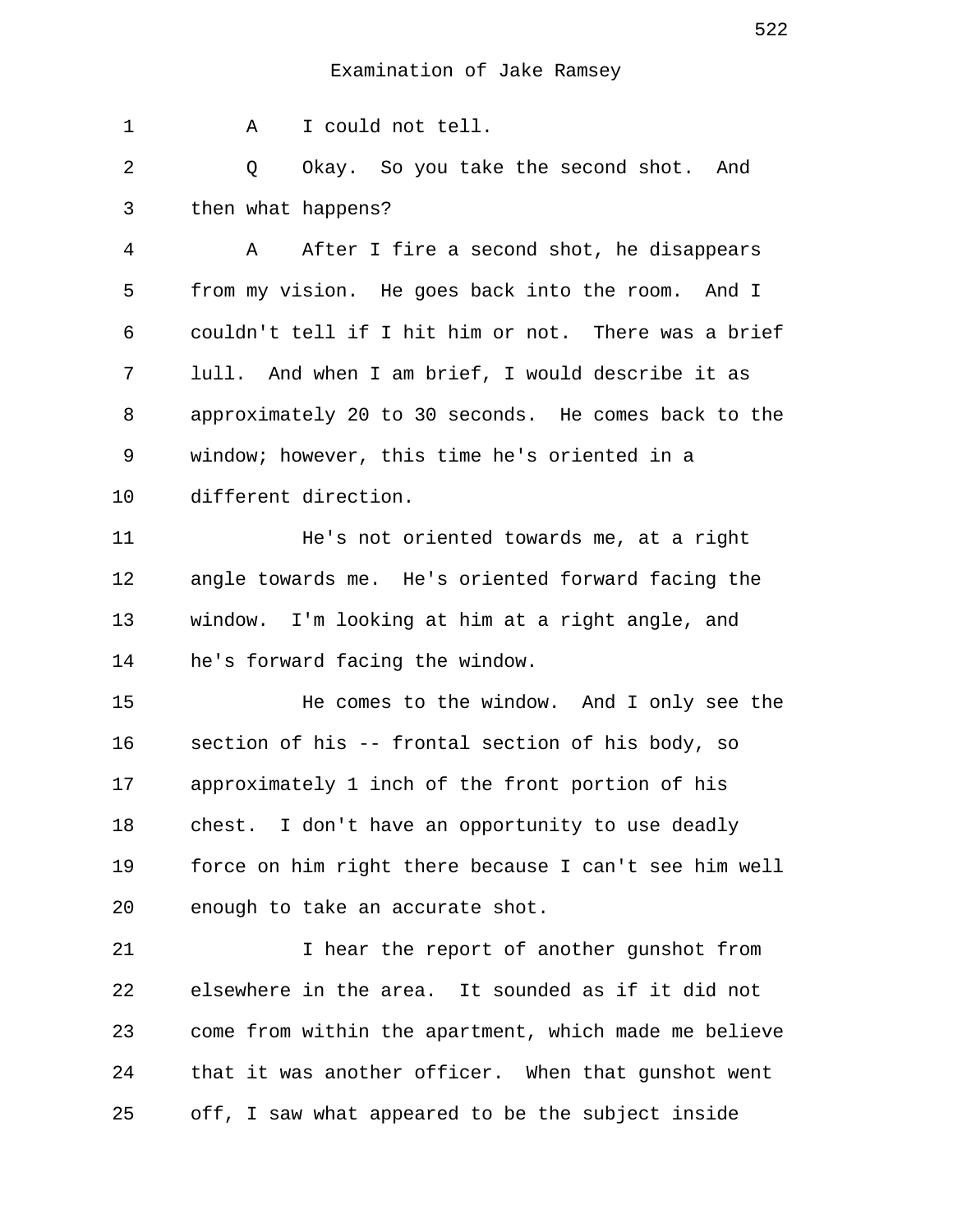| $\mathbf 1$ | that apartment drop out of sight. I then heard on     |
|-------------|-------------------------------------------------------|
| 2           | the radio another officer get on and say that he had  |
| 3           | fired a round and that the subject had went down.     |
| 4           | So do you believe that it was the third<br>Q          |
| 5           | shot that subdued the $--$ the subject?               |
| 6           | Yes.<br>Α                                             |
| 7           | Okay. Are you familiar with the autopsy<br>Q          |
| 8           | reports in this case?                                 |
| 9           | No.<br>Α                                              |
| 10          | Okay. One of the conclusions that the<br>Q            |
| 11          | autopsy made was that the subject had a graze to his  |
| 12          | left hand that appeared to be made by a bullet.       |
| 13          | When you are shooting at someone $-$ - or             |
| 14          | based on your training and experience, are you ever   |
| 15          | aiming for the shoulders, the hands, the knees, a way |
| 16          | to incapacitate a shooter? Or are you shooting for    |
| 17          | the center of mass?                                   |
| 18          | Typically we shoot for center of mass.<br>Α           |
| 19          | And why would that be?<br>Q                           |
| 20          | Well, center of mass provides people -- an<br>Α       |
| 21          | officer with the biggest target, so less chance of    |
| 22          | missing. In situations like these, where there's      |
| 23          | other occupied apartment complexes and there's other  |
| 24          | people around, we want to not miss what we're         |
| 25          | shooting at, if at all possible.                      |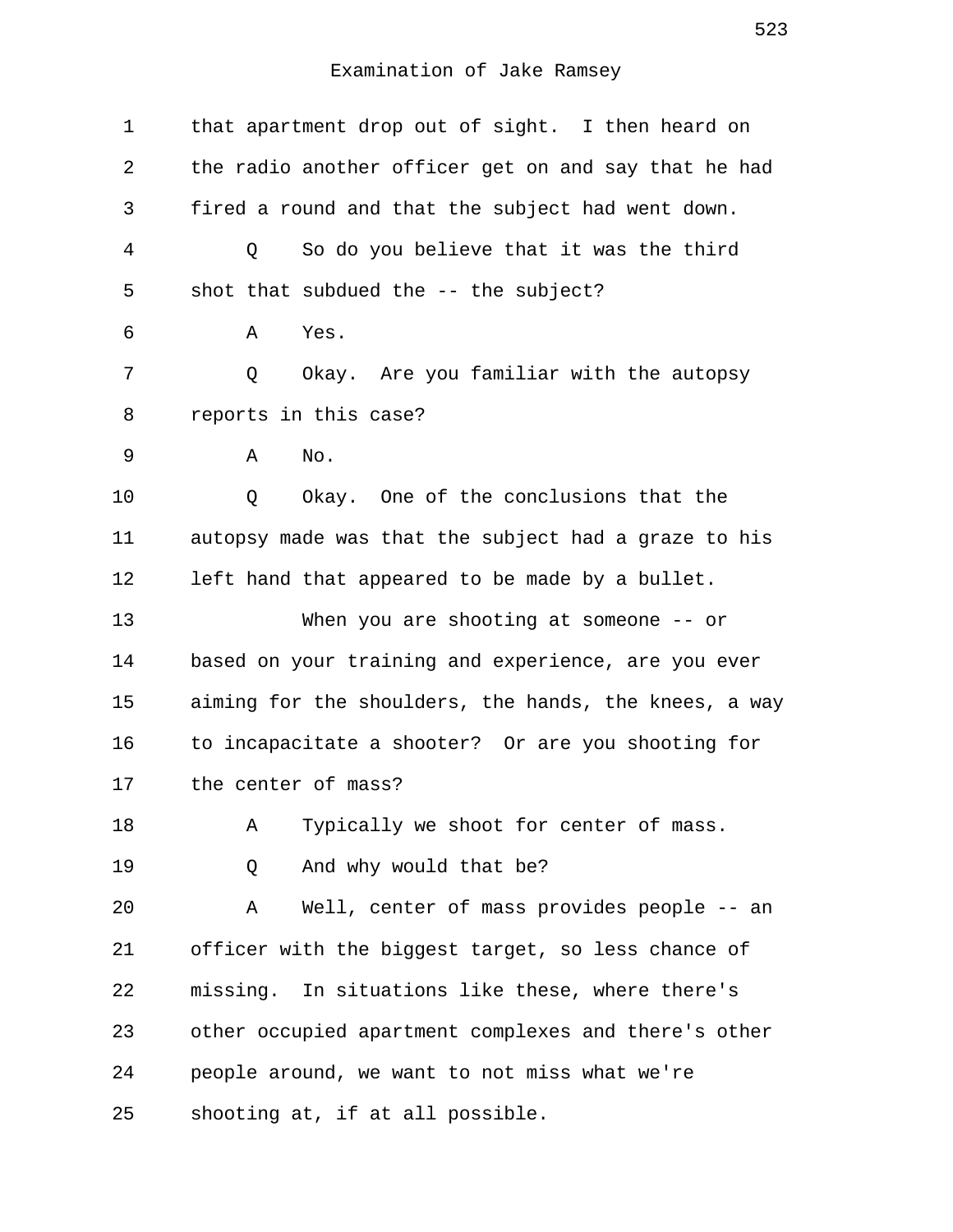| $\mathbf 1$ | However, sometimes circumstances aren't as            |
|-------------|-------------------------------------------------------|
| 2           | if there's just a normal target. Targets move. Legs   |
| 3           | Hands move. Shoulders move. Center of mass<br>move.   |
| 4           | is the most stable area where you could likely be     |
| 5           | effective by using deadly force.                      |
| 6           | So based on the standard rules and what you<br>Q      |
| 7           | were attempting to accomplish that day, were you      |
| 8           | aiming for the subject's hands?                       |
| 9           | No.<br>Α                                              |
| 10          | Were you aiming for the center of mass?<br>Q          |
| 11          | Yes.<br>Α                                             |
| 12          | After the third shot, what happened?<br>Q             |
| 13          | After the third shot, I was taken down from<br>Α      |
| 14          | my position in the turret section of the armored      |
| 15          | vehicle by another officer. And then I went through   |
| 16          | the standard protocol of a police officer involved in |
| 17          | a shooting in Portland.                               |
| 18          | Were you sequestered for a period of time<br>Q        |
| 19          | in, like, the back of a squad car, just kept separate |
| 20          | from other officers involved?                         |
| 21          | Immediately, yes.<br>Α                                |
| 22          | Okay. Did you have any conversations with<br>Q        |
| 23          | anybody about what just took place?                   |
| 24          | My lawyer.<br>Α                                       |
| 25          | MS. SEELY: And I would advise the grand               |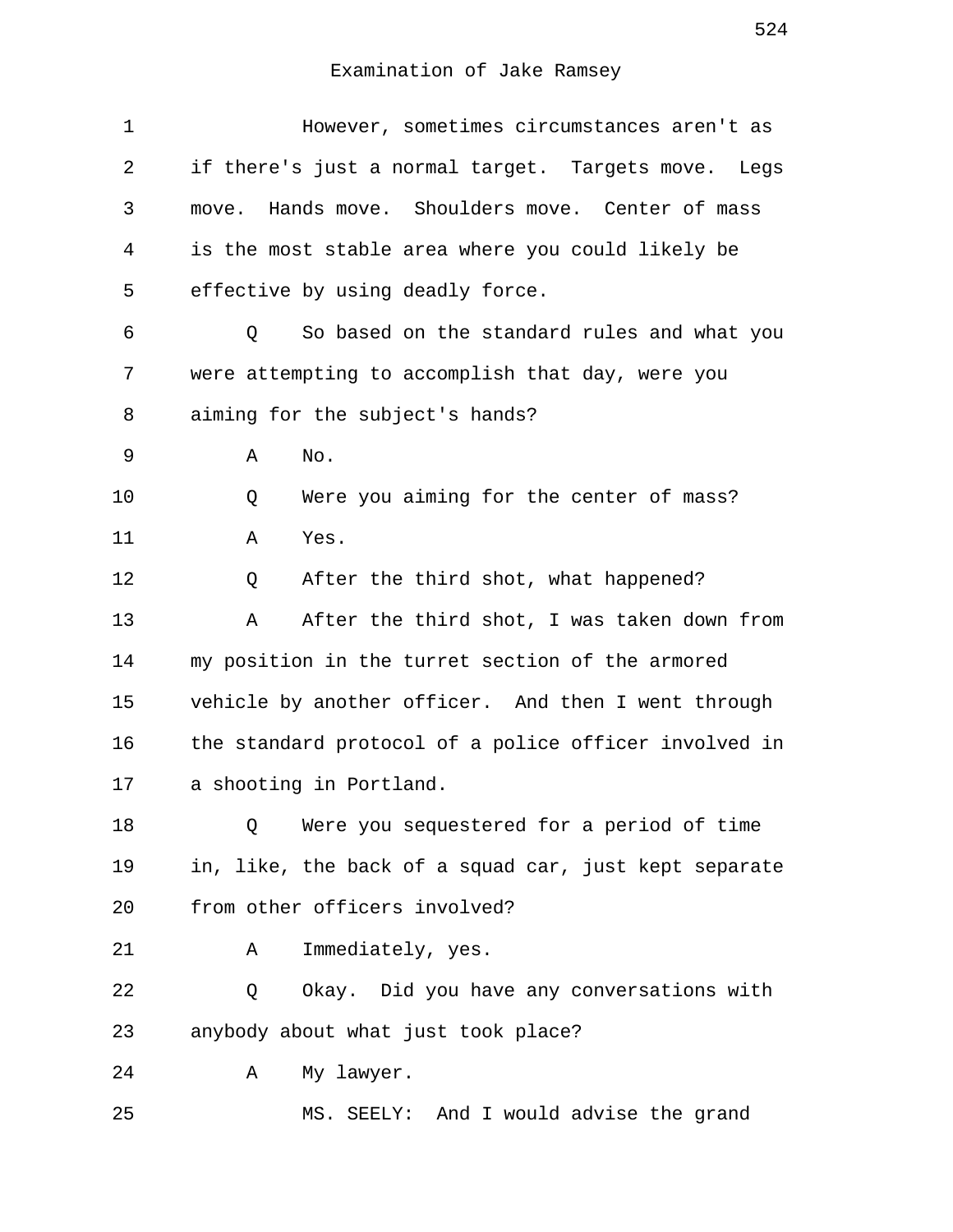| $\mathbf 1$ | jury to ignore the last statement made.                  |
|-------------|----------------------------------------------------------|
| 2           | Those are my questions. Do you have any                  |
| 3           | questions for me? Or not for me. Pardon me. For          |
| 4           | the witness. I am not the witness. I'm the               |
| 5           | attorney. Any questions for the witness?                 |
| 6           | Okay. Thank you very much.                               |
| 7           | THE WITNESS: Thank you for your time.                    |
| 8           | MR. VASQUEZ: Would -- ladies and gentlemen               |
| 9           | of the grand jury, do you need a break for the           |
| 10          | bathroom, just to have a moment for the bathroom,        |
| 11          | things of that nature?                                   |
| 12          | A GRAND JUROR: Yeah.                                     |
| 13          | MR. VASQUEZ: If we could just take a short               |
| 14          | break. We'll be right -- all right. Go off the           |
| 15          | record.                                                  |
| 16          | (Recess taken, $2:38$ p.m. - $2:48$ p.m.)                |
| 17          | <i>JOSHUA HOWERY</i>                                     |
| 18          | Was thereupon called as a witness; and, having been      |
| 19          | first duly sworn, was examined and testified as follows: |
| 20          | EXAMINATION                                              |
| 21          | BY MS. SEELY:                                            |
| 22          | Good afternoon.<br>Q                                     |
| 23          | Hello.<br>Α                                              |
| 24          | Could you please state your full name and<br>Q           |
| 25          | spell your first and last.                               |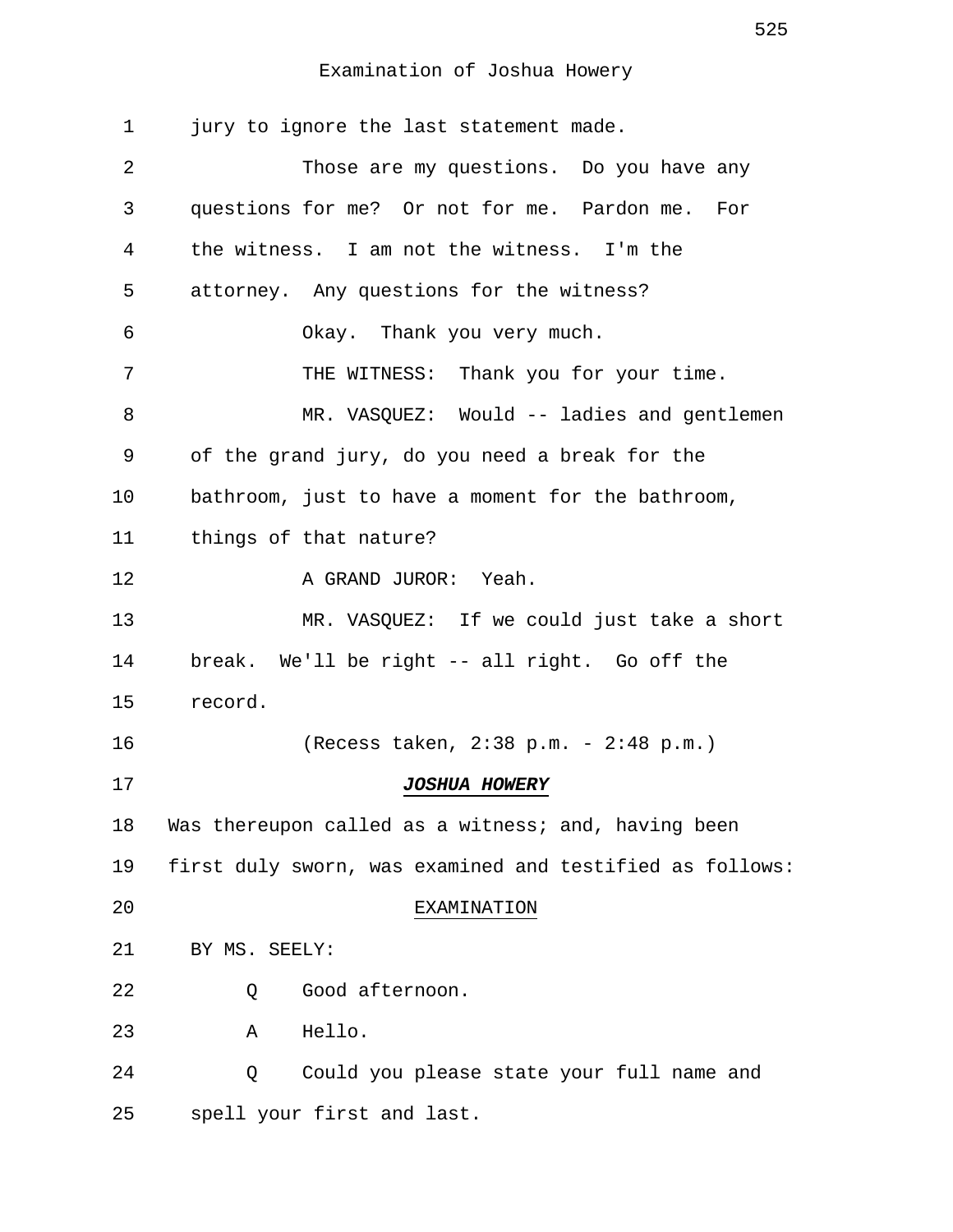| 1  | My name is Josh Howery, J-o-s-h,<br>Α                 |
|----|-------------------------------------------------------|
| 2  | $H$ -o-w-e-r-y.                                       |
| 3  | And could you please tell us how you're<br>Q          |
| 4  | currently employed and how long you've been doing     |
| 5  | that job.                                             |
| 6  | I'm a Portland police officer. I've been<br>A         |
| 7  | employed for 21 years.                                |
| 8  | And any prior law enforcement experience?<br>Q        |
| 9  | No.<br>Α                                              |
| 10 | And what's your current rank?<br>Q                    |
| 11 | I'm an officer.<br>Α                                  |
| 12 | All right. Could you tell us a little bit<br>Q        |
| 13 | about the training and experience required to hold    |
| 14 | your position?                                        |
| 15 | Yes. I went to the basic academy. I went<br>Α         |
| 16 | to the advanced police academy put on by the Portland |
| 17 | Police Bureau. And then, as far as my current         |
| 18 | assignment, I've been to a lot of training.           |
| 19 | I've -- 12 -- for the last 12 years I've              |
| 20 | been assigned to SERT, our Special Emergency Reaction |
| 21 | For that I have to go to the basic SWAT<br>Team.      |
| 22 | school.                                               |
| 23 | And then, as a member of our inner                    |
| 24 | perimeter, I have attended the basic sniper school,   |
| 25 | advanced sniper school, several of them.<br>I'm       |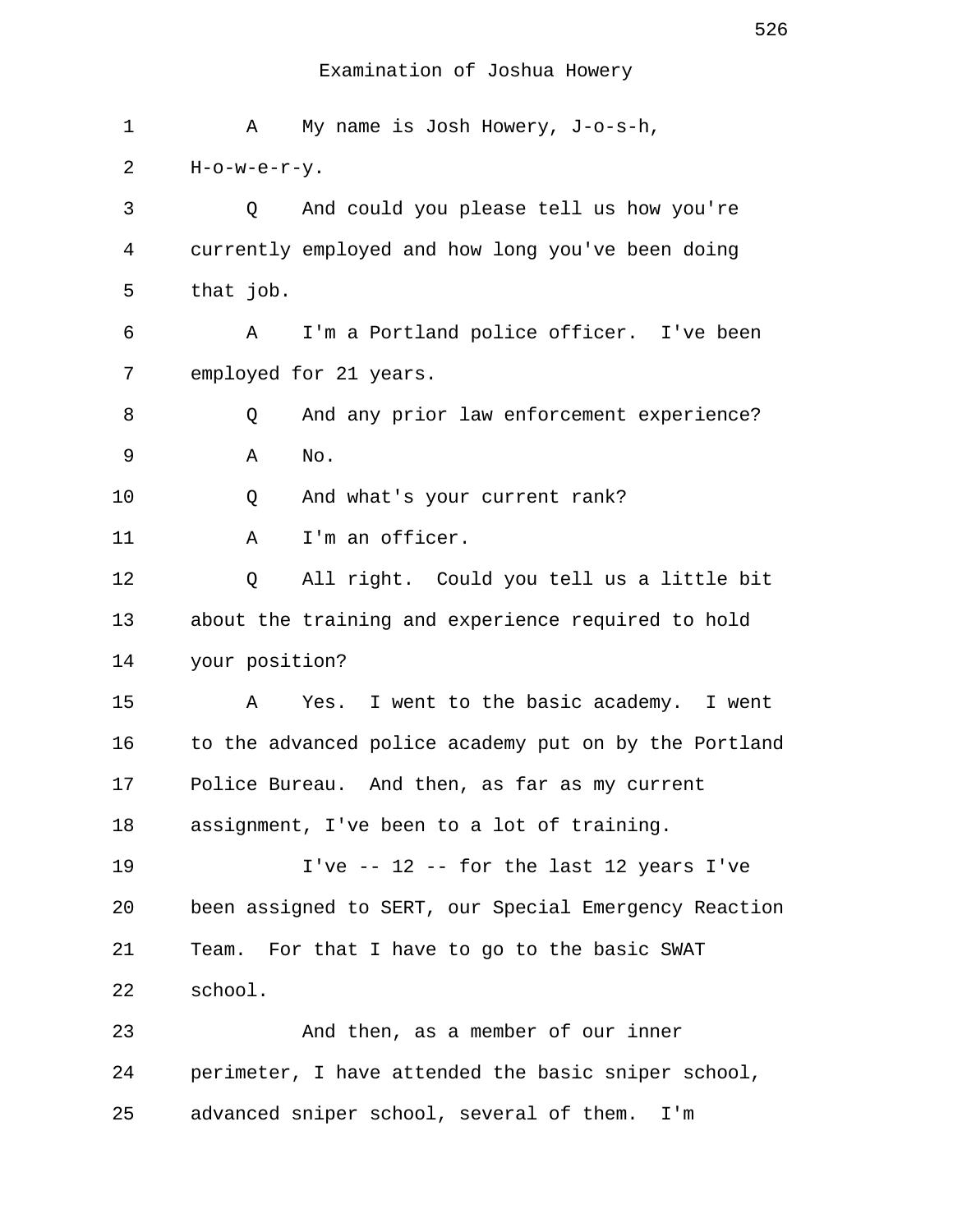| 1  | currently one of the lead instructors for the inner   |
|----|-------------------------------------------------------|
| 2  | perimeter. So I have gone to the advanced sniper      |
| 3  | instructor school. We do 40 hours of training every   |
| 4  | month, assigned to the Special Emergency Reaction     |
| 5  | Team.                                                 |
| 6  | And with SERT how many -- how many<br>Q               |
| 7  | call-outs would you say you've gone out on with SERT, |
| 8  | if you can estimate?                                  |
| 9  | Oh, boy, I think it's in the hundreds, if<br>Α        |
| 10 | not the low thousands.                                |
| 11 | How many would you say a year?<br>Q                   |
| 12 | If we talk just call-outs, call-outs range.<br>Α      |
| 13 | And we're probably between 20 and 30 call-outs a      |
| 14 | year. If you include all missions for SERT, it can    |
| 15 | be up in the hundreds, up above a hundred in any      |
| 16 | particular year.                                      |
| 17 | And what is your role with the SERT team?<br>Q        |
| 18 | I work on the inner perimeter. So I'm one<br>Α        |
| 19 | of the perimeter officers. I typically take a         |
| 20 | position outside of whatever structure or wherever    |
| 21 | our -- the mission would be.                          |
| 22 | So whether that's a -- a warrant and                  |
| 23 | we're -- we're serving a warrant on a structure or    |
| 24 | a -- or a vehicle or something like that, typically   |
| 25 | I'm on the outside of that.                           |
|    |                                                       |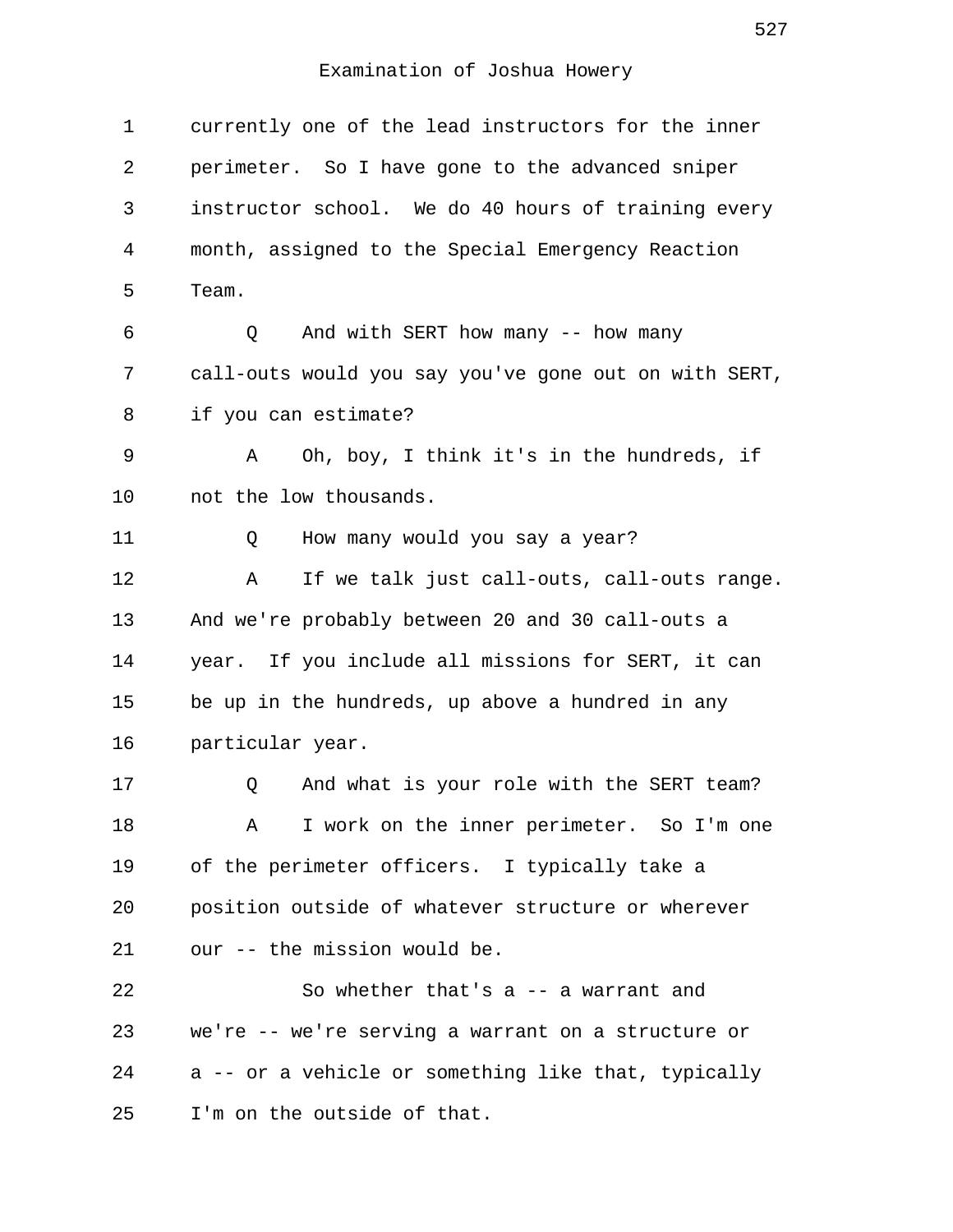| 1  | I'm not one of the entry team that's going           |
|----|------------------------------------------------------|
| 2  | to go inside. Because of my role on the inner        |
| 3  | perimeter, we usually use optics and then some other |
| 4  | tools that we're able to observe and report, give    |
| 5  | information about what's going on the outside. We    |
| 6  | also carry tools to help with containment.           |
| 7  | So if we have a suspect on the inside that           |
| 8  | we don't get to get out, we'll -- we typically carry |
| 9  | extra less-lethal tools and in some cases gas        |
| 10 | capabilities to try to keep people from escaping the |
| 11 | perimeter.                                           |
| 12 | And I want to turn our attention to<br>Q             |
| 13 | August 27th, 2021. But before I do, I just wanted to |
| 14 | go over a few -- a few basic ground things.          |
| 15 | Α<br>Yes.                                            |
| 16 | Are you compelled to be here today to speak<br>Q     |
| 17 | to us?                                               |
| 18 | No.<br>Α                                             |
| 19 | Are you here voluntarily?<br>Q                       |
| 20 | Α<br>Yes.                                            |
| 21 | And are you here to give the grand jury<br>Q         |
| 22 | your perspective of the events as they unfolded on   |
| 23 | August 27th?                                         |
| 24 | Yes.<br>Α                                            |
| 25 | Okay. And you understand you're free to<br>Q         |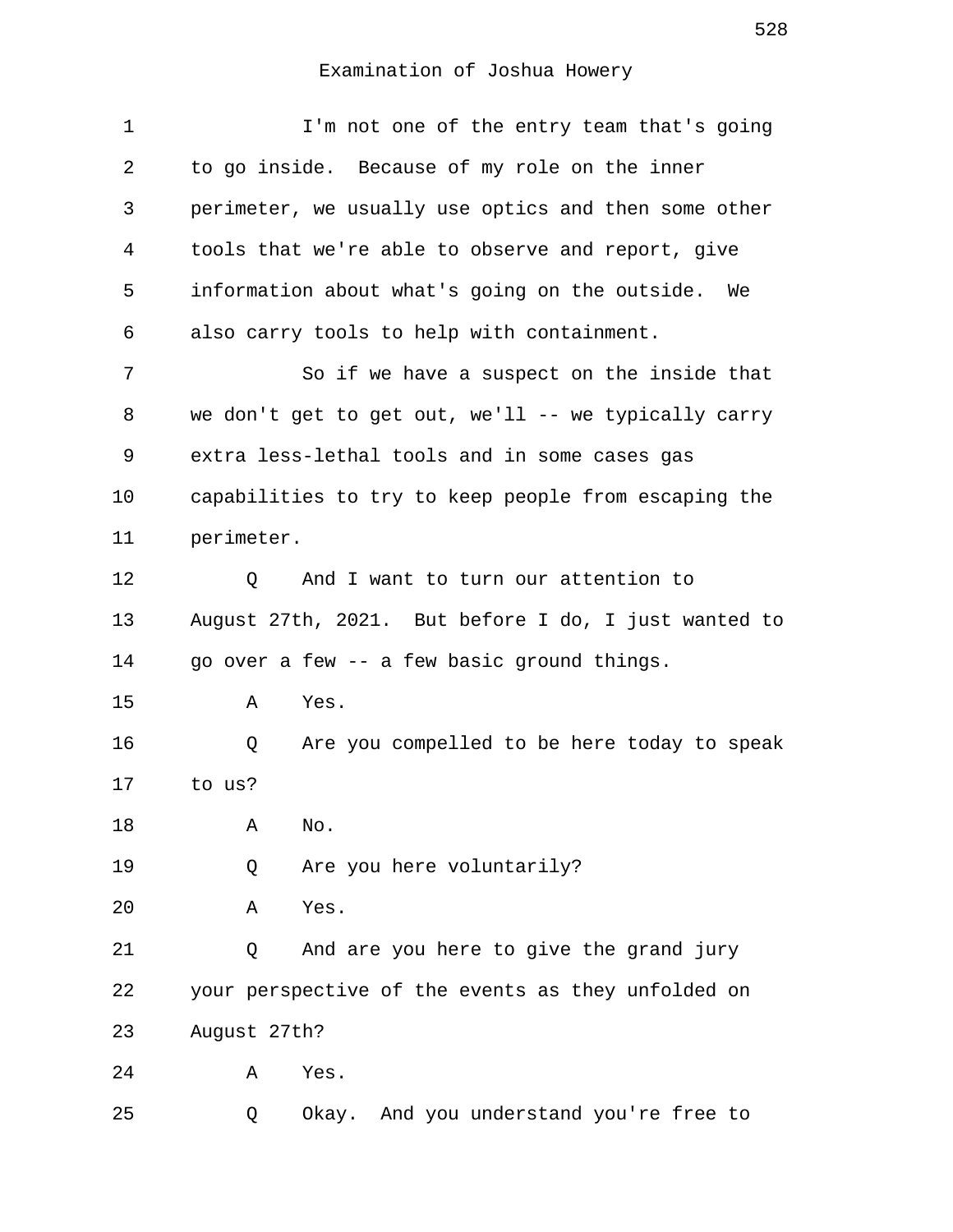1 leave at any time? 2 A Yes. 3 Q Okay. Going forward then, could you tell 4 us how you got involved with the August 27th 5 call-out? 6 A Yes. From the very beginning? 7 0 From the top. 8 A Okay. I woke up that morning. I came out 9 to my kitchen, and my wife told me that my kids 10 wanted donuts. So I took my wife to the doughnut 11 shop in Tualatin, which is about 25 minutes away from 12 my house. 13 And I was getting a dozen donuts for the 14 kids. And I walked back out to the truck, and my 15 pager was going off. And I looked at the initial 16 page and said there was a call-out and they needed 17 SERT to -- to respond. 18 O Okay. 19 A And so I immediately started to -- I jumped 20 in the truck and initially thought, well, my wife is 21 with me. If I can get her home, that would be more 22 convenient for her and everybody else. 23 However, where knew I was driving the wrong 24 way. So about 30 seconds later I re-evaluated that 25 and said that's not going to work. And I turned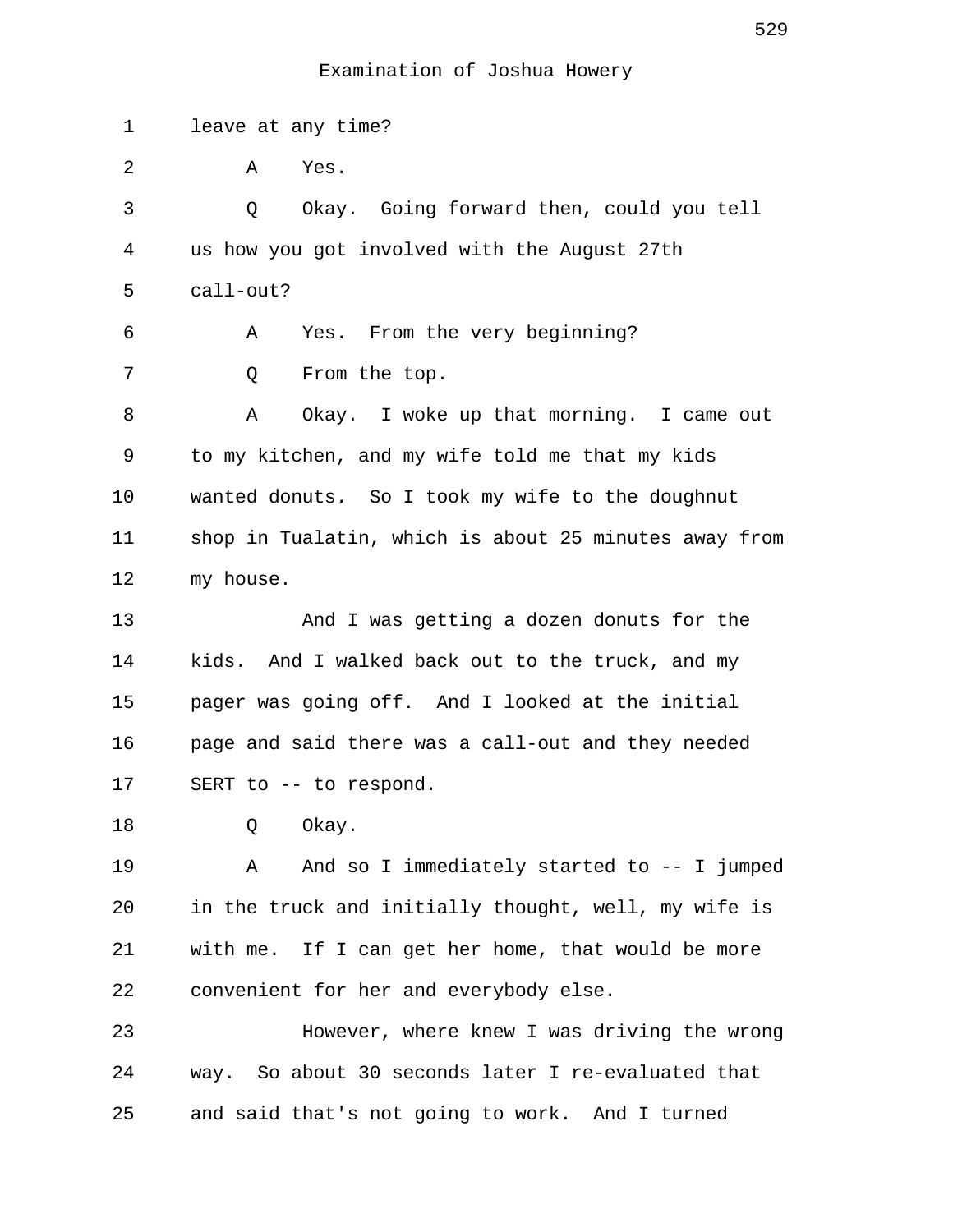| 1       | around and I started going back toward the call-out,  |
|---------|-------------------------------------------------------|
| 2       | stopped at a restaurant and let my wife out with her  |
| 3       | box of donuts so she could get an Uber home and --    |
| 4       | Okay. Hold on one second.<br>Q                        |
| 5       | Α<br>Yes.                                             |
| 6       | You abandoned your wife with a box of<br>Q            |
| 7       | donuts to take an Uber home?                          |
| 8       | Yes.<br>Α                                             |
| 9       | Q<br>Okay. I just wanted to make sure I had           |
| $10 \,$ | that stream of events right.                          |
| 11      | Yes.<br>Α                                             |
| 12      | I'm sure you got in trouble for that later.<br>Q      |
| 13      | It was my day off and, you know, that's --<br>Α       |
| 14      | that's why -- you know, I was out doing normal human  |
| 15      | things, I think. But, yeah, the call-out came. And    |
| 16      | it was a response that -- I needed to respond to      |
| 17      | that, so $-$                                          |
| 18      | So it's fair to say when you get one of<br>Q          |
| 19      | those calls it's a priority?                          |
| 20      | Yep, it's a priority. You know, I was able<br>Α       |
| 21      | to read an update on the call and could see that this |
| 22      | was a very serious situation. So I made the decision  |
| 23      | that that's how we were going to do that.             |
| 24      | Okay. Let's talk about the information<br>Q           |
| 25      | that you were provided. In that first page or text    |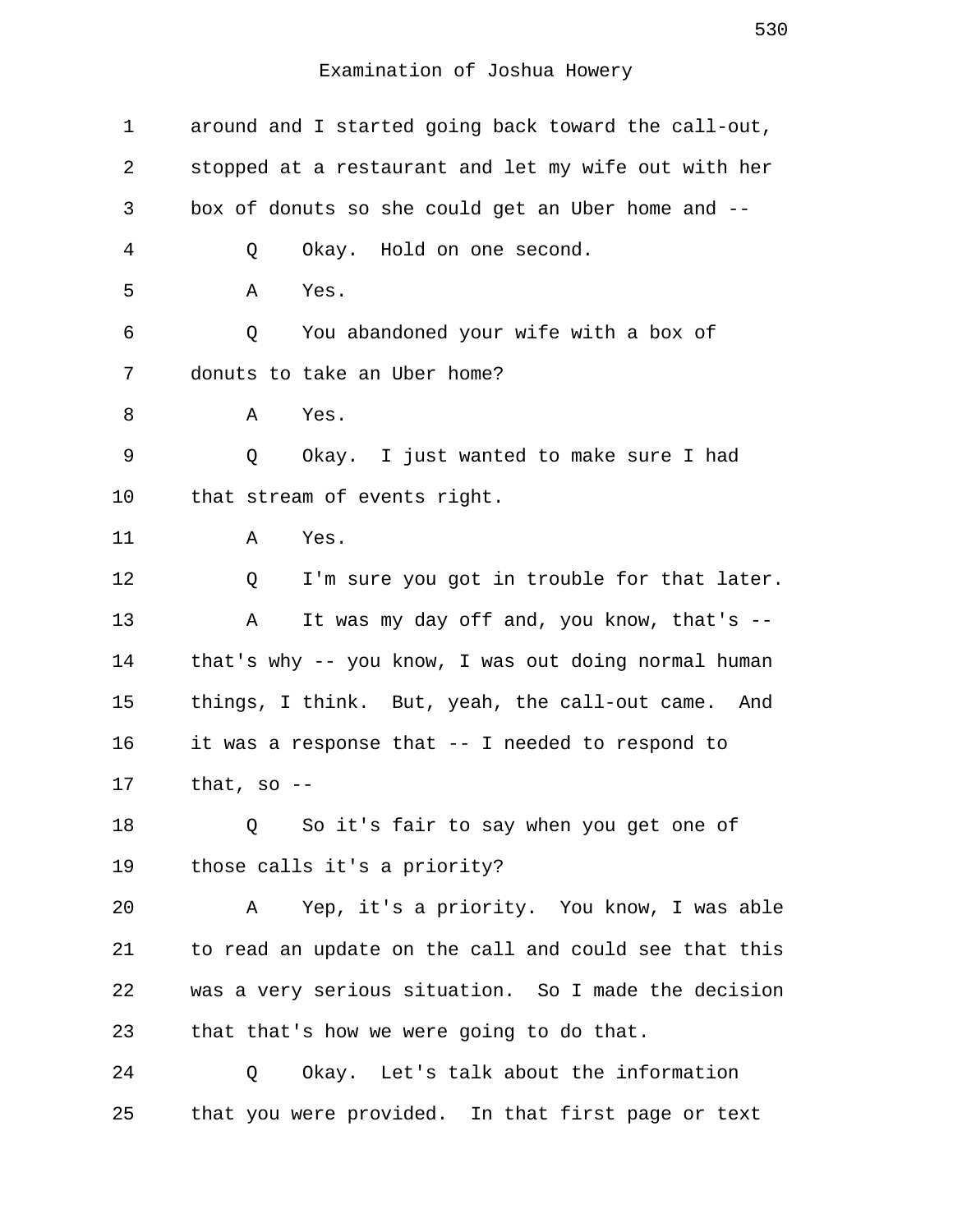| information did you glean from reviewing that?       |
|------------------------------------------------------|
| I don't -- I don't remember exactly what<br>Α        |
| it -- what it said. I mean, we were talking about    |
| six months ago.                                      |
| Sure.<br>Q                                           |
| I -- it was something that I think that<br>A         |
| somebody was serving a warrant and that the suspect  |
| had -- had gotten -- was getting away and was        |
| threatening to shoot officers, if I remember right.  |
| Again, I don't fully remember exactly what the --    |
| what the $-$                                         |
| That's okay. And I just -- I want you to<br>Q        |
| testify as to what you do remember. And if you don't |
| remember, just say, "I don't remember," or, "I don't |
| know." That's fine.                                  |
| Okay. I do remember that it, you know, had<br>Α      |
| to do with, you know, a suspect and -- threatened -- |
|                                                      |
| threatening shooting.                                |
| Okay. So did you have all the equipment<br>Q         |
| that you needed in your truck to respond?            |
| Yes.<br>Α                                            |
| And is this a police vehicle that you were<br>Q      |
| driving or something different?                      |
|                                                      |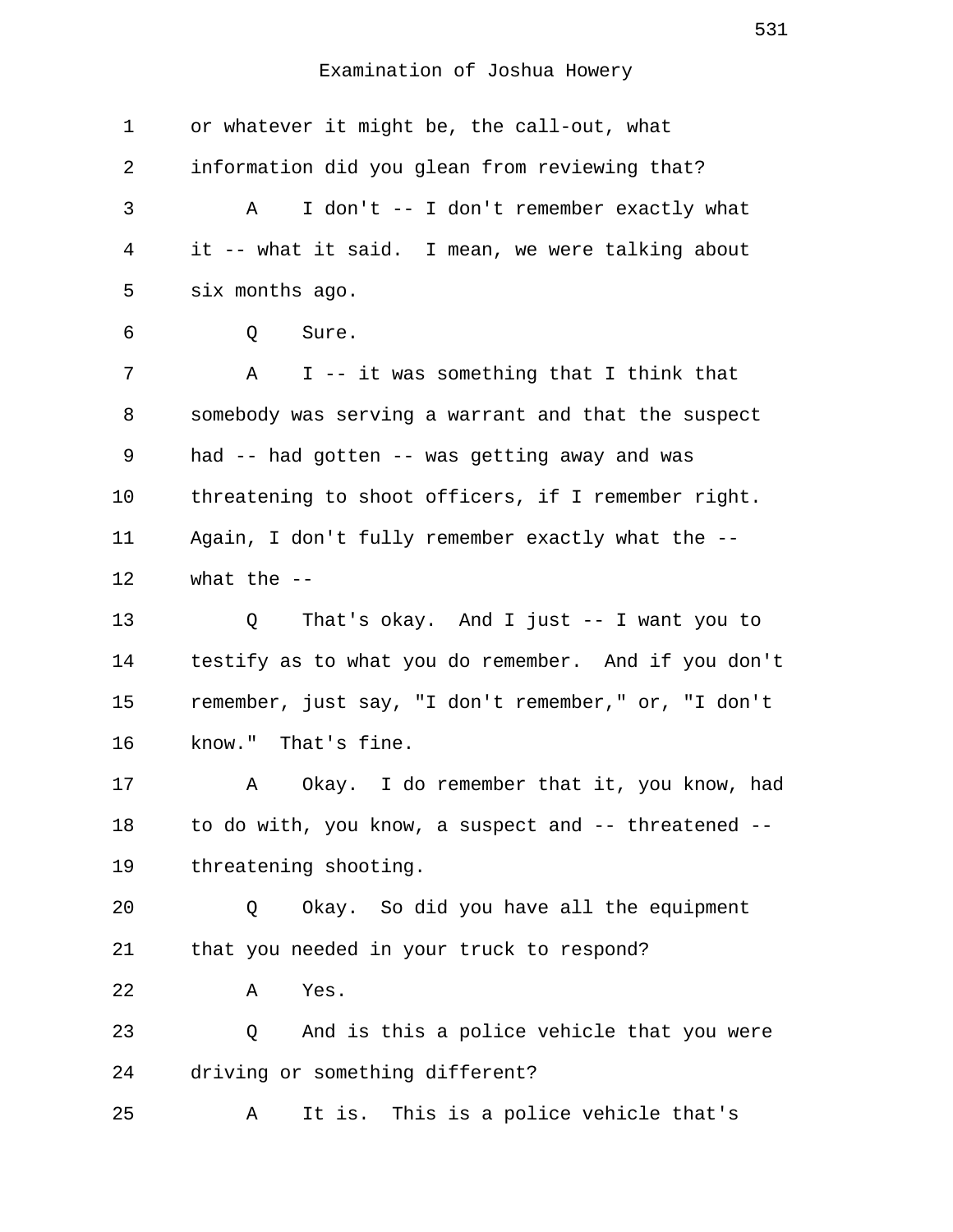| 1  | provided to me from the city. It has a full light     |
|----|-------------------------------------------------------|
| 2  | package, siren and everything else. But it's also --  |
| 3  | you know, it's a -- it's a full truck because of all  |
| 4  | the gear that we carry and everything else like that. |
| 5  | It allows me to just have it with me, again, so we    |
| 6  | can respond in a much more timely manner.             |
| 7  | And so from the restaurant where you<br>Q             |
| 8  | dropped off your wife to the location you were        |
| 9  | responding to, about how far is that distance? How    |
| 10 | long would it take you to travel there?               |
| 11 | I figure it's about 15 miles. Maybe a<br>Α            |
| 12 | little bit more.                                      |
| 13 | Q<br>Okay.                                            |
| 14 | Α<br>It probably took about 20 minutes to get         |
| 15 | there.                                                |
| 16 | So on your ride there, are you doing<br>Q             |
| 17 | anything in particular to --                          |
| 18 | Yeah.<br>Α                                            |
| 19 | -- keep appraised of the situation?<br>Q              |
| 20 | Yes. So, as soon as the call comes out, I<br>Α        |
| 21 | turn the radio on and I start listening to the call,  |
| 22 | how it's developing and what's happening in realtime. |
| 23 | That lets me get updates from the -- from the         |
| 24 | dispatcher and then other officers that are actually  |
| 25 | there.                                                |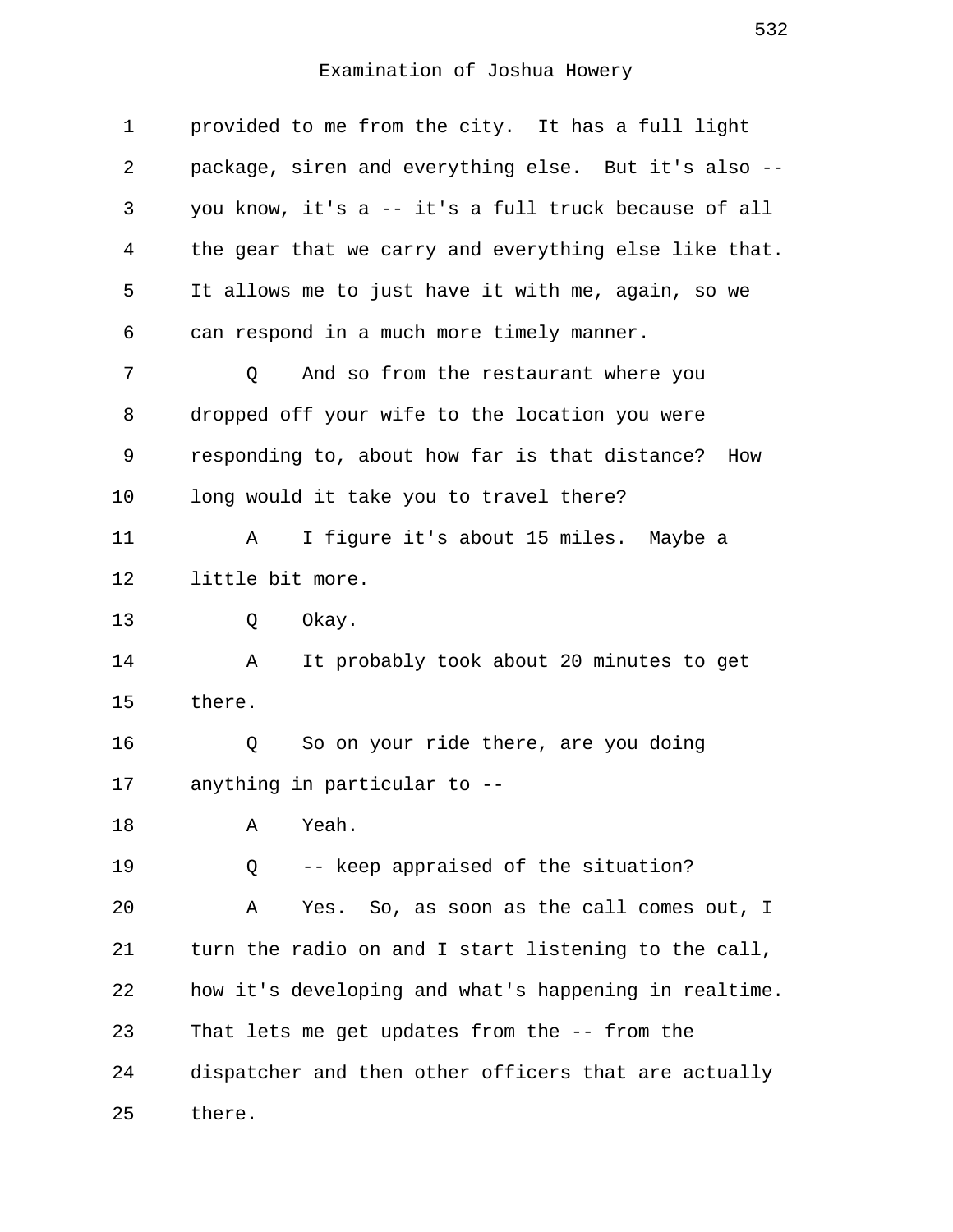| 1  | And we've heard a little bit today about<br>Q         |
|----|-------------------------------------------------------|
| 2  | different radio channels that people have access to.  |
| 3  | What were $--$                                        |
| 4  | Yes.<br>Α                                             |
| 5  | Q -- you being provided information on as you         |
| 6  | were driving?                                         |
| 7  | I believe it was she two --<br>A                      |
| 8  | Okay.<br>Q                                            |
| 9  | -- is our radio channel that we typically<br>Α        |
| 10 | go to first. Sometimes we end up going to the main    |
| 11 | net where the -- where the event started. So I'm not  |
| 12 | 100 percent sure which one I was listening to.        |
| 13 | But I know that we had -- typically the               |
| 14 | page comes out and it says go to she two. And         |
| 15 | that -- so that's where I would've gone to first. If  |
| 16 | there was a switch -- honestly, at this point I don't |
| 17 | remember if we switched over or not.                  |
| 18 | That's fine. As you're $-$ as you're<br>Q             |
| 19 | driving, are you learning any additional information  |
| 20 | that's new to you?                                    |
| 21 | Yes.<br>Α                                             |
| 22 | Can you tell me about that?<br>Q                      |
| 23 | So I'm driving toward the call. And we're<br>Α        |
| 24 | getting constant updates of how, you know -- how this |
| 25 | call is developing. Other officers that are           |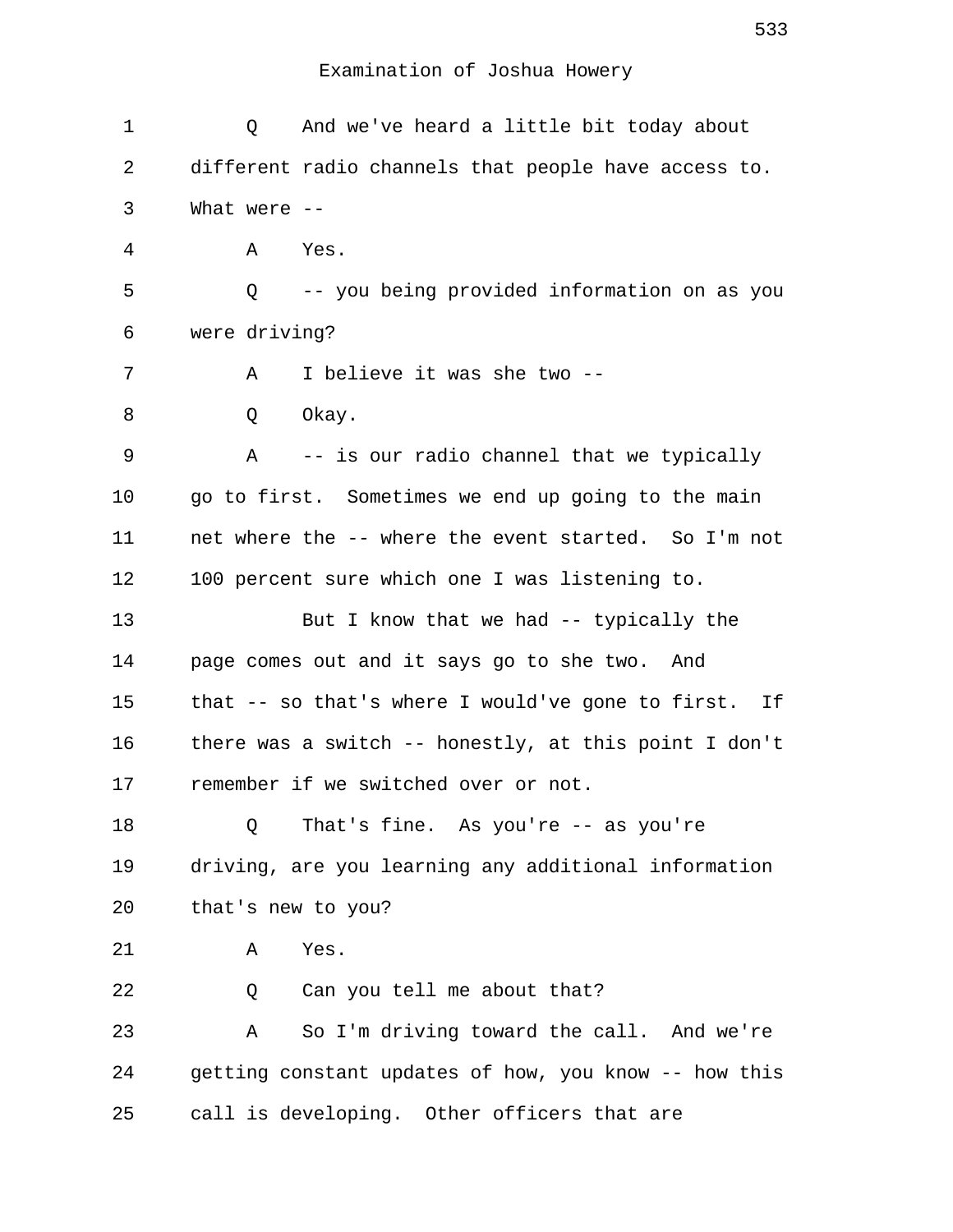1 arriving, what they're trying to get done. And I 2 believe it was on the way there that I heard that 3 there was a team inside the -- I think that -- I got 4 information that this guy had left the initial 5 apartment they were trying to do a warrant on. 6 And he had gone down a balcony and gone

 7 into another apartment. And we had officers trying 8 to set up outside that apartment. And at some point 9 during that drive there, I heard one of our officers 10 say that there were shots fired through the wall and 11 we had an officer that was hit.

12 Q Okay. And do you recall how much longer it 13 took you to get to the staging area or the command 14 center, if that's where you responded to, after the 15 officer had been shot?

16 A I don't remember exactly the time. It was 17 probably between ten minutes and maybe 15 minutes, if 18 that.

19 0 Okay. So you were not one of the first 20 officers on the scene?

21 A That's correct.

22 Q Oh, okay. When you did respond, where did 23 you go?

24 A I went to -- they had a staging location 25 that came out on the -- on -- on the initial page.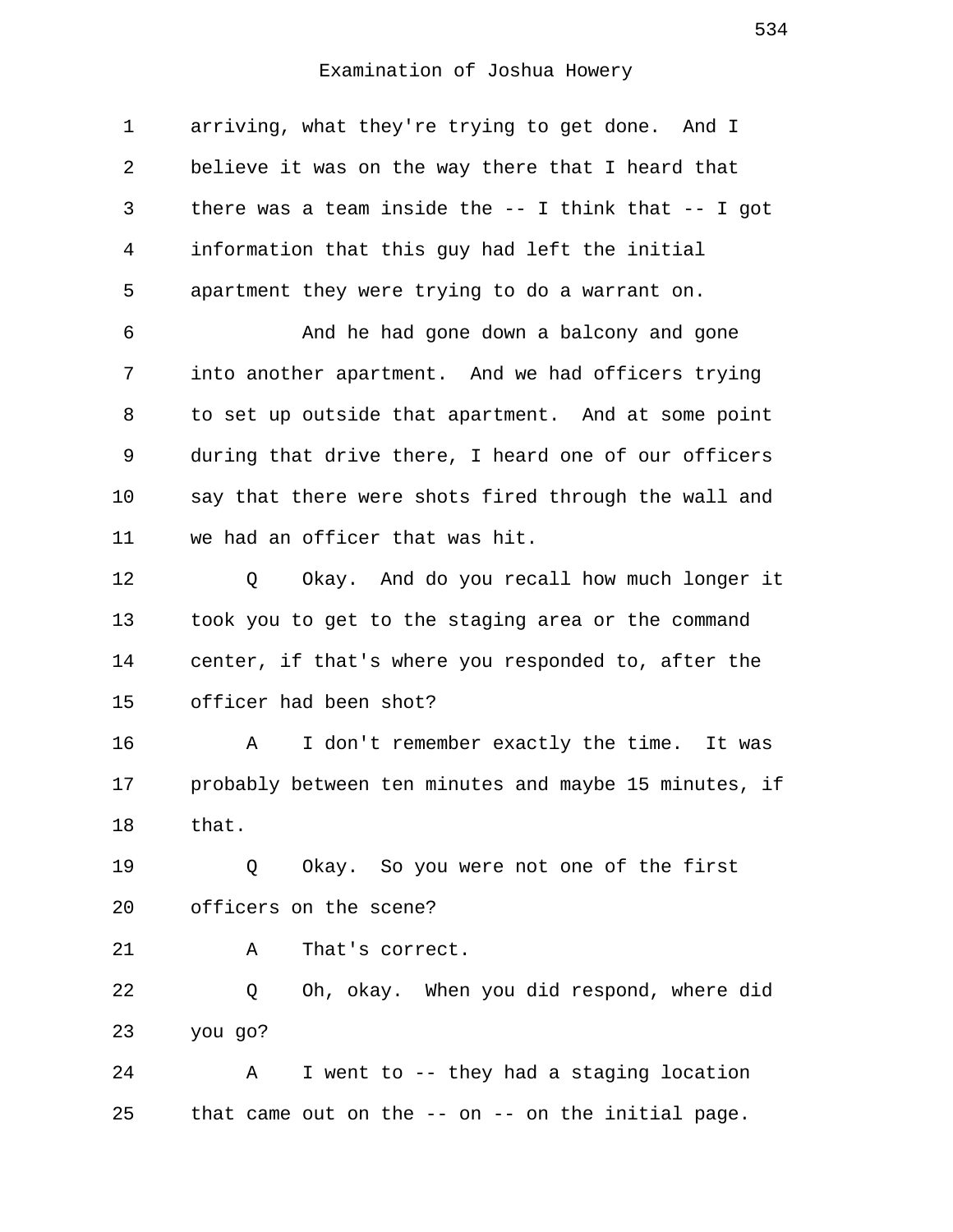1 As I'm looking at this -- at this map here, this 2 overhead map, I believe I ended up parking at the 3 corner of North Interstate Place and North McClellan 4 Street. 5 Q Okay. So somewhere in this vicinity? 6 A Yes. 7 C And if it would be of assistance while 8 we're talking, if you want to indicate places, I can 9 move the mouse there so they can all see it as well. 10 A Oh, okay. Excellent. Thank you. 11 Q No problem. All right. So you responded 12 to this area. What was the first thing you did when 13 you arrived? 14 A I stopped the truck. I got out. I went to 15 the back, and I started to gear up. 16 Q And when you say "gear up," what do you 17 mean? 18 A Well, I had actually stopped and put on 19 some green -- green pants and a green top, which is 20 typically what our uniform is, when I stopped at 21 the -- at the restaurant earlier. 22 And so when I say gear up, I put on my -- 23 my duty belt, which holds my handgun and my medical 24 kit. And then I put on my ballistic vest, which 25 carries some magazines of ammunition, you know, has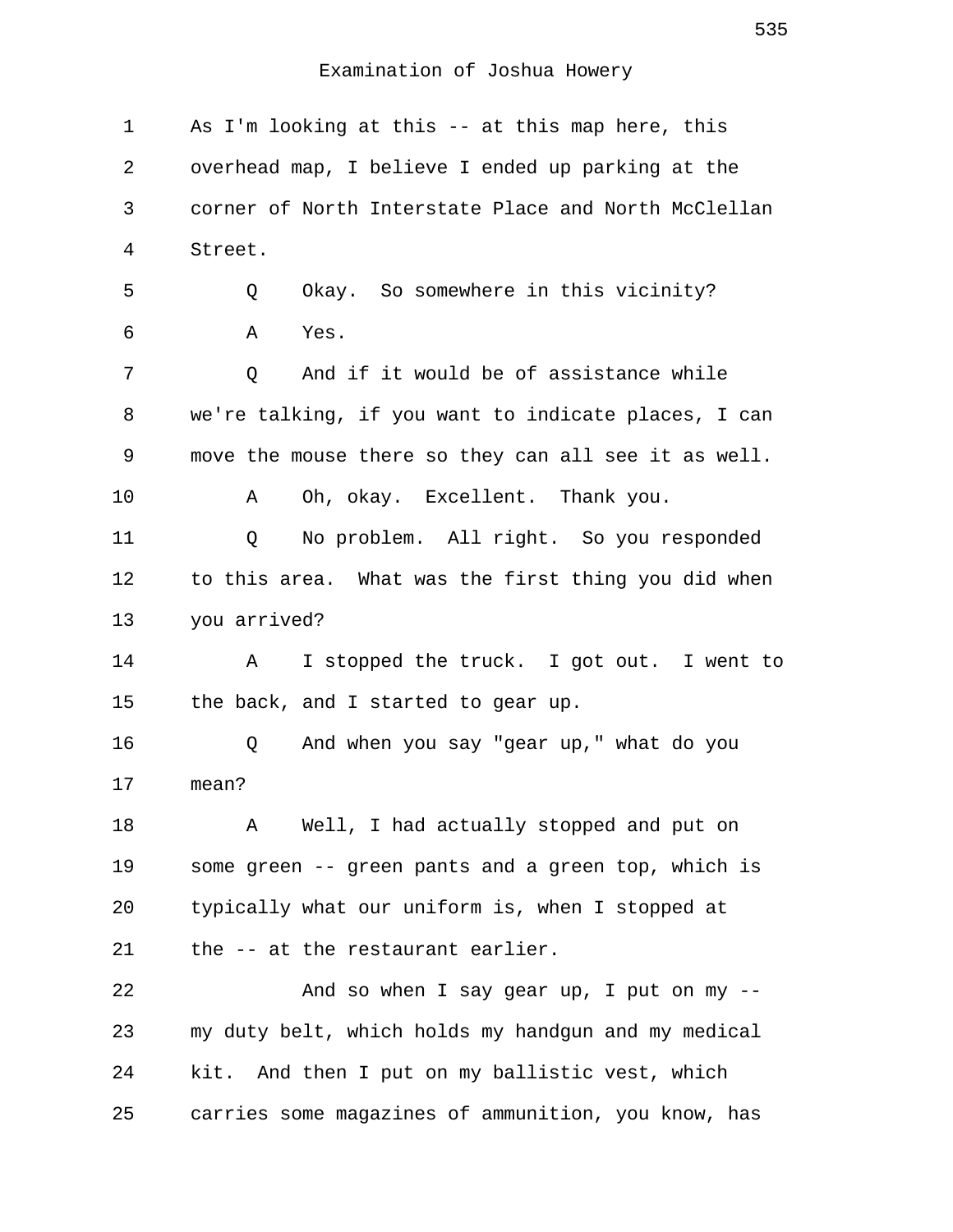1 the -- it has the ballistic panels in, a helmet, 2 protective eyewear. And I grabbed my rifle. 3 Q All right. And do you recall about what 4 time you arrived? 5 A Oh, I -- you know, I want to say that the 6 call-out came around 6:30 in the morning, but I 7 don't -- I don't know exactly the time that I 8 showed up. 9 Q That's all right. So once you got geared 10 up, where did you go and what did you do? 11 A As I was gearing up right there in that 12 intersection, there were three other perimeter 13 officers that were also gearing up at the same time. 14 And they were -- they had gotten their a little bit 15 before I had. 16 I quickly got my gear together and then we 17 split up into two -- two pairs to go walk northbound 18 on Interstate Place there to try to get into 19 position. 20 Q And we've talked a little bit about the 21 inner perimeter. What would the inner perimeter be 22 in a situation like this? Or in this particular 23 situation, if you can recall. 24 A Well, we would try to take a position. So

25 we -- there's an arrow there at the apartment where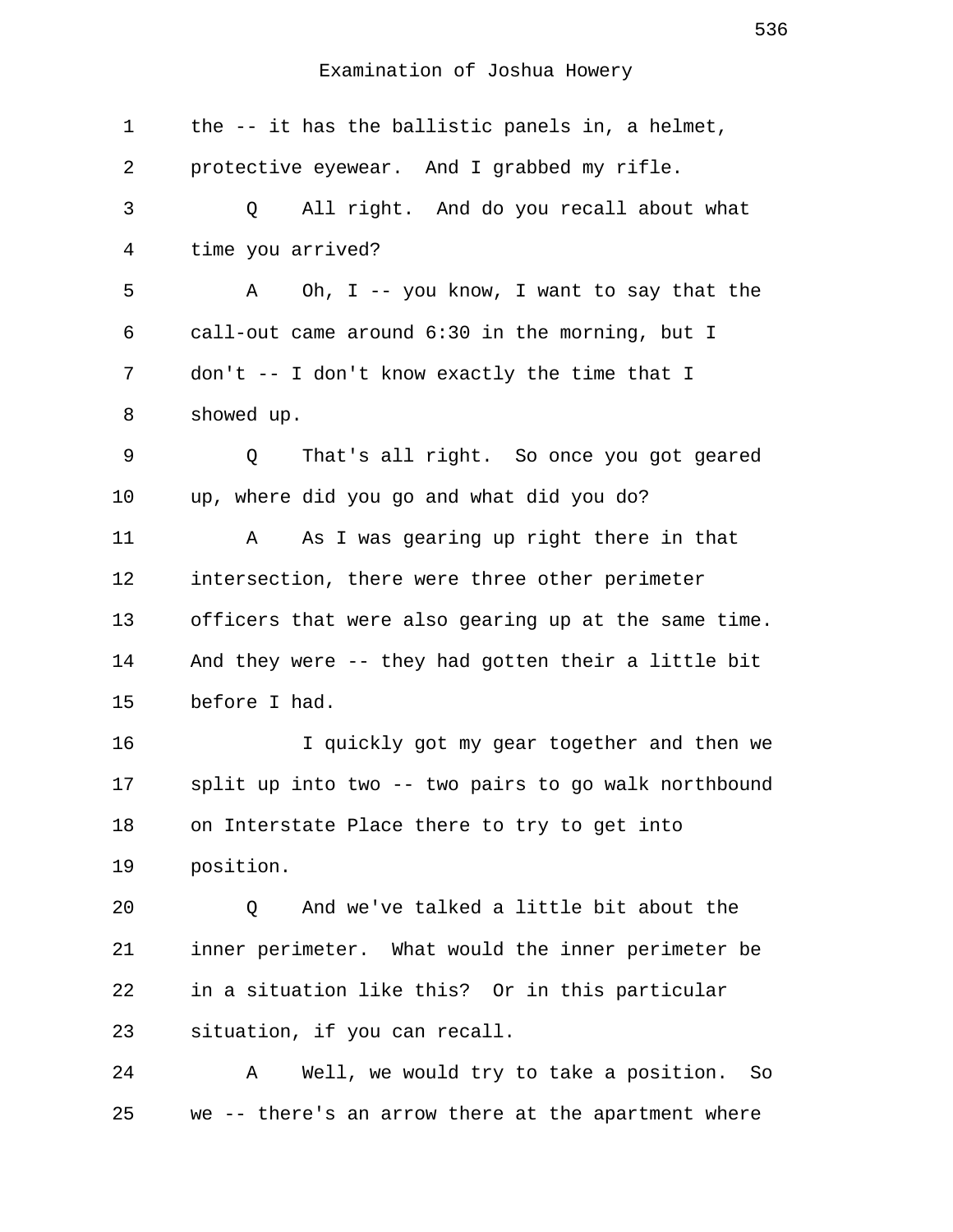1 the action was happening, where the -- where this 2 event was happening.

 3 Typically, we would try to get containment 4 around that place and then try to get eyes on, like a 5 vantage point where we could see any windows, doors, 6 anything where a suspect may come out or -- or 7 present himself so we could get information to the 8 rest of the team so we -- as we're making a 9 coordinated effort to try to resolve the situation. 10 Q So thus far we've been referencing slide 11 number two, which is an overhead of an apartment 12 complex. And I see two buildings with white roofs 13 that are semi rectangular next to each other. Would 14 those be both buildings that you would have as the 15 inner perimeter or only the one building? 16 A Well, only the one building -- well, we 17 would try to get any -- any position around the one 18 building where this event was happening, including 19 using that building right next to it, potentially to 20 get a -- a vantage point there. 21 Q Okay. Thank you for explaining that to us. 22 A Sure. 23 Q Now, you said you were walking north along 24 Interstate Place. And I think you indicated you were 25 with three other SERT members; is that correct?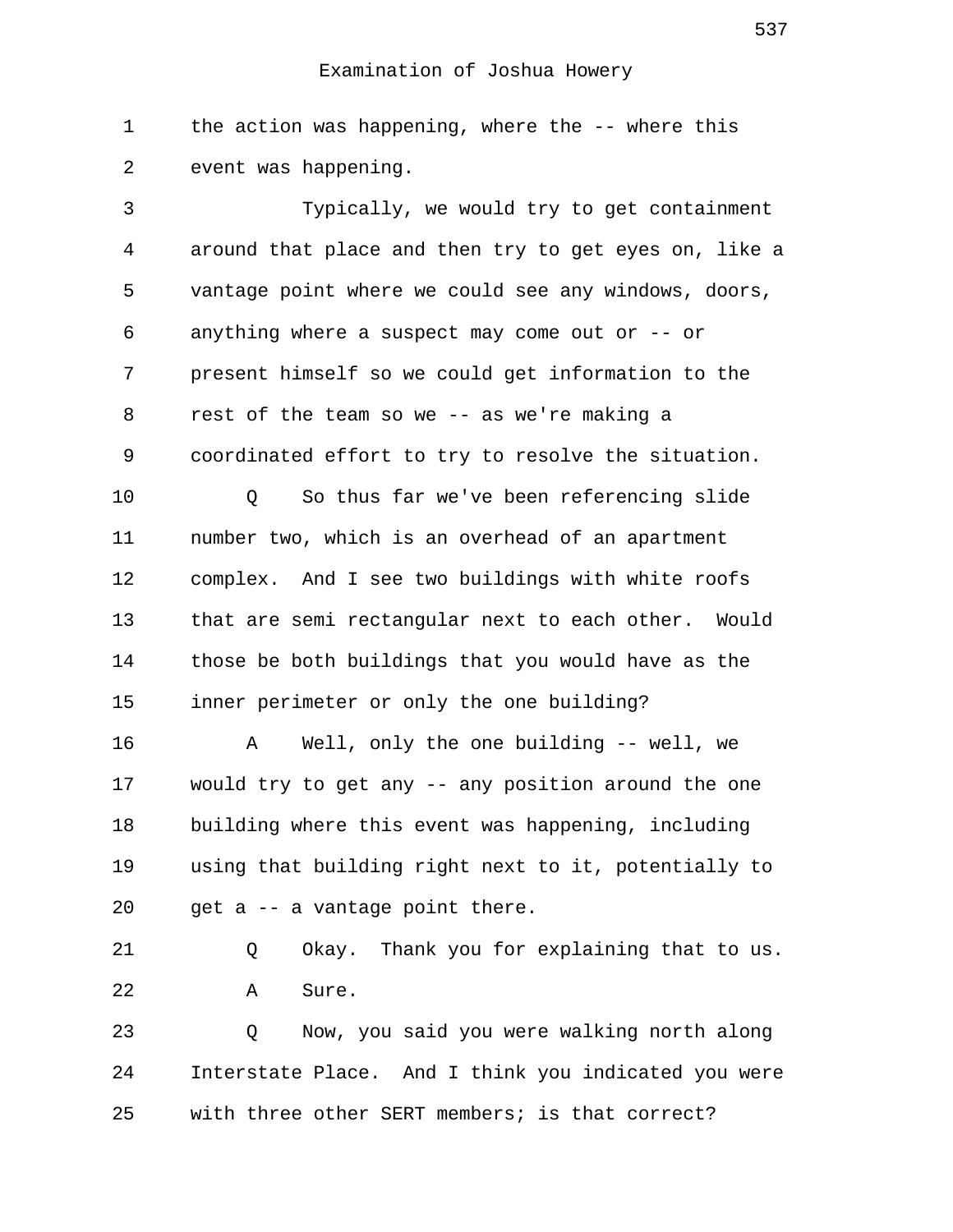| 1  | Α<br>That's correct.                                  |
|----|-------------------------------------------------------|
| 2  | Okay. Do you recall who those SERT members<br>Q       |
| 3  | were?                                                 |
| 4  | Yes. It was Officer Leo Harris, Officer<br>A          |
| 5  | Joel Kunze and Officer Derrick Foxworth.              |
| 6  | All right.<br>Q                                       |
| 7  | I'm sorry. Sergeant Derrick Foxworth at<br>Α          |
| 8  | the time, so -- and now promoted.                     |
| 9  | Got it. And where were you headed?<br>Q               |
| 10 | So we made it $-$ as we were walking north<br>Α       |
| 11 | on Interstate Place, the four of us made a plan to    |
| 12 | split up. And I believe that Officer Harris and       |
| 13 | Officer Kunze were going to try to get into the       |
| 14 | building right next to the building with the arrow on |
| 15 | it there.                                             |
| 16 | Okay. So this building right here?<br>Q               |
| 17 | That's correct.<br>Α                                  |
| 18 | Okay.<br>Q                                            |
| 19 | I believe they were going to try to get<br>Α          |
| 20 | into that building and get a vantage across that      |
| 21 | small courtyard between the two buildings. As we      |
| 22 | went, they actually -- Officer Harris suggested that  |
| 23 | Officer -- Sergeant Foxworth and I went across Willis |
| 24 | to the north of here.                                 |
| 25 | Okay.<br>Q                                            |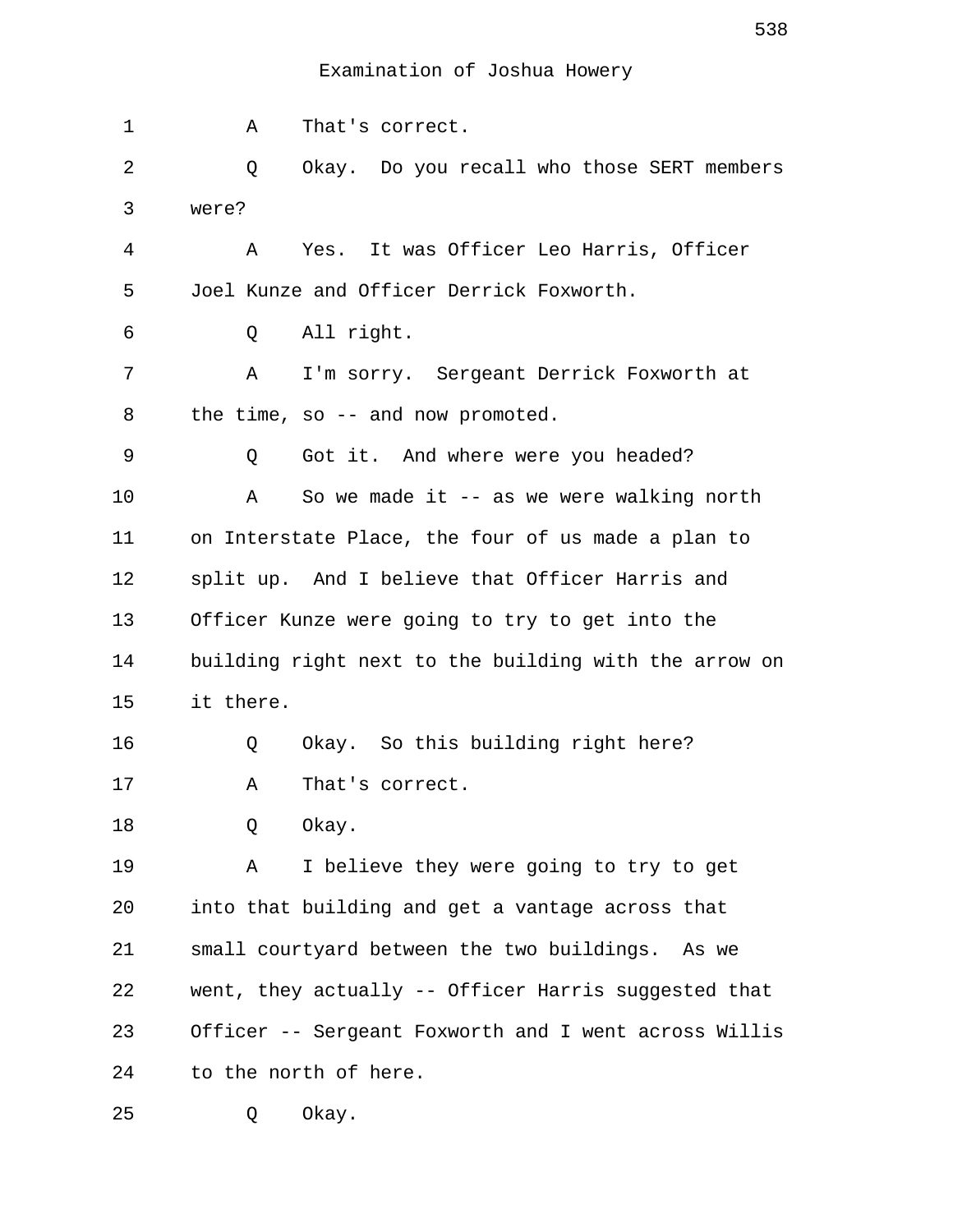| 1  | And it's not on this picture here, but just<br>Α      |
|----|-------------------------------------------------------|
| 2  | across the street and a little bit to the east of the |
| 3  | buildings is another apartment complex there.         |
| 4  | Okay.<br>Q                                            |
| 5  | It's a three-story apartment complex. And<br>Α        |
| 6  | it has -- there is a balcony at the top of the stairs |
| 7  | there that we thought maybe if we got high enough we  |
| 8  | would have a vantage point to get an angle across and |
| 9  | be able to see the particular landing and apartment   |
| 10 | where this event was happening.                       |
| 11 | And as you were attempting to get into<br>Q           |
| 12 | these positions, are you continuing to either make    |
| 13 | observations of your own or hearing reports on the    |
| 14 | radio about any ongoing activity at that apartment?   |
| 15 | Yes, both of those.<br>Α                              |
| 16 | Okay. And can you tell me a little about<br>Q         |
| 17 | those?                                                |
| 18 | So, as we were getting into position, we're<br>Α      |
| 19 | constantly hearing shots coming from the apartment.   |
| 20 | We're also hearing reports on the radio from officers |
| 21 | who are inside that building that shots are coming    |
| 22 | through the walls at them.                            |
| 23 | And how could you personally tell the shots<br>Q      |
| 24 | were coming from the apartment?                       |
| 25 | I could hear the shots inside the<br>Α                |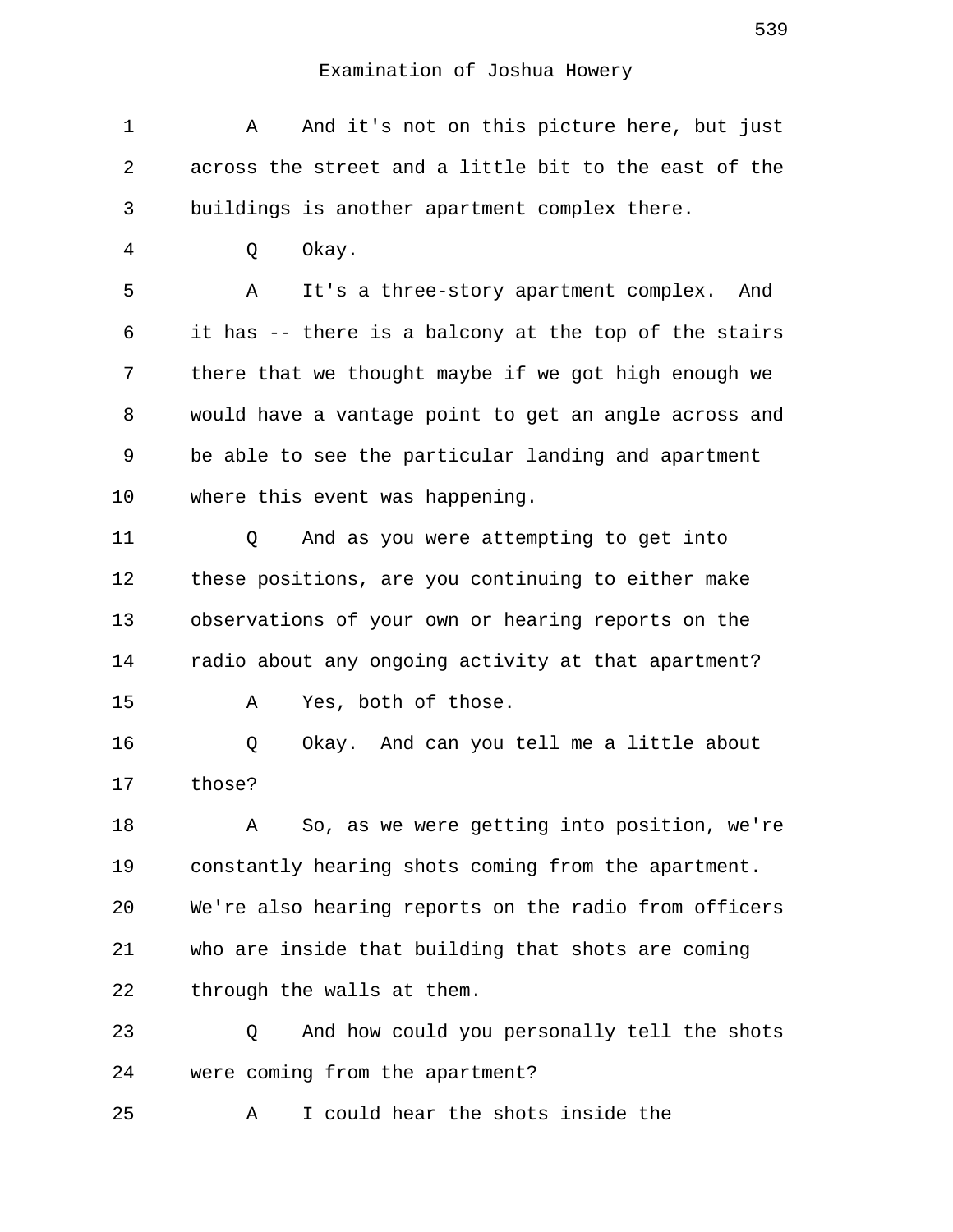| 1  | apartment. The other thing is there the -- one of     |
|----|-------------------------------------------------------|
| 2  | our pieces of armor was parked on Willis there. And   |
| 3  | I knew that, from the updates, I believe we were      |
| 4  | starting to launch gas at the apartment. And the --   |
| 5  | the shots of the gas are a different -- are a         |
| 6  | different noise than shots coming from inside that    |
| 7  | apartment.                                            |
| 8  | And were you present when any of the gas<br>Q         |
| 9  | canisters were actually fired?                        |
| 10 | Α<br>Yes.                                             |
| 11 | Okay. So walk me through that. When did<br>Q          |
| 12 | you disengage from this apartment complex north of    |
| 13 | Willis and come back to the area?                     |
| 14 | Well, Sergeant Foxworth and I went across<br>Α        |
| 15 | there, started up the stairs. And I said, "If you     |
| 16 | stay down, I'm going to run all the way up to the     |
| 17 | third floor to see what we have and see if this is    |
| 18 | going to be a good vantage point for us or not and if |
| 19 | it gives us any view where we can give good           |
| 20 | information or help resolve this situation."          |
| 21 | I got to the third floor. I realized that             |
| 22 | the angle that that gave me was not good. It did not  |
| 23 | give me a good view. It was a little bit further      |
| 24 | away. And, in addition, the armor was between me and  |
| 25 | the location, which meant that anybody in the armor   |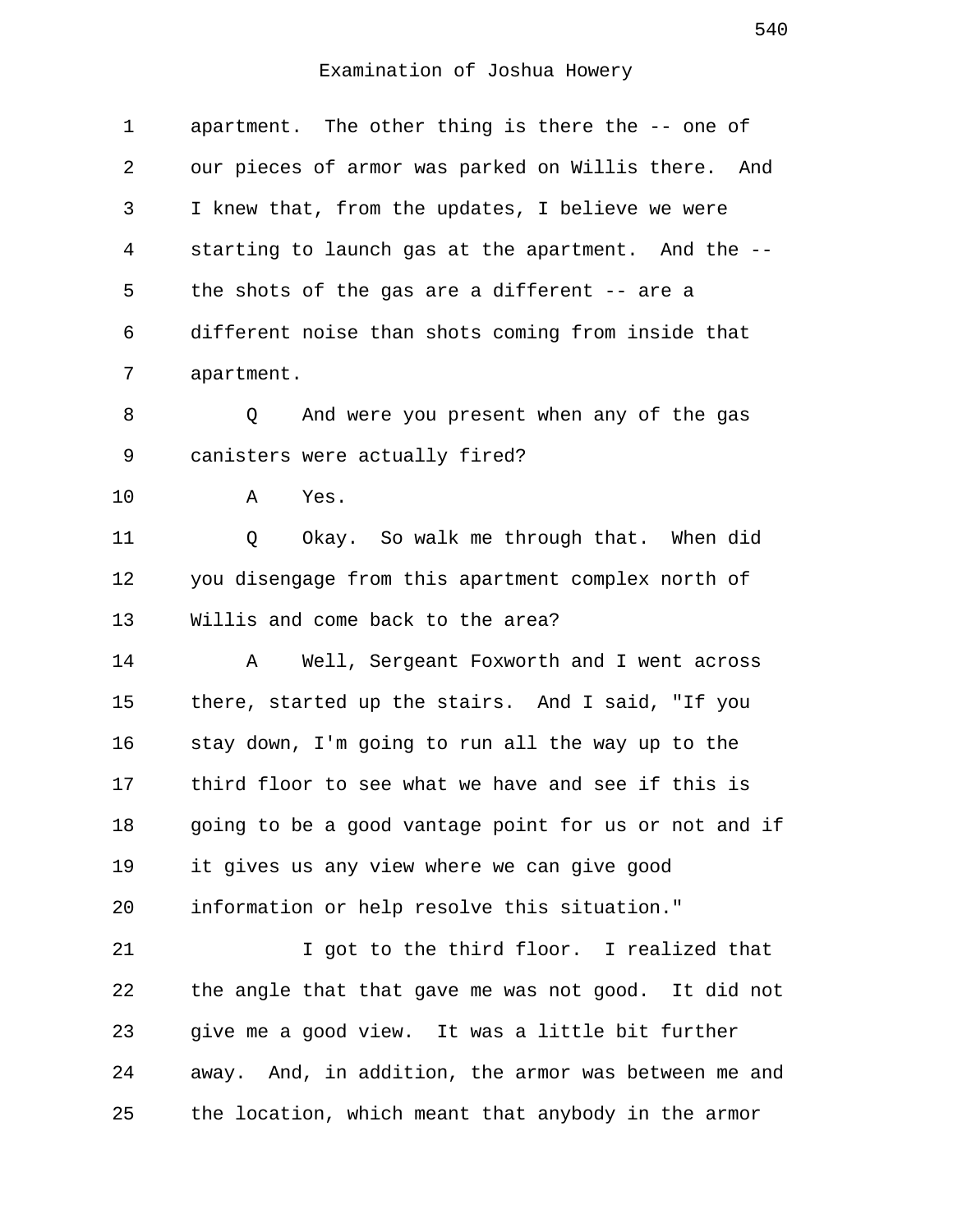1 had the -- had the same view as I did, but they were 2 much closer. 3 So I came back down the stairs and told 4 Sergeant Foxworth, "We don't -- we don't have a good 5 view from here. We need to find a better place to be 6 to help resolve this." 7 Q So at that point what did you do? 8 A At that point I ran -- we ran back across 9 Willis Boulevard. And we ended up in -- so the 10 apartment across from the apartment where this is 11 happening, on the sidewalk there, one of the EDU 12 officers -- and I believe he was a Vancouver 13 officer -- was there. And he was -- 14 Q And just because we're not great with 15 acronyms, EDU? 16 A Oh, I'm sorry. Explosive Disposal Unit. 17 Q Great. Okay. So you met somebody that was 18 there. And what agency was he from? 19 A I believe he was from Vancouver. 20 Q Okay. Go ahead and continue. 21 A I'm sorry. He was -- so he was there. And 22 he was looking at a small screen. And I recognized 23 him, that he was one of the Explosive Disposal Unit 24 guys. And I asked him, I said, "Which apartment 25 exactly can you tell me where this is exactly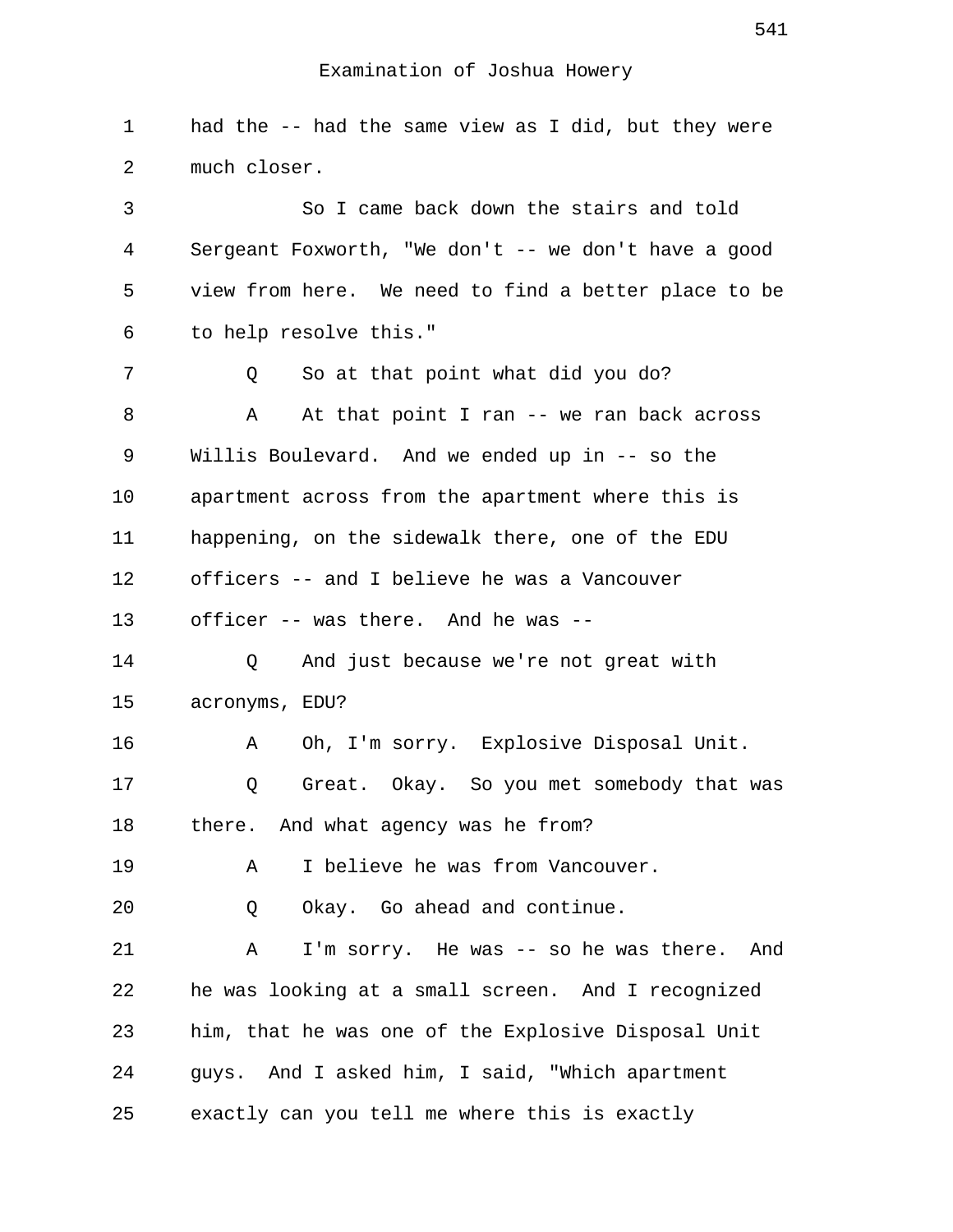1 happening?" 'cause I'm still trying to run around, 2 trying to find a good view.

 3 But I wanted to make sure exactly the 4 apartment, exactly which -- which one of these 5 buildings, which floor. I wanted as much information 6 as I could. And he had been there for a little 7 while.

8 And he says, "It's the" -- where he was 9 standing, he said, "It's not this building right in 10 front of us here. It's the next one over. It's on 11 the corner, and it's -- there's at least three, I 12 believe, doors or windows one-week second floor. 13 There's three stories."

14 And he goes, "I have my robot parked in the 15 middle right now. You can see it on my screen." And 16 he said, "You can see him coming out right now."

17 Q And did you observe that?

18 A I did. I looked at the -- at the screen, 19 and I could see the suspect coming -- poke his head 20 out the window.

21 Q Okay. And when you say "poke his head out 22 the window," can you describe that a little bit 23 further?

24 A Not really. It was -- you know, we're 25 talking about a -- about a four-inch screen --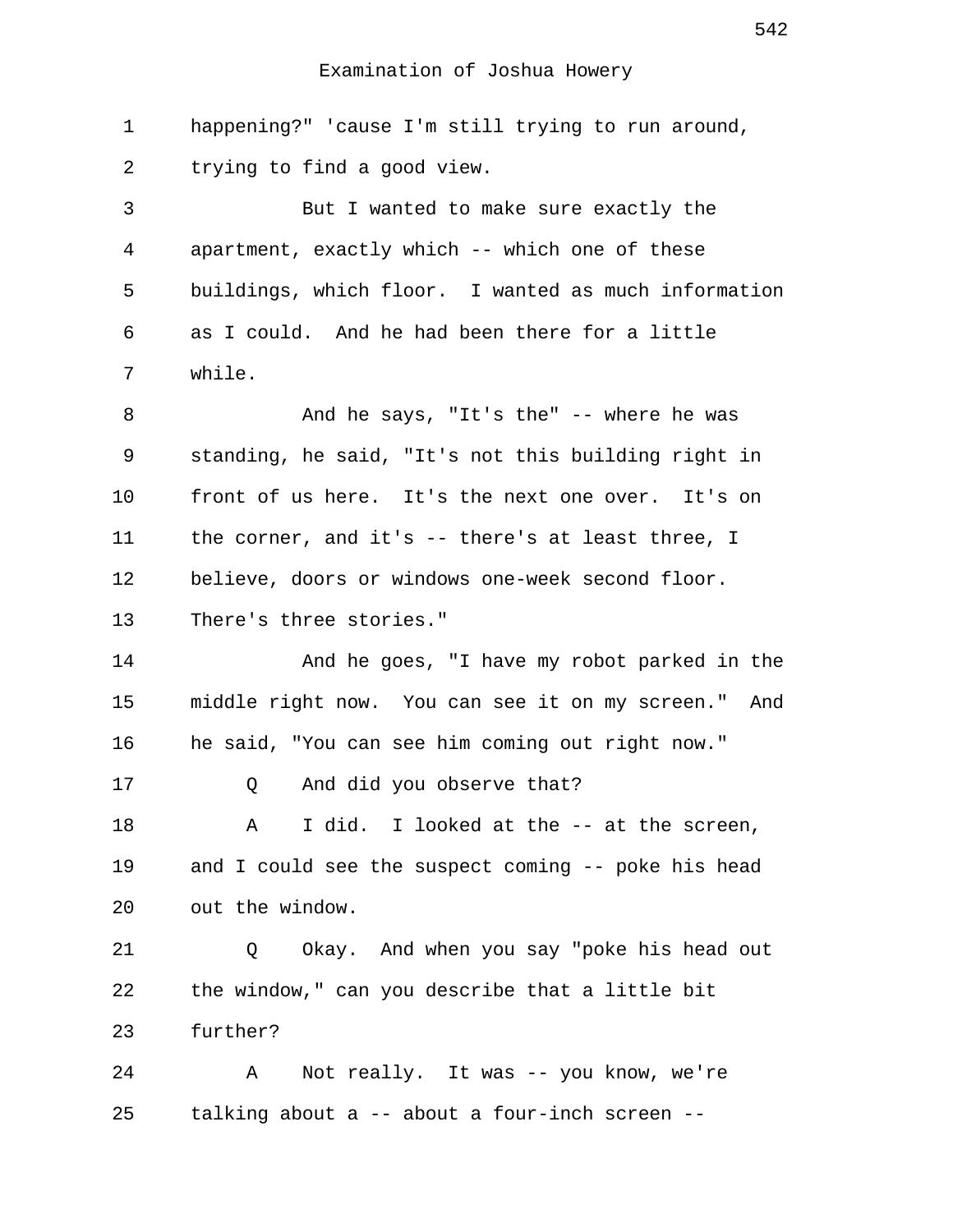1 Q Okay. 2 A -- six months ago. He -- 3 Q Sure. 4 A I -- I remember I was able to see the -- 5 the movement on that -- on a particular window. I 6 could -- what it allowed me to do was to understand 7 and get kind of a visual of how many -- which windows 8 are we talking about in which building, how far does 9 this actually go down the side of the building for 10 the window where he's coming out. And this is the -- 11 this is the suspect. 12 Q And, as you're looking at this screen, 13 making these observations, do you recall whether or 14 not gas had already been deployed? 15 A Gas had been deployed, yes. 16 Q You could smell it or you were aware it was 17 there? 18 A Yes. I -- I'd seen -- as I was coming 19 across the street, I'd seen this -- I think it was 20 Officer Faris launching gas. 21 Q Okay. So what did you do in response? 22 A At that point I had the information and I 23 knew this -- this individual had been shooting 24 through the walls. If I can back up a little bit. 25 Q Go ahead.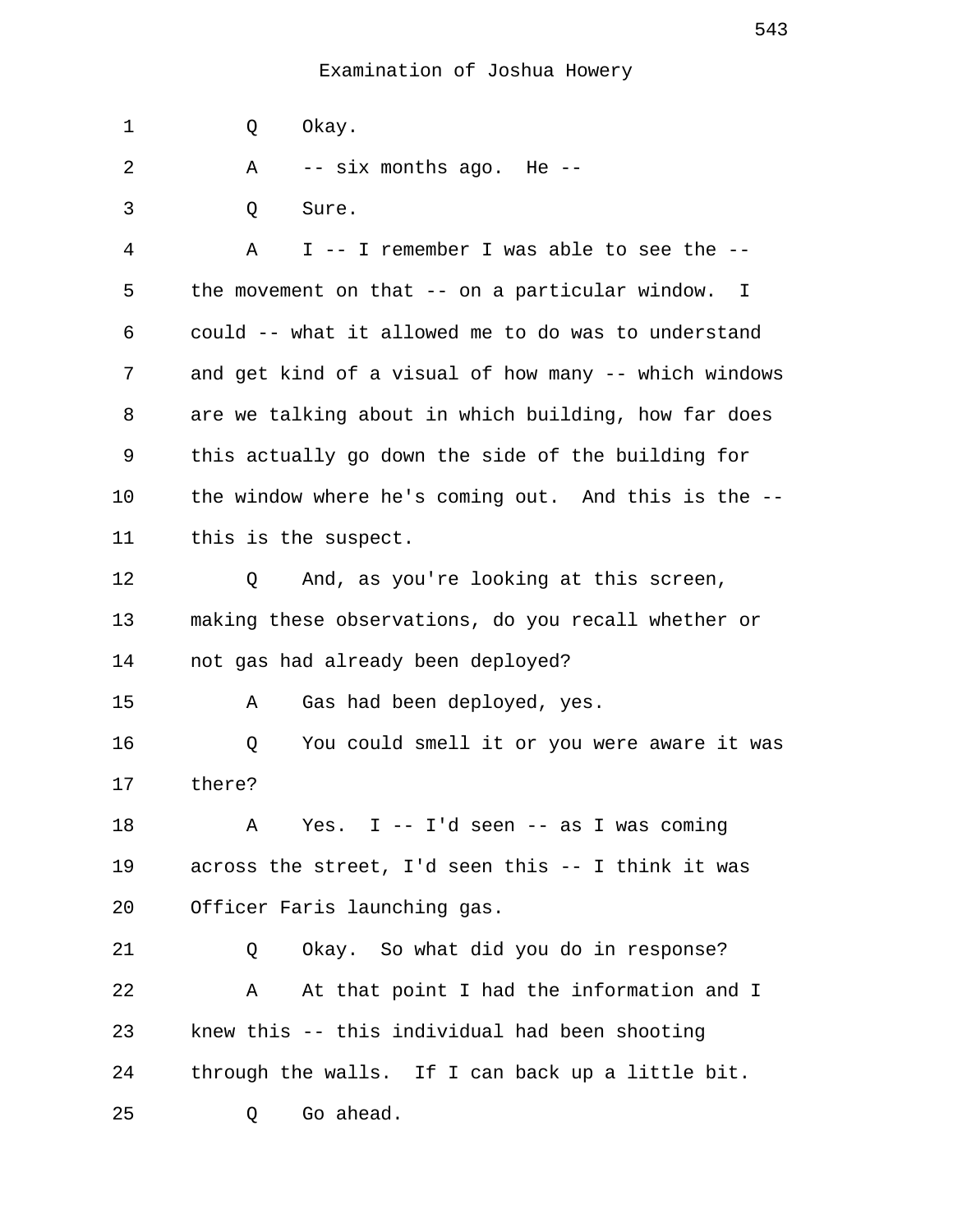| 1  | Also during this time we got information<br>Α         |
|----|-------------------------------------------------------|
| 2  | somewhere in there that two people that had been      |
| 3  | inside that apartment when this -- when the suspect   |
| 4  | entered the apartment had -- had left.                |
| 5  | They had gotten out and they had been                 |
| 6  | debriefed and there was nobody else in the apartment. |
| 7  | So at that point I already knew that there was nobody |
| 8  | else left in that -- in the apartment except the      |
| 9  | suspect.                                              |
| 10 | In that particular -- in apartment number<br>Q        |
| 11 | five, correct?                                        |
| 12 | In that $-$ - yes, in that $-$ - in that one<br>Α     |
| 13 | apartment.                                            |
| 14 | Were you aware as to the status of the<br>Q           |
| 15 | other apartments and whether or not they'd been       |
| 16 | evacuated?                                            |
| 17 | Α<br>No.                                              |
| 18 | Okay.<br>Q                                            |
| 19 | I gave the information that I had to<br>Α             |
| 20 | Sergeant Foxworth, my partner that day. I started --  |
| 21 | I said, "We need to get around to the other side, the |
| 22 | south end of these buildings, because I don't believe |
| 23 | we have an eye. We don't have a vantage point."       |
| 24 | And when I say "we," I don't believe that             |
| 25 | our team, the -- the SERT, had anybody there that had |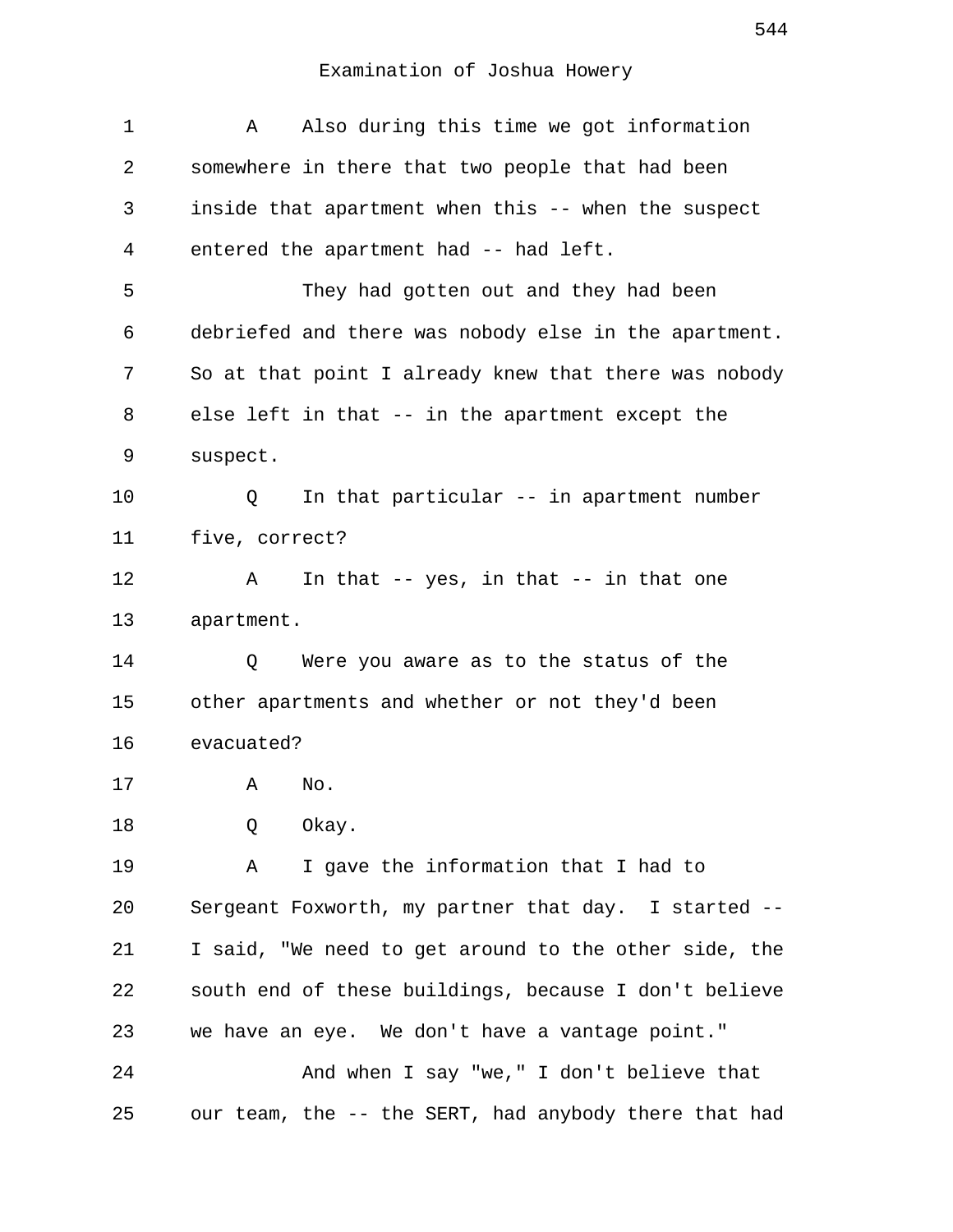| 1  | an eye from that -- from that angle anymore. I knew   |
|----|-------------------------------------------------------|
| 2  | we had it from the north because of the armor there,  |
| 3  | but I didn't believe we had anybody from the south.   |
| 4  | And so I went about -- at 1600 North Willis           |
| 5  | Boulevard, where the red marker is, I started down    |
| 6  | there to see if I could get around and noticed there  |
| 7  | was a big fence there.                                |
| 8  | But I could get $-$ if I just went on the             |
| 9  | west side of that fence, I would be able to get all   |
| 10 | along that apartment building and then pop out on the |
| 11 | southwest corner there.                               |
| 12 | And where I have the cursor positioned now,<br>Q      |
| 13 | at the corner of that building, is that approximately |
| 14 | where you were?                                       |
| 15 | That's $--$ that's correct.<br>Α                      |
| 16 | Okay. Then what happened?<br>Q                        |
| 17 | So as I was -- as Sergeant Foxworth and I<br>Α        |
| 18 | were making our way along that building to get into   |
| 19 | the position where you have the cursor there, I could |
| 20 | hear more shots being fired from the apartment. I     |
| 21 | also heard radio transmissions that Officer Ramsey    |
| 22 | had fired shots back, that there was question whether |
| 23 | he had hit the suspect.                               |
| 24 | And then, as I was also walking there, I              |

25 believe Sergeant Livingston came on the radio and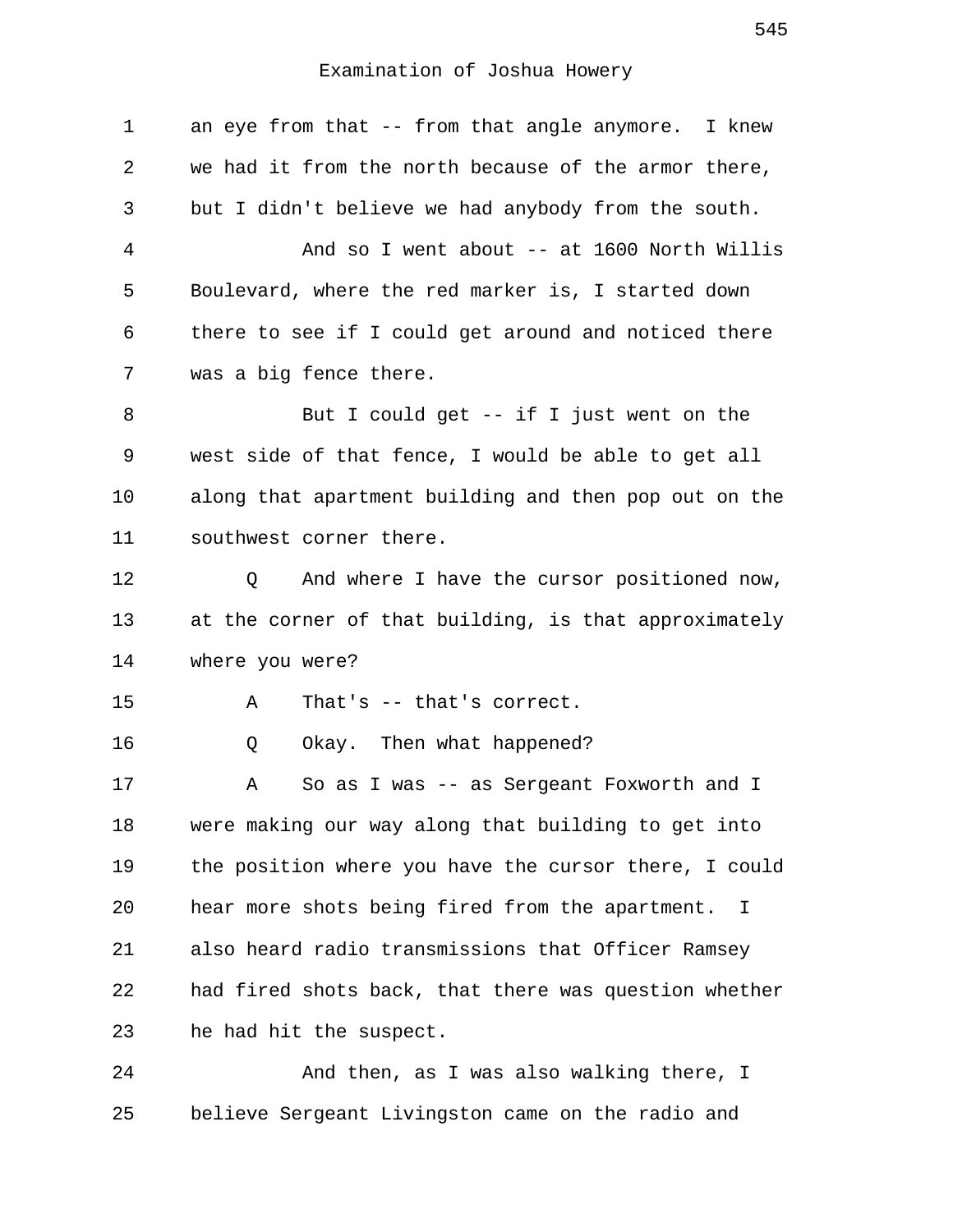1 said something to the effect that he expected deadly 2 force to be used.

 3 Q Okay. Prior to this, had you heard any 4 discussion about what's known as a shot of 5 opportunity? 6 A I don't believe that I heard that on the 7 radio. There was a lot going on. And, as I'm 8 running up and down stairs, there's definitely the 9 possibility that I missed some of that information. 10 When I did -- I did hear -- prior to 11 Sergeant Livingston saying that, I believe I heard 12 one of the assault -- one of the entry folks on the 13 inside say that shots were still being fired through 14 the wall.

15 And this is after I had seen the suspect 16 poke his head out the window on the -- on the camera. 17 Shots were still being fired through the wall. And I 18 believe somebody asked if the IP could get shot of 19 opportunity.

20 Q And by IP we mean?

21 A Inner perimeter. I'm sorry. Yes. So, you 22 know, the -- the four of us on the perimeter team 23 that were deploying at that point.

24 O Okay.

25 A And I -- and then after that -- after that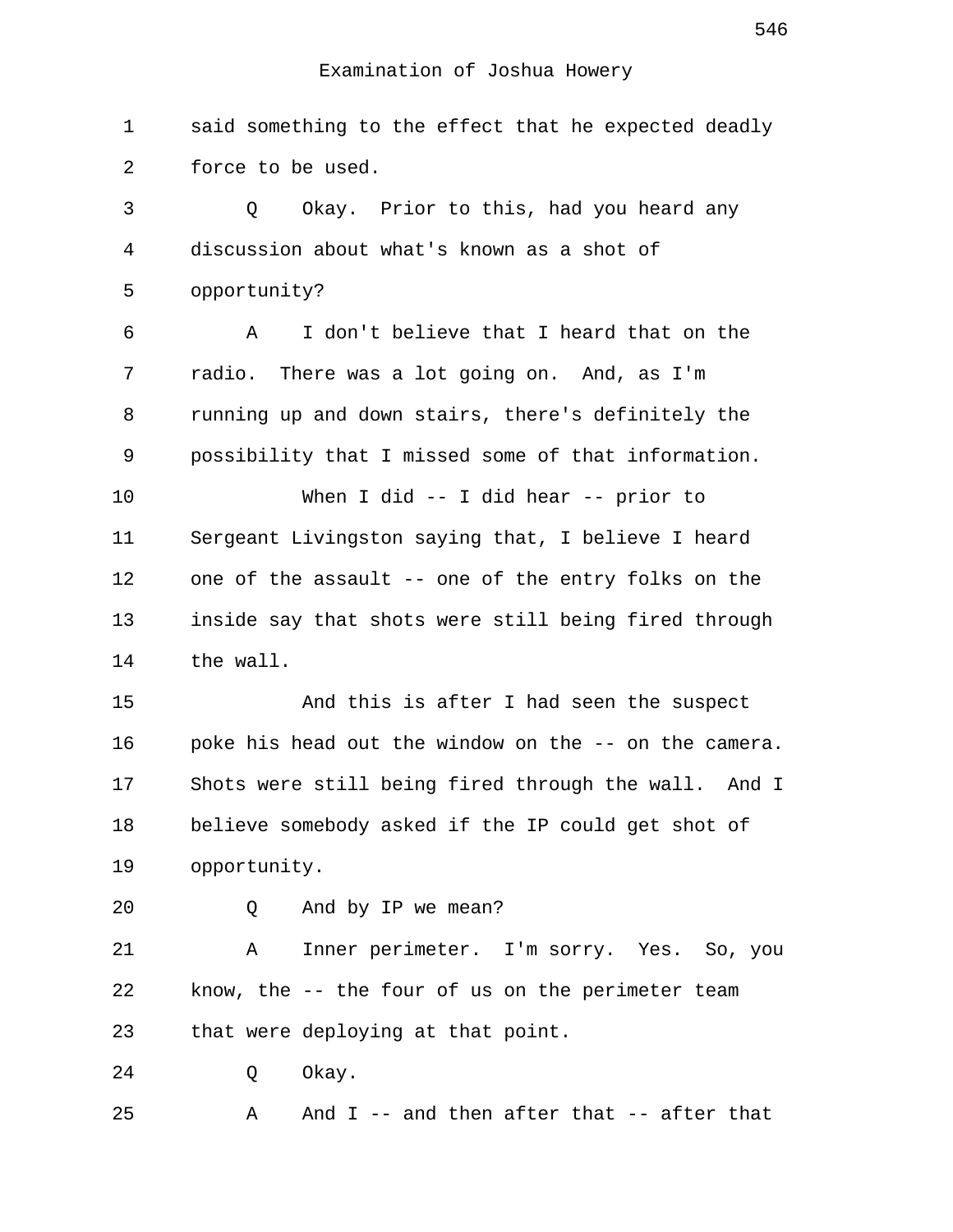1 request is when I heard Sergeant Livingston say he -- 2 something to the effect that he expected deadly force 3 to be used.

 4 Now, something may have been said in 5 between that, and I don't know 'cause, again, I just 6 didn't hear anything else besides those two things. 7 I checked with Sergeant Foxworth, who I was with, I 8 said -- because he said, "Did you hear that?" I 9 said, "It sounded like we're expected to use deadly 10 force." And he goes, "Yeah." And I said, "Okay." 11 But, as I was making my way down there,

12 prior to any of that, I believed that I was -- that 13 if I saw the suspect, based on everything that he was 14 doing, that it was very likely I was going to use 15 deadly force against this suspect to stop him from 16 continuing to shoot at police officers.

17 I believed he posed an immediate threat of 18 death or serious physical injury to the team members, 19 to the other police officers that were inside, to 20 other people in adjoining apartment, which I didn't 21 know if they had all been evacuated.

22 But, because of the fact that he was 23 shooting through the walls, he had come to the window 24 and then he went back and he was continuing to shoot 25 through the walls -- and this is in the midst of us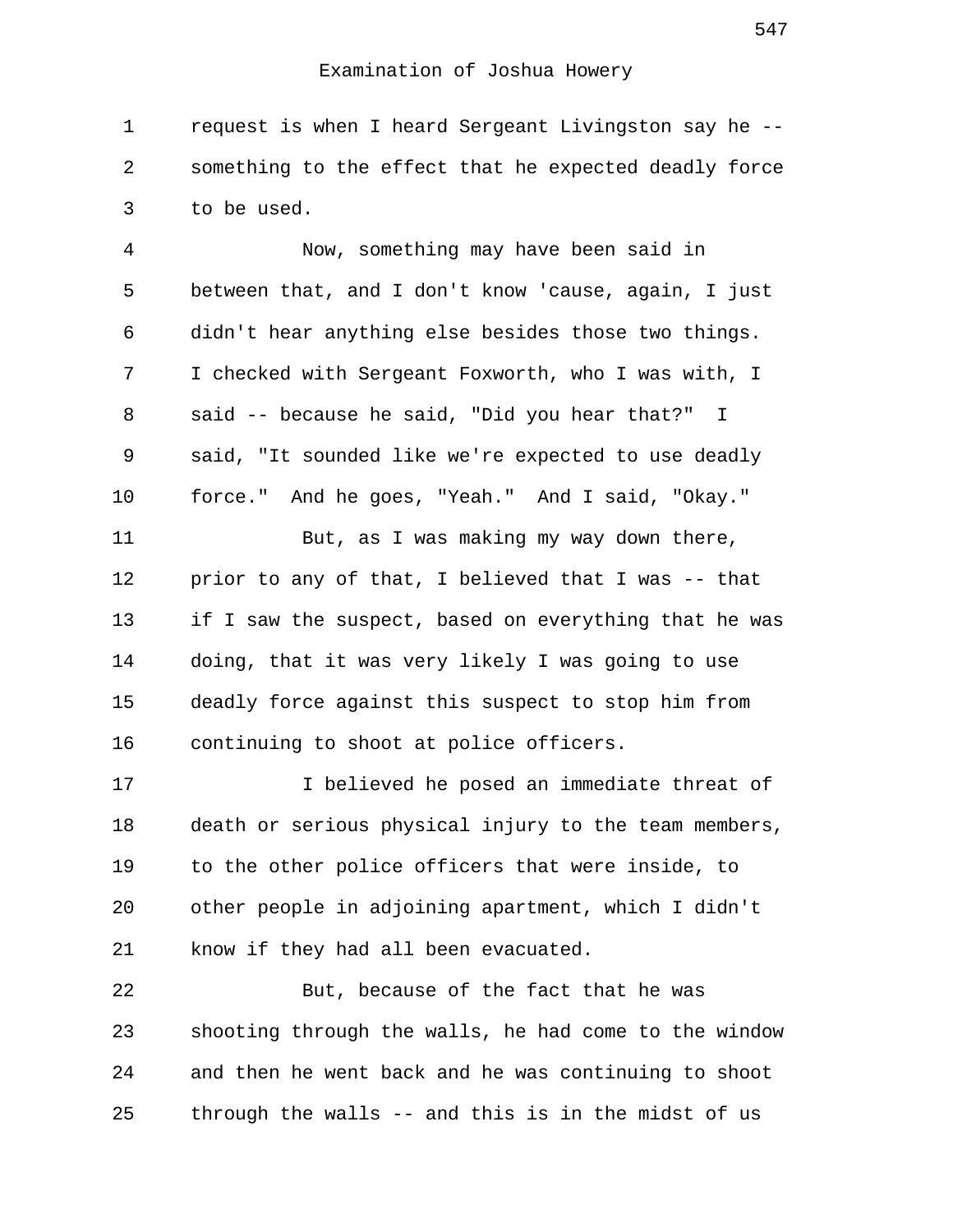1 trying to stop him by using gas and everything else 2 to get him to stop -- that he was going to continue 3 to shoot through the walls.

 4 Every shot that come through the walls 5 could absolutely hit a person and cause death or 6 serious physical injury.

 7 So I was -- as I was making my way through 8 there, in my mind I was saying -- I was thinking this 9 person is an immediate threat of death or serious 10 physical injury now and that I will -- if I get a 11 chance to stop that using deadly force, I was going 12 to take it.

13 Q And that's something, as a law enforcement 14 officer, you're authorized to do under the standard 15 rules, correct?

16 A Yes.

17 Q Okay. I want to talk a little bit about 18 the situation that was going on outside the 19 apartment. Could you hear any of the loud hails that 20 were being made? 21 A I could hear -- I don't know that I 22 remember any loud hails as I was going into any of

23 those positions.

24 Q Did you ever hear the subject's voice. 25 A I don't believe so.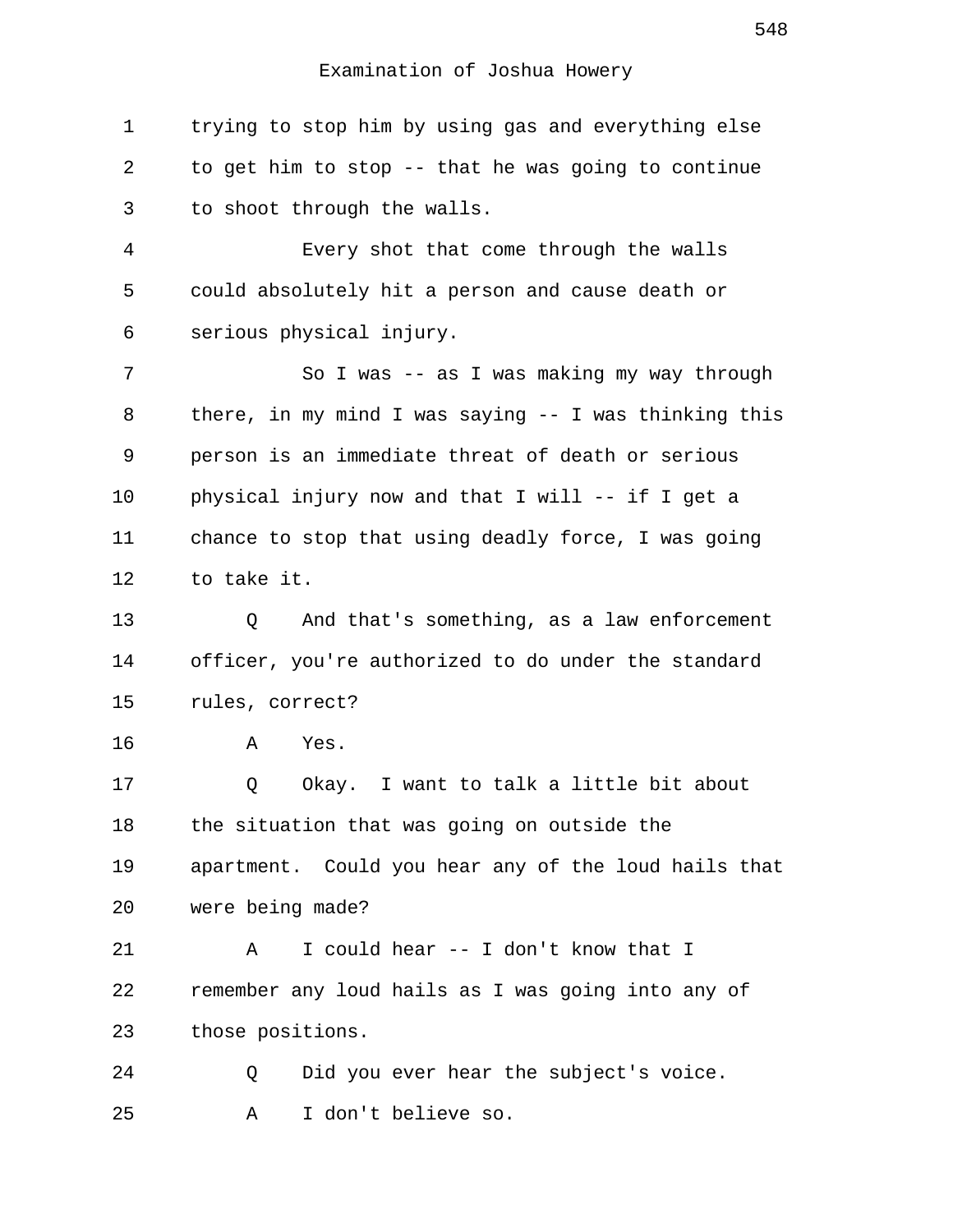| $\mathbf 1$ | Did you ever see or hear anything that made<br>Q       |
|-------------|--------------------------------------------------------|
| 2           | you think he was attempting to surrender?              |
| 3           | No, not at all. In fact, I saw him come<br>Α           |
| 4           | out of the apartment and his hands did not go up. He   |
| 5           | didn't -- I didn't hear anybody say, "I give up."<br>I |
| 6           | didn't hear -- I didn't see any indication of          |
| 7           | somebody who was trying to surrender.                  |
| 8           | And I should've asked you this earlier.<br>Q           |
| 9           | But when you did see him popping in and out of the     |
| 10          | window, could you observe his hands?                   |
| 11          | No, I could not see his hands.<br>Α                    |
| 12          | Could you see if he was holding anything?<br>Q         |
| 13          | No.<br>Α                                               |
| 14          | Okay. So you're standing on the<br>Q                   |
| 15          | southwestern corner. You're looking up towards         |
| 16          | apartment number five.                                 |
| 17          | Α<br>Yes.                                              |
| 18          | And I believe you indicated that you became<br>Q       |
| 19          | aware that Officer Ramsey had fired a weapon?          |
| 20          | Yes.<br>Α                                              |
| 21          | How did you know he'd fired?<br>Q                      |
| 22          | He -- he said something on the -- he -- he<br>Α        |
| 23          | told us on the radio that he had fired his weapon.     |
| 24          | Okay. And I should also ask: The gas is<br>Q           |
| 25          | a -- a less than lethal tool for police to use,        |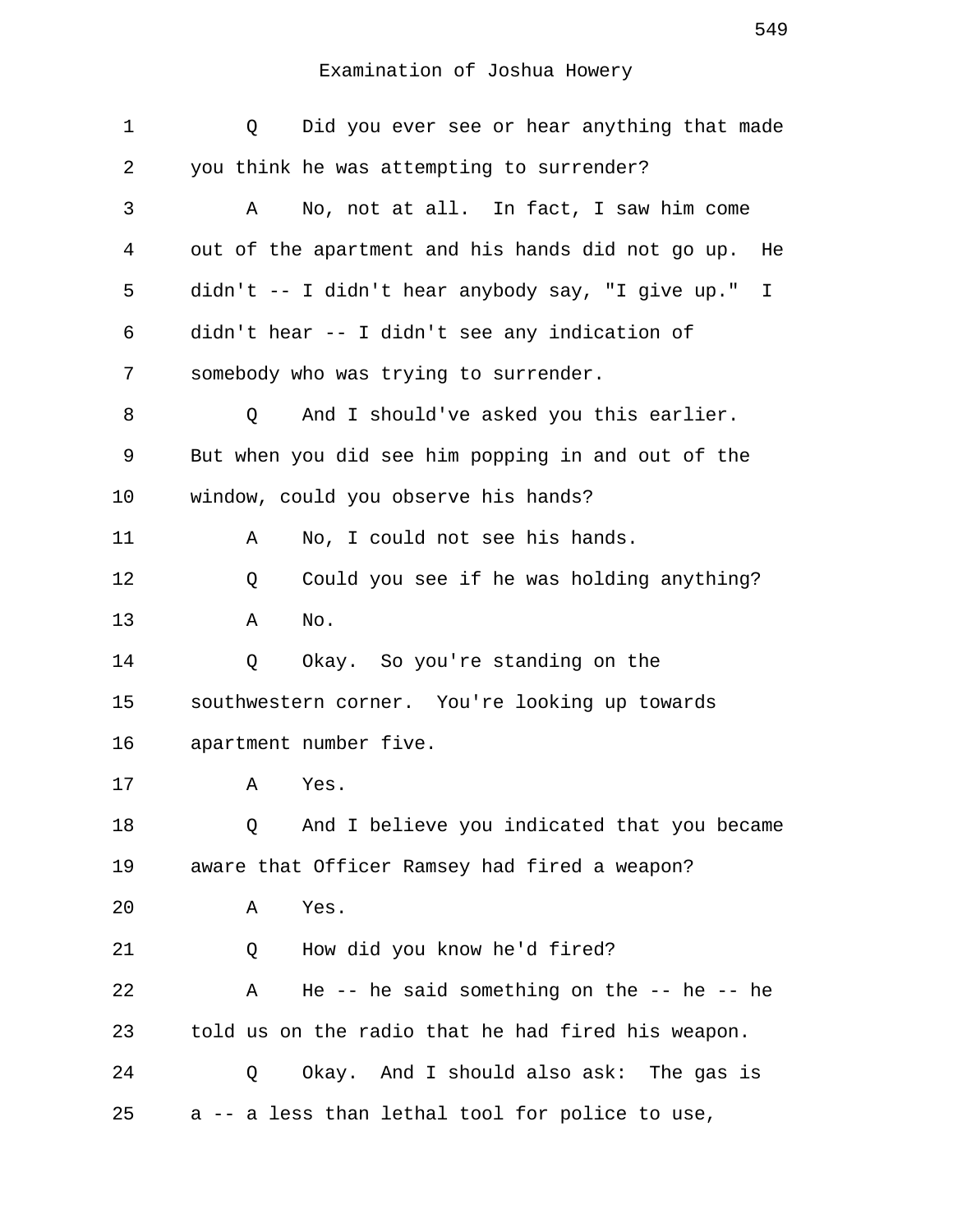1 correct? 2 A Yes, that's correct. 3 Q And the hope is that it will mitigate a 4 situation such that someone will give up or 5 surrender? 6 A Yes, that's correct. 7 Q Was the gas seeming to have that mitigating 8 effect with this subject? 9 A No. Because, again, gas had been launched 10 into that apartment. It had been used against him. 11 There was smoke in the apartment. You know, the -- 12 some of our gas canisters use smoke as -- as a way to 13 deliver the gas. 14 And you could see that there was gas in the 15 apartment. He came out. Again, he stuck his head 16 out the window on the screen where I was able to see 17 it and then went right back inside and then continued 18 to shoot. 19 0 And do you recall approximately how many 20 shots you heard after gash was dispersed? 21 A I don't remember. 22 Q Okay. Going back to your position, about 23 how long had you been holding that position before 24 Ramsey took his first shot? 25 A Ramsey was taking shots actually as I was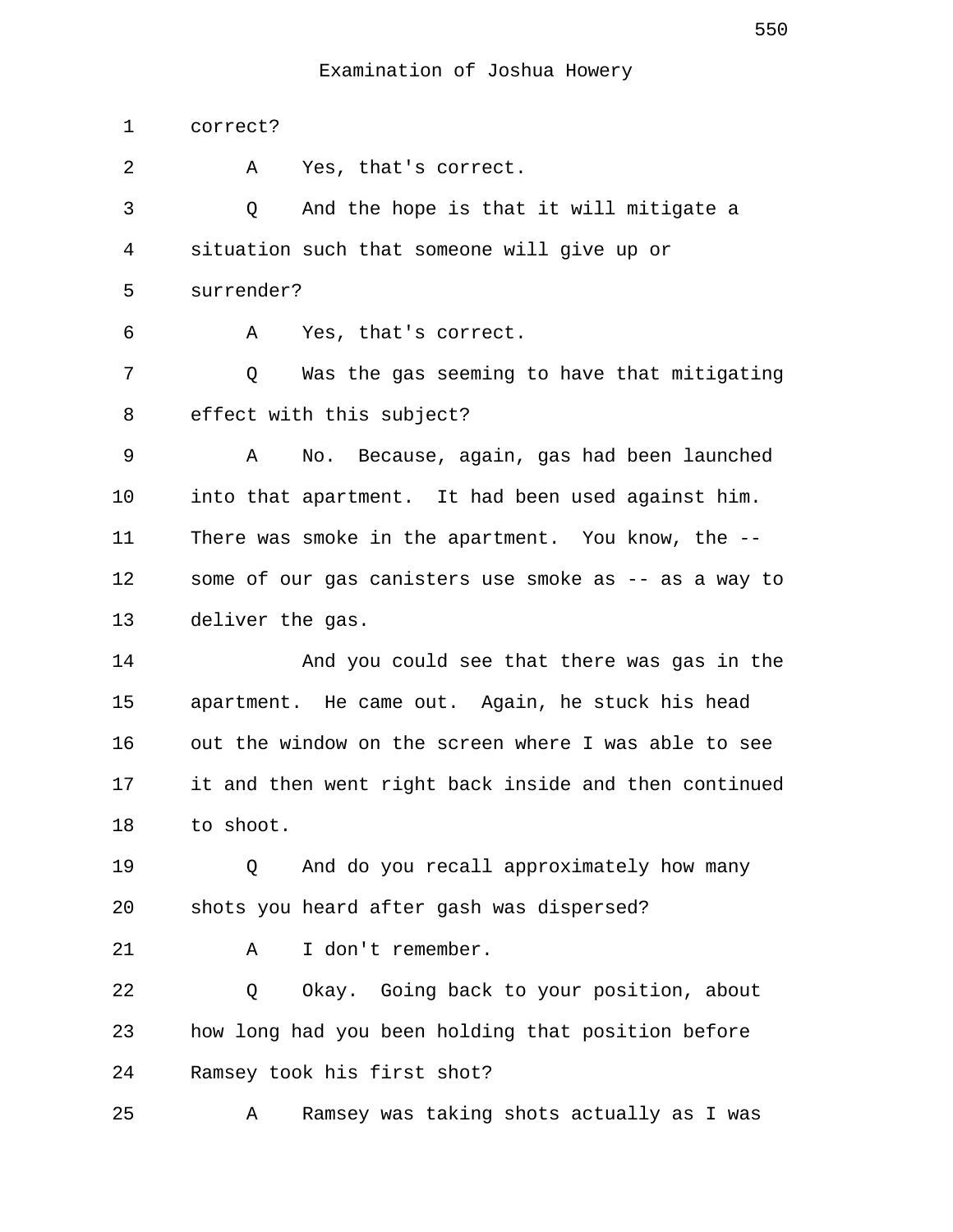1 moving into the position. 2 Q Okay. As you were moving into -- 3 A Yes. 4 Q -- position? 5 And do you remember how far separated those 6 shots were that Ramsey took? 7 A I don't. 8 Q Okay. Had he taken the second shot by the 9 time you got to the southwestern corner? 10 A Yes. 11 Q Okay. What did you observe next? 12 A I came to the corner. I initially peeked 13 out just to see what looked -- what that courtyard 14 looked like, make sure I could understand the levels 15 of -- like, the three levels of the building and 16 understand where -- what -- where the apartment was 17 from my vantage point now 'cause it had changed 18 completely. I was able to count the windows. 19 Q And we're going now to a photo with the 20 windows. 21 A Yes. 22 Q Okay. So is that the view from where you 23 were looking north toward the apartment with the 24 bamboo banister? 25 A Yes, it is.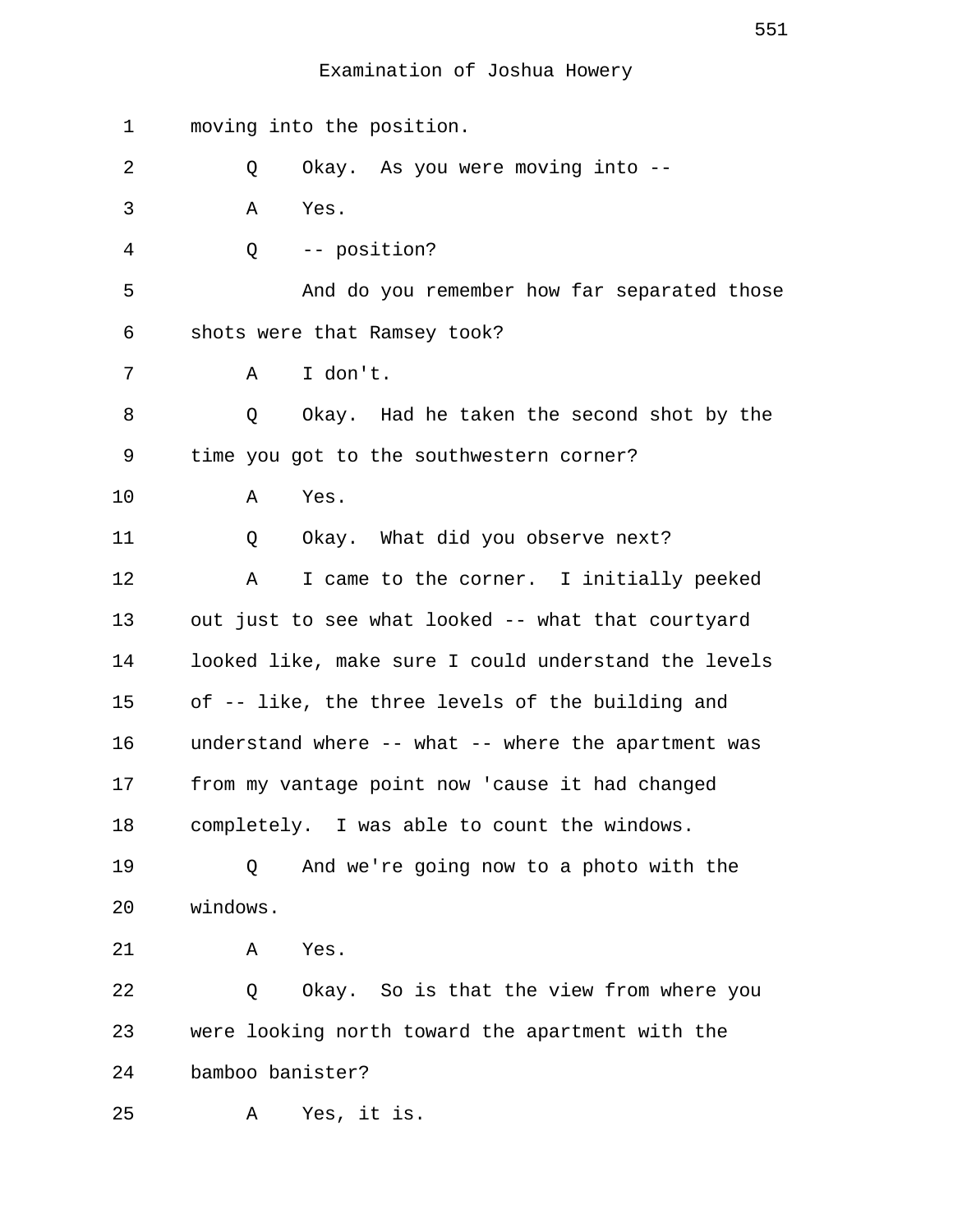1 Q Okay. And what were you observing? 2 A So I basically was observing this. I could 3 see where that -- the window where the screen had 4 popped out there. But I had to step out from the 5 corner to be able to see all that. 6 I stepped out quickly, got an assessment, 7 knew that that -- that window with the screen popped 8 out was the one that he had -- he had stuck his head 9 out that I'd seen on the screen. 10 And I popped back behind the corner briefly 11 and just let Sergeant Foxworth, my partner, know, 12 okay, I have a good view of the apartment from this 13 vantage point. And I'm going to have to just step 14 out here to -- to cover. 15 O And why did you have to step out? 16 A Because if you -- if -- if I'm completely 17 concealed behind a -- behind a corner, then I also 18 can't see anything. So you just have to -- you have 19 to weigh a little bit the ability to actually see and 20 the ability to be seen, if -- if that makes sense. 21 Q So if the subject is still mobile, stepping 22 out is putting you potentially in a position of risk? 23 A Yes. 24 Q Okay. So you made the decision to step 25 out. What happened next?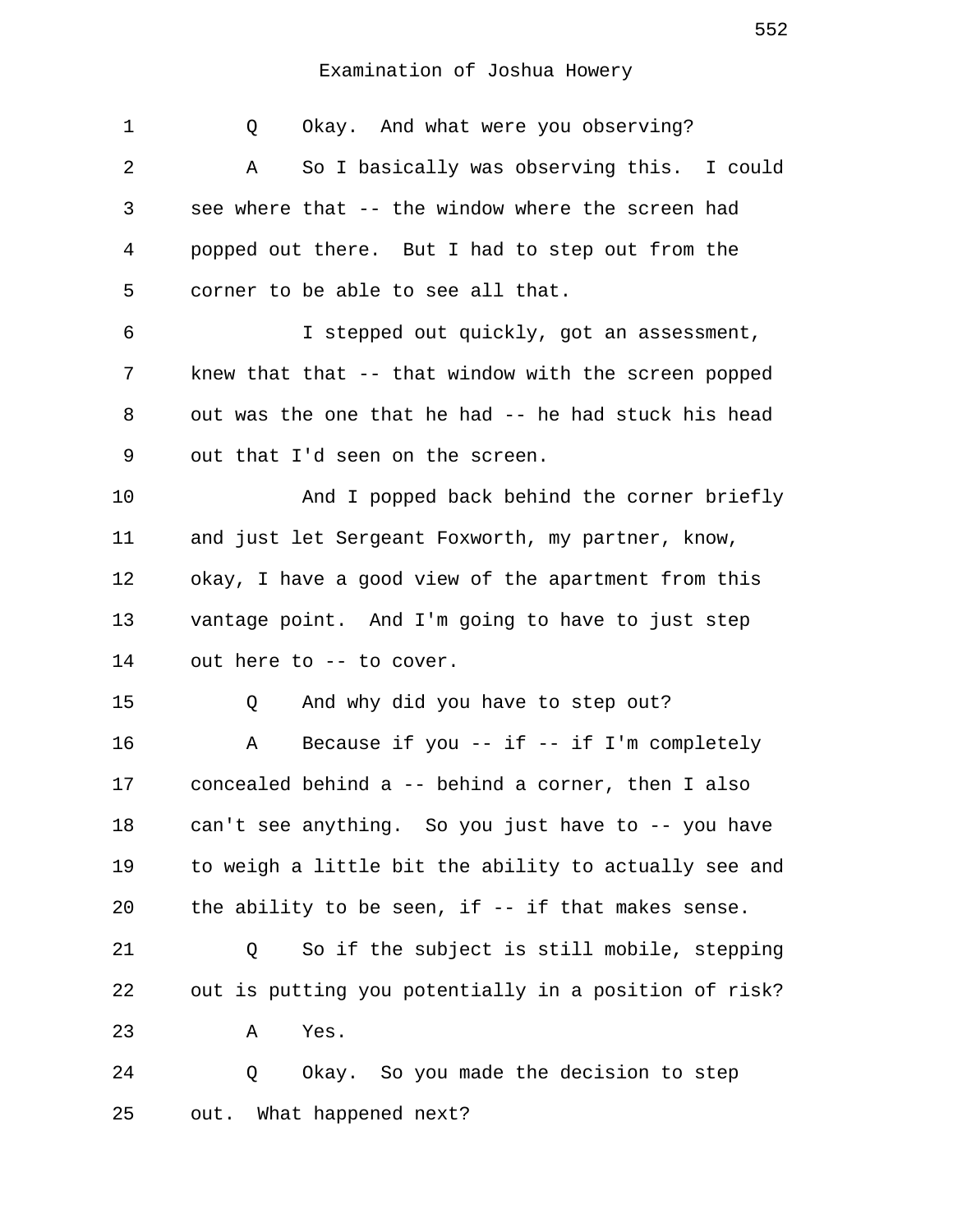| 1  | As $I$ -- as I was watching from the corner,<br>Α     |
|----|-------------------------------------------------------|
| 2  | I could see the blinds start to move in that window.  |
| 3  | And then I believe at that point that the suspect was |
| 4  | going to come out and stick his head out again, as he |
| 5  | did before when I saw it on the screen.               |
| 6  | And what did you observe?<br>Q                        |
| 7  | He did exactly that. He $-$ he opened $-$ he<br>Α     |
| 8  | moved the blinds. He stuck his head out the window.   |
| 9  | It looked like he looked up toward the armor, which   |
| 10 | is to the north. And then I believe he looked back    |
| 11 | at me briefly. And then it looked like he was going   |
| 12 | to reach back inside the window for something.        |
| 13 | And what about that caused you concern?<br>Q          |
| 14 | Everything about that caused me concern<br>Α          |
| 15 | because I've already -- I had already -- actually     |
| 16 | already seen him come to the window once. And after   |
| 17 | he had gone to $-$ come to the window, he went back   |
| 18 | inside. And after that he had fired more shots        |
| 19 | through the -- through the walls.                     |
| 20 | That concerned me greatly because, again,             |
| 21 | like I said, every shot that he fires through the     |
| 22 | walls could be another person hit; could be           |
| 23 | another -- that could be a death or a serious         |
| 24 | physical injury.                                      |
| 25 | I believed that there -- again, going back,           |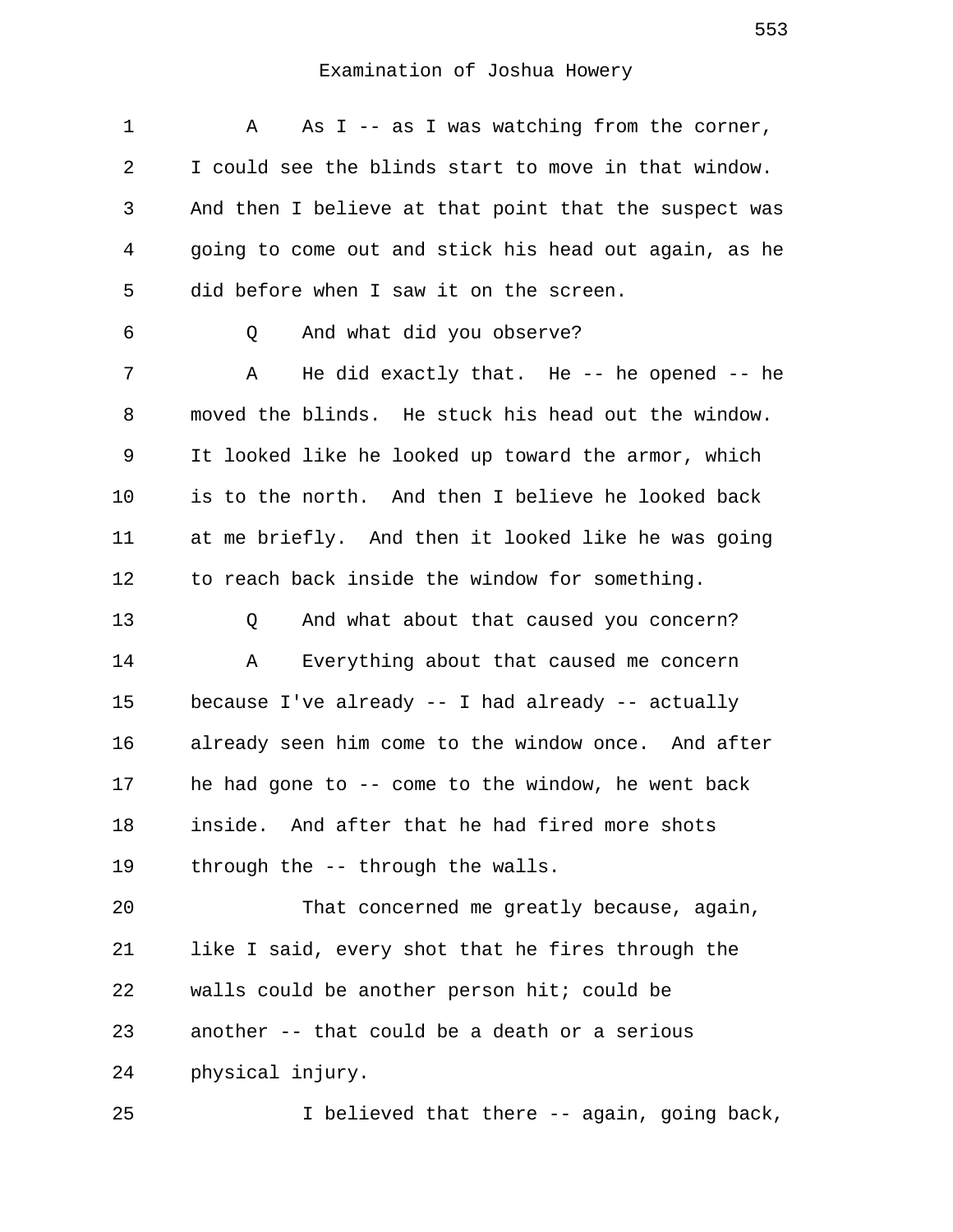1 there was nothing that I saw that indicated that he 2 was trying to give up or surrender. And so I 3 believed that this might be an opportunity to -- to 4 stop him from continuing this threat of death or 5 serious physical injury. 6 But if I didn't take it at that point, he 7 goes back in the window and he shoots through the 8 walls again, like he has continually through this 9 event. 10 Q And you mentioned that he was reaching or

11 you made a motion as if he was reaching. Could you 12 describe that a little more?

13 A It just -- well, you know, when -- when you 14 have pretty much the shoulders and the head sticking 15 out and all of a sudden it just kind of turns as if 16 it's going back in the window, it -- there's just -- 17 there's -- again, I can't see his hands. But 18 there -- the motion is either he's going to 19 completely disappear or he's just reaching back to 20 grab something.

21 My concern there is I know that shots 22 have -- he's fired shots at the police. There have 23 been shots fired at him. And my -- my concern, since 24 most of his focus had been north toward the -- toward 25 the piece of armor that we had there, that he may be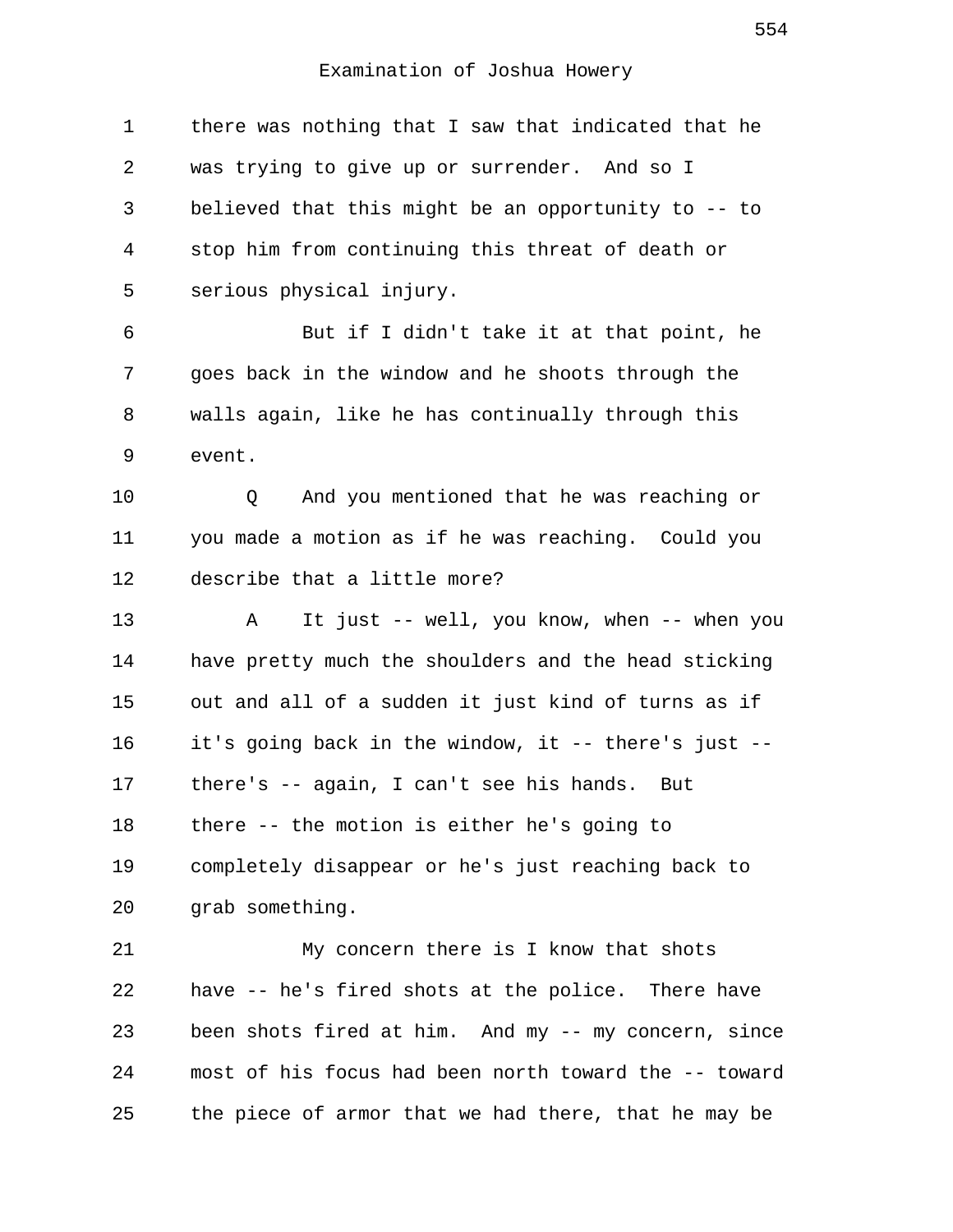1 trying to grab something to actually fire back at the 2 armor and -- and -- and have an exchange at that 3 point.

 4 He did -- again, he did glance at me 5 briefly. And so if he had seen me, there's always 6 the concern that he could potentially target me. But 7 at this time, again, I was -- I believed I had the 8 opportunity at that point to stop him from continuing 9 to be a threat of death or serious physical injury. 10 Q And at that time did you believe he was a 11 threat of serious physical injury or death either to 12 you or to others? 13 A Yes. 14 Q Okay. So what'd you do? 15 A I fired one shot from my rifle at the 16 target that I had. 17 Q And when you say the target that you had, 18 where on the subject's body were you aiming? 19 A All I had was his head and just the very 20 top of his -- maybe his neck and shoulders. 21 Q Okay. 22 A So -- 23 Q And could you tell if your shot had an 24 effect? 25 A Yes.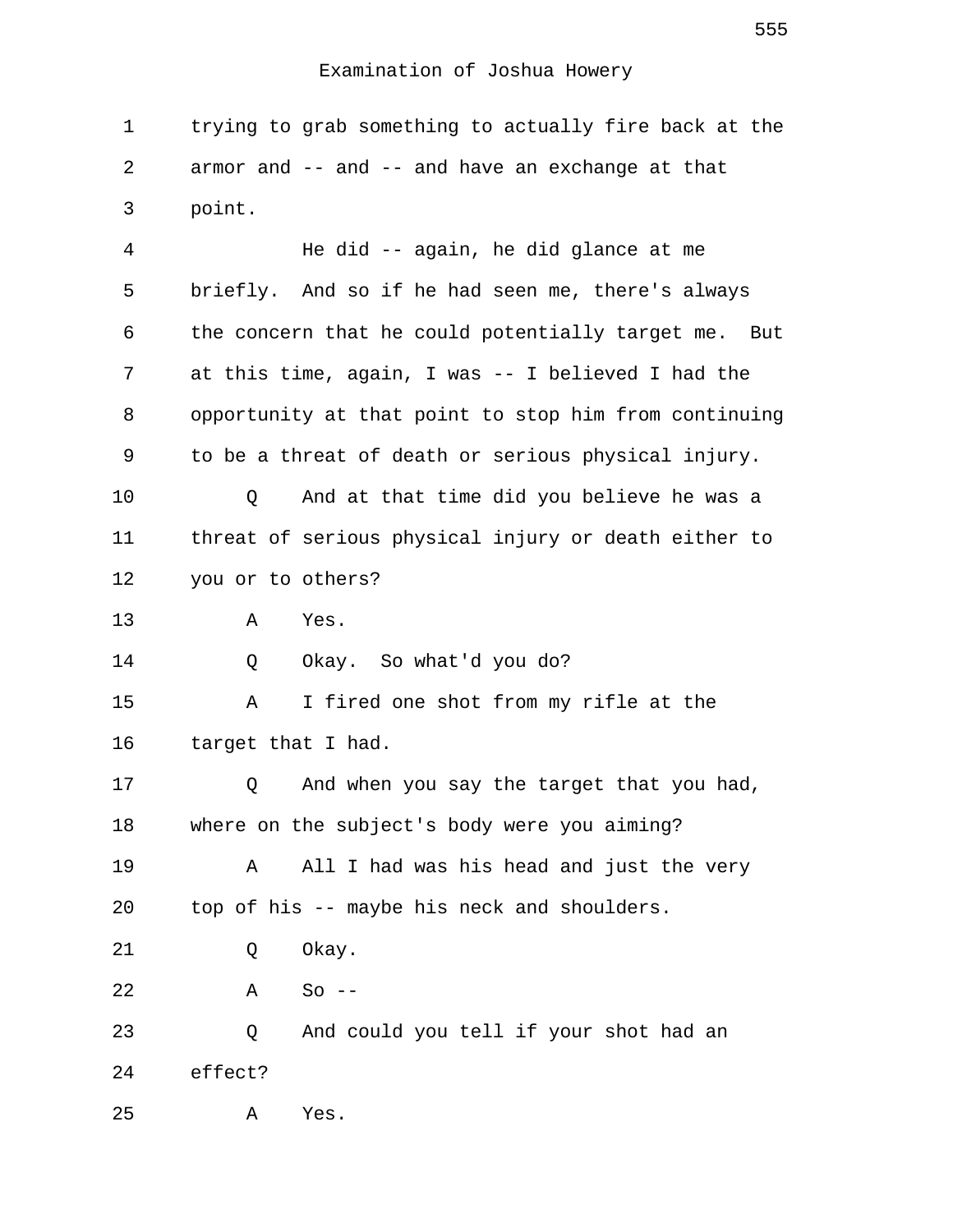1 0 Can you describe that? 2 A I fired my shot. The suspect immediately 3 dropped completely out of view. 4 Q And did you see him pop back out the window 5 again? 6 A No. After my shot there was no other 7 activity from the window. There was no other 8 activity from inside that apartment. 9 Q So what did you do? 10 A I put out on the radio that I had fired a 11 shot and that I believed that the suspect was down. 12 Q And what happened next? 13 A We -- we gave it a few seconds, just to 14 make sure that there was no other activity coming 15 from the apartment. 16 I believe some less-lethal rounds were 17 fired from Officer Harris and Officer Kunze's 18 position into that window once I gave the information 19 of where that window was and everything. 20 Q And would that be from the third story 21 opposite the apartment? 22 A That's correct. 23 O Okay. 24 A They tried to get some less-lethal rounds 25 to knock down the blinds to be able to see inside the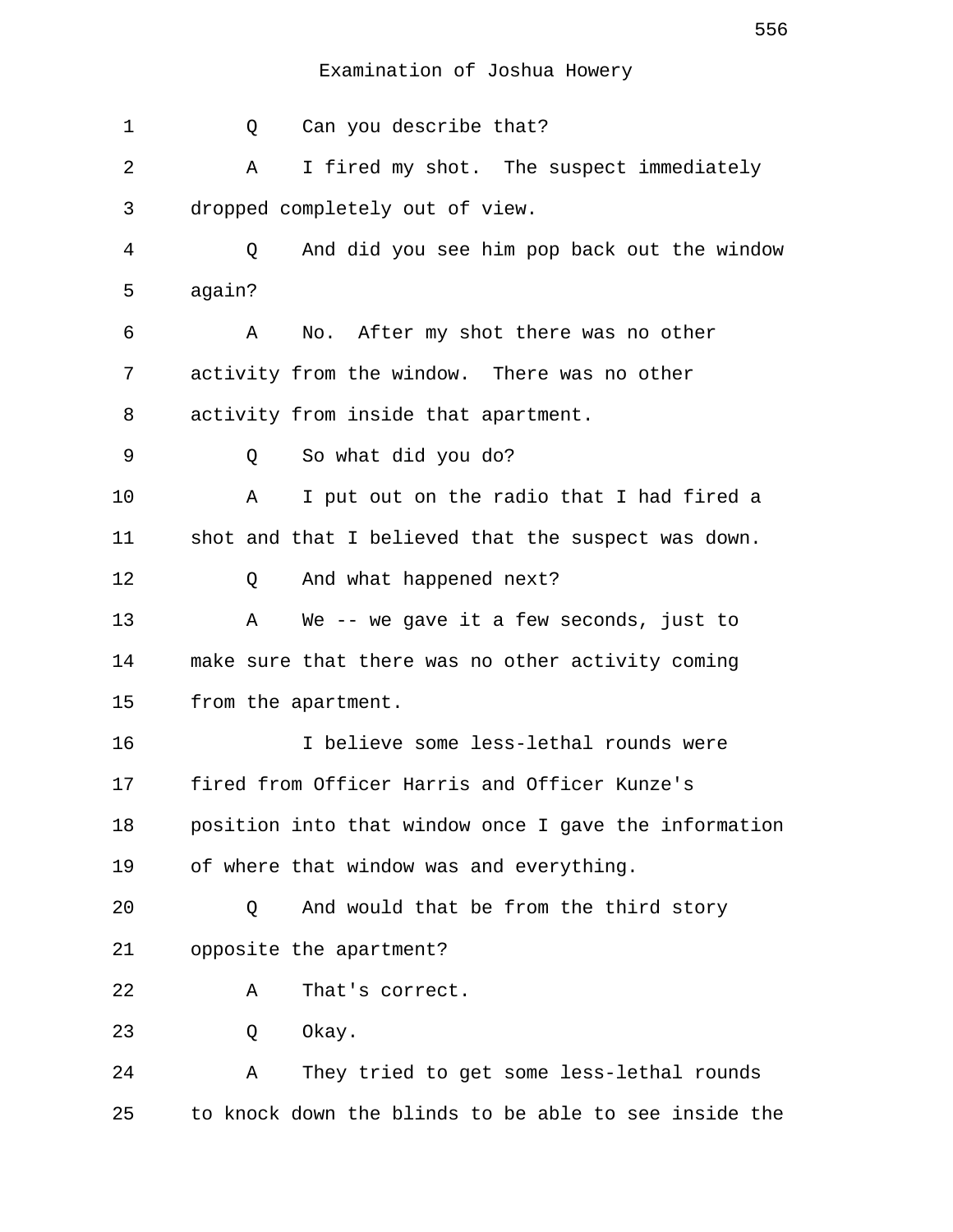1 apartment to see if they could tell if the suspect 2 was, indeed, down. 3 They were able to -- after several shots, 4 able to open up an opening enough to be able to tell 5 that the suspect was laying there on the ground. 6 Q And once that was determined, where did you 7 go? What did you do? 8 A I stayed at the -- well -- so after I fired 9 my shot, we waited there a few seconds to make sure 10 that the scene was -- I don't know -- that -- that it 11 was static at this point. And then Sergeant Foxworth 12 said, "Hey, why don't you let me cover the window. 13 You go back around the corner." 14 So I went back around the corner. And we 15 started -- you know, we worked through all the next 16 pieces, as far as getting the window open and getting 17 the entry team inside and so that they could get the 18 medic in there and -- and look and see what had 19 happened. 20 Q And is there a protocol for officers who 21 have recently been involved in a shooting that you 22 then followed? 23 A Yes. 24 Q And so were you escorted somewhere?

25 A So after I initially had stopped, I had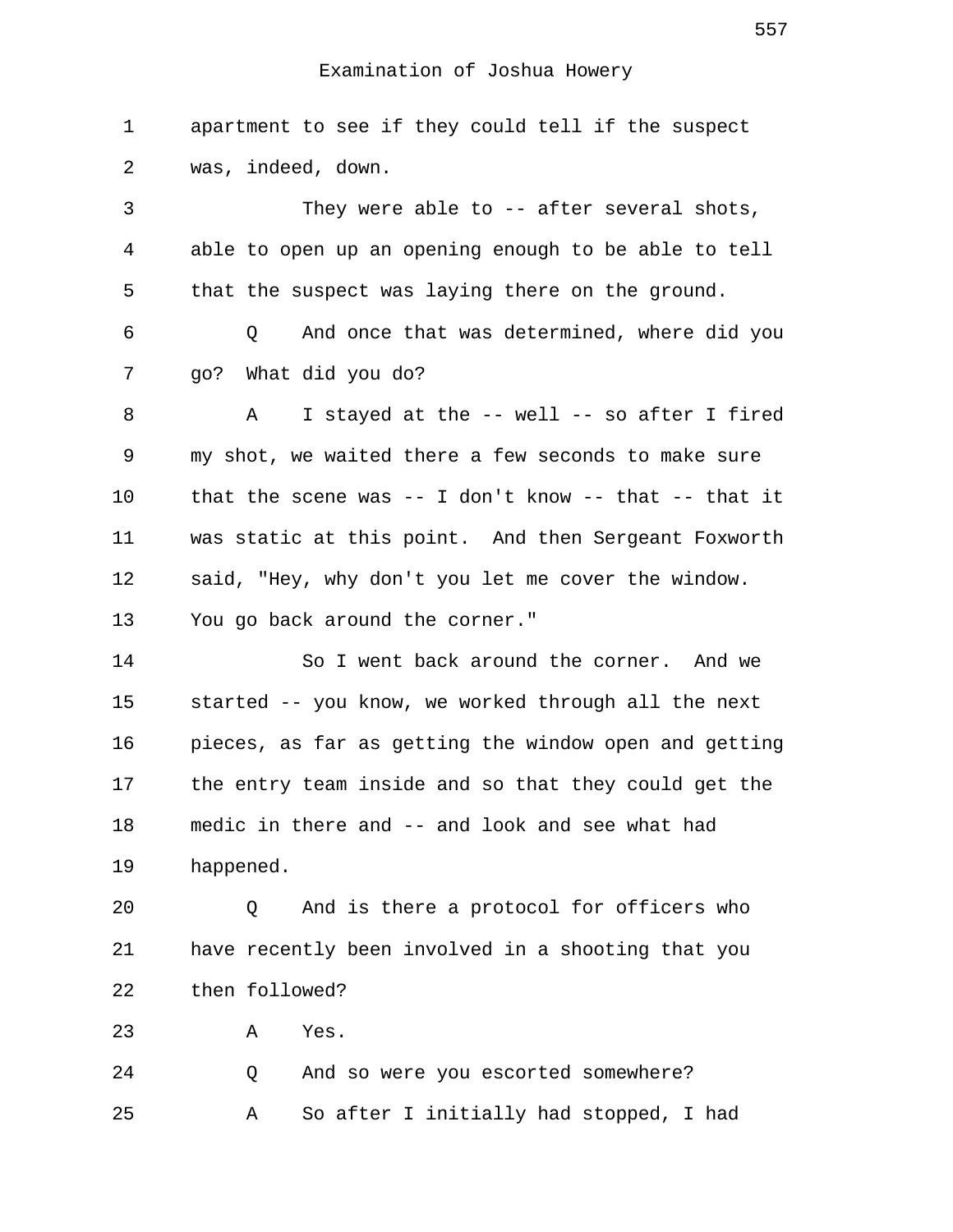| $\mathbf 1$ | given some information about what I -- what I knew    |
|-------------|-------------------------------------------------------|
| 2           | and what I had seen for the tactical aspect, to make  |
| 3           | sure the entry team felt safe to go inside and check  |
| 4           | everything out.                                       |
| 5           | Sergeant Foxworth stayed and covered the --           |
| 6           | the window while all this was happening. I waited     |
| 7           | until, I believe, it might have been Sergeant         |
| 8           | Livingston came and got me and took me out back to my |
| 9           | staging area, actually.                               |
| 10          | And did you have any further involvement<br>Q         |
| 11          | with this scene or this subject after that?           |
| 12          | No, none at all.<br>Α                                 |
| 13          | BY MR. VASQUEZ:                                       |
| 14          | Sir, when you -- when you stepped out from<br>Q       |
| 15          | cover or to view the -- the window -- well, let me    |
| 16          | back up.                                              |
| 17          | The -- what was the weapon that you were              |
| 18          | using, the firearm?                                   |
| 19          | I was using the LaRue OBR rifle.<br>Α                 |
| 20          | And when you hold that rifle in a firing<br>Q         |
| 21          | position, do you hold it up to your shoulder?         |
| 22          | Yes.<br>Α                                             |
| 23          | And which shoulder do you hold it to?<br>Q            |
| 24          | Right.<br>Α                                           |
| 25          | So in order to step out and get a view, did<br>Q      |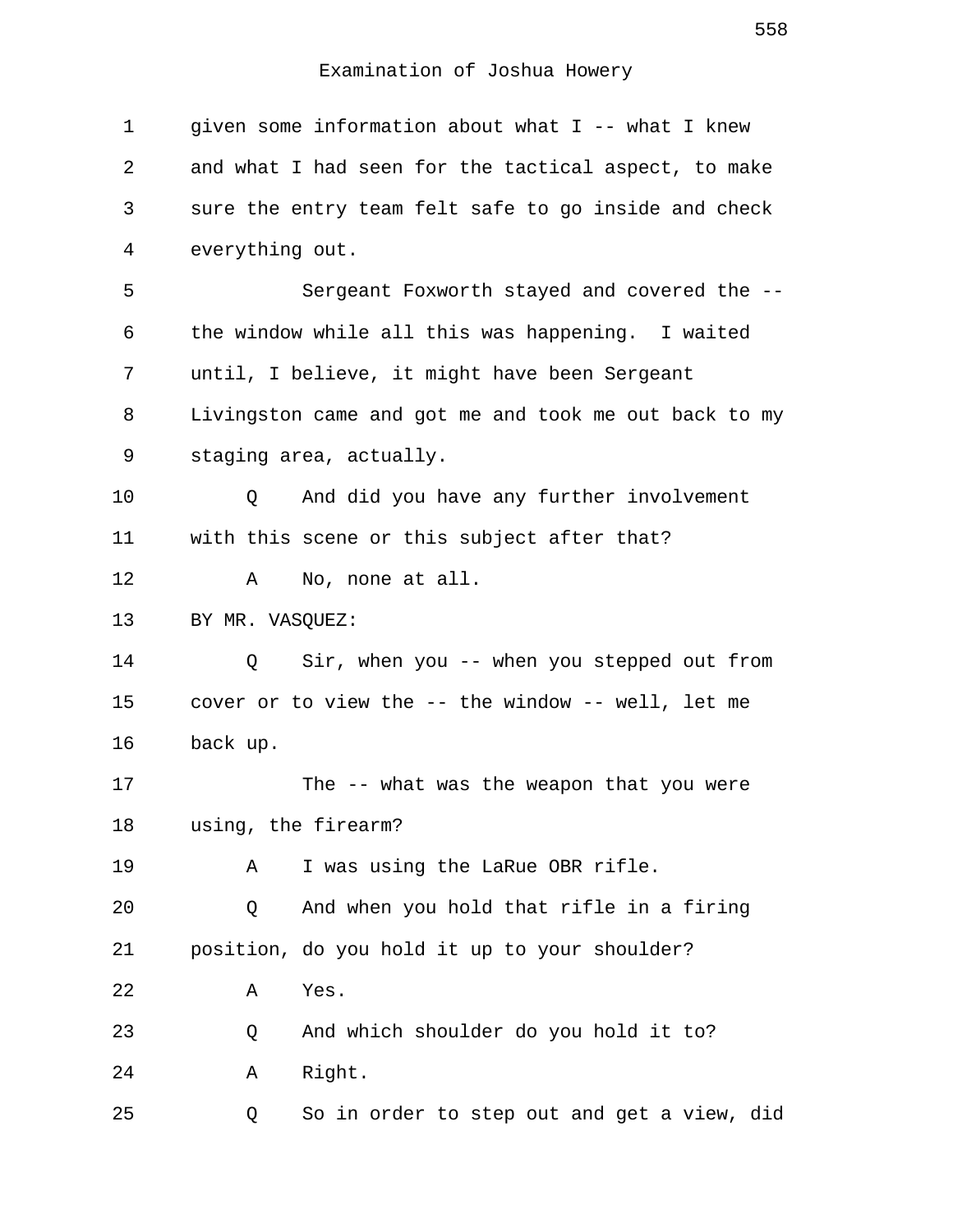| 1  | you have to step out, expose your right shoulder;    |
|----|------------------------------------------------------|
| 2  | therefore, expose your entire body out of cover?     |
| 3  | Yes, that's correct.<br>Α                            |
| 4  | Were you -- when you were observing that<br>Q        |
| 5  | window, were you observing it $--$ it through the    |
| 6  | optics on the firearm or were you observing outside  |
| 7  | of the optics?                                       |
| 8  | Initially, when I first was just looking at<br>Α     |
| 9  | the window and the suspect was not there, I was not  |
| 10 | looking through the optics. I came and my rifle was  |
| 11 | still low so I could see more.                       |
| 12 | What happens with an $--$ with a magnified           |
| 13 | optic oftentimes is if you're looking at it, even at |
| 14 | a low power, because of the distance -- and this     |
| 15 | distance wasn't very great. It was a pretty short    |
| 16 | distance.                                            |
| 17 | It narrows the field of view so that you             |
| 18 | can only see maybe one window, right? But there was  |
| 19 | that window that I believed he had come to before,   |
| 20 | but there were also two more windows past that.      |
| 21 | And if I look through the optics only                |
| 22 | through one window, I may miss something that could  |
| 23 | happen at another window. So when I initially        |
| 24 | stepped out, I was just looking with -- without any  |
| 25 | optics.                                              |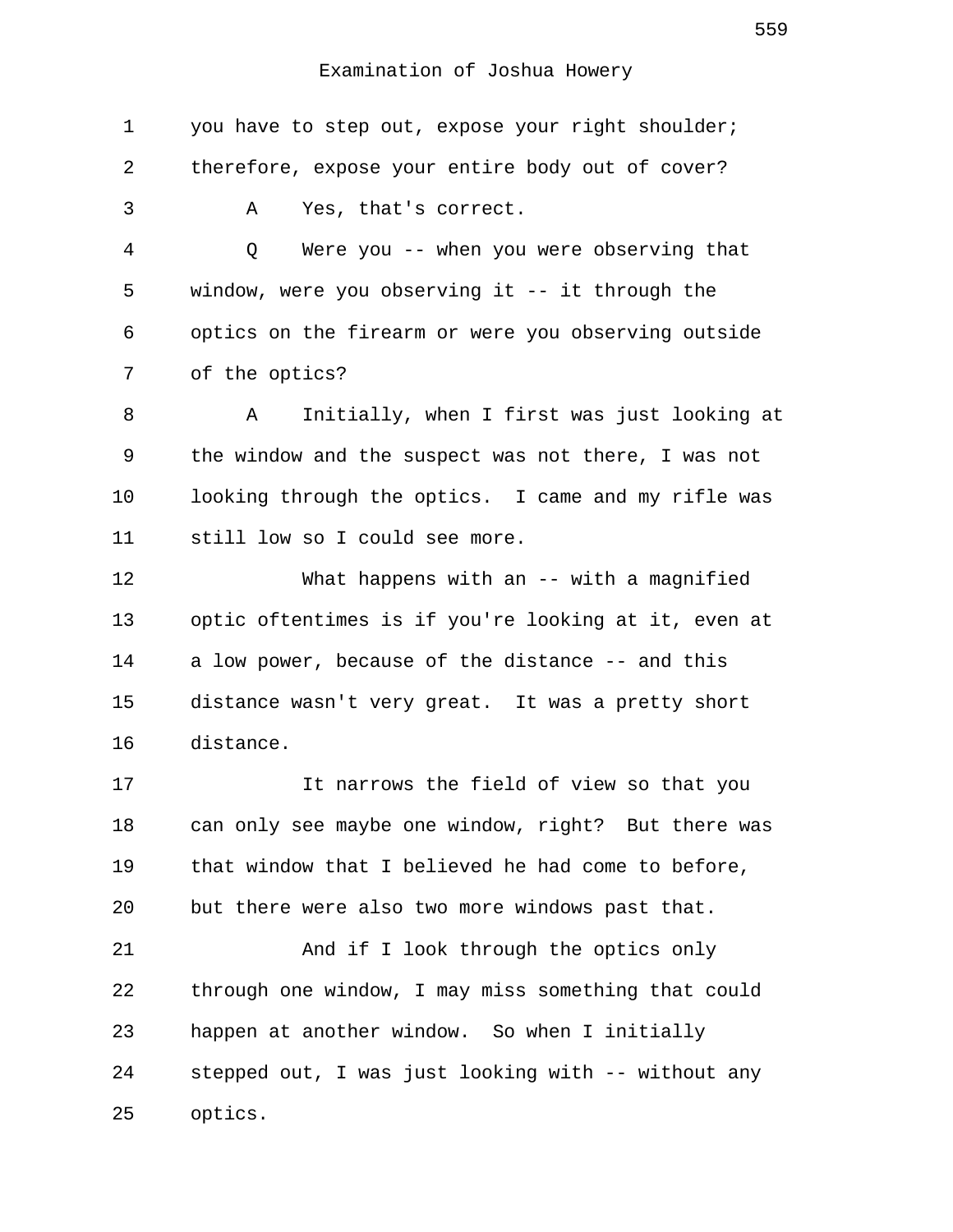1 BY MS. SEELY: 2 Q And could you approximate that distance 3 for us? 4 A I believe it was about 15 yards. 5 BY MR. VASQUEZ: 6 Q And so when you -- when you say you 7 initially stepped out, was that the first time? And 8 then you stepped back and talked to Foxworth and then 9 stepped out again? 10 A Yes. 11 Q Okay. Second time you stepped out -- 12 A Second time I stepped out, I stepped out, 13 again, looking over the top of my scope until I saw 14 the movement. And then I put the rifle up to my eye 15 and looked through the scope to see him come out -- 16 out of the window. I was able to identify him and 17 actually see a lot closer. 18 Q So you -- you first -- your first 19 acquisition of him, though, was not through the -- 20 the scope? 21 A That's correct. 22 Q It was only after you first acquired him 23 that then you looked through the optics? 24 A Yes, that's right. 25 MS. SEELY: Those are my questions. I'm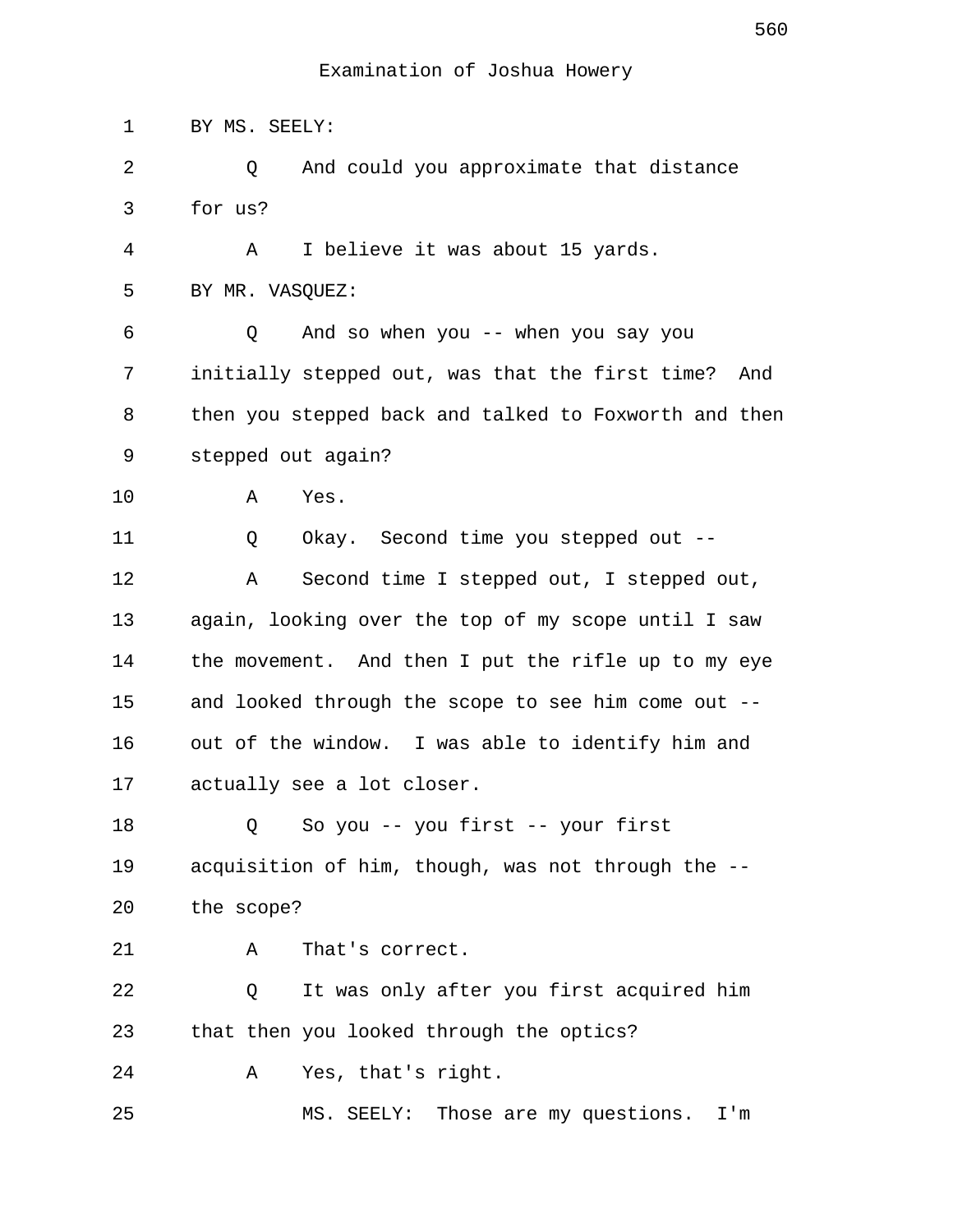1 going to give the grand jury an opportunity to ask 2 questions. 3 Do we have any questions for this witness? 4 And it looks like the answer is no, so 5 thank you very much? 6 THE WITNESS: Thank you. 7 (Whispered discussion, off the record, 8 3:29 p.m.) 9 MR. MICHALOWSKI: Okay. We have one more 10 witness. I'm going to work on Webex now. 11 A GRAND JUROR: Do you want me to go off 12 the record for a few minutes? 13 MR. MICHALOWSKI: Sure. That's fine. 14 A GRAND JUROR: Yes or no, sir? 15 MR. MICHALOWSKI: Yes, please. 16 (Recess taken, 3:30 p.m. - 3:31 p.m.) 17 MR. MICHALOWSKI: As soon as we're on the 18 record. 19 Okay. It looks like we're on the record. 20 A GRAND JUROR: Would you raise your right 21 hand? 22 Can you hear me okay? 23 Oh, thank you. Okay. 24 //// 25 ////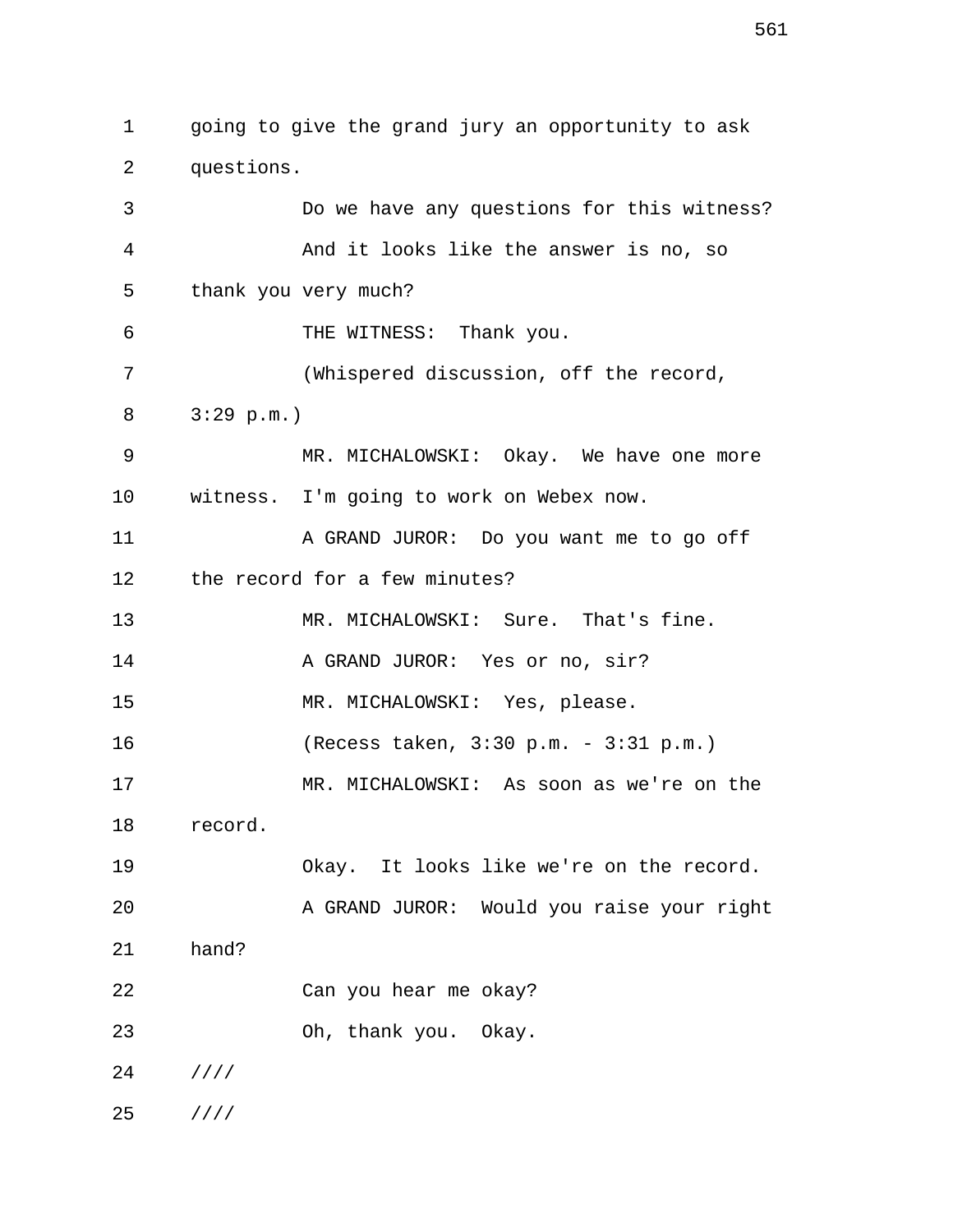1 **CLINT SNODGRASS** 2 Was thereupon called as a witness; and, having been 3 first duly sworn, was examined and testified (via 4 simultaneous video transmission) as follows: 5 MS. SEELY: Did you hear that, Officer 6 Snodgrass? 7 Can you hear us okay? 8 THE WITNESS: Yeah, I -- I do. It's -- 9 it's breaking up, the audio, but most of it. I can 10 hear you. It's just breaking up. 11 MS. SEELY: Okay. Did you hear the oath 12 okay? 13 THE WITNESS: I did. 14 MS. SEELY: Okay. And do you -- and do you 15 swear to tell the truth? That was the question. 16 THE WITNESS: Yeah. 17 MS. SEELY: Okay. 18 THE WITNESS: I -- I heard all of it. It 19 was just broken up in parts. 20 EXAMINATION 21 BY MR. VASQUEZ: 22 Q Okay. All right. Well, if you could just 23 start by telling us your first and last name and 24 spell them for us. 25 A Yeah. It's Clint Snodgrass, C-l-i-n-t,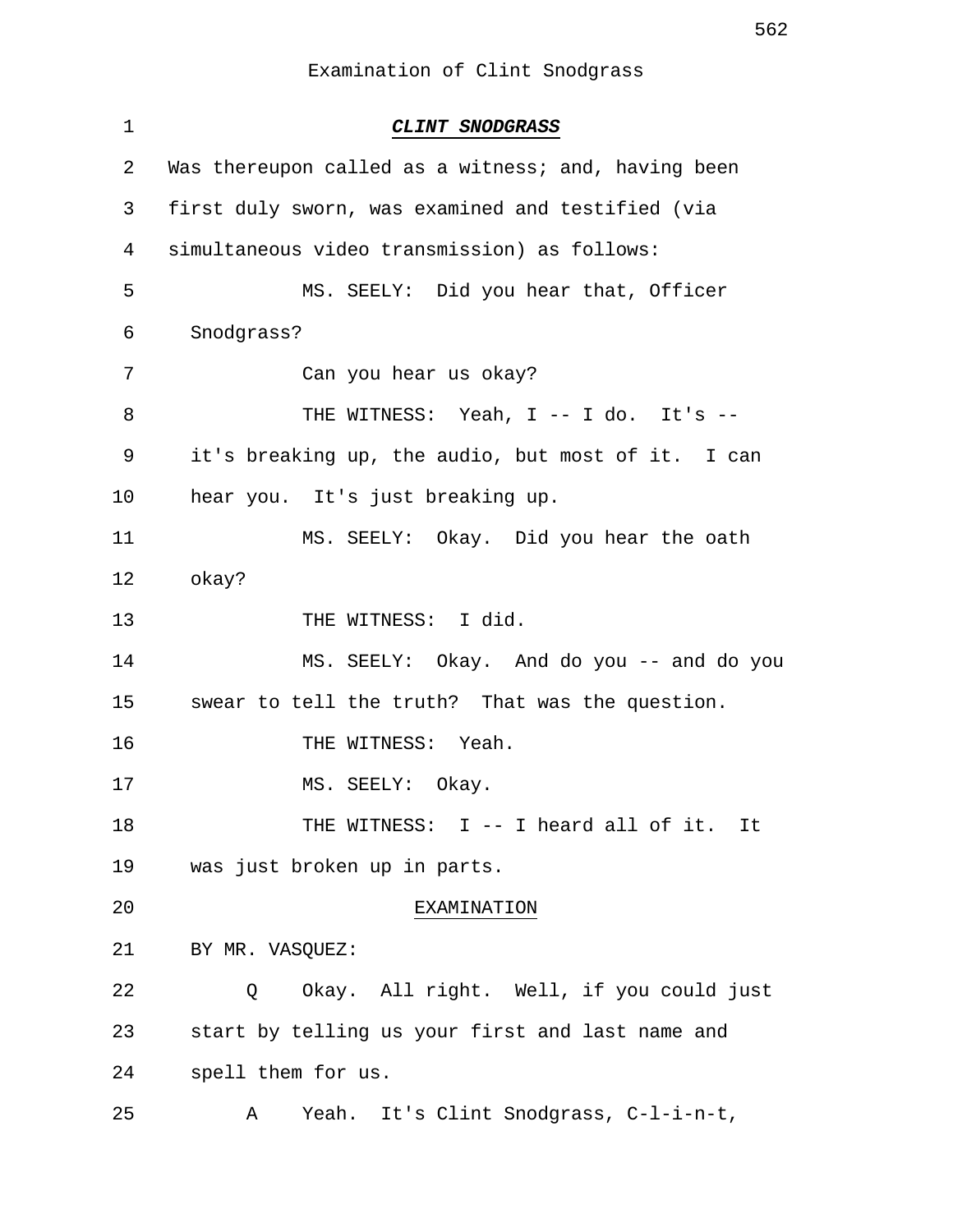1 S-n-o-d-g-r-a-s-s. 2 Q All right. Thank you. And how are you 3 employed? 4 A (No audible response.) 5 Q Oh, we're, unfortunately -- 6 A I am employed with the City of Portland as 7 a police officer. 8 Q Okay. Great. And how long have you been 9 with the City of Portland? 10 A I've been with the City -- it'll be 15 11 years this year. 12 Q Okay. I'm just going to kind of get right 13 to this 'cause we're having a little bit -- it's just 14 a little bit choppy on our end. On August the 27th, 15 2021, were you on duty and asked -- or did you 16 respond to 1600 North Willis? 17 (Whispered discussion, off the record, 18 3:33 p.m.) 19 THE WITNESS: Yes. I'm having audio issues 20 on mine. 21 BY MR. VASQUEZ: 22 Q Yeah. Unfortunately, your video just went 23 out on us. Let's see. Do you have -- are you on 24 Wi-Fi, by chance? 25 A (No audible response.)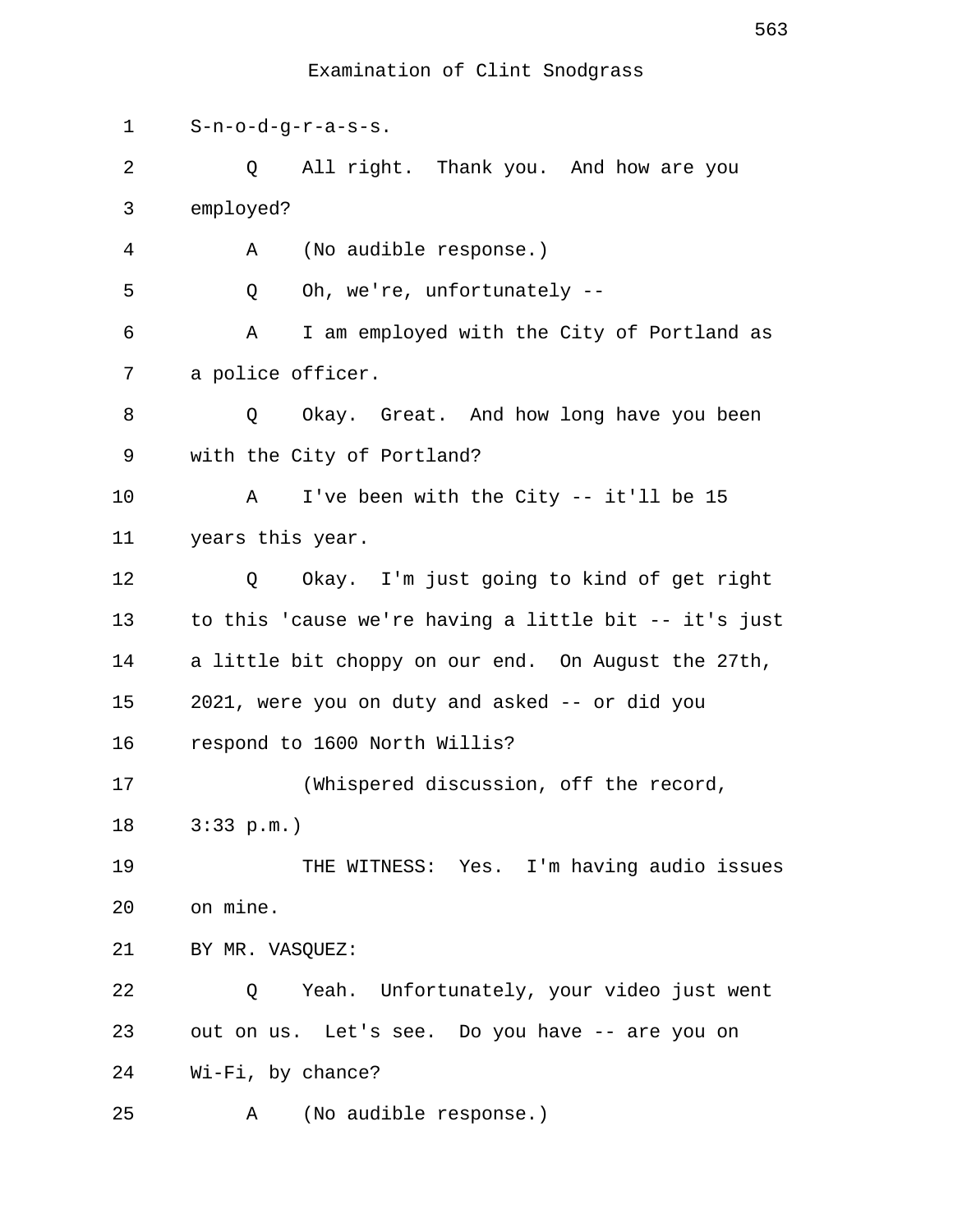| 1  | The other option is we can always have you<br>Q    |
|----|----------------------------------------------------|
| 2  | call in or FaceTime. Those are other options that  |
| 3  | are available.                                     |
| 4  | (No audible response.)<br>Α                        |
| 5  | Are you there, by chance? I can hear you,<br>Q     |
| 6  | but I can't see you, unfortunately.                |
| 7  | (Indiscernible).<br>Α                              |
| 8  | Okay. You're back. But what if I -- what<br>Q      |
| 9  | if we tried --                                     |
| 10 | Do you want me to try calling in?<br>Α             |
| 11 | Why don't I see if I can FaceTime you in.<br>Q     |
| 12 | I am on Wi-Fi. It's kind of spotty,<br>Α           |
| 13 | though. I can see.                                 |
| 14 | Okay. Okay. Let's -- let's try -- you're<br>Q      |
| 15 | back; so let's -- let's see if it'll work. Okay.   |
| 16 | Hold on just a second.                             |
| 17 | Okay.<br>Α                                         |
| 18 | Just give it one second. Okay. Okay. So<br>Q       |
| 19 | you were -- on August 27th, 2021, you responded to |
| 20 | 1600 North Willis?                                 |
| 21 | Yeah.<br>Α                                         |
| 22 | And were you just on your regular patrol<br>Q      |
| 23 | duties, wearing a uniform on that day?             |
| 24 | Yeah. I was working regular patrol in a<br>Α       |
| 25 | marked car, wearing a uniform.                     |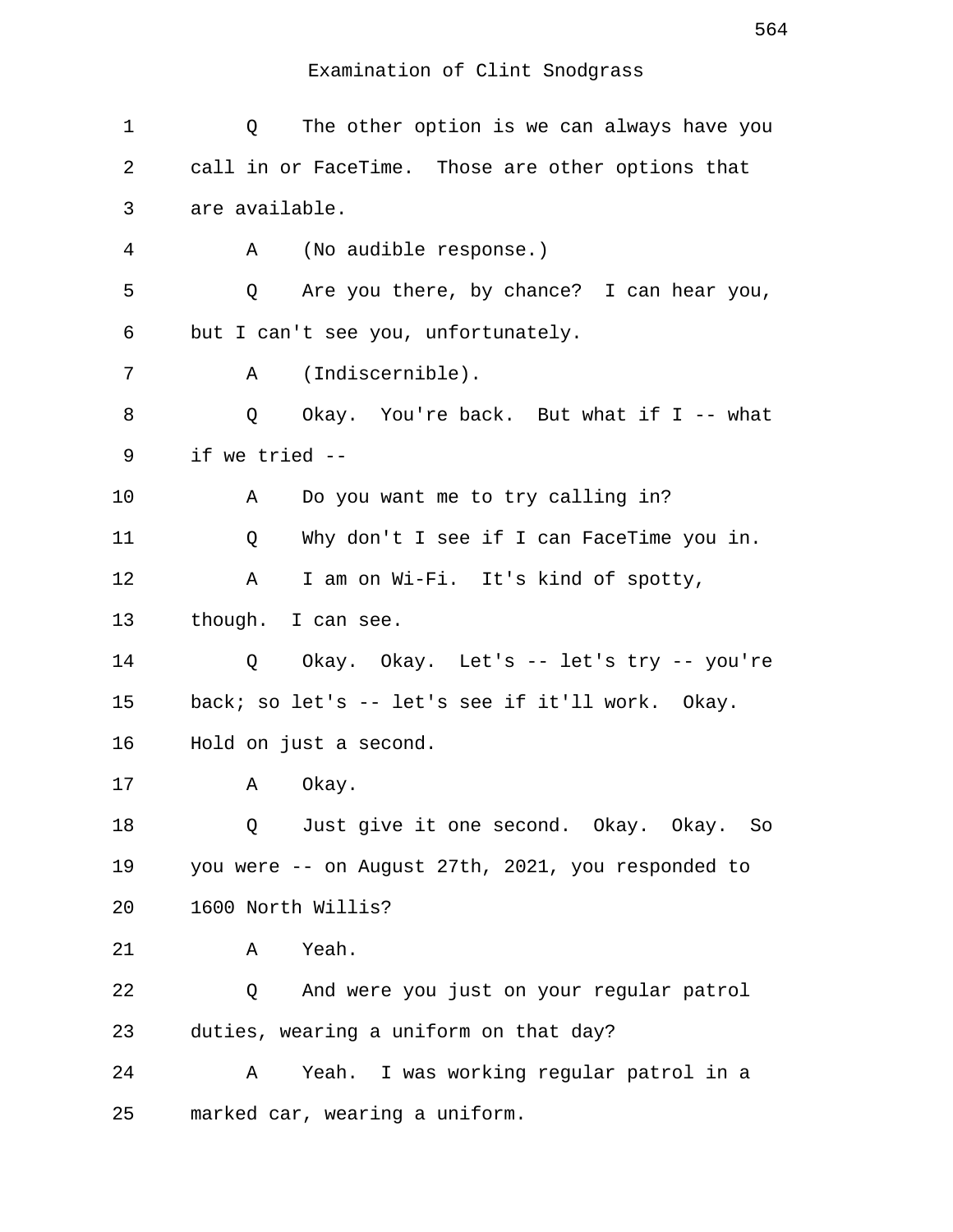| 1  | Q Okay. And when you arrived to the scene,            |
|----|-------------------------------------------------------|
| 2  | were you asked to assist with -- I think we call it   |
| 3  | hasty team?                                           |
| 4  | A Yeah. I was asked -- yeah, like a quick             |
| 5  | reaction team, yeah.                                  |
| 6  | Q Yep. And so just tell us what happened              |
| 7  | when you entered the apartment itself $-$ apartment   |
| 8  | building, I should say.                               |
| 9  | Okay. Yeah. So I arrived. I was handed<br>A           |
| 10 | the -- we call it the key, which is, like, a handheld |
| 11 | ram to -- to hit a door, to force it open, and was    |
| 12 | told to meet -- there was three SERT officers that    |
| 13 | were already in the building. I was asked to go meet  |
|    |                                                       |
| 14 | up with them.                                         |
| 15 | So I went into -- there's an external                 |
| 16 | entrance into the stairwell. And I was told they      |
| 17 | were on the second floor. So I went into the          |
| 18 | entrance and met them on the second floor with the -- |
| 19 | the key.                                              |
| 20 | Okay. And then once inside what was going<br>Q        |
| 21 | on? What did you see?                                 |
| 22 | So the -- the three SERT officers were<br>A           |
| 23 | standing on the landing. So it's a -- the stairwell   |
| 24 | has an interior door to enter into the hallway of the |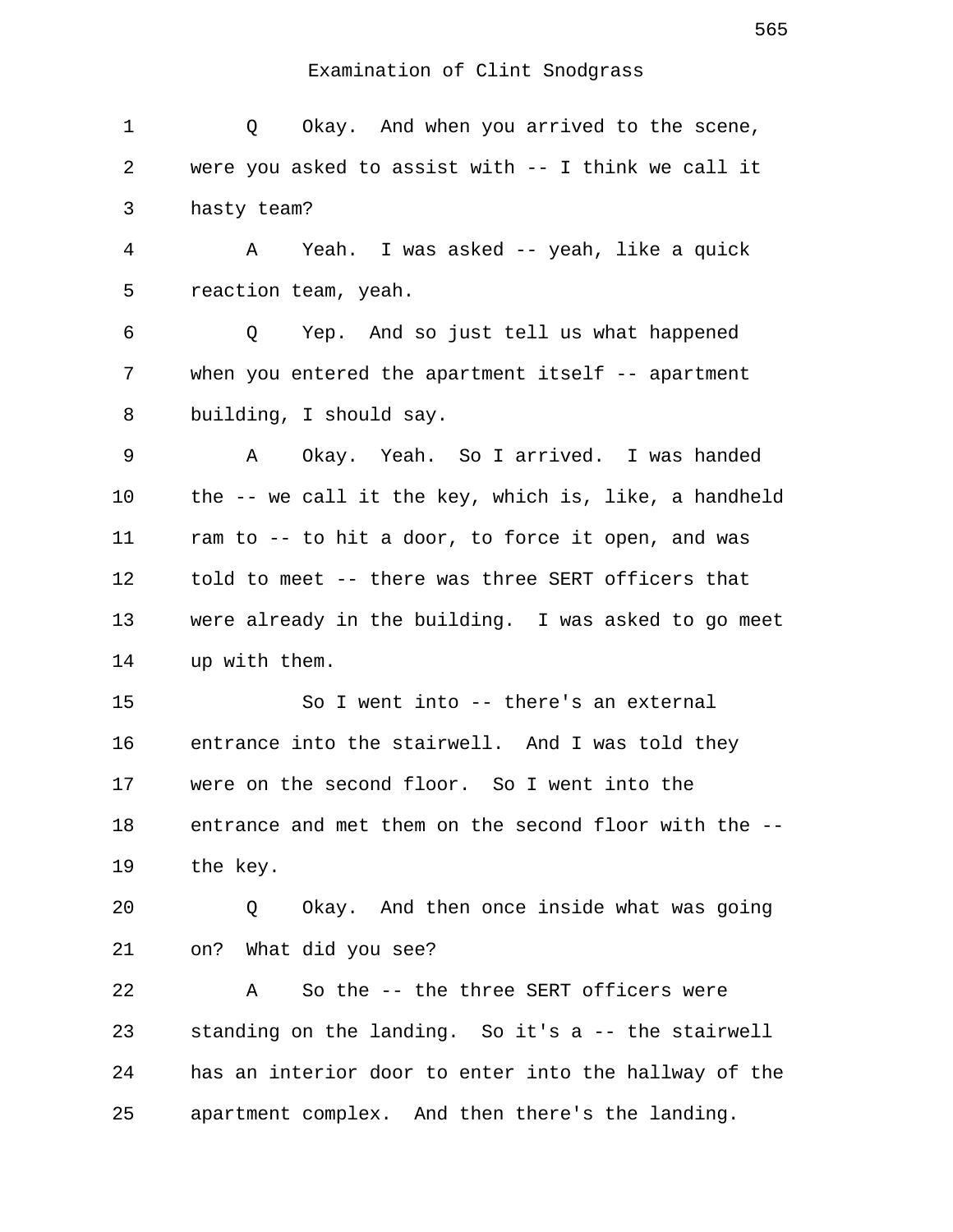1 They were all standing on that landing, just outside 2 that interior door.

 3 And so I just stood kind of mid-flight of 4 the stairs and was instructed at that point in time 5 by them that I would operate the key if they needed 6 to go in and -- and force entry into one of the 7 units.

 8 Q Okay. And -- and then once -- once you 9 were there in place, did -- kind of what happened as 10 far as were there other people coming out of their 11 apartments, things of that nature?

12 A I couldn't see into the interior of the 13 apartment. But at one point in time I did hear 14 someone leave their room. And the SERT officers 15 instructed them to -- to stay inside.

16 But I couldn't see any of that was going 17 on. And then -- yeah, so that's the only person I'm 18 aware of that may have left the room, but no one 19 crossed from -- no citizens crossed by my location.

20 Q Okay. And -- and then -- so -- so what 21 happened as you're standing there?

22 A So standing there I had a trainee with me. 23 And he -- so once I was kind of given instructions by 24 the SERT operators that I'd operate the key, I kind 25 of just turned my attention toward him to make sure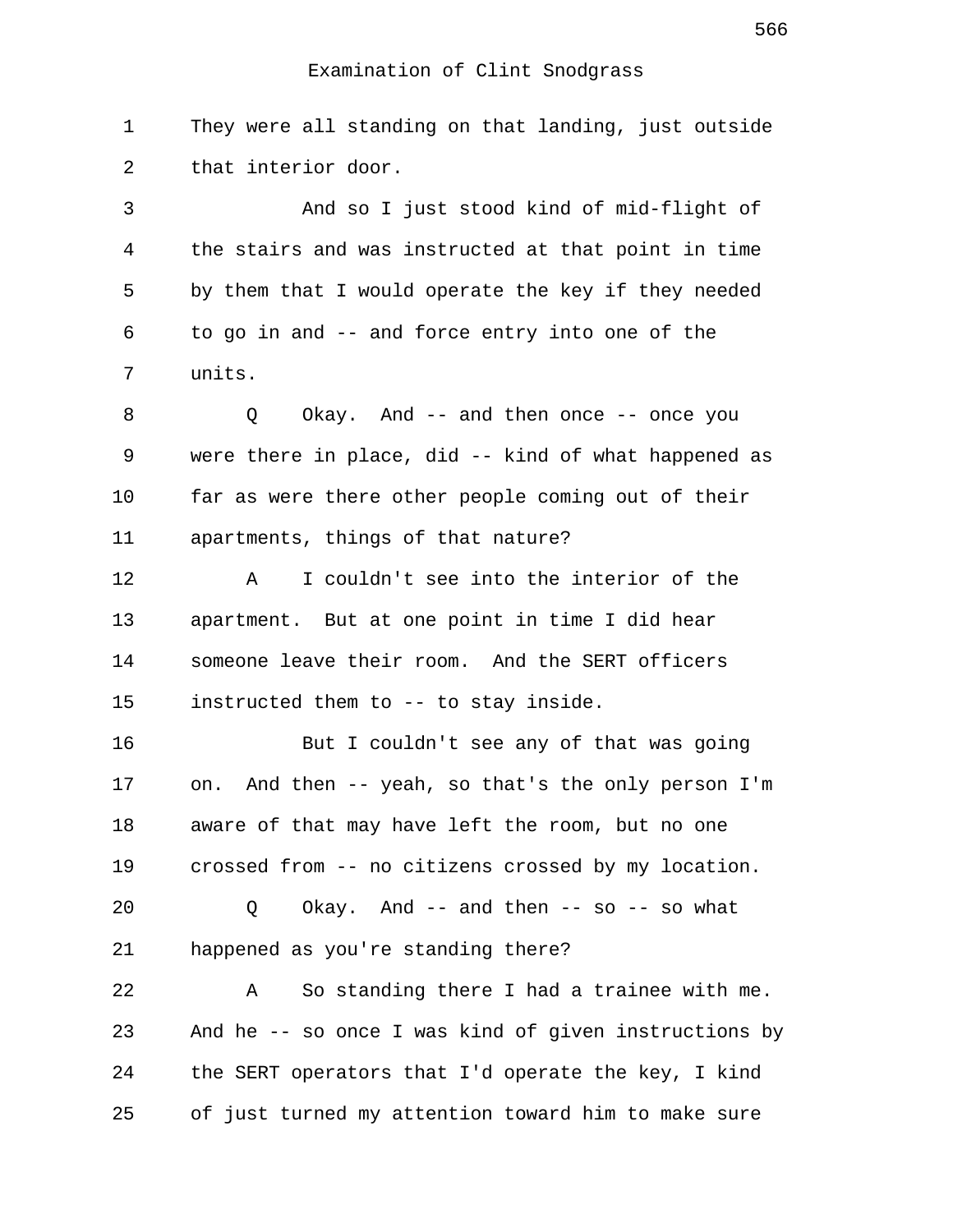1 he understood his role, which would be just the 2 hands-on and kind of where he would fall in if -- if 3 we did have to make entry. 4 So I was kind of just talking to him and 5 then all of a sudden heard a gunshot go off. And -- 6 and simultaneously as I hear it go off I feel like an 7 rush of air kind of pass between my left hand and 8 my -- and my left leg. 9 So I -- and so I looked down. I could see 10 I was covered in drywall powder, like my hands were. 11 And my hand and my arm was -- had the drywall powder 12 just covered it. 13 And I could see a hole coming through 14 the -- the drywall, kind of between -- between where 15 my hand was and where my leg was. I could see that 16 the hole was kind of blowing out into the -- the 17 stairwell from behind. 18 Q Okay. Prior to that had anyone in the 19 stairway said anything or had there been any kind of 20 conversation with the person who was inside that -- 21 that you were aware of? 22 A Not that I'm aware of, no. 23 O Okay. 24 A Not that I'm aware of. 25 Q All right. So you weren't hearing them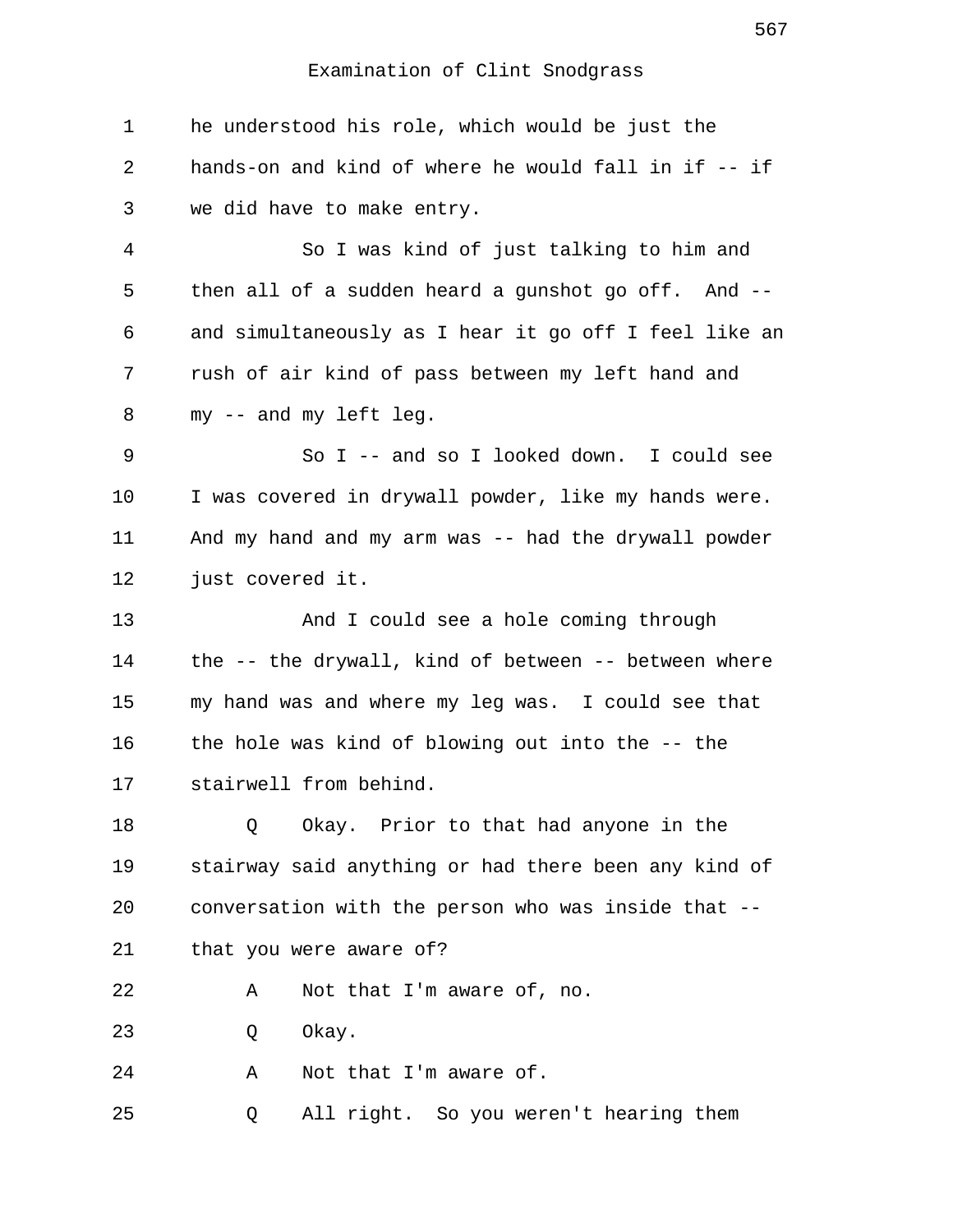1 say, like, "Open the door," or anything of that 2 nature? 3 A No. 4 Q Okay. And at what point did you realize 5 that -- that you had, in fact, been shot? 6 A So -- yeah. So the -- I see that, you 7 know, what appeared to be, like, a gun -- or a bullet 8 had traveled through the wall. And I could feel -- 9 it was like a -- I describe it as like a -- like a 10 pinch type pain, like a sharp pinch in my leg. 11 And so I kind of was just checking myself 12 to see if -- like, where I could -- figure out where 13 I had been hit. And then couldn't see any immediate, 14 like, obvious signs that I was struck, but I could 15 feel pain and knew that I had been hit. 16 And so at that point in time me and my 17 trainee decided to -- to leave the stairwell to, you 18 know, go out and assess the further outside of the 19 building. 20 Q Okay. And then were you able to walk? Or, 21 I mean, what -- what was the situation with your -- 22 your leg there? 23 A Yeah. So I was able to walk. You know, 24 I -- obviously it was painful. But my trainee 25 assisted me out of the building. And we walked to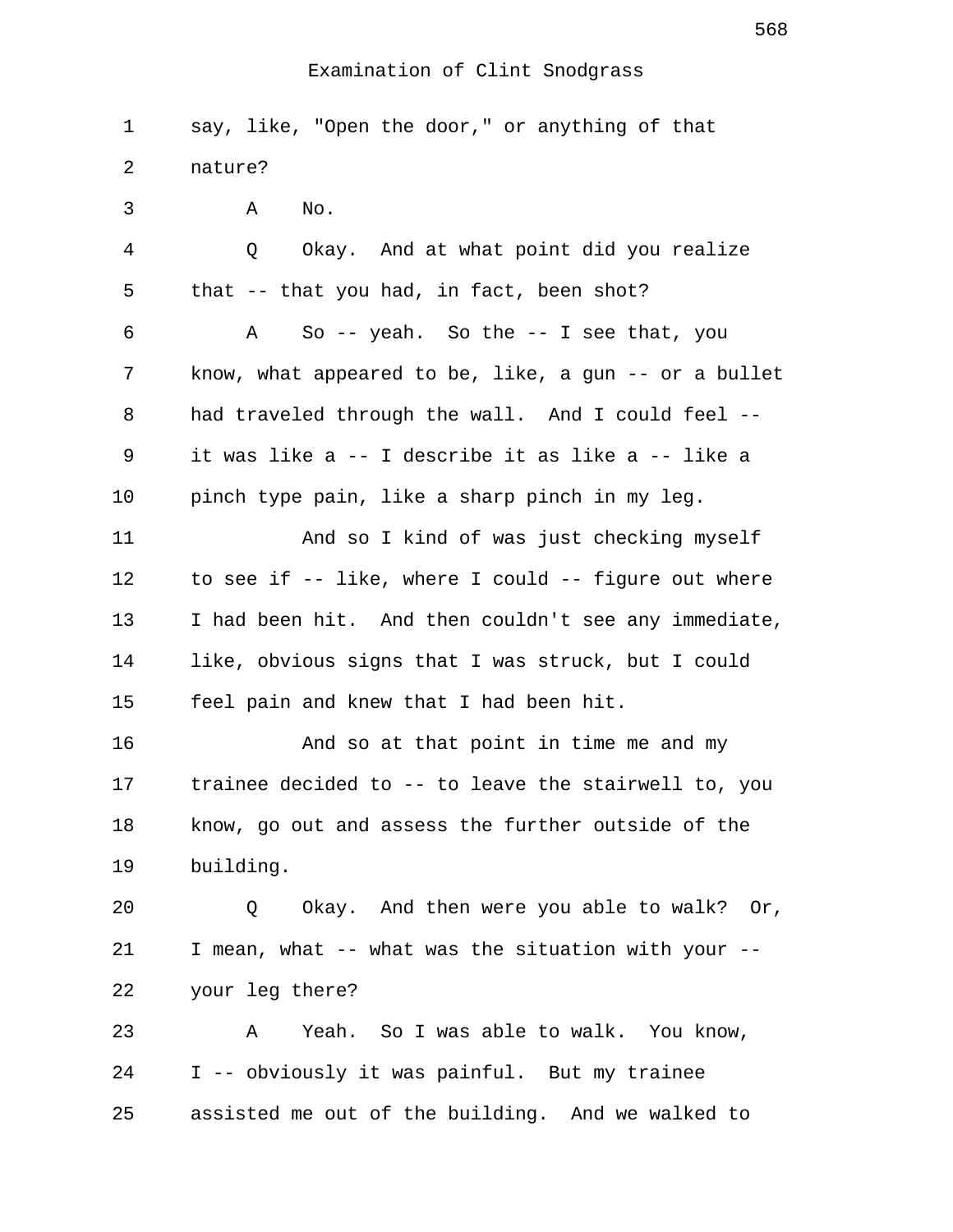1 kind of the corner of the block. At that point in 2 time other officers had arrived. We cut the pant leg 3 off to kind of figure out where the injury was and 4 found that it had entered in kind of up by my hip and 5 then traveled down my leg. 6 And you could see the bullet was resting 7 just underneath the skin, probably about six or 8 8 inches above my knee, like in the front of my 9 thigh. And so at that point in time we jumped in the 10 patrol car and then we -- I was driven to Emanuel. 11 Q Okay. Did they do, like, a minor surgery 12 to remove the bullet, things of that nature? 13 A So, yeah, I -- I lost the video. I'm not 14 sure if you can still hear me. 15 Q I can hear you now. You're back. 16 A Are you there? 17 Q Yep. 18 A Okay. Yeah. So they -- they -- they took 19 me into x-ray to -- they X-rayed the area and they 20 could see the -- you know, the bullet traveled just 21 through the muscle. 22 It missed all -- any bone or vitals. And 23 then they -- essentially 'cause it was just under the 24 surface, they cut out the bullet and removed it. But 25 there was no -- no surgery per se. I received a

569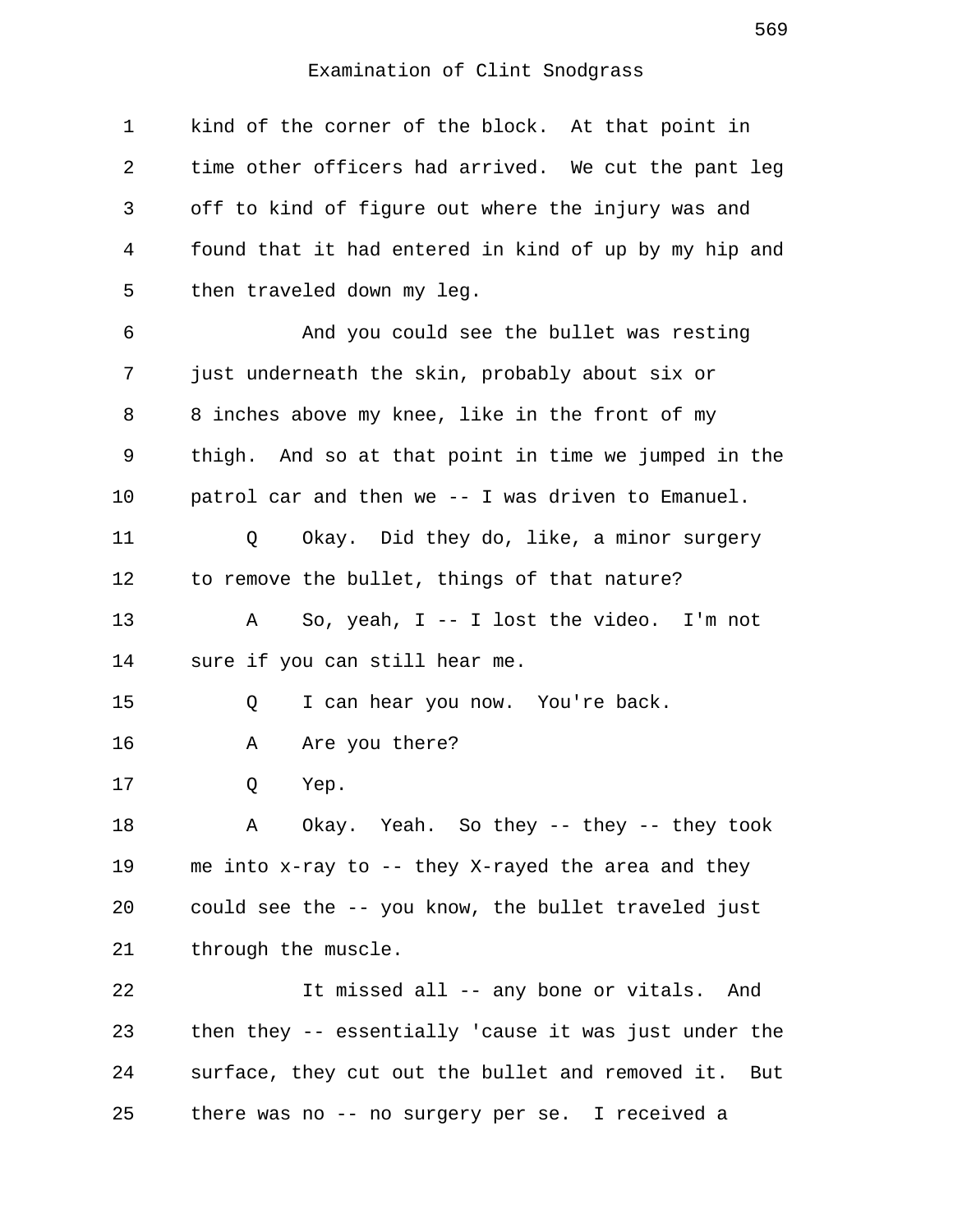| 1  | couple stitches where the bullet was removed.                  |
|----|----------------------------------------------------------------|
| 2  | $Q \qquad \qquad$<br>Okay. Did you have to take some time off, |
| 3  | things of that nature?                                         |
| 4  | Yeah. I -- I missed four works -- or four<br>A                 |
| 5  | weeks, not -- sorry. Start over.                               |
| 6  | Four months of work. And I was going to                        |
| 7  | physical therapy twice a month. Due to the kind of             |
| 8  | trauma to the muscle, I was having some issues with            |
| 9  | my knee not working correctly.                                 |
| 10 | Okay. I'm sorry to hear that. I think<br>Q                     |
| 11 | those are the questions that -- all that we have.              |
| 12 | But hold on a second, let me check. And I'll check             |
| 13 | with the grand jurors as well. Okay?                           |
| 14 | Okay.<br>A                                                     |
| 15 | MR. VASQUEZ: Ladies and gentlemen of the                       |
| 16 | grand jury, any questions you'd like to ask                    |
| 17 | Officer Snodgrass?                                             |
| 18 | A GRAND JUROR: How's he doing today?                           |
| 19 | MR. VASQUEZ: Okay. And -- and so                               |
| 20 | excellent question. Thank you.                                 |
| 21 | BY MR. VASQUEZ:                                                |
| 22 | And how are you today with your leg and<br>Q                   |
| 23 | recovery? How -- how are you?                                  |
| 24 | I'm doing good and well. I went back to<br>A                   |
| 25 | work the beginning of January. And so there -- there           |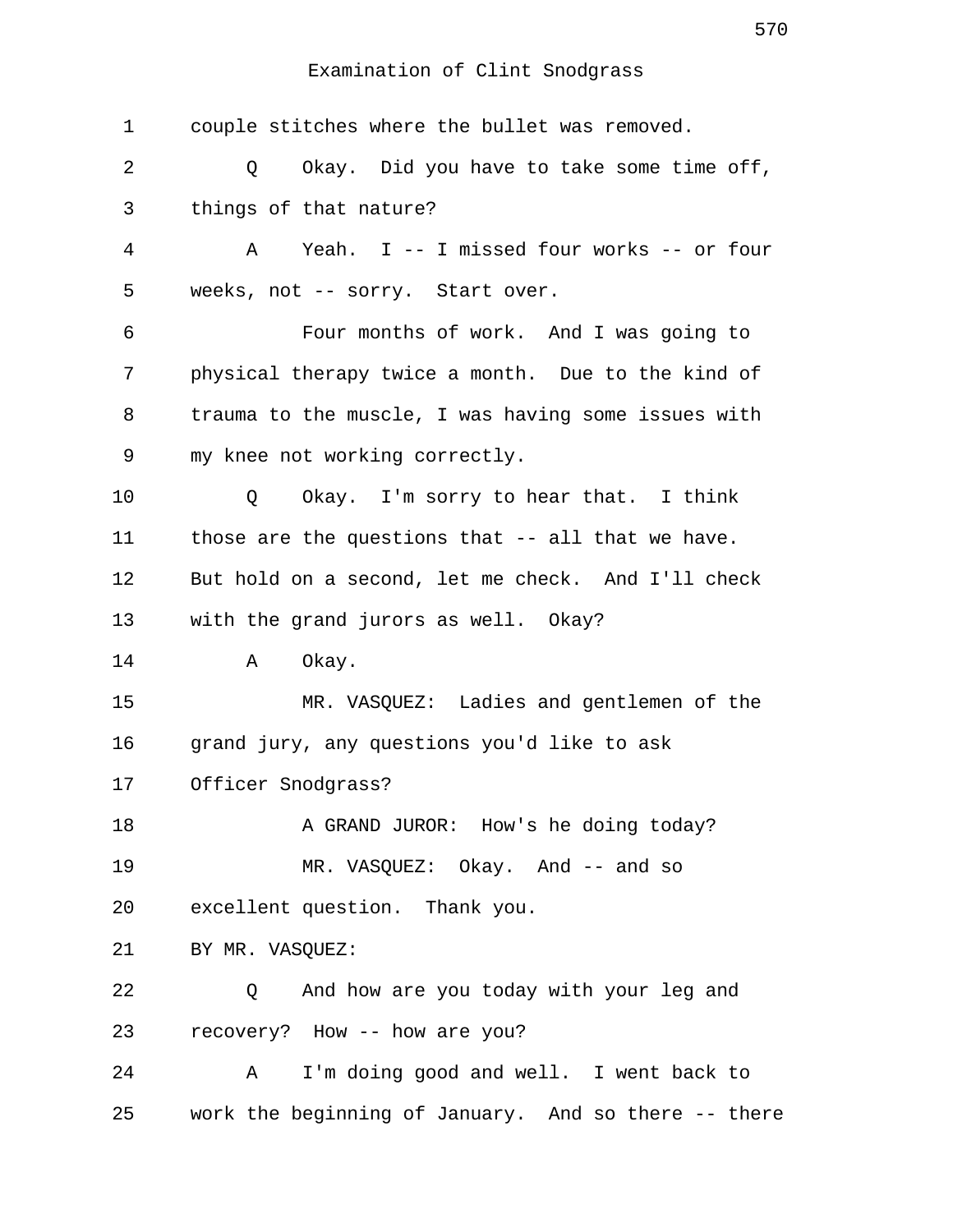| $\mathbf 1$    | should be no long-term issues with -- with my leg, so |
|----------------|-------------------------------------------------------|
| 2              | I'm good. And thank you for asking.                   |
| $\mathfrak{Z}$ | MR. VASQUEZ: All right. I'm glad to hear              |
| 4              | that. Well, thank you for your time. I do really      |
| 5              | appreciate. I'm just going to make one last check,    |
| 6              | and I think we should be done.                        |
| 7              | Anything else?                                        |
| 8              | A GRAND JUROR: Did -- do you know what                |
| 9              | kind of bullet it was that they --                    |
| 10             | BY MR. VASQUEZ:                                       |
| 11             | Do you know -- do you know what kind of<br>Q          |
| 12             | bullet it was that came out? I mean, $I - - I$ don't  |
| 13             | know if you do or not.                                |
| 14             | It was a 9-millimeter.<br>Α                           |
| 15             | MR. VASQUEZ: Okay. All right. Okay.                   |
| 16             | Thank you. All right. Have a good day.                |
| 17             | THE WITNESS: All right.                               |
| 18             | A GRAND JUROR: Thank you.                             |
| 19             | MR. VASQUEZ: Okay. We can stop our                    |
| 20             | recording.                                            |
| 21             | $* * *$                                               |
| 22             | (Conclusion of Grand Jury B Proceedings,              |
| 23             | Volume 2, 2-23-22 at 3:43 p.m.)                       |
| 24             |                                                       |
| 25             |                                                       |

571